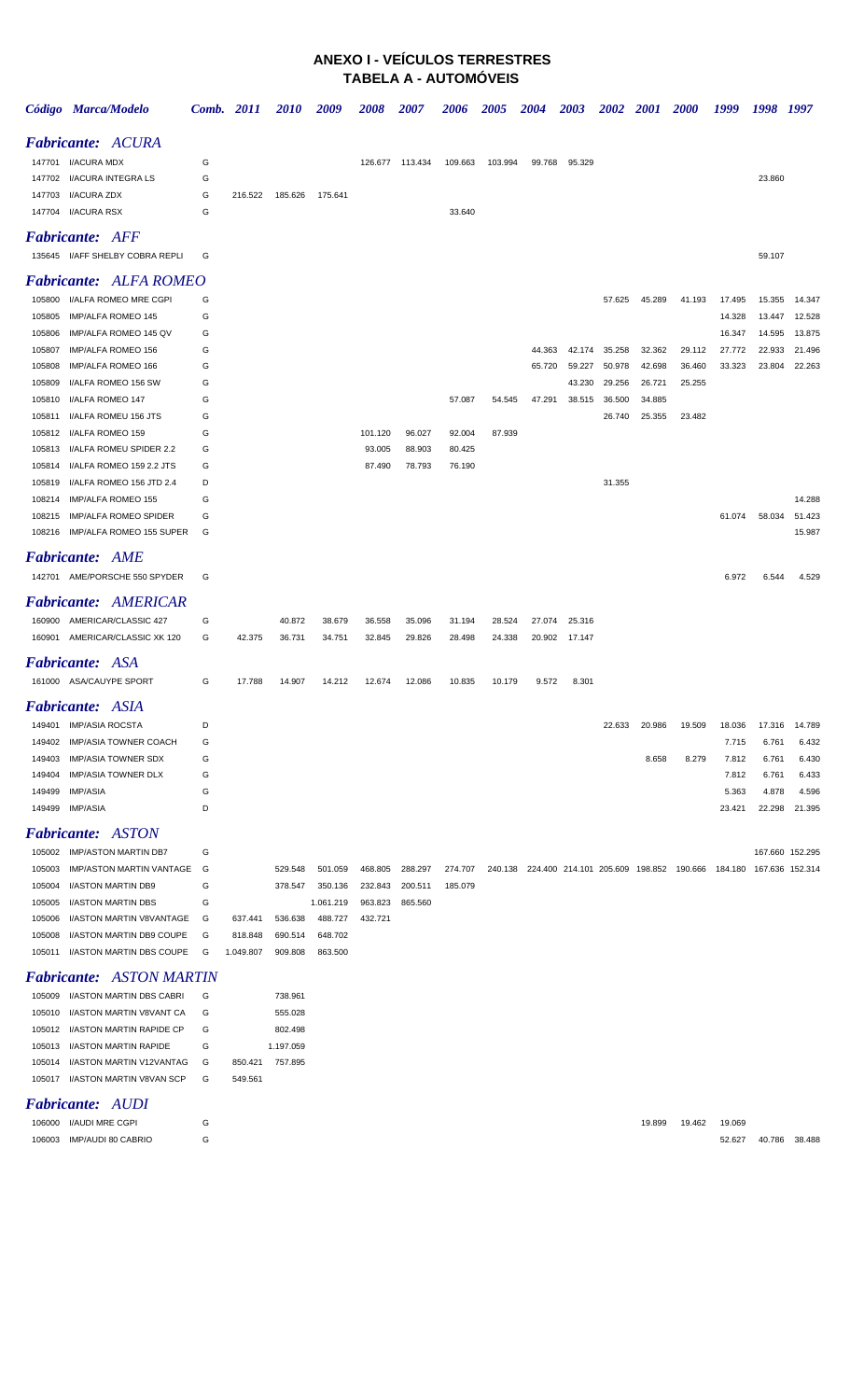|                  | Código Marca/Modelo                         | Comb.  | 2011    | <i>2010</i> | 2009    | <b>2008</b> | 2007            | 2006    | <b>2005</b> | 2004            | 2003                            | <b>2002</b> | <b>2001</b> | <b>2000</b> | 1999             | 1998             | 1997             |
|------------------|---------------------------------------------|--------|---------|-------------|---------|-------------|-----------------|---------|-------------|-----------------|---------------------------------|-------------|-------------|-------------|------------------|------------------|------------------|
| 106006           | <b>IMP/AUDI A6</b>                          | G      |         |             |         |             |                 |         |             |                 |                                 |             |             |             | 24.781           | 23.432           | 17.635           |
| 106010           | <b>IMP/AUDI A8</b>                          | G      |         |             |         |             |                 |         |             |                 |                                 |             |             | 53.343      | 50.065           | 37.955           | 34.406           |
| 106011           | <b>IMP/AUDI A4</b>                          | G      |         |             | 77.163  | 74.589      | 66.733          | 57.566  | 51.134      | 40.224          | 36.543                          | 34.602      | 22.958      | 21.008      | 20.360           | 19.262           | 18.213           |
| 106012           | <b>IMP/AUDI S6</b>                          | G      |         |             |         |             |                 |         |             |                 |                                 |             |             |             |                  |                  | 22.908           |
| 106014           | IMP/AUDI A3                                 | G      |         |             |         |             |                 |         |             |                 |                                 |             |             | 19.870      | 18.997           | 17.419           | 16.507           |
| 106015           | <b>IMP/AUDI S8</b>                          | G      |         |             |         |             |                 |         |             |                 |                                 |             |             | 80.274      | 63.700           | 54.591           | 52.761           |
| 106016           | <b>IMP/AUDI S6 PLUS</b>                     | G      |         |             |         |             |                 |         |             |                 |                                 |             |             |             |                  |                  | 31.622           |
| 106017           | IMP/AUDI A3 1.8T                            | G      |         |             |         |             |                 |         |             |                 |                                 |             |             |             | 19.587           | 18.870           | 17.793           |
| 106018           | I/AUDI A4 2.4                               | G      |         |             |         |             |                 |         |             | 43.042          | 38.065                          | 37.110      | 27.950      | 25.001      | 20.925           | 19.929           | 15.493           |
| 106019           | I/AUDI A4 AVANT 2.4                         | G      |         |             |         |             |                 |         |             | 51.762          | 41.730                          | 37.955      | 30.766      | 27.428      | 22.650           | 21.697           | 16.429           |
| 106020           | I/AUDI A6 2.4                               | G      |         |             |         |             |                 |         |             |                 | 67.911                          | 52.003      | 39.585      | 37.851      | 31.994           | 30.546           | 24.823           |
| 106021<br>106022 | IMP/AUDI A3 1.8<br>IMP/AUDI A6 AVANT 2.4    | G<br>G |         |             |         |             |                 |         |             |                 | 22.604                          | 21.533      | 20.469      | 19.584      | 18.818<br>36.126 | 18.126<br>32.001 | 16.795<br>28.154 |
| 106023           | I/AUDI S4 2.7T                              | G      |         |             |         |             |                 |         |             |                 |                                 | 58.452      | 53.132      | 46.650      | 45.105           | 41.272           | 38.149           |
| 106024           | I/AUDI A6 AVANT 2.8                         | G      |         |             |         |             |                 |         |             |                 |                                 | 49.587      | 35.187      | 31.869      | 26.636           | 25.023           | 20.548           |
| 106025           | I/AUDI A6 2.8                               | G      |         |             |         |             |                 |         |             |                 |                                 | 47.968      | 33.183      | 30.120      | 24.789           | 23.423           | 17.635           |
| 106026           | I/AUDI A3 1.6                               | G      |         |             |         | 53.951      | 51.566          | 48.303  | 27.490      |                 |                                 |             |             |             |                  |                  |                  |
| 106027           | I/AUDI S3 1.8T                              | G      |         |             |         |             |                 |         |             | 55.300          | 49.887                          | 43.895      | 36.952      | 35.155      | 31.902           | 27.432           | 24.445           |
| 106028           | I/AUDI TT COUPE 180PS                       | G      |         |             |         |             |                 | 98.071  | 92.992      | 88.217          | 83.601                          | 78.214      | 69.130      | 65.332      | 63.349           | 49.045           | 46.026           |
| 106029           | I/AUDI TT COUPE 225PS                       | G      |         |             | 123.223 | 116.221     | 109.775         | 103.679 | 97.919      | 92.042          | 86.232                          | 82.062      | 73.470      | 67.357      | 65.279           | 47.577           |                  |
| 106030           | I/AUDI TT ROADSTER 180PS                    | G      |         |             |         |             |                 |         |             |                 |                                 |             | 83.969      | 81.671      | 71.224           |                  |                  |
| 106031           | I/AUDI TT ROADSTER 225PS                    | G      |         |             |         |             | 119.279         | 103.672 | 97.923      | 91.997          | 86.232                          | 82.026      | 73.509      | 67.356      | 65.262           | 52.972           |                  |
| 106032           | I/AUDI A8 4.2                               | G      |         |             |         |             | 250.677         | 209.338 | 196.775     |                 | 185.176 140.313                 | 91.819      | 69.163      | 53.343      | 50.075           | 37.954           |                  |
| 106033           | <b>I/AUDI S8 4.2</b>                        | G      |         |             |         |             |                 |         |             |                 |                                 | 104.040     | 89.040      | 85.022      | 64.257           | 61.709           |                  |
| 106034           | I/AUDI S4 AVANT 2.7T                        | G      |         |             |         |             |                 |         |             |                 |                                 | 72.975      | 67.910      | 64.757      | 55.736           | 43.641           |                  |
| 106035           | I/AUDI A4 1.8T                              | G      |         |             |         | 74.577      | 66.727          | 57.562  | 51.140      | 40.222          | 36.540                          | 34.597      | 24.571      | 23.210      | 22.275           |                  |                  |
| 106036           | I/AUDI A4 AVANT 2.8                         | G      |         |             |         |             |                 |         |             |                 |                                 | 40.986      | 32.052      | 28.558      | 27.703           | 23.257           | 20.915           |
| 106037           | I/AUDI A4 1.8                               | G      |         |             |         |             |                 |         |             |                 |                                 | 28.356      | 22.960      | 21.003      | 20.352           | 19.255           | 18.217           |
| 106038           | I/AUDI A6 2.7T                              | G      |         |             |         |             |                 |         | 79.788      | 61.740          | 57.224                          | 52.400      | 48.887      | 45.540      | 29.333           |                  |                  |
| 106039           | I/AUDI A4 2.8                               | G<br>G |         |             |         |             |                 |         |             |                 |                                 | 37.084      | 29.534      | 26.237      | 23.643           | 21.675           | 20.052           |
| 106040<br>106041 | I/AUDI A4 AVANT 1.8T<br>I/AUDI A4 AVANT 1.8 | G      |         |             | 79.649  | 75.790      | 67.951          | 59.411  | 54.258      | 41.336          | 37.279                          | 35.374      | 29.184      | 26.719      | 24.109<br>22.579 | 22.572<br>21.306 | 20.248<br>19.865 |
| 106042           | I/AUDI A6 AVANT 2.7T                        | G      |         |             |         |             |                 |         |             |                 |                                 | 61.412      | 48.870      | 45.911      | 39.021           |                  |                  |
| 106043           | I/AUDI A6 AVANT 4.2                         | G      |         |             |         |             |                 | 137.907 |             |                 | 131.136 116.852 111.783         | 60.384      | 53.540      | 47.956      | 42.459           |                  |                  |
| 106044           | I/AUDI A6 4.2                               | G      |         |             |         |             | 138.025         | 128.276 |             | 116.745 104.142 | 71.349                          | 66.087      | 47.545      | 45.356      | 41.550           | 39.741           |                  |
| 106045           | I/AUDI S6 4.2                               | G      |         |             |         |             |                 |         |             |                 | 91.601                          | 84.271      | 67.273      | 62.738      | 60.749           |                  |                  |
| 106046           | I/AUDI S6 AVANT 4.2                         | G      |         |             |         |             |                 |         |             |                 |                                 |             | 78.543      | 71.602      | 69.820           |                  |                  |
| 106047           | I/AUDI A6 ALLROAD 2.7T                      | G      |         |             |         |             |                 |         | 73.002      | 68.081          | 55.082                          | 48.104      | 41.363      | 35.359      | 32.602           |                  |                  |
| 106048           | I/AUDI RS4 AVANT 2.7T                       | G      |         |             |         |             |                 |         |             |                 |                                 | 84.018      | 80.845      | 76.640      |                  |                  |                  |
| 106049           | I/AUDI A4 3.0                               | G      |         |             |         |             | 71.058          | 63.884  | 54.901      | 51.691          | 42.353                          | 37.033      | 30.587      | 28.439      | 27.008           |                  |                  |
| 106050           | I/AUDI A4 2.0                               | G      |         |             |         |             | 45.999          | 43.942  | 41.422      | 39.633          | 36.425                          | 31.973      | 30.411      | 25.610      | 24.310           |                  |                  |
| 106051           | I/AUDI A6 3.0                               | G      |         |             |         |             | 88.924          | 84.719  | 80.449      | 60.428          | 45.936                          | 37.526      | 33.968      | 32.222      |                  |                  |                  |
| 106052           | I/AUDI A6 AVANT 3.0                         | G      |         |             |         |             | 127.312         | 96.217  | 89.597      | 63.428          | 48.210                          | 39.409      | 36.615      |             |                  |                  |                  |
| 106053           | I/AUDI A4 AVANT 3.0                         | G      |         |             |         |             | 73.998          | 69.154  | 60.667      | 55.027          | 44.733                          | 39.205      | 35.421      |             |                  |                  |                  |
| 106054           | I/AUDI A2                                   | G      |         |             |         |             |                 |         |             |                 |                                 | 20.739      | 19.890      | 19.459      |                  |                  |                  |
| 106055           | I/AUDI A4 AVANT 2.0                         | G      |         |             |         |             |                 |         |             |                 | 38.837                          | 34.114      | 28.680      | 26.396      | 24.086           |                  | 22.722 21.179    |
| 106057<br>106059 | I/AUDI A4 CABRIOLET 3.0<br>I/AUDI A6 18T    | G<br>G |         |             |         |             |                 |         |             | 106.482         | 96.016                          | 92.858      | 86.231      | 29.412      | 24.223           | 22.890           |                  |
| 106060           | I/AUDI A6 2.7T SECURITY                     | G      |         |             |         |             |                 |         |             | 61.716          | 57.194                          | 52.375      | 48.883      |             |                  |                  |                  |
| 106061           | I/AUDI RS6 4.2                              | G      |         |             |         |             |                 |         |             |                 | 124.851 104.608                 | 95.300      |             |             |                  |                  |                  |
| 106062           | <b>I/AUDI S4 4.2</b>                        | G      |         |             |         |             | 153.388 146.017 | 140.465 | 133.341     |                 | 113.118 100.791 94.281          |             |             |             |                  |                  |                  |
| 106063           | I/AUDI S4 AVANT 4.2                         | G      |         |             |         |             |                 | 164.031 |             |                 | 152.134 141.089 119.126 115.444 |             |             |             |                  |                  |                  |
| 106064           | I/AUDI RS6 AVANT 4.2                        | G      |         |             |         |             |                 |         |             |                 | 152.594 129.989 120.176         |             |             |             |                  |                  |                  |
| 106067           | I/AUDI A8 6.0 L                             | G      |         |             | 384.850 |             | 384.817 361.830 | 341.572 | 319.986     | 306.158         |                                 |             |             |             |                  |                  |                  |
| 106069           | I/AUDI A4 AVANT 1.8L                        | G      |         |             |         |             |                 |         |             |                 |                                 |             |             |             | 21.835           |                  | 20.603 19.199    |
| 106070           | I/AUDI A4 2.0T FSI                          | G      |         |             |         |             | 73.199          | 66.011  | 61.034      |                 |                                 |             |             |             |                  |                  |                  |
| 106071           | I/AUDI A4 AVANT 2.0T FSI                    | G      |         |             | 107.043 | 86.181      | 75.380          | 70.757  | 66.862      |                 |                                 |             |             |             |                  |                  |                  |
| 106072           | I/AUDI Q7 4.2 FSI                           | G      |         |             |         |             | 260.419         | 258.091 | 241.663     |                 |                                 |             |             |             |                  |                  |                  |
| 106073           | I/AUDI A3 SPB 2.0T FSI                      | G      | 109.738 | 90.923      | 86.421  | 72.384      | 66.292          | 62.577  | 59.905      |                 |                                 |             |             |             |                  |                  |                  |
| 106074           | I/AUDI A3 SPB 1.6                           | G      | 92.735  | 73.615      | 66.072  | 62.223      | 52.285          | 50.448  | 48.464      |                 |                                 |             |             |             |                  |                  |                  |
| 106075           | I/AUDI A4 3.2 FSI                           | G      | 209.249 | 166.625     | 140.014 | 125.503     | 106.952         | 98.640  | 92.291      |                 |                                 |             |             |             |                  |                  |                  |
| 106076           | I/AUDI A4 AVANT 3.2 FSI                     | G      |         | 143.179     | 135.590 | 130.413     | 116.467         | 110.932 | 104.871     |                 |                                 |             |             |             |                  |                  |                  |
| 106077           | I/AUDI A4 CABRIO 3.2 FSI                    | G      |         |             |         | 164.467     | 155.810         | 142.179 | 134.365     |                 |                                 |             |             |             |                  |                  |                  |
| 106078           | I/AUDI RS4 AVANT 4.2 FSI                    | G      |         |             |         | 228.052     | 211.936         | 179.378 | 169.173     |                 |                                 |             |             |             |                  |                  |                  |
| 106080           | I/AUDI A6 4.2 FSI                           | G      |         |             | 188.000 | 178.808     | 158.801         | 128.277 | 116.808     |                 |                                 |             |             |             |                  |                  |                  |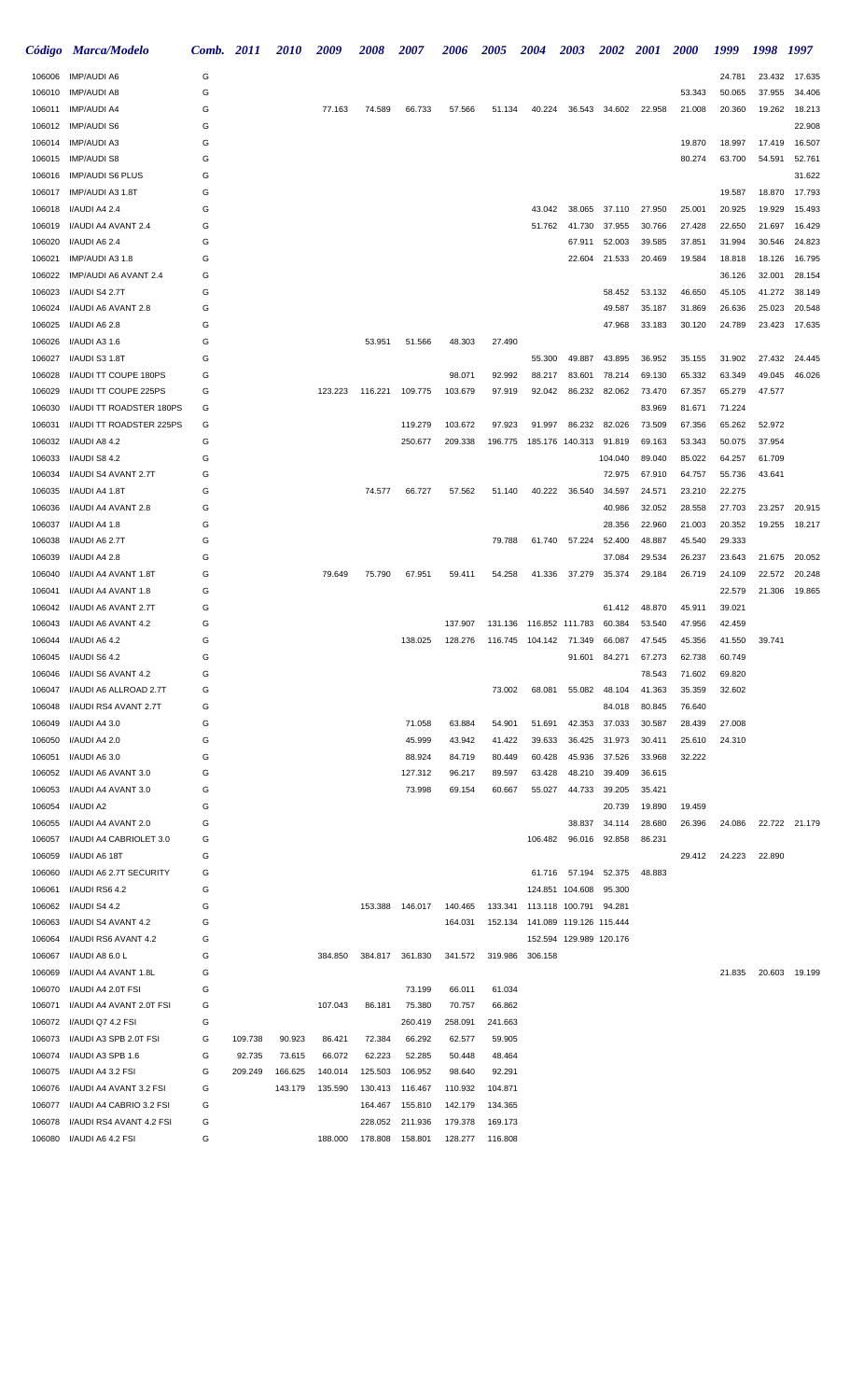|                  | Código Marca/Modelo                                 | Comb. 2011 |                    | <b>2010</b>        | 2009               | 2008               | 2007            | 2006    | <b>2005</b> | <b>2004</b> | <b>2003</b>            | <b>2002</b> | <b>2001</b> | <b>2000</b> | 1999   | 1998 1997 |        |
|------------------|-----------------------------------------------------|------------|--------------------|--------------------|--------------------|--------------------|-----------------|---------|-------------|-------------|------------------------|-------------|-------------|-------------|--------|-----------|--------|
| 106081           | I/AUDI A6 3.2 FSI                                   | G          |                    |                    | 162.300            | 155.012            | 143.523         | 129.841 | 122.432     |             |                        |             |             |             |        |           |        |
| 106085           | I/AUDI A3 2.0T                                      | G          |                    |                    | 76.775             | 72.393             | 66.286          | 63.686  |             |             |                        |             |             |             |        |           |        |
| 106086           | I/AUDI Q7 4.2                                       | G          |                    |                    | 222.553            | 178.459            | 165.278         | 159.328 | 153.496     |             |                        |             |             |             |        |           |        |
| 106087           | I/AUDI A6 LIMOUSINE 2.4                             | G          |                    |                    |                    |                    |                 |         |             | 71.656      | 67.910 51.998          |             |             |             |        |           |        |
| 106088           | I/AUDI R8 4.2 FSI                                   | G          |                    | 464.635            | 418.721            | 399.823            | 375.275         |         |             |             |                        |             |             |             |        |           |        |
| 106089           | <b>I/AUDI Q7 3.6</b>                                | G          |                    |                    | 186.011            | 162.498            | 155.279         | 154.292 |             |             |                        |             |             |             |        |           |        |
| 106090           | I/AUDI S3                                           | G          |                    |                    | 112.937            | 93.765             | 87.831          |         |             |             |                        |             |             |             |        |           |        |
| 106091           | I/AUDI A5 3.2 FSI                                   | G          | 217.976            | 184.142            | 168.961            | 159.907            | 152.552         |         |             |             |                        |             |             |             |        |           |        |
| 106092           | I/AUDI A4 AV 2.0T 210HP                             | G          | 172.565            | 140.213            | 109.162            | 87.295             |                 |         |             |             |                        |             |             |             |        |           |        |
| 106093           | I/AUDI A4 2.0T 180HP                                | G          | 116.274            | 99.036             | 93.561             | 84.956             | 73.212          |         |             |             |                        |             |             |             |        |           |        |
| 106094           | I/AUDI A4 2.0T 210HP                                | G          | 160.332            | 131.649            | 105.445            | 84.932             | 73.190          |         |             |             |                        |             |             |             |        |           |        |
| 106095           | I/AUDI A4 AV 2.0T 180HP                             | G          | 135.188            | 107.981            | 98.763             | 87.305             | 76.736          |         |             |             |                        |             |             |             |        |           |        |
| 106096           | I/AUDI A3 TRONIC FWD                                | G          |                    |                    | 87.927             | 73.026             | 67.671          |         |             |             |                        |             |             |             |        |           |        |
| 106097           | I/AUDI A6 3.0T FSI                                  | G          | 220.309            | 196.494            | 180.629            | 171.795            |                 |         |             |             |                        |             |             |             |        |           |        |
| 106098<br>106099 | I/AUDI TT COUPE 2.0<br><b>IMP/AUDI</b>              | G<br>G     |                    | 154.749            | 141.344            | 132.206            |                 |         |             |             | 22.367                 | 20.734      | 19.900      | 19.463      | 19.073 | 17.971    | 16.958 |
| 106101           | AUDI/A3 1.8                                         | G          |                    |                    |                    |                    | 33.959          | 29.748  | 27.625      | 25.133      | 22.605                 | 21.532      | 20.471      | 19.591      | 18.823 | 18.132    | 16.799 |
| 106102           | AUDI/A3 1.8T                                        | G          |                    |                    |                    |                    | 37.611          | 32.374  | 29.450      | 26.623      | 23.883                 | 22.818      | 21.277      | 20.261      | 19.587 | 18.863    | 17.796 |
| 106103           | AUDI/A3 1.6                                         | G          |                    |                    |                    |                    | 32.244          | 29.291  | 27.237      | 25.545      | 22.575                 | 21.618      | 20.679      | 19.875      | 19.003 | 15.721    | 14.808 |
| 106104           | I/AUDI S6 5.2 FSI                                   | G          | 351.248            | 292.697            | 270.794            | 256.052            |                 |         |             |             |                        |             |             |             |        |           |        |
| 106105           | I/AUDI A8 4.2 FSI                                   | G          | 460.120            | 435.650            |                    |                    |                 |         |             |             |                        |             |             |             |        |           |        |
| 106106           | I/AUDI S6 AVANT 5.2 FSI                             | G          |                    |                    |                    | 168.116            | 158.267         | 147.598 |             |             |                        |             |             |             |        |           |        |
| 106107           | I/AUDI S8 5.2 FSI                                   | G          |                    |                    | 360.496            | 339.810            | 323.492         | 311.183 | 294.370     |             |                        |             |             |             |        |           |        |
| 106109           | I/AUDI TT RD 2.0T 200HP                             | G          | 198.383            | 161.217            | 147.594            | 140.162            | 124.709         | 121.579 |             |             |                        |             |             |             |        |           |        |
| 106111           | I/AUDI TT CP 2.0T 200HP                             | G          | 186.118            | 150.908            | 138.502            | 129.459            | 120.802         | 112.776 |             |             |                        |             |             |             |        |           |        |
| 106112           | I/AUDI TT ROADSTER 2.0                              | G          |                    |                    | 150.720            | 143.235            | 126.444         | 123.114 |             |             |                        |             |             |             |        |           |        |
| 106113           | I/AUDI S5                                           | G          |                    |                    | 174.001            | 139.139            | 123.405         |         |             |             |                        |             |             |             |        |           |        |
| 106114           | <b>I/AUDITT</b>                                     | G          |                    |                    | 134.492            | 125.830            | 116.449         |         |             |             |                        |             |             |             |        |           |        |
| 106115           | I/AUDI TT 2.0                                       | G          |                    |                    | 142.836            |                    | 135.712 119.842 |         |             |             |                        |             |             |             |        |           |        |
| 106116           | I/AUDI S5 COUPE                                     | G          |                    |                    | 215.429            |                    | 188.511 182.702 |         |             |             |                        |             |             |             |        |           |        |
| 106117           | I/AUDI TT 2.0T                                      | G          |                    |                    | 141.300            | 132.240            | 122.443         |         |             |             |                        |             |             |             |        |           |        |
| 106118           | I/AUDI S5 QUATTRO                                   | G          |                    |                    | 161.958            | 142.487            | 132.596         |         |             |             |                        |             |             |             |        |           |        |
| 106119           | I/AUDI TT TRONIC FWD                                | G          |                    |                    | 141.326            | 132.192            | 122.378         |         |             |             |                        |             |             |             |        |           |        |
| 106120           | I/AUDI S5 4.2 FSI                                   | G<br>G     |                    | 181.538            | 168.124            | 158.922            |                 |         |             |             |                        |             |             |             |        |           |        |
| 106122<br>106124 | I/AUDI A6 AVANT 3.0T FSI<br>I/AUDI S3 2.0 TURBO FSI | G          | 183.612            | 225.958<br>153.588 | 203.614<br>138.984 | 193.671<br>119.020 |                 |         |             |             |                        |             |             |             |        |           |        |
| 106125           | I/AUDI TTS CP 2.0T 272CV                            | G          | 247.383            | 200.068            | 190.747            | 174.618            |                 |         |             |             |                        |             |             |             |        |           |        |
| 106126           | I/AUDI TTS RD 2.0T 272CV                            | G          | 272.472            | 215.243            | 204.639            | 184.142            |                 |         |             |             |                        |             |             |             |        |           |        |
| 106132           | I/AUDI A3 2.0T FSI                                  | G          | 93.170             | 75.289             | 71.796             | 66.383             |                 |         |             |             |                        |             |             |             |        |           |        |
| 106133           | I/AUDI R8 5.2 V10 FSI                               | G          | 623.009            | 530.936            | 470.669            | 430.762            |                 |         |             |             |                        |             |             |             |        |           |        |
| 106134           | I/AUDI TTS COUPE                                    | G          | 209.272            | 200.088            | 190.787            | 180.274            |                 |         |             |             |                        |             |             |             |        |           |        |
| 106135           | I/AUDI A5 SPB 2.0TFSI                               | G          | 163.709            | 136.553            | 127.623            |                    |                 |         |             |             |                        |             |             |             |        |           |        |
| 106136           | I/AUDI R8 5.2 V10 SPYDER                            | G          | 687.171            | 641.492            |                    |                    |                 |         |             |             |                        |             |             |             |        |           |        |
| 106137           | I/AUDI RS6 AV 5.0TFSI                               | G          |                    | 432.186            | 397.597            | 375.648            |                 |         |             |             |                        |             |             |             |        |           |        |
| 106138           | I/AUDI RS6 5.0TFSI                                  | G          | 464.070            | 401.627            | 376.196            | 355.526            |                 |         |             |             |                        |             |             |             |        |           |        |
| 106139           | I/AUDI S4                                           | G          | 202.521            | 169.545            | 161.012            |                    |                 |         |             |             |                        |             |             |             |        |           |        |
| 106140           | I/AUDI A5 PREMIUM                                   | G          |                    | 185.985            | 175.847            | 165.995            |                 |         |             |             |                        |             |             |             |        |           |        |
| 106142           | I/AUDI RS5 4.2FSI                                   | G          | 363.945            | 348.223            |                    |                    |                 |         |             |             |                        |             |             |             |        |           |        |
| 106143           | I/AUDI S4 SEDAN                                     | G          |                    | 207.560            |                    |                    |                 |         |             |             |                        |             |             |             |        |           |        |
| 106144           | I/AUDI A6 2.5DTI ALLROAD                            | D          |                    |                    |                    |                    |                 |         |             |             | 64.721                 |             |             |             |        |           |        |
| 106145<br>106146 | I/AUDI TT RD 2.0TFSI<br>I/AUDI TT CP 2.0TFSI        | G<br>G     | 185.485<br>176.636 | 173.999<br>168.509 |                    |                    |                 |         |             |             |                        |             |             |             |        |           |        |
| 106147           | I/AUDI A7 3.0TFSI                                   | G          | 285.777            |                    |                    |                    |                 |         |             |             |                        |             |             |             |        |           |        |
| 106148           | I/AUDI A1 1.4TFSI                                   | G          | 83.507             |                    |                    |                    |                 |         |             |             |                        |             |             |             |        |           |        |
|                  | 106150 I/AUDI A8 L                                  | G          | 435.457            |                    |                    |                    |                 |         |             |             |                        |             |             |             |        |           |        |
|                  |                                                     |            |                    |                    |                    |                    |                 |         |             |             |                        |             |             |             |        |           |        |
|                  | Fabricante: AUSTIN                                  |            |                    |                    |                    |                    |                 |         |             |             |                        |             |             |             |        |           |        |
|                  | 106199 IMP/AUSTIN                                   | G          |                    |                    |                    |                    |                 |         |             |             | 13.282  12.772  10.763 |             | 7.185       | 6.979       | 5.456  | 4.960     | 4.283  |
|                  | <b>Fabricante:</b> AVIC                             |            |                    |                    |                    |                    |                 |         |             |             |                        |             |             |             |        |           |        |
|                  | 160700 I/AVIC HFJ635IC                              | G          |                    |                    |                    |                    |                 |         |             |             |                        | 10.037      | 9.175       | 8.812       |        |           |        |
|                  |                                                     |            |                    |                    |                    |                    |                 |         |             |             |                        |             |             |             |        |           |        |
|                  | <b>Fabricante: BABY</b>                             |            |                    |                    |                    |                    |                 |         |             |             |                        |             |             |             |        |           |        |
|                  | 130001 BABY/BUGGY                                   | G          |                    |                    |                    |                    |                 |         |             |             |                        |             |             |             | 7.000  | 6.500     | 5.471  |
| 130003           | <b>BABY/TST</b>                                     | G          |                    |                    |                    |                    |                 |         |             |             | 9.961                  | 9.035       | 8.254       | 7.931       | 6.998  | 6.500     | 5.471  |
| 130099           | BABY                                                | G          |                    |                    |                    |                    |                 |         | 9.244       | 8.867       | 8.480                  | 8.099       | 7.782       | 7.476       | 7.000  | 6.500     | 5.471  |
|                  |                                                     |            |                    |                    |                    |                    |                 |         |             |             |                        |             |             |             |        |           |        |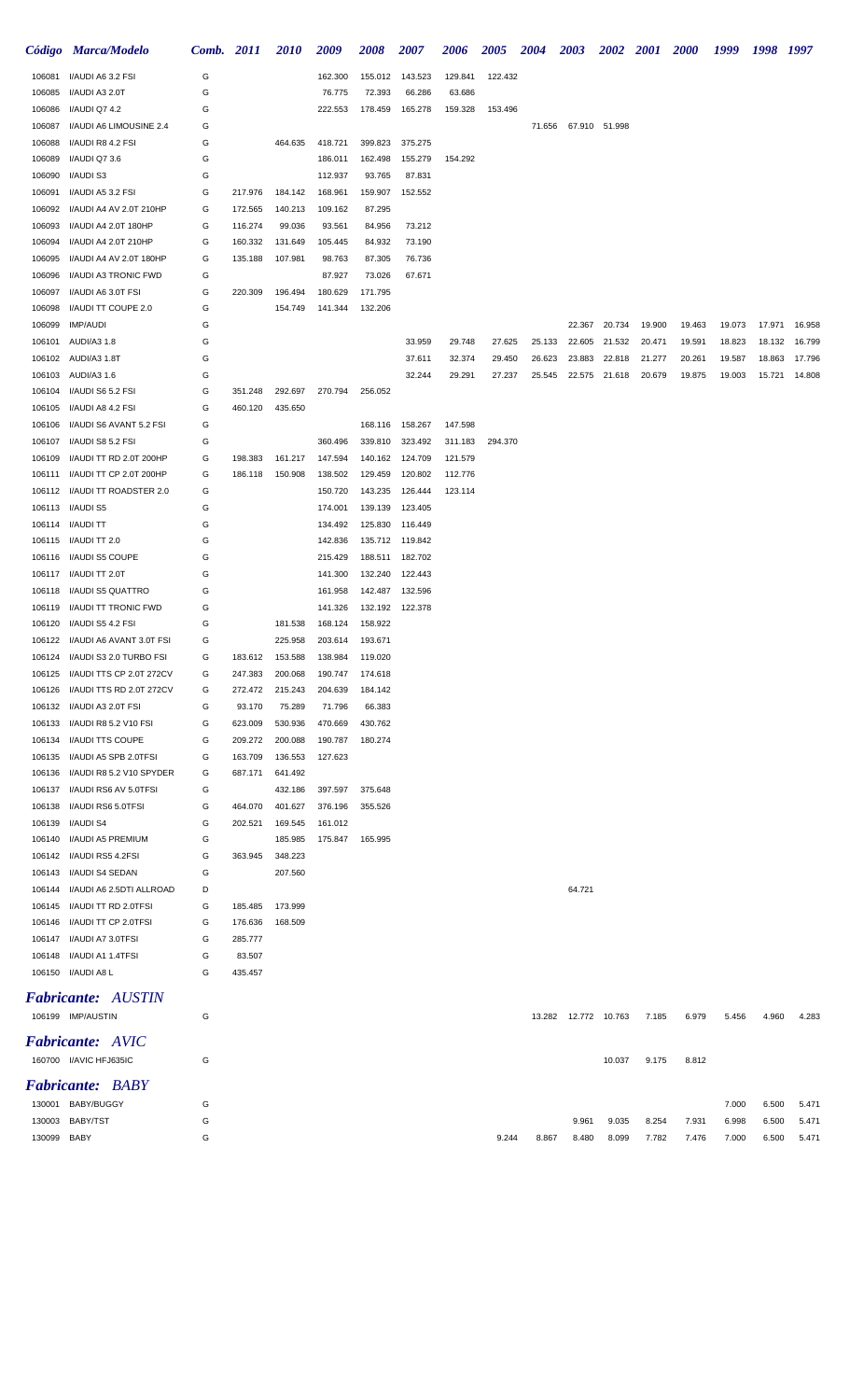|                  | Código Marca/Modelo                                  | <b>Comb.</b> 2011 |         | <i>2010</i> | 2009    | 2008    | <i><b>2007</b></i> | <i><b>2006</b></i> | 2005    | 2004  | 2003                            | <i><b>2002</b></i> | <i>2001</i> | <i><b>2000</b></i> | 1999    | 1998             | 1997             |
|------------------|------------------------------------------------------|-------------------|---------|-------------|---------|---------|--------------------|--------------------|---------|-------|---------------------------------|--------------------|-------------|--------------------|---------|------------------|------------------|
|                  | <b>Fabricante: BEACH</b>                             |                   |         |             |         |         |                    |                    |         |       |                                 |                    |             |                    |         |                  |                  |
|                  | 130004 BEACH/BABY TST                                | G                 | 18.878  | 15.818      | 14.053  | 12.637  | 11.645             | 9.950              | 8.730   | 8.378 | 8.005                           | 7.649              | 7.347       |                    |         |                  |                  |
|                  | <b>Fabricante: BENTLEY</b>                           |                   |         |             |         |         |                    |                    |         |       |                                 |                    |             |                    |         |                  |                  |
| 162000           | I/BENTLEY CONTINENTAL GT                             | G                 | 741.749 | 642.921     | 608.204 | 575.227 | 546.251            | 522.573            | 480.955 |       | 425.999 375.407                 |                    |             |                    |         |                  |                  |
| 162002           | I/BENTLEY CONTINENTAL FS                             | G                 | 541.570 | 454.663     | 417.506 | 393.590 | 324.584            | 280.620            | 263.143 |       |                                 |                    |             |                    |         |                  |                  |
| 162004           | I/BENTLEY CONT. GTC                                  | G                 |         | 1.053.615   | 963.292 | 817.559 |                    |                    |         |       |                                 |                    |             |                    |         |                  |                  |
| 162005           | <b>I/BENTLEY CONT FLYING SP</b>                      | G                 |         | 662.587     | 615.880 | 549.365 | 492.068            |                    |         |       |                                 |                    |             |                    |         |                  |                  |
| 162006           | I/BENTLEY CONT. SS                                   | G                 |         | 696.979     |         |         |                    |                    |         |       |                                 |                    |             |                    |         |                  |                  |
| 162008           | I/BENTLEY CONT. FSS                                  | G                 |         | 631.593     |         |         |                    |                    |         |       |                                 |                    |             |                    |         |                  |                  |
|                  | <b>Fabricante: BMV</b>                               |                   |         |             |         |         |                    |                    |         |       |                                 |                    |             |                    |         |                  |                  |
|                  | 150501 BMV/VALENT SPORT                              | G                 |         |             |         |         |                    |                    |         |       |                                 |                    |             |                    |         | 6.543            | 4.531            |
|                  |                                                      |                   |         |             |         |         |                    |                    |         |       |                                 |                    |             |                    |         |                  |                  |
|                  | <b>Fabricante: BMW</b>                               |                   |         |             |         |         |                    |                    |         |       |                                 |                    |             |                    |         |                  |                  |
| 106407           | IMP/BMW 320IA SC2 REGINO                             | G                 |         |             |         |         |                    |                    |         |       |                                 | 41.073             | 39.096      | 29.832             | 24.265  | 19.890           | 18.296           |
| 106414<br>106415 | IMP/BMW 325IM SC4 REGINO                             | G                 |         |             |         |         |                    |                    |         |       |                                 |                    |             |                    |         | 31.549           | 25.631           |
| 106417           | IMP/BMW 325IA CAB REGINO<br>IMP/BMW 330IM COU REGINO | G<br>G            |         |             |         |         |                    |                    |         |       |                                 |                    | 39.947      | 29.837             | 24.266  | 19.887           | 53.140<br>18.293 |
| 106426           | IMP/BMW 540IA SC4 REGINO                             | G                 |         |             |         |         |                    |                    |         |       |                                 |                    |             |                    | 40.398  | 37.192           | 33.740           |
| 106439           | IMP/BMW 318IA KOU REGINO                             | G                 |         |             |         |         |                    |                    |         |       |                                 |                    |             |                    |         |                  | 19.001           |
| 106445           | IMP/BMW 328I BG11                                    | G                 |         |             |         |         |                    |                    |         |       |                                 |                    |             |                    | 36.698  | 28.958           | 25.892           |
| 106446           | IMP/BMW 328I BG21                                    | G                 |         |             |         |         |                    |                    |         |       |                                 |                    |             |                    | 36.698  | 28.945           | 25.900           |
| 106447           | IMP/BMW 328I BK71                                    | G                 |         |             |         |         |                    |                    |         |       |                                 |                    |             |                    |         |                  | 26.040           |
| 106448           | IMP/BMW 328I BK81                                    | G                 |         |             |         |         |                    |                    |         |       |                                 |                    | 57.509      | 42.903             | 37.996  | 28.948           | 26.037           |
| 106449           | IMP/BMW 328I CD11                                    | G                 |         |             |         |         |                    |                    |         |       |                                 |                    |             |                    | 36.700  | 28.946           | 25.892           |
| 106450           | IMP/BMW 328I CD21                                    | G                 |         |             |         |         |                    |                    |         |       |                                 |                    |             |                    | 36.700  | 28.959           | 25.893           |
| 106451           | IMP/BMW 328I CF11                                    | G                 |         |             |         |         |                    |                    |         |       |                                 |                    |             |                    |         | 30.134           | 25.897           |
| 106452           | IMP/BMW 328I CF21                                    | G                 |         |             |         |         |                    |                    |         |       |                                 |                    |             |                    | 36.684  | 30.134           | 25.902           |
| 106453           | IMP/BMW 750I GG21                                    | G                 |         |             |         |         |                    |                    |         |       |                                 |                    |             |                    | 71.043  | 62.902           | 56.130           |
| 106454           | IMP/BMW 750I GK21                                    | G                 |         |             |         |         |                    |                    |         |       |                                 |                    |             |                    | 71.071  | 62.927           | 56.162           |
| 106457           | IMP/BMW 320I CB61<br>IMP/BMW 320I BF61               | G<br>G            |         |             |         |         | 75.619             | 70.064             |         |       |                                 |                    |             |                    |         |                  |                  |
| 106459<br>106460 | IMP/BMW 320I BJ31                                    | G                 |         |             |         |         | 75.648<br>75.628   | 70.061<br>70.053   |         |       |                                 |                    |             |                    |         |                  |                  |
| 106463           | IMP/BMW 320I CE61                                    | G                 |         |             |         |         |                    |                    |         |       |                                 |                    |             |                    |         | 25.182           | 22.372           |
| 106465           | IMP/BMW 323I BF81                                    | G                 |         |             |         |         |                    |                    |         |       |                                 |                    | 45.361      | 32.357             | 26.457  | 24.433           |                  |
| 106466           | IMP/BMW 323I CB71                                    | G                 |         |             |         |         |                    |                    |         |       |                                 |                    |             |                    |         | 22.908           | 20.680           |
| 106467           | IMP/BMW 323I CB81                                    | G                 |         |             |         |         |                    |                    |         |       |                                 |                    | 45.365      | 32.341             | 26.459  | 24.439           |                  |
| 106468           | IMP/BMW 323I CE71                                    | G                 |         |             |         |         |                    |                    |         |       |                                 |                    |             |                    | 38.818  | 26.695           | 24.332           |
| 106469           | IMP/BMW 323I CE81                                    | G                 |         |             |         |         |                    |                    |         |       |                                 |                    |             |                    | 38.826  | 26.688           | 24.342           |
| 106470           | IMP/BMW 528I DD51                                    | G                 |         |             |         |         |                    |                    |         |       |                                 |                    |             |                    | 36.024  | 31.210           | 27.966           |
| 106471           | IMP/BMW 528I DD61                                    | G                 |         |             |         |         |                    |                    |         |       |                                 |                    |             | 43.042             | 36.017  | 31.199           | 27.976           |
| 106472           | IMP/BMW 850CSI EG91                                  | G                 |         |             |         |         |                    |                    |         |       |                                 |                    |             |                    |         |                  | 86.963           |
| 106473           | IMP/BMW Z3 CH71                                      | G                 |         |             |         |         |                    |                    |         |       |                                 |                    |             |                    | 67.526  | 64.207           | 61.169           |
| 106475           | IMP/BMW 740I GF81                                    | G                 |         |             |         |         |                    |                    |         |       |                                 |                    |             |                    |         | 43.600           | 39.399           |
| 106476           | IMP/BMW 740I GJ81<br>IMP/BMW 318IS BE71              | G                 |         |             |         |         |                    |                    |         |       |                                 | 85.331             | 60.353      | 56.795             | 50.363  | 46.118           | 39.395           |
| 106477<br>106478 | IMP/BMW 318IS BE81                                   | G<br>G            |         |             |         |         |                    |                    |         |       |                                 |                    |             |                    | 27.149  | 22.938           | 20.658<br>19.009 |
| 106479           | IMP/BMW 318IS CD71                                   | G                 |         |             |         |         |                    |                    |         |       |                                 |                    |             |                    |         | 20.689           | 19.004           |
| 106480           | IMP/BMW 318IS CD81                                   | G                 |         |             |         |         |                    |                    |         |       |                                 |                    |             |                    |         | 20.684           | 19.007           |
| 106481           | IMP/BMW 318TI CG71                                   | G                 |         |             |         |         |                    |                    |         |       |                                 |                    |             |                    | 23.110  | 20.688           | 19.327           |
| 106482           | IMP/BMW 318TI CG81                                   | G                 |         |             |         |         |                    |                    |         |       |                                 |                    |             |                    |         | 20.684           | 19.325           |
| 106483           | IMP/BMW 540I DE51                                    | G                 |         |             |         |         |                    |                    |         |       |                                 |                    |             |                    |         |                  | 32.526           |
| 106484           | IMP/BMW 540I DE61                                    | G                 |         |             |         |         |                    |                    |         |       |                                 |                    |             |                    | 37.317  | 34.684           | 32.532           |
| 106485           | IMP/BMW 850CI EG41                                   | G                 |         |             |         |         |                    |                    |         |       |                                 |                    |             |                    | 160.975 | 90.356           | 86.968           |
| 106487           | IMP/BMW 840CI EF81                                   | G                 |         |             |         |         |                    |                    |         |       |                                 |                    |             |                    |         | 79.376           | 71.966           |
| 106490           | I/BMW 728I GH21                                      | G                 |         |             |         |         |                    |                    |         |       |                                 |                    |             |                    |         | 49.953           |                  |
| 106492           | IMP/BMW Z3 CH73                                      | G                 |         |             |         |         |                    |                    |         |       |                                 |                    |             |                    |         |                  | 61.178           |
| 106493           | IMP/BMW Z3                                           | G                 |         |             |         |         |                    |                    |         |       |                                 |                    |             |                    | 67.555  | 64.234           | 61.178           |
| 106494           | IMP/BMW M3 BG91                                      | G                 |         |             |         |         |                    |                    |         |       |                                 |                    |             |                    | 59.182  | 47.577           | 41.260           |
| 106495<br>106496 | IMP/BMW M3 BK91<br>IMP/BMW M3 CD91                   | G<br>G            |         |             |         |         |                    | 158.663            |         |       | 144.555 118.165 112.154 103.011 |                    | 96.269      | 90.956             | 63.112  | 50.750<br>47.582 | 44.011<br>41.277 |
| 106497           | IMP/BMW 328 ICA BK83                                 | G                 |         |             |         |         |                    |                    |         |       |                                 |                    |             |                    |         |                  | 35.709           |
| 106498           | IMP/BMW 528I DH51                                    | G                 |         |             |         |         |                    |                    |         |       |                                 |                    |             |                    |         |                  | 27.968           |
| 106499           | IMP/BMW                                              | G                 |         |             |         |         |                    |                    |         |       |                                 | 44.417             | 39.929      | 29.840             | 24.257  | 19.893           | 18.299           |
|                  |                                                      |                   |         |             |         |         |                    |                    |         |       |                                 |                    |             |                    |         |                  |                  |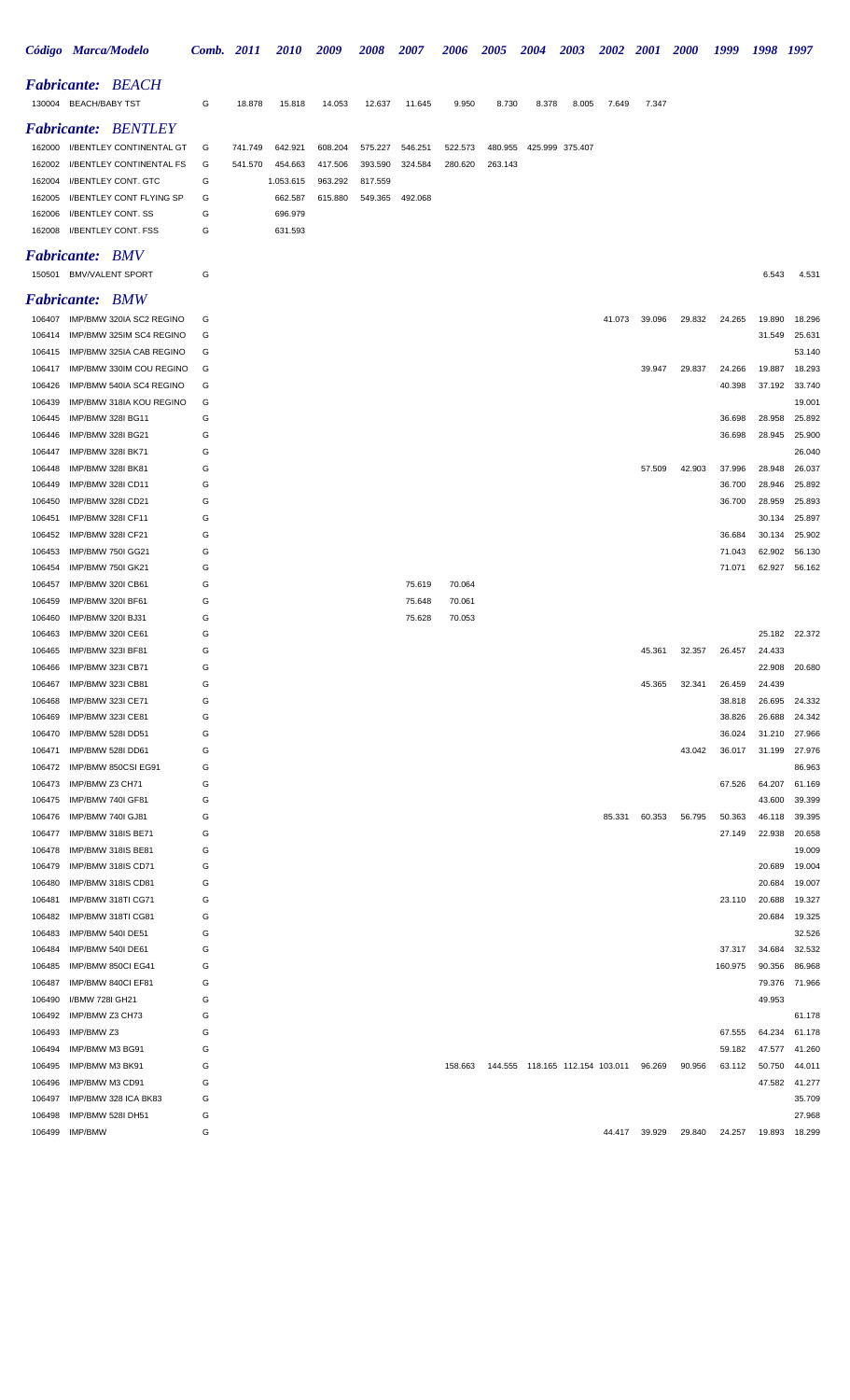|                  | Código Marca/Modelo                        | Comb.  | 2011    | <i>2010</i> | 2009    | <b>2008</b> | <b>2007</b>     | <b>2006</b>       | <b>2005</b>      | <b>2004</b>               | <b>2003</b>                     | <b>2002</b>      | <b>2001</b>      | <b>2000</b>      | 1999             | 1998   | 1997          |
|------------------|--------------------------------------------|--------|---------|-------------|---------|-------------|-----------------|-------------------|------------------|---------------------------|---------------------------------|------------------|------------------|------------------|------------------|--------|---------------|
| 106501           | IMP/BMW 750IA GG01                         | G      |         |             |         |             |                 |                   |                  |                           |                                 |                  | 92.192           | 85.615           | 71.050           | 62.921 | 56.131        |
| 106502           | IMP/BMW 750ILA GJ01                        | G      | 451.336 | 376.328     | 350.582 | 236.700     | 204.819         | 189.149           |                  |                           |                                 |                  | 98.363           | 91.287           | 75.819           | 67.094 | 59.873        |
| 106503           | I/BMW 740IA GG81                           | G      |         |             |         |             |                 |                   |                  |                           |                                 |                  | 60.350           | 56.771           | 50.368           | 46.133 | 41.484        |
| 106505           | I/BMW 740ILA GH01PRO                       | G      |         |             |         |             |                 |                   |                  |                           |                                 | 85.283           | 71.656           | 69.027           | 63.521           | 52.332 |               |
| 106506           | I/BMW 323I AM31                            | G      |         |             |         |             |                 |                   |                  |                           |                                 |                  | 42.776           | 39.855           | 35.649           | 24.466 | 22.946        |
| 106507           | I/BMW 323CI BM31COU                        | G      |         |             |         |             |                 |                   |                  |                           |                                 |                  | 42.519           | 39.240           | 37.680           | 25.673 |               |
| 106508           | I/BMW M5 DE91                              | G      |         |             |         |             |                 |                   |                  |                           | 178.148 154.687 107.664 103.592 |                  |                  | 89.001           | 62.510           | 59.829 | 57.092        |
| 106509           | I/BMW 323TI CT31                           | G      |         |             |         |             |                 |                   |                  |                           |                                 |                  |                  | 30.334           | 24.803           | 23.246 | 21.422        |
| 106510           | I/BMW 323TI CT41                           | G      |         |             |         |             |                 |                   |                  |                           |                                 |                  |                  | 30.318           | 24.807           | 23.238 |               |
| 106512           | I/BMW X5 FB33                              | G      |         |             |         |             |                 |                   |                  |                           | 72.443                          | 65.585           | 57.796           | 53.845           | 51.546           | 45.957 |               |
| 106513           | I/BMW X5 FB31                              | G      |         |             |         |             |                 |                   |                  | 85.195                    | 72.421                          | 65.574           | 57.800           | 54.438           | 51.036           | 49.301 |               |
| 106514           | I/BMW 740 IL                               | G      |         |             |         |             |                 |                   |                  |                           |                                 | 75.809           | 72.216           | 69.853           | 66.807           | 64.140 |               |
| 106515           | I/BMW X5 FA51                              | G      |         |             |         |             |                 |                   |                  |                           | 85.177 72.437                   | 65.572           | 57.780           | 54.425           | 51.128           | 49.383 |               |
| 106516           | I/BMW 330I AV51                            | G      |         |             |         |             |                 |                   |                  |                           |                                 | 55.009           | 46.734           | 44.751           | 40.296           |        |               |
| 106517           | I/BMW 330CICAB BS51                        | G      |         |             |         |             |                 |                   |                  |                           | 92.816                          | 85.242           | 81.623           | 74.308           | 58.518           |        |               |
| 106518           | I/BMW 535I                                 | G      |         |             |         | 45.088      | 42.570          | 40.779            | 38.559           | 36.877                    | 35.461                          | 34.158           | 32.911           | 31.614           | 30.173           |        | 28.746 27.530 |
| 106519           | I/BMW M3COUPE BL91                         | G      |         |             |         |             | 153.365         | 145.074           |                  | 131.132 107.292 102.300   |                                 | 94.695           | 89.245           | 84.866           | 58.946           |        |               |
| 106520           | I/BMW 530I DT61                            | G      |         |             |         |             |                 |                   |                  |                           | 60.918                          | 54.154           | 47.586           | 43.874           | 40.080           |        |               |
| 106521           | I/BMW 325CI BN31                           | G      |         |             |         |             |                 |                   |                  |                           | 67.062                          | 59.290           | 57.518           | 51.965           | 26.820           |        |               |
| 106522           | I/BMW 320I AV11                            | G<br>G |         |             |         |             |                 |                   |                  | 47.406                    |                                 | 41.052           | 39.094           | 37.307           | 36.112           |        |               |
| 106523<br>106524 | I/BMW 320I EV11<br>I/BMW 325I EV31         | G      |         |             |         |             |                 |                   | 50.461<br>60.252 | 55.483                    | 44.877<br>47.534                | 40.439<br>45.629 | 38.495<br>42.700 | 34.912<br>41.140 | 32.829<br>40.003 | 38.195 | 36.673        |
| 106525           | I/BMW 330I EV51                            | G      |         |             |         |             |                 |                   | 66.413           | 62.193                    | 59.022                          | 55.006           | 46.755           | 45.657           | 42.921           |        |               |
| 106526           | I/BMW 745IA GL61                           | G      |         |             |         |             |                 | 188.688           | 176.640          |                           | 163.297 138.077                 | 91.848           | 88.701           | 86.476           |                  |        |               |
| 106527           | I/BMW 325I PRO EV39                        | G      |         |             |         |             |                 |                   |                  | 62.702                    | 58.252                          | 55.506           | 49.840           |                  |                  |        |               |
| 106528           | I/BMW X5 FB91                              | G      |         |             |         |             |                 |                   |                  |                           | 72.405                          | 65.563           | 57.780           |                  |                  |        |               |
| 106529           | I/BMW X5 FB93                              | G      |         |             |         |             |                 |                   |                  |                           | 72.416                          | 65.567           | 57.796           |                  |                  |        |               |
| 106531           | I/BMW 760LI GN81                           | G      |         |             |         |             |                 |                   | 198.688          |                           | 183.526 176.350 173.644         |                  |                  |                  |                  |        |               |
| 106532           | I/BMW 530I NA71                            | G      |         |             |         |             |                 | 102.674           | 94.436           | 84.794                    | 60.934                          | 54.176           |                  |                  |                  |        |               |
| 106533           | I/BMW M3COUPE BL93                         | G      |         |             |         |             |                 |                   |                  |                           | 107.323 102.270                 | 94.719           | 89.265           |                  |                  |        |               |
| 106534           | I/BMW 330CI BW51                           | G      |         |             |         |             | 134.774         | 117.758           | 109.870          | 105.692                   | 98.116                          | 93.148           |                  |                  |                  |        |               |
| 106535           | I/BMW X3 PA91                              | G      |         |             |         |             | 107.300         | 90.358            | 78.965           | 67.778                    | 67.767                          | 65.870           |                  |                  |                  |        |               |
| 106536           | I/BMW X5 FB51                              | G      |         |             | 162.084 |             | 152.511 141.147 | 109.985           | 91.042           | 85.174                    | 72.438                          | 65.584           |                  |                  |                  |        |               |
| 106537           | I/BMW X5 FA11                              | G      |         |             |         |             |                 | 109.947           | 91.049           | 85.192                    | 72.421                          | 65.566           |                  |                  |                  |        |               |
| 106538           | I/BMW 545I NB31                            | G      |         |             |         |             |                 | 119.744           | 113.610          | 107.488                   | 95.771                          | 94.131           |                  |                  |                  |        |               |
| 106539           | I/BMW 645CI EH71                           | G      |         |             |         |             |                 | 151.998           |                  | 131.639  126.953  113.833 |                                 |                  |                  |                  |                  |        |               |
| 106540           | I/BMW 330I EV51 SECURITY                   | G      |         |             |         |             |                 |                   |                  | 113.572 107.528 100.695   |                                 |                  |                  |                  |                  |        |               |
| 106541           | I/BMW X3 PA71                              | G      |         |             |         |             | 96.855          | 74.102            | 69.519           | 67.450                    | 65.781                          |                  |                  |                  |                  |        |               |
| 106542           | I/BMW X5SECURITY FB51                      | G      |         |             |         |             | 173.997         | 164.613           |                  | 149.469  137.592  132.576 |                                 |                  |                  |                  |                  |        |               |
| 106543           | I/BMW M3 CSL                               | G      |         |             |         |             |                 |                   |                  |                           | 110.767 105.152                 | 96.555           | 90.220           | 85.247           | 59.174           |        | 52.609 45.151 |
| 106545           | I/BMW X3 PA93                              | G      |         |             |         |             | 94.968          | 90.359            | 78.976           | 70.540                    | 68.226                          |                  |                  |                  |                  |        |               |
| 106546<br>106547 | I/BMW 120I UF51<br>I/BMW 645CI CABRIO EK71 | G<br>G |         |             |         | 70.273      | 64.247          | 60.695<br>145.294 | 56.887           | 54.925<br>131.630 126.890 | 53.504                          |                  |                  |                  |                  |        |               |
| 106548           | I/BMW X5 FA91                              | G      |         |             |         |             | 163.351         | 137.764           |                  | 114.601 110.540 108.073   |                                 |                  |                  |                  |                  |        |               |
| 106549           | I/BMW M5 NB91                              | G      |         | 323.149     | 307.358 | 252.682     | 233.986         | 179.924           | 169.728          | 163.869                   |                                 |                  |                  |                  |                  |        |               |
| 106550           | I/BMW M6 EH91                              | G      |         | 420.409     | 382.308 | 336.474     | 300.738         | 260.042           | 244.810          | 235.016                   |                                 |                  |                  |                  |                  |        |               |
| 106551           | I/BMW 645CI                                | G      |         |             |         |             |                 | 243.862           |                  | 225.910 212.759           |                                 |                  |                  |                  |                  |        |               |
| 106552           | I/BMW 545I                                 | G      |         |             |         |             |                 | 248.902           |                  | 215.312 191.556           |                                 |                  |                  |                  |                  |        |               |
| 106553           | I/BMW 130I UF91                            | G      |         |             |         |             | 92.568          | 85.989            | 79.604           | 76.058                    |                                 |                  |                  |                  |                  |        |               |
| 106554           | I/BMW 550I NB51                            | G      |         |             |         |             | 152.468         | 141.481           |                  | 121.173 117.366           |                                 |                  |                  |                  |                  |        |               |
| 106555           | I/BMW 650CI COUPE EH11                     | G      |         |             |         |             | 190.780         | 169.658           |                  | 156.343 152.196           |                                 |                  |                  |                  |                  |        |               |
| 106556           | I/BMW 650CI CABRIO EK11                    | G      |         |             |         |             | 255.555         | 243.959           | 226.668          |                           |                                 |                  |                  |                  |                  |        |               |
| 106557           | I/BMW 550I NB51 SECURITY                   | G      |         |             |         |             | 182.466         | 168.929           | 154.231          |                           |                                 |                  |                  |                  |                  |        |               |
| 106559           | I/BMW 120I UD31                            | G      | 104.764 | 86.748      | 79.716  | 70.257      | 64.257          | 60.718            |                  |                           |                                 |                  |                  |                  |                  |        |               |
| 106560           | I/BMW 325ITO VW91                          | G      |         |             | 124.025 | 99.943      | 87.590          | 79.622            |                  |                           |                                 |                  |                  |                  |                  |        |               |
| 106561           | I/BMW 130I UB11                            | G      |         |             | 113.246 | 98.087      | 92.774          | 89.091            |                  |                           |                                 |                  |                  |                  |                  |        |               |
| 106562           | I/BMW 325I VH31                            | G      |         |             | 116.283 | 98.439      | 87.652          | 77.007            |                  |                           |                                 |                  |                  |                  |                  |        |               |
| 106563           | I/BMW 550I NW51                            | G      |         | 198.672     | 183.019 | 163.107     | 152.421         | 141.457           |                  |                           |                                 |                  |                  |                  |                  |        |               |
| 106564           | I/BMW 130I UD51                            | G      | 152.777 | 127.757     | 118.721 | 100.510     | 91.692          | 87.840            |                  |                           |                                 |                  |                  |                  |                  |        |               |
| 106565           | I/BMW 530I NU91                            | G      |         | 161.001     | 152.769 | 140.714     | 120.863         | 102.633           |                  |                           |                                 |                  |                  |                  |                  |        |               |
| 106568           | I/BMW 530I NU91 SECURITY                   | G      |         |             | 203.285 | 180.571     | 168.389         | 155.837           |                  |                           |                                 |                  |                  |                  |                  |        |               |
| 106569           | I/BMW 550I NW51 SECURITY                   | G      |         |             | 251.435 | 223.247     | 208.139         | 192.719           |                  |                           |                                 |                  |                  |                  |                  |        |               |
| 106570           | I/BMW 120I UA51                            | G      |         |             | 81.140  | 73.569      | 69.239          |                   |                  |                           |                                 |                  |                  |                  |                  |        |               |
| 106572           | I/BMW 550I NW53                            | G      |         |             | 176.645 | 157.367     | 147.129         |                   |                  |                           |                                 |                  |                  |                  |                  |        |               |
| 106573           | I/BMW 535I SEDAN                           | G      |         |             | 167.195 | 148.997     | 139.204         |                   |                  |                           |                                 |                  |                  |                  |                  |        |               |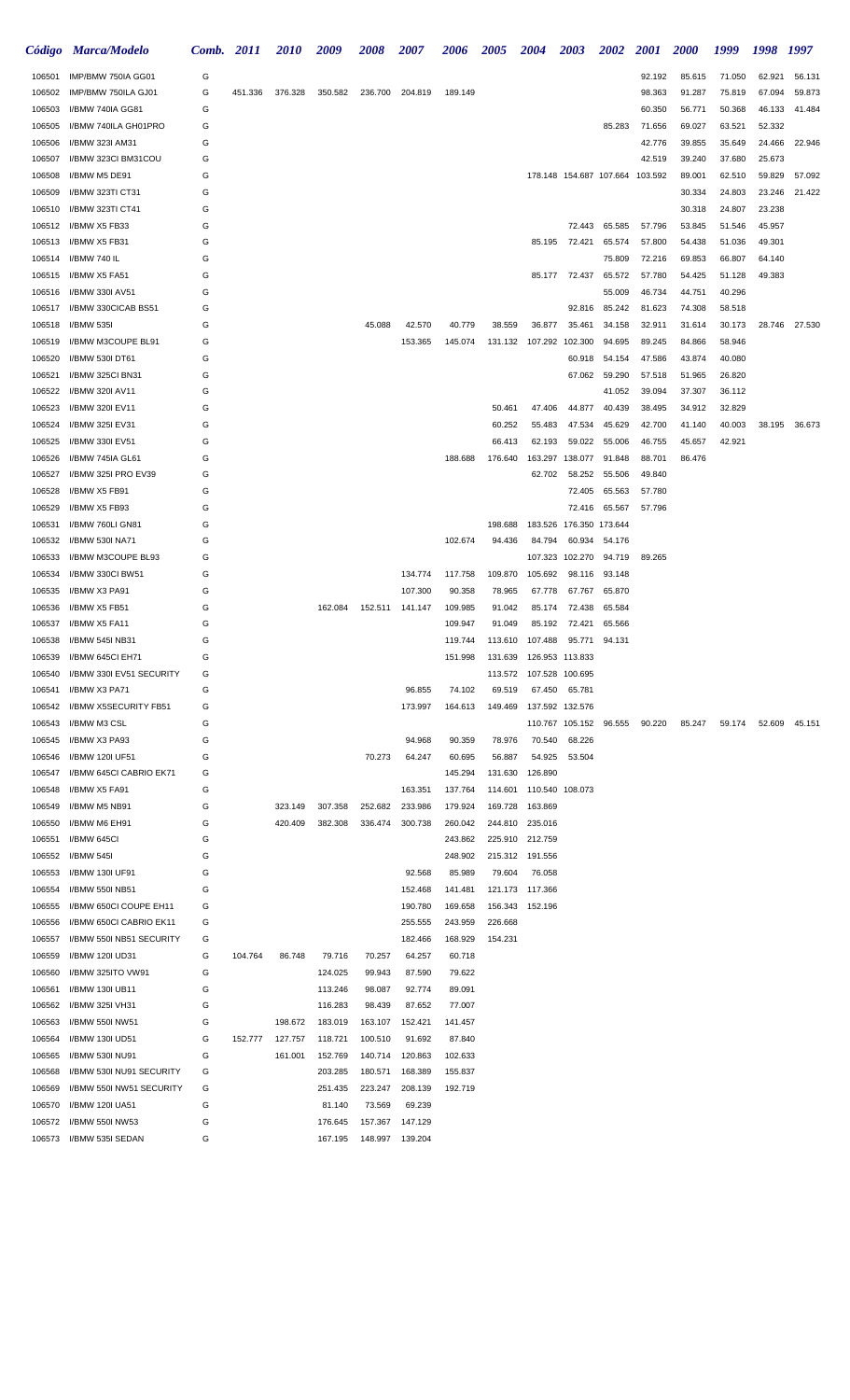|                  | Código Marca/Modelo                      | Comb. 2011 |                    | <i>2010</i>      | 2009             | <b>2008</b>      | 2007             | <b>2006</b>      | <b>2005</b>      | 2004             | <b>2003</b>      | <b>2002</b>      | <b>2001</b> 2000 |                  | 1999             | 1998 1997        |                  |
|------------------|------------------------------------------|------------|--------------------|------------------|------------------|------------------|------------------|------------------|------------------|------------------|------------------|------------------|------------------|------------------|------------------|------------------|------------------|
| 106574           | I/BMW M3 WD93                            | G          |                    |                  | 273.973          | 224.441          | 209.239          |                  |                  |                  |                  |                  |                  |                  |                  |                  |                  |
| 106575           | I/BMW M3 COUPE                           | G          |                    | 296.971          | 273.959          | 224.501          | 209.193          |                  |                  |                  |                  |                  |                  |                  |                  |                  |                  |
| 106576           | I/BMW X3                                 | G          |                    |                  | 115.611          | 104.781          | 93.448           |                  |                  |                  |                  |                  |                  |                  |                  |                  |                  |
| 106577           | I/BMW 750I KA81                          | G          | 445.388            | 367.588          | 338.919          | 226.600          | 194.038          |                  |                  |                  |                  |                  |                  |                  |                  |                  |                  |
| 106578           | I/BMW M3 VA93                            | G          |                    |                  | 267.024          | 218.718          | 203.859          |                  |                  |                  |                  |                  |                  |                  |                  |                  |                  |
| 106579           | I/BMW M3 PM91                            | G          | 288.517            | 250.245          | 238.692          | 214.945          | 186.437          |                  |                  |                  |                  |                  |                  |                  |                  |                  |                  |
| 106580           | I/BMW 740 LI                             | G          |                    | 367.772          | 306.585          |                  |                  |                  |                  |                  |                  |                  |                  |                  |                  |                  |                  |
| 106581           | I/BMW 135I COUPE UC71                    | G          |                    | 145.941          | 132.647          | 125.205          |                  |                  |                  |                  |                  |                  |                  |                  |                  |                  |                  |
| 106582<br>106583 | I/BMW 750LI<br>I/BMW 530I TOURING        | G<br>G     |                    |                  | 171.054          | 255.852          |                  |                  |                  |                  |                  |                  |                  |                  |                  |                  |                  |
| 106586           | I/BMW 320D TOURING                       | D          |                    |                  | 103.014          |                  |                  |                  |                  |                  |                  |                  |                  |                  |                  |                  |                  |
| 106587           | I/BMW 750I SPORT                         | G          |                    | 385.048          | 354.804          | 237.213          |                  |                  |                  |                  |                  |                  |                  |                  |                  |                  |                  |
| 106588           | I/BMW 535I GT SN21                       | G          | 293.927            | 243.620          | 151.141          | 140.718          |                  |                  |                  |                  |                  |                  |                  |                  |                  |                  |                  |
| 106589           | I/BMW 535I FR71                          | G          | 250.554            | 205.712          | 194.808          |                  |                  |                  |                  |                  |                  |                  |                  |                  |                  |                  |                  |
| 106590           | I/BMW 135I UC7C                          | G          | 181.929            | 145.897          | 132.679          | 126.426          |                  |                  |                  |                  |                  |                  |                  |                  |                  |                  |                  |
| 106591           | I/BMW 120I                               | G          |                    |                  | 79.740           | 70.282           | 64.244           |                  |                  |                  |                  |                  |                  |                  |                  |                  |                  |
| 106592           | I/BMW 318D                               | D          |                    | 101.520          |                  |                  |                  |                  |                  |                  |                  |                  |                  |                  |                  |                  |                  |
| 106593           | I/BMW 550I FR91                          | G          | 341.540            | 275.941          | 257.600          |                  |                  |                  |                  |                  |                  |                  |                  |                  |                  |                  |                  |
| 106594           | I/BMW 318 TI                             | G          |                    |                  |                  |                  |                  |                  |                  |                  |                  |                  |                  |                  |                  |                  | 20.565 19.071    |
| 106595           | I/BMW 550I GRAN TURISMO                  | G          |                    | 190.033          |                  |                  |                  |                  |                  |                  |                  |                  |                  |                  |                  |                  |                  |
| 106596           | I/BMW 135I COUPE UC91                    | G          | 172.300            | 163.250          |                  |                  |                  |                  |                  |                  |                  |                  |                  |                  |                  |                  |                  |
| 106597           | I/BMW 550I                               | G          | 317.550            | 279.856          |                  |                  |                  |                  |                  |                  |                  |                  |                  |                  |                  |                  |                  |
| 106598           | I/BMW 750I                               | G          |                    | 413.227          |                  |                  |                  |                  |                  |                  |                  |                  |                  |                  |                  |                  |                  |
| 113688           | I/BMW 320I                               | G          |                    | 83.874           | 79.252           | 75.719           |                  |                  |                  |                  |                  |                  |                  |                  |                  |                  |                  |
| 114102<br>114103 | I/MINI COOPER<br>I/MINI COOPER S         | G<br>G     | 78.388<br>111.296  | 67.723<br>92.852 | 62.676<br>85.566 | 58.206<br>81.010 | 56.897<br>76.101 | 52.865<br>71.897 | 50.994<br>53.347 | 45.676<br>48.675 | 42.825<br>45.601 | 40.830<br>43.490 | 38.694<br>41.202 | 34.997           |                  |                  |                  |
| 114104           | I/MINI COOPER CONVERSIV                  | G          |                    |                  |                  |                  |                  | 67.955           | 51.225           | 48.131           | 45.556           |                  |                  |                  |                  |                  |                  |
| 114105           | I/MINI COOPER S CONV                     | G          |                    | 86.589           | 81.805           | 78.122           | 73.293           | 67.965           | 51.215           | 48.122           | 45.571           |                  |                  |                  |                  |                  |                  |
| 114106           | I/BMW MINI ONE                           | G          |                    |                  |                  |                  |                  | 60.696           | 56.875           | 54.602           |                  |                  |                  |                  |                  |                  |                  |
| 114107           | I/BMW MINI ONE                           | G          |                    |                  |                  |                  | 64.262           | 60.716           | 56.878           |                  |                  |                  |                  |                  |                  |                  |                  |
| 114112           | I/BMW 320I PG51                          | G          | 107.787            | 89.254           | 84.221           | 80.004           | 71.670           |                  |                  |                  |                  |                  |                  |                  |                  |                  |                  |
| 114113           | I/BMW 325I PH11                          | G          | 144.247            | 119.369          | 110.714          | 93.718           | 83.456           |                  |                  |                  |                  |                  |                  |                  |                  |                  |                  |
| 114114           | I/BMW 335I PM71                          | G          |                    | 185.303          | 164.128          | 137.469          | 118.877          |                  |                  |                  |                  |                  |                  |                  |                  |                  |                  |
| 114118           | I/BMW 335I PM51                          | G          | 224.254            | 190.198          | 174.016          |                  |                  |                  |                  |                  |                  |                  |                  |                  |                  |                  |                  |
| 114119           | I/BMW 740LI                              | G          |                    | 368.598          | 307.273          |                  |                  |                  |                  |                  |                  |                  |                  |                  |                  |                  |                  |
|                  | 114122 I/BMW 535I GT                     | G          | 258.620            | 244.008          |                  |                  |                  |                  |                  |                  |                  |                  |                  |                  |                  |                  |                  |
| 114123           | I/BMW M3                                 | G          |                    |                  |                  |                  |                  |                  |                  |                  |                  |                  |                  |                  |                  | 55.530           |                  |
| 114125           | I/BMW 118I UA31                          | G          | 71.875             |                  |                  |                  |                  |                  |                  |                  |                  |                  |                  |                  |                  |                  |                  |
| 114127           | I/BMW 318I PF71                          | G<br>G     | 84.528             |                  |                  |                  |                  |                  |                  |                  |                  |                  |                  |                  |                  |                  |                  |
| 114128<br>114129 | I/BMW M3 GTS KG91<br>I/BMW M3 COUPE KG91 | G          | 297.785<br>303.398 |                  |                  |                  |                  |                  |                  |                  |                  |                  |                  |                  |                  |                  |                  |
| 114130           | I/BMW 750 LI HYBRID KX81                 | G          | 489.470            |                  |                  |                  |                  |                  |                  |                  |                  |                  |                  |                  |                  |                  |                  |
| 153601           | IMP/BMW 528I DH61                        | G          |                    |                  |                  |                  |                  |                  |                  |                  |                  |                  |                  |                  | 36.026           | 31.200           | 27.975           |
| 153602           | IMP/BMW 540I DJ51                        | G          |                    |                  |                  |                  |                  |                  |                  |                  |                  |                  | 61.994           | 46.397           | 39.815           | 37.005           | 34.704           |
| 153603           | IMP/BMW 540I DJ61                        | G          |                    |                  |                  |                  |                  |                  |                  |                  |                  |                  |                  |                  | 37.308           | 34.691           | 32.535           |
| 153604           | IMP/BMW Z3 CJ31                          | G          |                    |                  |                  |                  |                  |                  |                  |                  |                  | 104.275          | 85.529           | 77.378           | 67.548           | 64.208           | 61.181           |
| 153605           | IMP/BMW Z3 CJ33                          | G          |                    |                  |                  |                  |                  |                  |                  |                  |                  | 111.164          | 91.233           | 82.526           | 72.030           | 68.514           | 65.254           |
| 153606           | IMP/BMW 323I CP71                        | G          |                    |                  |                  |                  |                  |                  |                  |                  |                  |                  |                  |                  |                  | 27.137           | 25.967           |
| 153607           | IMP/BMW 323I CP81                        | G          |                    |                  |                  |                  |                  |                  |                  |                  |                  |                  |                  |                  | 26.382           | 24.739           | 23.631           |
| 153608           | IMP/BMW 540I DE81                        | G          |                    |                  |                  |                  |                  |                  |                  |                  |                  |                  |                  |                  | 37.307           | 34.689           | 32.525           |
| 153609           | IMP/BMW Z3M CK91                         | G          |                    |                  |                  |                  |                  |                  |                  |                  |                  |                  |                  | 76.202           | 72.674           | 69.174           | 65.727           |
| 153610           | IMP/BMW Z3CM CM91                        | G          |                    |                  |                  |                  |                  |                  |                  |                  |                  | 107.173          | 88.918           | 81.285           | 71.210           | 67.826           | 65.056           |
| 153611           | IMP/BMW 323TI CG31                       | G          |                    |                  |                  |                  |                  |                  |                  |                  |                  |                  |                  |                  | 24.799           | 23.238           | 21.761           |
| 153612<br>153613 | IMP/BMW 323TI CG41<br>IMP/BMW 328I AM51  | G<br>G     |                    |                  |                  |                  |                  |                  |                  |                  |                  |                  | 47.586           |                  | 24.808<br>41.109 | 23.235<br>37.753 | 21.248<br>36.056 |
| 153615           | IMP/BMW 528I DM51                        | G          |                    |                  |                  |                  |                  |                  |                  |                  |                  |                  |                  | 42.888<br>45.892 | 38.419           | 33.284           | 29.837           |
| 153616           | IMP/BMW 528IA DM61                       | G          |                    |                  |                  |                  |                  |                  |                  |                  |                  |                  | 46.526           | 43.034           | 32.484           | 27.905           | 26.373           |
| 153617           | I/BMW 540IA DR61                         | G          |                    |                  |                  |                  |                  |                  |                  |                  |                  |                  | 50.316           | 45.080           | 40.386           | 36.457           | 33.738           |
| 153618           | I/BMW 540IA DN81PRO                      | G          |                    |                  |                  |                  |                  |                  |                  | 88.887           | 75.908           | 62.954           | 58.786           | 51.787           | 40.663           | 36.473           | 32.042           |
| 153619           | I/BMW 540IA DN61                         | G          |                    |                  |                  |                  |                  |                  |                  |                  | 59.320           | 55.663           | 50.287           | 45.102           | 40.400           | 36.475           | 33.757           |
| 153620           | I/BMW Z328ROA CH31                       | G          |                    |                  |                  |                  |                  |                  |                  |                  |                  |                  |                  | 84.546           | 66.797           | 63.612           | 60.981           |
| 153621           | I/BMW MRE CGPI                           | G          |                    |                  |                  | 59.685           | 56.108           | 53.478           | 51.210           | 49.699           | 46.600           | 44.438           | 39.949           | 29.832           | 24.264           | 19.886           | 18.299           |
| 153622           | I/BMW Z330ROA CN51                       | G          |                    |                  |                  |                  |                  |                  |                  |                  |                  | 102.777 100.494  | 90.359           | 86.171           | 64.988           | 60.956           |                  |
| 153623           | I/BMW Z8 EJ11                            | G          |                    |                  |                  |                  |                  |                  |                  |                  |                  | 213.583          | 195.527          | 180.289          | 167.809          |                  |                  |
| 153624           | I/BMW 525IA DT41                         | G          |                    |                  |                  |                  |                  |                  |                  | 54.161           |                  | 50.284 41.489    | 38.891           | 35.958           | 32.054           |                  |                  |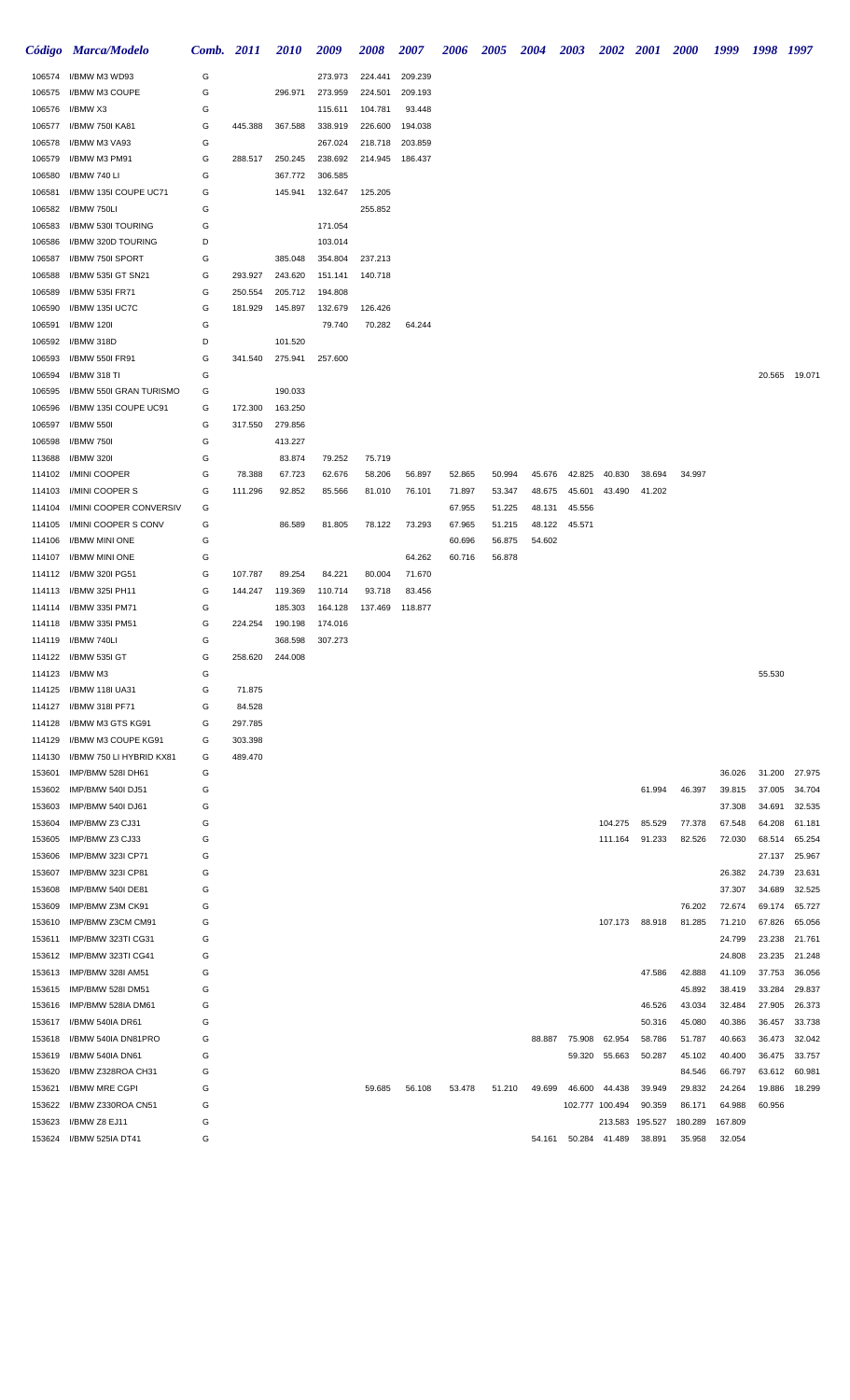|                  | Código Marca/Modelo                      | Comb. 2011 |         | <b>2010</b>        | 2009               | 2008               | 2007               | 2006              | <i><b>2005</b></i> | <b>2004</b>             | 2003    | <b>2002</b>   | <i>2001</i> | <i>2000</i> | 1999   | 1998   | - 1997        |
|------------------|------------------------------------------|------------|---------|--------------------|--------------------|--------------------|--------------------|-------------------|--------------------|-------------------------|---------|---------------|-------------|-------------|--------|--------|---------------|
| 153625           | I/BMW 325I AV31                          | G          |         |                    |                    |                    |                    |                   |                    |                         |         | 45.624        | 42.796      | 41.819      | 40.052 | 37.786 | 36.272        |
| 153626           | I/BMW 325I PRO AV39                      | G          |         |                    |                    |                    |                    |                   |                    |                         |         | 55.502        | 49.838      | 45.694      |        |        |               |
| 153628           | I/BMW Z430 BT53                          | G          |         |                    |                    |                    |                    |                   |                    |                         | 103.056 | 93.214        | 90.035      |             |        |        |               |
| 153629           | I/BMW Z430 BT51                          | G          |         |                    |                    |                    |                    | 122.393           |                    | 114.582 109.678 103.072 |         | 97.085        |             |             |        |        |               |
| 153631           | I/BMW Z3 CL31                            | G          |         |                    |                    |                    |                    |                   |                    |                         |         |               | 85.530      | 77.359      | 73.519 |        |               |
| 153633           | I/BMW 325I VB11                          | G          |         |                    |                    |                    | 87.620             | 77.035            | 60.245             | 55.485                  |         |               |             |             |        |        |               |
| 153634<br>153635 | I/BMW 530I NE71<br>I/BMW 330I VB31       | G<br>G     |         |                    |                    |                    | 120.844<br>115.664 | 102.641<br>99.744 | 94.457             | 84.745                  |         |               |             |             |        |        |               |
| 153636           | I/BMW 320I VA71                          | G          |         |                    |                    | 80.653             | 75.631             | 70.143            | 75.565<br>52.874   | 62.171<br>49.695        |         |               |             |             |        |        |               |
| 153637           | I/BMW 750I HL81                          | G          |         |                    | 338.907            | 226.669            | 194.065            | 179.212           | 169.699            | 164.444                 |         |               |             |             |        |        |               |
| 153638           | I/BMW 760 LI NH01                        | G          |         |                    | 299.360            | 288.182            | 273.103            | 228.399           | 204.308            | 188.480                 |         |               |             |             |        |        |               |
| 153639           | I/BMW 325I TO VS11                       | G          |         |                    |                    | 103.568            | 90.785             | 82.528            | 77.236             | 75.318                  |         |               |             |             |        |        |               |
| 153640           | I/BMW 330I SEDAN                         | G          |         |                    | 120.873            | 114.835            | 108.058            | 93.589            | 65.769             |                         |         |               |             |             |        |        |               |
| 153641           | I/BMW 330I EV53                          | G          |         |                    |                    |                    |                    |                   |                    |                         |         | 59.005 55.016 | 46.745      |             |        |        |               |
| 153642           | I/BMW Z4 2.0I BZ31                       | G          |         |                    | 129.517            | 116.452            | 105.021            | 100.940           | 94.964             |                         |         |               |             |             |        |        |               |
| 153643           | I/BMW Z4 M-ROADSTER BT91                 | G          |         |                    |                    | 168.206            | 158.431            | 144.419           | 136.881            |                         |         |               |             |             |        |        |               |
| 153644           | I/BMW 325I COUPE WB31                    | G          |         | 148.782            | 137.574            | 113.981            | 107.907            | 98.886            | 93.728             | 89.875                  |         | 86.588 59.296 | 57.514      | 50.671      | 48.498 |        | 46.312 44.448 |
| 153645           | I/BMW Z4 M-COUPE DU91                    | G          |         |                    |                    | 179.218            | 167.489            | 150.727           | 145.018            |                         |         |               |             |             |        |        |               |
| 153646           | I/BMW Z4 3.0SI BU51                      | G          |         |                    |                    | 143.888            | 135.982            | 128.982           | 120.771            |                         |         |               |             |             |        |        |               |
| 153647<br>153648 | I/BMW 650CI COUPE EH13<br>I/BMW 316I 4DR | G<br>G     |         |                    |                    |                    | 190.891            | 169.722           | 159.164            |                         |         | 24.135 23.255 | 22.403      | 21.530      | 20.556 |        | 19.577 18.747 |
| 153649           | I/BMW 318 AL31                           | G          |         |                    |                    |                    |                    |                   |                    |                         |         |               |             | 24.889      | 22.335 | 20.523 |               |
| 153651           | I/BMW 335I VB71                          | G          |         |                    | 173.935            | 145.791            | 126.030            | 121.916           | 117.405            |                         |         |               |             |             |        |        |               |
| 153652           | I/BMW 335ICA WL71                        | G          |         | 216.998            | 200.343            | 179.231            | 168.399            | 161.644           |                    |                         |         |               |             |             |        |        |               |
| 153653           | I/BMW Z3 ROADSTER 1.9I                   | G          |         |                    |                    |                    |                    |                   |                    |                         |         |               |             |             |        |        | 61.192        |
| 153654           | I/BMW 335I SEDAN                         | G          |         | 188.560            | 166.956            | 139.963            | 120.997            | 117.554           |                    |                         |         |               |             |             |        |        |               |
| 153655           | I/BMW 335I COUPE                         | G          |         |                    | 165.294            | 138.485            | 119.698            | 113.982           |                    |                         |         |               |             |             |        |        |               |
| 153656           | I/BMW Z4 3.0I ROADSTER                   | G          |         |                    |                    | 143.843            | 135.980            | 129.044           |                    |                         |         |               |             |             |        |        |               |
| 153657           | I/BMW 316I AL11                          | G          |         |                    |                    |                    |                    |                   |                    |                         |         |               | 25.911      | 24.875      | 23.758 |        |               |
| 153658           | I/BMW 328XI VT73                         | G          |         |                    |                    | 131.014            | 124.137            | 114.835           |                    |                         |         |               |             |             |        |        |               |
| 153659           | I/BMW M3 WD91                            | G          |         | 296.851            | 274.075            | 224.552            | 208.357            | 200.078           |                    |                         |         |               |             |             |        |        |               |
| 153660<br>153661 | I/BMW 320I VG71<br>I/BMW 335I WL73       | G<br>G     |         | 190.146            | 81.807<br>168.411  | 78.166<br>141.085  | 73.299<br>121.927  | 67.960<br>116.177 |                    |                         |         |               |             |             |        |        |               |
| 153662           | I/BMW 650I EA51                          | G          |         | 184.699            | 174.041            | 165.840            | 157.113            | 150.775           |                    |                         |         |               |             |             |        |        |               |
| 153663           | I/BMW M6 EH93                            | G          |         |                    |                    | 336.425            | 300.887            | 260.082           |                    |                         |         |               |             |             |        |        |               |
| 153664           | I/BMW 328I VA33                          | G          |         |                    | 151.378            | 125.369            | 118.719            |                   |                    |                         |         |               |             |             |        |        |               |
| 153665           | I/BMW M3 VA91                            | G          |         |                    | 273.942            | 224.560            | 209.243            |                   |                    |                         |         |               |             |             |        |        |               |
| 153666           | I/BMW M3 CABRIO WL91                     | G          |         | 315.616            | 289.746            | 276.610            | 262.795            |                   |                    |                         |         |               |             |             |        |        |               |
| 153667           | I/BMW 120I CABRIO UL51                   | G          | 143.116 | 115.124            | 108.939            | 103.545            | 98.033             |                   |                    |                         |         |               |             |             |        |        |               |
| 153668           | I/BMW 335I VB73                          | G          |         |                    | 169.724            | 142.260            | 122.934            |                   |                    |                         |         |               |             |             |        |        |               |
| 153669           | I/BMW M6                                 | G          |         |                    |                    | 348.848            |                    |                   |                    |                         |         |               |             |             |        |        |               |
| 153670           | I/BMW X6 35I                             | G          | 254.783 | 230.568            | 217.536            | 195.129            | 172.350            |                   |                    |                         |         |               |             |             |        |        |               |
| 153671           | I/BMW X6 XDRIVE35I                       | G          | 275.070 | 241.909            | 228.305            | 204.667            | 176.822            |                   |                    |                         |         |               |             |             |        |        |               |
| 153672<br>153673 | I/BMW 320I SEDAN<br>I/BMW 335I           | G<br>G     |         | 86.622<br>187.514  | 81.783<br>166.087  | 78.139<br>139.221  | 73.283<br>120.307  |                   |                    |                         |         |               |             |             |        |        |               |
| 153674           | I/BMW X6 XDRIVE 5.0I                     | G          | 344.605 | 311.071            | 294.495            | 263.403            | 228.803            |                   |                    |                         |         |               |             |             |        |        |               |
| 153675           | I/BMW 328I                               | G          |         |                    | 148.429            | 122.966            | 116.493            | 111.774           |                    |                         |         |               |             |             |        |        |               |
| 153676           | I/BMW Z4 ROADSTER BU33                   | G          |         |                    | 135.435            | 121.767            | 109.866            |                   |                    |                         |         |               |             |             |        |        |               |
| 153677           | I/BMW 525I                               | G          |         |                    | 147.890            |                    | 127.347 115.453    |                   | 84.580             |                         |         |               |             |             |        |        |               |
| 153678           | I/BMW X3 XDRIVE25I                       | G          |         |                    | 128.106            | 121.076            |                    | 79.925            |                    |                         |         |               |             |             |        |        |               |
| 153679           | I/BMW 1281 CONV UL73                     | G          |         |                    | 117.375            | 99.369             | 90.659             |                   |                    |                         |         |               |             |             |        |        |               |
| 153680           | I/BMW 118I UE71                          | G          | 87.165  | 69.977             | 66.035             | 63.261             |                    |                   |                    |                         |         |               |             |             |        |        |               |
| 153681           | I/BMW Z4 SDRIVE2.3I LM31                 | G          | 187.238 | 156.556            | 148.279            | 130.890            |                    |                   |                    |                         |         |               |             |             |        |        |               |
| 153682           | I/BMW Z4 SDRIVE3.5I LM71                 | G          | 271.944 | 203.745            | 189.029            | 180.122            |                    |                   |                    |                         |         |               |             |             |        |        |               |
| 153684<br>153685 | I/BMW 760 LI KB01<br>I/BMW Z4 SDRIVE35I  | G<br>G     | 516.800 | 410.564<br>217.030 | 339.200<br>201.067 | 305.783<br>189.828 |                    |                   |                    |                         |         |               |             |             |        |        |               |
| 153687           | I/BMW X6 M                               | G          | 408.799 | 365.234            | 345.479            | 323.861            |                    |                   |                    |                         |         |               |             |             |        |        |               |
| 153688           | I/BMW 528I DD61 E39                      | G          |         |                    |                    |                    |                    |                   |                    |                         |         |               |             |             |        | 33.440 |               |
| 153689           | I/BMW 523I                               | G          | 171.605 | 143.478            |                    |                    |                    |                   |                    |                         |         |               |             |             |        |        |               |
| 153690           | I/BMW Z4 SDRIVE30I                       | G          |         | 231.774            |                    |                    |                    |                   |                    |                         |         |               |             |             |        |        |               |
| 153692           | I/BMW 335I CABRIO DX71                   | G          | 251.066 | 232.238            |                    |                    |                    |                   |                    |                         |         |               |             |             |        |        |               |
| 153695           | I/BMW 325I                               | G          |         |                    |                    |                    |                    |                   |                    | 61.415                  |         |               |             |             |        |        |               |
| 153696           | I/BMW Z4 35I                             | G          |         | 234.328            |                    |                    |                    |                   |                    |                         |         |               |             |             |        |        |               |
| 153697           | I/BMW 116I                               | G          |         | 74.756             |                    |                    |                    |                   |                    |                         |         |               |             |             |        |        |               |
| 153698           | I/BMW Z4 SDRIVE35IS                      | G          |         | 224.088            |                    |                    |                    |                   |                    |                         |         |               |             |             |        |        |               |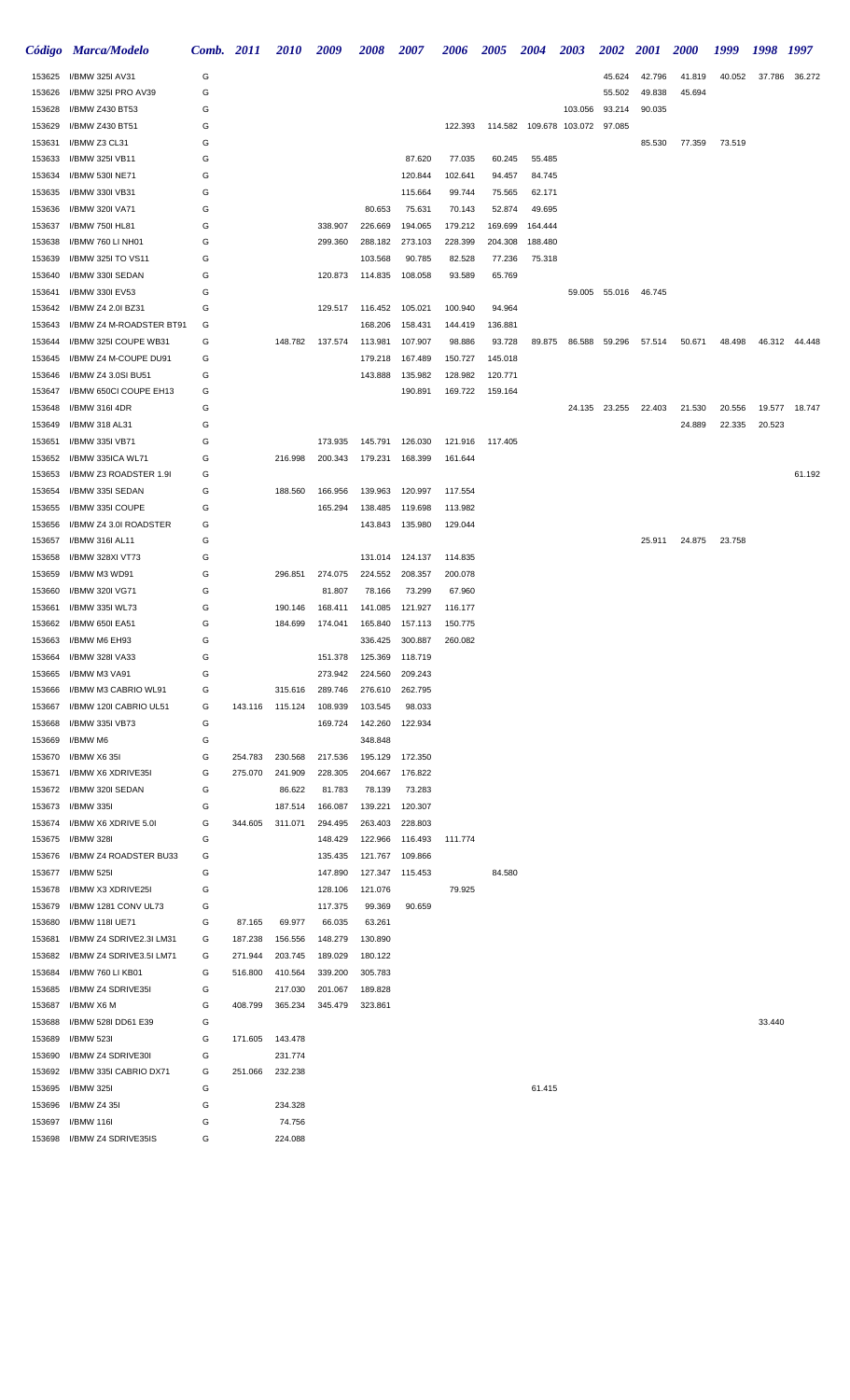|                  | Código Marca/Modelo                                       |                                   | Comb. 2011 |         | <i>2010</i>      | 2009              | 2008             | 2007             | 2006             | 2005             | <b>2004</b>      | 2003             | <b>2002</b>      | <b>2001</b>      | <b>2000</b>      | 1999             | 1998             | 1997             |
|------------------|-----------------------------------------------------------|-----------------------------------|------------|---------|------------------|-------------------|------------------|------------------|------------------|------------------|------------------|------------------|------------------|------------------|------------------|------------------|------------------|------------------|
|                  | <b>Fabricante: BRM</b>                                    |                                   |            |         |                  |                   |                  |                  |                  |                  |                  |                  |                  |                  |                  |                  |                  |                  |
| 123501           | BRM/M6                                                    |                                   | G          |         |                  |                   |                  |                  |                  |                  |                  |                  |                  |                  |                  |                  | 7.433            | 6.290            |
| 123503           | BRM/M8                                                    |                                   | G          | 22.207  | 18.556           | 16.397            | 15.129           | 13.795           | 12.182           | 10.583           | 10.193           | 9.877            | 9.486            | 9.129            | 8.767            | 7.779            | 7.469            | 6.309            |
| 123504           | BRM/M10                                                   |                                   | G          | 22.208  | 18.552           | 16.394            | 15.129           | 13.800           | 12.189           | 10.583           | 10.197           | 9.875            | 9.486            | 9.129            | 8.769            | 7.776            | 7.469            | 6.307            |
|                  | 123505 BRM/M11                                            |                                   | G          | 22.208  | 18.559           | 16.396            | 15.132           | 13.797           | 12.189           | 10.586           | 10.197           | 9.875            | 9.486            | 9.130            | 8.766            | 7.777            | 7.466            | 6.309            |
|                  | <b>Fabricante: BUGRE</b>                                  |                                   |            |         |                  |                   |                  |                  |                  |                  |                  |                  |                  |                  |                  |                  |                  |                  |
|                  | 150801 BUGRE/BGR 5                                        |                                   | G          | 18.877  | 15.865           | 14.216            | 12.819           | 11.766           | 10.039           | 8.840            | 8.451            | 8.066            | 7.687            | 7.386            | 7.093            | 6.640            | 6.165            | 5.204            |
|                  | 150802 BUGRE/FC 15                                        |                                   | G          |         |                  |                   |                  |                  |                  |                  |                  |                  |                  | 7.838            | 7.525            | 6.641            | 6.165            | 5.203            |
|                  | <b>Fabricante: BUICK</b>                                  |                                   |            |         |                  |                   |                  |                  |                  |                  |                  |                  |                  |                  |                  |                  |                  |                  |
|                  | 106603 I/BUICK RENDEZVOUS                                 |                                   | G          |         |                  |                   |                  |                  |                  |                  |                  | 39.295           | 35.199           | 30.521           |                  |                  |                  |                  |
|                  |                                                           | <b>Fabricante: CADILLAC</b>       |            |         |                  |                   |                  |                  |                  |                  |                  |                  |                  |                  |                  |                  |                  |                  |
|                  | I/CADILLAC SEVILLE STS                                    |                                   |            |         |                  |                   |                  |                  |                  |                  |                  |                  |                  |                  |                  |                  |                  |                  |
| 106701<br>106703 | I/CADILLAC DEVILLE DTS                                    |                                   | G<br>G     |         |                  |                   |                  |                  |                  |                  |                  |                  | 61.247           | 57.035<br>58.148 | 52.654<br>53.967 | 48.280<br>48.965 | 44.510           | 40.427           |
|                  | 106712 I/CADILLAC STS                                     |                                   | G          |         |                  |                   |                  |                  | 85.643           | 66.719           | 61.151           |                  |                  |                  |                  |                  |                  |                  |
| 106714           | I/CADILLAC DTS                                            |                                   | G          |         |                  |                   |                  | 130.517          | 121.805          | 110.099          |                  |                  |                  |                  |                  |                  |                  |                  |
| 106716           | I/CADILLAC XLR CONV                                       |                                   | G          |         |                  |                   | 271.483          | 257.986          | 244.908          |                  |                  |                  |                  |                  |                  |                  |                  |                  |
| 106719           | I/CADILLAC CTS-V                                          |                                   | G          |         | 227.145          | 215.721           | 202.753          |                  |                  |                  |                  |                  |                  |                  |                  |                  |                  |                  |
| 106721           | I/CADILLAC CTS-V COUPE                                    |                                   | G          |         | 375.169          |                   |                  |                  |                  |                  |                  |                  |                  |                  |                  |                  |                  |                  |
| 106799           | <b>IMP/CADILLAC</b>                                       |                                   | G          |         |                  |                   |                  |                  |                  |                  |                  |                  |                  |                  |                  | 41.902           | 38.783           | 36.494           |
|                  | <b>Fabricante: CARRAH</b>                                 |                                   |            |         |                  |                   |                  |                  |                  |                  |                  |                  |                  |                  |                  |                  |                  |                  |
|                  | 142801 CARRAH/MUSARI                                      |                                   | G          |         |                  |                   |                  |                  |                  |                  |                  |                  |                  |                  |                  | 6.973            | 6.543            | 4.530            |
|                  |                                                           | <b>Fabricante: CATERHAM</b>       |            |         |                  |                   |                  |                  |                  |                  |                  |                  |                  |                  |                  |                  |                  |                  |
|                  | 163000 I/CATERHAM CSR 260                                 |                                   | G          |         |                  |                   |                  | 80.955           | 77.158           | 73.391           |                  |                  |                  |                  |                  |                  |                  |                  |
|                  |                                                           |                                   |            |         |                  |                   |                  |                  |                  |                  |                  |                  |                  |                  |                  |                  |                  |                  |
|                  |                                                           | <b>Fabricante: CHAMONIX</b>       |            |         |                  |                   |                  |                  |                  |                  |                  |                  |                  |                  |                  |                  |                  |                  |
|                  | 133801 CHAMONIX/550<br>133802 CHAMONIX/S90                |                                   | G<br>G     | 46.988  | 40.714<br>40.262 | 38.547<br>36.307  | 36.422<br>33.881 | 30.381<br>28.694 | 26.395<br>26.354 | 23.669<br>24.282 | 22.795<br>23.030 | 20.978<br>21.461 | 19.974<br>20.496 | 19.103<br>19.477 | 18.360<br>18.433 | 17.574<br>17.611 | 13.364<br>13.048 | 12.546<br>12.547 |
|                  |                                                           |                                   |            |         |                  |                   |                  |                  |                  |                  |                  |                  |                  |                  |                  |                  |                  |                  |
|                  | <i><b>Fabricante:</b></i>                                 | <b>CHANGHE</b>                    |            |         |                  |                   |                  |                  |                  |                  |                  |                  |                  |                  |                  |                  |                  |                  |
|                  | 168000 I/CHANGHE M100 CH7101                              |                                   | G          | 21.806  | 18.350           | 16.559            | 14.404           | 13.712           | 13.184           |                  |                  |                  |                  |                  |                  |                  |                  |                  |
|                  | <i><b>Fabricante:</b></i>                                 | <b>CHERY</b>                      |            |         |                  |                   |                  |                  |                  |                  |                  |                  |                  |                  |                  |                  |                  |                  |
|                  | 110000 I/CHERY QQ3 1.1                                    |                                   | G          | 15.811  |                  | 14.325            | 13.538           | 12.871           |                  |                  |                  |                  |                  |                  |                  |                  |                  |                  |
|                  | 110001 I/CHERY A316 HATCH                                 |                                   | G          | 39.005  | 34.243           | 31.203            | 29.570           |                  |                  |                  |                  |                  |                  |                  |                  |                  |                  |                  |
|                  | 110002 I/CHERY A316 SEDAN                                 |                                   | G          | 39.117  | 34.288           | 31.211            | 29.573           |                  |                  |                  |                  |                  |                  |                  |                  |                  |                  |                  |
|                  | 110003 I/CHERY FACE 1.3                                   |                                   | G          | 28.464  | 24.232           | 22.095            | 20.938           |                  |                  |                  |                  |                  |                  |                  |                  |                  |                  |                  |
|                  | 110004 I/CHERY CIELO 1.6 HATCH                            |                                   | G          | 38.891  | 34.241           | 31.206            |                  |                  |                  |                  |                  |                  |                  |                  |                  |                  |                  |                  |
|                  | 110005 I/CHERY CIELO 1.6 SEDAN<br>110007 I/CHERY RIICH M1 |                                   | G<br>G     | 39.243  | 34.277           | 31.218            |                  |                  |                  |                  |                  |                  |                  |                  |                  |                  |                  |                  |
|                  | 110008 I/CHERY CIELO 1.8 SEDAN                            |                                   | G          | 40.769  | 24.400<br>36.820 | 33.525            |                  |                  |                  |                  |                  |                  |                  |                  |                  |                  |                  |                  |
|                  | 110009 I/CHERY CIELO 2.0 AT SED                           |                                   | G          | 41.147  | 37.146           | 33.837            |                  |                  |                  |                  |                  |                  |                  |                  |                  |                  |                  |                  |
|                  | 110010 I/CHERY FULWIN2 1.5 SD                             |                                   | G          | 31.963  | 30.263           |                   |                  |                  |                  |                  |                  |                  |                  |                  |                  |                  |                  |                  |
|                  | 110011 I/CHERY RIICH G5                                   |                                   | G          | 54.145  | 51.200           |                   |                  |                  |                  |                  |                  |                  |                  |                  |                  |                  |                  |                  |
|                  |                                                           | <b>Fabricante: CHEVROLET</b>      |            |         |                  |                   |                  |                  |                  |                  |                  |                  |                  |                  |                  |                  |                  |                  |
|                  |                                                           | 104615 CHEVROLET/CRUZE LTZ NB     | G          | 70.578  |                  |                   |                  |                  |                  |                  |                  |                  |                  |                  |                  |                  |                  |                  |
|                  | 104616 CHEVROLET/CRUZE LT NB                              |                                   | G          | 60.498  |                  |                   |                  |                  |                  |                  |                  |                  |                  |                  |                  |                  |                  |                  |
|                  | 104617 I/CHEVROLET MALIBU LT                              |                                   | G          |         | 69.020           |                   |                  |                  |                  |                  |                  |                  |                  |                  |                  |                  |                  |                  |
|                  |                                                           | 104619 I/CHEVROLET CAMARO V8 CO G |            | 170.030 |                  |                   |                  |                  |                  |                  |                  |                  |                  |                  |                  |                  |                  |                  |
|                  |                                                           | 104620 I/CHEVROLET CAMARO V6 CO G |            | 143.675 |                  |                   |                  |                  |                  |                  |                  |                  |                  |                  |                  |                  |                  |                  |
|                  | 104621 I/CHEVROLET VOLT                                   |                                   | G          | 99.765  |                  |                   |                  |                  |                  |                  |                  |                  |                  |                  |                  |                  |                  |                  |
|                  |                                                           | 104622 I/CHEVROLET CAMARO CONV    | G          | 172.365 |                  |                   |                  |                  |                  |                  |                  |                  |                  |                  |                  |                  |                  |                  |
| 104626           |                                                           | I/CHEVROLET CAMARO 2SS C G        |            | 181.586 |                  |                   |                  |                  |                  |                  |                  |                  |                  |                  |                  |                  |                  |                  |
|                  |                                                           | 107125 I/CHEVROLET CORVETTE LT    | G          |         | 221.266          |                   |                  |                  |                  |                  |                  |                  |                  |                  |                  |                  |                  |                  |
|                  | 107132 I/CHEVROLET COBALT LT                              | 107129 I/CHEVROLET CORVETTE 1LT   | G<br>G     |         |                  | 214.868<br>33.848 |                  |                  |                  |                  |                  |                  |                  |                  |                  |                  |                  |                  |
|                  |                                                           | 107133 I/CHEVROLET CORVETTE 3LT   | G          | 249.934 |                  |                   |                  |                  |                  |                  |                  |                  |                  |                  |                  |                  |                  |                  |
|                  | 107134 I/CHEVROLET IMPALA                                 |                                   | G          |         | 77.302           |                   |                  |                  |                  |                  |                  |                  |                  |                  |                  |                  |                  |                  |
|                  |                                                           | 107135 CHEVROLET/COBALT 1.4 LS    | G          | 36.894  |                  |                   |                  |                  |                  |                  |                  |                  |                  |                  |                  |                  |                  |                  |
|                  |                                                           | 107136 CHEVROLET/COBALT 1.4 LT    | G          | 38.355  |                  |                   |                  |                  |                  |                  |                  |                  |                  |                  |                  |                  |                  |                  |
|                  |                                                           | 107137 CHEVROLET/COBALT 1.4 LTZ   | G          | 41.729  |                  |                   |                  |                  |                  |                  |                  |                  |                  |                  |                  |                  |                  |                  |
|                  | 149560 CHEVROLET/CELTA 1.0L LT                            |                                   | G          | 25.294  | 24.145           |                   |                  |                  |                  |                  |                  |                  |                  |                  |                  |                  |                  |                  |
|                  | 149561 CHEVROLET/CELTA 1.0L LS                            |                                   | G          | 22.792  | 21.148           |                   |                  |                  |                  |                  |                  |                  |                  |                  |                  |                  |                  |                  |
|                  |                                                           |                                   |            |         |                  |                   |                  |                  |                  |                  |                  |                  |                  |                  |                  |                  |                  |                  |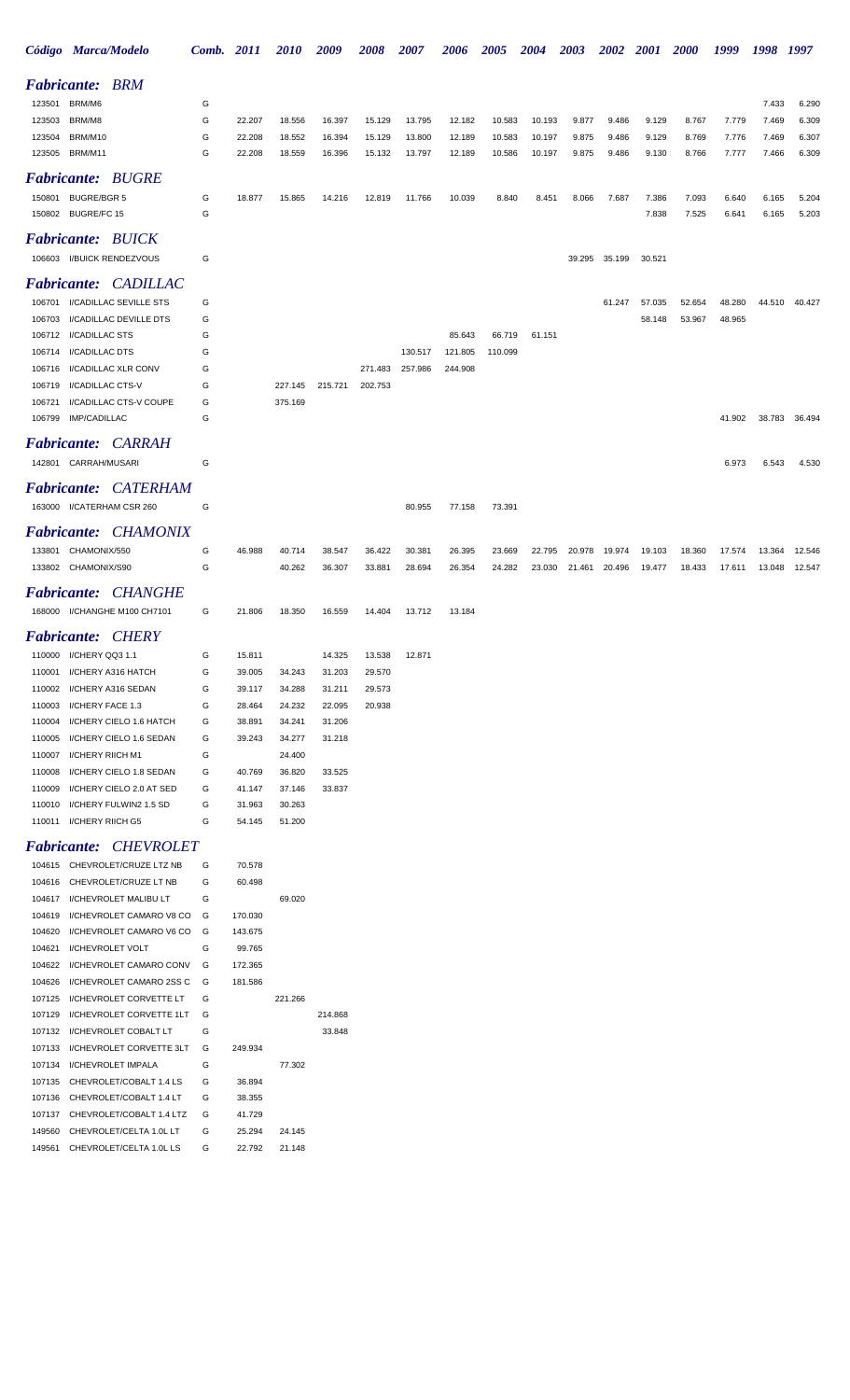|                  | Código Marca/Modelo                                         | Comb.  | <b>2011</b>      | 2010             | 2009    | 2008              | <i><b>2007</b></i> | 2006              | <b>2005</b>       | 2004   | 2003   | <b>2002</b>   | <b>2001</b> | <b>2000</b> | 1999             | 1998             | 1997            |
|------------------|-------------------------------------------------------------|--------|------------------|------------------|---------|-------------------|--------------------|-------------------|-------------------|--------|--------|---------------|-------------|-------------|------------------|------------------|-----------------|
| 149564           | CHEVROLET/PRISMA 1.0L LS<br>149567 CHEVROLET/PRISMA 1.4L LT | G<br>G | 27.097<br>28.170 | 25.350<br>27.180 |         |                   |                    |                   |                   |        |        |               |             |             |                  |                  |                 |
|                  | <b>Fabricante: CHRYSLER</b>                                 |        |                  |                  |         |                   |                    |                   |                   |        |        |               |             |             |                  |                  |                 |
| 100199           | CHRYSLER                                                    | G      |                  |                  |         |                   |                    |                   |                   |        |        |               |             |             | 11.095           | 10.644           | 9.549           |
| 107200           | I/CHRYSLER MRE CGPI                                         | G      |                  |                  |         |                   |                    | 34.065            | 32.779            | 25.623 |        | 19.917 15.450 | 13.248      | 12.465      | 12.189           | 11.618           | 11.115          |
| 107205           | IMP/CHRYSLER CARAVAN LE                                     | G      |                  |                  |         |                   |                    |                   |                   |        |        |               |             | 21.971      | 20.556           | 19.236           | 18.544          |
| 107206           | IMP/CHRYSLER CARAVAN SE                                     | G      |                  |                  |         |                   |                    | 30.470            | 28.980            | 27.718 | 26.526 | 25.484        | 24.564      | 21.446      | 20.297           | 18.449           | 17.554          |
| 107207           | IMP/CHRYSLER GCARAVAN LE G                                  |        |                  |                  |         |                   |                    |                   |                   |        |        |               | 27.441      | 22.573      | 21.178           | 20.063           | 19.267          |
| 107208           | IMP/CHRYSLER GCARAVAN SE G                                  |        |                  |                  |         |                   |                    |                   |                   |        |        |               |             | 22.576      | 21.181           | 20.066           | 19.271          |
| 107209           | <b>IMP/CHRYSLER NEON LE</b>                                 | G      |                  |                  |         |                   |                    |                   |                   |        |        |               | 16.274      | 14.957      | 10.362           | 9.942            | 8.805           |
| 107210           | <b>IMP/CHRYSLER NEON LX</b>                                 | G      |                  |                  |         |                   |                    |                   |                   |        |        |               |             |             |                  | 10.224           | 9.234           |
| 107211           | <b>IMP/CHRYSLER STRATUS LE</b>                              | G      |                  |                  |         |                   |                    |                   |                   |        |        | 19.044        | 16.308      | 14.682      | 13.651           | 13.075           | 12.375          |
| 107212           | <b>IMP/CHRYSLER STRATUS LX</b>                              | G      |                  |                  |         |                   |                    |                   |                   |        |        |               | 25.462      | 17.618      | 15.616           | 13.292           | 12.641          |
| 107213           | IMP/CHRYSLER STRATUS LXC                                    | G      |                  |                  |         |                   |                    |                   |                   |        |        |               |             | 39.196      | 35.766           | 33.102           | 29.600          |
| 107214           | IMP/CHRYSLER CARAVAN LX                                     | G      |                  |                  |         |                   |                    |                   |                   |        |        |               |             |             | 24.915<br>10.632 | 21.121           | 20.319<br>9.249 |
| 107215<br>107216 | IMP/CHRYSLER TCOUNTRYLXI G<br>IMP/CHRYSLER NEON SPOR1.8 G   |        |                  |                  |         |                   |                    |                   |                   |        |        |               |             |             | 11.787           | 10.226<br>10.677 | 9.819           |
| 107217           | IMP/CHRYSLER NEON LE 1.8                                    | G      |                  |                  |         |                   |                    |                   |                   |        |        |               |             | 12.680      | 10.362           | 9.940            | 8.809           |
| 107218           | IMP/CHRYSLER CARAVANSE24 G                                  |        |                  |                  |         |                   |                    |                   |                   |        |        |               | 24.572      | 21.441      | 20.301           | 18.447           | 17.557          |
| 107219           | IMP/CHRYSLER 300 M                                          | G      |                  |                  |         |                   |                    |                   |                   |        |        |               | 31.212      | 28.745      | 27.496           | 24.652           | 20.874          |
| 107220           | IMP/CHRYSLER GCARAVAN LX G                                  |        |                  |                  |         |                   |                    |                   |                   |        | 29.413 | 28.248        | 27.175      | 25.195      | 24.264           | 23.420           | 16.521          |
| 107221           | I/CHRYSLER PT CRUISER                                       | G      |                  |                  |         |                   |                    |                   |                   |        |        |               | 29.089      | 24.347      | 23.420           | 21.674           | 20.043          |
| 107222           | I/CHRYSLER 300M OGARA                                       | G      |                  |                  |         |                   |                    |                   |                   |        |        |               | 32.907      | 30.153      | 29.156           | 26.196           |                 |
| 107223           | I/CHRYSLER PTCRUISER LTD                                    | G      |                  |                  | 47.669  | 40.400            | 35.634             | 33.736            | 32.274            | 31.028 | 29.557 | 28.414        | 27.417      | 25.618      | 23.239           | 21.840           |                 |
| 107223           | I/CHRYSLER PTCRUISER LTD                                    | D      |                  |                  |         |                   |                    |                   |                   |        |        |               | 29.568      |             |                  |                  |                 |
| 107224           | I/CHRYSLER SEBRING LX                                       | G      |                  |                  |         |                   |                    |                   |                   |        | 31.258 | 28.380        | 27.285      | 23.526      | 22.259           |                  |                 |
| 107225           | I/CHRYSLER VOYAGER 2.4                                      | G      |                  |                  |         |                   |                    |                   |                   |        |        |               |             |             |                  | 17.363           | 16.531          |
| 107227           | I/CHRYSLER PACIFICA                                         | G      |                  |                  |         |                   |                    |                   | 53.431            | 50.271 | 44.328 |               |             |             |                  |                  |                 |
| 107228           | I/CHRYSLER 300C                                             | G      |                  | 127.204          | 115.389 | 104.472           | 93.565             | 85.848            | 73.066            | 71.002 | 68.010 |               |             |             |                  |                  |                 |
| 107229           | I/CHRYSLER TOWN COUNTRY                                     | G      |                  |                  | 77.554  | 73.225            | 67.935             | 58.607            | 47.713            | 44.895 | 40.707 | 38.930        | 37.167      | 35.522      | 33.882           | 32.310           | 30.826          |
| 107230           | I/CHRYSLER PT CRUISER C                                     | G      |                  |                  | 40.014  | 35.987            | 34.476             | 33.208            | 31.363            | 30.519 |        |               |             |             |                  |                  |                 |
| 107231<br>107232 | I/CHRYSLER 300C TOURING                                     | G<br>G |                  |                  | 123.889 | 108.696           | 96.308             | 91.735            | 86.738            | 84.748 |        |               |             |             |                  |                  |                 |
| 107233           | I/CHRYSLER 300C SRT8<br>I/CHRYLER PT CRUISER CA             | G      | 207.784          | 170.824          | 157.564 | 144.879<br>59.856 | 132.586<br>57.009  | 118.194<br>50.538 | 114.089<br>47.153 |        |        |               |             |             |                  |                  |                 |
| 107235           | I/CHRYSLER STRATUS SE                                       | G      |                  |                  |         |                   |                    |                   |                   |        |        | 16.861        | 15.901      | 14.314      |                  |                  |                 |
| 107236           | I/CHRYSLER 300C V6                                          | G      |                  |                  | 95.608  | 87.671            | 75.184             | 72.309            | 69.647            |        |        |               |             |             |                  |                  |                 |
|                  | 107237 I/CHRYSLER 300C RWD                                  | G      |                  |                  |         | 103.298           | 92.546             | 84.899            |                   |        |        |               |             |             |                  |                  |                 |
| 107240           | I/CHRYSLER CROSSFIRE CPE                                    | G      |                  |                  |         | 78.861            | 74.795             | 67.470            |                   |        |        |               |             |             |                  |                  |                 |
| 107241           | I/CHRYSLER CROSSFIRE R                                      | G      |                  |                  |         | 118.190           | 106.227            | 100.893           |                   |        |        |               |             |             |                  |                  |                 |
|                  | 107242 I/CHRYSLER 300LX                                     | G      |                  |                  | 90.373  | 82.852            | 71.096             |                   |                   |        |        |               |             |             |                  |                  |                 |
|                  | 107243 I/CHRYSLER NEON                                      | G      |                  |                  |         |                   |                    |                   |                   |        |        |               |             |             |                  | 10.902           |                 |
|                  | 107244 I/CHRYSLER PTCRUISER TRG                             | G      | 64.519           | 51.161           | 49.117  |                   |                    |                   |                   |        |        |               |             |             |                  |                  |                 |
|                  | 107245 I/CHRYSLER CROSSFIRE                                 | G      |                  |                  |         |                   | 173.985            |                   |                   |        |        |               |             |             |                  |                  |                 |
|                  | 107247 I/CHRYSLER 300 LIMITED                               | G      | 139.591          | 128.537          | 118.358 |                   |                    |                   |                   |        |        |               |             |             |                  |                  |                 |
|                  | 107299 I/CHRYSLER                                           | G      |                  |                  |         |                   |                    |                   |                   |        |        |               | 15.582      | 13.903      | 10.630           | 10.225           | 9.250           |
|                  | <b>Fabricante: CITROEN</b>                                  |        |                  |                  |         |                   |                    |                   |                   |        |        |               |             |             |                  |                  |                 |
|                  | 107300 I/CITROEN MRE CGPI                                   | G      |                  |                  |         |                   | 23.876             | 22.418            | 21.360            |        |        |               |             |             |                  |                  |                 |
| 107302           | IMP/CITROEN XMV6 BR BREK                                    | G      |                  |                  |         |                   |                    |                   |                   |        |        |               |             |             |                  |                  | 10.946          |
| 107303           | IMP/CITROEN XM V6 BR EXC                                    | G      |                  |                  |         |                   |                    |                   |                   |        |        |               |             |             |                  | 15.192           | 11.021          |
| 107307           | IMP/CITROEN ZX20 BR 16V                                     | G      |                  |                  |         |                   |                    |                   |                   |        |        |               |             |             |                  | 8.209            | 7.844           |
| 107308           | <b>IMP/CITROEN XANTIA 16V</b>                               | G      |                  |                  |         |                   |                    |                   |                   |        |        |               |             |             | 10.660           | 9.749            | 8.928           |
| 107309           | IMP/CITROEN XANTIA 2.0I                                     | G      |                  |                  |         |                   |                    |                   |                   |        |        |               |             |             | 11.981           | 10.574           | 8.957           |
| 107311           | IMP/CITROEN ZX 2.0I VOLC                                    | G      |                  |                  |         |                   |                    |                   |                   |        |        |               |             |             |                  |                  | 7.842           |
|                  | 107312 IMP/CITROEN EVASION 2.01                             | G      |                  |                  |         |                   |                    |                   |                   |        |        |               |             |             |                  |                  | 20.234          |
|                  | 107313 IMP/CITROEN EVASION CT                               | G      |                  |                  |         |                   |                    |                   |                   |        |        |               |             |             |                  |                  | 20.223          |
|                  | 107314 IMP/CITROEN ZX1.8I FURIO                             | G      |                  |                  |         |                   |                    |                   |                   |        |        |               |             |             |                  | 7.678            | 6.864           |
| 107316           | IMP/CITROEN XANTIA 1816V                                    | G      |                  |                  |         |                   |                    |                   |                   |        |        |               |             |             |                  | 9.765            | 8.925           |
|                  | 107317 IMP/CITROEN ZX FURIO 181                             | G      |                  |                  |         |                   |                    |                   |                   |        |        |               |             |             |                  | 7.676            | 6.866           |
| 107318           | IMP/CITROEN XANTIA 20IBK                                    | G      |                  |                  |         |                   |                    |                   |                   |        |        |               |             |             |                  |                  | 9.013           |
| 107319           | IMP/CITROEN XANTIA 16VBK                                    | G      |                  |                  |         |                   |                    |                   |                   |        |        |               |             |             |                  |                  | 9.014           |
|                  | 107320 IMP/CITROEN XANTIA ACTIV                             | G      |                  |                  |         |                   |                    |                   |                   |        |        |               |             |             |                  | 11.393           | 10.727          |

 IMP/CITROEN ZX SX 1.8I G 8.248 7.676 6.865 IMP/CITROEN ZX DAKAR 16V G 12.311 11.473 IMP/CITROEN XANTIA SX16V G 11.991 10.570 9.753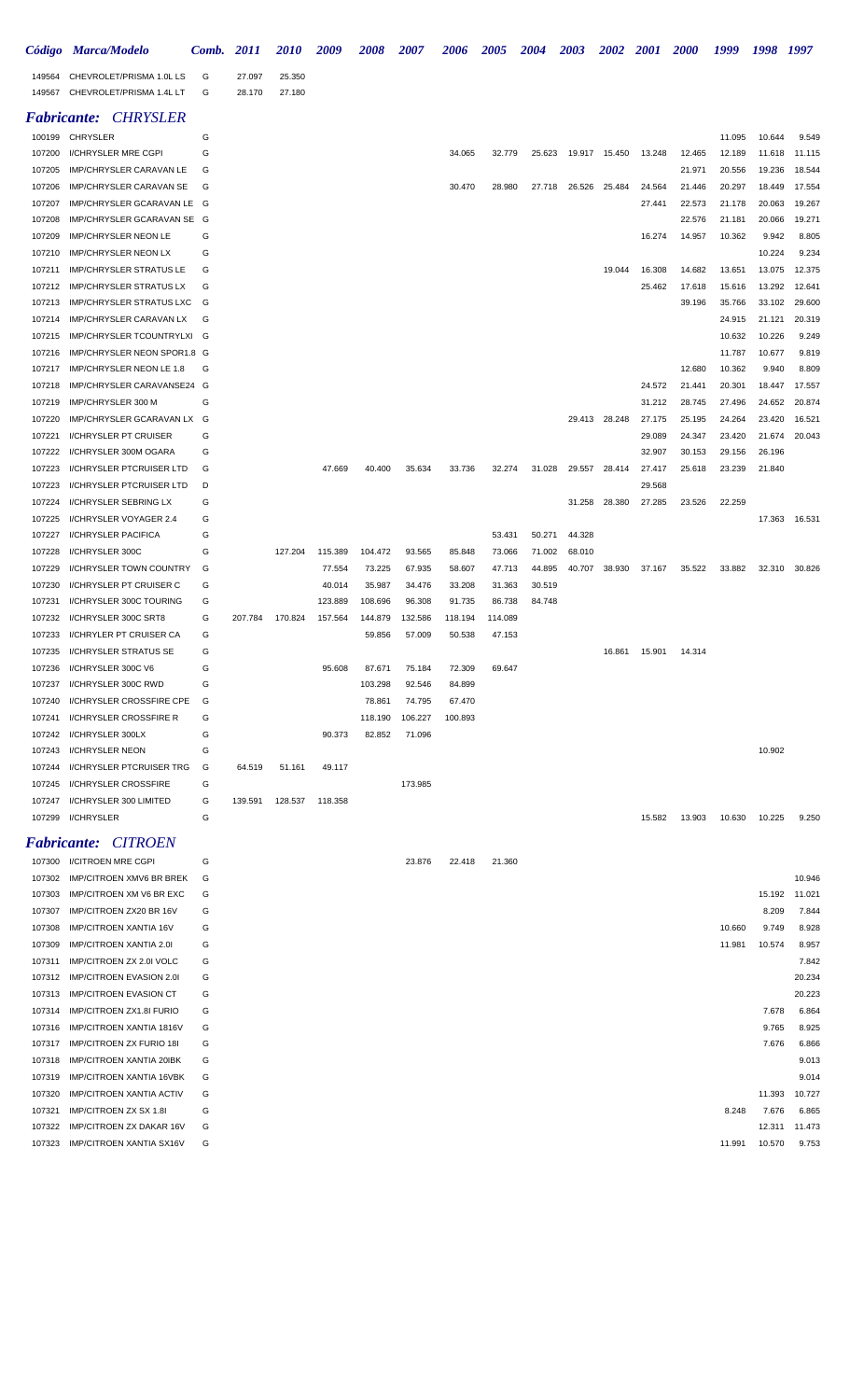|                  | Código Marca/Modelo                                               | Comb.  | <i>2011</i> | <i>2010</i> | 2009   | 2008   | 2007   | <i><b>2006</b></i> | <b>2005</b> | <b>2004</b> | <b>2003</b>      | <b>2002</b>      | <b>2001</b>      | <b>2000</b>      | 1999             | 1998           | 1997           |
|------------------|-------------------------------------------------------------------|--------|-------------|-------------|--------|--------|--------|--------------------|-------------|-------------|------------------|------------------|------------------|------------------|------------------|----------------|----------------|
| 107325           | <b>IMP/CITROEN XANTIA 20ICT</b>                                   | G      |             |             |        |        |        |                    |             |             |                  | 13.121           | 12.101           | 11.216           | 10.663           | 9.753          | 8.958          |
| 107326           | <b>IMP/CITROEN XANTIA CT BK</b>                                   | G      |             |             |        |        |        |                    |             |             |                  |                  | 12.526           | 11.643           | 11.164           | 10.411         | 9.615          |
| 107328           | <b>IMP/CITROEN ZX PARIS 18I</b>                                   | G      |             |             |        |        |        |                    |             |             |                  |                  |                  |                  |                  | 7.882          | 7.349          |
| 107330           | <b>IMP/CITROEN XANTIA V6 AC</b>                                   | G      |             |             |        |        |        |                    |             |             |                  |                  |                  |                  | 12.408           | 11.389         | 10.728         |
| 107331           | <b>IMP/CITROEN XANTIA V6 EX</b>                                   | G      |             |             |        |        |        |                    |             |             |                  |                  | 15.457           | 12.997           | 12.424           | 11.896         | 10.795         |
| 107332           | IMP/CITROEN XM V6 24V BK                                          | G      |             |             |        |        |        |                    |             |             |                  |                  |                  |                  |                  | 14.361         | 11.024         |
| 107333           | IMP/CITROEN XM V6 24V EX                                          | G      |             |             |        |        |        |                    |             |             |                  |                  |                  |                  | 15.130           | 14.363         | 11.021         |
| 107334           | <b>IMP/CITROEN ZX SX PARIS</b>                                    | G      |             |             |        |        |        |                    |             |             |                  |                  |                  |                  | 9.169            | 7.881          | 7.349          |
| 107335           | I/CITROEN XSARA EX 16V                                            | G      |             |             |        |        |        |                    |             |             |                  |                  | 13.204           | 12.326           | 11.093           | 9.617          | 9.149          |
| 107336           | IMP/CITROEN XSARA SX 16V                                          | G      |             |             |        |        |        |                    |             |             |                  |                  | 12.898           | 12.073           | 11.357           | 10.748         | 9.815          |
| 107337           | <b>IMP/CITROEN XSARA VTS</b>                                      | G      |             |             |        |        |        |                    |             |             |                  |                  | 11.647           | 11.134           | 10.597           | 10.229         | 9.476          |
| 107338           | <b>IMP/CITROEN XANTIA EX 20</b>                                   | G      |             |             |        |        |        |                    |             |             |                  |                  |                  |                  |                  | 11.053         | 9.960          |
| 107340           | <b>IMP/CITROEN EVASI GLX 20</b>                                   | G      |             |             |        |        |        |                    |             |             |                  |                  | 20.252           | 18.363           | 16.551           | 15.394         | 13.435         |
| 107341           | <b>IMP/CITROEN EVASI GLX CT</b>                                   | G      |             |             |        |        |        |                    |             |             |                  |                  | 21.590           | 19.590           | 17.650           | 16.422         |                |
| 107342           | <b>IMP/CITROEN XANT GLX 16V</b><br><b>IMP/CITROEN XANT BK GLX</b> | G<br>G |             |             |        |        |        |                    |             |             |                  |                  | 11.964           | 11.112           | 10.606           | 9.765          | 7.555          |
| 107343<br>107344 | <b>IMP/CITROEN XSARA SX 18I</b>                                   | G      |             |             |        |        |        |                    |             |             |                  |                  | 11.607           | 10.816           | 10.407<br>11.095 | 9.771<br>9.617 | 9.069<br>9.073 |
| 107345           | <b>IMP/CITROEN XSARA GLX 18</b>                                   | G      |             |             |        |        |        |                    |             |             |                  |                  | 11.140           | 10.511           | 9.540            | 8.457          | 7.962          |
| 107346           | <b>IMP/CITROEN XSARA EX 18I</b>                                   | G      |             |             |        |        |        |                    |             |             |                  |                  |                  |                  | 11.095           | 9.614          | 8.983          |
| 107347           | <b>IMP/CITROEN XSARA BK GLX</b>                                   | G      |             |             |        |        |        |                    |             |             |                  |                  | 11.541           | 11.113           | 10.174           | 9.603          | 8.211          |
| 107348           | <b>IMP/CITROEN XANTIA GLX20</b>                                   | G      |             |             |        |        |        |                    |             |             |                  |                  |                  |                  | 10.664           | 9.754          | 7.859          |
| 107349           | I/CITROEN XSARA GLX 16V                                           | G      |             |             |        |        |        |                    |             |             |                  | 13.592 13.171    | 11.136           | 10.510           | 9.543            | 8.457          | 8.077          |
| 107350           | <b>IMP/CITROEN SAXO VTS 16V</b>                                   | G      |             |             |        |        |        |                    |             |             |                  |                  |                  |                  |                  | 7.411          | 7.089          |
| 107354           | <b>IMP/CITROEN XANT EX 16V</b>                                    | G      |             |             |        |        |        |                    |             |             |                  |                  |                  |                  | 11.500           | 11.068         | 9.010          |
| 107355           | <b>IMP/CITROEN XSARA BK EX</b>                                    | G      |             |             |        |        |        |                    |             |             | 20.629           | 16.925           | 13.472           | 12.567           | 11.806           | 11.441         |                |
| 107356           | I/CITROEN XSARA BK EX16V                                          | G      |             |             |        |        |        |                    |             |             |                  |                  | 12.631           | 11.784           | 11.066           | 10.726         | 8.918          |
| 107357           | I/CITROEN XSARA BKGLX16V                                          | G      |             |             |        |        |        |                    |             |             |                  |                  | 11.542           | 11.118           | 10.168           | 9.602          | 8.301          |
| 107360           | IMP/CITROEN BERLI MP 1.8                                          | G      |             |             |        |        |        |                    |             |             |                  |                  | 14.032           | 13.507           | 12.665           | 11.899         | 10.908         |
| 107361           | I/CITROEN BERLINGO GLX                                            | G      |             |             |        |        |        |                    |             |             |                  | 16.716           | 14.629           | 14.122           | 13.309           | 12.507         |                |
| 107362           | <b>IMP/CITROEN XSARA VTS16V</b>                                   | G      |             |             |        |        |        |                    |             |             |                  |                  | 11.649           | 11.133           | 10.598           | 10.231         | 9.562          |
| 107363           | I/CITROEN XSARA GLX 20                                            | G      |             |             |        |        |        |                    |             |             |                  |                  | 13.989           | 12.383           | 11.272           | 10.319         | 9.564          |
| 107364           | <b>IMP/CITROEN XSARA EX 2.0</b>                                   | G      |             |             |        |        |        |                    |             |             |                  |                  | 14.920           | 12.874           | 11.324           | 10.917         | 10.209         |
| 107365           | I/CITROEN XSARA VTS 20                                            | G      |             |             |        |        |        |                    |             |             | 22.809           | 16.963           | 15.401           | 14.782           | 12.976           | 12.390         | 9.312          |
| 107366           | I/CITROEN XSARA BK GLX20                                          | G      |             |             |        |        |        |                    |             |             |                  |                  | 12.346           | 11.565           | 10.927           | 10.288         |                |
| 107367<br>107369 | IMP/CITROEN XSA BK EX2.0<br>I/CITROEN BERLINGO MP18I              | G<br>G |             |             |        |        |        |                    |             |             |                  |                  | 14.926           | 12.947           | 12.404           | 11.411         | 10.732         |
| 107371           | I/CITROEN XSARA GLX 1.6I                                          | G      |             |             |        |        |        |                    |             |             | 20.926<br>13.595 | 15.672<br>13.176 | 13.714<br>11.762 | 13.242<br>11.401 | 12.479<br>10.052 | 11.723         | 10.686         |
| 107372           | I/CITROEN XSARA BKGLX16I                                          | G      |             |             |        |        |        |                    |             |             | 15.838           | 13.954           | 12.427           | 11.882           | 10.792           |                |                |
| 107373           | I/CITROEN XSARA BKEXC16I                                          | G      |             |             |        |        |        |                    |             |             |                  | 14.246           | 13.375           | 12.430           | 11.442           |                |                |
| 107374           | I/CITROEN XSARA VTS 1.6I                                          | G      |             |             |        |        |        |                    |             |             | 16.882           | 13.763           | 13.337           | 12.134           | 11.119           |                |                |
| 107375           | I/CITROEN XSARA EXC 1.6I                                          | G      |             |             |        |        |        |                    |             |             |                  | 14.049           | 13.327           | 12.158           | 11.733           |                |                |
| 107377           | I/CITROEN XSARA VTS 2.0I                                          | G      |             |             |        |        |        |                    |             |             |                  | 18.093           | 16.428           | 15.767           | 13.842           | 13.214         |                |
| 107378           | I/CITROEN C5 20                                                   | G      | 101.778     | 83.223      | 75.361 | 66.721 | 38.967 | 36.340             | 30.497      | 23.560      | 21.555           | 20.017           | 18.948           |                  |                  |                |                |
| 107379           | I/CITROEN XSARA BK PARIS                                          | G      |             |             |        |        |        |                    |             | 18.125      | 16.694           | 15.764           | 12.348           | 11.567           |                  |                |                |
| 107380           | I/CITROEN XSARA EXC 20                                            | G      |             |             |        |        |        |                    |             |             | 19.298           | 15.844           | 14.925           |                  |                  |                |                |
| 107381           | I/CITROEN XSARA PARIS 20                                          | G      |             |             |        |        |        |                    |             |             |                  | 16.194           | 13.994           | 12.380           | 11.277           |                |                |
| 107382           | I/CITROEN XSARA BK EXC20                                          | G      |             |             |        |        |        |                    |             |             | 20.636           | 16.934           | 16.006           | 13.912           | 13.346           |                |                |
| 107383           | I/CITROEN C5 EXCL V6                                              | G      |             |             |        |        |        |                    |             | 25.118      | 23.236           | 22.439           | 21.146           | 17.682           |                  |                |                |
| 107384           | I/CITROEN C5 BREAK EXCL                                           | G      |             |             |        |        |        |                    | 24.391      | 22.862      | 20.768           | 18.941           | 18.134           | 16.548           |                  |                |                |
| 107385           | I/CITROEN C5 EXCL 20                                              | G      |             |             |        |        |        |                    | 28.591      | 22.088      | 20.212           | 18.770           | 17.763           | 15.962           | 15.000           |                |                |
| 107386           | I/CITROEN XSARA ECX 20A                                           | G      |             |             |        |        |        |                    |             |             | 19.298           | 15.851           | 14.923           | 12.874           |                  |                |                |
| 107387<br>107388 | I/CITROEN BERLINGO 16 MP<br>I/CITROEN XSARA BKEXC20A              | G<br>G |             |             |        |        | 23.182 | 21.602             | 20.494      | 19.030      | 18.383<br>19.343 | 15.669<br>15.875 | 13.712<br>15.004 | 13.235<br>13.042 | 12.472           |                |                |
| 107389           | I/CITROEN C5 V6 BREAK                                             | G      |             |             |        |        |        |                    |             |             |                  | 20.205           | 19.340           |                  |                  |                |                |
| 107390           | I/CITROEN XSARA BKGLX20A                                          | G      |             |             |        |        |        |                    |             |             | 17.804           |                  | 13.175           | 12.342           | 11.651           |                |                |
| 107391           | I/CITROEN XSARA VTS 20 A                                          | G      |             |             |        |        |        |                    |             |             |                  | 18.087           | 16.425           | 15.765           | 13.837           | 13.211         |                |
| 107392           | I/CITROEN XSARA GLX 20 A                                          | G      |             |             |        |        |        |                    |             |             |                  |                  | 14.927           | 13.208           | 12.027           |                |                |
| 107393           | I/CITROEN C3 16 EXC                                               | G      |             |             |        |        |        |                    |             |             | 21.802           | 20.616           |                  |                  |                  |                |                |
| 107397           | I/CITROEN C3 16 GLX 16V                                           | G      |             |             |        |        |        |                    |             |             | 19.589           | 18.925           | 17.409           |                  |                  |                |                |
| 107398           | I/CITROEN C8 EXCL 20 16V                                          | G      |             |             |        |        |        |                    |             |             | 29.070           | 27.489           | 26.151           |                  |                  |                |                |
| 107399           | <b>IMP/CITROEN</b>                                                | G      |             |             |        |        |        |                    |             |             |                  | 13.542           | 11.707           | 11.065           | 10.257           | 7.407          | 7.090          |
| 107400           | CITROEN/XSARA PICASSO                                             | G      |             |             |        |        |        |                    |             | 20.278      | 18.858           | 18.244           | 17.447           | 15.563           | 14.644           |                |                |
| 107401           | CITROEN/XSARA PICASSO GX                                          | G      |             |             |        |        |        |                    | 21.886      | 20.283      | 18.856           | 18.250           | 17.446           | 15.411           | 14.235           | 13.275         | 12.097         |
| 107402           | CITROEN/XSARA PICASSO EX                                          | G      |             |             |        |        |        | 24.424             | 22.676      | 21.433      | 19.771           | 19.271           | 18.675           | 15.820           | 14.897           |                |                |
|                  | 107403 CITROEN/C3 EXCL 16 16V                                     | G      |             |             |        |        |        | 23.804             | 21.688      | 20.939      | 20.001           | 18.833           |                  |                  |                  |                |                |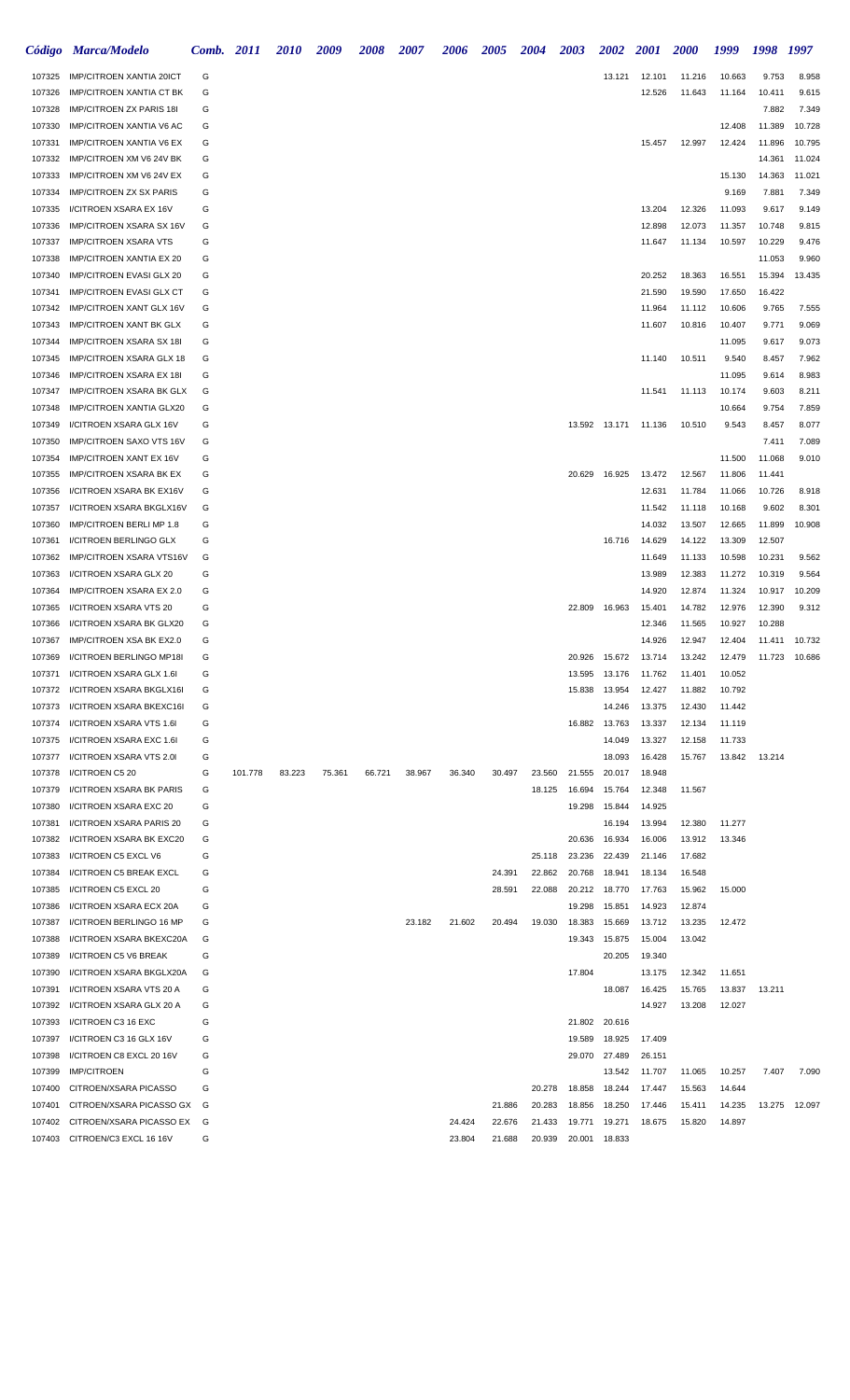|                  | Código Marca/Modelo                                        | Comb. 2011 |                  | <i>2010</i>      | 2009             | 2008             | 2007             | 2006             | 2005             | 2004             | <b>2003</b>   | 2002   | <b>2001</b> | <i>2000</i> | 1999 | 1998 | 1997  |
|------------------|------------------------------------------------------------|------------|------------------|------------------|------------------|------------------|------------------|------------------|------------------|------------------|---------------|--------|-------------|-------------|------|------|-------|
| 107404           | CITROEN/C3 GLX 16 16V                                      | G          |                  | 31.843           | 29.511           | 26.590           | 25.016           | 23.031           | 21.399           | 20.464           | 19.588        | 18.916 | 16.953      |             |      |      |       |
| 107405           | CITROEN/C3 GLX 14                                          | G          |                  |                  |                  |                  |                  | 22.254           | 21.208           | 20.389           | 19.330        | 17.592 | 16.629      |             |      |      |       |
| 107407           | CITROEN/XSARA PICASSOEXS                                   | G          |                  |                  |                  | 32.607           | 27.463           | 24.416           | 22.675           | 21.429           | 19.767        |        |             |             |      |      |       |
| 107408           | CITROEN/XSARA PICASSOGXS G                                 |            |                  |                  |                  | 30.908           | 26.651           | 24.570           | 21.878           | 20.275           | 18.858        |        |             |             |      |      |       |
| 107409           | CITROEN/XSARA PICASSOEXA G                                 |            |                  |                  |                  | 35.906           | 28.800           | 25.381           | 23.621           | 23.182           | 20.094        | 19.269 |             |             |      |      |       |
| 107410           | CITROEN/XSARA PICASSO GXA G                                |            |                  |                  | 38.223           | 33.741           | 28.361           | 25.142           | 23.250           | 21.746           | 20.084        |        |             |             |      |      |       |
| 107411           | CITROEN/C3 O VERSOLATO                                     | G          |                  |                  |                  |                  |                  | 24.503           | 22.555           | 21.247           | 20.477        |        |             |             |      |      |       |
| 107412           | CITROENPICASSO 16 EXC                                      | G          | 53.282           | 43.647           | 38.329           | 33.673           | 28.368           | 25.133           | 23.342           | 21.629           |               |        |             |             |      |      |       |
| 107413<br>107414 | CITROEN/PICASSO 16 GLX<br>CITROEN/C3 EXCL 16 FLEX          | G<br>G     | 40.069           | 34.084           | 31.140           | 27.903           | 26.729<br>26.291 | 24.401<br>23.814 | 22.126<br>21.683 | 20.518<br>20.933 |               |        |             |             |      |      |       |
| 107415           | CITROEN/C3 XTR 16 FLEX                                     | G          | 42.898           | 35.002           | 32.007           | 29.053           | 27.858           | 26.875           | 25.263           | 24.548           |               |        |             |             |      |      |       |
| 107416           | CITROEN/C3 GLX 16 FLEX                                     | G          |                  | 31.840           | 29.495           | 26.580           | 25.010           | 23.032           | 21.393           | 20.463           |               |        |             |             |      |      |       |
| 107417           | CITROEN/C3 GLX 14 FLEX                                     | G          | 34.473           | 29.658           | 28.069           | 25.592           | 23.695           | 22.247           | 21.206           | 20.385           |               |        |             |             |      |      |       |
| 107418           | CITROEN/C3 EXCL 14 FLEX                                    | G          | 37.573           | 31.539           | 29.288           | 26.473           | 24.753           | 24.007           |                  |                  |               |        |             |             |      |      |       |
| 107419           | CITROEN/C3 XTR 14 FLEX                                     | G          | 38.905           | 33.705           | 30.781           | 27.568           | 25.248           | 24.218           |                  |                  |               |        |             |             |      |      |       |
| 107420           | CITROEN/PICASSO 16EXCFLX                                   | G          | 50.832           | 41.473           | 38.341           | 33.363           | 28.921           | 27.205           |                  |                  |               |        |             |             |      |      |       |
| 107421           | CITROEN/PICASSO 16GLXFLX                                   | G          |                  |                  | 34.329           | 31.699           | 26.720           | 24.410           | 22.122           | 20.499           |               |        |             |             |      |      |       |
| 107422           | CITROEN/PICASSO II16EXCF                                   | G          | 50.395           | 41.482           | 38.323           | 33.350           | 28.926           | 27.089           |                  |                  |               |        |             |             |      |      |       |
| 107423           | CITROEN/PICASSO II16GLXF                                   | G          | 47.315           | 38.491           | 34.323           | 31.713           | 26.731           | 24.410           |                  |                  |               |        |             |             |      |      |       |
| 107424           | CITROEN PICASSO II20GLXA                                   | G          |                  | 45.261           | 39.261           | 34.837           | 29.301           | 25.885           |                  |                  |               |        |             |             |      |      |       |
| 107425           | CITROEN/PICASSO II20EXCA                                   | G          | 57.618           | 46.145           | 43.421           | 37.072           | 29.752           | 26.108           |                  |                  |               |        |             |             |      |      |       |
| 107426           | CITROEN/PICASSO II20GLX                                    | G          |                  | 45.269           | 39.264           | 34.840           | 29.292           | 25.886           |                  |                  |               |        |             |             |      |      |       |
| 107427<br>107428 | CITROEN/PICASSO II20EXC<br>CITROEN/C3 EXC 16 A FLEX        | G<br>G     | 42.028           | 43.631<br>36.051 | 38.325<br>34.406 | 33.672<br>30.807 | 28.371<br>29.731 | 25.137           |                  |                  |               |        |             |             |      |      |       |
| 107429           | CITROEN/C3 GLX 16 A FLEX                                   | G          |                  | 34.717           | 31.637           | 29.486           | 28.010           |                  |                  |                  |               |        |             |             |      |      |       |
| 107433           | CITROEN/C3 PICASSO                                         | G          | 52.325           |                  |                  |                  |                  |                  |                  |                  |               |        |             |             |      |      |       |
| 107434           | CITROEN/C3 AIRCROSS                                        | G          | 47.933           | 42.207           | 40.245           |                  |                  |                  |                  |                  |               |        |             |             |      |      |       |
| 107436           | CITROEN/C3 AIRCROSS GLXM                                   | G          | 51.394           | 44.449           | 42.391           |                  |                  |                  |                  |                  |               |        |             |             |      |      |       |
| 107437           | CITROEN/C3 AIRCROSS GL M                                   | G          | 48.573           | 48.384           |                  |                  |                  |                  |                  |                  |               |        |             |             |      |      |       |
| 107438           | CITROEN/C3 AIRCROSS EXCM                                   | G          | 57.965           | 50.135           | 47.783           |                  |                  |                  |                  |                  |               |        |             |             |      |      |       |
| 107439           | CITROEN/C3 PICASSO BVA                                     | G          | 45.830           |                  |                  |                  |                  |                  |                  |                  |               |        |             |             |      |      |       |
| 107440           | CITROEN/C3 AIRCROSS BVA                                    | G          | 50.838           |                  |                  |                  |                  |                  |                  |                  |               |        |             |             |      |      |       |
| 107441           | CITROEN/C3 AIRCROSS GLXA                                   | G          | 51.217           |                  |                  |                  |                  |                  |                  |                  |               |        |             |             |      |      |       |
| 107442           | CITROEN/C3 PICASSO EXC A                                   | G          | 52.010           |                  |                  |                  |                  |                  |                  |                  |               |        |             |             |      |      |       |
|                  | 107443 CITROEN/C3 PICASSO GLX M                            | G          | 45.769           |                  |                  |                  |                  |                  |                  |                  |               |        |             |             |      |      |       |
|                  | 107444 CITROEN/C3 PICASSO EXC M                            | G          | 53.489           |                  |                  |                  |                  |                  |                  |                  |               |        |             |             |      |      |       |
| 107446           | 107445 CITROEN/C3 PICASSO GL M<br>CITROEN/C3 PICASSO GLX A | G<br>G     | 37.882<br>46.172 |                  |                  |                  |                  |                  |                  |                  |               |        |             |             |      |      |       |
|                  | 107447 CITROEN/C3 AIRCROSS EXCA                            | G          | 55.813           |                  |                  |                  |                  |                  |                  |                  |               |        |             |             |      |      |       |
| 160300           | I/CITROEN C3 GLX 14                                        | G          |                  |                  |                  |                  |                  |                  | 21.209           |                  | 20.388 19.329 | 18.291 |             |             |      |      |       |
| 160301           | I/CITROEN C3 EXCL 16 16V                                   | G          |                  |                  |                  |                  |                  |                  | 21.391           | 20.458           | 19.584        | 18.924 |             |             |      |      |       |
| 160304           | I/CITROEN C8 EXCL 20 BVA                                   | G          |                  |                  |                  |                  |                  |                  | 36.269           | 31.465           | 29.070        |        |             |             |      |      |       |
| 160307           | I/CITROEN C4 2.0 VTR 16V                                   | G          |                  |                  |                  | 34.048           | 32.442           | 30.712           | 28.461           | 26.599           | 24.678        |        |             |             |      |      |       |
| 160308           | I/CITROEN C5 20 EXCL BVA                                   | G          |                  |                  |                  | 51.605           | 36.912           | 34.430           | 28.593           | 22.083           |               |        |             |             |      |      |       |
| 160309           | I/CITROEN C5 EXCL BK BVA                                   | G          |                  |                  |                  | 39.197           | 36.379           | 35.191           | 30.953           | 24.377           |               |        |             |             |      |      |       |
| 160311           | I/CITROEN C3 PLURIEL16BP                                   | G          |                  |                  |                  |                  |                  |                  | 21.393           |                  | 20.461 19.583 |        |             |             |      |      |       |
| 160312           | I/CITROEN C5 V6 EXCL BVA                                   | G          |                  | 64.171           | 60.700           | 57.639           | 49.602           | 38.709           | 34.510           | 25.119           |               |        |             |             |      |      |       |
| 160313           | I/CITROEN C4 20 VTR 16V                                    | G          |                  |                  |                  |                  | 32.453           | 30.714           | 28.461           |                  |               |        |             |             |      |      |       |
| 160314<br>160315 | I/CITROEN C4 EXCL BVA<br>I/CITROEN C4 16EXCLBVA16          | G<br>G     |                  |                  |                  |                  | 36.235           | 34.816<br>34.390 | 33.147           |                  |               |        |             |             |      |      |       |
| 160316           | I/CITROEN C4 20EXCLBVA16                                   | G          |                  |                  |                  |                  |                  | 30.700           | 31.875<br>28.449 | 29.538<br>26.063 |               |        |             |             |      |      |       |
|                  | 160317 I/CITROEN C4 16 GLX 16V                             | G          |                  |                  |                  |                  |                  | 30.701           | 28.459           | 26.185           |               |        |             |             |      |      |       |
| 160322           | I/CITROEN C4 EXCL 16 16V                                   | G          |                  |                  | 42.602           | 35.351           | 34.120           |                  |                  |                  |               |        |             |             |      |      |       |
| 160330           | I/CITROEN C6 EXCLUSIVE                                     | G          |                  |                  | 118.550          | 100.733          | 96.391           | 91.450           | 80.153           |                  |               |        |             |             |      |      |       |
| 160331           | I/CITROEN C4 20 VTR                                        | G          |                  |                  | 37.651           | 34.051           | 32.445           | 30.707           | 28.445           |                  |               |        |             |             |      |      |       |
| 160332           | I/CITROEN C4 20 VTR                                        | G          |                  |                  | 37.660           | 34.065           | 32.454           | 30.709           | 28.445           |                  |               |        |             |             |      |      |       |
| 160334           | I/CITROEN C4 TRIOMPHE                                      | G          |                  |                  | 41.045           | 34.285           | 32.488           |                  |                  |                  |               |        |             |             |      |      |       |
| 160335           | I/CITROEN C2 VTS 1.6I16V                                   | G          |                  |                  |                  |                  | 25.975           | 23.524           | 21.423           |                  |               |        |             |             |      |      |       |
| 160336           | I/CITROEN C4                                               | G          |                  |                  | 45.549           | 37.797           | 36.558           |                  |                  |                  |               |        |             |             |      |      |       |
|                  | 160337 I/CITROEN C4PICASSO7P20L                            | G          |                  |                  |                  |                  | 53.449           |                  |                  |                  |               |        |             |             |      |      |       |
| 160338           | I/CITROEN C4PIC GLX A 7L                                   | G          |                  |                  |                  | 37.993           | 35.090           | 33.727           |                  |                  |               |        |             |             |      |      |       |
| 160339           | I/CITROEN C4PIC EXC A 7L<br>160342 I/CITROEN SAXO          | G          | 79.663           | 66.724           | 59.669           | 55.780           | 51.594           | 49.270           | 46.377           |                  | 41.871 40.436 |        |             |             |      |      | 6.741 |
| 160344           | I/CITROEN C5 EX20 BK BVA                                   | G<br>G     | 102.491          | 83.787           | 74.179           | 66.687           | 62.287           |                  |                  |                  |               |        |             |             |      |      |       |
|                  | 160345 I/CITROEN C5 EX20 SD BVA                            | G          | 100.439          | 82.858           | 74.707           | 65.710           | 37.943           |                  |                  |                  |               |        |             |             |      |      |       |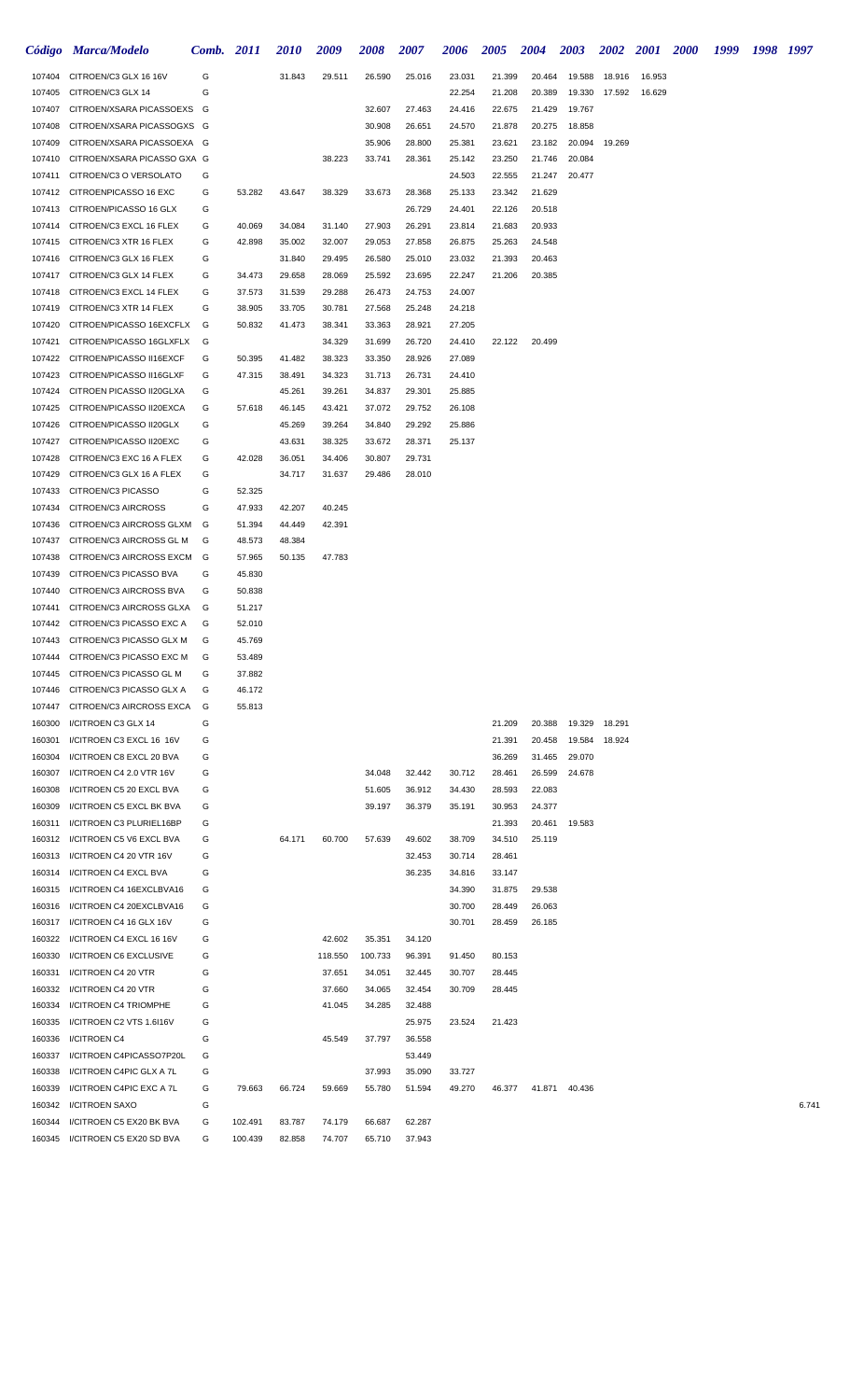|        | Código Marca/Modelo           | Comb. 2011 |        | 2010   | 2009   | 2008   | 2007   | 2006   | 2005   | 2004 | 2003 | <b>2002</b> | <b>2001</b> | <b>2000</b> | 1999   | 1998 1997 |        |
|--------|-------------------------------|------------|--------|--------|--------|--------|--------|--------|--------|------|------|-------------|-------------|-------------|--------|-----------|--------|
| 160347 | I/CITROEN C4 PIC GLXA 5L      | G          | 75.085 | 60.330 | 57.529 | 55.025 | 52.201 |        |        |      |      |             |             |             |        |           |        |
| 160348 | I/CITROEN C4 16I COLLECT      | G          |        |        | 41.277 | 39.378 | 37.567 |        |        |      |      |             |             |             |        |           |        |
| 160349 | I/CITROEN C1 AMICI            | G          |        |        |        |        | 15.318 | 14.802 | 14.270 |      |      |             |             |             |        |           |        |
| 161708 | I/CITROEN C4                  | G          |        |        | 42.408 | 35.438 | 33.585 |        |        |      |      |             |             |             |        |           |        |
| 161709 | I/CITROEN C4 PAL16GLF         | G          |        |        | 37.569 | 35.767 | 34.038 |        |        |      |      |             |             |             |        |           |        |
| 161711 | I/CITROEN C4 PALLAS20GLA      | G          | 57.379 | 48.148 | 44.001 | 37.648 | 36.129 | 34.695 |        |      |      |             |             |             |        |           |        |
| 161712 | I/CITROEN C4 PALLAS20EXA      | G          |        | 50.919 | 47.724 | 38.712 | 36.236 | 34.767 |        |      |      |             |             |             |        |           |        |
| 161713 | I/CITROEN C4 PAL16GLXF        | G          | 49.627 | 40.146 | 37.579 |        |        |        |        |      |      |             |             |             |        |           |        |
| 161714 | I/CITROEN C4 PALLAS20EXM      | G          |        |        | 45.559 | 37.782 | 36.090 | 34.670 |        |      |      |             |             |             |        |           |        |
| 161715 | I/CITROEN C4 PALLAS20EXP      | G          |        | 50.915 | 47.712 | 38.700 | 36.228 | 35.138 |        |      |      |             |             |             |        |           |        |
| 161716 | I/CITROEN C4 PALLAS20GLM      | G          |        | 44.580 | 42.425 | 35.430 | 33.767 | 32.441 |        |      |      |             |             |             |        |           |        |
| 161718 | I/CITROEN C4 PALLAS20EAF      | G          | 60.113 | 48.810 | 45.544 | 37.778 | 36.352 |        |        |      |      |             |             |             |        |           |        |
| 161719 | I/CITROEN C4 PALLAS20GAF      | G          | 55.406 | 44.568 | 42.418 | 35.432 | 34.077 |        |        |      |      |             |             |             |        |           |        |
| 161720 | I/CITROEN C4 PALLAS20E F      | G          |        | 48.814 | 45.531 | 37.780 |        |        |        |      |      |             |             |             |        |           |        |
| 161721 | I/CITROEN C4 PALLAS20G F      | G          | 51.868 | 42.233 | 40.091 | 38.251 | 36.393 |        |        |      |      |             |             |             |        |           |        |
| 161722 | I/CITROEN C4 PALLAS20EPF      | G          | 58.060 | 47.161 | 43.982 | 36.500 | 35.208 |        |        |      |      |             |             |             |        |           |        |
| 161723 | I/CITROEN C4 20EXC5P F        | G          | 49.216 | 43.245 | 40.661 | 38.690 | 36.815 |        |        |      |      |             |             |             |        |           |        |
| 161724 | I/CITROEN C4 20EXCA5P F       | G          | 60.436 | 49.662 | 46.024 | 44.441 | 42.273 |        |        |      |      |             |             |             |        |           |        |
| 161725 | I/CITROEN C4 20GLXA5P F       | G          | 52.152 | 45.051 | 41.786 | 40.171 | 38.229 |        |        |      |      |             |             |             |        |           |        |
| 161726 | I/CITROEN C4 20GLX5P F        | G          | 49.645 | 40.415 | 38.375 | 36.709 |        |        |        |      |      |             |             |             |        |           |        |
|        | 161727 I/CITROEN C4 16GLX5P F | G          | 48.558 | 40.141 | 37.580 | 35.859 | 34.120 |        |        |      |      |             |             |             |        |           |        |
|        | <b>Fabricante: DAEWOO</b>     |            |        |        |        |        |        |        |        |      |      |             |             |             |        |           |        |
| 100007 | <b>IMP/DAEWOO TICO</b>        | G          |        |        |        |        |        |        |        |      |      |             |             | 14.334      | 13.215 | 12.636    | 10.726 |
| 150301 | <b>IMP/DAEWOO ESPERO</b>      | G          |        |        |        |        |        |        |        |      |      |             |             |             |        |           | 8.473  |
| 150307 | IMP/DAEWOO ESPERO CD          | G          |        |        |        |        |        |        |        |      |      |             |             |             |        |           | 8.147  |
| 150308 | <b>IMP/DAEWOO LANOS SX</b>    | G          |        |        |        |        |        |        |        |      |      |             | 12.113      | 10.164      | 9.172  | 8.697     | 8.373  |
|        | 150300 IMP/DAEWOO DAMAS       | $\epsilon$ |        |        |        |        |        |        |        |      |      |             |             |             |        |           | 9.512  |

|        | 150308 IMP/DAEWOO LANOS SX        | G | 12.113 | 10.164 | 9.172  | 8.697  |
|--------|-----------------------------------|---|--------|--------|--------|--------|
| 150309 | <b>IMP/DAEWOO DAMAS</b>           | G |        |        |        |        |
| 150310 | IMP/DAEWOO LA80                   | G |        |        |        |        |
| 150311 | IMP/DAEWOO LEGANZA CDX            | G | 14.083 | 13.605 | 11.743 | 11.286 |
|        | 150312 IMP/DAEWOO NUBIRA CDX      | G | 12.286 | 10.215 | 9.266  | 8.784  |
|        | 150313 IMP/DAEWOO NUBIRA CDX HB G |   |        |        | 9.883  | 9.367  |
| 150314 | IMP/DAEWOO NUBIRA CDX SW G        |   |        |        | 9.989  | 9.227  |
|        | 150315 IMP/DAEWOO MATIZ           | G |        |        | 10.224 | 9.542  |
|        | 150318 I/DAEWOO TACUMA 1.8 SX     | G |        | 16.501 |        |        |
| 150319 | I/DAEWOO CIELO 1.5                | G |        |        |        | 8.332  |
| 150320 | <b>I/DAEWOO REZZO</b>             | G |        | 16.579 |        |        |
|        | 150399 IMP/DAEWOO                 | G |        |        |        |        |

# *Fabricante: DAIHATSU*

|            | <b>Fabricante:</b> DAIHATSU       |             |        |        |        |        |
|------------|-----------------------------------|-------------|--------|--------|--------|--------|
|            | 147208 IMP/DAIHATSU FEROZA SX     | G           |        |        |        | 17.742 |
| 147211     | IMP/DAIHATSU CUORE                | G           |        | 6.224  | 5.812  | 5.421  |
|            | 147213 IMP/DAIHATSU GRANMOVE CX G |             |        | 11.274 | 10.590 | 7.775  |
|            | 147214 IMP/DAIHATSU TERIOS        | G<br>18.824 | 18.000 | 16.178 | 15.270 | 12.766 |
|            | 147215 IMP/DAIHATSU SIRION        | G           |        | 11.272 | 10.590 | 7.772  |
|            | <b>Fabricante: DKW</b>            |             |        |        |        |        |
| 101399 DKW |                                   | G           |        | 6.972  | 6.543  | 4.530  |
|            | <b>Fabricante: DODGE</b>          |             |        |        |        |        |

| 107800 | <b>I/DODGE MRE CGPI</b>        | G |         |         |                 |         |         |         |                 |        |        |        | 25.782 | 23.733 | 21.679          | 19.871 |
|--------|--------------------------------|---|---------|---------|-----------------|---------|---------|---------|-----------------|--------|--------|--------|--------|--------|-----------------|--------|
| 107801 | <b>IMP/DODGE STEALTH</b>       | G |         | 83.111  | 79.871          | 75.142  | 71.455  | 66.833  | 63.497          | 61.065 | 58.277 | 55.381 | 52.585 | 49.555 | 47.253          | 44.941 |
| 107804 | <b>IMP/DODGE VIPER GTS</b>     | G |         |         |                 |         |         |         |                 |        |        |        |        |        | 262.434 243.080 |        |
| 107805 | <b>IMP/DODGE DURANGO SLT</b>   | G |         |         |                 |         |         |         |                 |        | 47.981 | 44.296 | 39.790 | 34.384 | 33.028          | 29.408 |
| 107806 | <b>I/DODGE DURANGO</b>         | G |         |         |                 |         |         |         |                 |        |        | 43.733 | 39.780 | 34.364 |                 |        |
| 107807 | <b>I/DODGE GCARAVAN SPORT</b>  | G |         |         |                 |         |         |         |                 |        | 37.942 | 27.546 | 22.553 | 21.148 | 19.936          | 19.162 |
| 107808 | I/DODGE VIPER SRT 10           | G | 354.154 | 298.226 | 255.725         | 240.848 | 201.738 | 181.196 | 167.175 159.288 |        |        |        |        |        |                 |        |
| 107809 | <b>I/DODGE MAGNUM RT AWD</b>   | G |         |         |                 |         | 46.889  | 38.157  | 35.908          | 31.667 |        |        |        |        |                 |        |
| 107811 | <b>I/DODGE CHARGER RT</b>      | G |         | 119.108 | 99.894          | 88.758  | 77.727  | 61.051  |                 |        |        |        |        |        |                 |        |
| 107812 | I/DODGE MAGNUM SRT-8           | G |         |         | 105.486         | 93.724  | 82.039  | 64.440  | 59.302          |        |        |        |        |        |                 |        |
| 107813 | I/DODGE CHARGER SRT8           | G | 166.245 | 157.489 | 144.888         | 132.578 | 118.132 |         |                 |        |        |        |        |        |                 |        |
| 107814 | <b>I/DODGE CARAVAN SE</b>      | G |         |         | 59.856          | 56.657  | 50.244  |         |                 |        |        |        |        |        |                 |        |
| 107815 | <b>I/DODGE CHALLENGER SRT8</b> | G | 162.478 | 143.242 | 135.208         | 120.002 |         |         |                 |        |        |        |        |        |                 |        |
| 107816 | I/DODGE CHARGER DAYTO RT G     |   |         |         | 159.142         |         |         |         |                 |        |        |        |        |        |                 |        |
| 107817 | I/DODGE CHARGER SUPER BE G     |   |         | 222.059 | 196.280 171.442 |         |         |         |                 |        |        |        |        |        |                 |        |
| 107818 | <b>I/DODGE CALIBER SE</b>      | G |         |         | 64.099          |         |         |         |                 |        |        |        |        |        |                 |        |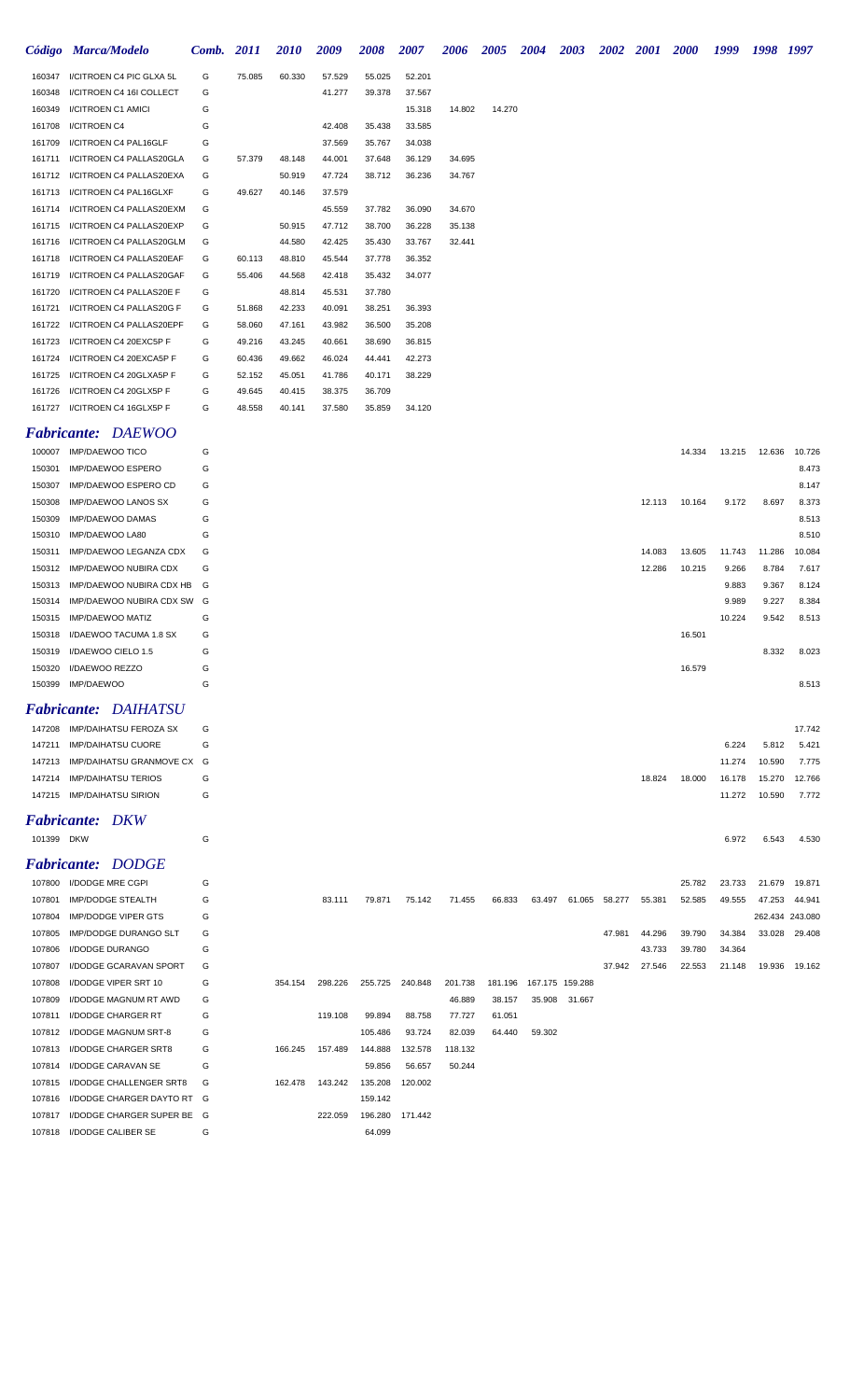|                  | Código Marca/Modelo                                              | Comb. 2011 |         | <b>2010</b>       | 2009    | <b>2008</b> | <b>2007</b> | <b>2006</b> | <b>2005</b>     | 2004             | <b>2003</b>     |                                | 2002 2001 2000   |                  | 1999 1998 1997   |                  |                  |
|------------------|------------------------------------------------------------------|------------|---------|-------------------|---------|-------------|-------------|-------------|-----------------|------------------|-----------------|--------------------------------|------------------|------------------|------------------|------------------|------------------|
| 107819           | I/DODGE CHARGER                                                  | G          |         |                   | 151.562 | 142.752     | 134.922     |             |                 |                  |                 |                                |                  |                  |                  |                  |                  |
| 107820           | I/DODGE CHALLENGER RT                                            | G          | 195.873 | 161.464           | 142.319 | 134.363     | 119.251     |             |                 |                  |                 |                                |                  |                  |                  |                  |                  |
| 107821           | I/DODGE CHALLENGER SE                                            | G          | 192.782 | 158.856           | 140.050 | 132.235     |             |             |                 |                  |                 |                                |                  |                  |                  |                  |                  |
| 107822           | I/DODGE CHARGER SXT                                              | G          |         | 159.607           | 147.214 | 135.411     |             |             |                 |                  |                 |                                |                  |                  |                  |                  |                  |
| 107824<br>107825 | I/DODGE CHALLENGER RT CL<br>I/DODGE CALIBER SXT                  | G<br>G     |         | 155.491<br>80.573 |         |             |             |             |                 |                  |                 |                                |                  |                  |                  |                  |                  |
| 107899           | IMP/DODGE                                                        | D          |         |                   |         |             |             |             |                 |                  |                 |                                |                  |                  |                  |                  | 37.700           |
| 107899           | <b>IMP/DODGE</b>                                                 | G          |         |                   |         |             |             |             |                 |                  |                 |                                |                  |                  |                  |                  | 23.040           |
|                  | <b>Fabricante: DUNECAR</b>                                       |            |         |                   |         |             |             |             |                 |                  |                 |                                |                  |                  |                  |                  |                  |
|                  | 132701 DUNECAR/COYOTE BUGRE                                      | G          |         |                   |         |             |             |             |                 |                  | 9.477           | 8.580                          | 7.839            | 7.526            | 6.642            | 6.162            |                  |
|                  | <b>Fabricante: EDFIBRA</b>                                       |            |         |                   |         |             |             |             |                 |                  |                 |                                |                  |                  |                  |                  |                  |
|                  | 151701 EDFIBRA/SCALLY 1.6                                        | G          |         |                   |         |             |             |             |                 |                  |                 |                                |                  |                  |                  |                  | 4.077            |
|                  | <b>Fabricante: EDRA</b>                                          |            |         |                   |         |             |             |             |                 |                  |                 |                                |                  |                  |                  |                  |                  |
|                  | 142402 EDRA/RANCHO TT 4X4                                        | G          |         |                   |         |             |             |             |                 |                  |                 |                                |                  |                  |                  |                  | 4.621            |
|                  | 142402 EDRA/RANCHO TT 4X4                                        | D          |         |                   |         |             |             |             |                 |                  |                 |                                |                  |                  |                  |                  | 15.112           |
|                  | <b>Fabricante: EMIS</b>                                          |            |         |                   |         |             |             |             |                 |                  |                 |                                |                  |                  |                  |                  |                  |
|                  | 124602 EMIS/BUGGY                                                | G          |         |                   |         |             |             |             |                 |                  | 9.407           | 8.531                          | 7.794            | 7.490            | 6.610            | 6.142            | 5.170            |
|                  |                                                                  |            |         |                   |         |             |             |             |                 |                  |                 |                                |                  |                  |                  |                  |                  |
|                  | <b>Fabricante: EMISUL</b><br>148101 EMISUL/BB                    | G          | 20.160  | 16.897            | 16.109  | 14.369      | 13.696      | 12.282      | 11.541          | 10.850           | 9.412           | 8.532                          | 7.795            | 7.489            | 6.781            | 6.512            | 5.168            |
|                  |                                                                  |            |         |                   |         |             |             |             |                 |                  |                 |                                |                  |                  |                  |                  |                  |
|                  | <b>Fabricante: EMME</b><br>153402 EMME/422 T                     | D          |         |                   |         |             |             |             |                 |                  |                 |                                |                  | 21.195           | 19.628           |                  | 15.274 14.276    |
|                  |                                                                  |            |         |                   |         |             |             |             |                 |                  |                 |                                |                  |                  |                  |                  |                  |
|                  | <b>Fabricante: ENGECART</b><br>161800 ENGECART/NATIVO OFF ROAD G |            | 12.992  |                   | 10.657  | 9.504       |             |             |                 |                  |                 |                                |                  |                  |                  |                  |                  |
|                  |                                                                  |            |         | 11.261            |         |             | 8.762       | 8.212       |                 |                  |                 |                                |                  |                  |                  |                  |                  |
|                  | <b>Fabricante: ENGESA</b>                                        |            |         |                   |         |             |             |             |                 |                  |                 |                                |                  |                  |                  |                  |                  |
|                  | 120399 ENGESA/4 4X4<br>120399 ENGESA/4 4X4                       | G<br>D     |         |                   |         |             |             |             |                 | 55.489<br>65.243 |                 | 51.762 47.229<br>60.863 55.247 | 42.767<br>50.092 | 39.336<br>45.732 | 35.782<br>42.044 | 32.403<br>38.287 | 29.655<br>35.060 |
|                  |                                                                  |            |         |                   |         |             |             |             |                 |                  |                 |                                |                  |                  |                  |                  |                  |
|                  | <b>Fabricante: ENSEADA</b>                                       |            |         |                   |         |             |             |             |                 |                  |                 |                                |                  |                  |                  |                  |                  |
|                  | 137502 ENSEADA/MG II                                             | G          |         |                   |         |             |             |             | 9.761           | 9.192            | 8.387           | 8.031                          | 7.563            | 7.262            | 6.972            | 6.543            | 4.529            |
|                  | Fabricante: F.PROPRIA                                            |            |         |                   |         |             |             |             |                 |                  |                 |                                |                  |                  |                  |                  |                  |
|                  | 114300 OLIVEIRA/F.PROPRIA CONV                                   | D          |         |                   |         |             |             |             |                 |                  |                 |                                |                  |                  | 22.509           | 16.506 15.538    |                  |
|                  | 114300 OLIVEIRA/F.PROPRIA CONV                                   | G          |         |                   |         |             |             |             |                 |                  |                 |                                |                  |                  | 6.998            | 6.567            | 4.340            |
| 114301           | VAZQUEZ/F.PROPRIA 113 MB<br>114301 VAZQUEZ/F.PROPRIA 113 MB      | D<br>G     |         |                   |         |             |             |             |                 |                  |                 | 30.682<br>8.030                | 22.059<br>7.565  | 21.196<br>7.265  |                  |                  |                  |
| 114302           | CICARELLI/F.PROPRIA CONV                                         | D          |         |                   |         |             |             |             |                 |                  |                 | 34.048                         | 24.467           | 23.510           |                  |                  |                  |
| 114302           | CICARELLI/F.PROPRIA CONV                                         | G          |         |                   |         |             |             |             |                 |                  |                 | 8.062                          | 7.592            | 7.290            |                  |                  |                  |
| 114303           | NAPOLITANO/F.PROPRIA EX                                          | D          |         |                   |         |             |             |             |                 |                  | 35.256          | 34.060                         | 24.465           |                  |                  |                  |                  |
| 114303           | NAPOLITANO/F.PROPRIA EX                                          | G          |         |                   |         |             |             |             |                 |                  | 8.420           | 8.065                          | 7.591            |                  |                  |                  |                  |
| 114304           | ARAUJO/F.PROPRIA AUTO                                            | G          |         |                   |         |             |             |             | 9.761           | 9.190            | 8.388           |                                |                  |                  |                  |                  |                  |
| 114304           | ARAUJO/F.PROPRIA AUTO                                            | D          |         |                   |         |             |             |             | 34.947          | 33.430           | 31.778          |                                |                  |                  |                  |                  |                  |
| 114305<br>114305 | NOGUEIRA/F.PROPRIA<br>NOGUEIRA/F.PROPRIA                         | D<br>G     |         |                   |         |             |             |             |                 | 28.412<br>7.811  | 7.127           | 27.000 26.091<br>6.828         |                  |                  |                  |                  |                  |
| 114306           | AMARANTE/F.PROPRIA                                               | G          |         |                   |         |             |             |             |                 | 7.811            | 7.129           | 6.827                          |                  |                  |                  |                  |                  |
| 114306           | AMARANTE/F.PROPRIA                                               | D          |         |                   |         |             |             |             |                 | 28.414           | 27.009          | 26.088                         |                  |                  |                  |                  |                  |
|                  | 114307 SOCRATTE/F.PROPRIA                                        | G          |         |                   |         |             |             |             |                 |                  | 7.129           | 6.825                          | 6.427            |                  |                  |                  |                  |
|                  | 114307 SOCRATTE/F.PROPRIA                                        | D          |         |                   |         |             |             |             |                 |                  | 27.010          | 26.078                         | 18.740           |                  |                  |                  |                  |
| 114308           | SOARES/F.PROPRIA CONV                                            | G          |         |                   |         |             |             |             | 8.786           | 8.271            | 7.548           |                                |                  |                  |                  |                  |                  |
| 114308           | SOARES/F.PROPRIA CONV                                            | D          |         |                   |         |             |             |             | 31.454          | 30.086           | 28.595          |                                |                  |                  |                  |                  |                  |
| 114310<br>114310 | FARIAS/F.PROPRIA<br>FARIAS/F.PROPRIA                             | G<br>D     |         |                   |         |             |             |             | 8.300<br>29.716 | 7.810<br>28.410  | 7.130<br>27.012 |                                |                  |                  |                  |                  |                  |
|                  | 114311 VERCESI/F.PROPRIA                                         | G          |         |                   |         |             |             |             | 2.455           | 2.375            | 2.268           |                                |                  |                  |                  |                  |                  |
|                  | 114312 REVAL/F.PROPRIA                                           | G          |         |                   |         |             |             |             | 11.537          | 10.850           | 9.411           |                                |                  |                  |                  |                  |                  |
|                  | 114313 DE PAULO/F.PROPRIA                                        | G          |         |                   |         |             |             |             | 8.299           | 7.810            | 7.130           |                                |                  |                  |                  |                  |                  |
|                  | 114313 DE PAULO/F.PROPRIA                                        | D          |         |                   |         |             |             |             | 29.715          | 28.408           | 27.013          |                                |                  |                  |                  |                  |                  |
| 114315           | ANTUNES/F.PROPRIA BAJA                                           | G          |         |                   |         |             |             | 2.588       | 2.457           | 2.377            |                 |                                |                  |                  |                  |                  |                  |
| 114316           | CESAR/F.PROPRIA BUGGY                                            | G<br>G     |         |                   |         |             |             | 9.087       | 8.486<br>2.462  | 8.002<br>2.382   | 2.276           |                                |                  |                  |                  |                  |                  |
|                  | 114317 ANTONIO CARLOS/F.PROPRIA<br>114318 AMARAL/F.PROPRIA       | G          |         |                   |         |             | 3.748       | 2.598       | 2.466           |                  |                 |                                |                  |                  |                  |                  |                  |
| 114319           | PASQUALI/F.PROPRIA BUGGY                                         | G          |         |                   |         |             | 13.229      | 12.650      | 12.069          |                  |                 |                                |                  |                  |                  |                  |                  |
|                  | 114320 AUTO CROSS/F.PROPRIA                                      | G          |         |                   |         |             | 5.842       | 5.475       | 5.114           |                  |                 |                                |                  |                  |                  |                  |                  |
|                  |                                                                  |            |         |                   |         |             |             |             |                 |                  |                 |                                |                  |                  |                  |                  |                  |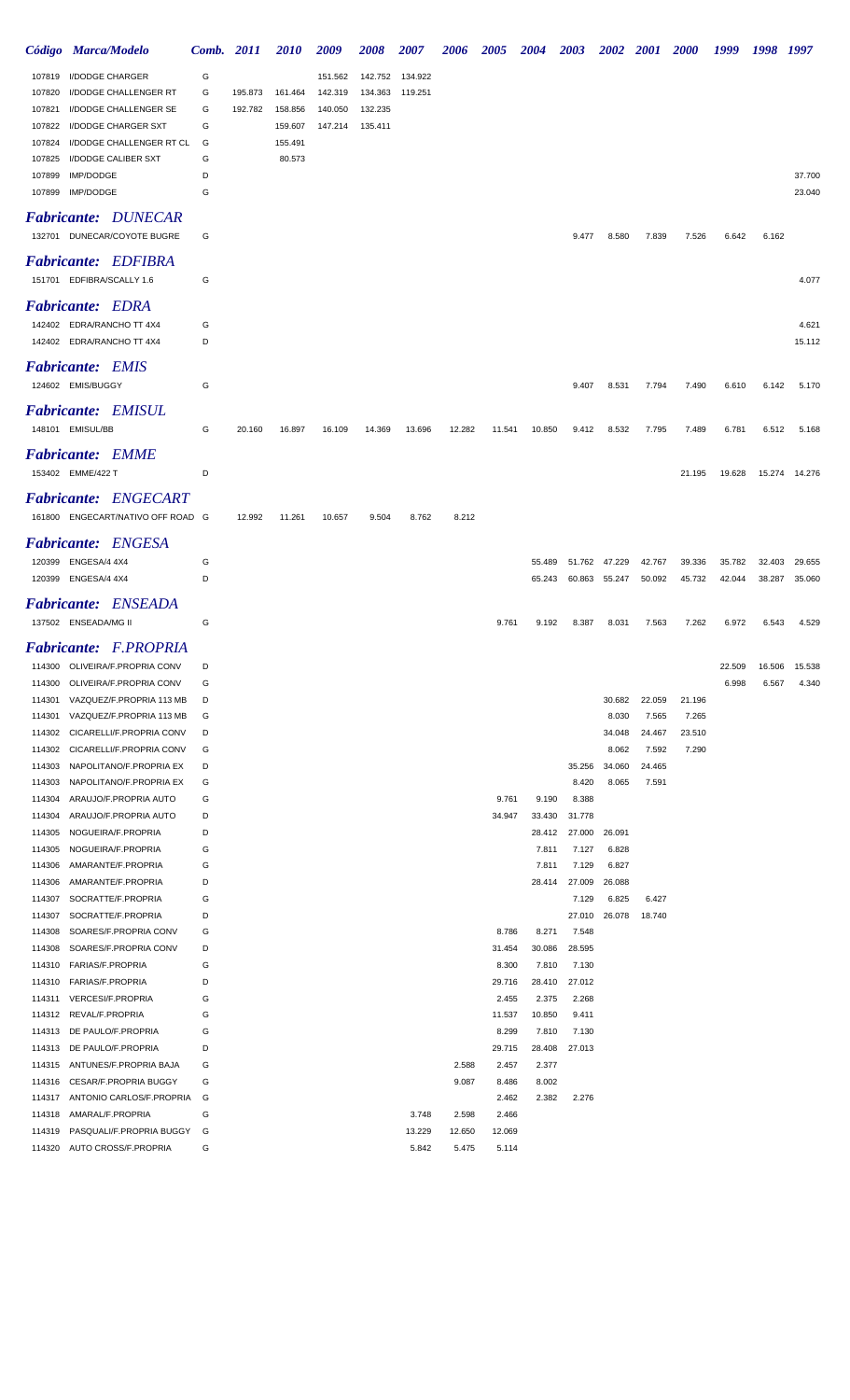|                  | Código Marca/Modelo                                       | <b>Comb.</b> 2011 |        | <i><b>2010</b></i> | 2009             | 2008           | 2007             | 2006             | 2005            | 2004   | 2003  | <i>2002</i> | <b>2001</b> | <b>2000</b> | 1999    | 1998  | 1997            |
|------------------|-----------------------------------------------------------|-------------------|--------|--------------------|------------------|----------------|------------------|------------------|-----------------|--------|-------|-------------|-------------|-------------|---------|-------|-----------------|
| 114321           | C.AGUIAR/F.PROPRIA BUG                                    | G                 |        |                    |                  |                |                  | 2.591            | 2.460           | 2.381  |       |             |             |             |         |       |                 |
|                  | 114322 R.DINIZ/F.PROPRIA BUGGY                            | G                 |        |                    |                  |                |                  | 5.474            | 5.115           | 4.820  |       |             |             |             |         |       |                 |
| 114323           | FRANCHIM/F.PROPRIA BUGGY G                                |                   |        |                    |                  |                |                  | 13.111           | 12.100          | 11.664 |       |             |             |             |         |       |                 |
| 114324           | C.GEISON/F.PROPRIA BUGGY                                  | G                 |        |                    |                  |                | 13.571           | 12.911           | 12.306          |        |       |             |             |             |         |       |                 |
| 114325           | M.MOURA/F.PROPRIA BUGGY                                   | G                 |        |                    |                  |                | 12.732           | 12.183           | 11.552          |        |       |             |             |             |         |       |                 |
| 114326           | G.LIPPERT/F.PROPRIA AUTO                                  | G                 |        |                    |                  |                | 12.048           | 10.790           | 9.800           |        |       |             |             |             |         |       |                 |
| 114326           | G.LIPPERT/F.PROPRIA AUTO                                  | D                 |        |                    |                  |                | 48.532           | 43.185           | 38.776          |        |       |             |             |             |         |       |                 |
| 114327           | M.PIANELLI/F.PROPRIA AUT                                  | G                 |        |                    |                  |                | 12.047           | 10.785           | 9.801           |        |       |             |             |             |         |       |                 |
| 114327           | M.PIANELLI/F.PROPRIA AUT                                  | D                 |        |                    |                  |                | 48.529           | 43.164           | 38.781          |        |       |             |             |             |         |       |                 |
| 114328           | J.MARIA/F.PROPRIA AUT                                     | G                 |        |                    |                  | 10.903         | 10.057           | 9.421            |                 |        |       |             |             |             |         |       |                 |
| 114329           | D.ZOPPI/F.PROPRIA BUGGY                                   | G<br>G            |        |                    |                  |                | 8.764            | 8.210            | 7.670           |        |       |             |             |             |         |       |                 |
| 114330<br>114331 | <b>CESAR/F.PROPRIA PILOTO</b><br>C.GONZALEZ/F.PROPRIA AUT | G                 |        |                    |                  | 11.032         | 10.169<br>12.049 | 9.532            |                 |        |       |             |             |             |         |       |                 |
| 114331           | C.GONZALEZ/F.PROPRIA AUT                                  | D                 |        |                    |                  |                | 48.537           | 10.789<br>43.180 | 9.803<br>38.788 |        |       |             |             |             |         |       |                 |
| 114332           | J.ALBANO/F.PROPRIA AUTO                                   | G                 |        |                    |                  |                | 10.394           | 9.924            | 9.361           |        |       |             |             |             |         |       |                 |
| 114333           | L.FERNANDEZ/F.PROPRIA                                     | G                 |        |                    |                  |                |                  | 7.118            | 6.647           | 6.268  |       |             |             |             |         |       |                 |
| 114334           | S.MARTINS/F.PROPRIA AUTO                                  | G                 |        |                    |                  | 11.344         | 10.702           | 10.314           |                 |        |       |             |             |             |         |       |                 |
| 114335           | GOMES.R/ F.PROPRIA BUGGY                                  | G                 |        |                    |                  | 9.527          | 9.044            | 8.678            |                 |        |       |             |             |             |         |       |                 |
| 114336           | PICHETH/ F.PROPRIA BUGGY                                  | G                 |        |                    |                  | 9.176          | 8.715            | 8.366            |                 |        |       |             |             |             |         |       |                 |
| 114337           | S.RAMOS/ F.PROPRIA BUGGY                                  | G                 |        |                    |                  |                | 9.391            | 8.798            | 8.218           |        |       |             |             |             |         |       |                 |
| 114338           | R.SILVA/ F.PROPRIA BUGGY                                  | G                 |        |                    |                  | 9.585          | 9.107            | 8.735            |                 |        |       |             |             |             |         |       |                 |
| 114339           | SOUZA.C/ F.PROPRIA BUGGY                                  | G                 |        |                    |                  | 9.469          | 8.995            | 8.631            |                 |        |       |             |             |             |         |       |                 |
| 114340           | J.ZIEMER/ F.PROPRIA BUGY                                  | G                 |        |                    |                  | 9.936          | 9.159            | 8.583            |                 |        |       |             |             |             |         |       |                 |
| 114341           | R.AZEVEDO/ F.PROPRIA AUT                                  | G                 |        |                    |                  | 8.970          | 8.520            | 8.173            |                 |        |       |             |             |             |         |       |                 |
| 114342           | CLA.NASC/ F.PROPRIA AUTO                                  | G                 |        |                    |                  |                | 9.937            | 9.312            | 8.695           |        |       |             |             |             |         |       |                 |
| 114344           | SACHETIM/ F.PROPRIA BUGY                                  | G                 |        |                    |                  | 10.349         | 9.546            | 8.941            |                 |        |       |             |             |             |         |       |                 |
| 114345           | J.CUNHA/ F.PROPRIA BUGGY                                  | G                 |        |                    |                  |                | 10.175           | 9.532            | 8.907           |        |       |             |             |             |         |       |                 |
| 114346           | DIMENSAO/ F.PROPRIA BUGY                                  | G                 |        |                    |                  |                | 9.589            | 8.986            | 8.391           |        |       |             |             |             |         |       |                 |
| 114347           | E.ULIANO/ F.PROPRIA BUGY                                  | G                 |        |                    |                  |                | 9.705            | 9.093            | 8.498           |        |       |             |             |             |         |       |                 |
| 114348           | M.PIMENTEL/F.PROPRIA AUT                                  | G                 |        |                    |                  |                |                  |                  | 8.501           | 8.012  | 7.521 |             |             |             |         |       |                 |
| 114349           | J.ZANCANER/F.PROPRIA AUT                                  | G                 |        |                    |                  | 10.654         | 9.824            | 9.208            |                 |        |       |             |             |             |         |       |                 |
| 114351           | ANT.SANTOS/F.PROPRIA AUT                                  | G                 |        |                    |                  | 10.663         | 10.134           | 9.717            |                 |        |       |             |             |             |         |       |                 |
| 114353           | J.BALBO/F.PROPRIA AUT                                     | G                 |        |                    | 12.024           | 11.363         | 10.820           |                  |                 |        |       |             |             |             |         |       |                 |
| 114354           | G.CID/F.PROPRIA AUTO                                      | G                 |        |                    |                  |                | 8.743            | 8.365            | 7.929           |        |       |             |             |             |         |       |                 |
|                  | 114355 LU.ANDRADE/F.PROPRIA BUG                           | G                 |        |                    |                  | 10.217         | 9.298            | 8.922            |                 |        |       |             |             |             |         |       |                 |
|                  | 114356 F.WILSON/F.PROPRIA AUT                             | G                 |        |                    | 10.643           | 9.668          | 8.914            |                  |                 |        |       |             |             |             |         |       |                 |
| 114358           | 114357 P.HELYO/F.PROPRIA AUT<br>A.GUGELMIN/F.PROPRIA BUG  | G<br>G            |        |                    | 10.506<br>10.103 | 9.550<br>9.178 | 8.806<br>8.459   |                  |                 |        |       |             |             |             |         |       |                 |
| 114359           | J.MINOSSO/F.PROPRIA AUTO                                  | G                 |        |                    | 11.115           | 10.510         | 10.008           |                  |                 |        |       |             |             |             |         |       |                 |
| 114361           | MIC.ROSA/F.PROPRIA BUGGY                                  | G                 |        |                    | 12.006           | 11.346         | 10.807           |                  |                 |        |       |             |             |             |         |       |                 |
| 114363           | GAENSLY/F.PROPRIA BUGGY                                   | G                 |        |                    | 9.552            | 7.138          | 6.624            |                  |                 |        |       |             |             |             |         |       |                 |
| 114364           | GIGLOLETTI/F.PROPRIA AUT                                  | G                 |        |                    | 9.552            | 7.139          | 6.627            |                  |                 |        |       |             |             |             |         |       |                 |
| 114365           | CESAR PILO/F.PROPRIA AUT                                  | G                 |        |                    | 16.875           |                |                  |                  |                 |        |       |             |             |             |         |       |                 |
| 114366           | LUIZ.REIS/F.PROPRIA AUTO                                  | G                 |        |                    | 15.870           |                |                  |                  |                 |        |       |             |             |             |         |       |                 |
| 114367           | BRANDEMBURG/F.PROPRIA C                                   | G                 |        | 10.241             | 9.552            | 7.136          |                  |                  |                 |        |       |             |             |             |         |       |                 |
| 114368           | V.PIMENTEL/F.PROPRIA AUT                                  | G                 |        | 10.238             | 9.550            | 7.139          |                  |                  |                 |        |       |             |             |             |         |       |                 |
| 114369           | FAB.COLLA/F.PROPRIA AUTO                                  | G                 |        |                    |                  | 11.547         |                  |                  |                 |        |       |             |             |             |         |       |                 |
| 114371           | ROB.HECK/F.PROPRIA AUTOM G                                |                   | 11.813 | 10.237             | 9.549            |                |                  |                  |                 |        |       |             |             |             |         |       |                 |
|                  | 114377 R.HECKMANN/F.PROPRIA AUT                           | G                 | 10.745 |                    |                  |                |                  |                  |                 |        |       |             |             |             |         |       |                 |
|                  | 114378 RG.SILVA/F.PROPRIA BUGGY                           | G                 | 17.864 |                    |                  |                |                  |                  |                 |        |       |             |             |             |         |       |                 |
|                  | 114379 C.OLIVEIRA/F.PROPRIA                               | G                 | 17.985 |                    |                  |                |                  |                  |                 |        |       |             |             |             |         |       |                 |
|                  | <b>Fabricante:</b> FAW                                    |                   |        |                    |                  |                |                  |                  |                 |        |       |             |             |             |         |       |                 |
|                  | 145400 I/FAW V2 LUXURY                                    | G                 | 27.887 |                    |                  |                |                  |                  |                 |        |       |             |             |             |         |       |                 |
| 145401           | I/FAW N5 LUXURY                                           | G                 | 28.872 |                    |                  |                |                  |                  |                 |        |       |             |             |             |         |       |                 |
| 145402           | I/FAW VITA SEDAN ELITE                                    | G                 | 32.027 |                    |                  |                |                  |                  |                 |        |       |             |             |             |         |       |                 |
| 145403           | I/FAW B50 COMFORT                                         | G                 | 50.146 |                    |                  |                |                  |                  |                 |        |       |             |             |             |         |       |                 |
|                  | 145404 I/FAW B50 ELEGANCE                                 | G                 | 51.048 |                    |                  |                |                  |                  |                 |        |       |             |             |             |         |       |                 |
|                  |                                                           |                   |        |                    |                  |                |                  |                  |                 |        |       |             |             |             |         |       |                 |
|                  | <b>Fabricante: FERCAR</b>                                 |                   |        |                    |                  |                |                  |                  |                 |        |       |             |             |             |         |       |                 |
|                  | 152701 FERCAR/NAJA ONE                                    | G                 |        | 18.618             | 17.363           | 12.978         | 12.047           | 10.786           | 9.800           | 9.227  | 8.416 | 8.063       | 7.591       | 7.291       | 6.999   | 6.568 | 4.339           |
|                  | <b>Fabricante: FERRARI</b>                                |                   |        |                    |                  |                |                  |                  |                 |        |       |             |             |             |         |       |                 |
| 108101           | IMP/FERRARI F355 BERLINA                                  | G                 |        |                    |                  |                |                  |                  |                 |        |       |             |             |             | 268.034 |       | 256.323 243.133 |
|                  | 108102 IMP/FERRARI F355 GTS                               | G                 |        |                    |                  |                |                  |                  |                 |        |       |             |             |             | 282.496 |       | 271.621 248.265 |
|                  | 108103 IMP/FERRARI F355 SPIDER                            | G                 |        |                    |                  |                |                  |                  |                 |        |       |             |             |             |         |       | 254.696 246.836 |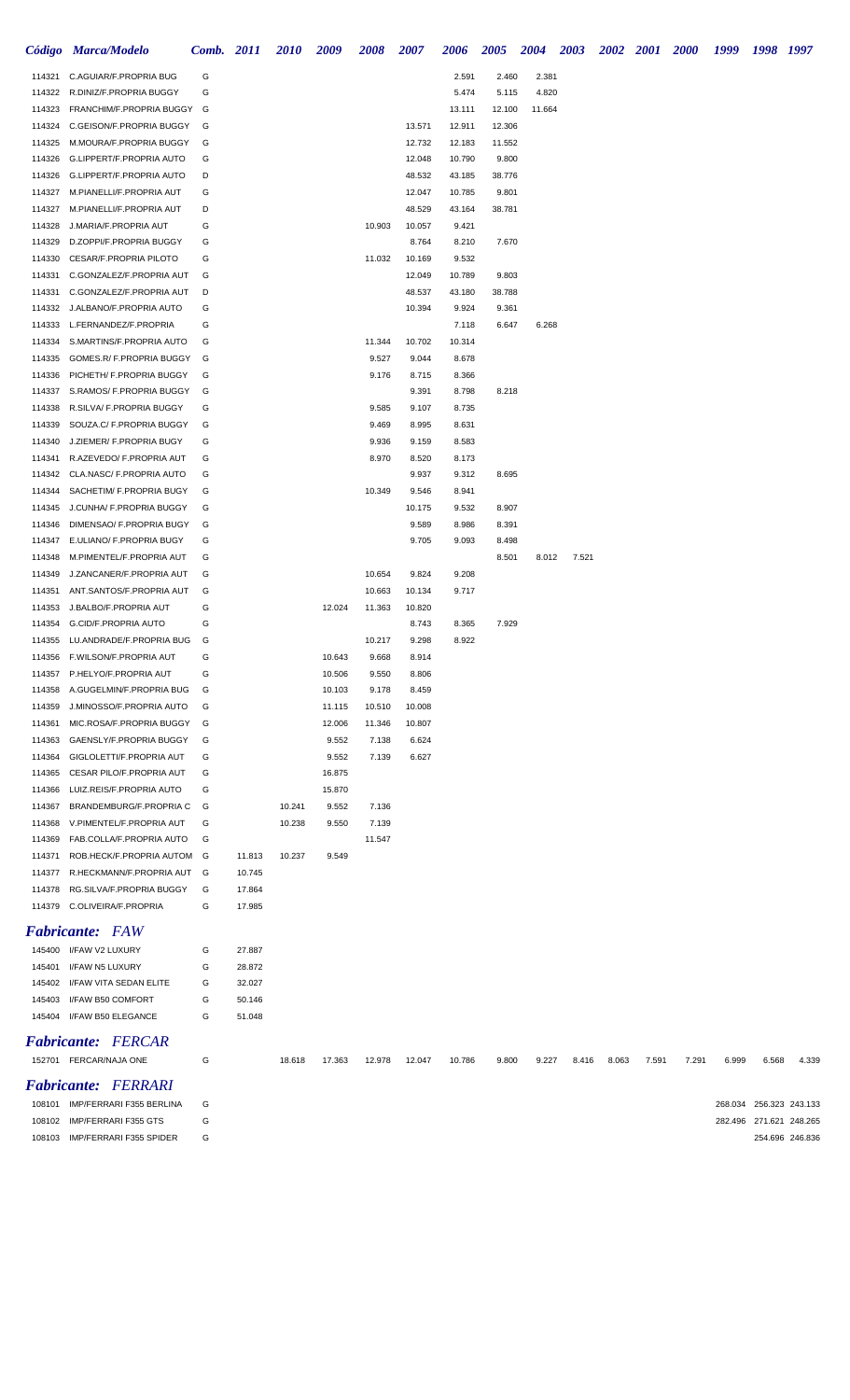|             | Código Marca/Modelo             |   | Comb. 2011 | 2010                          | 2009                          | 2008                                                                        | 2007            | 2006    | <b>2005</b> | 2004                                    | <b>2003</b>            |                                | 2002 2001 2000                  |                                                                         | 1999                            | 1998 1997               |        |
|-------------|---------------------------------|---|------------|-------------------------------|-------------------------------|-----------------------------------------------------------------------------|-----------------|---------|-------------|-----------------------------------------|------------------------|--------------------------------|---------------------------------|-------------------------------------------------------------------------|---------------------------------|-------------------------|--------|
| 108104      | IMP/FERRARI 456 GT              | G |            |                               |                               |                                                                             |                 |         |             |                                         |                        |                                |                                 |                                                                         |                                 | 284.932 272.053 252.319 |        |
| 108106      | IMP/FERRARI 456 GTA             | G |            |                               |                               |                                                                             |                 |         |             |                                         |                        |                                |                                 |                                                                         |                                 | 292.680 279.348 269.281 |        |
| 108107      | IMP/FERRARI 550 MARANELO        | G |            |                               |                               |                                                                             |                 |         |             |                                         |                        |                                |                                 | 433.997 396.314 361.911 325.107 313.157                                 |                                 |                         |        |
| 108108      | IMP/FERRARI 355F1 GTS           | G |            |                               |                               |                                                                             |                 |         |             |                                         |                        |                                |                                 | 331.999                                                                 |                                 | 286.113 274.315 239.609 |        |
| 108109      | IMP/FERRARI 355F1 BERLIN        | G |            |                               |                               |                                                                             |                 |         |             |                                         |                        |                                |                                 | 293.691                                                                 | 279.272 259.481 243.914         |                         |        |
| 108110      | IMP/FERRARI 355F1 SPIDER        | G |            |                               |                               |                                                                             |                 |         |             |                                         |                        |                                |                                 |                                                                         | 286.912 277.141 254.660 232.568 |                         |        |
| 108111      | IMP/FERRARI F50                 | G |            |                               |                               |                                                                             |                 |         |             |                                         |                        |                                |                                 |                                                                         |                                 | 279.400 269.370         |        |
| 108112      | IMP/FERRARI 456 MGT             | G |            |                               |                               |                                                                             |                 |         |             |                                         |                        |                                |                                 | 353.940                                                                 |                                 | 297.252 281.199 268.880 |        |
| 108113      | IMP/FERRARI 456 MGTA            | G |            |                               |                               |                                                                             |                 |         |             |                                         |                        |                                | 390.814                         | 370.389                                                                 | 312.207 297.972 287.219         |                         |        |
| 108114      | I/FERRARI 360 MODENA            | G |            |                               |                               |                                                                             |                 |         |             |                                         |                        |                                | 667.384 619.789 561.917 455.750 | 412.377                                                                 | 399.373 377.397                 |                         |        |
| 108115      | I/FERRARI 360 MODENA F1         | G |            |                               |                               |                                                                             |                 |         |             | 598.154 574.023 530.970 507.311 466.486 |                        |                                |                                 | 437.060                                                                 | 416.947 333.441                 |                         |        |
| 108116      | I/FERRARI 360 SPIDER            | G |            |                               |                               |                                                                             |                 |         | 635.657     |                                         |                        |                                |                                 | 613.880 576.821 551.148 472.562 434.237 393.321                         |                                 |                         |        |
| 108117      | I/FERRARI 360 SPIDER F1         | G |            |                               |                               |                                                                             |                 | 718.159 | 635.737     | 613.882 576.666 550.997 496.108         |                        |                                |                                 |                                                                         |                                 |                         |        |
| 108118      | I/FERRARI 330GT COUPE           | G |            |                               |                               | 1.265.524 1.062.747 1.013.532 972.153 843.335                               |                 | 798.423 |             |                                         |                        |                                |                                 | 710.603 540.974 487.441 454.134 372.229 276.039 234.998 226.196 213.806 |                                 |                         |        |
| 108119      | I/FERRARI 360 MODENA SF1        | G |            |                               |                               |                                                                             |                 |         |             |                                         |                        |                                | 466.430                         | 437.130                                                                 | 416.842                         |                         |        |
| 108120      | I/FERRARI 550 BARCHETTA         | G |            | 1.265.572 1.062.524 1.013.000 |                               | 972.039 843.533                                                             |                 | 798.395 |             |                                         |                        |                                |                                 | 710.773 541.060 487.261 454.185 372.314 276.043 235.061 226.282 213.914 |                                 |                         |        |
| 108123      | I/FERRARI 575 MARANELOF1        | G |            |                               |                               |                                                                             |                 |         |             | 642.565 571.039 500.559 447.567 429.398 |                        |                                |                                 |                                                                         |                                 |                         |        |
| 108125      | I/FERRARI CHAL STRADALE         | G |            |                               |                               |                                                                             |                 |         |             | 653.114 622.474 578.635 552.047         |                        |                                |                                 |                                                                         |                                 |                         |        |
| 108126      | I/FERRARI 612 SCAGLIETTI        | G |            |                               |                               | 1.829.594 1.608.095 1.330.234 1.218.588 1.114.056 1.073.317 963.273 801.080 |                 |         |             |                                         |                        |                                |                                 |                                                                         |                                 |                         |        |
| 108128      | <b>I/FERRARI F430</b>           | G |            | 1.065.506                     | 977.375                       | 838.829 806.717                                                             |                 | 754.951 |             | 721.517 685.166                         |                        |                                |                                 |                                                                         |                                 |                         |        |
| 108129      | <b>I/FERRARI F430 SPIDER</b>    | G |            |                               |                               | 1.201.792 1.114.723 1.023.417 928.678                                       |                 | 836.330 |             | 808.338 733.308                         |                        |                                |                                 |                                                                         |                                 |                         |        |
| 108131      | <b>I/FERRARI 599 GTB</b>        | G |            |                               |                               | 1.893.028 1.678.772 1.357.506 1.272.967 1.153.899 1.096.170                 |                 |         |             |                                         |                        |                                |                                 |                                                                         |                                 |                         |        |
| 108132      | I/FERRARI F430 SCUDERIA         | G |            |                               |                               | 1.319.195 1.223.526 1.123.668 1.019.073                                     |                 |         |             |                                         |                        |                                |                                 |                                                                         |                                 |                         |        |
| 108133      | I/FERRARI 430 SCUDERIA          | G |            |                               |                               | 1.187.947 1.105.619 1.067.365                                               |                 |         |             |                                         |                        |                                |                                 |                                                                         |                                 |                         |        |
| 108134      | I/FERRARI F430 F1               | G |            |                               | 977.522                       |                                                                             | 839.277 806.888 |         |             |                                         |                        |                                |                                 |                                                                         |                                 |                         |        |
| 108135      | I/FERRARI CALIFORNIA            | G |            | 1.210.252 1.012.333           | 965.082                       | 924.680                                                                     |                 |         |             |                                         |                        |                                |                                 |                                                                         |                                 |                         |        |
| 108136      | I/FERRARI F430 SCUDE SPI        | G |            |                               | 1.287.247 1.188.495 1.105.964 |                                                                             |                 |         |             |                                         |                        |                                |                                 |                                                                         |                                 |                         |        |
|             |                                 |   |            |                               |                               |                                                                             |                 |         |             |                                         |                        |                                |                                 |                                                                         |                                 |                         |        |
| 108137      | I/FERRARI CALIFORNIA            | G |            |                               | 1.191.809 1.100.167 1.024.149 |                                                                             |                 |         |             |                                         |                        |                                |                                 |                                                                         |                                 |                         |        |
| 108138      | I/FERRARI 458 ITALIA            | G | 1.185.479  | 960.994                       | 915.968                       |                                                                             |                 |         |             |                                         |                        |                                |                                 |                                                                         |                                 |                         |        |
| 108139      | I/FERRARI F430 COUPE            | G |            | 1.065.200                     | 962.104                       | 839.104                                                                     |                 |         |             |                                         |                        |                                |                                 |                                                                         |                                 |                         |        |
| 108140      | I/FERRARI 458 COUPE             | G |            | 1.301.599 1.055.178 1.005.657 |                               |                                                                             |                 |         |             |                                         |                        |                                |                                 |                                                                         |                                 |                         |        |
| 108141      | I/FERRARI 599 GTO               | G |            | 1.889.461                     |                               |                                                                             |                 |         |             |                                         |                        |                                |                                 |                                                                         |                                 |                         |        |
|             | 108142 I/FERRARI CALIFORNIA GT  | G |            | 1.114.580                     |                               |                                                                             |                 |         |             |                                         |                        |                                |                                 |                                                                         |                                 |                         |        |
|             | <b>Fabricante: FIAT</b>         |   |            |                               |                               |                                                                             |                 |         |             |                                         |                        |                                |                                 |                                                                         |                                 |                         |        |
|             | 102000 FIAT/STILO 16V           |   |            |                               |                               | 32.081                                                                      | 29.119          | 27.348  | 24.944      |                                         |                        |                                |                                 | 24.172 22.349 19.764 17.510 16.491                                      |                                 |                         |        |
|             | 102001 FIAT/STILO ABARTH        | G |            |                               | 52.071                        | 47.237                                                                      | 41.630          | 40.068  | 35.400      |                                         |                        | 31.456 23.429 21.043           | 19.576                          | 18.424                                                                  |                                 |                         |        |
|             | 102002 FIAT/STILO               | G |            |                               |                               |                                                                             |                 | 25.709  | 23.758      | 22.464                                  | 21.189                 | 19.149                         | 17.969                          | 16.924                                                                  |                                 |                         |        |
|             | 102003 FIAT/STILO M.SCHUMACHER  | G |            |                               |                               | 38.692                                                                      | 35.679          | 34.465  | 32.178      | 29.634                                  | 28.201                 |                                |                                 |                                                                         |                                 |                         |        |
| 102004      | <b>FIAT/STILO FLEX</b>          | G | 45.397     | 37.566                        | 34.780                        | 31.636                                                                      | 28.244          | 26.882  | 25.047      | 24.469                                  |                        |                                |                                 |                                                                         |                                 |                         |        |
| 102005      | FIAT/STILO SPORTING FLEX        | G | 47.295     | 39.305                        | 36.756                        | 33.190                                                                      | 28.465          | 27.732  |             |                                         |                        |                                |                                 |                                                                         |                                 |                         |        |
| 102006      | FIAT/STILO SPORTING DUAL        | G | 56.875     | 46.681                        | 42.815                        | 40.752                                                                      | 36.520          | 35.031  |             |                                         |                        |                                |                                 |                                                                         |                                 |                         |        |
|             | 102007 FIAT/STILO FLEX DUALOGIC | G | 47.687     | 39.611                        | 36.380                        | 34.508                                                                      | 31.391          | 30.115  |             |                                         |                        |                                |                                 |                                                                         |                                 |                         |        |
| 102008      | I/FIAT STILO 1.8 DINAMIC        | G |            |                               |                               |                                                                             |                 |         |             |                                         |                        | 20.652 19.297 18.427           |                                 |                                                                         |                                 |                         |        |
| 102009      | FIAT/STILO BLACKMOTION          | G | 59.572     | 47.570                        | 44.465                        | 42.749                                                                      | 40.786          |         |             |                                         |                        |                                |                                 |                                                                         |                                 |                         |        |
|             | 102010 FIAT/STILO ATTRACTIVE    | G | 40.967     | 35.185                        | 33.203                        | 30.529                                                                      |                 |         |             |                                         |                        |                                |                                 |                                                                         |                                 |                         |        |
|             | 102011 FIAT/STILO ATTRACTIVE DL | G | 43.716     | 38.091                        | 36.123                        | 32.667                                                                      |                 |         |             |                                         |                        |                                |                                 |                                                                         |                                 |                         |        |
| 102099 FIAT |                                 | G |            |                               |                               |                                                                             |                 |         |             |                                         |                        |                                | 12.025  11.465  10.529  10.178  | 9.812                                                                   | 8.073                           | 7.373                   | 7.054  |
|             | 102304 FIAT/FIAT PANORAMA GL    | G |            |                               |                               |                                                                             |                 |         |             |                                         |                        |                                |                                 |                                                                         |                                 | 5.794                   | 5.519  |
|             | 102403 FIAT/PREMIOS             | G |            |                               |                               |                                                                             |                 |         |             |                                         |                        |                                |                                 |                                                                         | 7.595                           | 7.232                   | 6.886  |
|             | 102601 FIAT/UNO CS              | G |            |                               |                               |                                                                             |                 |         |             |                                         |                        | 12.938  12.363  11.788  11.261 |                                 | 10.743                                                                  | 10.232                          | 9.739                   | 8.240  |
|             | 102602 FIAT/UNO 1.5 R           | G |            |                               |                               |                                                                             |                 |         |             |                                         |                        |                                |                                 |                                                                         |                                 | 11.185                  | 8.297  |
|             | 102603 FIAT/UNO S               | G |            |                               |                               |                                                                             |                 |         | 14.562      |                                         |                        | 13.850  13.226  12.617  12.021 |                                 | 11.181                                                                  | 10.424                          | 9.655                   | 8.297  |
|             | 102604 FIAT/UNO SX              | G |            |                               |                               |                                                                             |                 |         |             |                                         |                        |                                |                                 | 10.445                                                                  | 10.015                          | 9.017                   | 8.584  |
|             | 102605 FIAT/UNO CS TOP          | G |            |                               |                               |                                                                             |                 |         |             |                                         |                        |                                |                                 |                                                                         |                                 |                         |        |
|             |                                 |   |            |                               |                               |                                                                             |                 |         |             |                                         |                        |                                |                                 |                                                                         |                                 |                         | 8.238  |
|             | 102608 FIAT/UNO MILLE           | G |            |                               |                               |                                                                             | 15.346          | 14.249  | 13.267      |                                         | 12.519  11.733  10.274 |                                | 9.861                           | 8.899                                                                   | 8.533                           | 8.187                   | 7.518  |
|             | 102609 FIAT/UNO S 1.5           | G |            |                               |                               |                                                                             |                 |         |             |                                         |                        |                                | 15.132  14.148  13.125  12.160  | 11.307                                                                  | 10.546                          | 9.767                   | 8.297  |
|             | 102610 FIAT/UNO CS 1.5          | G |            |                               |                               |                                                                             |                 |         |             |                                         |                        |                                |                                 |                                                                         | 10.338                          | 9.638                   | 8.239  |
|             | 102611 FIAT/UNO MILLE BRIO      | G |            |                               |                               |                                                                             |                 |         |             |                                         |                        |                                |                                 |                                                                         |                                 |                         | 7.519  |
| 102612      | FIAT/UNO S IE                   | G |            |                               |                               |                                                                             |                 | 13.259  | 12.489      |                                         | 10.933  10.482  10.145 |                                | 9.709                           | 8.790                                                                   | 8.489                           | 8.164                   | 7.907  |
|             | 102613 FIAT/UNO CS IE           | G |            |                               |                               |                                                                             | 18.205          | 17.350  | 15.879      |                                         |                        | 15.096  14.427  13.758         | 12.596                          | 11.825                                                                  | 10.714                          | 10.002                  | 8.238  |
| 102614      | FIAT/UNO MILLE ELECTRONI        | G |            |                               |                               |                                                                             |                 |         |             |                                         |                        |                                |                                 |                                                                         |                                 | 8.554                   | 7.518  |
|             | 102616 FIAT/UNO ELECTRONIC      | G |            |                               |                               |                                                                             |                 |         |             |                                         |                        |                                | 9.810                           | 9.379                                                                   | 8.995                           | 8.562                   | 7.515  |
|             | 102617 FIAT/UNO 1.6             | G |            |                               |                               |                                                                             |                 |         |             |                                         |                        |                                |                                 |                                                                         |                                 | 10.150                  | 9.727  |
|             | 102618 FIAT/UNO TURBO IE        | G |            |                               |                               |                                                                             |                 |         |             |                                         |                        |                                |                                 |                                                                         |                                 |                         | 12.499 |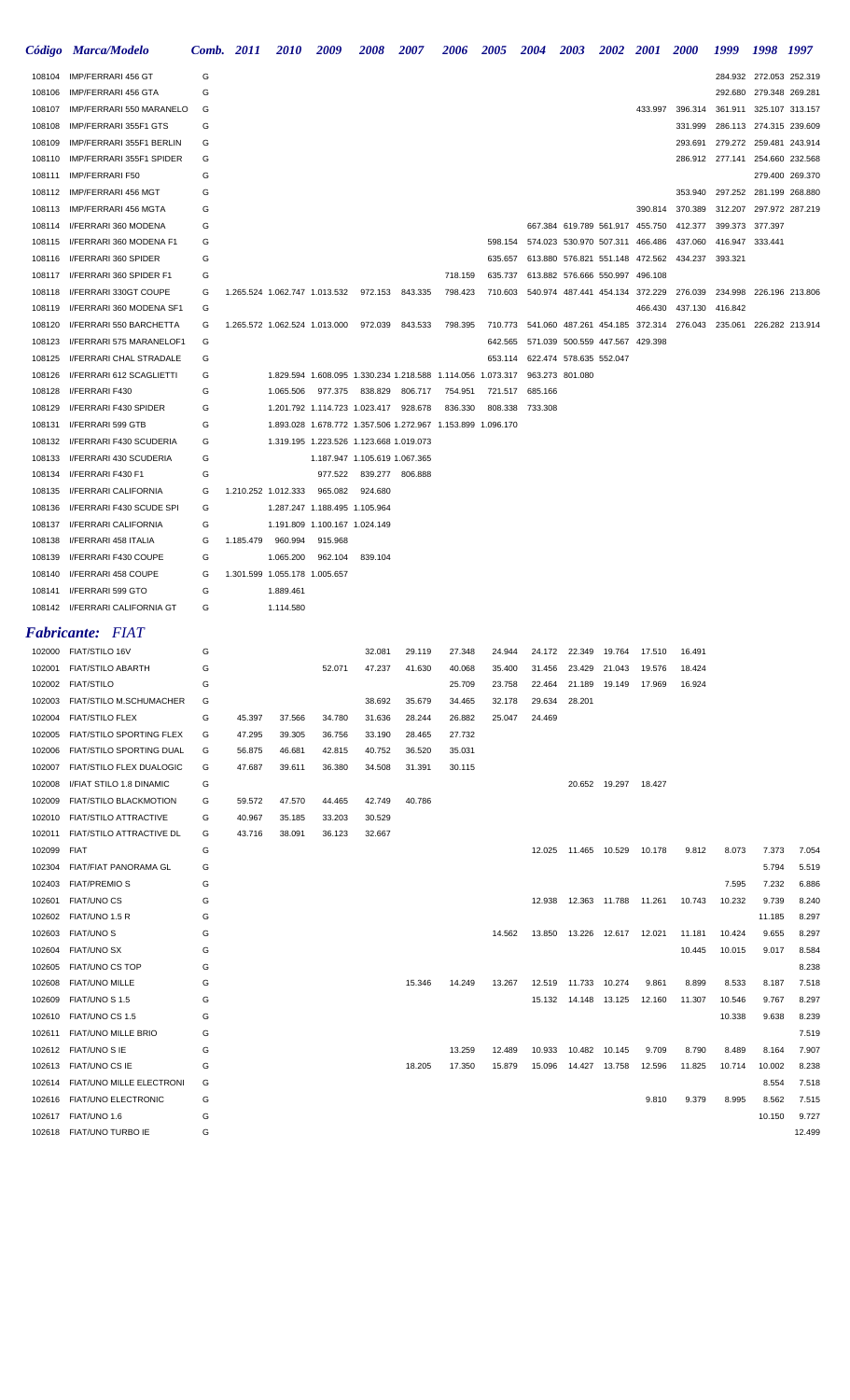|                  | Código Marca/Modelo                                                | <b>Comb.</b> 2011 |        | <b>2010</b>      | 2009             | <b>2008</b>      | 2007             | <b>2006</b> | <b>2005</b> | <b>2004</b> | 2003                   | <b>2002</b>   | <b>2001</b>      | <b>2000</b>      | 1999             | 1998            | 1997            |
|------------------|--------------------------------------------------------------------|-------------------|--------|------------------|------------------|------------------|------------------|-------------|-------------|-------------|------------------------|---------------|------------------|------------------|------------------|-----------------|-----------------|
| 102620           | <b>FIAT/UNO MILLE EP</b>                                           | G                 |        |                  |                  |                  |                  |             |             |             |                        |               |                  | 11.408           | 10.570           | 9.616           | 8.208           |
| 102621           | FIAT/UNO MILLE IE                                                  | G                 |        |                  |                  |                  | 14.556           | 13.826      | 12.197      | 10.987      | 10.488                 | 9.969         | 9.572            | 8.898            | 8.533            | 8.185           | 7.517           |
| 102622           | <b>FIAT/UNO MILLE SX</b>                                           | G                 |        |                  |                  |                  | 13.624           | 12.946      | 12.164      | 10.989      | 10.491                 | 9.970         | 9.574            | 8.899            | 8.530            | 8.186           | 7.515           |
| 102623           | FIAT/UNO MILLE SX YOUNG                                            | G                 |        |                  |                  |                  |                  |             |             |             |                        |               |                  | 8.899            | 8.531            | 8.186           | 7.912           |
| 102624           | FIAT/UNO MILLE EX                                                  | G                 |        |                  |                  |                  |                  |             |             |             |                        | 10.272        | 9.861            | 8.898            | 8.532            | 8.186           | 7.519           |
| 102625           | FIAT/UNO 1.0 CITY                                                  | G                 |        |                  |                  |                  |                  |             |             |             |                        |               | 10.870           | 10.204           | 9.471            | 8.359           | 7.804           |
| 102626           | FIAT/UNO MILLE SMART                                               | G                 |        |                  |                  |                  |                  | 12.873      | 12.100      | 11.153      | 10.640                 | 10.273        | 9.859            | 8.897            | 8.530            | 8.185           | 7.913           |
| 102627           | FIAT/UNO MILLE FIRE FLEX                                           | G                 |        | 19.230           | 17.126           | 16.098           | 15.352           | 14.246      | 13.270      | 12.526      | 11.739                 | 11.088        | 10.248           | 9.793            |                  |                 |                 |
| 102630           | FIAT/UNO MILLE WAY ECO<br>FIAT/UNO MILLE ECONOMY                   | G<br>G            | 21.653 | 19.564           | 18.710<br>17.412 | 17.586           | 16.671           |             |             |             |                        |               |                  |                  |                  |                 |                 |
| 102631<br>102632 | FIAT/UNO MILLE WAY ECON                                            | G                 | 23.009 | 21.324           | 19.798           | 16.375<br>17.959 | 15.613<br>17.024 |             |             |             |                        |               |                  |                  |                  |                 |                 |
| 102633           | FIAT/UNO WAY 1.4                                                   | G                 | 29.888 | 26.152           | 24.738           | 23.432           | 22.298           | 21.308      | 20.109      | 19.170      |                        | 18.372 17.568 | 16.776           | 16.078           | 15.455           |                 | 14.755 14.094   |
| 102634           | FIAT/UNO VIVACE 1.0                                                | G                 | 25.562 | 22.255           | 21.051           |                  |                  |             |             |             |                        |               |                  |                  |                  |                 |                 |
| 102635           | FIAT/UNO ATTRACTIVE 1.4                                            | G                 | 28.921 | 25.230           | 23.866           |                  |                  |             |             |             |                        |               |                  |                  |                  |                 |                 |
| 102636           | FIAT/UNO WAY 1.0                                                   | G                 | 26.558 | 23.236           | 21.971           |                  |                  |             |             |             |                        |               |                  |                  |                  |                 |                 |
| 102639           | FIAT/UNO SPORTING 1.4                                              | G                 | 28.836 | 27.890           |                  |                  |                  |             |             |             |                        |               |                  |                  |                  |                 |                 |
| 102640           | <b>FIAT/UNO ECONOMY</b>                                            | G                 | 20.890 |                  |                  |                  |                  |             |             |             |                        |               |                  |                  |                  |                 |                 |
| 102699           | <b>FIAT/UNO</b>                                                    | G                 |        |                  | 16.774           | 15.827           | 15.121           | 14.081      | 13.136      |             | 12.307  11.585  10.148 |               | 9.711            | 8.393            | 7.861            | 6.972           | 6.671           |
| 105815           | I/ALFA ROMEO BRERA 2.2                                             | G                 |        |                  | 90.915           | 76.971           | 73.589           |             |             |             |                        |               |                  |                  |                  |                 |                 |
| 105816           | I/ALFA ROMEO 159 3.2                                               | G                 |        |                  | 93.721           | 88.462           | 84.238           |             |             |             |                        |               |                  |                  |                  |                 |                 |
| 105817           | I/ALFA ROMEO 147 2.0 TS                                            | G                 |        |                  | 69.593           | 65.709           | 62.570           |             |             |             |                        |               |                  |                  |                  |                 |                 |
| 105899           | <b>IMP/ALFA ROMEO</b>                                              | G                 |        |                  |                  |                  |                  |             |             |             |                        | 29.457        | 25.973           | 24.354           | 14.746           | 13.432          | 12.179          |
| 106627           | FIAT/UNO MILLE FIRE                                                | G                 |        |                  |                  | 16.098           | 15.349           | 14.244      | 13.263      |             | 12.522  11.738  11.089 |               | 10.370           | 9.126            | 8.419            | 8.015           | 7.633           |
| 108203           | IMP/FIAT UNO CSL 1.6                                               | G                 |        |                  |                  |                  |                  |             |             |             |                        |               |                  |                  | 11.769           | 10.902          | 10.086          |
| 108205           | IMP/FIAT TIPO 1.6 IE                                               | G                 |        |                  |                  |                  |                  |             |             |             |                        |               |                  |                  | 8.942            | 8.519           | 7.665           |
| 108210           | <b>IMP/FIAT TEMPRA SW SLX</b>                                      | G                 |        |                  |                  |                  |                  |             |             |             |                        |               |                  |                  |                  |                 | 7.892           |
| 108211           | IMP/FIAT DUNA 1.6 IE                                               | G                 |        |                  |                  |                  |                  |             |             |             |                        |               |                  |                  | 11.308           | 10.476          | 9.701           |
| 108213<br>108219 | <b>IMP/FIAT COUPE 16V</b><br><b>IMP/FIAT UNO MILLE SX</b>          | G<br>G            |        |                  |                  |                  |                  |             |             |             |                        |               | 10.618           | 10.118           | 9.635            | 9.047           | 22.998<br>8.585 |
| 108220           | <b>IMP/FIAT SIENA HL</b>                                           | G                 |        |                  |                  |                  |                  |             |             |             |                        |               |                  |                  | 13.006           | 12.125          | 11.638          |
| 108221           | <b>IMP/FIAT PALIO ED</b>                                           | G                 |        |                  |                  |                  |                  |             |             |             |                        |               |                  |                  |                  | 9.507           | 8.639           |
| 108222           | <b>IMP/FIAT PALIO EDX</b>                                          | G                 |        |                  |                  |                  |                  |             |             |             |                        |               |                  |                  | 10.874           | 9.644           | 8.850           |
| 108223           | <b>IMP/FIAT PALIO EL</b>                                           | G                 |        |                  |                  |                  |                  |             |             |             |                        |               |                  | 11.892           | 11.467           | 10.653          | 10.197          |
| 108224           | <b>IMP/FIAT PALIO 16V</b>                                          | G                 |        |                  |                  |                  |                  |             |             |             |                        |               |                  |                  |                  |                 | 9.588           |
| 108225           | <b>IMP/FIAT SIENA EL</b>                                           | G                 |        |                  |                  |                  |                  |             |             |             |                        |               |                  | 12.874           | 10.332           | 8.778           | 8.468           |
| 108226           | IMP/FIAT UNO M. SX YOUNG                                           | G                 |        |                  |                  |                  |                  |             |             |             |                        |               |                  |                  | 9.283            | 8.884           | 7.489           |
| 108227           | <b>IMP/FIAT SIENA EL 16V</b>                                       | G                 |        |                  |                  |                  |                  |             |             |             |                        |               |                  |                  | 11.557           | 10.739          | 9.747           |
| 108228           | IMP/FIAT PALIO EL 16V                                              | G                 |        |                  |                  |                  |                  |             |             |             |                        |               |                  | 12.685           | 12.232           | 11.362          | 10.880          |
| 108229           | <b>IMP/FIAT SIENA STILE</b>                                        | G                 |        |                  |                  |                  |                  |             |             |             |                        |               | 14.372           | 13.744           | 12.944           | 12.408          | 11.050          |
| 108230           | IMP/FIAT UNO MILLE EX                                              | G                 |        |                  |                  |                  |                  |             |             |             |                        |               |                  |                  | 8.531            | 8.185           | 7.911           |
| 108231           | <b>IMP/FIAT PALIO EX</b>                                           | G                 |        |                  |                  |                  |                  |             |             |             |                        |               |                  | 10.547           | 10.114           | 8.923           | 8.432           |
| 108232           | IMP/FIAT MAREA WEEK ELX                                            | G                 |        |                  |                  |                  |                  |             |             |             |                        |               |                  | 11.980           | 11.226           | 10.580          | 10.362          |
| 108233           | IMP/FIAT MAREA WEEK HLX                                            | G                 |        |                  |                  |                  |                  |             |             |             |                        |               |                  | 12.652           | 12.032           | 11.476          | 10.452          |
| 108234           | <b>IMP/FIAT SIENA SPORT MTV</b><br><b>IMP/FIAT SIENA 6 MARCHAS</b> | G                 |        |                  |                  |                  |                  |             |             |             |                        |               |                  |                  | 12.921           | 12.422          | 11.285          |
| 108235<br>108236 | <b>IMP/FIAT MAREA WEEK SX</b>                                      | G<br>G            |        |                  |                  |                  |                  |             |             |             |                        | 14.129        | 13.458<br>13.022 | 12.558<br>10.762 | 11.810<br>10.161 | 11.305<br>9.863 | 10.181<br>9.621 |
| 108237           | <b>IMP/FIAT MAREA WEEK CITY</b>                                    | G                 |        |                  |                  |                  |                  |             |             |             |                        |               |                  | 14.898           | 13.627           |                 |                 |
| 108238           | <b>IMP/FIAT SIENA CITY</b>                                         | G                 |        |                  |                  |                  |                  |             |             |             |                        |               |                  | 12.325           | 11.537           | 10.694          | 9.454           |
| 108239           | <b>IMP/FIAT PALIO ELX</b>                                          | G                 |        | 20.332           | 19.096           | 18.013           | 17.075           | 16.311      | 15.406      | 14.688      | 14.027                 | 13.367        | 12.742           | 12.136           | 11.554           | 10.257          | 9.852           |
| 108240           | <b>IMP/FIAT SIENA ELX</b>                                          | G                 |        |                  |                  |                  |                  |             |             |             | 16.246                 | 15.534        | 14.537           | 12.609           | 12.181           | 11.703          | 10.893          |
| 108241           | <b>IMP/FIAT MAREA WK TURBO</b>                                     | G                 |        |                  |                  |                  |                  |             |             |             |                        |               |                  |                  | 17.268           | 15.561          | 14.736          |
| 108242           | I/FIAT BRAVA SX                                                    | G                 |        |                  |                  |                  |                  |             |             |             |                        |               |                  |                  |                  |                 | 10.913          |
| 108243           | <b>IMP/FIAT BRAVO SX</b>                                           | G                 |        |                  |                  |                  |                  |             |             |             |                        |               |                  |                  | 11.121           | 9.450           |                 |
| 108244           | <b>I/FIAT BRAVO HGT</b>                                            | G                 |        |                  |                  |                  |                  |             |             |             |                        |               |                  |                  | 11.115           | 9.448           |                 |
| 108246           | I/FIAT SIENA EX                                                    | G                 |        |                  |                  |                  |                  |             |             | 16.808      |                        | 15.660 14.224 | 13.504           | 12.759           | 11.637           | 10.915          |                 |
| 108247           | I/FIAT MRE CGPI                                                    | G                 |        |                  |                  |                  |                  |             |             |             |                        |               |                  | 9.562            | 7.906            | 7.221           | 6.929           |
| 108250           | I/FIAT PANDA                                                       | G                 |        |                  |                  |                  |                  | 45.163      | 42.548      | 40.666      |                        |               |                  |                  |                  |                 |                 |
| 108251           | I/FIAT CROMA HLX 2.2 AUT                                           | G                 |        |                  |                  |                  | 27.714           | 26.037      | 20.982      |             |                        |               |                  |                  |                  |                 |                 |
| 108253           | I/FIAT SIENA HLX FLEX                                              | G                 | 38.964 | 32.885           | 28.816           | 26.023           | 22.205           |             |             |             |                        |               |                  |                  |                  |                 |                 |
| 108255           | <b>I/FIAT PALIO FIRE FLEX</b>                                      | G                 |        |                  | 21.116           | 19.793           | 18.565           |             |             |             |                        |               |                  |                  |                  |                 |                 |
| 108256           | I/FIAT 500 1.4 16V SPORT                                           | G                 |        |                  | 76.090           | 66.326           | 63.114           |             |             |             |                        |               |                  |                  |                  |                 |                 |
| 108257<br>108258 | I/FIAT 500 ABARTH<br>I/FIAT 500 SPORT                              | G<br>G            |        | 85.906<br>47.893 | 74.854<br>44.292 | 67.193<br>41.411 | 63.432<br>40.792 |             |             |             |                        |               |                  |                  |                  |                 |                 |
| 108259           | I/FIAT 500 LOUNGE                                                  | G                 |        | 48.683           | 45.961           | 43.303           |                  |             |             |             |                        |               |                  |                  |                  |                 |                 |
| 108260           | I/FIAT STILO 1.9                                                   | D                 |        |                  |                  |                  |                  | 31.488      |             |             |                        |               |                  |                  |                  |                 |                 |
|                  |                                                                    |                   |        |                  |                  |                  |                  |             |             |             |                        |               |                  |                  |                  |                 |                 |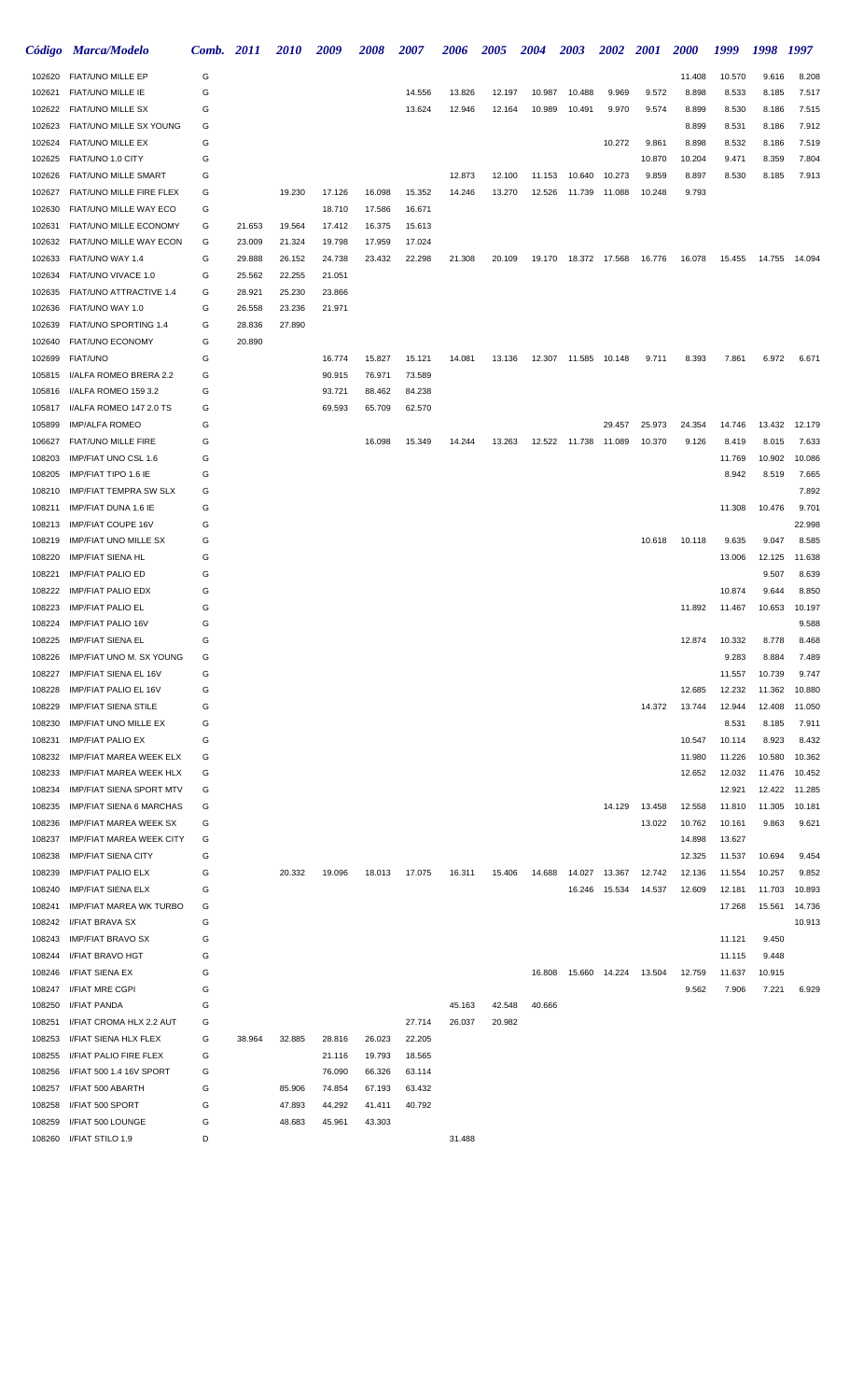|                  | Código Marca/Modelo                                   | Comb. 2011 |                  | <i>2010</i> | 2009   | 2008   | 2007   | 2006   | <i><b>2005</b></i> | 2004             | <b>2003</b>      |                  | <b>2002</b> 2001 | <b>2000</b>      | 1999             | 1998 1997        |                  |
|------------------|-------------------------------------------------------|------------|------------------|-------------|--------|--------|--------|--------|--------------------|------------------|------------------|------------------|------------------|------------------|------------------|------------------|------------------|
| 108262           | I/FIAT 500 LOUNGE DUAL                                | G          |                  | 51.726      | 48.766 | 45.801 |        |        |                    |                  |                  |                  |                  |                  |                  |                  |                  |
| 108263           | I/FIAT 500 SPORT DUAL                                 | G          |                  | 50.863      | 47.858 | 44.670 |        |        |                    |                  |                  |                  |                  |                  |                  |                  |                  |
| 108264           | I/FIAT GRANDE PUNTO 1.4                               | G          |                  | 32.436      | 29.788 | 27.597 |        |        |                    |                  |                  |                  |                  |                  |                  |                  |                  |
| 108265           | <b>I/FIAT SEICENTO</b>                                | G          |                  |             |        |        |        |        |                    |                  | 13.013           |                  |                  |                  |                  |                  |                  |
| 108267           | I/FIAT ABARTH 695 TF                                  | G          |                  | 58.365      |        |        |        |        |                    |                  |                  |                  |                  |                  |                  |                  |                  |
| 108268           | I/FIAT 500 CULT                                       | G          | 35.056           |             |        |        |        |        |                    |                  |                  |                  |                  |                  |                  |                  |                  |
| 108269<br>108270 | I/FIAT 500 CULT DUAL                                  | G<br>G     | 37.199<br>42.320 |             |        |        |        |        |                    |                  |                  |                  |                  |                  |                  |                  |                  |
| 108271           | I/FIAT 500 SPORT AIR<br>I/FIAT 500 SPORT AIR AT       | G          | 46.123           |             |        |        |        |        |                    |                  |                  |                  |                  |                  |                  |                  |                  |
| 108272           | I/FIAT 500 C 1.2 POP                                  | G          |                  | 46.763      |        |        |        |        |                    |                  |                  |                  |                  |                  |                  |                  |                  |
| 108273           | I/FIAT 500 LOUNGE AIR AT                              | G          | 51.470           |             |        |        |        |        |                    |                  |                  |                  |                  |                  |                  |                  |                  |
| 108274           | I/FIAT MULTIPLA NATPOWER                              | G          |                  |             |        |        |        | 29.407 |                    |                  |                  |                  |                  |                  |                  |                  |                  |
| 108299           | <b>IMP/FIAT</b>                                       | G          |                  |             |        |        |        |        |                    |                  |                  | 17.288           | 14.884           | 12.872           | 10.473           | 8.924            | 8.626            |
| 118406           | FIAT/ELBA WEEKEND                                     | G          |                  |             |        |        |        |        |                    |                  |                  |                  |                  |                  |                  |                  | 8.437            |
| 118407           | FIAT/ELBA WEEKEND IE                                  | G          |                  |             |        |        |        |        |                    |                  |                  |                  |                  |                  |                  |                  | 8.516            |
| 118408           | FIAT/ELBA CSL 1.6 MPI                                 | G          |                  |             |        |        |        |        |                    |                  |                  |                  |                  |                  |                  |                  | 9.697            |
| 118409           | FIAT/ELBA CSL IE<br>118411 FIAT/ELBA 1.6 IE           | G<br>G     |                  |             |        |        |        |        |                    |                  |                  |                  |                  |                  |                  |                  | 9.784<br>9.603   |
| 118499           | FIAT/ELBA                                             | G          |                  |             |        |        |        |        |                    |                  |                  |                  |                  |                  |                  |                  | 9.908            |
| 122420           | FIAT/PALIO WEEKEND ELX                                | G          |                  |             |        |        |        |        |                    |                  |                  |                  | 15.113           | 13.573           | 13.081           |                  |                  |
| 146501           | <b>FIAT/TEMPRA OURO</b>                               | G          |                  |             |        |        |        |        |                    |                  |                  |                  |                  |                  |                  |                  | 7.741            |
| 146502           | <b>FIAT/TEMPRA STILE</b>                              | G          |                  |             |        |        |        |        |                    |                  |                  |                  |                  |                  |                  | 11.621           | 11.101           |
| 146503           | FIAT/TEMPRA 16V                                       | G          |                  |             |        |        |        |        |                    |                  |                  |                  |                  | 10.403           | 9.952            | 8.963            | 8.416            |
| 146504           | FIAT/TEMPRA OURO 16V                                  | G          |                  |             |        |        |        |        |                    |                  |                  |                  |                  | 9.389            | 8.935            | 8.349            | 7.802            |
| 146505           | <b>FIAT/TEMPRA IE</b>                                 | G          |                  |             |        |        |        |        |                    |                  |                  |                  |                  |                  | 9.938            | 9.131            | 7.892            |
| 146506           | FIAT/TEMPRA TURBO IE                                  | G          |                  |             |        |        |        |        |                    |                  |                  |                  |                  |                  |                  | 11.621           | 9.791            |
| 146507           | <b>FIAT/TEMPRA SX</b>                                 | G          |                  |             |        |        |        |        |                    |                  |                  |                  |                  |                  | 9.937            | 9.129            | 8.341            |
| 146508<br>146509 | FIAT/TEMPRA SX 16V<br>FIAT/TEMPRA HLX 16V             | G<br>G     |                  |             |        |        |        |        |                    |                  |                  |                  |                  |                  | 10.334<br>10.758 | 9.445<br>8.964   | 8.416<br>8.573   |
| 146510           | FIAT/TEMPRA TURBO STILE                               | G          |                  |             |        |        |        |        |                    |                  |                  |                  |                  |                  | 13.041           | 11.617           | 11.100           |
| 146511           | <b>FIAT/TEMPRA CITY</b>                               | G          |                  |             |        |        |        |        |                    |                  |                  |                  |                  |                  | 9.928            | 9.003            | 8.218            |
| 146599           | FIAT/TEMPRA                                           | G          |                  |             |        |        |        |        |                    |                  |                  |                  |                  |                  | 9.926            | 8.961            | 7.890            |
| 151901           | FIAT/TIPO 1.6 MPI                                     | G          |                  |             |        |        |        |        |                    |                  |                  |                  | 10.421           | 9.686            | 9.035            | 8.368            | 7.665            |
| 151902           | <b>FIAT/TIPO SX</b>                                   | G          |                  |             |        |        |        |        |                    |                  |                  |                  |                  |                  |                  |                  | 8.172            |
| 152401           | FIAT/PALIO 16V                                        | G          |                  |             |        |        |        |        |                    |                  |                  |                  | 14.241           | 12.371           | 11.922           | 10.968           | 9.588            |
| 152402           | <b>FIAT/PALIO EL</b>                                  | G          |                  |             |        |        |        |        |                    |                  | 16.351           | 15.582           | 14.457           | 11.898           | 11.464           | 10.654           | 10.199           |
| 152403           | <b>FIAT/PALIO ED</b>                                  | G          |                  |             |        |        |        |        | 14.588             | 13.862           | 13.169           | 12.505           | 11.879           | 11.205           | 10.398           | 9.511            | 8.640            |
| 152404           | <b>FIAT/PALIO EDX</b>                                 | G          |                  |             |        |        |        |        |                    |                  |                  |                  | 12.924           | 12.197           | 10.878           | 9.647            | 8.851            |
| 152405           | <b>FIAT/PALIO WEEKEND</b>                             | D          |                  |             |        |        |        |        |                    |                  |                  |                  |                  |                  |                  |                  | 10.956           |
| 152405           | <b>FIAT/PALIO WEEKEND</b><br>FIAT/PALIO WEEKEND SPORT | G<br>G     |                  |             |        |        |        |        |                    |                  | 19.175 16.298    | 15.474           | 14.769<br>16.079 | 12.163<br>14.524 | 11.639<br>13.270 | 11.214<br>12.297 | 10.876<br>11.821 |
| 152406<br>152407 | FIAT/PALIO WEEKEND STILE                              | G          |                  |             |        |        |        |        | 21.660             | 20.135           | 18.913           | 17.944           | 15.963           | 14.425           | 13.244           | 12.153           | 11.653           |
| 152408           | FIAT/PALIO 1.5                                        | G          |                  |             |        |        |        |        | 17.402             | 15.158           | 12.883           | 11.245           | 10.734           | 10.290           | 9.894            | 9.443            | 9.016            |
| 152409           | FIAT/PALIO 1.6                                        | G          |                  |             |        |        |        |        |                    |                  |                  | 15.377           | 14.542           | 12.191           | 11.624           | 10.900           | 9.593            |
| 152410           | FIAT/PALIO WEEKEND 16V                                | G          |                  |             |        |        |        |        |                    |                  | 16.300           | 15.478           | 14.770           | 13.405           | 12.609           | 12.108           | 11.223           |
| 152411           | FIAT/PALIO EL 16V                                     | G          |                  |             |        |        |        |        |                    |                  |                  |                  |                  |                  |                  |                  | 10.201           |
|                  | 152412 FIAT/MAREA WEEKEND ELX                         | G          |                  |             |        |        | 26.079 | 22.364 | 21.194             | 18.741           | 15.507           | 14.886           | 13.332           | 11.978           | 11.227           | 10.583           | 9.139            |
|                  | 152413 FIAT/MAREA WEEKEND HLX                         | G          |                  |             |        |        | 29.386 | 27.884 | 23.688             | 20.173           | 16.641           | 14.741           | 13.398           | 12.601           | 12.016           | 11.530           | 10.154           |
| 152414           | <b>FIAT/MAREA ELX</b>                                 | G          |                  |             |        |        | 23.490 | 20.988 | 18.580             | 17.063           | 14.908           | 14.273           | 12.855           | 11.739           | 10.793           | 10.344           | 9.889            |
|                  | 152415 FIAT/MAREA HLX                                 | G          |                  |             |        |        | 27.923 | 26.355 | 21.230             | 19.671           | 16.708           | 14.878           | 13.630           | 11.833           | 10.962           | 10.494           | 9.518            |
|                  | 152416 FIAT/PALIO EX                                  | G<br>G     |                  |             | 19.973 | 18.850 | 17.818 | 16.478 | 15.312             | 14.683           | 13.762           | 13.133           | 11.965           | 10.550           | 10.109           | 8.920            | 8.353            |
| 152417<br>152418 | FIAT/TEMPRA 8V<br>FIAT/MAREA SX                       | G          |                  |             |        | 26.219 | 21.629 | 20.547 | 18.331             | 14.432<br>16.419 | 13.491<br>14.671 | 12.519<br>13.639 | 11.600<br>12.215 | 10.785<br>10.721 | 9.923<br>10.048  | 9.127<br>9.482   | 8.341<br>8.870   |
| 152419           | FIAT/MAREA WEEKEND SX                                 | G          |                  |             |        | 27.857 | 23.644 | 22.030 | 20.765             | 18.004           | 14.961           | 13.637           | 13.025           | 10.763           | 10.160           | 9.861            | 9.035            |
| 152420           | <b>FIAT/PALIO ELX</b>                                 | G          |                  |             |        |        |        | 18.234 | 17.360             | 16.765           | 15.562           | 14.872           | 13.397           | 12.406           | 11.552           | 10.252           | 9.480            |
| 152421           | FIAT/PALIO WEEKEND ELX                                | G          |                  |             |        |        |        |        |                    | 19.581           | 16.628           | 15.784           | 15.028           | 13.577           | 12.852           | 12.191           | 9.995            |
| 152422           | <b>FIAT/MAREA CITY</b>                                | G          |                  |             |        |        |        |        |                    | 18.251           | 16.811           | 15.534           | 13.824           | 12.650           | 11.778           | 10.898           | 10.515           |
| 152423           | FIAT/MAREA WEEKEND CITY                               | G          |                  |             |        |        |        |        |                    |                  |                  |                  |                  | 13.968           | 12.776           | 10.254           |                  |
| 152424           | FIAT/PALIO 1.0 CITY                                   | G          |                  |             |        |        |        |        |                    |                  |                  |                  | 13.502           | 12.187           | 11.372           | 10.562           | 9.667            |
| 152425           | FIAT/PALIO 1.5 CITY                                   | G          |                  |             |        |        |        |        |                    |                  |                  |                  | 14.382           | 13.050           | 12.327           | 10.957           | 10.404           |
| 152426           | FIAT/PALIO 1.6 CITY                                   | G          |                  |             |        |        |        |        |                    |                  |                  |                  | 14.639           | 13.480           | 12.338           | 11.521           | 10.601           |
| 152427           | FIAT/PALIO WEEKEND CITY                               | G          |                  |             |        |        |        |        |                    |                  |                  |                  | 15.390           | 13.972           | 13.015           | 11.838           | 11.005           |
| 152428<br>152429 | FIAT/PALIO WEEKEND EX                                 | G<br>G     |                  |             |        |        | 24.231 | 23.111 | 21.074             | 19.833           | 18.124           | 16.029           | 14.963           | 13.341           | 12.487           | 11.587<br>10.936 | 11.033<br>10.252 |
| 152430           | FIAT/PALIO WEEK 6MARCHAS<br><b>FIAT/MAREA TURBO</b>   | G          |                  |             |        |        | 33.829 | 31.172 | 24.766             | 16.799<br>22.938 | 15.710<br>21.007 | 14.578<br>19.389 | 13.498<br>18.202 | 12.436<br>17.381 | 11.961<br>15.387 | 13.829           | 11.854           |
|                  |                                                       |            |                  |             |        |        |        |        |                    |                  |                  |                  |                  |                  |                  |                  |                  |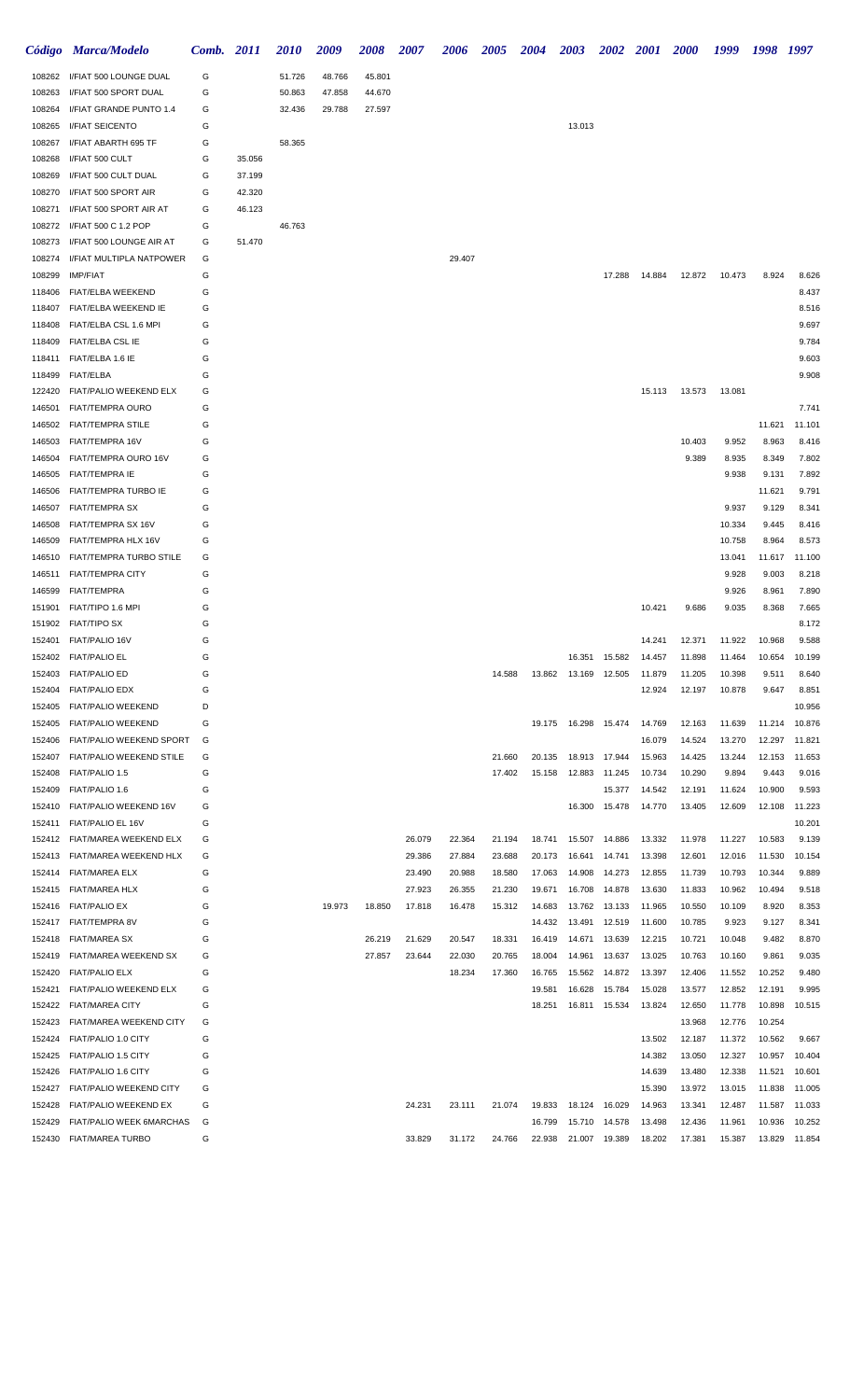|                  | Código Marca/Modelo                                | Comb. 2011 |                  | <i>2010</i>      | 2009             | 2008             | 2007             | 2006             | <i><b>2005</b></i> | 2004   | 2003                           | <b>2002</b>      | <i>2001</i>      | <b>2000</b>      | 1999             | 1998            | 1997   |
|------------------|----------------------------------------------------|------------|------------------|------------------|------------------|------------------|------------------|------------------|--------------------|--------|--------------------------------|------------------|------------------|------------------|------------------|-----------------|--------|
| 152431           | FIAT/MAREA WEEKEND TURBO G                         |            |                  |                  |                  |                  | 34.638           | 31.577           | 26.306             | 24.761 | 22.886                         | 20.200           | 18.921           | 18.055           | 17.261           | 15.564          | 13.281 |
| 152432           | FIAT/PALIO 6 MARCHAS                               | G          |                  |                  |                  |                  |                  |                  |                    |        | 16.743                         | 15.724           | 14.862           | 13.266           | 12.760           | 7.678           | 7.469  |
| 152433           | <b>FIAT/BRAVA SX</b>                               | G          |                  |                  |                  |                  |                  |                  |                    | 16.086 | 14.808                         | 13.483           | 12.888           | 12.294           | 11.845           | 10.814          | 10.266 |
| 152434           | FIAT/PALIO 1.0                                     | G          |                  |                  |                  |                  |                  |                  |                    |        | 13.110                         | 11.757           | 10.854           | 10.459           | 10.106           | 8.940           | 8.594  |
| 152435           | FIAT/PALIO WEEKEND 1.5                             | G          |                  |                  |                  |                  |                  |                  | 20.606             | 19.124 | 16.143                         | 15.569           | 15.132           | 13.227           | 12.392           | 11.920          | 11.511 |
| 152436           | FIAT/PALIO WEEKEND 1.6                             | G          |                  |                  |                  |                  |                  |                  |                    |        | 19.522                         | 18.729           | 17.042           | 15.540           | 13.823           | 13.220          | 12.152 |
| 152437           | FIAT/PALIO WK ADVENTURE                            | G          |                  |                  | 28.270           | 26.699           | 25.342           | 24.154           | 22.742             | 20.442 | 18.307                         | 17.566           | 15.973           | 14.700           | 13.045           | 11.189          | 10.497 |
| 152438           | <b>FIAT/BRAVA ELX</b>                              | G          |                  |                  |                  |                  |                  |                  |                    | 16.153 | 15.289                         | 13.867           | 13.228           | 12.581           | 11.921           | 11.198          | 10.630 |
| 152439           | <b>FIAT/PALIO CITYMATIC</b>                        | G          |                  |                  |                  |                  |                  |                  |                    |        |                                | 14.367           | 13.220           | 12.239           | 11.555           | 10.560          | 9.931  |
| 152440           | <b>FIAT/BRAVA HGT</b>                              | G          |                  |                  |                  |                  |                  |                  |                    |        | 16.462                         | 15.721           | 13.788           | 12.902           | 12.783           | 12.146          |        |
| 152441           | <b>FIAT/PALIO CITY</b>                             | G          |                  |                  |                  |                  |                  |                  |                    |        |                                |                  |                  | 13.000           | 12.135           |                 |        |
| 152442           | <b>FIAT/PALIO YOUNG</b><br><b>FIAT/PALIO STILE</b> | G<br>G     |                  |                  |                  |                  |                  | 15.086           | 14.207             | 13.513 | 12.903<br>18.646               | 12.258<br>17.707 | 11.289           | 10.059           | 9.550            | 8.955<br>11.890 |        |
| 152443<br>152444 | <b>FIAT/PALIO</b>                                  | G          |                  |                  |                  |                  |                  |                  |                    | 13.787 | 13.108                         | 11.756           | 15.698<br>10.849 | 13.476<br>10.458 | 12.629<br>10.106 | 8.937           | 8.595  |
| 152445           | FIAT/PALIO 1.6 16V                                 | G          |                  |                  |                  |                  |                  |                  |                    | 17.143 | 16.159                         | 15.383           | 14.543           | 12.372           |                  |                 |        |
| 152446           | FIAT/PALIO WEEKEND 1616V                           | G          |                  |                  |                  |                  |                  |                  |                    | 20.106 | 18.301                         | 17.562           | 15.973           | 14.695           |                  |                 |        |
| 152447           | FIAT/MAREA 1.8 16V                                 | G          |                  |                  |                  |                  |                  |                  | 19.558             | 17.512 | 15.649                         | 14.543           | 13.025           | 11.437           | 10.718           |                 |        |
| 152448           | FIAT/PALIO W RONTAN AMB                            | G          |                  |                  |                  |                  |                  |                  |                    | 19.555 | 17.836                         | 16.040           | 15.195           | 13.151           |                  |                 |        |
| 152449           | <b>FIAT/PALIO FIRE</b>                             | G          |                  |                  |                  |                  | 16.931           | 15.314           | 14.419             | 13.784 | 13.108                         | 12.331           | 11.787           | 11.303           | 10.859           | 10.374          | 9.910  |
| 152450           | <b>FIAT/PALIO HLX</b>                              | G          |                  |                  |                  |                  |                  | 23.201           | 21.402             | 19.747 | 18.155                         | 17.441           |                  |                  |                  |                 |        |
| 152451           | FIAT/PALIO ELX FLEX                                | G          | 27.411           | 22.941           | 21.425           | 19.985           | 18.838           | 18.173           | 17.209             | 16.571 | 16.094                         | 15.609           | 15.127           |                  |                  |                 |        |
| 152452           | FIAT/PALIO 1.3                                     | G          |                  |                  |                  |                  |                  |                  | 19.774             | 18.994 | 17.913                         | 17.127           | 16.358           |                  |                  |                 |        |
| 152453           | FIAT/PALIO HLX FLEX                                | G          |                  |                  |                  | 25.204           | 22.831           | 21.977           | 20.826             | 19.934 | 18.008                         | 17.224           |                  |                  |                  |                 |        |
| 152454           | FIAT/PALIO WEEKEND 1.3                             | G          |                  |                  |                  |                  |                  |                  |                    |        | 16.839                         | 15.148           | 14.346           |                  |                  |                 |        |
| 152455           | FIAT/PALIO WEEK ELX FLEX                           | G          | 39.554           | 32.929           | 30.079           | 26.821           | 24.411           | 22.761           | 21.066             | 20.136 | 19.257                         |                  |                  |                  |                  |                 |        |
| 152456           | FIAT/SIENA 1.3                                     | G          |                  |                  |                  |                  |                  |                  | 20.925             | 17.051 | 16.318                         |                  |                  |                  |                  |                 |        |
| 152457           | FIAT/PALIO WEEK HLX FLEX                           | G          |                  |                  | 31.683           | 29.215           | 25.989           | 24.171           | 22.562             | 20.016 | 19.200                         |                  |                  |                  |                  |                 |        |
| 152458           | FIAT/SIENA HLX FLEX                                | G          | 41.673           | 35.169           | 30.819           | 27.825           | 23.745           | 22.666           | 21.406             | 19.557 | 16.960                         | 16.226           |                  |                  |                  |                 |        |
| 152459           | FIAT/PALIO WK ADVEN FLEX                           | G          | 51.095           | 43.221           | 39.974           | 31.150           | 27.362           | 25.799           | 24.522             | 22.145 | 21.575                         |                  |                  |                  |                  |                 |        |
| 152462           | <b>FIAT/PALIO FIRE FLEX</b>                        | G          |                  | 21.442           | 18.962           | 18.026           | 16.936           | 15.312           | 14.415             | 13.786 | 13.115                         | 12.347           |                  |                  |                  |                 |        |
| 152465           | FIAT/IDEA HLX FLEX                                 | G          | 45.948           | 38.417           | 35.312           | 29.542           | 27.489           | 26.065           | 24.618             | 23.357 |                                |                  |                  |                  |                  |                 |        |
| 152466           | FIAT/IDEA ELX FLEX                                 | G          | 40.301           | 33.644           | 30.842           | 28.873           | 26.188           | 25.197           | 23.880             | 23.164 |                                |                  |                  |                  |                  |                 |        |
| 152467           | <b>FIAT/PALIO EX FLEX</b>                          | G          |                  |                  |                  | 18.840           | 17.809           | 16.476           | 15.320             | 14.687 |                                |                  |                  |                  |                  |                 |        |
| 152468           | FIAT/PALIO WEEKEND VIDAC                           | G<br>G     |                  |                  |                  |                  |                  | 23.863           | 22.457             | 21.415 |                                |                  |                  |                  |                  |                 |        |
| 152470           | FIAT/PALIO 1.8 R FLEX<br>FIAT/IDEA ADVENTURE FL    | G          | 38.497<br>52.032 | 32.508           | 29.453           | 25.292           | 23.996           | 23.072           | 21.626<br>29.019   | 20.585 |                                |                  |                  |                  |                  |                 |        |
| 152471<br>152473 | <b>FIAT/PALIO WE ELETRICO</b>                      | G          |                  | 42.816<br>31.959 | 38.247<br>29.290 | 34.882<br>26.058 | 32.325<br>23.801 | 30.461<br>22.160 |                    |        |                                |                  |                  |                  |                  |                 |        |
| 152474           | FIAT/PALIO WEEK TREKKING                           | G          | 39.060           | 34.500           | 32.557           | 30.680           | 29.205           |                  |                    |        |                                |                  |                  |                  |                  |                 |        |
| 152475           | I/FIAT PALIO WEEKEND 1.4                           | G          |                  |                  |                  |                  |                  | 21.847           | 19.940             | 19.011 |                                |                  |                  |                  |                  |                 |        |
| 152476           | FIAT/IDEA ADVENTURE DUAL                           | G          | 52.993           | 43.116           | 41.532           | 39.065           |                  |                  |                    |        |                                |                  |                  |                  |                  |                 |        |
| 152477           | FIAT/PALIO FIRE ECONOMY                            | G          | 23.672           | 20.762           | 19.635           | 18.376           | 17.496           | 16.708           | 15.773             |        | 15.037  14.404  13.778  13.158 |                  |                  | 12.613           | 12.123           |                 |        |
| 152479           | FIAT/PALIO WK ADVEN DUAL                           | G          | 52.109           | 45.317           | 42.886           | 40.819           |                  |                  |                    |        |                                |                  |                  |                  |                  |                 |        |
| 152480           | FIAT/PALIO ELX DUALOGIC                            | G          | 37.922           | 32.339           | 30.837           | 29.192           |                  |                  |                    |        |                                |                  |                  |                  |                  |                 |        |
| 152482           | FIAT/IDEA ADVENTURE 1.8                            | G          | 52.032           | 42.836           | 38.246           |                  |                  |                  |                    |        |                                |                  |                  |                  |                  |                 |        |
| 152483           | FIAT/IDEA SPORTING 1.8                             | G          | 49.092           | 42.515           | 40.224           |                  |                  |                  |                    |        |                                |                  |                  |                  |                  |                 |        |
| 152484           | FIAT/PALIO ATTRACTIV 1.4                           | G          | 30.957           | 27.015           | 25.549           |                  |                  |                  |                    |        |                                |                  |                  |                  |                  |                 |        |
| 152485           | FIAT/PALIO WK ATTRAC 1.4                           | G          | 37.119           | 32.851           | 31.079           |                  |                  |                  |                    |        |                                |                  |                  |                  |                  |                 |        |
| 152486           | FIAT/IDEA SPORTING DUAL                            | G          | 50.809           | 43.940           | 41.590           |                  |                  |                  |                    |        |                                |                  |                  |                  |                  |                 |        |
| 152487           | FIAT/IDEA ESSENCE 1.6 DL                           | G          | 43.472           | 37.565           | 35.534           |                  |                  |                  |                    |        |                                |                  |                  |                  |                  |                 |        |
| 152488           | FIAT/IDEA ATTRACTIVE 1.4                           | G          | 38.206           | 33.019           | 31.230           |                  |                  |                  |                    |        |                                |                  |                  |                  |                  |                 |        |
| 152489           | FIAT/IDEA ESSENCE 1.6                              | G          | 41.798           | 36.126           | 34.180           |                  |                  |                  |                    |        |                                |                  |                  |                  |                  |                 |        |
| 152490           | <b>FIAT/PALIO ESSENCE 1.6</b>                      | G          | 33.895           | 29.640           | 28.046           |                  |                  |                  |                    |        |                                |                  |                  |                  |                  |                 |        |
| 152492           | FIAT/PALIO ESSENC 1.6 DL                           | G          | 36.331           | 31.511           | 29.809           |                  |                  |                  |                    |        |                                |                  |                  |                  |                  |                 |        |
| 152495           | <b>I/FIAT PALIO FIRE ECONOM</b>                    | G          | 23.210           |                  |                  |                  |                  |                  |                    |        |                                |                  |                  |                  |                  |                 |        |
| 153001           | FIAT/SIENA 6 MARCHAS                               | G          |                  |                  |                  |                  |                  |                  |                    |        |                                |                  | 15.744           | 12.158           | 11.538           | 10.974          | 10.347 |
| 153002<br>153003 | <b>FIAT/SIENA CITY</b><br><b>FIAT/SIENA ELX</b>    | G<br>G     |                  |                  |                  |                  | 21.384           | 19.422           | 18.434             | 16.156 | 15.575                         | 15.083           | 13.508<br>14.545 | 12.330<br>12.607 | 11.534<br>12.183 | 11.704          | 10.873 |
| 153004           | FIAT/SIENA ELX 6 MARCHAS                           | G          |                  |                  |                  |                  |                  |                  |                    |        |                                |                  |                  | 12.603           | 12.177           | 11.703          |        |
| 153005           | FIAT/SIENA EX                                      | G          |                  |                  |                  |                  |                  |                  | 16.753             | 15.274 | 14.681                         | 13.894           | 13.501           | 13.112           | 12.754           |                 |        |
| 153006           | <b>FIAT/SIENA FIRE</b>                             | G          |                  |                  |                  |                  | 19.797           | 17.723           | 16.762             | 15.779 | 15.230                         | 14.329           | 13.759           | 13.191           | 12.687           |                 |        |
| 153007           | FIAT/SIENA 1.5                                     | G          |                  |                  |                  |                  |                  |                  | 17.829             | 16.587 | 15.897                         | 14.494           | 13.511           |                  |                  |                 |        |
| 153009           | FIAT/SIENA ELX FLEX                                | G          | 34.231           | 28.684           | 26.959           | 24.317           | 21.376           | 19.417           | 18.425             | 16.151 | 15.583                         | 15.034           |                  |                  |                  |                 |        |
| 153010           | FIAT/SIENA 1.8                                     | G          |                  |                  |                  |                  |                  |                  | 20.793             | 19.207 | 18.487                         |                  |                  |                  |                  |                 |        |
| 153011           | <b>FIAT/SIENA FIRE FLEX</b>                        | G          | 27.670           | 23.345           | 22.100           | 20.837           | 19.806           | 17.721           | 16.752             | 15.780 | 15.231                         |                  |                  |                  |                  |                 |        |
|                  | 153013 FIAT/SIENA 1.0 FLEX                         | G          | 27.571           | 24.248           | 23.021           | 21.967           | 21.086           |                  |                    |        |                                |                  |                  |                  |                  |                 |        |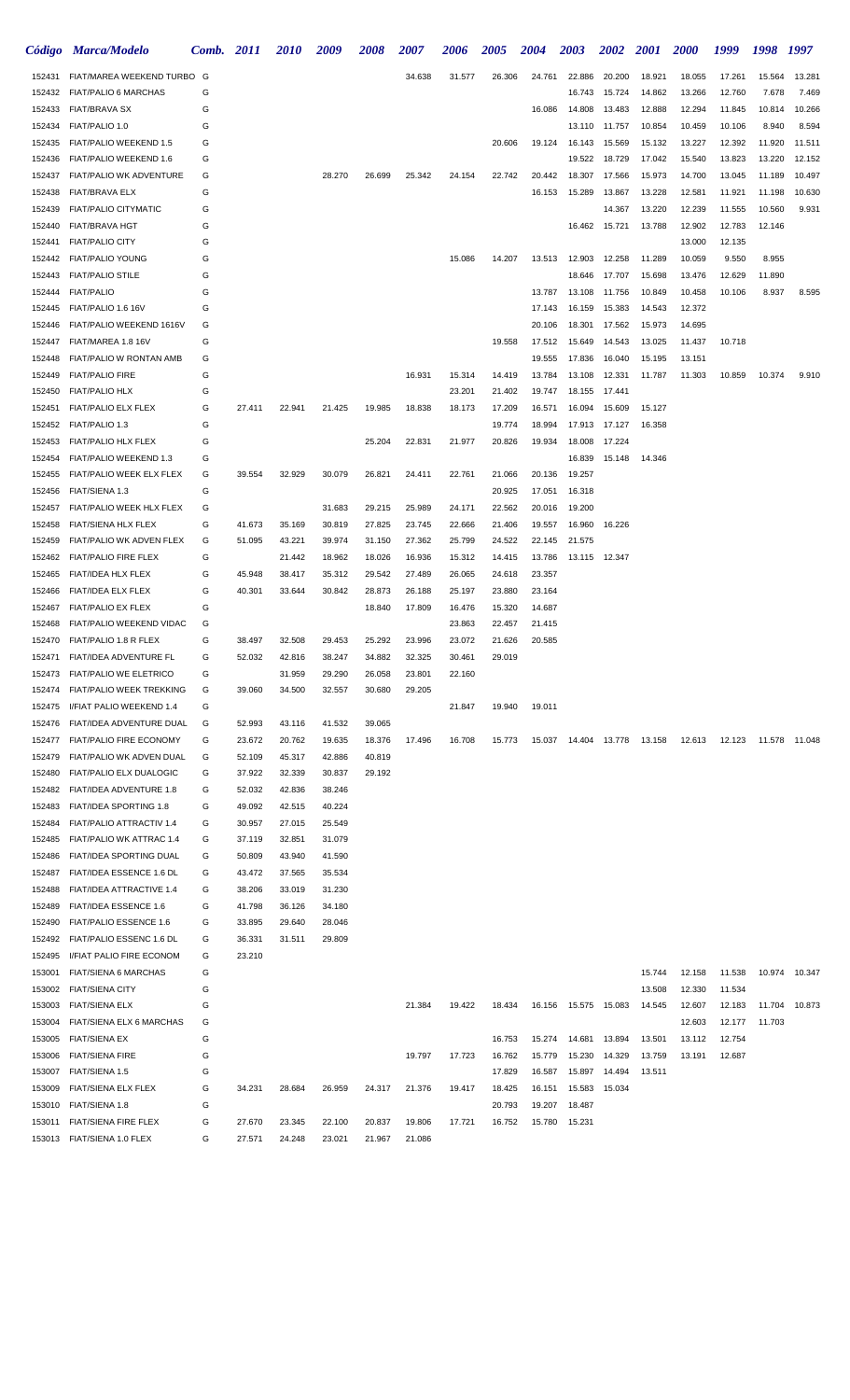|                  | Código Marca/Modelo                                  | Comb.  | <i>2011</i>      | <i>2010</i>      | 2009             | 2008             | 2007   | <b>2006</b> | <b>2005</b> | <b>2004</b> | <b>2003</b> | <b>2002</b> |        | <b>2001</b> 2000 | 1999   | 1998 1997 |       |
|------------------|------------------------------------------------------|--------|------------------|------------------|------------------|------------------|--------|-------------|-------------|-------------|-------------|-------------|--------|------------------|--------|-----------|-------|
|                  | 153014 FIAT/SIENA 1.4 TETRAFUEL                      | G      | 42.289           | 34.434           | 30.652           | 28.419           | 23.610 | 22.500      | 21.008      |             |             |             |        |                  |        |           |       |
| 153015           | I/FIAT SIENA ELX FLEX                                | G      | 34.230           | 28.673           | 26.957           | 24.319           | 21.372 |             |             |             |             |             |        |                  |        |           |       |
| 153016           | FIAT/SIENA HLX DUALOGIC                              | G      | 43.795           | 36.863           | 34.841           | 32.966           |        |             |             |             |             |             |        |                  |        |           |       |
| 153017           | <b>FIAT/SIENA EL FLEX</b>                            | G      | 29.637           | 27.117           | 24.597           | 23.373           |        |             |             |             |             |             |        |                  |        |           |       |
| 153018           | I/FIAT SIENA FIRE FLEX                               | G      | 26.226           | 22.123           | 20.952           | 19.745           | 18.787 | 17.947      |             |             |             |             |        |                  |        |           |       |
| 153019           | I/FIAT SIENA EL FLEX                                 | G      | 30.429           | 27.061           | 24.797           | 23.893           |        |             |             |             |             |             |        |                  |        |           |       |
| 153020           | FIAT/SIENA SPORTING FLEX                             | G      | 45.200           | 38.599           | 35.797           |                  |        |             |             |             |             |             |        |                  |        |           |       |
| 153021           | FIAT/SIENA SPORTING DUAL<br>FIAT/SIENA ATTRACTIV 1.4 | G      | 43.021<br>36.651 | 41.240           | 31.222           |                  |        |             |             |             |             |             |        |                  |        |           |       |
| 153022<br>153023 | FIAT/SIENA ESSENCE 1.6                               | G<br>G | 37.856           | 33.113<br>33.443 | 31.625           |                  |        |             |             |             |             |             |        |                  |        |           |       |
| 153024           | FIAT/SIENA ESSENC 1.6 DL                             | G      | 37.450           | 35.802           |                  |                  |        |             |             |             |             |             |        |                  |        |           |       |
| 153025           | FIAT/SIENA ATTRACTIV 1.0                             | G      | 33.571           | 30.283           | 28.552           |                  |        |             |             |             |             |             |        |                  |        |           |       |
| 153027           | I/FIAT SIENA ATTRACT 1.4                             | G      | 36.650           | 33.102           | 31.207           |                  |        |             |             |             |             |             |        |                  |        |           |       |
| 153029           | I/FIAT SIENA ESSENCE 1.6                             | G      | 35.320           | 33.794           |                  |                  |        |             |             |             |             |             |        |                  |        |           |       |
| 154001           | FIAT/BRAVO SX                                        | G      |                  |                  |                  |                  |        |             |             |             |             |             | 11.663 | 11.073           | 10.425 |           |       |
| 154002           | FIAT/DOBLO ELX 1.8 FLEX                              | G      |                  | 41.795           | 37.479           | 33.487           | 29.205 | 27.915      | 26.688      |             |             |             |        |                  |        |           |       |
| 154003           | FIAT/DOBLO HLX 1.8 FLEX                              | G      | 53.275           | 45.305           | 39.609           | 34.934           | 32.101 | 29.686      | 28.361      |             |             |             |        |                  |        |           |       |
| 154004           | FIAT/DOBLO ADV 1.8 FLEX                              | G      | 58.172           | 49.363           | 44.323           | 39.261           | 35.924 | 32.032      | 30.761      | 29.427      | 28.172      |             |        |                  |        |           |       |
| 154005           | FIAT/DOBLO TECHNOBRAS S                              | G      |                  | 39.183           | 35.751           | 29.449           | 27.970 |             |             |             |             |             |        |                  |        |           |       |
| 154006           | FIAT/DOBLO ELX 1.4                                   | G      | 50.453           | 42.111           | 39.595           | 37.575           |        |             |             |             |             |             |        |                  |        |           |       |
| 154007           | FIAT/DOBLO 1.4                                       | G      | 46.614           | 40.902           | 38.537           | 36.578           |        |             |             |             |             |             |        |                  |        |           |       |
| 154008           | FIAT/DOBLO ANGELUS M1                                | G      | 40.315           | 38.654           |                  |                  |        |             |             | 30.031      |             |             |        |                  |        |           |       |
| 154009           | FIAT/BRAVO ABSOLUTE DUAL                             | G      | 56.732           | 54.281           |                  |                  |        |             |             |             |             |             |        |                  |        |           |       |
| 154010           | FIAT/BRAVO ESSENCE 1.8<br>FIAT/BRAVO ABSOLUTE 1.8    | G      | 48.616           | 46.535           |                  |                  |        |             |             |             |             |             |        |                  |        |           |       |
| 154011<br>154012 | FIAT/BRAVO ESSENCE DUAL                              | G<br>G | 54.668<br>50.727 | 52.405<br>48.546 |                  |                  |        |             |             |             |             |             |        |                  |        |           |       |
| 154013           | FIAT/BRAVO TURBO T-JET                               | G      | 61.574           |                  |                  |                  |        |             |             |             |             |             |        |                  |        |           |       |
| 154014           | FIAT/DOBLO ATTRACTIV 1.4                             | G      | 45.148           |                  |                  |                  |        |             |             |             |             |             |        |                  |        |           |       |
| 154015           | FIAT/DOBLO ESSENCE 1.8                               | G      | 52.269           |                  |                  |                  |        |             |             |             |             |             |        |                  |        |           |       |
| 165000           | FIAT/PUNTO SPORTING 1.8                              | G      | 48.684           | 40.378           | 37.839           | 34.891           | 33.413 | 31.928      |             |             |             |             |        |                  |        |           |       |
| 165001           | FIAT/PUNTO HLX 1.8                                   | G      | 42.879           | 36.430           | 34.292           | 30.851           | 28.821 | 27.533      |             |             |             |             |        |                  |        |           |       |
| 165002           | FIAT/PUNTO 1.4                                       | G      | 37.207           | 31.612           | 29.003           | 27.392           | 25.103 | 23.968      |             |             |             |             |        |                  |        |           |       |
| 165003           | FIAT/PUNTO ELX 1.4                                   | G      | 38.756           | 33.900           | 31.133           | 28.828           | 27.255 | 26.036      |             |             |             |             |        |                  |        |           |       |
| 165004           | FIAT/LINEA 16V                                       | G      |                  | 41.410           | 38.650           | 37.860           | 36.027 |             |             |             |             |             |        |                  |        |           |       |
| 165005           | FIAT/LINEA ABSOLUTE DUAL                             | G      | 59.177           | 46.287           | 44.895           | 43.469           | 41.356 |             |             |             |             |             |        |                  |        |           |       |
| 165006           | FIAT/LINEA 16V DUALOGIC                              | G      |                  | 42.567           | 41.360           | 40.687           | 38.728 |             |             |             |             |             |        |                  |        |           |       |
|                  | 165007 FIAT/PUNTO TURBO T-JET                        | G      | 57.772           | 49.191           | 44.393           | 41.685           | 39.789 |             |             |             |             |             |        |                  |        |           |       |
| 165008           | FIAT/LINEA TURBO T-JET                               | G      | 64.838           | 52.309           | 47.845           | 46.474           | 44.235 |             |             |             |             |             |        |                  |        |           |       |
| 165011           | FIAT/PUNTO SPORTING DUAL                             | G      | 48.833           | 43.034           | 40.589           |                  |        |             |             |             |             |             |        |                  |        |           |       |
| 165013           | FIAT/LINEA LX 1.9 DUAL<br>FIAT/LINEA LX 1.9          | G      | 52.565           | 41.431           | 40.320           | 39.410           |        |             |             |             |             |             |        |                  |        |           |       |
| 165014<br>165015 | FIAT/LINEA HLX 1.9 DUAL                              | G<br>G | 50.345<br>55.685 | 39.644<br>42.559 | 37.988<br>39.972 | 36.845<br>38.250 |        |             |             |             |             |             |        |                  |        |           |       |
| 165016           | FIAT/LINEA HLX 1.9                                   | G      | 52.682           | 41.418           | 38.100           | 37.583           |        |             |             |             |             |             |        |                  |        |           |       |
| 165017           | FIAT/PUNTO ATTRACTIVE                                | G      | 34.401           | 30.122           | 28.381           |                  |        |             |             |             |             |             |        |                  |        |           |       |
| 165018           | FIAT/PUNTO ESSENCE 1.8                               | G      | 41.557           | 36.543           | 34.449           |                  |        |             |             |             |             |             |        |                  |        |           |       |
| 165019           | FIAT/PUNTO ESSENCE 1.6                               | G      | 39.895           | 35.103           | 33.080           |                  |        |             |             |             |             |             |        |                  |        |           |       |
| 165020           | FIAT/PUNTO ESSEN. 1.8 DL                             | G      | 43.051           | 37.433           | 35.419           |                  |        |             |             |             |             |             |        |                  |        |           |       |
| 165021           | FIAT/LINEA HLX 1.8                                   | G      | 52.645           | 50.681           |                  |                  |        |             |             |             |             |             |        |                  |        |           |       |
| 165022           | FIAT/LINEA ABSOL. 1.8 DL                             | G      | 59.055           | 51.483           | 48.710           |                  |        |             |             |             |             |             |        |                  |        |           |       |
| 165023           | FIAT/LINEA LX 1.8 DUAL                               | G      | 52.565           | 41.449           | 39.816           |                  |        |             |             |             |             |             |        |                  |        |           |       |
| 165024           | FIAT/LINEA HLX 1.8 DUAL                              | G      | 55.193           | 52.196           |                  |                  |        |             |             |             |             |             |        |                  |        |           |       |
| 165025           | FIAT/LINEA LX 1.8                                    | G      | 50.191           | 40.662           | 39.003           |                  |        |             |             |             |             |             |        |                  |        |           |       |
| 165028           | FIAT/PUNTO ESSEN. 1.6 DL                             | G      | 42.704           | 40.910           |                  |                  |        |             |             |             |             |             |        |                  |        |           |       |
| 165029           | FIAT/LINEA ESSENCE 1.8                               | G      | 49.171           |                  |                  |                  |        |             |             |             |             |             |        |                  |        |           |       |
| 165030           | FIAT/LINEA ESSENCE DUAL                              | G      | 52.727           |                  |                  |                  |        |             |             |             |             |             |        |                  |        |           |       |
| 166089           | I/FIAT 500 COUPE                                     | G      |                  |                  | 42.784           |                  |        |             |             |             |             |             |        |                  |        |           |       |
|                  | <b>Fabricante: FIBRAL</b>                            |        |                  |                  |                  |                  |        |             |             |             |             |             |        |                  |        |           |       |
|                  | 134601 FIBRAL/POTRO                                  | G      |                  |                  |                  |                  |        |             |             |             |             |             |        |                  | 6.299  | 5.912     | 3.906 |
|                  | <b>Fabricante: FIBRAUTOS</b>                         |        |                  |                  |                  |                  |        |             |             |             |             |             |        |                  |        |           |       |
|                  | 148501 FIBRAUTOS/RD SUPER                            | G      |                  |                  |                  |                  |        |             |             |             |             |             |        |                  |        |           |       |
|                  |                                                      |        |                  |                  |                  |                  |        |             |             |             |             |             |        |                  | 6.299  | 5.913     | 3.907 |
|                  | <b>Fabricante:</b> FIBRAVAN                          |        |                  |                  |                  |                  |        |             |             |             |             |             |        |                  |        |           |       |
|                  | 140901 FIBRAVAN/KAUIPE LUXO                          | G      | 21.344           | 18.577           | 17.746           | 15.832           | 15.052 | 13.394      | 12.518      | 11.680      | 10.095      | 9.126       | 8.313  | 7.932            | 7.149  | 6.857     | 5.424 |
|                  | 140999 FIBRAVAN                                      | G      |                  |                  |                  |                  |        |             |             |             |             |             |        |                  | 6.966  | 6.460     | 5.421 |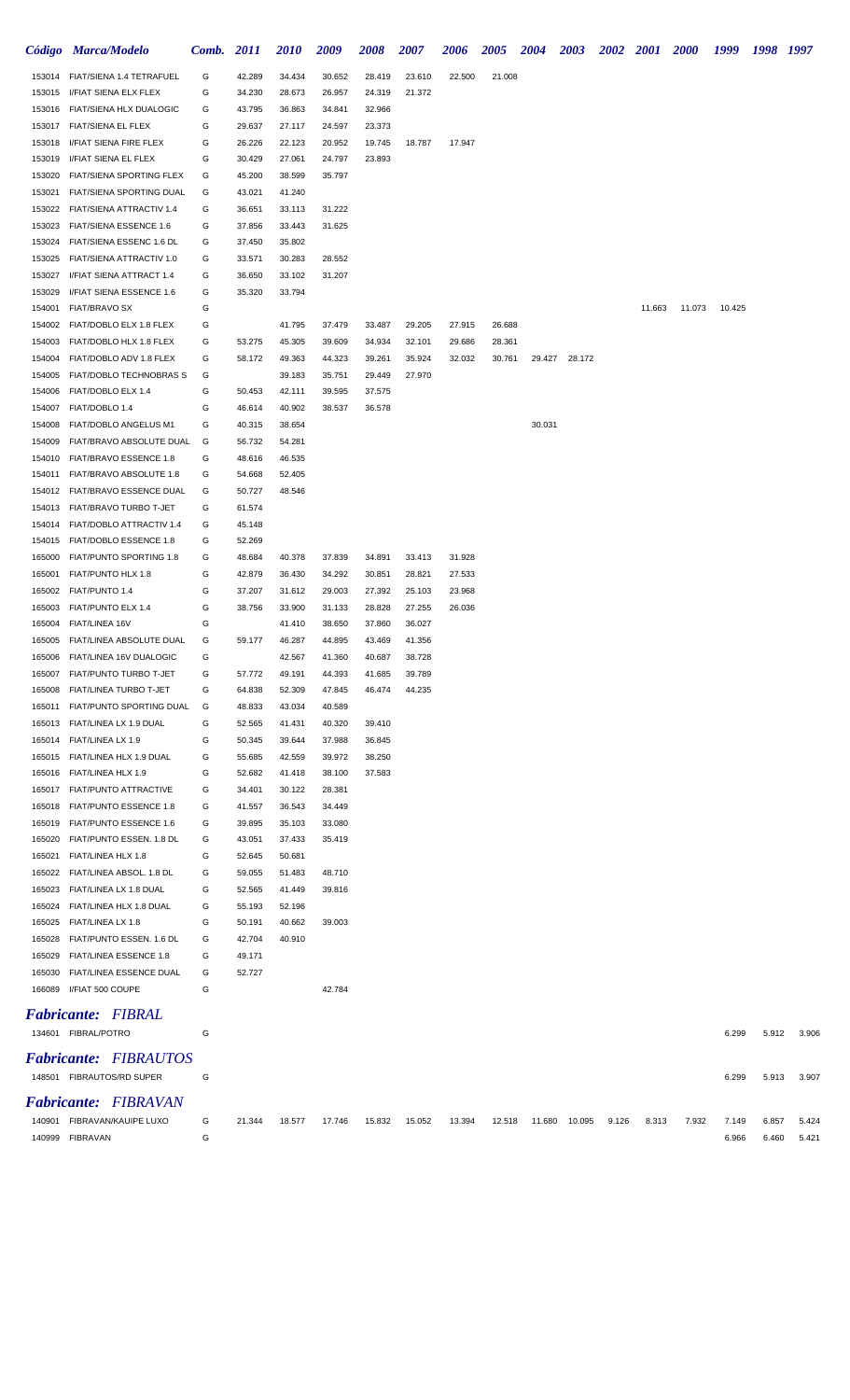|                  | Código Marca/Modelo                                 |        | Comb. 2011 | <b>2010</b> | 2009    | 2008    | <i><b>2007</b></i> | 2006    | 2005   | 2004   | 2003                   | 2002          | <b>2001</b> | <i>2000</i>      | 1999             | 1998             | 1997           |
|------------------|-----------------------------------------------------|--------|------------|-------------|---------|---------|--------------------|---------|--------|--------|------------------------|---------------|-------------|------------------|------------------|------------------|----------------|
|                  | <b>Fabricante:</b> FN                               |        |            |             |         |         |                    |         |        |        |                        |               |             |                  |                  |                  |                |
|                  | 143401 FN/CIGANO XL                                 | G      |            |             |         |         |                    |         |        |        |                        |               |             |                  |                  | 6.569            | 4.340          |
|                  | <b>Fabricante:</b> FORD                             |        |            |             |         |         |                    |         |        |        |                        |               |             |                  |                  |                  |                |
|                  | 101113 I/FORD MUSTANG CONVERS                       | G      |            |             | 145.715 |         | 130.917 117.139    |         |        |        |                        |               |             |                  |                  |                  |                |
| 102799           | <b>FORD/AERO WILLYS</b>                             | G      |            |             |         |         |                    |         |        |        |                        |               |             | 10.607           | 9.607            | 8.955            | 8.191          |
| 103204           | FORD/DEL REY L                                      | G      |            |             |         |         |                    | 13.287  | 12.539 | 11.983 | 11.427                 | 10.885        | 10.340      | 9.837            | 9.360            | 8.914            | 8.517          |
|                  | 103302 FORD/ESCORT GL                               | G      |            |             |         |         |                    |         |        |        |                        |               |             |                  | 9.242            | 8.010            | 7.679          |
| 103303           | FORD/ESCORT L                                       | G      |            |             |         |         |                    |         |        | 13.251 | 12.168                 | 11.593        | 11.108      | 10.550           | 10.049           | 9.575            | 9.115          |
| 103308<br>103311 | FORD/ESCORT 1.8 GL<br>FORD/ESCORT 1.8 L             | G<br>G |            |             |         |         |                    |         |        |        |                        |               |             |                  |                  | 8.673<br>8.009   | 8.217<br>7.677 |
| 103313           | FORD/ESCORT HOBBY                                   | G      |            |             |         |         |                    |         |        |        |                        |               |             |                  |                  |                  | 7.899          |
| 103314           | FORD/ESCORT 1.0 HOBBY                               | G      |            |             |         |         |                    |         |        |        |                        |               | 8.319       | 7.901            | 7.527            | 7.171            | 6.826          |
| 103315           | FORD/ESCORT 2.0 GHIA                                | G      |            |             |         |         |                    |         |        |        |                        |               |             |                  |                  |                  | 9.331          |
| 103318           | FORD/ESCORT 1.8I GL                                 | G      |            |             |         |         |                    |         |        |        |                        |               |             |                  | 9.822            | 9.130            | 8.650          |
| 103319           | FORD/ESCORT 1.8IL                                   | G      |            |             |         |         |                    |         |        |        |                        |               |             |                  |                  |                  | 8.400          |
| 103320           | FORD/ESCORT 1.6I GL                                 | G      |            |             |         |         |                    |         |        |        |                        |               |             |                  |                  | 8.008            | 7.680          |
| 103321           | FORD/ESCORT 1.6I GLX                                | G      |            |             |         |         |                    |         |        |        |                        |               |             |                  |                  | 8.327            | 8.018          |
| 103322           | FORD/ESCORT 1.8I GLX                                | G      |            |             |         |         |                    |         |        |        |                        |               |             |                  | 12.584           | 9.629            | 8.435          |
| 103323<br>103324 | FORD/ESCORT GL 16V F<br>FORD/ESCORT GL 16V H        | G<br>G |            |             |         |         |                    |         |        |        |                        |               |             |                  |                  | 9.548            | 8.786<br>8.649 |
| 103325           | FORD/ESCORT GL 1.6 F                                | G      |            |             |         |         |                    |         |        |        |                        |               |             |                  | 8.957            | 8.533            | 8.124          |
| 103326           | FORD/ESCORT GL 1.6 H                                | G      |            |             |         |         |                    |         |        |        |                        | 13.238        | 12.296      | 11.412           |                  |                  |                |
| 103327           | FORD/ESCORT GLX 16V F                               | G      |            |             |         |         |                    |         |        |        |                        |               |             |                  |                  | 10.365           | 9.931          |
| 103328           | FORD/ESCORT GLX 16V H                               | G      |            |             |         |         |                    |         |        |        |                        |               |             |                  |                  | 9.501            | 8.953          |
| 103399           | FORD/ESCORT                                         | G      |            |             |         |         |                    |         |        |        |                        |               |             |                  |                  |                  | 7.679          |
| 103499           | <b>FORD</b>                                         | G      |            |             |         |         |                    |         |        |        |                        | 10.786        | 10.078      | 9.590            | 8.856            | 7.638            | 7.378          |
| 106305           | I/FORD MUSTANG GT COUPE                             | G      |            |             |         | 145.294 |                    |         |        |        |                        |               |             |                  |                  |                  |                |
| 108301<br>108302 | IMP/FORD VERONA 1.8I GL<br>IMP/FORD VERONA 1.8I GLX | G<br>G |            |             |         |         |                    |         |        |        |                        |               |             |                  |                  |                  | 8.248<br>8.716 |
| 108304           | IMP/FORD CONTOURSE 4DR                              | G      |            |             |         |         |                    |         |        |        |                        |               |             |                  | 11.671           | 10.759           | 9.847          |
| 108305           | IMP/FORD EXPLORER XLT4X2                            | G      |            |             |         |         |                    |         |        |        |                        |               |             |                  | 25.997           | 24.874           | 16.844         |
| 108307           | <b>IMP/FORD FIESTA</b>                              | G      |            |             |         |         |                    |         |        |        |                        | 11.439 11.051 | 10.523      | 10.084           | 8.823            | 8.400            | 8.068          |
| 108308           | I/FORD TAURUS LX                                    | G      |            |             |         |         |                    |         |        |        |                        |               | 21.212      | 18.136           | 17.319           | 14.012           | 13.282         |
| 108310           | <b>IMP/FORD ESCORT GUARUJA</b>                      | G      |            |             |         |         |                    |         |        |        |                        |               |             |                  |                  | 8.319            | 7.868          |
| 108311           | I/FORD EXPLORER XLT4X4                              | G      |            |             |         |         |                    |         |        |        |                        |               |             |                  | 20.788           | 18.527           | 17.776         |
|                  | 108312 I/FORD TAURUS GL                             | G      |            |             |         |         |                    |         |        |        |                        |               |             |                  |                  | 14.012           | 13.281         |
| 108313           | IMP/FORD MONDEO CLX FD                              | G      |            |             |         |         |                    |         |        |        |                        |               | 18.401      | 12.720           | 11.354           | 10.134           | 9.368          |
| 108314           | IMP/FORD MONDEO CLX AD                              | G<br>G |            |             |         |         |                    |         |        |        |                        |               |             |                  | 11.354           | 10.135           | 9.367<br>9.702 |
| 108315<br>108316 | IMP/FORD MONDEO CLX ND<br>IMP/FORD MONDEO GLX FG    | G      |            |             |         |         |                    |         |        |        |                        | 16.944        | 14.684      | 12.714           | 11.355<br>11.348 | 10.428<br>10.139 | 9.365          |
| 108317           | IMP/FORD MONDEO GLX AG                              | G      |            |             |         |         |                    |         |        |        |                        |               | 14.265      | 12.984           | 11.600           | 10.699           | 9.770          |
| 108318           | IMP/FORD MONDEO GLX NG                              | G      |            |             |         |         |                    |         |        |        |                        |               |             |                  |                  | 11.332           | 10.309         |
| 108319           | IMP/FORD ESCORT 1.8I GL                             | G      |            |             |         |         |                    |         |        |        |                        |               |             | 11.042           | 9.819            | 9.130            | 8.648          |
| 108320           | IMP/FORD ESCORT 1.8I GLX                            | G      |            |             |         |         |                    |         |        |        |                        |               |             |                  | 9.823            | 9.131            | 8.652          |
| 108321           | IMP/FORD VERONA 2.0I S                              | G      |            |             |         |         |                    |         |        |        |                        |               |             |                  |                  |                  | 9.785          |
| 108322           | IMP/FORD VERONA 2.0I GLX                            | G      |            |             |         |         |                    |         |        |        |                        |               |             |                  |                  |                  | 9.088          |
| 108324           | IMP/FORD ESCORT 2.0I XR3                            | G      |            |             |         |         |                    |         |        |        |                        |               |             |                  |                  |                  | 12.784         |
| 108325<br>108326 | <b>IMP/FORD ESCORT GL</b><br>IMP/FORD ESCORT GLX    | G<br>G |            |             |         |         |                    |         |        |        |                        |               | 11.530      | 10.701<br>11.041 | 9.727<br>9.819   | 8.431<br>9.128   | 8.081<br>8.650 |
| 108327           | IMP/FORD ESCORT 2.0I R                              | G      |            |             |         |         |                    |         |        |        |                        |               |             |                  |                  |                  | 8.715          |
| 108328           | IMP/FORD EXPLORER XLT4WD                            | G      |            |             |         |         |                    |         |        |        |                        |               |             |                  |                  | 18.165           | 16.849         |
| 108328           | IMP/FORD EXPLORER XLT4WD D                          |        |            |             |         |         |                    |         |        |        |                        |               |             |                  |                  |                  | 24.514         |
| 108330           | IMP/FORD MUSTANG 3.8                                | G      |            |             |         |         |                    |         |        |        |                        |               |             |                  | 46.267           | 38.002           | 35.386         |
| 108331           | IMP/FORD ESCORT GL 16V                              | G      |            |             |         |         |                    |         |        |        |                        |               | 11.534      | 11.040           | 9.817            | 9.127            | 8.648          |
| 108332           | IMP/FORD ESCORT GL 16V D                            | G      |            |             |         |         |                    |         |        |        |                        |               |             |                  | 9.725            | 8.430            | 8.080          |
| 108333           | IMP/FORD ESCORT GL 16V F                            | G      |            |             |         |         |                    |         |        |        | 16.164  13.517  12.477 |               | 12.026      | 11.142           | 10.119           | 9.546            | 8.784          |
| 108334           | IMP/FORD ESCORT GL 16V H                            | G      |            |             |         |         |                    |         |        |        |                        | 13.037 12.387 | 11.539      | 11.045           | 9.822            | 9.132            | 8.649          |
| 108335<br>108336 | IMP/FORD ESCORT GLX 16V<br>IMP/FORD ESCORT GLX 16VD | G<br>G |            |             |         |         |                    |         |        |        |                        | 13.797        | 12.414      | 11.588           | 10.221<br>10.216 | 9.497<br>9.498   | 8.953<br>8.953 |
| 108337           | IMP/FORD ESCORT GLX 16VF                            | G      |            |             |         |         |                    |         |        |        |                        | 18.608 13.605 | 12.372      | 11.501           | 11.022           | 10.364           | 9.934          |
| 108338           | IMP/FORD ESCORT GLX 16VH                            | G      |            |             |         |         |                    |         |        |        |                        | 15.837        | 12.420      | 11.590           | 10.217           | 9.497            | 8.951          |
| 108339           | I/FORD MUSTANG GT                                   | G      | 180.343    | 163.286     |         |         |                    | 110.645 | 99.100 | 87.204 | 83.344                 | 62.051        | 47.656      | 43.335           | 35.417           | 31.320           | 28.583         |
| 108340           | IMP/FORD EXPLORER XL                                | G      |            |             |         |         |                    |         |        |        |                        |               |             | 22.646           | 19.913           | 18.213           | 17.315         |
|                  | 108341 IMP/FORD TAURUS LX SW                        | G      |            |             |         |         |                    |         |        |        |                        |               |             |                  |                  |                  | 14.017 13.283  |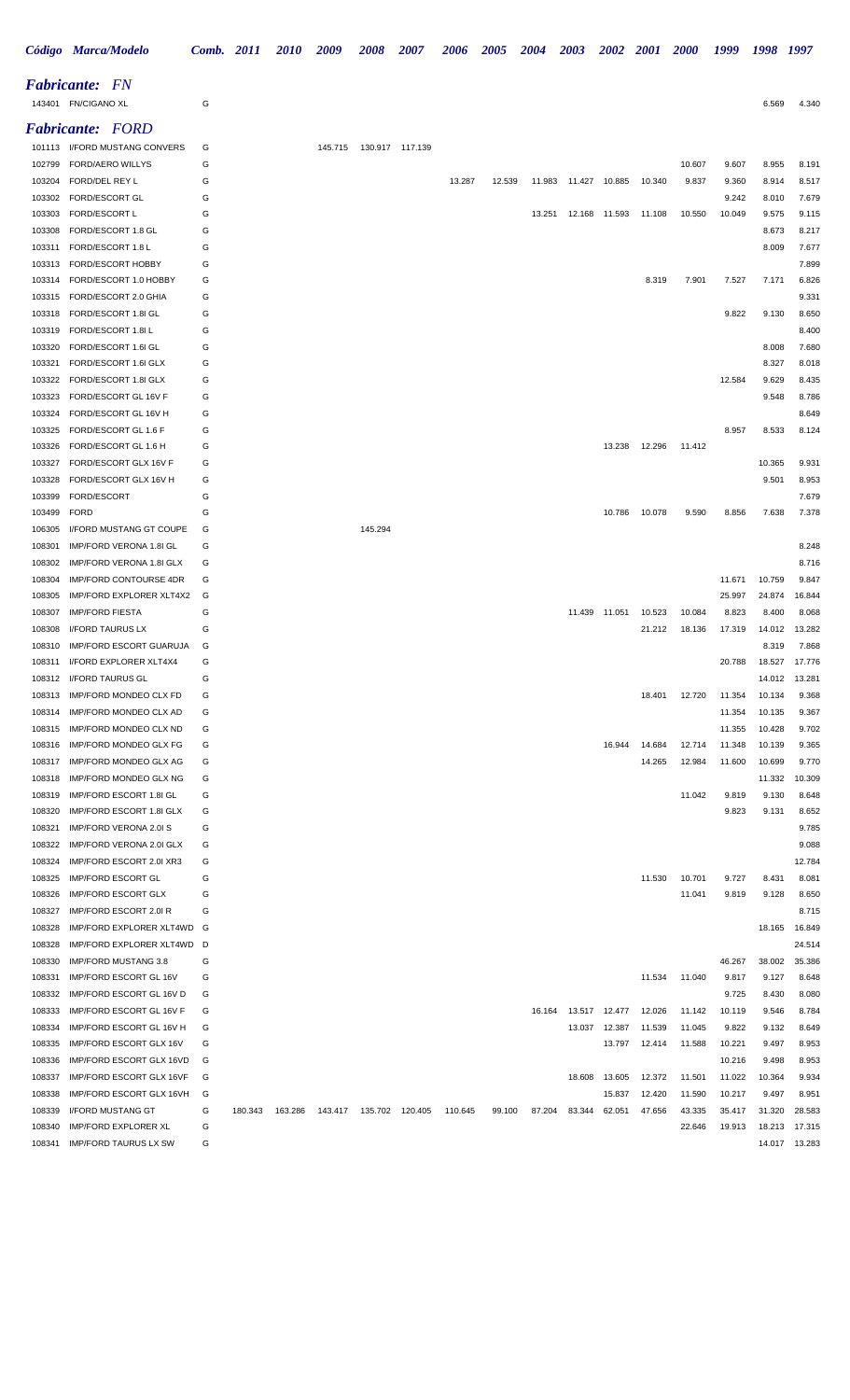|                  | Código Marca/Modelo                                  | Comb.  | <i>2011</i>      | <i>2010</i>        | 2009               | 2008               | <i><b>2007</b></i> | <i><b>2006</b></i> | 2005    | 2004                                       | <b>2003</b>                 | <b>2002</b>      | <b>2001</b>          | <b>2000</b>      | 1999             | 1998             | 1997           |
|------------------|------------------------------------------------------|--------|------------------|--------------------|--------------------|--------------------|--------------------|--------------------|---------|--------------------------------------------|-----------------------------|------------------|----------------------|------------------|------------------|------------------|----------------|
| 108342           | <b>IMP/FORD MUSTANG COBRA</b>                        | G      |                  |                    |                    |                    |                    |                    |         |                                            |                             |                  |                      |                  |                  |                  | 27.208         |
| 108343           | <b>IMP/FORD ESCORT RS 16V</b>                        | G      |                  |                    |                    |                    |                    |                    |         |                                            |                             |                  | 12.699               | 11.063           | 10.599           | 9.659            | 8.610          |
| 108345           | <b>IMP/FORD EXPEDITION XLT</b>                       | G      |                  |                    | 87.584             | 67.556             | 63.959             | 60.926             | 57.517  | 54.921                                     | 52.402                      | 49.895           | 47.404               | 45.113           | 42.923           | 39.046           | 35.905         |
| 108347           | IMP/FORD ESCORT LX WAGON                             | G      |                  |                    |                    |                    |                    |                    |         |                                            |                             |                  |                      |                  | 10.118           | 9.547            | 8.788          |
| 108348           | I/FORD ESCORT GL 1.6 F                               | G      |                  |                    |                    |                    |                    |                    |         |                                            | 13.511                      | 12.475           | 12.028               | 11.143           | 10.118           | 9.545            |                |
| 108349           | I/FORD ESCORT GL 1.6 H                               | G      |                  |                    |                    |                    |                    |                    |         |                                            | 14.908                      | 12.407           | 11.529               | 10.700           | 9.661            | 9.060            |                |
| 108350           | <b>I/FORD MRE CGPI</b>                               | G<br>G |                  |                    |                    |                    |                    |                    |         | 29.537                                     | 25.605<br>25.609            | 24.410           | 14.340               | 13.072           | 11.673<br>11.671 | 10.761           | 9.846<br>9.905 |
| 108352<br>108355 | I/FORD TAURUS SE<br>I/FORD FOCUS 1.8L HA             | G      |                  |                    |                    |                    |                    |                    |         | 20.096                                     | 18.553                      | 24.408<br>17.737 | 14.348<br>17.251     | 13.078<br>15.662 | 14.277           | 10.894<br>13.388 |                |
| 108356           | I/FORD FOCUS GHIA 2.0LFC                             | G      |                  | 51.713             | 48.952             | 33.050             | 29.908             | 27.519             | 24.043  | 21.730                                     | 20.426                      | 19.763           | 19.135               | 16.578           | 15.119           | 14.180           |                |
| 108357           | I/FORD FOCUS 2.0L FC                                 | G      |                  | 43.977             | 41.349             | 27.514             | 25.323             | 23.858             | 21.703  | 20.719                                     | 19.084                      | 17.858           | 17.324               | 16.107           | 13.781           | 12.919           |                |
| 108358           | I/FORD FOCUS 2.0L FF                                 | G      | 50.719           | 45.030             | 42.964             | 28.699             | 26.275             | 24.986             | 23.770  | 21.937                                     | 20.492                      | 19.418           | 18.476               |                  |                  |                  |                |
| 108359           | I/FORD FOCUS 2.0L HA                                 | G      |                  | 44.011             | 41.554             | 27.482             | 24.899             | 23.674             | 22.290  | 20.566                                     | 19.216                      | 18.203           | 17.319               | 16.284           |                  |                  |                |
| 108360           | I/FORD FOCUS GHIA 2.0LHA                             | G      |                  | 50.086             | 47.251             | 31.459             | 29.844             | 27.325             | 23.810  | 21.658                                     | 20.392                      | 19.751           | 19.187               | 16.803           | 15.486           | 14.520           |                |
| 108361           | I/FORD FOCUS GHIA 1.8LFC                             | G      |                  |                    |                    |                    |                    |                    |         |                                            | 19.786                      | 18.923           | 18.402               |                  |                  |                  |                |
| 108362           | I/FORD FOCUS GHIA 2.0LFF                             | G      | 58.728           | 51.259             | 48.858             | 32.856             | 31.516             | 28.849             | 25.396  | 23.091                                     | 21.756                      | 21.058           | 20.462               |                  |                  |                  |                |
| 108363           | I/FORD FOCUS GHIA 1.8LFF                             | G      |                  |                    |                    |                    |                    |                    |         |                                            | 19.785                      | 18.920           | 18.405               |                  |                  |                  |                |
| 108364           | I/FORD FOCUS GHIA 1.8LHA                             | G      |                  |                    |                    |                    |                    |                    |         |                                            | 19.784                      | 18.924           | 18.400               |                  |                  |                  |                |
| 108365           | I/FORD FOCUS 1.8L FF                                 | G      |                  |                    |                    |                    |                    |                    |         |                                            | 20.255                      | 19.158           | 18.379               |                  |                  |                  |                |
| 108366           | I/FORD FOCUS 1.8L FC                                 | G      |                  |                    |                    |                    |                    |                    | 21.521  | 20.035                                     | 18.546                      | 17.741           | 17.257               | 16.078           |                  |                  |                |
| 108369           | I/FORD MONDEO 2.0 GHIASW<br>I/FORD MONDEO 2.0 GHIA 4 | G<br>G |                  |                    |                    |                    | 36.835             |                    |         | 26.755                                     | 24.274                      |                  |                      |                  |                  | 11.387           | 10.290         |
| 108370<br>108371 | I/FORDESCORT16 RONTANAMB G                           |        |                  |                    |                    |                    |                    | 32.523             | 30.578  |                                            |                             | 22.153<br>12.824 | 20.776<br>12.245     | 19.121<br>11.241 | 18.463<br>10.420 |                  |                |
| 108372           | I/FORD MONDEO 2.0 GHIA 5                             | G      |                  |                    |                    |                    |                    |                    |         |                                            |                             |                  |                      |                  |                  |                  | 11.944         |
| 108374           | I/FORD FIESTA STREET 1.6                             | G      |                  |                    |                    |                    |                    |                    | 17.320  | 16.691                                     | 14.989                      | 13.451           | 12.253               | 11.353           | 10.631           |                  |                |
| 108375           | <b>I/FORD FIESTA STREET</b>                          | G      |                  |                    |                    |                    |                    |                    | 14.086  | 13.544                                     | 12.539                      | 11.734           | 10.702               | 9.854            | 9.505            |                  |                |
| 108380           | I/FORD FOCUS 1.6L FC                                 | G      |                  |                    |                    | 26.352             | 23.639             | 22.367             | 20.956  | 19.518                                     | 18.016                      | 17.191           |                      |                  |                  |                  |                |
| 108381           | I/FORD FOCUS 1.6L HA                                 | G      |                  |                    |                    | 26.348             | 23.640             | 22.357             | 20.954  | 19.518                                     | 18.020                      | 17.260           | 14.548               | 13.326           | 12.031           | 10.979           | 10.257         |
| 108385           | <b>I/FORD TAURUS SE SW</b>                           | G      |                  |                    |                    |                    |                    |                    |         |                                            |                             |                  |                      |                  | 16.460           | 14.015           | 13.288         |
| 108386           | I/FORD MUSTANG GT COUPE                              | G      | 175.421          | 163.335            | 143.428            | 135.688            | 120.384            | 110.640            | 99.118  | 88.177                                     | 84.361                      | 76.093           | 64.670               | 54.978           | 46.830           | 39.932           | 34.071         |
| 108387           | I/FORD MUSTANG GT CONV                               | G      |                  |                    |                    |                    | 118.277            | 88.229             | 80.936  | 77.370                                     | 73.940                      | 70.447           | 67.100               | 63.866           | 60.336           | 56.150           | 50.219         |
| 108388           | I/FORD MUSTANG V6 COUPE                              | G      | 117.223          | 106.181            | 93.225             | 88.176             | 78.262             | 71.950             | 64.439  | 57.744                                     | 55.185                      | 52.571           | 50.055               | 47.684           | 45.518           | 43.466           | 41.564         |
| 108390           | <b>I/FORD FUSION</b>                                 | G      | 62.122           | 52.982             | 48.553             | 43.478             | 39.292             | 37.558             | 36.411  |                                            |                             |                  |                      |                  |                  |                  |                |
| 108391           | <b>I/FORD GT</b>                                     | G      |                  |                    |                    |                    | 465.207            | 424.884            | 358.354 | 330.328                                    |                             |                  |                      |                  |                  |                  |                |
| 108392           | I/FORD FOCUS 1.6 FLEX FC                             | G      |                  | 40.347             | 33.747             | 27.989             | 24.898             | 23.140             |         |                                            |                             |                  |                      |                  |                  |                  |                |
| 108393<br>108394 | I/FORD FOCUS 1.6 FLEX HA<br>I/FORD MUSTANG SHELBY GT | G<br>G | 224.356          | 38.033             | 30.817<br>172.859  | 27.053             | 24.342             | 23.033<br>133.410  | 119.466 |                                            |                             |                  |                      |                  |                  |                  |                |
| 108397           | I/FORD MUSTANG V6 CONV                               | G      |                  | 196.918<br>173.009 | 145.768            | 163.605<br>130.890 | 145.177<br>117.143 | 97.834             | 89.640  | 85.684                                     |                             |                  |                      |                  |                  |                  |                |
| 108398           | I/FORD MUSTANG GT CONV                               | G      | 213.022          | 181.187            | 152.623            | 137.075 122.669    |                    | 102.889            | 97.160  |                                            |                             |                  |                      |                  |                  |                  |                |
| 108399           | <b>IMP/FORD</b>                                      | G      |                  |                    |                    |                    |                    |                    |         |                                            |                             |                  | 25.607 24.413 14.343 | 13.079           | 11.670           | 10.764           | 9.844          |
| 108580           | I/FORD FOCUS 1.6L FC                                 | G      |                  |                    |                    |                    |                    |                    | 20.955  | 19.518                                     |                             | 18.019 17.403    |                      |                  |                  |                  |                |
| 110194           | I/FORD MUSTANG GT 5.0L                               | G      |                  | 162.648            |                    |                    |                    |                    |         |                                            |                             |                  |                      |                  |                  |                  |                |
| 135603           | I/FORD THUNDERBIRD                                   | G      |                  |                    |                    |                    |                    |                    |         | 144.459  138.012  126.762  113.992  20.835 |                             |                  |                      | 19.280           | 18.449           | 17.301           | 16.020         |
| 135606           | I/FORD CROWN VICTORIA                                | G      |                  |                    |                    |                    |                    |                    |         |                                            |                             |                  |                      |                  |                  | 34.161           | 31.972         |
| 135612           | I/FORD MUSTANG V6PREMIUM G                           |        | 198.669          | 179.305            | 155.884            | 148.566            | 137.025            |                    |         |                                            |                             |                  |                      |                  |                  |                  |                |
| 135613           | I/FORD MUSTANG COUPE                                 | G      |                  |                    | 143.357            | 135.694            | 120.367            | 110.683            |         |                                            |                             |                  |                      |                  |                  |                  |                |
| 135614           | I/FORD MUSTANG GTPREMIUM G                           |        | 170.714          | 154.644            | 128.719            | 122.386            | 113.334            | 104.743            |         |                                            |                             |                  |                      |                  |                  |                  |                |
| 135615<br>135616 | I/FORD MUSTANG BULLITT<br>I/FORD MUSTANG GTPR CONV G | G      |                  | 191.066            | 151.340<br>160.921 | 142.770<br>144.529 | 127.064<br>129.366 |                    |         |                                            |                             |                  |                      |                  |                  |                  |                |
| 135617           | I/FORD MUSTANG V6PR CONV                             | G      |                  |                    | 148.918            | 133.697            | 119.684            |                    |         |                                            |                             |                  |                      |                  |                  |                  |                |
| 135618           | I/FORD MUSTANG V6                                    | G      | 180.124          | 158.080            | 138.808            | 131.326            | 116.547            |                    |         |                                            |                             |                  |                      |                  |                  |                  |                |
| 135619           | I/FORD MUSTANG CONV                                  | G      |                  | 166.548            | 140.306            | 126.072            |                    |                    |         |                                            |                             |                  |                      |                  |                  |                  |                |
| 135622           | I/FORD MUSTANG GT SALEEN                             | G      |                  |                    | 150.895            | 142.771            | 126.683            |                    |         |                                            |                             |                  |                      |                  |                  |                  |                |
| 135623           | I/FORD FUSION V6                                     | G      | 77.751           | 63.125             | 59.637             | 49.338             |                    |                    |         |                                            |                             |                  |                      |                  |                  |                  |                |
| 135624           | I/FORD ESCORT SEDAN                                  | G      |                  |                    |                    |                    |                    |                    |         |                                            |                             |                  |                      |                  |                  | 8.751            | 8.293          |
| 135625           | I/FORD FOCUS GHIA 2.0LHC                             | G      |                  |                    | 46.235             | 30.773             | 29.211             |                    |         |                                            |                             |                  |                      |                  |                  |                  |                |
| 135626           | I/FORD FOCUS SEDAN SE                                | G      |                  |                    | 39.989             | 26.622             | 24.492             | 23.064             | 20.982  |                                            | 20.042 18.457 17.273 16.755 |                  |                      | 15.970           |                  |                  |                |
| 135627           | I/FORD TAURUS X SEL                                  | G      |                  |                    | 97.172             | 80.085             | 72.412             |                    |         |                                            |                             |                  |                      |                  |                  |                  |                |
| 135629           | <b>I/FORD FOCUS HC FLEX</b>                          | G      | 43.504           | 35.755             | 28.856             | 25.239             |                    |                    |         |                                            |                             |                  |                      |                  |                  |                  |                |
| 135630<br>135631 | I/FORD FOCUS TI 2LHCFLEX<br>I/FORD FOCUS 2L FC FLEX  | G<br>G | 39.220<br>50.760 | 37.317<br>44.817   | 30.121<br>42.287   | 26.344<br>28.248   |                    |                    |         |                                            |                             |                  |                      |                  |                  |                  |                |
| 135632           | <b>I/FORD FOCUS FC FLEX</b>                          | G      | 46.417           | 39.586             | 32.987             | 28.145             |                    |                    |         |                                            |                             |                  |                      |                  |                  |                  |                |
| 135633           | I/FORD FOCUS 2L HC FLEX                              | G      | 50.052           | 44.854             | 42.505             | 28.208             |                    |                    |         |                                            |                             |                  |                      |                  |                  |                  |                |
| 135634           | I/FORD FOCUS TI 2LFCFLEX                             | G      | 59.828           | 57.160             |                    |                    |                    |                    |         |                                            |                             |                  |                      |                  |                  |                  |                |
| 135636           | I/FORD FOCUS SEDAN                                   | G      |                  |                    |                    |                    |                    | 21.454             | 19.798  | 19.029                                     |                             |                  |                      |                  |                  |                  |                |
|                  |                                                      |        |                  |                    |                    |                    |                    |                    |         |                                            |                             |                  |                      |                  |                  |                  |                |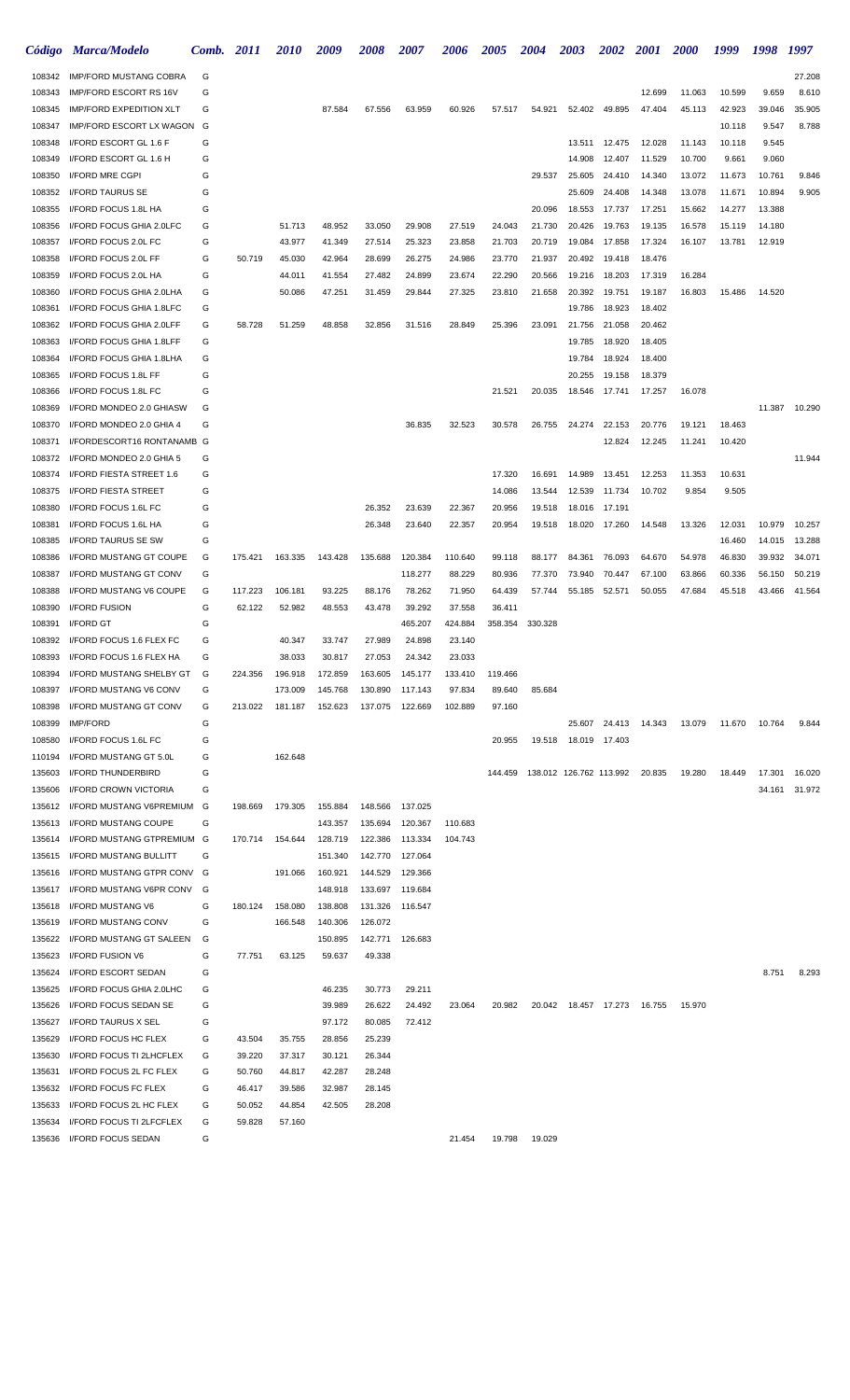|                  | Código Marca/Modelo                                   | Comb. 2011 |         | <i>2010</i> | 2009    | 2008    | <b>2007</b>      | 2006   | <b>2005</b> | <b>2004</b>      | <b>2003</b>      | <b>2002</b>      | <b>2001</b>      | <b>2000</b>      | 1999             | 1998 1997      |                |
|------------------|-------------------------------------------------------|------------|---------|-------------|---------|---------|------------------|--------|-------------|------------------|------------------|------------------|------------------|------------------|------------------|----------------|----------------|
| 135637           | I/FORD MUSTANG GT 500                                 | G          |         | 168.998     | 148.433 | 140.356 |                  |        |             |                  |                  |                  |                  |                  |                  |                |                |
| 135639           | I/FORD FOCUS ZXW                                      | G          |         |             |         |         |                  |        | 23.066      | 20.980           | 19.750           |                  |                  |                  |                  |                |                |
| 135640           | I/FORD FOCUS GH 2LFCFLEX                              | G          | 59.575  | 51.725      | 48.944  | 33.038  |                  |        |             |                  |                  |                  |                  |                  |                  |                |                |
| 135641           | I/FORD FOCUS GH 2LHCFLEX                              | G          | 57.790  | 50.075      | 47.269  | 31.453  |                  |        |             |                  |                  |                  |                  |                  |                  |                |                |
| 135642           | I/FORD MUSTANG S GT500 C                              | G          | 196.650 | 172.586     | 151.576 | 143.403 |                  |        |             |                  |                  |                  |                  |                  |                  |                |                |
| 135643<br>135644 | <b>I/FORD TAURUS SES</b><br>I/FORD MUSTANG V6 CONV P  | G<br>G     |         | 169.739     | 143.010 | 128.408 |                  |        |             |                  |                  | 28.904 27.371    | 25.919           |                  |                  |                |                |
| 135646           | <b>I/FORD FIESTA SE</b>                               | G          | 46.323  | 41.504      | 39.256  |         |                  |        |             |                  |                  |                  |                  |                  |                  |                |                |
| 135647           | I/FORD FUSION HYBRID                                  | G          | 114.606 | 107.787     |         |         |                  |        |             |                  |                  |                  |                  |                  |                  |                |                |
| 135648           | I/FORD MUSTANG V6 3.7L                                | G          |         | 129.143     |         |         |                  |        |             |                  |                  |                  |                  |                  |                  |                |                |
| 135649           | I/FORD MUSTANG SHELBY KR                              | G          |         |             | 189.130 |         |                  |        |             |                  |                  |                  |                  |                  |                  |                |                |
| 135650           | I/FORD FOCUS SE                                       | G          |         | 46.411      |         |         |                  |        |             |                  |                  |                  |                  |                  |                  |                |                |
| 135651           | I/FORD MUSTANG DAYTO.500                              | G          |         | 170.715     |         |         |                  |        |             |                  |                  |                  |                  |                  |                  |                |                |
| 135652           | I/FORD MUSTANG GT CONV P                              | G          |         | 196.556     |         |         |                  |        |             |                  |                  |                  |                  |                  |                  |                |                |
| 135653           | I/FORD FUSION SEL FWD                                 | G          |         | 64.619      |         |         |                  |        |             |                  |                  |                  |                  |                  |                  |                |                |
| 135654           | I/FORD FUSION V6 FWD                                  | G          | 82.369  |             |         |         |                  |        |             |                  |                  |                  |                  |                  |                  |                |                |
| 135655           | I/FORD FIESTA SES                                     | G          | 49.468  |             |         |         |                  |        |             |                  |                  |                  |                  |                  |                  |                |                |
| 135656           | <b>I/FORD FOCUS RS</b>                                | G          | 73.522  | 69.522      |         |         |                  |        |             |                  |                  |                  |                  |                  |                  |                |                |
| 135657           | I/FORD GRAND MARQUIS LS                               | G          | 147.340 |             |         |         |                  |        |             |                  |                  |                  |                  |                  |                  |                |                |
| 135658           | I/FORD FUSION 1.6                                     | G          |         |             |         |         |                  |        |             |                  | 27.153           |                  |                  |                  |                  |                |                |
| 135699           | <b>IMP/FORD</b>                                       | G          |         |             |         |         |                  |        |             |                  |                  |                  |                  |                  |                  | 38.475         | 33.038         |
| 138808           | FORD/VERONA 1.8I GLX                                  | G          |         |             |         |         |                  |        |             |                  |                  |                  |                  |                  |                  |                | 8.709          |
| 138810<br>138811 | FORD/VERONA 1.8I GL<br>FORD/VERONA 2.0I S             | G<br>G     |         |             |         |         |                  |        |             |                  |                  |                  |                  |                  |                  |                | 7.851<br>9.339 |
| 146001           | FORD/VERSAILLES GL                                    | G          |         |             |         |         |                  |        |             |                  |                  |                  |                  |                  |                  |                | 9.251          |
| 146002           | FORD/VERSAILLES 2.0 GL                                | G          |         |             |         |         |                  |        |             |                  |                  |                  |                  |                  |                  |                | 10.373         |
| 146004           | FORD/VERSAILLES 2.0IGHIA                              | G          |         |             |         |         |                  |        |             |                  |                  |                  |                  |                  |                  |                | 12.086         |
| 146005           | FORD/VERSAILLES 2.0 I GL                              | G          |         |             |         |         |                  |        |             |                  |                  |                  |                  |                  |                  |                | 10.248         |
| 146006           | FORD/VERSAILLES 1.8 I GL                              | G          |         |             |         |         |                  |        |             |                  |                  |                  |                  | 10.712           | 10.188           | 9.702          | 9.275          |
| 147501           | FORD/ROYALE GL                                        | G          |         |             |         |         |                  |        |             |                  |                  |                  |                  |                  | 11.414           | 10.699         | 9.884          |
| 147504           | FORD/ROYALE 2.0 I GHIA                                | G          |         |             |         |         |                  |        |             |                  |                  |                  |                  |                  |                  |                | 11.753         |
| 147505           | FORD/ROYALE 2.0 I GL                                  | G          |         |             |         |         |                  |        |             |                  |                  |                  |                  |                  |                  |                | 10.882         |
| 147506           | FORD/ROYALE 1.8 I GL                                  | G          |         |             |         |         |                  |        |             |                  |                  |                  |                  |                  |                  |                | 9.834          |
| 147800           | FORD/KA 1.6 SULAM KABRIO                              | G          |         |             |         |         |                  |        |             |                  |                  |                  | 24.213 23.143    | 21.283           |                  |                |                |
| 147801           | FORD/KA SULAM KABRIOLET                               | G          |         |             |         |         |                  |        | 23.802      |                  | 22.766 21.672    |                  |                  |                  |                  |                |                |
| 153301           | <b>FORD/KA</b>                                        | D          |         |             |         |         |                  |        |             |                  |                  |                  |                  |                  |                  |                | 7.945          |
| 153301           | <b>FORD/KA</b>                                        | G          |         |             |         | 15.734  | 15.304           | 14.747 | 14.142      | 13.525           | 12.871           | 11.486           | 10.989           | 10.172           | 9.542            | 8.691          | 8.143          |
| 153302           | FORD/KA CLX                                           | G          |         |             |         |         |                  |        |             | 14.629           | 13.735           | 12.852           | 11.896           | 10.931           | 10.202           | 9.104          | 8.695          |
| 153303<br>153304 | FORD/KA BLACK<br>FORD/KA BLACK 1.6                    | G<br>G     |         |             |         |         |                  |        |             |                  | 16.899           | 14.676<br>15.525 | 13.273<br>14.363 | 12.878<br>13.986 | 11.310<br>13.131 | 10.407         | 9.579          |
| 153305           | FORD/KA 1.6                                           | G          |         |             |         | 22.565  | 20.882           | 19.831 | 17.311      | 16.134           | 15.297           | 14.238           | 13.635           | 11.670           |                  |                |                |
| 153306           | FORD/KA XR 1.6                                        | G          |         |             |         | 22.595  | 20.871           | 19.833 | 17.307      | 16.132           | 15.303           | 14.241           | 13.638           | 11.801           | 11.288           |                |                |
| 153307           | FORD/KA 1.6 IMAGE                                     | G          |         |             |         |         |                  |        |             |                  |                  |                  |                  |                  | 9.669            | 8.994          | 8.179          |
| 153308           | FORD/KA 1.6 FLEX                                      | G          | 29.221  | 25.579      | 23.565  | 21.961  | 20.672           | 19.358 |             |                  |                  |                  |                  |                  |                  |                |                |
| 153309           | FORD/KA FLEX                                          | G          | 24.976  | 21.836      | 20.774  | 19.991  | 17.103           | 16.440 |             |                  |                  |                  |                  |                  |                  |                |                |
| 153310           | FORD/KA SPORT 1.6 FLEX                                | G          | 30.190  |             |         |         |                  |        |             |                  |                  |                  |                  |                  |                  |                |                |
| 159901           | <b>FORD/FIESTA CLX</b>                                | G          |         |             |         |         |                  |        |             | 15.432           | 14.390           | 13.331           | 12.344           | 11.412           | 9.786            | 9.246          | 8.486          |
| 159902           | FORD/FIESTA CLX 16V                                   | G          |         |             |         |         |                  |        |             | 15.643           | 14.585           | 12.879           | 12.022           | 11.325           | 10.508           | 9.638          | 8.960          |
| 159903           | <b>FORD/FIESTA</b>                                    | G          | 26.059  | 23.793      | 22.460  | 21.188  | 19.886           | 18.983 | 17.809      | 17.148           | 16.390           | 11.054           | 10.528           | 10.081           | 8.821            | 8.400          | 8.070          |
| 159904           | IMP/FORD MONDEO V6 F                                  | G          |         |             |         |         |                  |        |             |                  |                  |                  | 20.784           | 15.201           | 14.304           | 11.941         | 9.312          |
| 159906           | IMP/FORD MONDEO V6 N                                  | G          |         |             |         |         |                  |        |             |                  |                  |                  |                  | 16.210           | 15.256           |                |                |
| 159907           | FORD/KA GL IMAGE                                      | G          |         |             |         |         | 16.859           | 16.105 | 15.185      | 14.444           | 14.077           | 13.311           | 11.861           | 11.157           | 10.720           | 9.443          | 8.710          |
| 159908           | FORD/KA GL                                            | G          |         |             |         | 17.293  | 15.384           | 14.717 | 13.948      | 13.354           | 12.914           | 12.380           | 11.170           | 10.564           | 8.948            | 7.664          | 7.395          |
| 159909           | <b>FORD/FIESTA GL</b>                                 | G          |         |             |         |         |                  |        |             | 12.881           | 12.016           | 10.840           | 10.332           | 9.905            | 8.922            | 8.207          | 7.703          |
| 159910<br>159911 | <b>FORD/FIESTA GL CLASS</b><br><b>FORD/FIESTA GLX</b> | G<br>G     |         |             |         |         |                  | 18.827 | 17.416      | 15.184           | 13.159<br>15.131 | 12.498           | 12.020           | 9.886<br>11.593  | 8.652<br>10.705  | 8.252          | 7.902<br>8.743 |
| 159912           | <b>FORD/FIESTA STREET</b>                             | G          |         |             |         |         | 20.240<br>15.389 | 14.864 | 14.196      | 16.223<br>13.728 | 12.538           | 12.907<br>11.728 | 12.212<br>10.703 | 9.385            | 8.840            | 9.319<br>8.440 |                |
| 159913           | FORD/FIESTA STREET 1.6                                | G          |         |             |         |         |                  |        | 17.958      | 16.684           | 14.991           | 13.452           | 12.191           | 11.028           |                  |                |                |
| 159914           | FORD/FIESTA 1.6                                       | G          |         |             |         |         |                  | 22.588 | 20.882      | 18.783           | 17.730           | 16.376           | 14.105           | 13.201           |                  |                |                |
| 159915           | <b>FORD/FIESTA EDGE</b>                               | G          |         |             |         |         |                  | 18.981 | 17.815      | 17.152           | 15.706           | 14.160           | 12.021           | 11.264           |                  |                |                |
| 159916           | FORD/FIESTA SUPERCHARGER G                            |            |         |             |         |         | 20.351           | 19.209 | 18.344      | 17.579           | 15.703           | 14.989           | 14.619           |                  |                  |                |                |
| 159917           | FORD/FIESTA 1.6 FLEX                                  | G          |         |             |         |         | 22.497           | 21.473 | 20.577      | 19.011           | 18.186           |                  |                  |                  |                  |                |                |
| 159919           | FORD/FIESTA SEDAN SC                                  | G          |         |             |         |         | 22.357           | 20.484 | 19.448      | 17.987           | 17.192           |                  |                  |                  |                  |                |                |
| 159920           | FORD/FIESTA SEDAN                                     | G          |         |             |         | 22.247  | 21.228           | 20.254 | 19.132      | 15.530           | 14.757           |                  |                  |                  |                  |                |                |
| 159921           | FORD/FIESTA SEDAN1.6FLEX                              | G          | 33.840  | 30.436      | 28.514  | 26.213  | 23.410           | 22.452 | 21.645      | 19.662           | 18.811           |                  |                  |                  |                  |                |                |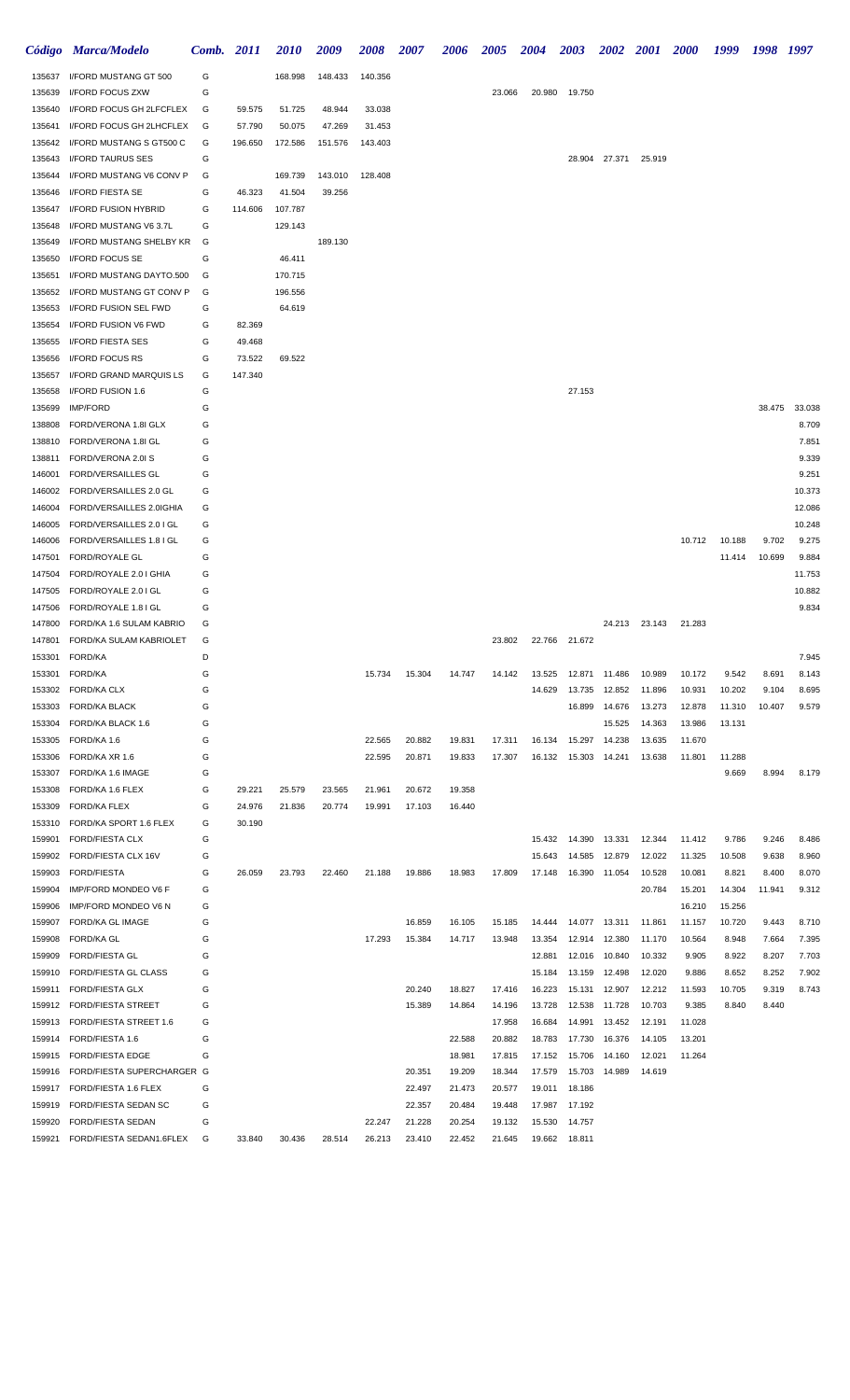|                  | Código Marca/Modelo                      | Comb.  | <i>2011</i> | <i>2010</i> | 2009    | 2008            | <b>2007</b> | 2006    | <b>2005</b> | <b>2004</b> | 2003   | <b>2002</b>             | <b>2001</b>      | <b>2000</b>                                                   | 1999             | 1998             | 1997             |
|------------------|------------------------------------------|--------|-------------|-------------|---------|-----------------|-------------|---------|-------------|-------------|--------|-------------------------|------------------|---------------------------------------------------------------|------------------|------------------|------------------|
| 159922           | FORD/FIESTA 1.6 FLEX                     | G      | 31.842      | 28.538      | 27.084  | 24.742          | 22.503      | 21.482  | 20.570      | 19.099      | 18.162 |                         |                  |                                                               |                  |                  |                  |
| 159923           | <b>FORD/FIESTA FLEX</b>                  | G      | 27.790      | 25.362      | 24.109  | 22.070          | 19.938      | 18.101  | 17.271      | 16.421      | 15.299 | 14.388                  | 13.731           | 13.081                                                        | 12.471           |                  |                  |
| 159924           | FORD/FIESTA SEDAN FLEX                   | G      | 30.677      | 26.323      | 24.255  | 23.074          | 21.191      | 20.252  | 19.167      |             |        |                         |                  |                                                               |                  |                  |                  |
| 159925           | FORD/FIESTA 1.0F TRAIL 5                 | G      |             |             | 27.176  | 25.348          | 23.265      | 22.235  |             |             |        |                         |                  |                                                               |                  |                  |                  |
| 159926           | FORD/FIESTA 1.6F TRAIL 5                 | G      |             |             | 28.572  | 26.125          | 24.583      | 23.495  |             |             |        |                         |                  |                                                               |                  |                  |                  |
| 159927           | <b>FORD/FIESTA TRAIL</b>                 | G      | 33.691      | 28.780      | 27.176  | 25.353          | 24.290      |         |             |             |        |                         |                  |                                                               |                  |                  |                  |
| 159928           | FORD/FIESTA TRAIL 1.6F                   | G      | 35.747      | 30.558      | 28.574  | 26.129          | 24.662      |         |             |             |        |                         |                  |                                                               |                  |                  |                  |
| 159929           | I/FORD MONDEO SW                         | G      |             |             |         |                 |             |         |             |             |        |                         |                  | 11.570                                                        | 11.009           | 10.110           |                  |
| 159930           | I/FORD FIESTA SE HA                      | G      | 43.518      |             |         |                 |             |         |             |             |        |                         |                  |                                                               |                  |                  |                  |
| 159999           | FORD/PROTOTIPO                           | G      |             |             |         |                 |             |         |             |             |        |                         |                  |                                                               |                  |                  | 7.454            |
|                  | <b>Fabricante: FYBER</b>                 |        |             |             |         |                 |             |         |             |             |        |                         |                  |                                                               |                  |                  |                  |
|                  | 123701 FYBER/2000                        | G      |             |             |         |                 |             |         |             |             |        |                         |                  |                                                               |                  |                  | 4.339            |
|                  |                                          |        |             |             |         |                 |             |         |             |             |        |                         |                  |                                                               |                  |                  |                  |
|                  | <b>Fabricante: GAMO</b>                  |        |             |             |         |                 |             |         |             |             |        |                         |                  |                                                               |                  |                  |                  |
|                  | 150901 GAMO/RADAR L                      | G      |             |             |         |                 |             |         |             |             |        |                         |                  |                                                               |                  |                  | 4.532            |
|                  | 150902 GAMO/RADAR S                      | G      |             |             |         |                 |             |         |             |             |        |                         |                  | 7.265                                                         | 6.974            | 6.543            | 4.529            |
|                  | <b>Fabricante: GEO</b>                   |        |             |             |         |                 |             |         |             |             |        |                         |                  |                                                               |                  |                  |                  |
|                  | 147199 IMP/GEO                           | D      |             |             |         |                 |             |         |             | 36.957      | 35.776 | 33.390                  | 31.920           | 30.535                                                        | 25.407           | 23.641           | 22.048           |
|                  | 147199 IMP/GEO                           | G      |             |             |         |                 |             |         |             | 18.540      |        | 17.827  15.510          | 15.067           | 11.411                                                        | 7.310            | 6.816            | 6.511            |
|                  |                                          |        |             |             |         |                 |             |         |             |             |        |                         |                  |                                                               |                  |                  |                  |
|                  | <b>Fabricante: GIANT'S</b>               |        |             |             |         |                 |             |         |             |             |        |                         |                  |                                                               |                  |                  |                  |
|                  | 125701 GIANT'S/BUGGY                     | G      |             |             |         |                 |             |         |             |             |        |                         |                  |                                                               | 6.998            | 6.500            | 5.470            |
|                  | 125799 GIANT'S                           | G      |             |             |         |                 |             |         |             |             |        |                         |                  |                                                               | 6.972            | 6.542            | 4.531            |
|                  | <b>Fabricante: GLASPAC</b>               |        |             |             |         |                 |             |         |             |             |        |                         |                  |                                                               |                  |                  |                  |
|                  | 141699 GLASPAC                           | G      |             |             |         |                 |             |         |             |             |        |                         |                  |                                                               |                  |                  | 4.532            |
|                  |                                          |        |             |             |         |                 |             |         |             |             |        |                         |                  |                                                               |                  |                  |                  |
|                  | <b>Fabricante: GM</b>                    |        |             |             |         |                 |             |         |             |             |        |                         |                  |                                                               |                  |                  |                  |
| 148821           | GM/VECTRA SD COLLECTION                  | G      | 55.531      |             |         |                 |             |         |             |             |        |                         |                  |                                                               |                  |                  |                  |
| 149568           | <b>GM/MERIVA SITNEI MED</b>              | G      |             | 35.388      |         |                 |             |         |             |             |        |                         |                  |                                                               |                  |                  |                  |
| 155300           | I/GM PRIZM                               | G      |             |             |         |                 |             |         |             |             |        |                         |                  | 11.614                                                        |                  |                  |                  |
|                  | <b>Fabricante:</b> GM - CHEVROLET        |        |             |             |         |                 |             |         |             |             |        |                         |                  |                                                               |                  |                  |                  |
|                  | 100002 IMP/CHEVROLET SUBURBAN            | G      | 232.269     | 192.467     | 181.269 | 168.806         | 149.386     | 142.474 | 123.026     |             |        |                         |                  |                                                               |                  |                  | 43.338           |
| 100028           | I/CHEVROLET CORVETTE                     | G      |             |             |         |                 | 205.213     | 185.791 | 177.980     | 163.834     |        |                         |                  |                                                               |                  |                  |                  |
| 104399           | GM/CARAVAN                               | G      |             |             |         |                 |             |         | 15.500      | 14.751      |        | 14.198 13.502           | 12.866           | 12.244                                                        | 11.665           | 8.801            | 8.083            |
|                  | 104410 GM/CHEVETTE SE                    | G      |             |             |         |                 |             |         |             |             |        | 10.706 10.182           | 9.702            | 9.228                                                         | 8.796            | 8.360            | 7.962            |
| 104601           | I/CHEVROLET CAMARO                       | G      |             | 173.737     | 166.232 | 159.051         | 152.179     | 145.605 |             |             |        |                         | 93.467           | 83.393                                                        | 75.280           | 63.663           | 54.762           |
| 104602           | I/CHEVROLET CAMARO V6                    | G      |             | 126.481     | 119.904 | 113.428         |             |         |             |             |        |                         |                  |                                                               |                  |                  |                  |
| 104603           | I/CHEVROLET CAMARO SS                    | G      | 172.338     | 163.720     | 154.083 | 143.491         |             |         |             |             |        |                         |                  |                                                               |                  |                  |                  |
| 104604           | I/CHEVROLET CAMARO 1SS                   | G      | 176.516     | 165.685     | 154.756 | 144.695         |             |         |             |             |        |                         |                  |                                                               |                  |                  |                  |
| 104605           | I/CHEVROLET CAMARO 2SS                   | G      | 178.218     | 167.524     | 157.891 | 148.115         |             |         |             |             |        |                         |                  |                                                               |                  |                  |                  |
| 104606           | I/CHEVROLET CAMARO 2LT                   | G      | 152.555     | 143.096     | 135.655 | 127.380         |             |         |             |             |        |                         |                  |                                                               |                  |                  |                  |
| 104607           | I/CHEVROLET CAMARO 1LT                   | G      | 148.633     | 140.756     | 133.296 | 126.097         |             |         |             |             |        |                         |                  |                                                               |                  |                  |                  |
| 104608           | I/CHEVROLET CAMARO LT                    | G      | 137.406     | 130.535     | 123.378 | 116.040         |             |         |             |             |        |                         |                  |                                                               |                  |                  |                  |
| 104609           | I/CHEVROLET CAMARO 2SSRS                 | G      |             | 172.701     | 164.065 | 155.863         |             |         |             |             |        |                         |                  |                                                               |                  |                  |                  |
| 104610           | I/CHEVROLET MALIBU LTZ                   | G      | 76.951      | 67.698      | 64.121  | 60.716          |             |         |             |             |        |                         |                  |                                                               |                  |                  |                  |
| 104611           | I/CHEVROLET CAMARO LS                    | G      | 137.940     | 131.042     | 124.491 | 118.267         |             |         |             |             |        |                         |                  |                                                               |                  |                  |                  |
| 104623           | I/CHEVROLET CAMARO C 1LT                 | G      | 155.142     |             |         |                 |             |         |             |             |        |                         |                  |                                                               |                  |                  |                  |
| 104699           | <b>GM/CHEVROLET</b>                      | G      |             |             |         |                 |             |         |             |             |        |                         |                  | 10.446                                                        | 10.079           | 9.683            | 9.316            |
| 104721           | <b>GM/MONZA SL/E EFI</b>                 | G      |             |             |         |                 |             |         |             |             |        | 14.400 13.696           | 13.055           | 12.421                                                        | 11.837           | 11.005           | 10.316           |
| 104726           | <b>GM/MONZA CLASS EFI</b>                | G      |             |             |         |                 |             |         |             |             |        |                         |                  |                                                               |                  |                  | 9.707            |
| 104727           | GM/MONZA GL                              | G      |             |             |         |                 |             |         |             |             |        |                         |                  |                                                               |                  |                  | 9.848            |
| 104728           | <b>GM/MONZA GLS</b>                      | G      |             |             |         |                 |             |         |             |             |        |                         |                  | 11.919                                                        | 11.356           | 10.790           | 9.725            |
| 104729           | GM/MONZA HI-TECH                         | G      |             |             |         |                 |             |         |             |             |        |                         |                  |                                                               |                  |                  | 9.725            |
| 104731           | <b>GM/MONZA WINNER</b>                   | G      |             |             |         |                 |             |         |             |             |        |                         |                  |                                                               |                  |                  | 11.527           |
| 105199<br>105199 | <b>GM/VERANEIO</b><br><b>GM/VERANEIO</b> | G<br>D |             |             |         |                 |             |         |             |             | 41.473 | 39.434<br>53.688 51.268 | 37.561<br>48.929 | 35.743<br>46.322                                              | 34.070<br>44.347 | 32.377<br>41.880 | 30.841<br>40.195 |
| 106717           | I/CHEVROLET CADILLAC CTS                 | G      |             |             | 131.189 | 103.071         | 87.148      |         |             |             |        |                         |                  |                                                               |                  |                  |                  |
| 107100           | I/CHEVROLET CORVETTE                     | G      |             | 222.441     | 211.224 | 199.428         | 188.409     |         |             |             |        |                         |                  | 180.235  170.174  162.429  149.024  144.018  132.758  127.814 | 122.534          |                  | 116.147 106.505  |
| 107103           | <b>IMP/CHEVROLET LUMINA LS</b>           | G      |             |             |         |                 |             |         |             |             |        |                         |                  | 24.025                                                        | 22.425           | 20.423           | 18.691           |
| 107104           | IMP/CHEVROLET CORSICA LT                 | G      |             |             |         |                 |             |         |             |             |        | 41.762 37.586           | 17.379           | 14.756                                                        | 11.750           | 10.884           | 10.476           |
| 107111           | I/CHEVROLET SSR                          | G      |             |             |         |                 |             | 99.191  | 84.083      | 80.247      |        |                         |                  |                                                               |                  |                  |                  |
| 107112           | I/CHEVROLET CORVET COUPE G               |        |             |             | 193.452 | 183.634 174.511 |             | 167.477 | 158.589     |             |        |                         |                  |                                                               |                  |                  |                  |
| 107113           | I/CHEVROLET CORVETTE Z06                 | G      |             | 213.380     | 203.579 | 193.336         | 183.747     | 176.367 | 166.878     |             |        |                         |                  |                                                               |                  |                  |                  |
|                  | 107115 I/CHEVROLET CORVETTE COP G        |        |             | 213.437     | 203.612 | 193.343 183.716 |             | 176.397 |             |             |        |                         |                  |                                                               |                  |                  |                  |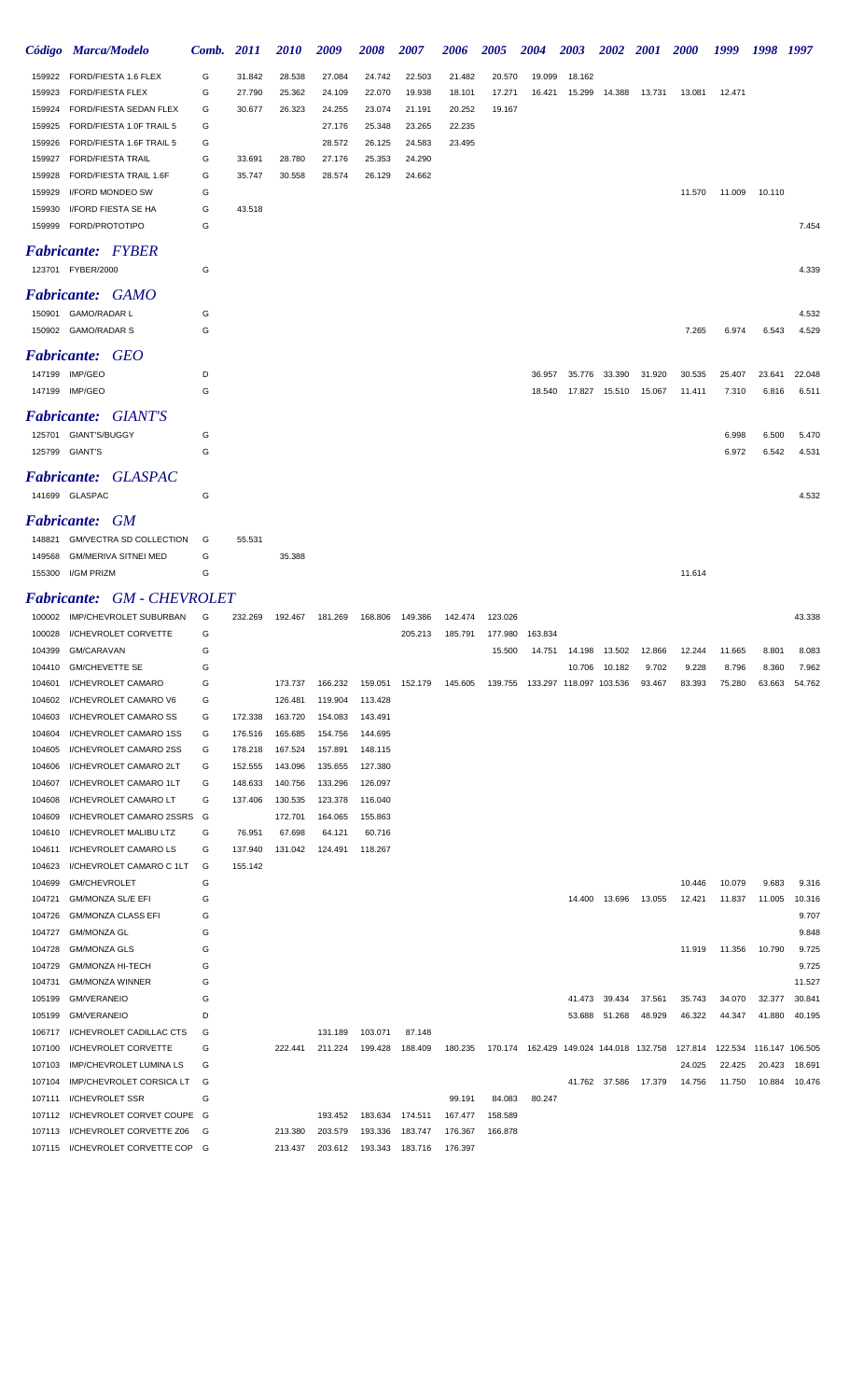|                  | Código Marca/Modelo                                        |        | <b>Comb.</b> 2011 | <b>2010</b>       | 2009              | <b>2008</b>      | <b>2007</b>      | <b>2006</b>      | <b>2005</b>      | 2004 2003        |                  |                  | 2002 2001 2000   |                  | 1999             | 1998 1997        |                  |
|------------------|------------------------------------------------------------|--------|-------------------|-------------------|-------------------|------------------|------------------|------------------|------------------|------------------|------------------|------------------|------------------|------------------|------------------|------------------|------------------|
|                  | 107116 I/CHEVROLET CORVETTE CON G                          |        |                   |                   | 213.997           | 201.085          | 191.088          |                  |                  |                  |                  |                  |                  |                  |                  |                  |                  |
|                  | 107117 I/CHEVROLET CORVETTE LT2                            | G      |                   |                   | 245.425           | 230.565          | 219.212          |                  |                  |                  |                  |                  |                  |                  |                  |                  |                  |
| 107119           | I/CHEVROLET CORVETTE C6                                    | G      |                   | 201.257           | 192.020           | 182.259          | 173.313          |                  |                  |                  |                  |                  |                  |                  |                  |                  |                  |
| 107120           | I/CHEVROLET CORVETTE ZR1                                   | G      | 250.975           | 197.556           | 188.500           | 178.891          | 170.085          |                  |                  |                  |                  |                  |                  |                  |                  |                  |                  |
| 107121           | I/GM IMPALA SE                                             | G      |                   |                   | 92.657            | 76.421           | 69.062           | 48.580           |                  |                  |                  |                  |                  |                  |                  |                  |                  |
| 107122           | I/CHEVROLET AGILE LTZ                                      | G      | 38.171            | 33.114            | 31.357            | 26.761           |                  |                  |                  |                  |                  |                  |                  |                  |                  |                  |                  |
| 107124<br>107126 | I/CHEVROLET AGILE LT<br>I/CHEVROLET IMPALA LS              | G<br>G | 34.241            | 29.711<br>118.102 | 28.292<br>108.423 | 24.738<br>96.645 |                  |                  |                  |                  |                  |                  |                  |                  |                  |                  |                  |
| 107128           | I/CHEVROLET CORVETTE GSC G                                 |        | 259.641           | 213.132           | 202.226           | 191.045          |                  |                  |                  |                  |                  |                  |                  |                  |                  |                  |                  |
| 107131           | I/CHEVROLET CORVETTE GS                                    | G      |                   | 215.560           | 204.613           | 193.275          |                  |                  |                  |                  |                  |                  |                  |                  |                  |                  |                  |
| 107199           | <b>IMP/CHEVROLET</b>                                       | D      |                   |                   |                   |                  |                  |                  |                  |                  |                  |                  |                  |                  | 29.749           |                  | 28.120 26.053    |
| 107199           | <b>IMP/CHEVROLET</b>                                       | G      |                   |                   |                   |                  |                  |                  |                  |                  |                  |                  |                  |                  | 11.892           |                  | 11.403 10.963    |
| 110301           | I/OPEL ASTRA 1.8 16V EA                                    | G      |                   |                   |                   |                  |                  |                  |                  |                  |                  |                  | 37.592 17.376    | 14.750           |                  |                  |                  |
| 123300           | I/CHEVROLET CORVETTE COP G                                 |        |                   | 222.502           | 212.394           | 201.504 191.616  |                  |                  |                  |                  |                  |                  |                  |                  |                  |                  |                  |
| 123301           | I/CHEVROLET CORVETTE CON G                                 |        |                   | 230.242           | 218.741           | 205.464          |                  |                  |                  |                  |                  |                  |                  |                  |                  |                  |                  |
| 123601           | <b>GM/BRASINCA PASSO FINO</b>                              | D      |                   |                   |                   |                  |                  |                  |                  |                  |                  | 60.734           | 56.289           | 52.093           | 48.270           | 44.602           | 41.325           |
| 123601           | <b>GM/BRASINCA PASSO FINO</b>                              | G      |                   |                   |                   |                  |                  |                  |                  |                  |                  | 45.824           | 42.470           | 39.305           | 36.423           | 33.653           | 31.179           |
| 132803<br>132804 | <b>GM/KADETT GS</b><br><b>GM/KADETT IPANEMA SL</b>         | G<br>G |                   |                   |                   |                  |                  |                  |                  |                  | 15.034 14.463    | 13.753           | 13.106           | 12.472           | 11.880           | 10.871           | 10.133<br>9.407  |
| 132814           | <b>GM/KADETT GL</b>                                        | G      |                   |                   |                   |                  |                  |                  |                  |                  |                  | 12.180           | 11.609           | 11.045           | 10.526           | 9.781            | 8.981            |
| 132815           | <b>GM/KADETT GLS</b>                                       | G      |                   |                   |                   |                  |                  |                  |                  |                  |                  |                  |                  |                  | 11.792           | 11.174           | 9.957            |
| 132816           | <b>GM/KADETT LITE</b>                                      | G      |                   |                   |                   |                  |                  |                  |                  |                  |                  |                  |                  |                  | 10.671           | 9.781            | 8.981            |
| 132817           | <b>GM/KADETT SPORT</b>                                     | G      |                   |                   |                   |                  |                  |                  |                  |                  |                  |                  |                  |                  |                  | 10.869           | 10.134           |
| 147601           | <b>GM/OMEGA GLS</b>                                        | G      |                   |                   |                   |                  |                  |                  |                  |                  |                  |                  |                  |                  | 14.646           | 13.747           | 12.472           |
| 147602           | GM/OMEGA CD                                                | G      |                   |                   |                   |                  |                  |                  |                  |                  |                  |                  |                  | 22.575           | 17.614           | 16.479           | 14.769           |
| 147901           | <b>GM/KADETT IPANEMA GL</b>                                | G      |                   |                   |                   |                  |                  |                  |                  |                  |                  |                  |                  |                  | 12.219           | 9.882            | 9.409            |
| 147902           | GM/KADETT IPANEMA GLS                                      | G      |                   |                   |                   |                  |                  |                  |                  |                  |                  |                  |                  |                  | 11.773           | 9.880            | 9.444            |
| 147903<br>147999 | <b>GM/KADETT IPANEMA FLAIR</b><br><b>GM/KADETT IPANEMA</b> | G<br>G |                   |                   |                   |                  |                  |                  |                  |                  |                  |                  |                  |                  | 11.499<br>12.543 | 9.878<br>9.680   | 9.446<br>9.233   |
| 148601           | <b>GM/OMEGA SUPREMA CD</b>                                 | G      |                   |                   |                   |                  |                  |                  |                  |                  |                  |                  |                  |                  |                  |                  | 15.069           |
| 148602           | <b>GM/OMEGA SUPREMA GLS</b>                                | G      |                   |                   |                   |                  |                  |                  |                  |                  |                  |                  |                  |                  |                  |                  | 11.221           |
| 148603           | <b>GM/OMEGA SUPREMA GL</b>                                 | G      |                   |                   |                   |                  |                  |                  |                  |                  |                  |                  |                  |                  |                  |                  | 11.950           |
| 148801           | <b>GM/VECTRA CD</b>                                        | G      |                   |                   |                   |                  |                  |                  |                  |                  | 22.786           | 21.494           | 19.512           | 18.487           | 16.069           | 15.124           | 13.948           |
| 148802           | <b>GM/VECTRA GLS</b>                                       | G      |                   |                   |                   |                  |                  |                  |                  |                  | 21.877           | 19.703           | 18.870           | 17.986           | 15.372           | 14.090           | 13.249           |
| 148804           | <b>GM/VECTRA GL</b>                                        | G      |                   |                   |                   |                  |                  |                  |                  |                  | 22.219           | 19.896           | 18.675           | 17.174           | 14.935           | 14.131           | 13.110           |
| 148805           | GM/VECTRA MILENIUM                                         | G      |                   |                   |                   |                  |                  |                  |                  |                  |                  | 22.448 20.163    | 19.258           | 18.370           | 15.676           | 14.325           | 13.416           |
| 148806           | <b>GM/VECTRA CHALLENGE</b>                                 | G      |                   |                   |                   |                  |                  |                  |                  | 26.561           | 25.550           | 21.299           | 19.396           | 18.414           | 15.363           | 14.368           |                  |
| 148807<br>148808 | <b>GM/VECTRA EXPRESSION</b><br><b>GM/VECTRA SEDAN</b>      | G<br>G |                   |                   |                   |                  |                  | 29.082           | 24.822<br>26.240 | 23.542<br>23.533 | 22.446<br>22.449 | 20.158<br>20.165 | 19.326<br>19.319 | 18.371           | 15.672           |                  |                  |
| 148809           | <b>GM/VECTRA SEDAN CD</b>                                  | G      |                   |                   |                   |                  |                  |                  | 27.335           | 25.202           | 23.128           | 21.819           | 19.799           |                  |                  |                  |                  |
| 148810           | <b>GM/VECTRA ELEGANCE</b>                                  | G      |                   |                   |                   |                  |                  | 26.349           | 25.002           | 22.939           | 22.394           |                  |                  |                  |                  |                  |                  |
| 148811           | <b>GM/VECTRA ELITE</b>                                     | G      |                   |                   |                   |                  | 29.143           | 27.695           | 25.947           | 23.774           | 22.894           |                  |                  |                  |                  |                  |                  |
| 148812           | <b>GM/VECTRA COMFORT</b>                                   | G      |                   |                   |                   |                  |                  | 25.373           | 23.846           | 21.684           | 20.958           |                  |                  |                  |                  |                  |                  |
| 148813           | GM/VECTRA COLLECTION                                       | G      |                   |                   |                   |                  |                  | 28.046           | 25.032           | 22.456           |                  |                  |                  |                  |                  |                  |                  |
| 148814           | <b>GM/VECTRA SEDAN ELITE</b>                               | G      | 59.314            | 52.271            | 46.482            | 42.057           | 37.300           | 34.523           | 30.903           | 30.334           |                  |                  |                  |                  |                  |                  |                  |
| 148815           | GM/VECTRA SEDAN ELEGANCE G                                 |        | 52.348            | 46.088            | 40.718            | 37.064           | 33.871           | 32.153           | 30.006           | 27.916           |                  |                  |                  |                  |                  |                  |                  |
| 148816           | GM/VECTRA SEDAN COMFORT G                                  |        |                   |                   |                   |                  | 27.337           | 26.498           | 23.358           | 22.697           |                  |                  |                  |                  |                  |                  |                  |
| 148817<br>148818 | GM/VECTRA SD EXPRESSION<br>GM/VECTRA HATCH 4P GT-X         | G<br>G | 47.295<br>52.044  | 40.896<br>46.510  | 36.634<br>42.780  | 33.863<br>39.532 | 31.846<br>36.968 | 29.646<br>35.411 | 27.773           |                  |                  |                  |                  |                  |                  |                  |                  |
| 148819           | GM/VECTRA HATCH 4P GT                                      | G      | 48.436            | 42.275            | 38.944            | 36.011           | 33.606           | 32.193           |                  |                  |                  |                  |                  |                  |                  |                  |                  |
| 149000           | I/GM MRE CGPI                                              | G      |                   |                   |                   |                  |                  |                  | 21.244           | 20.398           | 19.813           | 18.592           | 17.474           | 15.003           | 11.894           | 11.403           | 10.959           |
| 149001           | <b>IMP/GM CALIBRA 16V</b>                                  | G      |                   |                   |                   |                  |                  |                  |                  |                  | 26.292           | 24.314           | 22.536           | 20.853           | 19.335           | 17.862           | 16.548           |
| 149002           | <b>IMP/GM ASTRA GLS</b>                                    | G      |                   |                   |                   |                  |                  |                  |                  |                  |                  |                  |                  |                  |                  |                  | 10.478           |
| 149004           | <b>IMP/GM CORSA WIND</b>                                   | G      |                   |                   |                   |                  |                  |                  |                  |                  |                  |                  |                  |                  | 10.252           | 9.662            | 9.098            |
| 149005           | <b>IMP/GM TIGRA</b>                                        | G      |                   |                   |                   |                  |                  |                  |                  |                  |                  |                  |                  | 18.612           | 17.538           | 16.803           | 15.227           |
| 149007           | IMP/GM CORSA GL W                                          | G      |                   |                   |                   |                  |                  |                  |                  |                  |                  |                  |                  | 14.181           | 12.957           | 12.410           | 11.293           |
| 149008           | IMP/GM CORSA GLS WD                                        | G      |                   |                   |                   |                  |                  |                  |                  |                  |                  |                  | 14.981           | 14.336           | 13.256           | 12.643           | 11.821           |
| 149009<br>149010 | <b>IMP/GM CORSA GLS</b><br><b>IMP/GM OMEGA CD</b>          | G<br>G | 102.006           | 95.866            | 87.649            | 72.334           | 65.339           | 45.958           | 38.401           | 36.117           | 33.825           | 26.511           | 15.148<br>24.391 | 14.252<br>21.186 | 13.302<br>20.300 | 12.468<br>19.590 | 11.970<br>13.674 |
| 149011           | I/GM OMEGA SS                                              | G      |                   |                   |                   |                  |                  |                  |                  |                  |                  |                  |                  | 21.181           | 20.291           | 19.590           |                  |
| 149012           | I/GM TRACKER 2.0                                           | D      |                   |                   |                   |                  |                  |                  | 42.797           | 35.747           | 34.313           | 32.158           | 30.679           | 29.441           | 25.618           |                  |                  |
| 149013           | I/GM CORSA CLASSIC                                         | G      |                   |                   |                   |                  |                  | 19.523           | 16.531           | 15.798           | 15.011           | 14.335           | 13.729           | 13.167           |                  |                  |                  |
| 149014           | I/GM CORSA MILENIUM                                        | G      |                   |                   |                   |                  |                  |                  |                  |                  | 15.021           | 14.234           | 13.637           | 12.837           |                  |                  |                  |
| 149015           | I/GM CORSA SEDAN                                           | G      |                   |                   |                   |                  |                  |                  |                  | 18.590           | 18.011           | 16.227           | 15.454           | 14.917           |                  |                  |                  |
| 149016           | I/GM CORSA HATCH                                           | G      |                   |                   |                   |                  |                  |                  |                  | 18.274           | 17.676           | 15.584           | 14.877           |                  |                  |                  |                  |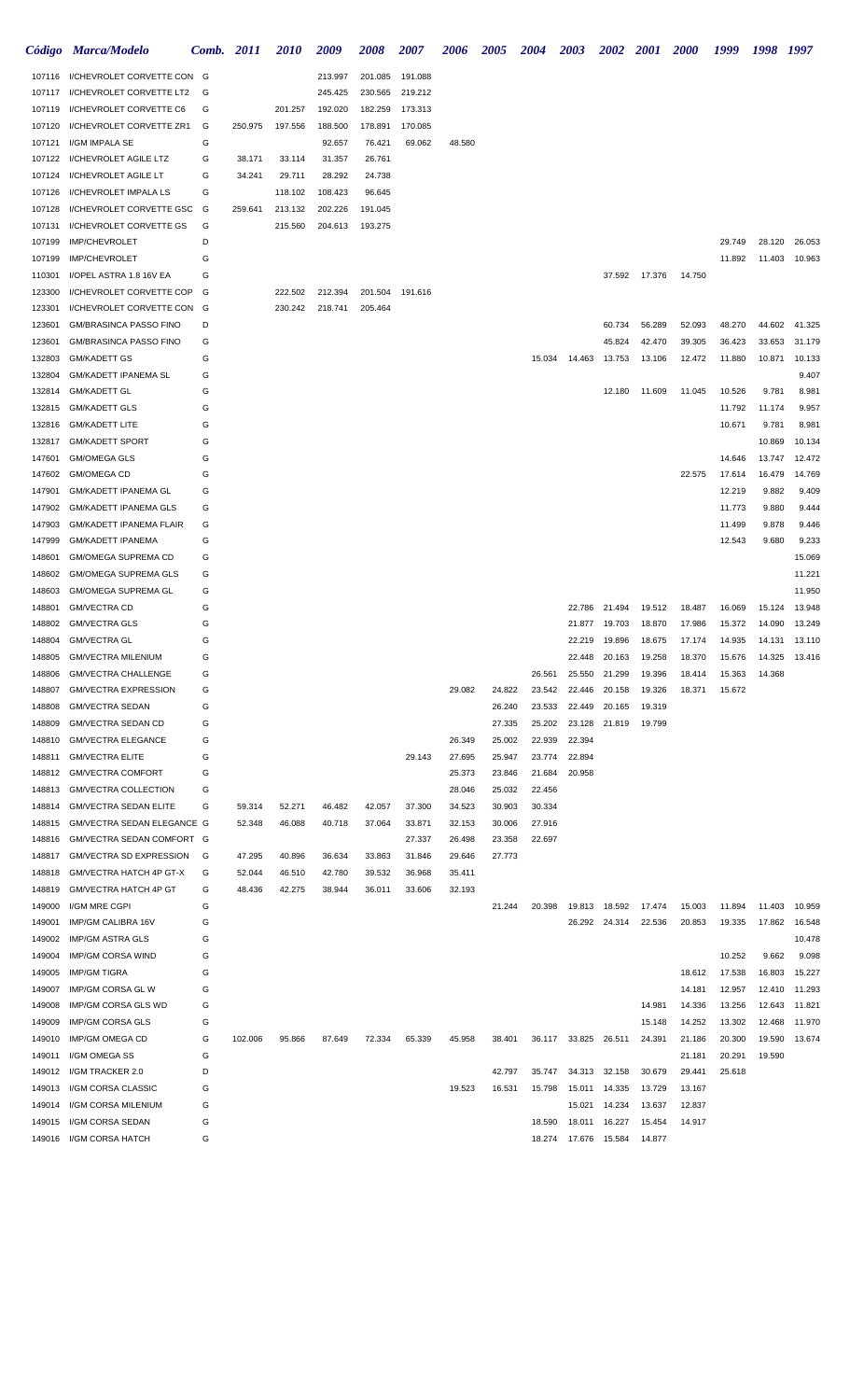|                  | Código Marca/Modelo                           | Comb.  | <b>2011</b> | <i>2010</i>      | 2009             | 2008             | 2007             | 2006             | <i><b>2005</b></i> | 2004             | 2003             | <i><b>2002</b></i> | <i>2001</i> | <i><b>2000</b></i> | 1999   | 1998   | 1997   |
|------------------|-----------------------------------------------|--------|-------------|------------------|------------------|------------------|------------------|------------------|--------------------|------------------|------------------|--------------------|-------------|--------------------|--------|--------|--------|
| 149017           | I/GM CLASSIC LIFE                             | G      |             | 22.514           | 20.803           | 19.408           | 18.472           | 17.172           | 16.127             | 15.228           | 14.966           | 14.275             | 13.634      | 13.011             |        |        |        |
| 149018           | I/GM CLASSIC SUPER                            | G      |             |                  |                  | 21.494           | 19.469           | 18.108           |                    |                  |                  |                    |             |                    |        |        |        |
| 149019           | I/GM CLASSIC SPIRIT                           | G      |             | 24.447           | 22.497           | 21.361           | 19.112           | 18.028           | 16.769             | 15.705           | 15.109           |                    |             |                    |        |        |        |
| 149027           | I/GM SKY                                      | G      |             |                  |                  | 80.446           | 76.548           | 69.177           |                    |                  |                  |                    |             |                    |        |        |        |
| 149028           | I/CHEVROLET CLASSIC                           | G      |             | 25.841           | 23.895           | 21.577           |                  |                  |                    |                  |                  |                    |             |                    |        |        |        |
| 149501           | <b>GM/CORSA GL</b>                            | G      |             |                  |                  |                  |                  |                  |                    |                  |                  |                    | 14.645      | 12.869             | 12.342 | 11.511 | 11.030 |
| 149502           | <b>GM/CORSA WIND</b>                          | G      |             |                  |                  |                  |                  |                  |                    | 15.615           | 15.026           | 12.742             | 11.998      | 11.362             | 10.247 | 9.661  | 9.096  |
| 149503           | GM/CORSA GSI 16V                              | G      |             |                  |                  |                  |                  |                  |                    |                  | 18.984           | 17.558             | 16.277      | 15.067             | 13.959 | 12.902 | 11.950 |
| 149504           | <b>GM/CORSA GLS</b>                           | G      |             |                  |                  |                  |                  |                  |                    |                  |                  | 18.747             | 15.151      | 14.255             | 13.299 | 12.470 | 11.972 |
| 149505           | GM/CORSA GL 1.6                               | G      |             |                  |                  |                  |                  |                  |                    |                  | 17.489           | 14.926             | 14.269      | 12.868             | 11.964 | 10.781 | 10.394 |
| 149506           | <b>GM/CORSA SUPER</b>                         | G      |             |                  |                  |                  |                  |                  |                    |                  | 16.607           | 13.770             | 13.080      | 12.160             | 11.594 | 11.086 | 10.225 |
| 149507           | GM/CORSA GL W                                 | G      |             |                  |                  |                  |                  |                  |                    |                  | 20.438           | 17.484             | 15.151      | 14.514             | 12.956 | 12.408 | 11.295 |
| 149508           | <b>GM/CORSA GLS W</b>                         | G      |             |                  |                  |                  |                  |                  |                    |                  |                  |                    |             | 14.336             | 13.251 | 12.650 | 11.823 |
| 149509           | GM/CORSA GLS WD                               | G      |             |                  |                  |                  |                  |                  |                    |                  |                  |                    |             | 14.339             | 13.252 | 12.648 | 11.823 |
| 149510           | <b>GM/CORSA PIQUET</b>                        | G      |             |                  |                  |                  |                  |                  |                    |                  |                  |                    |             | 11.378             | 10.499 | 10.032 | 9.097  |
| 149511           | <b>IMP/GM CORSA GL</b>                        | G      |             |                  |                  |                  |                  |                  |                    |                  |                  |                    | 14.650      | 12.871             | 12.336 | 11.508 | 11.033 |
| 149512           | GM/CORSA CHAMP 98                             | G      |             |                  |                  |                  |                  |                  |                    |                  |                  |                    | 11.994      | 11.364             | 10.250 | 9.665  | 9.099  |
| 149513           | I/GM CORSA SUPER W                            | G      |             |                  | 20.460           | 19.332           | 18.285           | 17.467           | 16.460             | 15.667           | 15.070           | 13.950             | 13.165      | 12.615             | 11.914 | 11.346 | 10.771 |
| 149514           | I/GM CORSA SUPER                              | G      |             |                  |                  |                  |                  |                  |                    |                  | 16.605           | 13.774             | 13.078      | 12.163             | 11.594 | 11.088 | 10.226 |
| 149515           | <b>GM/CORSA MILENIUM</b>                      | G      |             |                  |                  |                  |                  |                  |                    | 15.608           | 15.022           | 14.230             | 13.640      | 12.835             | 11.643 | 11.114 | 10.515 |
| 149516           | <b>GM/CELTA</b>                               | G      |             |                  | 19.053           | 17.994           | 16.964           | 16.115           | 15.158             | 14.469           | 13.809           | 13.188             | 12.358      | 11.528             | 10.025 | 9.381  |        |
| 149517           | <b>GM/CORSA HATCH</b>                         | G      |             |                  |                  |                  |                  |                  | 19.574             | 18.269           | 17.675           | 12.738             | 11.996      | 11.366             | 10.249 | 9.665  | 9.097  |
| 149518           | <b>GM/CORSA SEDAN</b>                         | G      |             | 23.390           | 22.113           | 20.897           | 19.765           | 18.878           | 16.337             | 15.609           | 15.019           | 14.306             | 13.709      | 13.016             | 12.430 | 11.938 | 11.433 |
| 149519           | <b>GM/MERIVA</b>                              | G      |             |                  |                  |                  |                  |                  | 23.968             | 22.223           | 21.445           | 19.924             | 18.518      | 17.360             |        |        |        |
| 149520           | <b>GM/CORSA CLASSIC</b>                       | G      |             | 22.668           | 21.388           | 20.186           | 19.164           | 18.572           | 16.525             | 15.798           | 15.015           | 14.337             | 13.723      | 13.162             |        |        |        |
| 149521           | <b>GM/CELTA 3 PORTAS SUPER</b>                | G      |             |                  |                  |                  |                  |                  | 14.995             | 14.337           | 13.847           | 13.234             | 12.428      | 11.803             |        |        |        |
| 149522           | <b>GM/CELTA 5 PORTAS SUPER</b>                | G      |             |                  |                  |                  |                  |                  | 15.796             | 15.033           | 14.503           | 13.399             | 11.617      | 10.886             |        |        |        |
| 149523           | <b>GM/CELTA 3 PORTAS</b>                      | G      |             |                  |                  |                  |                  | 17.010           | 15.158             | 14.470           | 13.812           | 13.186             | 12.364      | 11.706             | 11.184 | 10.654 | 10.178 |
| 149524           | <b>GM/CELTA 5 PORTAS</b>                      | G      |             |                  |                  |                  |                  |                  | 15.967             | 15.171           | 14.461           | 13.247             | 12.415      | 11.907             |        |        |        |
| 149525           | <b>GM/MERIVA CD</b>                           | G      |             |                  |                  |                  |                  |                  | 24.413             | 23.574           | 22.037           | 20.400             | 18.922      | 17.733             |        |        |        |
| 149526           | <b>GM/CELTA 3P ENERGY</b>                     | G      |             |                  |                  |                  |                  |                  | 16.171             | 15.307           | 14.400           | 13.184             |             |                    |        |        |        |
| 149527           | <b>GM/CELTA 5P ENERGY</b>                     | G      |             |                  |                  |                  |                  |                  | 17.544             | 15.674           | 14.907           | 13.787             |             |                    |        |        |        |
| 149528           | GM/CELTA 3P ENERGY SUPER                      | G      |             |                  |                  |                  |                  |                  |                    | 15.308           | 14.020           | 13.484             |             |                    |        |        |        |
| 149529           | GM/CELTA 5P ENERGY SUPER                      | G      |             |                  |                  |                  |                  |                  |                    | 15.667           | 14.844           | 13.874             |             |                    |        |        |        |
| 149530           | GM/CORSA SEDAN PREMIUM                        | G      | 33.882      | 28.954           | 27.256           | 25.329           | 23.570           | 21.515           | 20.291             | 18.794           | 18.471           |                    |             |                    |        |        |        |
| 149531           | GM/CORSA SEDAN JOY                            | G      |             |                  |                  | 21.804           | 20.508           | 19.430           | 17.984             | 16.783           | 15.991           |                    |             |                    |        |        |        |
| 149532           | <b>GM/CORSA HATCH PREMIUM</b>                 | G      |             | 28.371           | 26.294           | 24.690           | 22.656           | 21.377           | 20.200             | 18.559           | 18.178           |                    |             |                    |        |        |        |
| 149533           | GM/CELTA 2P LIFE                              | G      | 22.094      | 20.051           | 18.729           | 17.463           | 16.555           | 15.610           | 14.443             | 12.912           | 12.250           |                    |             |                    |        |        |        |
| 149534           | <b>GM/CELTA 4P LIFE</b>                       | G      | 23.384      | 21.181           | 20.049           | 19.109           | 17.395           | 16.338           | 15.516             | 14.271           | 13.410           |                    |             |                    |        |        |        |
| 149535           | <b>GM/CELTA 4P SPIRIT</b>                     | G      | 25.406      | 22.322           | 20.903           | 19.680           | 18.599           | 17.138           | 14.626             | 13.752           | 13.524           |                    |             |                    |        |        |        |
| 149536           | <b>GM/CELTA 2P SPIRIT</b>                     | G      | 24.117      | 20.102           | 18.882           | 17.931           | 16.801           | 15.776           | 14.628             | 13.246           | 13.023           |                    |             |                    |        |        |        |
| 149537           | GM/CELTA 4P SUPER                             | G      |             | 24.114           | 22.158           | 20.537           | 19.336           | 17.431           | 15.960             | 15.171           | 14.455           |                    |             |                    |        |        |        |
| 149538           | GM/CELTA 2P SUPER                             | G      |             |                  | 19.637           | 18.664           | 17.138           | 15.957           | 15.163             | 14.469           | 13.811           |                    |             |                    |        |        |        |
| 149539           | GM/CORSA SEDAN MAXX<br><b>GM/CLASSIC LIFE</b> | G<br>G | 32.353      | 27.666<br>22.512 | 26.170<br>20.794 | 24.422<br>19.409 | 22.212<br>18.479 | 21.198<br>17.173 | 20.188<br>16.128   | 18.556<br>15.380 | 17.098<br>14.952 | 16.291             |             |                    |        |        |        |
| 149540<br>149541 | <b>GM/CLASSIC SUPER</b>                       | G      |             | 24.649           | 22.778           | 20.573           | 18.627           | 17.332           | 16.189             | 15.055           | 14.635           |                    |             |                    |        |        |        |
| 149542           | <b>GM/CLASSIC SPIRIT</b>                      | G      | 27.747      | 24.453           | 22.495           | 21.366           | 19.109           | 18.023           | 16.775             | 15.758           | 15.502           |                    |             |                    |        |        |        |
| 149543           | <b>GM/MERIVA JOY</b>                          | G      | 40.931      | 36.200           | 33.392           | 28.522           | 27.234           | 25.704           | 24.352             | 22.546           | 21.693           | 20.795             | 20.096      |                    |        |        |        |
| 149544           | <b>GM/CORSA HATCH MAXX</b>                    | G      | 27.442      | 25.309           | 24.265           | 22.988           | 21.914           | 20.961           | 19.762             | 18.326           | 17.510           | 16.881             |             |                    |        |        |        |
| 149545           | <b>GM/MERIVA MAXX</b>                         | G      | 41.770      | 38.156           | 34.419           | 31.635           | 28.915           | 27.310           | 25.745             | 22.935           | 22.517           | 21.469             |             |                    |        |        |        |
| 149546           | <b>GM/MERIVA PREMIUM</b>                      | G      | 42.222      | 37.593           | 35.551           | 34.013           | 30.959           | 29.393           | 26.684             | 24.869           | 24.262           |                    |             |                    |        |        |        |
| 149547           | GM/CORSA HATCH JOY                            | G      |             | 24.153           | 22.279           | 21.191           | 19.056           | 17.525           | 16.636             | 15.471           |                  | 14.952 14.259      |             |                    |        |        |        |
| 149548           | <b>GM/MERIVA SS</b>                           | G      | 44.977      | 39.509           | 36.971           | 33.085           | 30.447           | 29.358           | 26.566             | 25.700           |                  |                    |             |                    |        |        |        |
| 149549           | <b>GM/CORSA HATCH SS</b>                      | G      |             |                  | 28.671           | 26.915           | 25.107           | 23.415           | 21.136             | 20.065           |                  |                    |             |                    |        |        |        |
| 149552           | <b>GM/PRISMA JOY</b>                          | G      | 26.881      | 23.096           | 22.085           | 20.910           | 19.863           | 19.246           | 18.230             |                  |                  |                    |             |                    |        |        |        |
| 149553           | <b>GM/PRISMA MAXX</b>                         | G      | 28.217      | 25.439           | 23.305           | 22.026           | 20.978           | 19.640           | 18.367             |                  |                  |                    |             |                    |        |        |        |
| 149554           | <b>GM/MERIVA EXPRESSION</b>                   | G      | 40.588      | 37.113           | 34.776           | 33.111           | 31.411           |                  |                    |                  |                  |                    |             |                    |        |        |        |
| 149556           | CHEVROLET/CLASSIC                             | G      | 27.075      | 23.856           | 22.041           | 20.561           |                  |                  |                    |                  |                  |                    |             |                    |        |        |        |
| 149558           | CHEVROLET/CLASSIC LS                          | G      | 26.247      | 22.319           | 21.117           | 20.009           |                  |                  |                    |                  |                  |                    |             |                    |        |        |        |
| 152601           | GM/BLAZERGM                                   | D      |             |                  |                  |                  |                  |                  |                    |                  |                  | 39.807             | 37.779      | 30.472             | 28.500 | 26.827 | 25.508 |
| 152601           | GM/BLAZERGM                                   | G      |             |                  |                  |                  |                  |                  |                    |                  |                  | 25.754             | 24.435      | 20.524             | 18.065 | 16.546 | 15.865 |
| 152602           | GM/BLAZERDLXGM                                | D      |             |                  |                  |                  |                  |                  |                    |                  |                  |                    |             |                    | 30.729 | 28.739 | 26.654 |
| 152602           | GM/BLAZERDLXGM                                | G      |             |                  |                  |                  |                  |                  |                    |                  |                  |                    |             |                    | 19.084 | 17.402 | 16.422 |
| 152603           | <b>GM/BLAZER EXECUTIVE GM</b>                 | G      |             |                  |                  |                  |                  |                  |                    |                  |                  |                    |             |                    | 21.010 | 19.629 | 17.362 |
| 152606           | GM/BLAZER DLX 4.3 4X4 GM                      | G      |             |                  |                  |                  |                  |                  |                    |                  |                  |                    |             |                    | 21.041 | 19.098 | 17.691 |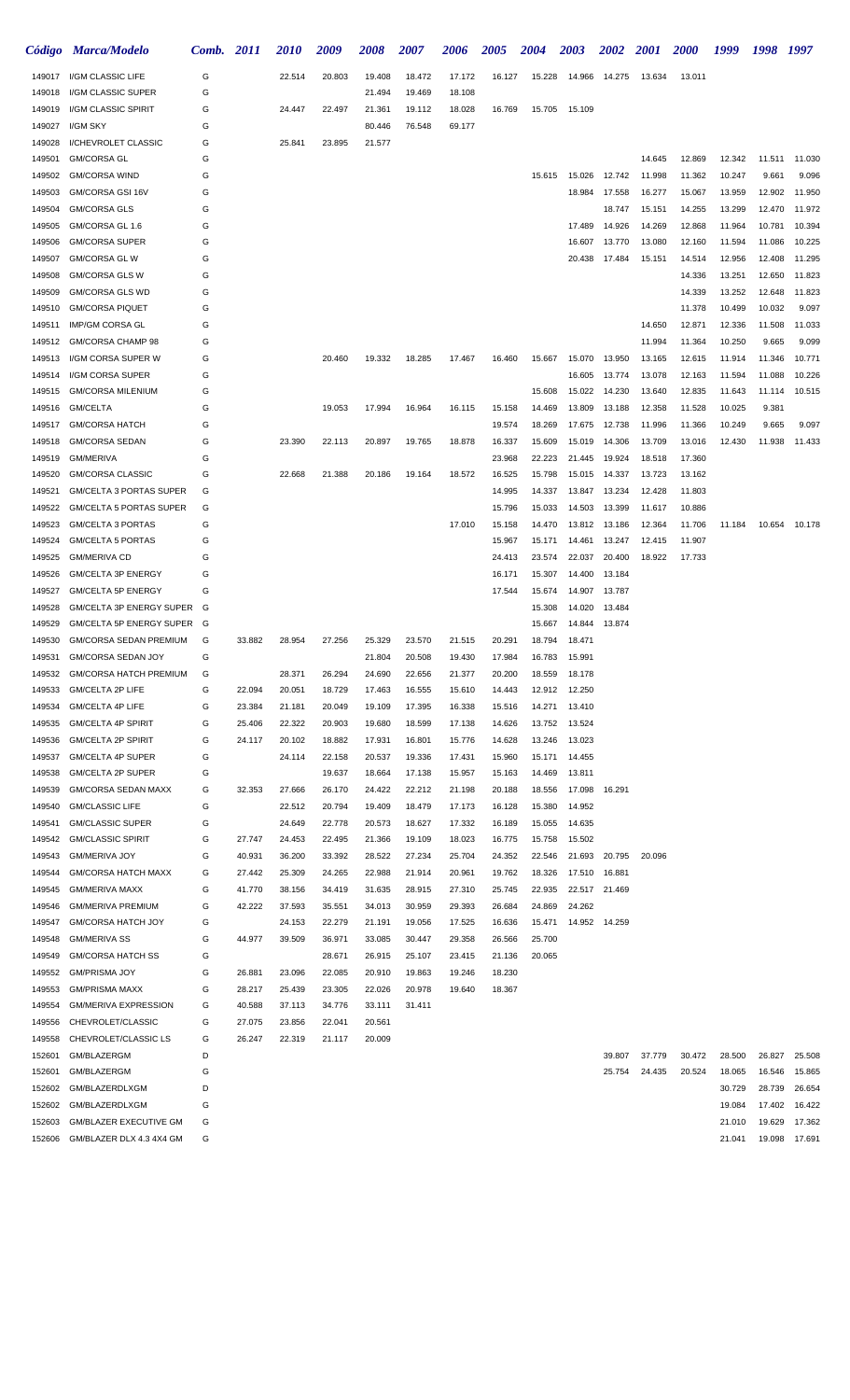|                  | Código Marca/Modelo                                                | Comb. 2011 |        | <i><b>2010</b></i> | 2009             | 2008             | <i><b>2007</b></i> | <i><b>2006</b></i> | <i><b>2005</b></i> | 2004             | 2003             | 2002             | <b>2001</b>      | <i>2000</i>      | 1999   | 1998   | 1997   |
|------------------|--------------------------------------------------------------------|------------|--------|--------------------|------------------|------------------|--------------------|--------------------|--------------------|------------------|------------------|------------------|------------------|------------------|--------|--------|--------|
| 152607           | GM/BLASER EXECUTIVE 4X4                                            | G          |        |                    |                  |                  |                    |                    |                    |                  |                  |                  |                  |                  | 21.437 | 20.013 | 17.704 |
| 154201           | <b>IMP/GMC SAVANA TIARA</b>                                        | G          |        |                    |                  |                  |                    |                    |                    |                  |                  |                  |                  |                  |        | 10.883 | 10.482 |
| 154501           | <b>GM/ASTRA GL</b>                                                 | G          |        |                    | 31.521           | 28.402           | 27.086             | 25.976             | 24.688             | 23.664           | 22.222           | 19.530           | 16.627           | 15.926           | 15.149 | 14.105 | 12.985 |
| 154502           | <b>GM/ASTRA GLS</b>                                                | G          |        |                    |                  |                  |                    |                    |                    |                  | 19.750           | 18.411           | 17.503           | 16.762           | 15.798 | 14.663 | 13.824 |
| 154503           | <b>GM/ASTRA MILENIUM</b>                                           | G          |        |                    |                  |                  |                    |                    |                    |                  | 22.686           | 19.885           | 17.369           | 16.463           | 15.788 | 14.395 | 13.506 |
| 154504           | GM/ASTRA 500                                                       | G          |        |                    |                  |                  |                    |                    |                    |                  |                  | 22.854           | 21.228           | 19.641           | 17.999 | 17.034 |        |
| 154505           | <b>GM/ASTRA SPORT</b>                                              | G          |        |                    |                  |                  |                    |                    |                    |                  | 22.035           | 19.574           | 18.829           | 17.908           | 15.530 | 14.685 |        |
| 154506           | GM/ZAFIRA 2.0                                                      | G          |        |                    |                  |                  |                    |                    | 29.999             | 27.055           | 25.500           | 23.493           | 22.370           | 20.525           | 17.629 |        |        |
| 154507           | GM/ZAFIRA 2.0 16V                                                  | G          |        |                    |                  |                  |                    |                    | 30.570             | 27.159           | 25.581           | 23.715           | 22.634           | 20.667           | 19.000 |        |        |
| 154508           | <b>GM/ASTRA ADVANTAGE</b>                                          | G          |        |                    |                  |                  |                    |                    |                    | 22.721           | 21.401           | 19.882           | 18.644           | 17.135           | 16.656 |        |        |
| 154509           | <b>GM/ZAFIRA CD</b>                                                | G          |        |                    |                  |                  |                    |                    | 29.517             | 26.924           | 25.193           | 23.289           | 22.235           | 20.179           | 18.945 |        |        |
| 154510           | <b>GM/ASTRA HATCH CD</b>                                           | G          |        |                    |                  |                  |                    |                    |                    | 21.464           | 20.146           | 18.715           | 17.738           | 16.906           | 15.961 |        |        |
| 154511           | <b>GM/ASTRA SEDAN</b>                                              | G          |        |                    |                  |                  |                    |                    | 23.762             | 22.232           | 21.402           | 19.519           | 17.188           | 16.355           | 15.739 |        |        |
| 154512<br>154513 | <b>GM/ASTRA HATCH</b><br>GM/ASTRA SEDAN CD                         | G<br>G     |        |                    |                  |                  |                    |                    | 24.274             | 21.467<br>22.477 | 20.145<br>21.782 | 18.714<br>19.823 | 16.855<br>17.828 | 16.063<br>16.974 | 15.302 | 13.545 | 12.276 |
| 154514           | <b>GM/ASTRA EXPRESSION</b>                                         | G          |        |                    |                  |                  |                    |                    |                    | 22.480           | 21.775           | 19.820           | 17.827           | 16.972           | 16.222 |        |        |
| 154515           | <b>GM/ASTRA SUNNY</b>                                              | G          |        |                    |                  |                  |                    |                    |                    | 21.457           | 20.140           | 18.715           | 17.740           | 16.904           | 15.968 |        |        |
| 154516           | <b>GM/ASTRA HATCH 5P GSI</b>                                       | G          |        |                    |                  |                  |                    | 29.861             | 26.822             | 25.282           | 24.451           | 21.965           | 18.987           | 17.798           |        |        |        |
| 154517           | GM/ASTRA HATCH 3P                                                  | G          |        |                    |                  |                  |                    |                    | 24.476             | 21.464           | 20.141           | 18.713           | 17.742           | 16.911           |        |        |        |
| 154518           | GM/ASTRA HATCH 3P CD                                               | G          |        |                    |                  |                  |                    |                    | 24.027             | 21.457           | 20.146           | 18.713           | 17.737           |                  |        |        |        |
| 154519           | GM/ASTRA HATCH 5P                                                  | G          |        |                    |                  |                  |                    |                    | 24.257             | 23.027           | 21.600           | 19.690           | 18.107           | 16.964           |        |        |        |
| 154520           | <b>GM/ASTRA HATCH 5P CD</b>                                        | G          |        |                    |                  |                  |                    |                    | 24.446             | 23.033           | 21.602           | 19.898           | 18.502           | 17.338           |        |        |        |
| 154521           | <b>GM/ZAFIRA ELITE</b>                                             | G          | 61.657 | 52.746             | 49.320           | 43.491           | 38.329             | 35.524             | 31.484             | 30.033           | 28.591           | 26.771           |                  |                  |        |        |        |
| 154522           | <b>GM/ZAFIRA ELEGANCE</b>                                          | G          | 58.087 | 49.682             | 44.331           | 40.199           | 36.424             | 32.635             | 30.233             | 27.631           | 27.171           | 25.444           |                  |                  |        |        |        |
| 154523           | <b>GM/ZAFIRA COMFORT</b>                                           | G          | 50.955 | 44.062             | 39.745           | 36.292           | 33.004             | 30.518             | 28.841             | 27.039           | 25.783           |                  |                  |                  |        |        |        |
| 154524           | GM/ASTRA HB 2P ELEGANCE                                            | G          |        |                    |                  |                  |                    |                    | 24.069             | 21.372           | 20.622           |                  |                  |                  |        |        |        |
| 154526           | <b>GM/ASTRA SEDAN ELITE</b>                                        | G          |        |                    |                  |                  |                    | 29.012             | 26.201             | 24.508           | 23.048           | 21.582           |                  |                  |        |        |        |
| 154527           | GM/ASTRA SEDAN ELEGANCE                                            | G          |        | 38.161             | 34.757           | 30.167           | 28.023             | 27.077             | 25.660             | 21.709           | 21.392           |                  |                  |                  |        |        |        |
| 154528           | GM/ASTRA HB 4P ELEGANCE                                            | G          |        | 37.075             | 34.217           | 30.240           | 28.185             | 25.736             | 24.074             | 23.108           | 21.158           | 19.817           |                  |                  |        |        |        |
| 154529           | GM/ASTRA HB 4P ELITE                                               | G          |        |                    |                  | 33.241           | 30.895             | 29.207             | 26.501             | 24.656           | 23.137           | 21.661           |                  |                  |        |        |        |
| 154530           | GM/ASTRA HB 2P COMFORT                                             | G          |        |                    |                  |                  |                    |                    | 22.163             | 20.569           | 20.157           | 19.210           |                  |                  |        |        |        |
| 154531           | GM/ASTRA HB 4P COMFORT                                             | G          |        |                    |                  | 29.235           | 27.705             | 25.743             | 23.130             | 21.580           | 20.705           |                  |                  |                  |        |        |        |
| 154532           | <b>GM/ASTRA SEDAN CONFORT</b>                                      | G          |        |                    |                  | 29.353           | 27.132             | 25.212             | 23.466             | 21.467           | 20.116           | 18.874           |                  |                  |        |        |        |
| 154533           | GM/ASTRA HB 2P ADVANTAGE                                           | G          |        |                    |                  | 26.651           | 24.938             | 23.512             | 22.369             | 19.764           | 19.104           |                  |                  |                  |        |        |        |
| 154534<br>154535 | GM/ASTRA HB 4P SS<br>GM/ASTRA SEDAN ADVANTAGE G                    | G          | 44.195 | 36.784             | 38.128<br>31.581 | 35.800<br>29.354 | 34.182<br>27.336   | 29.957<br>25.373   | 28.480<br>23.881   | 26.931           |                  |                  |                  |                  |        |        |        |
|                  | 154536 GM/ASTRA HB 4P ADVANTAGE G                                  |            | 40.686 | 36.128             | 31.489           | 29.220           | 26.459             | 25.289             | 24.191             | 23.092           |                  |                  |                  |                  |        |        |        |
|                  | 154537 GM/ZAFIRA EXPRESSION                                        | G          | 53.971 | 48.803             | 42.322           | 38.797           | 35.660             | 34.420             | 32.328             |                  |                  |                  |                  |                  |        |        |        |
|                  |                                                                    |            |        |                    |                  |                  |                    |                    |                    |                  |                  |                  |                  |                  |        |        |        |
|                  | <b>Fabricante: GREAT WALL</b><br>139600 I/GREAT WALL COOLBEAR SR G |            |        | 44.443             |                  |                  |                    |                    |                    |                  |                  |                  |                  |                  |        |        |        |
|                  |                                                                    |            |        |                    |                  |                  |                    |                    |                    |                  |                  |                  |                  |                  |        |        |        |
|                  | <b>Fabricante: GUIAUTO</b>                                         |            |        |                    |                  |                  |                    |                    |                    |                  |                  |                  |                  |                  |        |        |        |
|                  | 152501 GUIAUTO/MIAMI SPORT                                         | G          |        |                    |                  |                  |                    |                    |                    |                  |                  |                  |                  |                  |        | 6.543  | 4.530  |
|                  | <b>Fabricante: GURGEL</b>                                          |            |        |                    |                  |                  |                    |                    |                    |                  |                  |                  |                  |                  |        |        |        |
|                  | 105202 GURGEL/BR 800 SL                                            | G          |        |                    |                  |                  |                    |                    |                    |                  |                  |                  |                  |                  |        |        | 8.584  |
| 105299           | GURGEL                                                             | D          |        |                    |                  |                  |                    |                    |                    |                  |                  |                  | 11.817           | 10.991           | 10.199 | 9.441  | 8.748  |
| 105299           | GURGEL                                                             | G          |        |                    |                  |                  |                    |                    |                    |                  |                  |                  | 10.203           | 9.489            | 8.805  | 8.151  | 7.553  |
| 105409           | <b>GURGEL/TOCANTINS TR LE</b>                                      | G          |        |                    |                  |                  |                    |                    |                    |                  |                  |                  |                  |                  |        |        | 9.133  |
| 105415           | GURGEL/X12 TOCANTINS LE                                            | G          |        |                    |                  |                  |                    |                    |                    |                  |                  |                  |                  |                  |        |        | 7.867  |
| 105415           | GURGEL/X12 TOCANTINS LE                                            | D          |        |                    |                  |                  |                    |                    |                    |                  |                  |                  |                  |                  |        |        | 9.018  |
| 125399           | GURGEL/CARAJAS                                                     | D          |        |                    |                  |                  |                    |                    |                    |                  |                  |                  |                  |                  | 9.030  | 8.590  | 8.184  |
| 125399           | GURGEL/CARAJAS                                                     | G          |        |                    |                  |                  |                    |                    |                    |                  |                  |                  |                  |                  | 8.395  | 7.987  | 7.608  |
| 146101           | GURGEL/MOTOMACHINE                                                 | G          |        |                    |                  |                  |                    |                    |                    |                  |                  |                  |                  |                  |        |        | 9.464  |
|                  | 146202 GURGEL/SUPERMINI BR SL                                      | G          |        |                    |                  |                  |                    |                    |                    |                  |                  |                  |                  |                  |        |        | 8.522  |
|                  | <b>Fabricante: HAFEI</b>                                           |            |        |                    |                  |                  |                    |                    |                    |                  |                  |                  |                  |                  |        |        |        |
|                  | 137100 I/HAFEI HFJ7152E4 SL                                        | G          | 19.726 | 17.247             | 16.265           |                  |                    |                    |                    |                  |                  |                  |                  |                  |        |        |        |
|                  |                                                                    |            |        |                    |                  |                  |                    |                    |                    |                  |                  |                  |                  |                  |        |        |        |
|                  | <b>Fabricante: HB</b>                                              |            |        |                    |                  |                  |                    |                    |                    |                  |                  |                  |                  |                  |        |        |        |
|                  | 149601 HB/BRIO FX                                                  | G          |        |                    |                  |                  |                    |                    |                    |                  |                  |                  |                  |                  |        | 6.570  | 4.340  |
|                  | $L_4$ <sub>a</sub> $l_4$ <sub>a</sub> $l_5$ $l_6$ $l_7$            |            |        |                    |                  |                  |                    |                    |                    |                  |                  |                  |                  |                  |        |        |        |

|        | <b>Fabricante: HONDA</b>        |   |        |        |        |        |        |        |                             |  |        |        |        |               |  |
|--------|---------------------------------|---|--------|--------|--------|--------|--------|--------|-----------------------------|--|--------|--------|--------|---------------|--|
| 108601 | IMP/HONDA ACCORD LX             |   |        |        | 63.865 | 57.256 | 41.078 | 34.582 | 33.157 31.393 29.792 28.652 |  | 27.671 | 26.460 | 25.357 | 15.999 12.379 |  |
|        | 108602 I/HONDA ACCORD EX        | G | 89.259 | 74.022 | 70.657 | 58.396 | 55.207 | 52.873 | 50.022 29.711 26.796 25.868 |  | 19.801 | 17.958 | 16.966 | 15.687 13.478 |  |
|        | 108603 IMP/HONDA ACCORD 5D LX G |   |        |        |        |        |        |        |                             |  |        | 21.465 | 19.952 | 18.516 17.172 |  |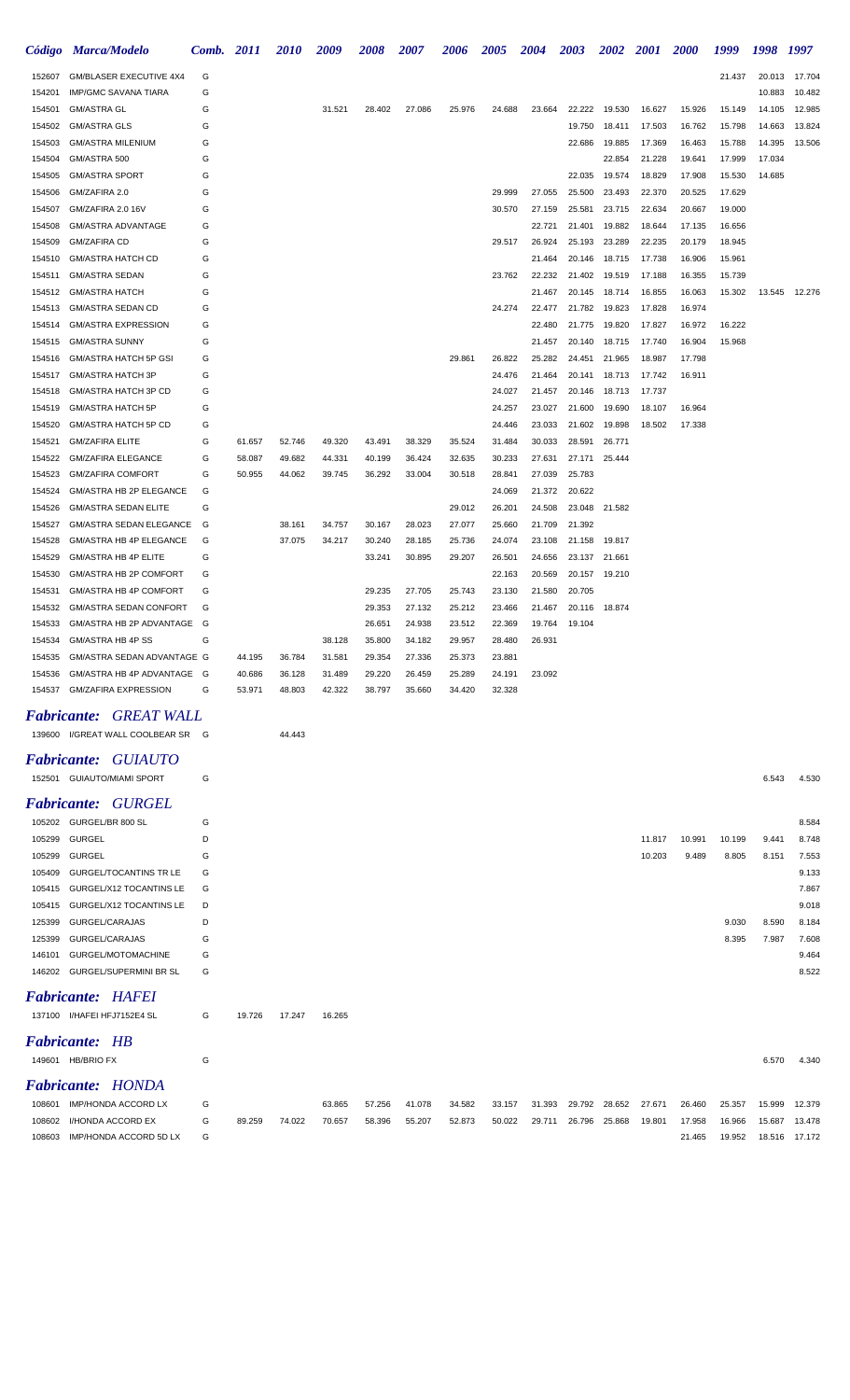|                  | Código Marca/Modelo                     | Comb.  | <b>2011</b>      | <i>2010</i>      | 2009             | <i><b>2008</b></i> | 2007             | <b>2006</b> | 2005   | <b>2004</b> | 2003             | <b>2002</b>      | <b>2001</b>      | <b>2000</b>      | 1999             | 1998             | 1997             |
|------------------|-----------------------------------------|--------|------------------|------------------|------------------|--------------------|------------------|-------------|--------|-------------|------------------|------------------|------------------|------------------|------------------|------------------|------------------|
| 108605           | <b>IMP/HONDA CIVIC LX</b>               | G      |                  |                  | 24.094           | 22.807             | 21.662           | 20.643      | 19.569 | 18.685      | 17.887           | 17.041           | 16.282           | 15.588           | 15.006           | 13.733           | 12.111           |
| 108606           | <b>IMP/HONDA CIVIC EX</b>               | G      |                  |                  |                  |                    |                  |             |        |             | 21.592           | 20.134           | 18.732           | 15.917           | 15.266           | 13.730           | 12.114           |
| 108607           | <b>IMP/HONDA CIVIC LSI</b>              | G      |                  |                  |                  |                    |                  |             |        |             |                  |                  |                  |                  |                  | 15.457           | 14.350           |
| 108608           | <b>IMP/HONDA CIVIC VTI</b>              | G      |                  |                  |                  |                    |                  |             |        |             |                  |                  |                  | 24.821           | 23.705           | 22.922           | 22.016           |
| 108611           | <b>IMP/HONDA CIVIC CRX VTI</b>          | G      |                  |                  |                  |                    |                  |             |        |             |                  |                  |                  |                  |                  | 42.918           | 39.832           |
| 108612           | <b>IMP/HONDA LEGEND</b>                 | G      |                  |                  |                  |                    |                  |             |        |             |                  |                  |                  |                  |                  | 31.174           | 29.129           |
| 108613           | IMP/HONDA CIVIC 2D EX                   | G      |                  |                  |                  |                    |                  |             |        |             |                  |                  |                  | 20.815           | 18.132           | 13.730           | 12.108           |
| 108614           | IMP/HONDA CIVIC 2D EXS                  | G      |                  |                  |                  |                    |                  |             |        |             |                  |                  |                  |                  |                  | 15.979           | 14.735           |
| 108615           | IMP/HONDA CIVIC 3D DX                   | G      |                  |                  |                  |                    |                  |             |        |             |                  |                  |                  |                  |                  | 13.744           | 13.112           |
| 108617           | IMP/HONDA ODYSSEY LX                    | G      |                  |                  |                  |                    |                  |             |        |             |                  |                  |                  |                  |                  | 22.061           | 18.265           |
| 108618           | IMP/HONDA ODYSSEY EX                    | G      |                  |                  |                  |                    |                  |             |        |             |                  |                  |                  |                  | 23.193           | 21.980           | 19.481           |
| 108619           | I/HONDA ACCORD EXR                      | G      |                  |                  |                  |                    |                  |             |        |             |                  |                  | 35.772 21.788    | 20.894           | 20.134           | 17.567           | 14.118           |
| 108620           | IMP/HONDA ACCORD 5D EXR                 | G      |                  |                  |                  |                    |                  |             |        |             |                  |                  |                  |                  |                  |                  | 14.112           |
| 108621<br>108622 | IMP/HONDA CR-V RVI<br>I/HONDA MRE CGPI  | G<br>G |                  |                  |                  | 58.915             | 43.082           | 36.721      | 34.597 | 32.014      | 35.835<br>30.766 | 31.929<br>28.205 | 22.061<br>21.720 | 21.096<br>20.923 | 19.464<br>18.189 | 16.799<br>13.737 | 13.332<br>12.119 |
| 108623           | I/HONDA JAZZ S                          | G      |                  |                  |                  |                    |                  |             | 22.595 | 21.459      | 19.850           | 18.689           | 17.638           |                  |                  |                  |                  |
| 108625           | I/HONDA INSIGHT                         | G      |                  | 96.063           |                  |                    |                  |             |        |             |                  | 24.170           | 22.084           | 21.244           |                  |                  |                  |
| 108626           | I/HONDA FIT LS                          | G      |                  |                  |                  |                    |                  |             |        |             | 28.301           | 23.690           | 22.198           |                  |                  |                  |                  |
| 108627           | I/HONDA ACCORD V6                       | G      |                  |                  |                  | 53.265             | 48.697           | 44.554      | 36.301 | 33.391      | 31.619           |                  |                  |                  |                  |                  |                  |
| 108628           | I/HONDA CIVIC GX NGV                    | G      |                  |                  |                  |                    | 48.896           | 46.376      | 43.697 |             |                  |                  |                  |                  |                  |                  |                  |
| 108629           | I/HONDA ACCORD EX V6                    | G      | 128.300          | 106.786          | 87.354           | 76.051             | 48.685           | 44.559      | 36.311 | 29.703      | 26.801           | 25.854           | 19.799           | 17.953           | 16.961           | 16.097           | 13.882           |
| 108630           | I/HONDA ACCORD EX-L                     | G      |                  | 57.365           | 54.529           | 51.761             | 46.505           | 42.566      |        |             |                  |                  |                  |                  |                  |                  |                  |
| 108631           | I/HONDA CIVIC SI COUPE                  | G      |                  |                  |                  | 54.304             |                  |             |        |             |                  |                  |                  |                  |                  |                  |                  |
| 108633           | I/HONDA ACCORD 2 DE EXL                 | G      |                  |                  | 91.842           | 79.988             | 77.170           |             |        |             |                  |                  |                  |                  |                  |                  |                  |
| 108634           | I/HONDA CIVIC EX-L                      | G      |                  |                  | 60.279           | 50.624             | 45.057           | 43.087      | 40.908 |             | 39.194 37.599    | 35.938           | 34.415           | 33.027           | 31.608           | 30.253           | 28.941           |
| 108635           | I/HONDA FIT 1.5                         | G      |                  |                  | 39.596           | 30.392             | 27.496           |             |        |             |                  |                  |                  |                  |                  |                  |                  |
| 108636           | I/HONDA CIVIC LXS                       | G      |                  | 50.573           |                  |                    |                  |             |        |             |                  |                  |                  |                  |                  |                  |                  |
| 108637           | I/HONDA FIT                             | G      |                  | 43.729           |                  |                    |                  |             |        |             |                  |                  |                  |                  |                  |                  |                  |
| 108699           | <b>IMP/HONDA</b>                        | G      |                  |                  |                  |                    |                  |             |        |             |                  |                  | 21.729           | 20.913           | 18.187           | 13.735           | 12.120           |
| 147707           | I/HONDA ACURA TSX                       | G      |                  | 126.854          |                  |                    |                  |             |        |             |                  |                  |                  |                  |                  |                  |                  |
| 153701           | HONDA/CIVIC EX                          | G      |                  |                  |                  |                    | 38.579           | 30.296      | 27.902 | 25.976      | 21.588           | 20.143           | 18.733           | 15.924           | 15.275           | 14.033           | 13.458           |
| 153702           | HONDA/CIVIC LX                          | G      |                  |                  |                  | 33.750             | 32.294           | 26.327      | 24.576 | 23.321      | 20.722           | 19.516           | 18.549           | 15.594           | 15.007           | 13.851           | 12.467           |
| 153703           | HONDA/CIVIC LXB                         | G      |                  |                  |                  |                    |                  |             |        |             |                  |                  | 18.135           | 15.502           | 14.911           |                  |                  |
| 153704           | HONDA/FIT LXL                           | G      |                  |                  | 42.427           | 31.493             | 28.812           | 26.466      | 24.212 | 22.726      | 21.944           | 21.310           |                  |                  |                  |                  |                  |
| 153705           | <b>HONDA/FIT LX</b>                     | G      |                  |                  | 39.778           | 30.635             | 27.125           | 24.645      | 22.699 | 21.428      | 20.556           | 19.826           | 19.067           | 17.971           |                  |                  |                  |
| 153706           | <b>HONDA/FIT LXB</b>                    | G      |                  |                  |                  |                    | 28.817           | 26.458      | 24.214 |             |                  |                  |                  |                  |                  |                  |                  |
|                  | 153707 HONDA/CIVIC LXL                  | G      |                  |                  |                  |                    | 30.933           | 27.139      | 25.877 | 25.042      |                  | 21.830 20.269    |                  |                  |                  |                  |                  |
| 153708           | <b>HONDA/FIT EX</b>                     | G      |                  |                  | 42.992           | 31.874             | 28.835           | 26.011      | 24.508 | 23.590      | 22.695           |                  |                  |                  |                  |                  |                  |
| 153709           | <b>HONDA/CIVIC EXS</b>                  | G      |                  |                  | 58.352           | 48.989             | 43.604           | 42.408      | 38.134 |             |                  |                  |                  |                  |                  |                  |                  |
| 153710           | <b>HONDA/CIVIC LXS</b>                  | G      |                  | 49.369           | 46.499           | 42.136             | 38.480           | 35.791      | 33.487 |             |                  |                  |                  |                  |                  |                  |                  |
| 153711           | HONDA/CIVIC LX FLEX                     | G      |                  |                  |                  |                    | 33.098           | 32.196      |        |             |                  |                  |                  |                  |                  |                  |                  |
| 153712           | HONDA/CIVIC LXS FLEX                    | G      | 55.535           | 49.559           | 46.503           | 42.137             | 38.475           | 36.815      | 34.773 |             |                  |                  |                  |                  |                  |                  |                  |
| 153713           | HONDA/CIVIC EXS FLEX                    | G      | 72.304           | 63.018           | 58.371           | 48.990             | 43.605           | 42.052      | 40.634 |             |                  |                  |                  |                  |                  |                  |                  |
| 153714           | HONDA/FIT LXL FLEX                      | G      |                  |                  | 42.436           | 31.499             | 28.805           | 26.473      | 24.217 |             |                  |                  |                  |                  |                  |                  |                  |
| 153715           | HONDA/FIT LX FLEX                       | G      |                  |                  | 39.765           | 30.624             | 27.126           | 24.652      | 22.694 |             |                  |                  |                  |                  |                  |                  |                  |
| 153716           | <b>HONDA/CIVIC SI</b>                   | G      | 85.199           | 72.957           | 67.987           | 52.363             | 48.909           | 47.496      | 45.830 |             |                  |                  |                  |                  |                  |                  |                  |
| 153717           | HONDA/FIT 1.5 S                         | G      |                  |                  | 42.998           | 31.879             | 28.844           | 26.010      |        |             |                  |                  |                  |                  |                  |                  |                  |
| 153718           | HONDA/GHX-S 2.0 DJHD                    | G      |                  |                  |                  |                    |                  |             | 22.867 |             | 21.765 19.331    |                  |                  |                  |                  |                  |                  |
| 153719           | HONDA/FIT EXL FLEX                      | G      | 58.337           | 48.321           | 45.978           | 43.704             | 41.565           |             |        |             |                  |                  |                  |                  |                  |                  |                  |
| 153720           | HONDA/FIT LX FLEX                       | G      | 48.767           | 41.822           | 39.784           | 30.631             | 27.123           | 24.648      |        |             |                  |                  |                  |                  |                  |                  |                  |
| 153721<br>153722 | HONDA/FIT EX FLEX<br>HONDA/FIT LXL FLEX | G<br>G | 53.423<br>52.608 | 45.206<br>44.923 | 42.987<br>42.445 | 31.875<br>31.492   | 28.828<br>28.808 | 26.462      |        |             |                  |                  |                  |                  |                  |                  |                  |
| 153723           | HONDA/CITY LX FLEX                      | G      | 48.782           | 42.417           | 39.372           | 37.475             |                  |             |        |             |                  |                  |                  |                  |                  |                  |                  |
| 153724           | HONDA/CITY EX FLEX                      | G      | 53.160           | 45.552           | 42.175           | 40.210             |                  |             |        |             |                  |                  |                  |                  |                  |                  |                  |
| 153725           | HONDA/CITY EXL FLEX                     | G      | 54.951           | 49.233           | 45.627           | 43.380             |                  |             |        |             |                  |                  |                  |                  |                  |                  |                  |
| 153727           | HONDA/CIVIC LXL FLEX                    | G      | 57.995           | 49.867           | 46.958           | 44.509             |                  |             |        |             |                  |                  |                  |                  |                  |                  |                  |
| 153728           | HONDA/CITY DX FLEX                      | G      | 47.727           | 42.338           | 39.166           |                    |                  |             |        |             |                  |                  |                  |                  |                  |                  |                  |
| 153729           | HONDA/FIT DX FLEX                       | G      | 43.940           | 41.550           |                  |                    |                  |             |        |             |                  |                  |                  |                  |                  |                  |                  |
| 153730           | I/HONDA CR-Z TOP                        | G      |                  | 104.694          |                  |                    |                  |             |        |             |                  |                  |                  |                  |                  |                  |                  |
|                  |                                         |        |                  |                  |                  |                    |                  |             |        |             |                  |                  |                  |                  |                  |                  |                  |
|                  | <b>Fabricante: HONGXING</b>             |        |                  |                  |                  |                    |                  |             |        |             |                  |                  |                  |                  |                  |                  |                  |
|                  | 162300 I/HONGXING NOBLE N2 1.1          | G      |                  |                  | 43.051           | 35.246             | 33.573           |             |        |             |                  |                  |                  |                  |                  |                  |                  |
|                  | 162301 I/HONGXING NOBLE N1 1.0          | G      |                  |                  | 42.701           | 34.709             | 33.063           |             |        |             |                  |                  |                  |                  |                  |                  |                  |

*Fabricante: HYUNDAI*

I/HONGXING NOBLE 1.1L G 20.649 19.526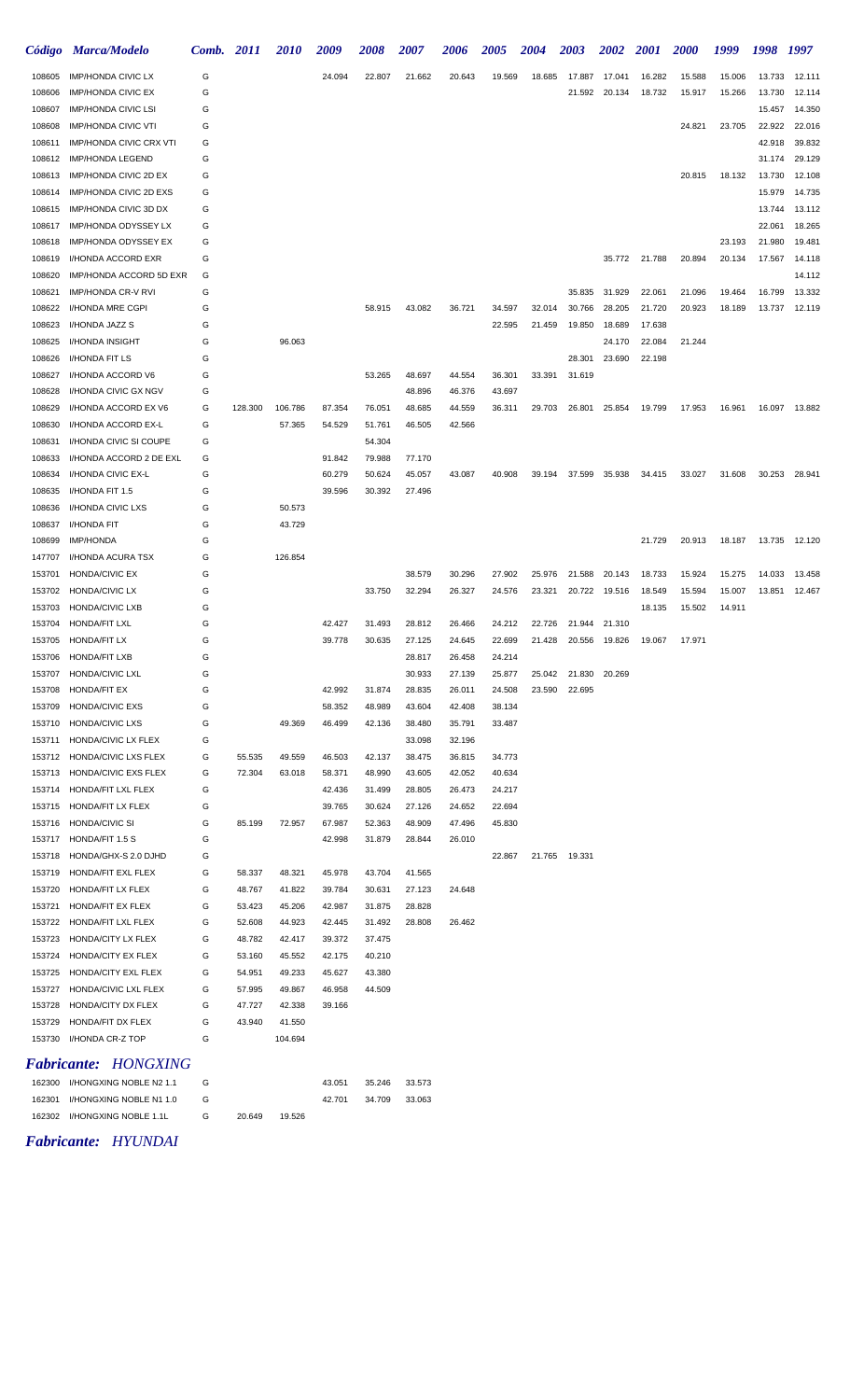|                  | Código Marca/Modelo                              | Comb. 2011 |                  | <i>2010</i> | 2009    | 2008   | <b>2007</b> | <b>2006</b> | <b>2005</b> | <b>2004</b>      | <b>2003</b>          | <b>2002</b>      | <b>2001</b>      | <b>2000</b>      | 1999             | 1998             | 1997             |
|------------------|--------------------------------------------------|------------|------------------|-------------|---------|--------|-------------|-------------|-------------|------------------|----------------------|------------------|------------------|------------------|------------------|------------------|------------------|
| 146700           | I/HYUNDAI MRE CGPI                               | G          |                  |             |         |        |             |             |             |                  |                      |                  | 12.938           | 12.078           | 10.535           |                  |                  |
| 146707           | IMP/HYUNDAI ELANTRA GLS                          | G          |                  | 25.492      | 24.114  | 22.722 | 21.416      | 20.489      | 19.441      | 19.096           | 18.212               | 17.392           | 16.537           | 15.716           | 15.010           | 11.307           | 9.293            |
| 146708           | IMP/HYUNDAI SONATA GL                            | G          |                  |             |         |        |             |             |             |                  |                      |                  |                  |                  |                  |                  | 9.218            |
| 146709           | IMP/HYUNDAI SONATA GLS                           | G          | 86.838           | 82.496      |         |        | 44.698      | 41.823      | 38.017      | 33.775           | 26.043               | 24.594           | 17.807           | 15.712           | 15.163           | 14.737           | 14.091           |
| 146710           | IMP/HYUNDAI SONATA2L GL                          | G          |                  |             |         |        |             |             |             |                  |                      |                  |                  |                  |                  | 11.009           | 9.219            |
| 146712           | <b>IMP/HYUNDAI ACCENT LR</b>                     | G          |                  |             |         |        |             |             |             |                  |                      |                  |                  |                  |                  | 8.391            | 7.741            |
| 146714           | <b>IMP/HYUNDAI ACCENT GSR</b>                    | G          |                  |             |         |        |             |             |             |                  |                      |                  |                  |                  |                  | 8.583            | 7.655            |
| 146715           | <b>IMP/HYUNDAI ACCENT GLSR</b>                   | G          |                  |             |         |        |             |             |             |                  |                      |                  |                  |                  | 10.387           | 9.808            | 9.087            |
| 146716           | IMP/HYUNDAI SONATA2L GLS                         | G          |                  |             |         |        |             |             |             |                  |                      |                  |                  |                  | 15.157           | 14.734           | 14.087           |
| 146717           | IMP/HYUNDAI SONATA3L GLS                         | G          |                  |             |         |        |             |             |             |                  |                      |                  |                  |                  |                  | 15.631           | 14.946           |
| 146719           | IMP/HYUNDAI ELANTRA WGLS                         | G          |                  |             |         |        |             |             |             |                  |                      |                  |                  |                  | 12.801           | 11.194           | 10.165           |
| 146720           | IMP/HYUNDAI COUPE FX                             | G          |                  |             |         |        |             |             |             |                  | 34.017               | 27.027           | 25.852           | 23.716           | 18.085           | 16.891           | 14.242           |
| 146721           | I/HYUNDAI ACCENT L                               | G          |                  |             |         |        |             |             |             |                  |                      | 9.966            | 9.482            | 9.009            |                  |                  |                  |
| 146722           | <b>IMP/HYUNDAI ACCENT LS</b>                     | G          |                  |             |         |        |             |             |             |                  |                      |                  |                  |                  |                  | 8.517            | 7.900            |
| 146723           | <b>IMP/HYUNDAI ACCENT GS</b>                     | G          |                  |             |         |        |             |             |             |                  |                      |                  |                  |                  |                  | 9.156            | 8.166            |
| 146725           | I/HYUNDAI ATOS GL                                | G          |                  |             |         |        |             |             |             |                  | 15.260               | 14.480           | 10.317           |                  |                  |                  |                  |
| 146726           | <b>IMP/HYUNDAI ATOS GLS</b>                      | G          |                  |             |         |        |             |             |             |                  |                      |                  | 12.488           | 11.944           | 9.945            | 8.866            | 7.426            |
| 146726           | <b>IMP/HYUNDAI ATOS GLS</b>                      | D          |                  |             |         |        |             |             |             |                  |                      |                  | 23.046           | 21.029           | 18.926           | 17.079           | 15.359           |
| 146727           | I/HYUNDAI ACCENT GLS5DR                          | G          |                  |             |         |        |             |             |             |                  | 19.375               | 14.052           | 12.915           | 11.971           | 10.389           | 9.812            |                  |
| 146728           | I/HYUNDAI ACCENT GLS4DR                          | G          |                  |             |         |        |             |             |             |                  | 14.488               | 13.890           | 12.913           | 11.972           | 10.392           | 9.813            | 9.091            |
| 146729           | I/HYUNDAI ACCENT GL5DR                           | G          |                  |             |         |        |             |             |             |                  |                      |                  | 13.780           | 12.767           | 11.080           | 9.152            | 8.166            |
| 146730           | I/HYUNDAI ACCENT GL4DR                           | G          |                  |             |         |        |             |             |             |                  |                      |                  | 13.778           | 12.767           | 11.085           | 9.152            | 8.170            |
| 146731           | I/HYUNDAI ATOS PRIMEGLS                          | G          |                  |             |         |        |             |             |             | 20.184           | 18.264               | 14.916           | 12.490           | 11.939           | 11.204           | 9.648            | 8.884            |
| 146732           | I/HYUNDAI ATOS PRIMEGL                           | G          |                  |             |         |        |             |             |             |                  |                      | 12.014 11.098    | 10.318           | 9.462            | 8.617            |                  |                  |
| 146733           | I/HYUNDAI SONATA GL V6                           | G          |                  |             |         |        |             |             |             |                  |                      |                  |                  |                  |                  | 11.744           | 9.835            |
| 146734           | I/HYUNDAI SONATA GLS V6                          | G          |                  |             |         |        |             |             |             | 26.080           | 24.118               | 20.579           | 17.808           | 15.714           | 15.159           | 14.730           | 14.088           |
| 146735           | I/HYUNDAI CENTENNIAL VL4                         | G          |                  |             |         |        |             |             |             |                  |                      |                  | 22.755           | 20.428           | 18.250           |                  |                  |
| 146736           | I/HYUNDAI CENTENNIAL JS3                         | G          |                  |             |         |        |             |             |             |                  |                      |                  | 22.744           | 20.426           | 18.162           |                  |                  |
| 146737           | I/HYUNDAI CENTENNIAL VS4                         | G          |                  |             |         |        |             | 28.961      | 27.464      | 26.278           | 25.404               | 24.357           | 22.750           | 20.428           | 18.091           |                  |                  |
| 146738           | I/HYUNDAI TRAJET GLS V6                          | G          |                  |             |         |        |             |             |             |                  |                      | 25.217           | 22.224           | 19.878           | 18.122           |                  |                  |
| 146740           | I/HYUNDAI ELANTRA GLS2LH                         | G          |                  |             |         |        |             |             |             | 22.202           | 18.151               | 16.497           | 15.411           |                  |                  |                  |                  |
| 146741           | I/HYUNDAI ELANTRA GLS16H                         | G          |                  |             |         |        |             |             |             |                  |                      |                  |                  |                  |                  | 12.065           | 9.910            |
| 146742           | I/HYUNDAI ELANTRA GLS2LS                         | G          |                  |             |         |        |             |             |             |                  | 20.814 17.019 15.469 |                  | 14.445           | 12.436           | 10.635           |                  |                  |
| 146743           | I/HYUNDAI ELANTRA GLS18H                         | G          |                  |             |         |        |             |             |             |                  |                      |                  |                  |                  |                  | 12.061           | 11.519           |
| 146744           | I/HYUNDAI ELANTRA GLS18S                         | G          |                  |             |         |        |             |             |             |                  |                      |                  |                  |                  |                  | 12.066           | 11.520           |
| 146745           | I/HYUNDAI ELANTRA GLS16S                         | G          |                  |             |         |        |             |             |             |                  |                      |                  |                  |                  |                  | 12.063           | 9.910            |
| 146747           | I/HYUNDAI MATRIX GLS 18L                         | G          |                  |             |         |        |             | 21.521      | 20.633      | 19.042           |                      | 17.861 17.202    | 16.174           | 15.520           |                  |                  |                  |
| 146749           | I/HYUNDAI MATRIX GLS 16L                         | G          |                  |             |         |        |             | 21.491      | 20.661      | 18.570           | 17.419               | 16.778           | 15.971           | 15.515           |                  |                  |                  |
| 146754           | I/HYUNDAI TIBURON FX6A4                          | G          |                  |             |         |        |             |             |             | 40.417           | 37.842               | 34.345           | 32.904           |                  |                  |                  |                  |
| 146755           | I/HYUNDAI GETZ GLS 1.6                           | G          |                  |             |         |        |             | 27.368      | 25.784      | 24.945           |                      |                  |                  |                  |                  |                  |                  |
| 146756           | I/HYUNDAI ACCENT GLS 1.6                         | G          |                  | 31.823      | 30.097  | 28.368 | 26.737      | 25.581      | 24.276      | 22.433           |                      |                  |                  |                  |                  |                  |                  |
| 146758           | I/HYUNDAI CENTENIAL45TOP                         | G          |                  |             |         |        |             | 45.328      | 40.773      | 39.379           |                      |                  |                  |                  |                  |                  |                  |
| 146759           | I/HYUNDAI ELANTRA HD                             | G          |                  |             |         | 44.513 | 41.945      | 39.109      |             |                  |                      |                  |                  |                  |                  |                  |                  |
| 146760           | I/HYUNDAI AZERA 3.3 V6                           | G          | 74.470           | 59.054      | 53.153  | 48.868 | 47.855      | 46.540      | 45.320      | 44.195           |                      |                  |                  |                  |                  |                  |                  |
| 146761           | I/HYUNDAI I30 WAGON                              | G          | 50.536           | 44.594      | 41.560  |        |             |             |             |                  |                      |                  |                  |                  |                  |                  |                  |
| 146762           | I/HYUNDAI GENESIS                                | G          | 78.694           | 66.626      | 59.835  | 54.735 | 51.923      | 49.925      |             |                  |                      |                  |                  |                  |                  |                  |                  |
| 146763           | I/HYUNDAI I30 2.0                                | G          | 49.930           | 44.981      | 41.919  | 36.071 | 33.872      |             |             |                  |                      |                  |                  |                  |                  |                  |                  |
| 146765           | I/HYUNDAI AVANTE XD SPRT                         | G          |                  |             |         |        |             |             |             |                  | 17.561               | 16.039           | 15.006           |                  |                  |                  |                  |
| 146766           | I/HYUNDAI GENESIS 2.0 T                          | G          | 129.130          | 111.543     | 102.862 | 94.370 |             |             |             |                  |                      |                  |                  |                  |                  |                  |                  |
| 146767           | I/HYUNDAI GENESIS C3.8V6                         | G          | 146.919          | 121.521     | 103.688 |        |             |             |             |                  |                      |                  |                  |                  |                  |                  |                  |
| 146768           | I/HYUNDAI SONATA                                 | G          |                  |             |         |        |             | 44.213      |             |                  |                      |                  |                  |                  |                  |                  |                  |
| 146771<br>146772 | I/HYUNDAI VELOSTER<br>I/HYUNDAI ELANTRA GLS      | G<br>G     | 65.372<br>62.995 |             |         |        |             |             |             |                  |                      |                  |                  |                  |                  |                  |                  |
| 146799           | <b>IMP/HYUNDAI</b>                               | G          |                  |             |         | 36.202 |             | 28.715      | 27.055      | 20.104           |                      | 15.499           | 12.927           | 12.435           | 9.946            | 8.865            | 7.426            |
|                  | <b>IMP/HYUNDAI</b>                               | D          | 47.523           | 41.556      | 38.048  |        | 34.020      |             |             |                  | 17.575               | 24.231           |                  |                  |                  |                  | 18.838           |
| 146799           |                                                  |            | 50.534           | 43.839      | 42.166  | 40.358 | 38.795      | 37.490      | 35.834      | 26.098           | 25.113               |                  | 23.140           | 22.214           | 21.246           | 20.075           |                  |
| 153901<br>153901 | IMP/HP GALLOPER EXDLWB<br>IMP/HP GALLOPER EXDLWB | D<br>G     |                  |             |         |        |             |             |             | 38.055<br>24.365 | 35.991<br>23.043     | 33.857<br>21.597 | 31.683<br>19.916 | 30.092<br>19.206 | 27.644<br>18.109 | 26.540<br>15.942 | 24.309<br>14.460 |
| 153902           | IMP/HP GALLOPER EXDSWB                           | G          |                  |             |         |        |             |             |             |                  |                      |                  |                  |                  | 18.116           | 15.939           | 15.379           |
| 153902           | IMP/HP GALLOPER EXDSWB                           | D          |                  |             |         |        |             |             |             |                  |                      |                  |                  |                  | 27.650           | 26.551           | 25.669           |
| 153903           | <b>IMP/HP GALLOPER XLSWB</b>                     | D          |                  |             |         |        |             |             |             |                  |                      |                  |                  |                  | 27.642           | 26.552           | 24.413           |
| 153903           | IMP/HP GALLOPER XLSWB                            | G          |                  |             |         |        |             |             |             |                  |                      |                  |                  |                  | 18.110           | 15.940           | 13.945           |
| 153904           | IMP/HP GALLOPER XLLWB                            | D          |                  |             |         |        |             |             |             |                  |                      |                  |                  |                  | 27.651           | 26.558           | 24.090           |
| 153904           | IMP/HP GALLOPER XLLWB                            | G          |                  |             |         |        |             |             |             |                  |                      |                  |                  |                  | 18.116           | 15.943           | 15.155           |
|                  |                                                  |            |                  |             |         |        |             |             |             |                  |                      |                  |                  |                  |                  |                  |                  |

*Fabricante: ICOMDA*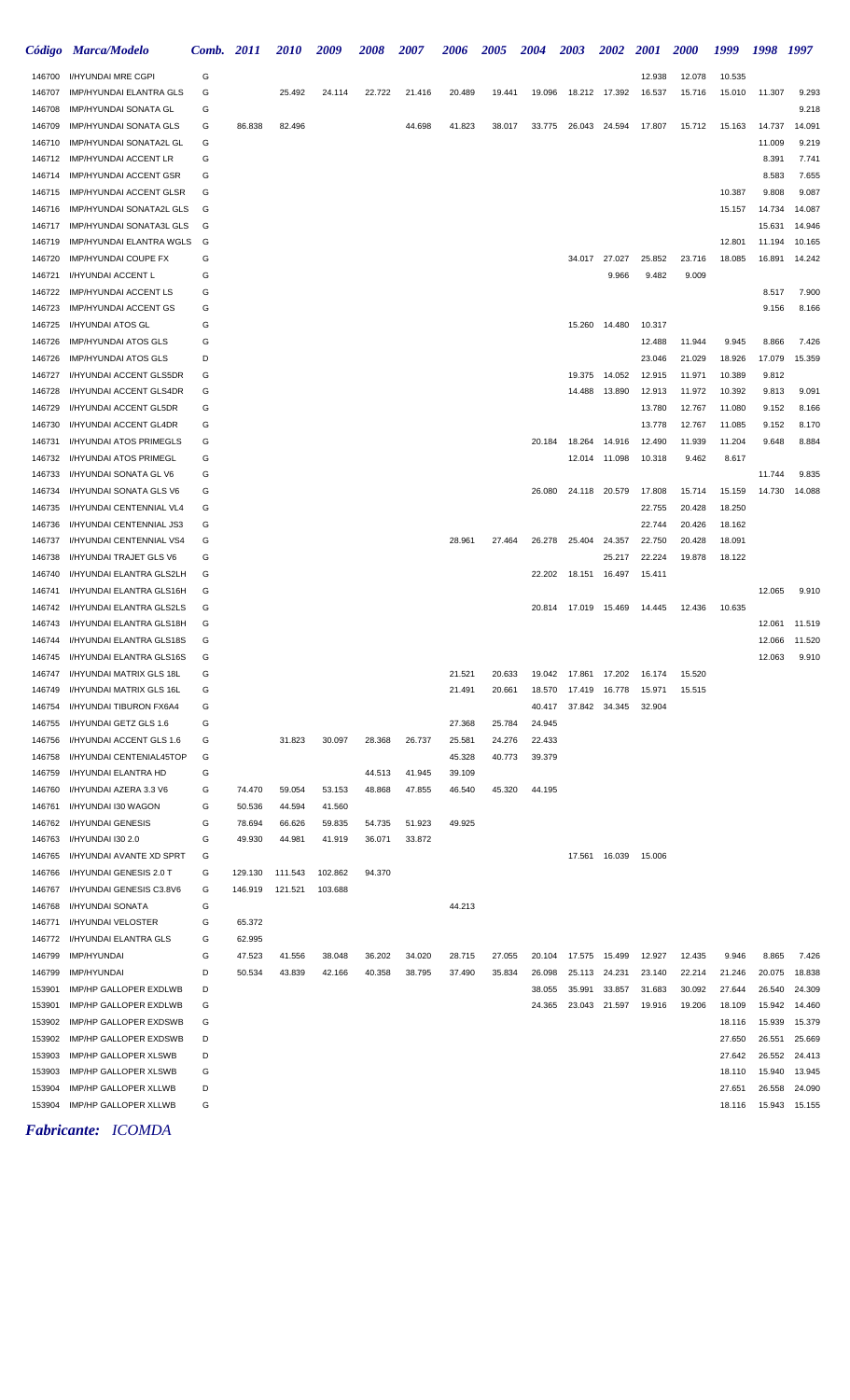|                  | Código Marca/Modelo                  | Comb. 2011 |         | <i>2010</i>        | 2009    | <b>2008</b> | 2007            | 2006    | <b>2005</b>        | <b>2004</b> | <b>2003</b>                                        | <b>2002</b> | <b>2001</b>     | <b>2000</b> | 1999    | 1998    | 1997          |
|------------------|--------------------------------------|------------|---------|--------------------|---------|-------------|-----------------|---------|--------------------|-------------|----------------------------------------------------|-------------|-----------------|-------------|---------|---------|---------------|
| 136001           | <b>ICOMDA/BRIGAO II</b>              | G          |         |                    |         |             |                 |         |                    |             |                                                    |             |                 |             |         |         | 4.531         |
| 136002           | <b>ICOMDA/BRIGAO IV</b>              | G          |         |                    |         |             |                 |         |                    |             |                                                    |             |                 |             |         |         | 4.531         |
| 136006           | <b>ICOMDA/MG ES</b>                  | G          |         |                    |         |             |                 |         |                    |             |                                                    |             |                 |             |         |         | 4.530         |
|                  | <b>Fabricante: INFINITI</b>          |            |         |                    |         |             |                 |         |                    |             |                                                    |             |                 |             |         |         |               |
|                  | 141277 I/INFINITI G 37 CONV          | G          | 195.843 |                    |         |             |                 |         |                    |             |                                                    |             |                 |             |         |         |               |
|                  |                                      |            |         |                    |         |             |                 |         |                    |             |                                                    |             |                 |             |         |         |               |
|                  | <b>Fabricante: ISUZU</b>             |            |         |                    |         |             |                 |         |                    |             |                                                    |             |                 |             |         |         |               |
|                  | 150699 IMP/ISUZU                     | G          |         |                    |         |             |                 |         |                    |             |                                                    |             |                 |             |         |         | 11.772        |
|                  | <b>Fabricante: JAC</b>               |            |         |                    |         |             |                 |         |                    |             |                                                    |             |                 |             |         |         |               |
|                  | 141302 I/JAC J3                      | G          | 32.402  | 30.626             |         |             |                 |         |                    |             |                                                    |             |                 |             |         |         |               |
|                  | 141305 I/JAC J3 TURIN                | G          | 34.016  | 32.551             |         |             |                 |         |                    |             |                                                    |             |                 |             |         |         |               |
| 141310           | I/JAC J6 2.0 DIAMOND 7S              | G          | 51.104  | 49.826             |         |             |                 |         |                    |             |                                                    |             |                 |             |         |         |               |
| 141314           | I/JAC J6 2.0 5S                      | G          | 46.671  |                    |         |             |                 |         |                    |             |                                                    |             |                 |             |         |         |               |
|                  | 141317 I/JAC J6 2.0 5S               | G          | 52.110  |                    |         |             |                 |         |                    |             |                                                    |             |                 |             |         |         |               |
|                  | <b>Fabricante: JAGUAR</b>            |            |         |                    |         |             |                 |         |                    |             |                                                    |             |                 |             |         |         |               |
|                  | I/JAGUAR XF PREMIUM                  |            |         |                    |         |             |                 |         |                    |             |                                                    |             |                 |             |         |         |               |
| 106390<br>108902 | IMP/JAGUAR XJS V12 CV                | G<br>G     |         | 201.578            | 182.131 | 157.720     |                 |         |                    |             |                                                    |             |                 |             |         |         | 74.281        |
| 108903           | IMP/JAGUAR XJ12 6.0                  | G          |         |                    |         |             |                 |         |                    |             |                                                    |             |                 |             |         | 59.151  | 47.899        |
| 108904           | IMP/JAGUAR XJ6 4.0                   | G          |         |                    |         |             |                 |         |                    |             |                                                    |             |                 |             |         | 45.960  | 43.461        |
| 108907           | <b>IMP/JAGUAR XK8 COUPE</b>          | G          |         |                    |         |             |                 |         |                    |             |                                                    |             | 225.145 128.797 | 116.862     | 92.992  | 87.876  | 71.401        |
| 108908           | <b>IMP/JAGUAR XK8 CV</b>             | G          |         |                    |         |             |                 |         |                    |             |                                                    |             | 195.008 152.678 | 145.315     | 121.378 | 113.386 | 99.340        |
| 108910           | <b>IMP/JAGUAR V8 XJ8</b>             | G          |         |                    |         |             |                 |         |                    |             |                                                    |             |                 | 84.000      | 74.987  | 65.973  | 61.589        |
| 108911           | IMP/JAGUAR V8 DAIM EIGHT             | G          |         |                    |         |             |                 |         |                    |             |                                                    |             | 103.754         | 89.163      | 76.928  | 70.108  | 61.532        |
| 108912           | IMP/JAGUAR V8 SOVEREIGN              | G          |         |                    |         |             |                 |         |                    |             |                                                    |             |                 |             |         | 69.312  | 62.951        |
| 108913           | <b>IMP/JAGUAR V8 EXECUTIVE</b>       | G          |         |                    |         |             |                 |         |                    |             |                                                    |             |                 | 84.004      | 75.029  | 65.972  | 59.526        |
| 108915           | I/JAGUAR S-TYPE V6 SE                | G          |         |                    |         |             | 143.875 126.129 | 114.953 | 103.097            | 90.274      | 76.168                                             | 70.065      | 58.932          | 56.909      | 52.082  | 40.261  | 37.179        |
| 108916           | I/JAGUAR S-TYPE V8                   | G          |         |                    |         |             |                 |         |                    |             |                                                    |             | 58.949          | 56.897      | 52.060  |         |               |
| 108918           | I/JAGUAR X-TYPE 2.5 SE               | G          |         |                    |         |             |                 |         |                    |             | 68.141                                             | 58.475      | 52.346          | 50.364      |         |         |               |
| 108919           | I/JAGUAR X-TYPE 3.0 SE               | G          |         |                    |         |             |                 |         | 78.704             | 75.127      | 70.944                                             | 63.423      | 57.311          | 53.342      | 51.456  |         |               |
| 108923           | I/JAGUAR S-TYPE V8 R                 | G          |         |                    |         | 174.852     | 168.497         | 153.361 | 127.945            | 124.855     | 120.470                                            |             |                 |             |         |         |               |
| 108924           | I/JAGUAR S-TYPE V8 SE                | G          |         |                    |         | 176.969     | 161.754         | 149.957 | 123.117            | 106.517     | 98.158                                             | 81.332      | 77.450          | 74.447      | 70.342  | 68.089  |               |
| 108925           | I/JAGUAR X-TYPE 3.0                  | G          |         |                    | 136.436 | 107.322     | 91.947          | 88.830  | 78.694             | 75.165      | 70.917                                             | 63.443      |                 |             |         |         |               |
| 108926           | I/JAGUAR S TYPE R                    | G          |         |                    |         |             |                 |         | 103.101            | 90.305      | 76.152                                             | 70.077      | 58.958          |             |         |         |               |
| 108927           | I/JAGUAR XKR COUPE                   | G          | 366.504 | 345.759            | 318.284 | 279.716     | 242.759         | 236.720 | 203.458            |             | 190.213 180.096                                    |             |                 |             |         |         |               |
|                  | 108928 I/JAGUAR XKR CONVERSIVEL      | G          | 460.326 | 383.386            | 344.989 |             | 300.205 273.891 |         |                    |             |                                                    |             |                 |             |         |         |               |
| 108929           | I/JAGUAR X-TYPE 2.5                  | G          |         | 111.232            | 101.921 | 93.966      | 80.999          | 75.289  | 71.081             |             |                                                    |             |                 |             |         |         |               |
| 108930<br>108931 | I/JAGUAR XJ8 4.2<br>I/JAGUAR XJR 4.2 | G<br>G     |         |                    |         | 247.146     | 208.554         | 203.750 | 162.070<br>188.534 |             | 137.922 134.528 130.069<br>180.776 165.724 159.806 |             |                 |             |         |         |               |
| 108932           | I/JAGUAR SUPER V8 4.2                | G          |         |                    | 297.284 | 261.594     | 251.917         | 242.265 | 203.380            |             | 188.636 172.990 165.068                            |             |                 |             |         |         |               |
| 108934           | I/JAGUAR XJ8 4.0                     | G          |         |                    |         |             |                 |         |                    |             |                                                    |             | 86.715          | 84.014      | 74.994  |         | 65.975 64.295 |
| 108936           | I/JAGUAR X-TYPE 3.0 SW               | G          |         |                    | 138.092 |             | 120.432 108.244 | 99.750  | 87.749             | 83.528      | 80.311                                             |             |                 |             |         |         |               |
| 108940           | I/JAGUAR XK COUPE                    | G          |         |                    |         |             | 214.283         | 204.921 | 194.219            |             |                                                    |             |                 |             |         |         |               |
| 108941           | I/JAGUAR XK CONVERSIVEL              | G          |         |                    |         | 269.551     | 239.387         | 228.545 | 220.428            |             |                                                    |             |                 |             |         |         |               |
| 108942           | I/JAGUAR S-TYPE V8 SPORT             | G          |         |                    |         |             | 164.098         | 152.191 | 124.964            |             |                                                    |             |                 |             |         |         |               |
| 108943           | I/JAGUAR S-TYPE V6 SPORT             | G          |         |                    |         |             | 91.959          | 88.825  | 78.689             |             |                                                    |             |                 |             |         |         |               |
| 108945           | I/JAGUAR XF V8 H LUXURY              | G          |         |                    | 185.191 | 174.514     | 165.887         |         |                    |             |                                                    |             |                 |             |         |         |               |
| 108946           | I/JAGUAR XF V8 SPORT                 | G          |         |                    | 226.354 | 212.631     | 202.092         |         |                    |             |                                                    |             |                 |             |         |         |               |
| 108947           | I/JAGUAR XF V6 H LUXURY              | G          | 235.204 | 201.577            | 182.075 | 172.263     | 163.682         |         |                    |             |                                                    |             |                 |             |         |         |               |
| 108948           | I/JAGUAR XF V8 H LUXURY              | G          |         | 241.919            |         |             |                 |         |                    |             |                                                    |             |                 |             |         |         |               |
| 108949           | I/JAGUAR XF V8 P LUXURY              | G          | 245.802 | 211.390            | 193.937 | 182.884     | 173.780         |         |                    |             |                                                    |             |                 |             |         |         |               |
| 108950           | I/JAGUAR XF SUPERCHARGED             | G          |         | 261.215            | 226.306 | 214.708     | 205.923         |         |                    |             |                                                    |             |                 |             |         |         |               |
| 108951           | I/JAGUAR XJ6 V6                      | G          |         |                    |         |             | 87.989          | 84.977  | 75.274             | 71.884      |                                                    |             |                 |             |         |         |               |
| 108952           | I/JAGUAR XFR V8SC                    | G          | 365.343 | 320.138            | 299.880 | 284.529     |                 |         |                    |             |                                                    |             |                 |             |         |         |               |
| 108955           | I/JAGUAR XF R                        | G          |         | 320.223            | 299.864 | 263.449     |                 |         |                    |             |                                                    |             |                 |             |         |         |               |
| 108956           | I/JAGUAR XK                          | G          |         |                    | 319.773 |             |                 |         |                    |             |                                                    |             |                 |             |         |         |               |
| 108957           | I/JAGUAR XJ SC PORTFOLIO             | G          |         | 312.790            | 286.897 | 252.561     |                 |         |                    |             |                                                    |             |                 |             |         |         |               |
| 108958<br>108959 | I/JAGUAR XF<br>I/JAGUAR XJ           | G<br>G     |         | 194.218<br>442.695 | 175.439 | 166.380     |                 |         |                    |             |                                                    |             |                 |             |         |         |               |
| 108960           | I/JAGUAR XJ SCSUPERSPORT             | G          |         | 442.695            |         |             |                 |         |                    |             |                                                    |             |                 |             |         |         |               |
| 108962           | I/JAGUAR XF V8 LUXURY                | G          |         | 242.543            |         |             |                 |         |                    |             |                                                    |             |                 |             |         |         |               |
| 108999           | IMP/JAGUAR                           | G          |         |                    |         |             |                 |         |                    |             |                                                    |             | 56.661          | 49.974      | 47.591  |         | 45.956 43.458 |
|                  |                                      |            |         |                    |         |             |                 |         |                    |             |                                                    |             |                 |             |         |         |               |
|                  | <b>Fabricante: JEEP</b>              |            |         |                    |         |             |                 |         |                    |             |                                                    |             |                 |             |         |         |               |

I/JEEP GCHEROKEE LIMITED D 87.307 81.219 56.036 53.850 46.601 31.710 30.327 27.586 19.858 18.618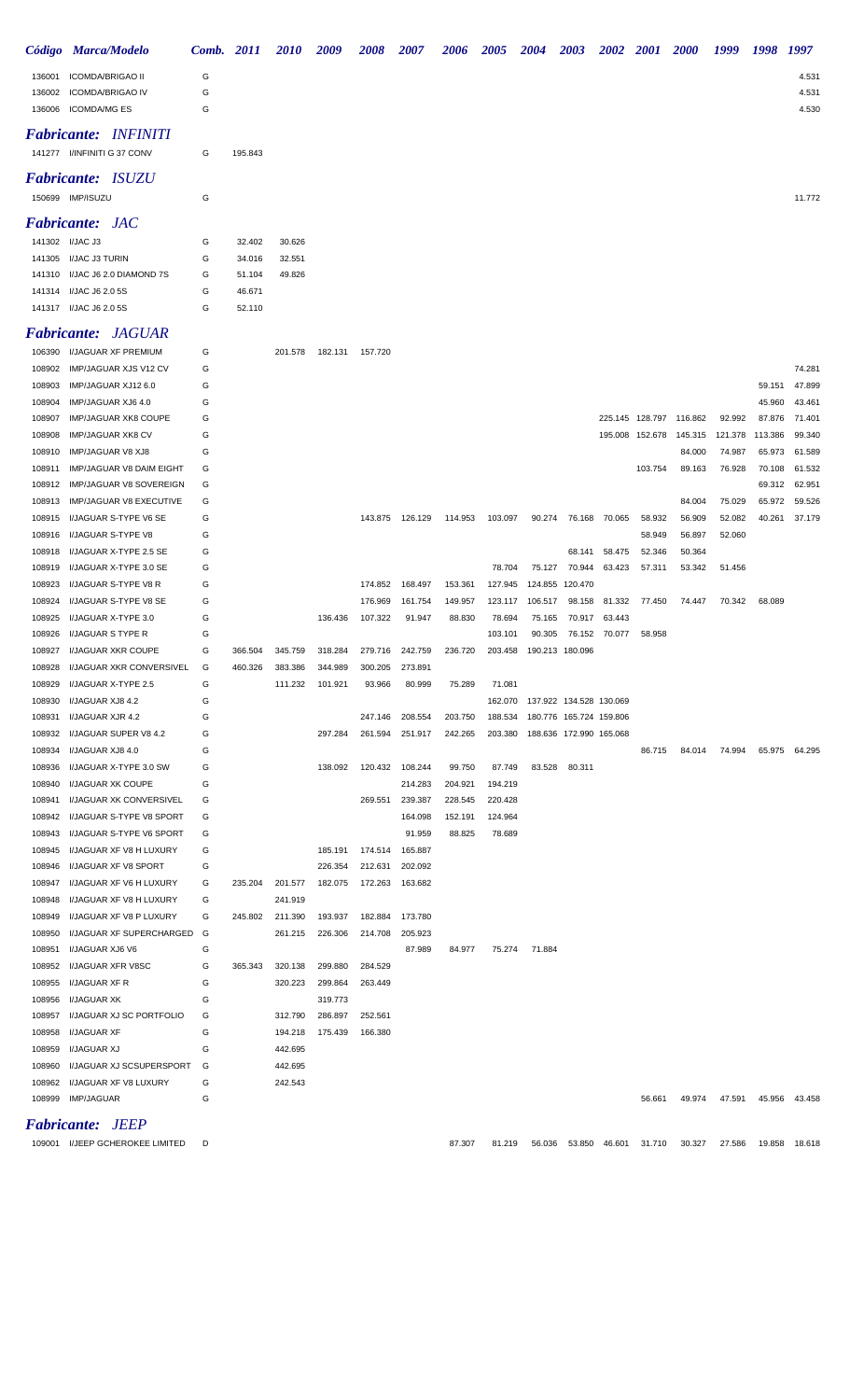|                           | Código Marca/Modelo                                    | <b>Comb.</b> 2011 |        | <b>2010</b> | 2009   | 2008   | 2007             | 2006   | <b>2005</b> | <b>2004</b> | <b>2003</b> | <b>2002</b>   | <b>2001</b>      | <b>2000</b>      | 1999             | 1998 1997        |                  |
|---------------------------|--------------------------------------------------------|-------------------|--------|-------------|--------|--------|------------------|--------|-------------|-------------|-------------|---------------|------------------|------------------|------------------|------------------|------------------|
| 109001                    | I/JEEP GCHEROKEE LIMITED                               | G                 |        |             |        |        |                  | 64.010 | 60.812      | 45.868      | 43.173      | 40.634        | 38.888           | 31.016           | 28.145           | 20.137           | 18.994           |
| 109002                    | IMP/JEEP GCHEROKEE LARED                               | G                 |        |             |        |        |                  |        |             |             | 53.826      | 46.596        | 44.865           | 31.050           | 29.994           | 20.185           | 19.502           |
| 109002                    | IMP/JEEP GCHEROKEE LARED D                             |                   |        |             |        |        |                  |        |             |             | 57.007      | 52.329        | 45.008           | 42.846           | 34.509           | 32.258           | 30.235           |
| 109003                    | <b>I/JEEP CHEROKEE SPORT</b>                           | G                 |        |             |        |        |                  |        |             |             |             |               | 30.084           | 22.024           | 20.608           | 19.801           | 18.988           |
| 109003                    | I/JEEP CHEROKEE SPORT                                  | D                 |        |             |        |        |                  |        |             |             |             |               | 31.721           | 30.320           | 27.592           | 24.942           | 23.372           |
| 109004<br>109005          | IMP/JEEP WRANGLER SPORT<br>IMP/JEEP CHEROKEE COUNTRY G | G                 |        |             |        |        |                  |        |             |             |             | 54.634        | 43.891           | 37.362           | 34.194<br>20.599 | 32.783<br>19.791 | 29.344<br>19.116 |
| 109006                    | IMP/JEEP GCHEROKEE LIMLX                               | G                 |        |             |        |        |                  |        |             |             |             |               | 50.726           | 32.534           | 29.593           | 20.140           | 18.994           |
| 109006                    | IMP/JEEP GCHEROKEE LIMLX                               | D                 |        |             |        |        |                  |        |             |             |             |               |                  |                  |                  | 28.840           |                  |
| 109007                    | IMP/JEEP CHEROKEE RUBICO                               | G                 |        |             |        |        |                  |        |             |             |             |               | 23.826           | 22.233           | 20.282           | 19.716           | 16.816           |
| 109008                    | ALTERADO P/202800 -01/01                               | D                 |        |             |        |        |                  |        |             |             |             |               | 31.706           | 30.316           | 27.585           | 24.732           |                  |
| 109008                    | ALTERADO P/202800 -01/01                               | G                 |        |             |        |        |                  |        |             |             |             |               | 30.069           | 22.021           | 20.603           | 19.802           |                  |
| 109009                    | I/JEEP GCHEROKEE LAREDTD                               | D                 |        |             |        |        |                  |        |             |             |             |               | 47.584           | 42.829           | 37.483           | 35.232           |                  |
| 109009                    | I/JEEP GCHEROKEE LAREDTD                               | G                 |        |             |        |        |                  |        |             |             |             |               | 44.990           | 31.038           | 30.008           | 20.188           |                  |
| 109010                    | I/GCHEROKEE LIMITE OGARA                               | G                 |        |             |        |        |                  |        |             |             |             |               |                  |                  |                  |                  | 18.996           |
| 109099                    | IMP/JEEP                                               | G                 |        |             |        |        |                  |        |             |             |             |               |                  |                  | 21.090           | 20.224           | 19.425           |
| 109099                    | IMP/JEEP                                               | D                 |        |             |        |        |                  |        |             |             |             |               |                  |                  | 28.238           | 27.118           | 25.321           |
|                           | <i><b>Fabricante: JINBEI</b></i>                       |                   |        |             |        |        |                  |        |             |             |             |               |                  |                  |                  |                  |                  |
|                           | 141901 I/JINBEI FSV GLS                                | G                 |        | 53.864      |        |        |                  |        |             |             |             |               |                  |                  |                  |                  |                  |
| 141902                    | I/JINBEI FRV CROSS                                     | G                 |        | 51.742      |        |        |                  |        |             |             |             |               |                  |                  |                  |                  |                  |
|                           | 141903 I/JINBEI CROSS WAGON                            | G                 |        | 51.994      |        |        |                  |        |             |             |             |               |                  |                  |                  |                  |                  |
|                           | <b>Fabricante:</b> JOHNNY PAG                          |                   |        |             |        |        |                  |        |             |             |             |               |                  |                  |                  |                  |                  |
| 139010                    | I/JOHNNY PAG PRO STREET                                | G                 |        | 14.750      | 13.818 |        |                  |        |             |             |             |               |                  |                  |                  |                  |                  |
|                           | 139030 I/JOHNNY PAG BARHOG                             | G                 |        | 15.727      |        |        |                  |        |             |             |             |               |                  |                  |                  |                  |                  |
|                           |                                                        |                   |        |             |        |        |                  |        |             |             |             |               |                  |                  |                  |                  |                  |
|                           | <b>Fabricante: JPX</b>                                 |                   |        |             |        |        |                  |        |             |             |             |               |                  |                  |                  |                  |                  |
|                           | 150001 JPX/MONTEZ CD                                   | D                 |        |             |        |        |                  |        |             |             |             | 31.810        | 23.041           | 22.214           | 20.843           | 19.933           | 18.983           |
|                           | 150002 JPX/MONTEZ STD                                  | D                 |        |             |        |        |                  |        |             |             |             | 31.831        | 21.902           | 21.083           | 20.418           | 19.550           | 18.616           |
|                           | 150002 JPX/MONTEZ STD<br>150003 JPX/MONTEZ TURBO       | G<br>D            |        |             |        |        |                  |        |             |             |             | 22.785        | 19.039<br>24.179 | 17.541<br>23.286 | 16.016<br>22.364 | 14.248<br>17.618 | 13.597<br>16.539 |
|                           |                                                        |                   |        |             |        |        |                  |        |             |             |             |               |                  |                  |                  |                  |                  |
|                           | <b>Fabricante: KALTEC</b>                              |                   |        |             |        |        |                  |        |             |             |             |               |                  |                  |                  |                  |                  |
|                           | 161501 KALTEC/MAGNATA VITARA                           | G                 | 21.243 | 17.804      | 16.970 | 15.137 | 14.433           |        |             |             |             |               |                  |                  |                  |                  |                  |
| <i><b>Fabricante:</b></i> | <i>KHALTEC</i>                                         |                   |        |             |        |        |                  |        |             |             |             |               |                  |                  |                  |                  |                  |
|                           | 161500 KHALTEC/MAGNATA L                               | G                 |        |             | 27.483 | 25.556 | 23.021           |        |             |             |             |               |                  |                  |                  |                  |                  |
|                           |                                                        |                   |        |             |        |        |                  |        |             |             |             |               |                  |                  |                  |                  |                  |
|                           | <b>Fabricante: KIA</b>                                 |                   |        |             |        |        |                  |        |             |             |             |               |                  |                  |                  |                  |                  |
| 149331<br>149331          | I/KIA SPORTAGE LX 2.0 G2<br>I/KIA SPORTAGE LX 2.0 G2   | D<br>G            |        | 52.596      | 49.499 | 47.454 | 46.514<br>43.860 | 39.811 | 37.776      | 36.100      |             |               |                  |                  |                  |                  |                  |
|                           |                                                        |                   |        |             |        |        |                  |        |             |             |             |               |                  |                  |                  |                  |                  |
|                           | <b>Fabricante:</b> KIA MOTORS                          |                   |        |             |        |        |                  |        |             |             |             |               |                  |                  |                  |                  |                  |
|                           | 145300 I/KIA PICANTO EX41.0ATFF                        | G                 | 34.793 |             |        |        |                  |        |             |             |             |               |                  |                  |                  |                  |                  |
| 145304                    | I/KIA PICANTO EX41.0MTFF                               | G                 | 30.783 |             |        |        |                  |        |             |             |             |               |                  |                  |                  |                  |                  |
| 145308                    | I/KIA OPTIMA 2.4 HEV                                   | G                 | 93.255 |             |        |        |                  |        |             |             |             |               |                  |                  |                  |                  |                  |
| 149301<br>149302          | <b>IMP/KIA SEPHIA</b><br><b>IMP/KIA SPORTAGE</b>       | G<br>D            |        |             |        |        |                  |        |             |             |             | 14.467        | 12.775<br>24.460 | 10.732<br>23.377 | 9.774<br>21.085  | 8.102<br>20.121  | 7.426<br>19.220  |
| 149302                    | <b>IMP/KIA SPORTAGE</b>                                | G                 |        |             |        |        |                  |        |             |             |             |               | 20.074           | 18.405           | 15.666           | 14.802           | 14.302           |
| 149303                    | <b>IMP/KIA SEPHIA GTX</b>                              | G                 |        |             |        |        |                  |        |             |             |             |               |                  |                  |                  | 8.102            | 7.427            |
| 149304                    | <b>IMP/KIA SEPHIA SLX</b>                              | G                 |        |             |        |        |                  |        |             |             |             |               |                  |                  |                  | 7.379            | 6.833            |
| 149305                    | <b>IMP/KIA SPORTAGE MRDI</b>                           | G                 |        |             |        |        |                  |        |             |             |             | 27.047        | 20.067           | 18.396           | 15.665           | 14.802           | 14.306           |
| 149305                    | <b>IMP/KIA SPORTAGE MRDI</b>                           | D                 |        |             |        |        |                  |        |             |             |             | 27.515        | 26.245           | 24.521           | 21.083           | 20.122           | 19.226           |
| 149306                    | <b>IMP/KIA CLARUS GLX</b>                              | G                 |        |             |        |        |                  |        |             |             |             |               |                  | 11.293           | 10.678           | 9.800            | 8.155            |
| 149307                    | <b>IMP/KIA CLARUS SLX</b>                              | G                 |        |             |        |        |                  |        |             |             |             |               |                  | 12.046           | 11.391           | 10.450           | 8.697            |
| 149309                    | <b>IMP/KIA SPORTAGE MR</b>                             | G                 |        |             |        |        |                  |        |             |             |             |               |                  | 18.404           | 15.662           | 14.803           | 14.305           |
| 149309                    | <b>IMP/KIA SPORTAGE MR</b>                             | D                 |        |             |        |        |                  |        |             |             |             |               |                  | 24.531           | 21.078           | 20.123           | 19.223           |
| 149310                    | <b>IMP/KIA POTENTIA</b>                                | G                 |        |             |        |        |                  |        |             |             |             |               |                  |                  |                  |                  | 7.238            |
| 149311                    | IMP/KIA AVELLA DELTA                                   | G<br>G            |        |             |        |        |                  |        |             |             |             |               |                  |                  |                  | 7.591            | 7.240<br>7.241   |
| 149312<br>149313          | IMP/KIA ENTERPRISE V3.6C<br><b>IMP/KIA SEPHIA LS</b>   | G                 |        |             |        |        |                  |        |             |             |             |               |                  | 10.732           | 9.773            | 9.324            | 8.420            |
| 149314                    | <b>IMP/KIA SPORTAGE GRAND</b>                          | G                 |        |             |        |        |                  |        |             |             |             | 26.630        | 20.762           | 18.919           | 16.439           | 14.906           | 13.742           |
| 149314                    | <b>IMP/KIA SPORTAGE GRAND</b>                          | D                 |        |             |        |        |                  |        |             |             |             | 28.476        | 24.460           | 23.378           | 22.166           | 19.492           | 18.417           |
| 149315                    | <b>IMP/KIA SEPHIA LSHB</b>                             | G                 |        |             |        |        |                  |        |             |             |             |               |                  |                  | 9.776            | 9.327            | 8.114            |
| 149316                    | <b>IMP/KIA SHUMA LS</b>                                | G                 |        |             |        |        |                  |        |             |             |             |               |                  | 10.690           | 10.228           | 8.655            | 8.259            |
| 149317                    | <b>IMP/KIA CLARUS SW GLX</b>                           | G                 |        |             |        |        |                  |        |             |             |             |               |                  | 11.454           | 10.798           | 10.160           | 8.524            |
|                           | 149318 IMP/KIA CARNIVAL GS                             | G                 |        |             |        |        |                  | 52.651 | 48.422      | 39.628      |             | 37.782 27.707 | 21.863           | 20.925           | 20.012           | 16.529           | 14.923           |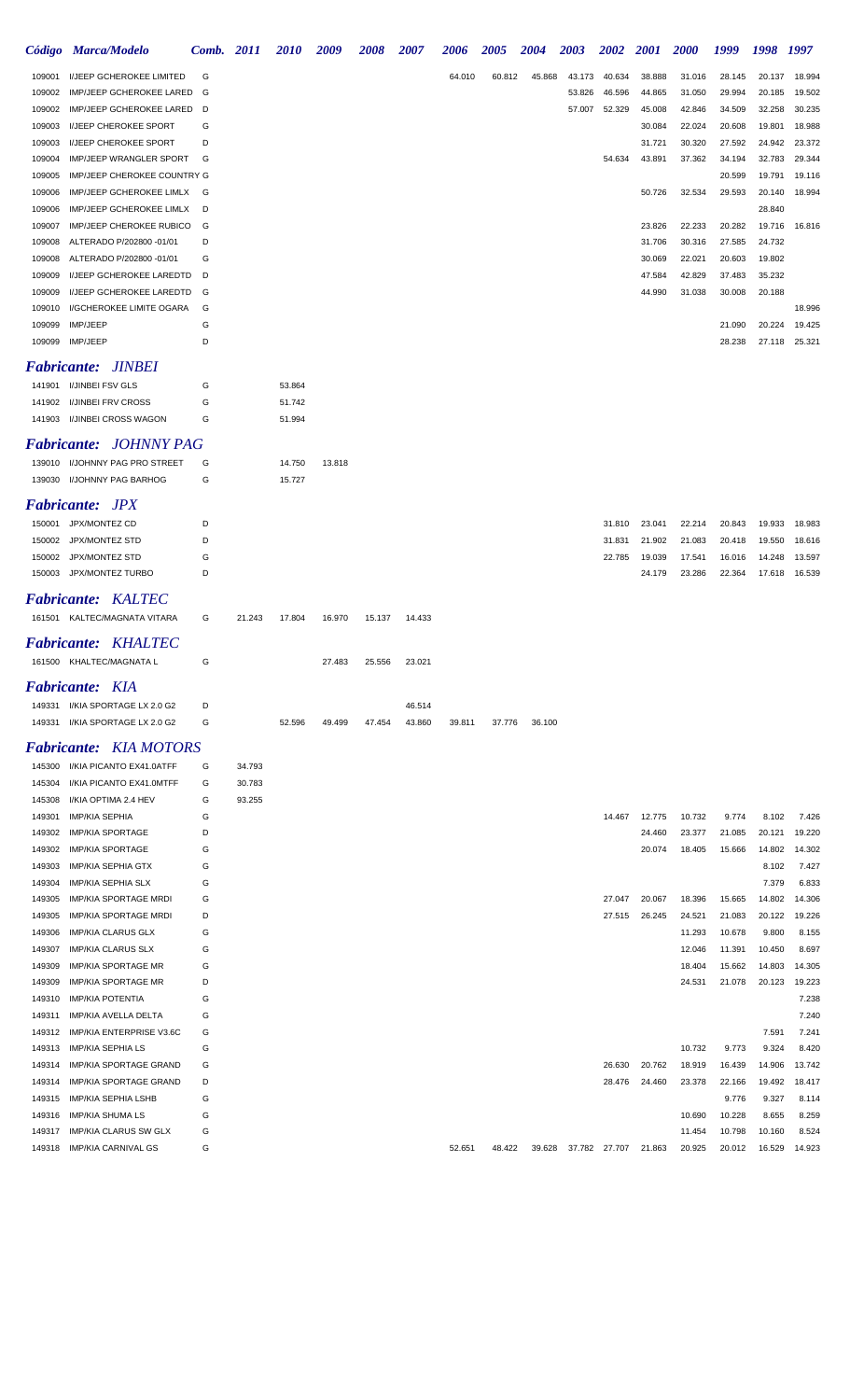|                  | Código Marca/Modelo                                            | Comb. 2011 |                   | <i>2010</i>       | 2009    | 2008   | 2007             | 2006             | <b>2005</b> | <b>2004</b> | <b>2003</b> | <b>2002</b>   | <b>2001</b> | <b>2000</b> | 1999   | 1998 1997        |                  |
|------------------|----------------------------------------------------------------|------------|-------------------|-------------------|---------|--------|------------------|------------------|-------------|-------------|-------------|---------------|-------------|-------------|--------|------------------|------------------|
| 149318           | IMP/KIA CARNIVAL GS                                            | D          |                   |                   |         |        |                  | 61.020           | 58.696      | 51.419      | 45.259      | 39.253        | 31.514      | 30.202      | 28.657 | 27.473           | 26.532           |
| 149319           | I/KIA SPORTAGE 2DR                                             | G          |                   |                   |         |        |                  |                  |             |             |             |               |             |             | 17.069 | 15.706           | 14.733           |
| 149319           | I/KIA SPORTAGE 2DR                                             | D          |                   |                   |         |        |                  |                  |             |             |             |               |             |             | 21.077 | 20.123           | 19.222           |
| 149320           | I/KIA RETONA GSL HT DX                                         | G          |                   |                   |         |        |                  |                  |             |             |             |               |             | 9.507       | 8.608  | 7.591            |                  |
| 149321           | I/KIA RETONA GSL ST DX                                         | D          |                   |                   |         |        |                  |                  |             |             |             |               |             | 20.807      | 19.191 | 14.359           |                  |
| 149322           | I/KIA CARENS LS 7P                                             | G          |                   |                   |         |        |                  |                  |             |             | 21.696      | 18.049        | 16.182      | 15.555      | 14.808 | 13.631           |                  |
| 149323           | I/KIA JOICE LS 6P                                              | G          |                   |                   |         |        |                  |                  |             |             |             |               |             | 9.507       | 8.609  | 7.587            |                  |
| 149324           | I/KIA CARNIVAL 9P GS                                           | D          |                   |                   |         |        |                  |                  |             |             |             |               |             | 49.018      | 45.306 | 41.869           |                  |
| 149325           | I/KIA RIO LS 1.5 5DR                                           | G          |                   |                   |         |        |                  |                  |             |             |             |               |             | 10.686      | 10.233 | 8.659            |                  |
| 149326           | I/KIA RIO LS 1.5 4DR                                           | G          |                   |                   |         |        |                  |                  | 17.161      | 16.373      |             | 15.315 14.029 | 13.435      | 10.690      | 10.232 | 8.655            |                  |
| 149327           | I/KIA MAGENTIS SE 2.5 V6                                       | G          |                   |                   |         |        |                  |                  |             |             |             |               | 19.317      | 12.334      | 11.527 |                  |                  |
| 149328           | I/KIA SEPHIA II LS 1.6                                         | G          |                   |                   |         |        |                  |                  |             |             |             |               | 12.771      | 12.208      | 11.471 | 10.974           | 10.473           |
| 149329           | I/KIA SCHUMA LS 1.8                                            | G          |                   |                   |         |        |                  |                  |             |             |             |               | 11.751      | 10.689      | 10.233 | 8.655            |                  |
| 149330           | I/KIA OPIRUS GL 3.5L<br>I/KIA SPORTAGE EX 2.0 G2               | G<br>G     |                   |                   | 51.582  | 49.257 | 54.732<br>45.868 | 47.678<br>43.958 | 42.773      | 41.036      | 39.764      |               |             |             |        |                  |                  |
| 149332<br>149333 | I/KIA MAGENTIS GLS 2.0G1                                       | G          |                   |                   |         |        |                  |                  | 20.866      | 18.589      | 17.623      |               |             |             |        |                  |                  |
| 149334           | I/KIA CERATO GLS 2.0 N1                                        | G          |                   |                   |         |        | 27.828           | 26.777           | 24.347      | 23.476      |             |               |             |             |        |                  |                  |
| 149335           | I/KIA CERATO GLS 1.6N1                                         | G          |                   |                   |         |        | 26.243           | 25.221           | 22.857      | 21.718      |             |               |             |             |        |                  |                  |
| 149336           | I/KIA CERATO EX 2.0N1                                          | G          |                   |                   |         |        | 28.017           | 26.778           | 25.394      |             |             |               |             |             |        |                  |                  |
| 149337           | I/KIA CERATO EX 1.6N1                                          | G          |                   |                   |         |        | 26.230           | 25.221           | 23.047      |             |             |               |             |             |        |                  |                  |
| 149338           | I/KIA MAGENTIS EX 2.0                                          | G          |                   |                   | 42.698  | 38.012 | 33.043           | 31.283           | 29.754      | 28.900      |             |               |             |             |        |                  |                  |
| 149339           | I/KIA MAGENTIS EX 2.7                                          | G          |                   |                   | 42.719  | 38.017 | 33.034           | 31.284           | 29.647      |             |             |               |             |             |        |                  |                  |
| 149340           | I/KIA PICANTO EX 1.1L                                          | G          |                   |                   | 24.066  | 23.238 | 21.486           | 20.735           | 18.382      | 17.669      |             |               |             |             |        |                  |                  |
| 149341           | I/KIA CERATO EX 1.6N3                                          | G          |                   | 36.206            | 31.242  | 30.042 | 26.241           | 25.222           |             |             |             |               |             |             |        |                  |                  |
| 149342           | I/KIA OPIRUS GL 3.8L                                           | G          |                   |                   | 59.896  | 55.401 | 50.301           | 48.190           |             |             |             |               |             |             |        |                  |                  |
| 149343           | I/KIA MAGENTIS LX 2.0                                          | G          |                   |                   |         | 32.704 | 31.026           | 29.739           |             |             |             |               |             |             |        |                  |                  |
| 149344           | I/KIA PICANTO EX 1.0L                                          | G          |                   |                   | 23.225  | 22.433 | 20.725           | 20.018           |             |             |             |               |             |             |        |                  |                  |
| 149345           | I/KIA PICANTO EX2 1.0L                                         | G          |                   | 25.414            | 24.067  | 23.243 | 21.481           | 20.738           |             |             |             |               |             |             |        |                  |                  |
| 149346           | I/KIA MAGENTIS EX2 2.0L                                        | G          | 60.112            | 50.838            | 42.717  | 38.016 | 33.029           |                  |             |             |             |               |             |             |        |                  |                  |
| 149347           | I/KIA RIO EX 1.4L HB                                           | G          |                   |                   | 32.052  | 30.187 | 27.536           |                  |             |             |             |               |             |             |        |                  |                  |
| 149348           | I/KIA RIO EX 1.4L NB                                           | G          |                   |                   | 27.739  | 26.791 | 24.763           |                  |             |             |             |               |             |             |        |                  |                  |
| 149349           | I/KIA OPTIMA                                                   | G          |                   |                   |         |        |                  | 58.752           | 54.501      | 48.551      |             |               |             |             |        |                  |                  |
| 149350           | I/KIA CERATO EX2 1.6L                                          | G          | 45.210            | 36.210            | 31.237  | 30.045 | 26.233           |                  |             |             |             |               |             |             |        |                  |                  |
| 149351           | I/KIA PICANTO EX3 1.0L                                         | G          | 33.121            | 29.044            | 27.518  | 25.916 |                  |                  |             |             |             |               |             |             |        |                  |                  |
| 149352           | I/KIA SPORTAGE EX2 2.0G2                                       | G          | 66.452            | 56.134            | 51.580  | 49.270 |                  |                  |             |             |             |               |             |             |        |                  |                  |
|                  | 149353 I/KIA SPORTAGE LX2 2.0G2                                | G          | 62.291            | 52.600            | 49.513  | 47.460 |                  |                  |             |             |             |               |             |             |        |                  |                  |
| 149354           | I/KIA G CARNIVAL EX2 3.8                                       | G          | 121.917           | 106.358           | 90.460  | 75.325 |                  |                  |             |             |             |               |             |             |        |                  |                  |
| 149355           | I/KIA CERATO SX2 1.6L                                          | G          | 42.121            | 34.723            | 29.945  | 28.794 |                  |                  |             |             |             |               |             |             |        |                  |                  |
| 149356           | I/KIA RONDO EX                                                 | G          |                   |                   | 53.791  | 50.833 |                  |                  |             |             |             |               |             |             |        |                  |                  |
| 149368           | I/KIA CERATO KOUP SX2                                          | G          |                   | 36.227            | 31.241  | 30.028 |                  |                  |             |             |             |               |             |             |        |                  |                  |
| 149371<br>149372 | I/KIA CERATO EX3 1.6MTNB<br>I/KIA CERATO EX3 1.6ATNB           | G          | 49.105            | 46.030            |         |        |                  |                  |             |             |             |               |             |             |        |                  |                  |
| 149373           | I/KIA CADENZA EX3.5LV6                                         | G<br>G     | 54.749<br>107.474 | 52.355<br>104.013 | 102.453 |        |                  |                  |             |             |             |               |             |             |        |                  |                  |
| 149374           | I/KIA CERATO SX3 1.6ATNB                                       | G          | 54.749            | 52.749            |         |        |                  |                  |             |             |             |               |             |             |        |                  |                  |
| 149375           | I/KIA CERATO SX3 1.6MTNB                                       | G          | 49.105            | 46.030            |         |        |                  |                  |             |             |             |               |             |             |        |                  |                  |
| 149388           | I/KIA CERATO KOUP SX3                                          | G          | 67.304            | 66.429            |         |        |                  |                  |             |             |             |               |             |             |        |                  |                  |
| 149399           | IMP/KIA                                                        | D          |                   |                   |         |        |                  |                  |             |             |             | 26.243        | 24.948      | 21.786      | 20.922 | 18.845           | 17.894           |
| 149399           | IMP/KIA                                                        | G          |                   |                   |         |        |                  |                  |             |             |             | 15.903        | 12.812      | 9.509       | 8.606  | 7.591            | 7.238            |
|                  |                                                                |            |                   |                   |         |        |                  |                  |             |             |             |               |             |             |        |                  |                  |
|                  | <b>Fabricante: L.ROVER</b>                                     |            |                   |                   |         |        |                  |                  |             |             |             |               |             |             |        |                  |                  |
|                  | 109301 IMP/LAND ROVER DEFENDER                                 | D          |                   |                   |         |        |                  |                  |             |             |             |               |             |             | 35.770 | 31.052           | 29.742           |
| 109302           | IMP/LAND ROVER DISCOVERY D                                     |            |                   |                   |         |        |                  |                  |             |             |             |               |             |             |        | 36.558           | 34.152           |
| 109302           | IMP/LAND ROVER DISCOVERY G                                     |            |                   |                   |         |        |                  |                  |             |             |             |               |             |             |        | 34.810           | 30.211           |
| 109303           | IMP/LAND ROVER RANGE ROV D                                     |            |                   |                   |         |        |                  |                  |             |             |             |               | 26.970      | 24.840      | 22.856 | 21.042           | 19.333           |
| 109303           | IMP/LAND ROVER RANGE ROV G                                     |            |                   |                   |         |        |                  |                  |             |             |             |               | 62.719      | 59.493      | 47.752 | 35.820           | 29.489           |
| 109304           | IMP/L.ROVER DEFENDER 90                                        | D          |                   |                   |         |        |                  |                  |             |             |             |               |             | 36.584      | 35.618 | 34.010           | 32.608           |
| 109305           | IMP/L.ROVER DEFENDER 110                                       | D          |                   |                   |         |        |                  |                  |             |             |             |               |             |             | 42.336 | 39.277           | 37.573           |
| 109306           | <b>IMP/LROVER DISCOVERY TDI</b><br><b>IMP/LR DISCOVERY V8I</b> | D<br>G     |                   |                   |         |        |                  |                  |             |             |             |               |             | 44.989      | 41.463 | 37.590<br>25.172 | 34.747<br>22.803 |
| 109307<br>109309 | IMP/LR RANGE ROVER 46HSE                                       | G          |                   |                   |         |        |                  |                  |             |             |             | 70.497        | 61.929      | 59.128      | 48.114 | 35.880           | 33.651           |
| 109310           | IMP/L.ROVER FREELANDER EX G                                    |            |                   |                   |         |        |                  |                  |             |             |             |               |             | 37.253      | 34.631 | 31.294           | 29.573           |
| 109311           | I/LAND ROVER LRRTD4                                            | G          |                   |                   |         |        |                  |                  |             |             |             |               |             | 57.943      | 47.142 | 35.154           |                  |
| 109399           | <b>IMP/LAND ROVER</b>                                          | D          |                   |                   |         |        |                  |                  |             |             |             |               |             |             | 22.403 |                  | 20.745 19.156    |
| 109399           | <b>IMP/LAND ROVER</b>                                          | G          |                   |                   |         |        |                  |                  |             |             |             |               |             |             | 29.420 |                  | 25.415 24.335    |
|                  | 111299 IMP/ROVER                                               | G          |                   |                   |         |        |                  |                  |             |             |             |               |             |             |        |                  | 24.447 22.725    |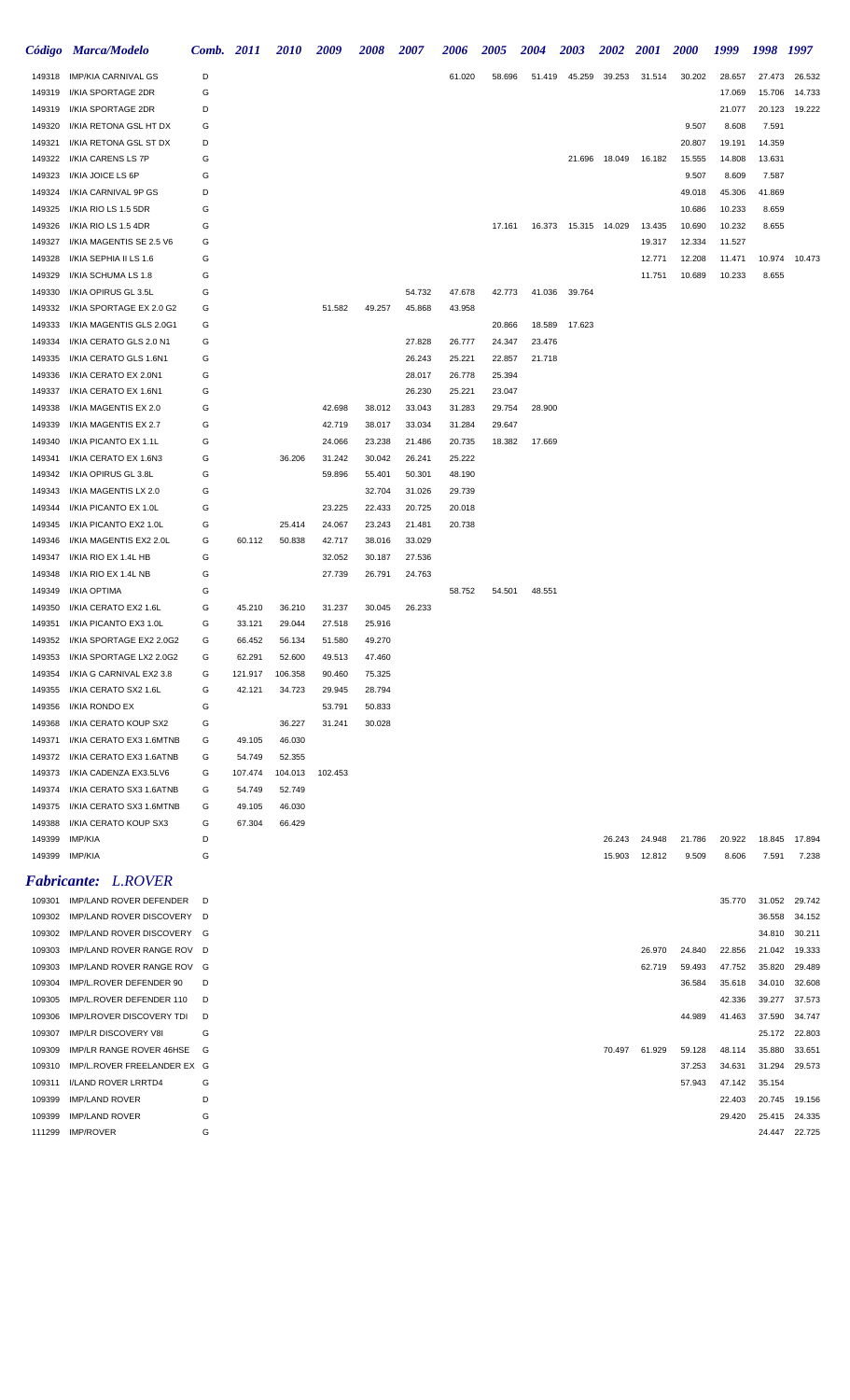|        | Código Marca/Modelo        | Comb. 2011 | <b>2010</b> | 2009 | 2008 | 2007 | 2006 | 2005 | 2004 | 2003   | <b>2002</b> | <b>2001</b> | <b>2000</b> | 1999   | 1998   | 1997   |
|--------|----------------------------|------------|-------------|------|------|------|------|------|------|--------|-------------|-------------|-------------|--------|--------|--------|
| 114101 | <b>I/ROVER MINI COOPER</b> | G          |             |      |      |      |      |      |      |        |             | 31.089      | 28.135      | 25.989 | 23.722 | 20.834 |
| 152801 | IMP/RANGE ROVER 4.6 HSE    | G          |             |      |      |      |      |      |      | 73.706 | 70.494      | 61.922      | 59.109      | 48.108 | 35.879 | 33.637 |
|        | <b>Fabricante: LADA</b>    |            |             |      |      |      |      |      |      |        |             |             |             |        |        |        |
| 139501 | <b>IMP/LADA SAMARA</b>     | G          |             |      |      |      |      |      |      |        |             |             |             | 7.630  | 7.045  | 6.280  |
| 139502 | IMP/LADA NIVA 1.6 4X4      | G          |             |      |      |      |      |      |      |        |             |             |             |        |        | 12.014 |
| 139505 | IMP/LADA NIVA PANTANAL     | G          |             |      |      |      |      |      |      |        |             |             |             |        |        | 11.908 |
| 139507 | IMP/LADA NIVA 1.7I         | G          |             |      |      |      |      |      |      |        |             |             | 13.671      | 13.045 | 11.901 | 9.827  |
|        |                            |            |             |      |      |      |      |      |      |        |             |             |             |        |        |        |

# *Fabricante: LAMBORGHINI*

 I/LAMBORGHINI 400GT G 373.547 359.858 300.754 287.096 264.618 I/LAMBORGHINI GALLARDO G 1.248.885 1.025.453 1.010.821 949.112 806.954 763.384 664.893 504.505 456.696 I/LAMBORGHINI MURCIELAGO G 1.127.253 1.118.568 1.016.230 912.551 821.302 I/LAMBORGHINI GALLARDO S G 822.996 698.295 665.006 621.509 I/LAMBORGHINI G SPYDER G 1.154.449 1.118.663 1.016.217 912.210 821.245 I/LAMBORGHINI GALLARDO L G 890.805 854.156 725.117 I/LAMBORGHINI GALLARDOC2 G 1.316.378 1.088.236 1.028.344 915.717 I/LAMBORGHINI GALLARDOC4 G 1.058.060 992.372 888.850 I/LAMBORGHINI GALLARDOSP G 1.211.208 1.135.671 1.000.981 I/LAMBORGHINI GALLARDOCS G 1.566.524 1.251.483 I/LAMBORGHINI G LP5502VB G 1.033.269 990.876 840.891 152117 I/LAMBORGHINI M LP6704SV G 1.174.725 1.137.585 1.033.258 I/LAMBORGHINI G SUPERLEG G 963.872 818.389 779.208 I/LAMBORGHINI G LP560 4 G 1.236.157 989.552 985.527 I/LAMBORGHINI GALLARDOSS G 1.164.033 152122 I/LAMBORGHINI G LP570 4 G 1.291.420

#### *Fabricante: LANCIA*

| 109299 IMP/LANCIA            |    |        | 24.368 21.397 | 20.376 | 19.652 | 18.442 | 17.836 17.326 |       |
|------------------------------|----|--------|---------------|--------|--------|--------|---------------|-------|
| 109299 IMP/LANCIA            |    | 12.770 | 10.765        | 7.184  | 6.979  | 5.456  | 4.961         | 4.283 |
| <b>Fabricante: LAND</b>      |    |        |               |        |        |        |               |       |
| 109300 I/LAND ROVER MRE CGPI | D. |        | 42.298 39.535 | 37.825 |        |        |               |       |

*Fabricante: LAND ROVER* IMP/LR DISCOVERY V8I ES G 46.578 43.559 40.875 33.085 26.319 25.175 22.806 IMP/LR DISCOVERY V8I ES D 38.138

### *Fabricante: LEXUS*

| r avricanie: | <b>LEAUS</b>                   |   |         |         |         |                 |         |         |         |                                 |                 |        |        |        |        |        |        |
|--------------|--------------------------------|---|---------|---------|---------|-----------------|---------|---------|---------|---------------------------------|-----------------|--------|--------|--------|--------|--------|--------|
| 111822       | <b>IMP/TOYOTA LEXUS GS300</b>  | G |         |         |         |                 |         |         |         |                                 |                 |        | 43.271 | 40.066 | 37.218 | 33.697 | 32.381 |
| 111824       | <b>IMP/TOYOTA LEXUS LS400</b>  | G |         |         |         |                 |         |         |         |                                 |                 |        |        |        | 56.882 | 52.339 | 28.553 |
| 111827       | <b>IMP/TOYOTA LEXUS ES 300</b> | G |         |         |         |                 |         |         |         |                                 |                 |        | 44.554 | 30.997 | 26.873 | 22.534 | 20.206 |
| 111828       | IMP/LEXUS LS400                | G |         |         |         |                 |         |         |         |                                 |                 |        |        | 61.312 | 56.872 | 52.345 | 28.549 |
| 148901       | IMP/LEXUS LS 400               | G |         |         |         |                 |         |         |         |                                 |                 |        |        | 60.154 | 55.594 | 51.224 | 27.965 |
| 148902       | I/LEXUS ES300                  | G |         |         |         |                 |         |         |         | 61.166                          | 53.868          | 47.005 | 43.380 | 30.176 | 26.158 | 21.938 | 19.670 |
| 148903       | IMP/LEXUS LX 450               | G | 196.742 | 170.812 | 161.948 | 143.482 116.649 |         | 81.713  | 77.839  | 75.346                          | 58.916          | 54.252 | 48.498 | 34.697 | 29.529 | 23.719 | 21.914 |
| 148904       | IMP/LEXUS SC 300               | G |         |         |         |                 |         |         |         |                                 |                 |        |        |        |        | 22.534 | 20.207 |
| 148905       | I/LEXUS GS 400                 | G |         |         |         |                 |         |         |         |                                 |                 |        | 76.208 | 61.343 | 56.868 | 52.360 | 28.548 |
| 148906       | ALTERADO P/202927 -01/01       | G |         |         |         |                 |         |         |         |                                 |                 |        | 51.284 | 45.972 | 43.355 | 37.500 | 32.989 |
| 148907       | I/LEXUS MRE CGPI               | G | 196.740 | 170.874 | 162.011 | 143.549         | 116.691 | 81.740  | 77.881  | 75.362                          | 58.946          | 54.244 | 48.491 | 34.689 | 29.533 | 23.713 | 21.924 |
| 148908       | I/LEXUS LS430                  | G |         |         |         |                 | 121.294 | 115.647 | 109.638 | 105.745                         | 93.345          | 78.185 | 63.814 | 61.318 | 56.849 |        |        |
| 148909       | I/LEXUS GS 430                 | G |         |         |         |                 | 129.246 | 123.176 |         | 117.755 109.364 104.964 100.142 |                 |        | 63.819 | 60.994 | 58.370 |        |        |
| 148910       | I/LEXUS IS 300                 | G |         |         |         |                 |         |         |         |                                 |                 | 48.295 | 44.545 | 30.989 | 26.872 |        |        |
| 148911       | I/LEXUS SC 430                 | G |         |         | 204.509 | 192.351         | 181.246 | 172.808 | 155.591 | 150.580                         | 144.449 137.803 |        |        |        |        |        |        |
| 148912       | I/LEXUS ES330                  | G |         |         |         |                 | 78.326  | 74.696  | 70.256  | 64.484                          | 55.330          | 48.285 |        |        |        |        |        |
| 148913       | I/LEXUS LS430                  | G |         |         |         |                 | 147.669 | 137.442 | 128.977 | 121.891                         | 93.883          |        |        |        |        |        |        |
| 148914       | I/LEXUS RX 330                 | G |         |         |         |                 | 107.517 | 100.818 | 94.882  | 86.793                          | 82.560          | 78.772 | 75.463 | 72.045 | 69.006 | 65.782 |        |
| 148915       | I/LEXUS GS 300                 | G |         |         |         |                 | 191.246 | 159.850 | 151.828 |                                 |                 |        |        |        |        |        |        |
| 148916       | I/LEXUS ES350                  | G | 199.787 | 166.872 | 150.845 | 131.006         | 107.104 | 92.853  | 88.513  |                                 |                 |        |        |        |        |        |        |
| 148917       | I/LEXUS RX 350                 | G | 204.582 | 175.865 | 159.040 | 138.045         | 112.829 | 97.845  | 92.415  |                                 |                 |        |        |        |        |        |        |
| 148918       | I/LEXUS LS460                  | G |         | 328.981 | 297.426 | 245.110         | 222.451 | 200.177 | 189.830 |                                 |                 |        |        |        |        |        |        |
| 148919       | I/LEXUS IS 350                 | G |         |         | 150.915 | 130.983         | 107.106 | 92.821  |         |                                 |                 |        |        |        |        |        |        |
| 148920       | I/LEXUS GS 450H                | G |         |         |         | 208.315         | 189.056 | 173.623 |         |                                 |                 |        |        |        |        |        |        |
| 148921       | I/LEXUS GS 460                 | G |         |         |         | 206.392         | 187.369 | 171.964 |         |                                 |                 |        |        |        |        |        |        |
| 148922       | I/LEXUS LS600HL                | G |         |         | 419.291 | 345.371         | 313.564 |         |         |                                 |                 |        |        |        |        |        |        |
| 148924       | I/LEXUS IS250 4-DR SEDAN       | G |         |         | 130.168 | 113.057         | 92.397  |         |         |                                 |                 |        |        |        |        |        |        |
| 148926       | I/LEXUS IS250 CONV             | G |         | 180.332 |         |                 |         |         |         |                                 |                 |        |        |        |        |        |        |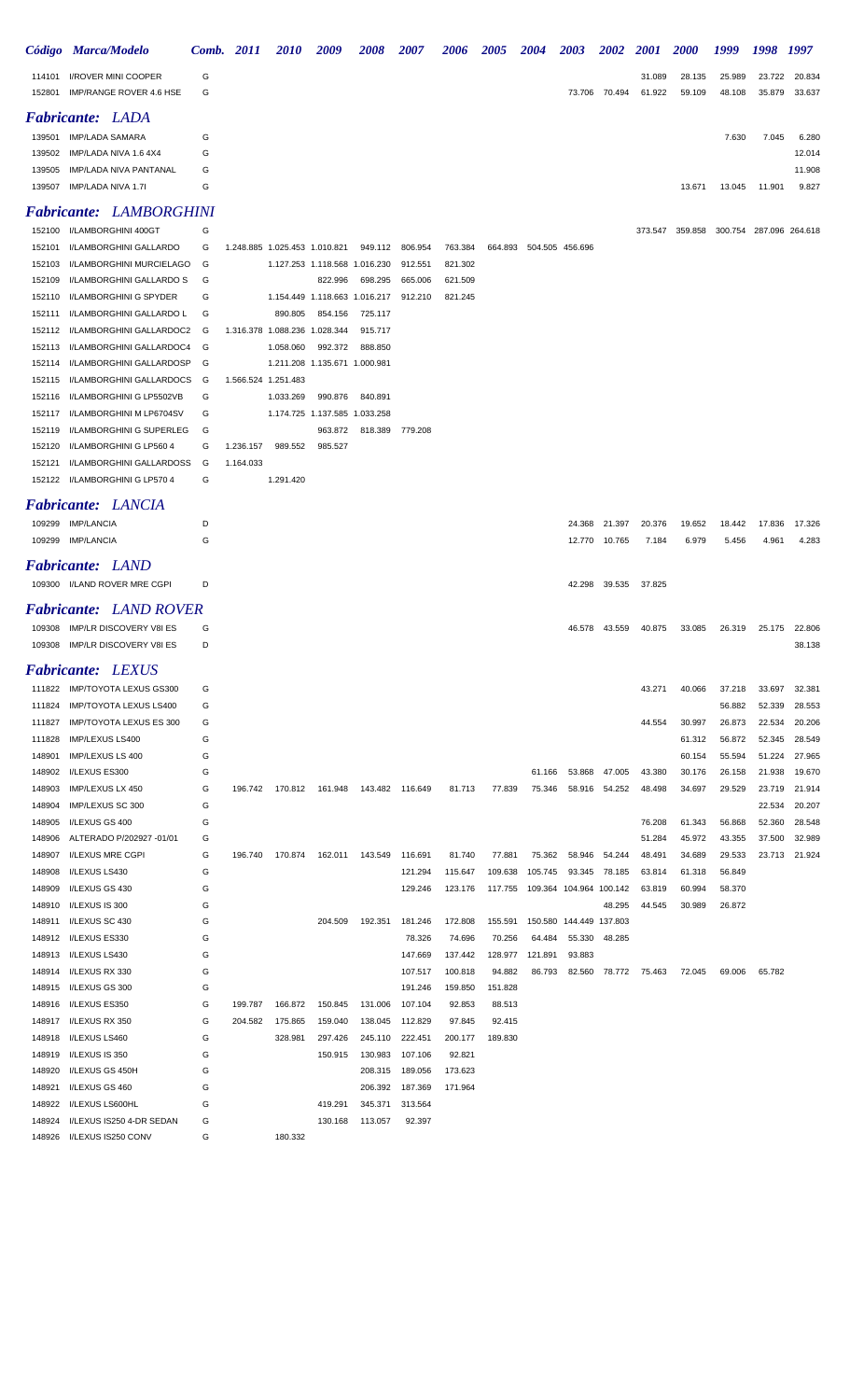|                  | Código Marca/Modelo                           | Comb.  | 2011    | <i>2010</i> | 2009    | 2008            | <i><b>2007</b></i> | 2006    | <b>2005</b>        | 2004                                    | 2003                                               | 2002             | <i>2001</i>      | <i><b>2000</b></i> | 1999   | 1998   | 1997          |
|------------------|-----------------------------------------------|--------|---------|-------------|---------|-----------------|--------------------|---------|--------------------|-----------------------------------------|----------------------------------------------------|------------------|------------------|--------------------|--------|--------|---------------|
| 148928           | I/LEXUS HS 250H PREMIUM                       | G      |         | 128.267     |         |                 |                    |         |                    |                                         |                                                    |                  |                  |                    |        |        |               |
| 148999           | <b>IMP/LEXUS</b>                              | G      |         |             |         |                 |                    |         |                    |                                         |                                                    |                  | 44.538           | 30.983             | 26.866 | 22.231 | 20.205        |
|                  | 149140 I/LEXUS RX 330                         | G      |         |             |         |                 |                    |         |                    | 178.991                                 |                                                    |                  |                  |                    |        |        |               |
|                  | <b>Fabricante: LEYLAND</b>                    |        |         |             |         |                 |                    |         |                    |                                         |                                                    |                  |                  |                    |        |        |               |
|                  | 109499 IMP/LEYLAND                            | G      |         |             |         |                 |                    |         |                    |                                         |                                                    |                  |                  |                    |        |        | 4.281         |
|                  | 109499 IMP/LEYLAND                            | D      |         |             |         |                 |                    |         |                    |                                         |                                                    |                  |                  |                    |        |        | 17.318        |
|                  | <b>Fabricante: LIFAN</b>                      |        |         |             |         |                 |                    |         |                    |                                         |                                                    |                  |                  |                    |        |        |               |
|                  | 135700 I/LIFAN 620 LF7162 C                   | G      | 36.160  | 31.377      | 29.812  |                 |                    |         |                    |                                         |                                                    |                  |                  |                    |        |        |               |
|                  | 135701 I/LIFAN 320 LF7132                     | G      | 27.503  | 23.531      | 22.354  |                 |                    |         |                    |                                         |                                                    |                  |                  |                    |        |        |               |
|                  | <b>Fabricante: LINCOLN</b>                    |        |         |             |         |                 |                    |         |                    |                                         |                                                    |                  |                  |                    |        |        |               |
| 109501           | I/LINCOLN TOWN CAR                            | G      |         |             | 158.026 |                 | 149.127 141.158    | 132.900 |                    | 126.035  120.154  113.458  104.641      |                                                    |                  | 95.851           | 86.007             | 77.572 | 71.196 | 57.167        |
| 109502           | IMP/LINCOLN NAVIGATOR4X4                      | G      |         |             |         |                 |                    | 234.327 |                    | 200.237 176.672 158.540 146.363 130.674 |                                                    |                  |                  | 114.517            | 97.611 |        | 84.102 70.646 |
| 109503           | I/LINCOLN LS V8                               | G      |         |             |         |                 |                    |         |                    |                                         |                                                    |                  | 51.839           | 45.985             | 41.073 |        |               |
| 109504           | I/LINCOLN LS V6                               | G      |         |             |         |                 |                    |         |                    |                                         |                                                    |                  | 48.620           | 43.903             | 36.610 |        |               |
| 109505           | <b>I/LINCOLN LS</b>                           | G      |         |             |         |                 |                    |         |                    |                                         |                                                    |                  | 34.778           | 31.620             | 25.725 |        |               |
| 109506           | I/LINCOLN MKZ 3.5L V6                         | G      |         |             | 156.156 | 136.054         | 111.690            |         |                    |                                         |                                                    |                  |                  |                    |        |        |               |
| 109507           | <b>I/LINCOLN MKS</b>                          | G      |         |             | 160.183 | 139.516         | 114.532            |         |                    |                                         |                                                    |                  |                  |                    |        |        |               |
| 109509           | I/LINCOLN TOWN CAR SIG L                      | G      |         | 252.704     | 229.128 | 189.525         |                    |         |                    |                                         |                                                    |                  |                  |                    |        |        |               |
| 109510           | I/LINCOLN STRETCH LIMO                        | G      | 392.190 | 357.677     |         |                 |                    |         |                    |                                         |                                                    |                  |                  |                    |        |        |               |
| 109599           | <b>IMP/LINCOLN</b>                            | G      |         |             |         |                 |                    |         |                    |                                         |                                                    |                  |                  |                    | 22.672 |        | 21.750 20.184 |
|                  | <b>Fabricante:</b> LM                         |        |         |             |         |                 |                    |         |                    |                                         |                                                    |                  |                  |                    |        |        |               |
|                  | 107000 LM/BUGGY ADVENTURE                     | G      |         | 23.687      | 20.756  | 18.822          |                    |         |                    |                                         |                                                    |                  |                  |                    |        |        |               |
|                  | <b>Fabricante: LOBINI</b>                     |        |         |             |         |                 |                    |         |                    |                                         |                                                    |                  |                  |                    |        |        |               |
|                  | 161100 LOBINI/H1                              | G      |         |             |         | 110.426         | 93.550             | 84.367  | 77.807             | 75.937                                  |                                                    |                  |                  |                    |        |        |               |
|                  | <b>Fabricante: LOTUS</b>                      |        |         |             |         |                 |                    |         |                    |                                         |                                                    |                  |                  |                    |        |        |               |
|                  |                                               |        |         |             |         |                 |                    |         |                    |                                         |                                                    |                  |                  |                    |        |        |               |
| 152201           | 152200 I/LOTUS ELISE 111S<br>I/LOTUS TYPE 72D | G<br>G |         |             |         | 194.434         | 182.882            | 168.874 |                    |                                         |                                                    |                  |                  | 72.721             | 62.833 | 55.736 |               |
|                  | 152202 I/LOTUS EXIGE S                        | G      |         |             | 220.801 | 208.310         | 195.924            | 180.983 |                    |                                         |                                                    |                  |                  |                    |        |        |               |
| 152203           | I/LOTUS ELISE CALIFORNIA                      | G      |         |             | 231.928 | 222.046         | 208.770            |         |                    |                                         |                                                    |                  |                  |                    |        |        |               |
| 152204           | <b>I/LOTUS ELISE</b>                          | G      |         |             |         | 187.445         | 176.354            | 162.793 |                    |                                         |                                                    |                  |                  |                    |        |        |               |
|                  | 152205 I/LOTUS ELISE SC                       | G      |         |             | 198.064 | 190.102         | 178.784            |         |                    |                                         |                                                    |                  |                  |                    |        |        |               |
|                  | Fabricante: M.BENZ                            |        |         |             |         |                 |                    |         |                    |                                         |                                                    |                  |                  |                    |        |        |               |
|                  | 109606 I/M.BENZ S320                          | G      |         |             |         |                 |                    |         |                    |                                         |                                                    | 92.795           | 86.202           | 70.855             | 62.168 | 45.191 | 39.812        |
| 109607           | I/M.BENZ S320L                                | G      |         |             |         |                 |                    |         |                    |                                         |                                                    |                  | 89.557           | 70.877             | 62.166 | 45.173 | 39.820        |
| 109608           | I/M.BENZ C320                                 | G      |         |             |         |                 |                    | 78.416  | 75.814             | 63.075                                  | 58.030                                             | 54.657           | 49.101           | 44.282             | 38.613 | 36.157 |               |
| 109609           | I/M.BENZ C200 KOMPRESSOR                      | G      |         | 117.580     | 106.423 | 93.900          | 71.643             | 66.447  | 60.261             | 57.756                                  | 55.888                                             | 50.760           | 44.560           | 42.554             | 38.202 | 35.199 | 32.486        |
|                  | 109610 I/M.BENZ C240                          | G      |         |             |         |                 |                    |         |                    |                                         | 57.839                                             | 50.927           | 44.729           | 30.206             | 28.168 | 26.564 |               |
| 109611           | I/M.BENZ SLK 32 AMG                           | G      |         |             |         |                 |                    |         |                    |                                         |                                                    | 121.070          | 94.571           | 81.122             |        |        |               |
|                  | 109612 I/M.BENZ C32K AMG                      | G      |         |             |         |                 |                    |         |                    |                                         | 101.749                                            | 95.013           | 80.651           | 76.037             |        |        |               |
|                  | 109613 I/M.BENZ S55 AMG                       | G      |         |             |         |                 |                    |         |                    | 206.111 190.033 177.891 170.280 149.313 |                                                    |                  |                  | 123.575            | 97.738 |        |               |
| 109614           | I/M.BENZ C32 TOURING AMG                      | G      |         |             |         |                 |                    |         |                    |                                         | 101.760                                            | 95.032           | 91.812           | 81.146             |        |        |               |
| 109615<br>109616 | I/M.BENZ C180 COUPE<br>I/M.BENZ C200 K COUPE  | G<br>G |         |             |         |                 |                    |         |                    |                                         | 46.670<br>56.747                                   | 43.541<br>50.766 | 41.190<br>44.549 | 28.913             | 27.013 | 25.807 | 23.315        |
| 109617           | I/M.BENZ E200 ELEGANCE                        | G      |         |             |         |                 |                    |         |                    |                                         |                                                    |                  |                  | 42.929<br>36.449   | 33.505 | 32.075 | 30.413        |
| 109618           | I/M.BENZ C200K TOURING                        | G      |         |             |         |                 |                    |         |                    | 48.503                                  | 47.119                                             | 43.123           | 40.494           | 37.991             | 36.225 | 34.556 | 33.021        |
| 109620           | I/M.BENZ CLK 500                              | G      |         |             |         |                 | 170.524            | 152.689 | 142.629            |                                         | 125.520 106.178                                    | 99.014           | 94.041           |                    |        |        |               |
| 109621           | I/M.BENZ E500                                 | G      |         |             | 188.613 | 177.372 153.713 |                    | 141.262 | 117.157            |                                         | 109.407 103.420                                    | 94.032           | 77.052           |                    |        |        |               |
|                  | 109622 I/M.BENZ CLK 320                       | G      |         |             |         |                 |                    | 102.540 | 98.897             | 88.658                                  | 81.217                                             | 65.965           | 54.193           | 51.270             | 48.516 | 42.453 |               |
| 109623           | I/M.BENZ C180K COUPE                          | G      |         |             |         |                 |                    | 56.832  | 53.675             | 50.818                                  |                                                    |                  |                  |                    |        |        |               |
| 109624           | I/M.BENZ C180K                                | G      |         |             |         |                 | 63.613             | 56.834  | 53.689             | 50.816                                  | 46.684                                             | 43.542           | 41.199           | 28.914             | 27.012 | 25.820 | 23.314        |
| 109626           | I/M.BENZ S600                                 | G      | 534.051 | 430.162     | 376.017 | 335.482         | 292.105            | 267.820 | 248.573            | 217.017 202.976 192.140 159.250         |                                                    |                  |                  |                    |        |        |               |
| 109628           | I/M.BENZ S 350                                | G      |         |             |         |                 |                    |         | 162.059            | 150.515                                 |                                                    |                  |                  |                    |        |        |               |
| 109629           | I/M.BENZ SL 350                               | G      |         |             |         |                 |                    | 157.550 | 142.544            | 137.247                                 |                                                    |                  |                  |                    |        |        |               |
| 109630           | I/M.BENZ E200                                 | G      |         |             |         |                 |                    |         | 39.142             | 37.593                                  |                                                    | 36.080 34.653    | 33.089           | 31.611             | 30.086 |        | 28.392 27.280 |
| 109633<br>109634 | I/M.BENZ CLK 500 CA<br>I/M.BENZ CLK 55 AMG CA | G<br>G |         |             |         |                 |                    | 152.728 | 142.648<br>192.585 |                                         | 125.466 106.219<br>180.500 168.619 152.624 141.687 | 99.009           |                  |                    |        |        |               |
| 109636           | I/M.BENZ E 500 T                              | G      |         |             |         |                 |                    |         | 154.913            |                                         | 137.860 126.362 121.254                            |                  |                  |                    |        |        |               |
| 109637           | I/M.BENZ C230K                                | G      |         |             |         |                 |                    | 76.216  | 61.433             | 56.784                                  | 54.650                                             | 52.676           |                  |                    |        |        |               |
| 109638           | I/M.BENZ C230K TOURING                        | G      |         |             |         |                 |                    | 74.295  | 61.449             | 56.775                                  | 54.655                                             | 52.509           |                  |                    |        |        |               |
| 109639           | I/M.BENZ CLK200CABRIOLET                      | G      |         |             |         |                 |                    |         |                    |                                         |                                                    |                  |                  | 44.867             | 43.532 | 41.722 |               |
|                  | 109640 I/M.BENZ CL 65 AMG                     | G      |         | 513.443     | 487.965 | 461.243 445.131 |                    | 401.665 |                    |                                         |                                                    |                  |                  |                    |        |        |               |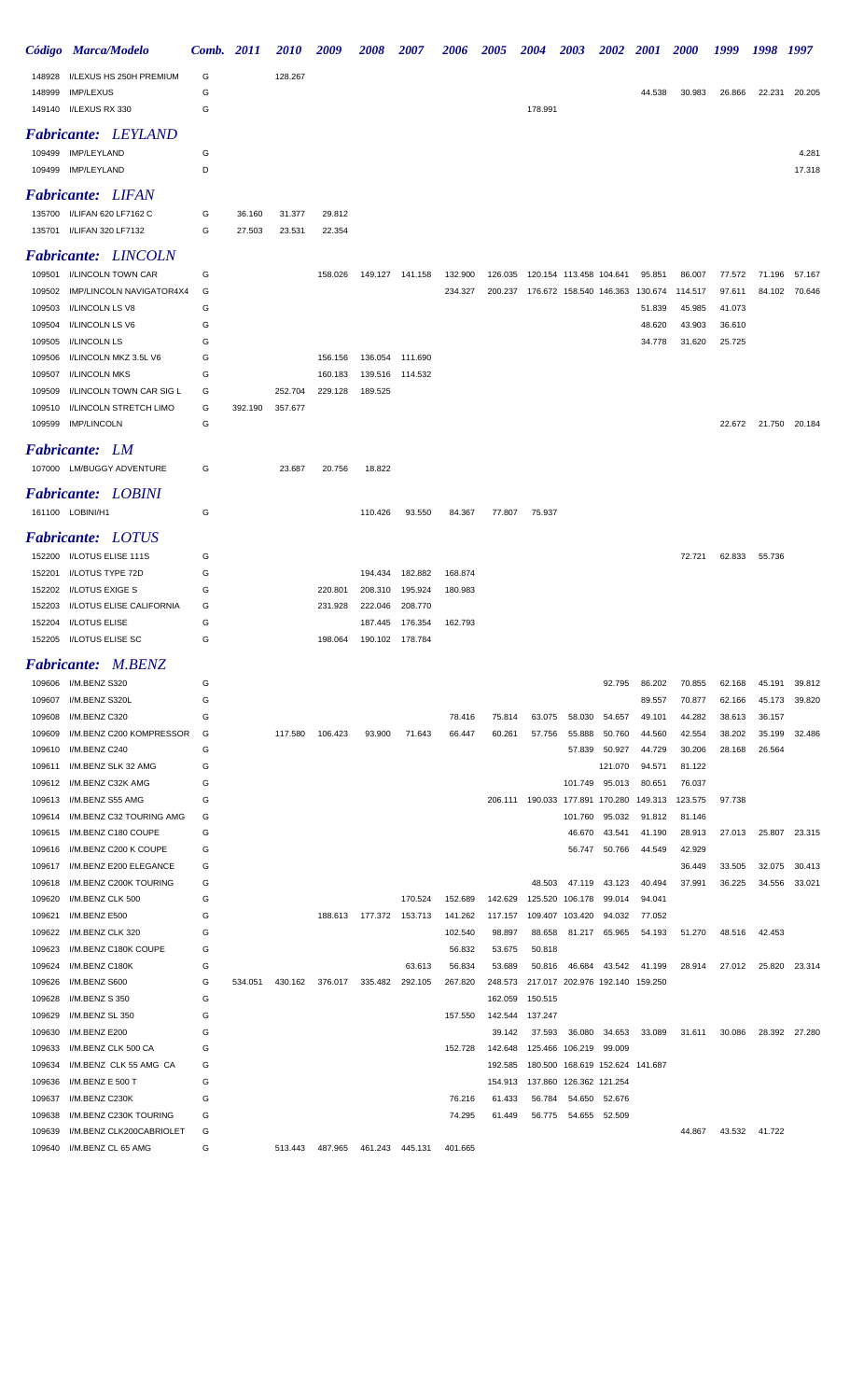|                  | Código Marca/Modelo                             | Comb.  | <b>2011</b> | <i>2010</i> | 2009               | <b>2008</b>        | 2007               | <b>2006</b>      | <b>2005</b>      | <b>2004</b>      | <b>2003</b>     | <b>2002</b>   | <b>2001</b> | <b>2000</b>                             | 1999             | 1998             | 1997             |
|------------------|-------------------------------------------------|--------|-------------|-------------|--------------------|--------------------|--------------------|------------------|------------------|------------------|-----------------|---------------|-------------|-----------------------------------------|------------------|------------------|------------------|
| 109641           | I/M.BENZ S 65 AMG                               | G      |             | 365.078     | 345.546            | 325.802            | 317.269            | 307.341          | 297.580          |                  | 258.417 242.391 |               |             |                                         |                  |                  |                  |
| 109643           | I/M.BENZ SLK 200 K                              | G      | 185.620     | 154.203     | 143.140            | 131.183            | 118.077            | 111.990          | 105.507          | 103.286          | 97.935          |               |             |                                         |                  |                  |                  |
| 109644           | I/M.BENZ CLS 350                                | G      |             | 220.841     | 185.946            | 159.944            | 142.274            | 131.610          | 124.427          | 121.552          |                 |               |             |                                         |                  |                  |                  |
| 109645           | I/M.BENZ SLK 350                                | G      | 243.647     | 202.550     | 183.983            | 173.016            | 149.732            | 134.076          | 122.262          | 117.673          |                 |               |             |                                         |                  |                  |                  |
| 109646           | I/M.BENZ CLS 500                                | G      |             |             | 235.737            | 215.002            | 184.339            | 157.258          | 148.876          | 140.986          | 137.959         |               |             |                                         |                  |                  |                  |
| 109647           | I/M.BENZ SLK 55 K AMG                           | G      | 299.846     | 248.609     | 229.357            | 211.000            | 203.837            | 199.531          | 190.308          | 167.440          | 159.711         |               |             |                                         |                  |                  |                  |
| 109649           | I/M.BENZ E 350                                  | G      | 232.879     | 187.045     | 167.259            | 152.625            | 124.982            | 117.432          | 104.397          | 101.525          | 97.389          |               |             |                                         |                  |                  |                  |
| 109650           | I/M.BENZ CLS 55 AMG                             | G      |             |             |                    |                    |                    | 219.790          | 203.808          | 195.898          |                 |               |             |                                         |                  |                  |                  |
| 109651           | I/M.BENZ SLK 350 CONVERS<br>I/M.BENZ C 230      | G      |             |             | 184.083            | 173.060            | 149.767<br>78.413  | 134.055          | 122.302          | 119.894          |                 |               |             |                                         |                  |                  |                  |
| 109652<br>109653 | I/M.BENZ E 240 ELEGANCE                         | G<br>G |             |             |                    |                    |                    | 73.140           | 61.155<br>57.974 | 56.591<br>55.657 |                 | 53.432 51.285 | 48.057      | 39.845                                  | 36.644           | 35.068           | 33.125           |
| 109654           | I/M.BENZ CLK 350                                | G      |             |             | 169.449            | 135.042            | 121.024            | 113.072          | 105.513          | 99.571           |                 |               |             |                                         |                  |                  |                  |
| 109655           | I/M.BENZ CLK 350 CA                             | G      |             |             |                    | 169.301            | 148.414            | 134.432          | 127.483          | 121.489          |                 |               |             |                                         |                  |                  |                  |
| 109656           | I/M.BENZ B 200 T                                | G      | 120.285     | 96.812      | 79.598             | 68.268             | 62.164             | 60.368           | 58.142           | 56.793           |                 |               |             |                                         |                  |                  |                  |
| 109657           | I/M.BENZ S 500                                  | G      | 478.551     | 387.977     | 337.056            | 284.665            | 254.854            | 213.448          | 174.626          | 163.918          |                 |               |             |                                         |                  |                  |                  |
| 109659           | I/M.BENZ E280                                   | G      |             |             | 96.308             | 90.578             | 87.070             | 83.568           | 79.434           | 74.653           | 61.144          | 53.083        | 42.966      | 40.992                                  |                  |                  |                  |
| 109660           | I/M.BENZ SLK 55 AMG                             | G      |             |             |                    |                    | 203.805            | 199.482          | 190.241          | 167.838          |                 |               |             |                                         |                  |                  |                  |
| 109661           | I/M.BENZ S550V                                  | G      |             |             |                    | 300.163            | 269.214            | 247.852          | 205.164          |                  |                 |               |             |                                         |                  |                  |                  |
| 109662           | I/M.BENZ C180 ELEGANCE                          | G      |             |             |                    |                    |                    |                  |                  |                  | 46.289          | 43.524        | 41.202      |                                         |                  |                  |                  |
| 109663           | I/M.BENZ C 200 K                                | G      |             | 96.568      | 91.910             | 83.283             | 71.647             | 66.450           |                  |                  |                 |               |             |                                         |                  |                  |                  |
| 109667           | I/M.BENZ CLS 550                                | G      |             |             | 257.276            | 241.824            | 232.493            | 219.768          |                  |                  |                 |               |             |                                         |                  |                  |                  |
| 109669           | I/M.BENZ LIMOUSINE C 180                        | G<br>G |             |             |                    |                    |                    | 166.045          |                  |                  |                 |               |             |                                         |                  |                  | 23.320           |
| 109670<br>109671 | I/M.BENZ CLK 550<br>I/M.BENZ C350               | G      |             |             | 224.795<br>150.687 | 211.257<br>141.742 | 185.326<br>101.756 | 84.755           |                  |                  |                 |               |             |                                         |                  |                  |                  |
| 109673           | I/M.BENZ C350 SPORTSEDAN                        | G      |             |             | 171.544            | 156.702            | 149.712            | 144.160          |                  |                  |                 |               |             |                                         |                  |                  |                  |
| 109674           | I/M.BENZ C63 AMG TOURING                        | G      | 307.522     | 255.317     | 241.025            | 225.716            | 198.767            |                  |                  |                  |                 |               |             |                                         |                  |                  |                  |
| 109677           | I/M.BENZ E500 V8 SEDAN                          | G      |             |             |                    |                    |                    |                  |                  | 124.381          |                 |               |             |                                         |                  |                  |                  |
| 109678           | I/M.BENZ C63 AMG                                | G      |             | 255.354     | 241.083            | 225.777 217.493    |                    |                  |                  |                  |                 |               |             |                                         |                  |                  |                  |
| 109679           | M.BENZ/CLC 200 K                                | G      | 100.415     | 86.089      | 79.653             | 74.801             |                    |                  |                  |                  |                 |               |             |                                         |                  |                  |                  |
| 109680           | I/M.BENZ E 430 ELEGANCE                         | G      |             |             |                    |                    |                    |                  |                  |                  |                 |               |             | 54.013                                  | 42.332           | 38.716           |                  |
| 109681           | I/M.BENZ E 500                                  | G      | 341.770     | 275.028     | 253.203            | 188.135            |                    |                  |                  |                  |                 |               |             |                                         |                  |                  |                  |
| 109682           | I/M.BENZ E 350 COUPE                            | G      | 235.758     | 190.340     | 178.996            | 159.119            |                    |                  |                  |                  |                 |               |             |                                         |                  |                  |                  |
| 109683           | I/M.BENZ B 180                                  | G      | 85.118      | 68.683      | 65.171             | 61.657             |                    |                  |                  |                  |                 |               |             |                                         |                  |                  |                  |
| 109684           | I/M.BENZ E 500 COUPE                            | G      | 323.654     | 266.613     | 253.059            |                    |                    |                  |                  |                  |                 |               |             |                                         |                  |                  |                  |
| 109685           | I/M.BENZ C 180 K                                | G      | 101.161     | 83.580      | 79.413             | 74.858             | 63.620             | 56.858           | 53.694           | 50.843           |                 | 46.662 45.007 | 42.102      |                                         |                  |                  |                  |
| 109686           | I/M.BENZ C 200 CGI                              | G<br>G | 134.196     | 111.586     | 105.929            |                    |                    |                  |                  |                  |                 |               |             |                                         |                  |                  |                  |
| 109687<br>109688 | I/M.BENZ E 350 GUARD<br>I/M.BENZ E 500 GUARD    | G      |             | 390.672     | 192.394<br>369.822 | 348.515            |                    |                  |                  |                  |                 |               |             |                                         |                  |                  |                  |
| 109689           | I/M.BENZ E550W                                  | G      |             | 298.452     | 274.659            | 204.201            |                    |                  |                  |                  |                 |               |             |                                         |                  |                  |                  |
| 109690           | I/M.BENZ E550 SEDAN                             | G      |             | 289.802     | 266.690            | 198.154            |                    |                  |                  |                  |                 |               |             |                                         |                  |                  |                  |
| 109691           | I/M.BENZ C 180 CGI                              | G      | 101.325     | 95.813      | 90.604             |                    |                    |                  |                  |                  |                 |               |             |                                         |                  |                  |                  |
| 109693           | I/M.BENZ SL 350 SPORT                           | G      | 308.240     | 262.726     | 253.611            |                    |                    |                  |                  |                  |                 |               |             |                                         |                  |                  |                  |
| 109694           | I/M.BENZ C200CGI TOURING                        | G      | 151.885     | 125.302     | 118.872            |                    |                    |                  |                  |                  |                 |               |             |                                         |                  |                  |                  |
| 109695           | I/M.BENZ C200 ELEGANCE                          | G      |             |             |                    |                    |                    |                  |                  |                  |                 | 53.504        | 46.967      | 45.045                                  |                  |                  |                  |
| 109696           | I/M.BENZ E 350 CA                               | G      | 271.115     | 221.567     | 210.524            |                    |                    |                  |                  |                  |                 |               |             |                                         |                  |                  |                  |
| 109697           | I/M.BENZ S550                                   | G      | 547.109     | 433.317     | 374.665            |                    |                    |                  |                  |                  |                 |               |             |                                         |                  |                  |                  |
| 109699           | IMP/M.BENZ                                      | D      |             |             |                    |                    |                    |                  |                  |                  | 56.170          | 52.449        | 48.701      | 45.329                                  | 41.184           | 33.784           | 31.696           |
| 109699           | IMP/M.BENZ<br>IMP/M.BENZ 300 E                  | G<br>G |             |             |                    |                    |                    |                  |                  |                  | 45.542          | 43.527        | 41.368      | 31.873                                  | 28.163<br>40.718 | 26.413           | 24.221<br>33.680 |
| 124004<br>124004 | IMP/M.BENZ 300 E                                | D      |             |             |                    |                    |                    |                  |                  |                  |                 |               |             |                                         | 41.206           | 35.128<br>38.112 | 35.328           |
| 124008           | IMP/M.BENZ 280 S                                | G      |             |             |                    |                    |                    |                  |                  |                  |                 |               |             |                                         | 99.235           | 92.400           | 86.211           |
|                  | 124012 I/M.BENZ 230 E                           | D      |             |             |                    |                    |                    |                  |                  |                  |                 |               |             |                                         | 43.511           | 40.537           | 36.649           |
|                  | 124012 I/M.BENZ 230 E                           | G      |             |             |                    |                    |                    |                  |                  |                  |                 |               |             |                                         | 28.159           | 26.421           | 24.212           |
|                  | 124013 I/M.BENZ E320                            | G      |             |             |                    |                    |                    |                  | 91.294           | 85.769           |                 | 70.252 61.019 | 49.379      | 42.477                                  | 40.712           | 35.138           | 33.692           |
| 124020           | I/M.BENZ E320 T                                 | G      |             |             |                    |                    |                    |                  | 104.261          | 99.981           |                 | 92.212 88.930 |             |                                         |                  |                  |                  |
| 124025           | I/M.BENZ CL 55 AMG                              | G      |             |             |                    |                    |                    |                  | 184.199          |                  |                 |               |             | 169.722 157.242 145.087 127.509 122.562 |                  |                  |                  |
| 124027           | I/M.BENZ SLR                                    | G      |             |             |                    |                    | 503.478            | 464.850          | 423.787          | 390.881          |                 |               |             |                                         |                  |                  |                  |
| 124028           | I/M.BENZ SL 65 AMG                              | G      |             | 595.278     | 563.876            | 511.822            | 458.964            | 410.382          | 385.148          |                  | 369.339 355.966 |               |             |                                         |                  |                  |                  |
| 124029           | I/M.BENZ C 55 AMG T                             | G      |             |             |                    |                    | 169.172            | 158.981          | 154.079          |                  |                 |               |             |                                         |                  |                  |                  |
| 124030           | I/M.BENZ C 55 AMG                               | G      |             |             |                    |                    | 121.881            | 117.356          | 100.828          | 96.082           | 92.674          |               |             |                                         |                  |                  |                  |
| 124033<br>124034 | I/M.BENZ C230 TOURING<br>I/M.BENZ C 350 TOURING | G<br>G |             |             |                    |                    | 90.153             | 77.265<br>93.927 | 63.630<br>90.120 | 61.788<br>88.089 |                 |               |             |                                         |                  |                  |                  |
| 124035           | I/M.BENZ C 350                                  | G      |             | 122.221     | 115.652            | 109.065            | 105.100            | 87.545           | 78.741           | 76.175           |                 |               |             |                                         |                  |                  |                  |
| 124036           | I/M.BENZ B 200                                  | G      |             | 84.366      | 70.441             | 64.350             | 57.198             | 48.502           | 46.219           | 45.261           |                 |               |             |                                         |                  |                  |                  |
| 124037           | I/M.BENZ A 200                                  | G      |             |             |                    | 55.952             | 50.383             | 46.717           | 42.370           | 40.902           |                 |               |             |                                         |                  |                  |                  |
|                  |                                                 |        |             |             |                    |                    |                    |                  |                  |                  |                 |               |             |                                         |                  |                  |                  |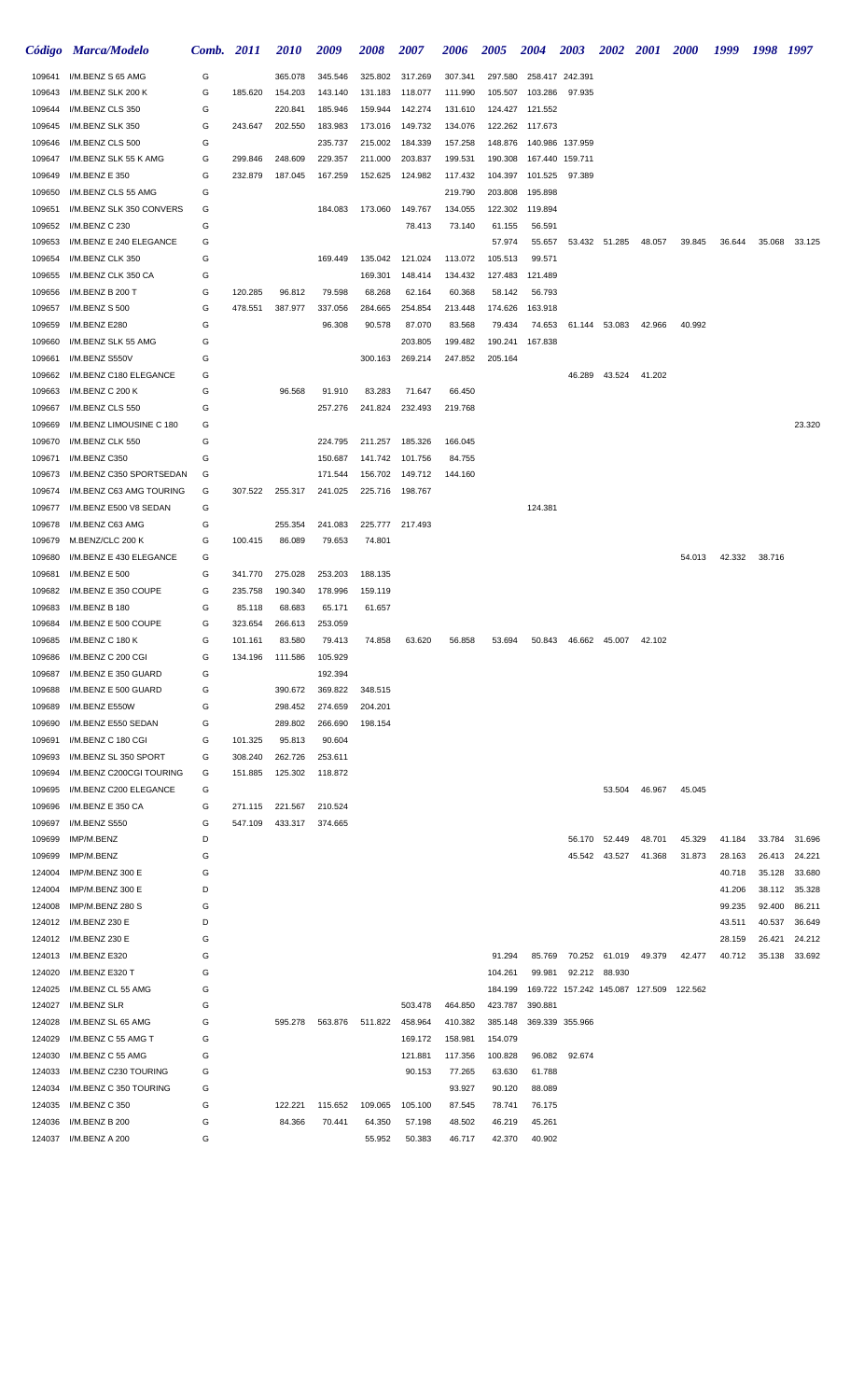|                  | Código Marca/Modelo                                | Comb. 2011 |                    | <b>2010</b> | 2009    | <b>2008</b>                             | <b>2007</b>     | <b>2006</b>                   | <b>2005</b> | <b>2004</b>     | 2003                   |        | <b>2002</b> 2001     | <b>2000</b>                     | 1999    | 1998 1997        |                  |
|------------------|----------------------------------------------------|------------|--------------------|-------------|---------|-----------------------------------------|-----------------|-------------------------------|-------------|-----------------|------------------------|--------|----------------------|---------------------------------|---------|------------------|------------------|
| 124040           | I/M.BENZ C 350 COUPE                               | G          |                    |             |         |                                         |                 | 109.774                       | 99.691      | 96.269          |                        |        |                      |                                 |         |                  |                  |
| 124041           | I/M.BENZ C 230 COUPE                               | G          |                    |             |         |                                         |                 | 73.048                        | 61.432      | 56.785          |                        |        |                      |                                 |         |                  |                  |
| 124042           | I/M.BENZ S 350                                     | G          |                    | 315.675     |         |                                         | 258.676 246.239 | 193.220                       |             | 154.085         |                        |        |                      |                                 |         |                  |                  |
| 124044           | I/M.BENZ ML 500                                    | G          |                    |             |         |                                         | 176.689         | 145.617                       | 139.244     |                 | 115.834 101.767 94.979 |        |                      |                                 |         |                  |                  |
| 124047           | I/M.BENZ E 63 AMG                                  | G          | 377.385            | 314.705     | 281.303 | 251.105                                 | 205.527         | 197.153                       | 187.018     |                 |                        |        |                      |                                 |         |                  |                  |
| 124048           | I/M.BENZ CLS 63 AMG                                | G          | 382.549            | 308.525     | 293.601 | 252.544                                 | 237.030         | 226.367                       | 213.821     |                 |                        |        |                      |                                 |         |                  |                  |
| 124050           | I/M.BENZ C250 DT                                   | G          |                    |             |         |                                         |                 |                               |             |                 |                        |        |                      |                                 | 28.867  |                  | 27.221 24.148    |
| 124051           | I/M.BENZ S 63 AMG                                  | G          | 428.367            | 346.085     | 309.472 | 276.323                                 | 226.091         | 218.147                       |             |                 |                        |        |                      |                                 |         |                  |                  |
| 124052<br>124053 | I/M.BENZ SLR MCLAREN<br>I/M.BENZ C 63 AMG          | G<br>G     |                    | 255.308     | 241.121 |                                         | 225.772 215.645 | 1.360.307 1.331.661 1.268.745 |             |                 |                        |        |                      |                                 |         |                  |                  |
| 124055           | I/M.BENZ SLR MC ROADSTER                           | G          | 307.526            |             |         | 2.537.896 2.241.464 1.783.569 1.675.469 |                 |                               |             |                 |                        |        |                      |                                 |         |                  |                  |
| 124056           | I/M.BENZ C 200 K TOURING                           | G          |                    | 123.783     | 110.329 | 96.150                                  | 92.499          |                               |             |                 |                        |        |                      |                                 |         |                  |                  |
| 124057           | I/M.BENZ B 170                                     | G          |                    | 64.871      | 59.926  | 53.970                                  | 49.757          |                               |             |                 |                        |        |                      |                                 |         |                  |                  |
| 124058           | I/M.BENZ SL 63 AMG                                 | G          | 460.832            | 382.837     | 357.063 | 336.913                                 | 324.640         |                               |             |                 |                        |        |                      |                                 |         |                  |                  |
| 124060           | I/M.BENZ SL 65 AMG BS                              | G          |                    | 637.906     | 604.183 | 548.465                                 | 528.239         |                               |             |                 |                        |        |                      |                                 |         |                  |                  |
| 124062           | I/M.BENZ C 230 W                                   | G          |                    |             |         |                                         |                 |                               |             |                 |                        |        |                      |                                 |         | 32.422           |                  |
| 124064           | I/M.BENZ C 300                                     | G          | 182.968            | 151.872     | 144.214 | 123.219                                 |                 |                               |             |                 |                        |        |                      |                                 |         |                  |                  |
| 124066           | I/M.BENZ E 220 CDI                                 | D          |                    |             |         |                                         | 132.284         |                               | 104.659     | 98.966          | 94.641                 |        |                      |                                 |         |                  |                  |
| 124067           | I/M.BENZ SLS 63 AMG                                | G          | 715.763            | 575.078     | 544.691 |                                         |                 |                               |             |                 |                        |        |                      |                                 |         |                  |                  |
| 124069           | I/M.BENZ C 203 SWAGON                              | G          |                    |             |         |                                         |                 |                               |             |                 | 60.177                 |        |                      |                                 |         |                  |                  |
| 124071           | I/M.BENZ E320 CDI                                  | D          |                    |             |         |                                         |                 |                               |             | 107.728 102.988 |                        |        |                      |                                 |         |                  |                  |
| 124072           | I/M.BENZ E 500 TOURING                             | G          | 352.259            | 292.580     | 277.531 |                                         |                 |                               |             |                 |                        |        |                      |                                 |         |                  |                  |
| 124073           | I/M.BENZ E63 AMG TOURING                           | G          | 409.734            | 331.015     | 295.880 |                                         |                 |                               |             |                 |                        |        |                      |                                 |         |                  |                  |
| 124074           | I/M.BENZ A 150                                     | G          |                    |             |         |                                         |                 | 18.460                        |             |                 |                        |        |                      |                                 |         |                  |                  |
| 124078           | I/M.BENZ C 250 CGI                                 | G          | 152.106            | 145.535     |         |                                         |                 |                               |             |                 |                        |        |                      |                                 |         |                  |                  |
| 124080<br>124082 | I/M.BENZ E350 CONV<br>I/M.BENZ S 500 CGI           | G<br>G     | 259.585<br>424.101 | 226.239     |         |                                         |                 |                               |             |                 |                        |        |                      |                                 |         |                  |                  |
| 124083           | I/M.BENZ E 250 CGI                                 | G          | 204.510            | 196.325     |         |                                         |                 |                               |             |                 |                        |        |                      |                                 |         |                  |                  |
| 124085           | I/M.BENZ E300                                      | D          | 259.454            |             |         |                                         |                 |                               |             |                 |                        |        |                      |                                 |         |                  |                  |
| 124086           | I/M.BENZ E 250 CGI COUPE                           | G          | 214.554            |             |         |                                         |                 |                               |             |                 |                        |        |                      |                                 |         |                  |                  |
| 124087           | I/M.BENZ C 180 CGI COUPE                           | G          | 106.775            |             |         |                                         |                 |                               |             |                 |                        |        |                      |                                 |         |                  |                  |
| 124099           | I/MERCEDES                                         | G          |                    |             |         |                                         |                 |                               |             |                 |                        |        |                      |                                 |         |                  | 24.220           |
| 124099           | <b>I/MERCEDES</b>                                  | D          |                    |             |         |                                         |                 |                               |             |                 |                        |        |                      |                                 |         |                  | 28.945           |
| 124101           | M.BENZ/A 160                                       | G          |                    |             |         |                                         |                 | 21.718                        | 19.073      | 18.224          | 16.844                 | 16.209 | 14.936               | 14.388                          | 13.389  | 12.380           | 11.663           |
| 124102           | M.BENZ/A 190                                       | G          |                    |             |         |                                         |                 | 24.230                        | 20.902      | 19.658          | 17.474                 | 16.493 | 15.088               | 14.697                          | 13.971  | 12.475           |                  |
| 149201           | IMP/MERCEDES C180 HA18W                            | G          |                    |             |         |                                         |                 |                               |             |                 |                        | 43.537 | 41.200               | 28.926                          | 27.007  |                  | 25.816 23.315    |
| 149202           | IMP/MERCEDES C200 HA20W                            | G          |                    |             |         |                                         |                 |                               |             |                 |                        |        | 45.545 43.518 41.383 | 31.871                          | 28.165  | 26.421           | 24.221           |
| 149203           | IMP/MERCEDES C220 HA22W                            | G          |                    |             |         |                                         |                 |                               |             |                 |                        |        |                      | 35.121                          | 28.676  | 26.535           | 24.589           |
| 149204           | IMP/MERCEDES C280 HA28W                            | G          |                    |             |         |                                         |                 |                               |             |                 |                        |        |                      |                                 | 30.794  | 27.847           | 25.090           |
| 149205           | IMP/MERCEDES E200 EA19W                            | G          |                    |             |         |                                         |                 |                               |             |                 |                        |        |                      |                                 |         | 30.431           | 27.666           |
| 149206<br>149208 | IMP/MERCEDES E220 EA22W<br>IMP/MERCEDES E220 EA62W | G<br>G     |                    |             |         |                                         |                 |                               |             |                 |                        |        |                      |                                 |         |                  | 28.882<br>24.210 |
| 149210           | I/MERCEDES E280 EA28W                              | G          |                    |             |         |                                         |                 |                               |             |                 |                        |        |                      |                                 |         | 29.871           | 28.468           |
| 149211           | IMP/MERCEDES E280 EA88W                            | G          |                    |             |         |                                         |                 |                               |             |                 |                        |        |                      |                                 |         |                  | 28.395           |
| 149212           | IMP/MERCEDES E320 EA66W                            | G          |                    |             |         |                                         |                 |                               |             |                 |                        |        | 49.386               | 42.479                          | 40.711  | 35.134           | 33.694           |
| 149213           | IMP/MERCEDES E320 EA32W                            | G          |                    |             |         |                                         |                 |                               |             |                 |                        |        |                      |                                 | 40.717  | 35.136           | 33.684           |
| 149214           | IMP/MERCEDES E320 EA52W                            | G          |                    |             |         |                                         |                 |                               |             |                 |                        |        |                      |                                 |         |                  | 33.695           |
| 149215           | IMP/MERCEDES E320 EA92W                            | G          |                    |             |         |                                         |                 |                               |             |                 |                        |        |                      |                                 | 40.704  | 35.143           | 33.692           |
| 149216           | IMP/MERCEDES E420 EA34W                            | G          |                    |             |         |                                         |                 |                               |             |                 |                        |        |                      |                                 |         | 40.473           | 38.274           |
| 149218           | IMP/MERCEDES S280 GA28W                            | G          |                    |             |         |                                         |                 |                               |             |                 |                        |        |                      |                                 |         | 73.949           | 70.474           |
| 149219           | IMP/MERCEDES S320 GA32W                            | G          |                    |             |         |                                         |                 |                               |             |                 |                        |        |                      |                                 | 62.138  | 45.179           | 39.824           |
| 149220           | IMP/MERCEDES S320 GA33W                            | G          |                    |             |         |                                         |                 |                               |             |                 |                        |        |                      |                                 |         |                  | 39.801           |
| 149223           | IMP/MERCEDES S500 GA50W                            | G          |                    |             |         |                                         |                 |                               |             |                 |                        |        | 95.258               | 88.167                          | 80.231  | 63.688           | 56.688           |
| 149224           | IMP/MERCEDES S500 GA51W                            | G          |                    |             |         |                                         |                 |                               |             |                 |                        |        |                      |                                 |         | 63.662           | 56.700           |
| 149225           | IMP/MERCEDES S500 GA70W                            | G          |                    |             |         |                                         |                 |                               |             |                 |                        |        |                      | 88.140                          | 80.240  | 63.668           | 56.696           |
| 149226<br>149227 | IMP/MERCEDES S600 GA56W<br>IMP/MERCEDES S600 GA57W | G<br>G     |                    |             |         |                                         |                 |                               |             |                 |                        |        |                      |                                 | 119.536 | 85.229<br>85.219 | 69.001<br>69.003 |
| 149228           | IMP/MERCEDES S600 GA76W                            | G          |                    |             |         |                                         |                 |                               |             |                 |                        |        |                      |                                 |         | 85.227           | 69.039           |
| 149229           | I/MERCEDES SL280 FA58W                             | G          |                    |             |         |                                         |                 |                               |             |                 |                        |        |                      |                                 |         |                  | 83.485           |
| 149231           | IMP/MERCEDES SL320 FA63W                           | G          |                    |             |         |                                         |                 |                               |             |                 |                        |        |                      | 116.358                         | 89.581  | 85.163           | 79.746           |
| 149232           | IMP/MERCEDES SL500 FA67W                           | G          |                    |             |         |                                         |                 |                               |             |                 |                        |        |                      | 177.908 170.279 149.335 123.553 | 97.719  | 88.780           | 84.288           |
| 149233           | IMP/MERCEDES SL600 FA76W                           | G          |                    |             |         |                                         |                 |                               |             |                 |                        |        |                      |                                 | 106.617 | 98.399           | 86.348           |
| 149236           | IMP/MERCEDES C36 HA28W                             | G          |                    |             |         |                                         |                 |                               |             |                 |                        |        |                      |                                 |         |                  | 49.610           |
| 149237           | IMP/MERCEDES E230 JF37W                            | G          |                    |             |         |                                         |                 |                               |             |                 |                        |        |                      |                                 |         | 34.159           | 32.585           |
| 149238           | IMP/MERCEDES E320 JF55W                            | G          |                    |             |         |                                         |                 |                               |             |                 |                        |        |                      | 42.474                          | 40.706  | 35.143           | 33.684           |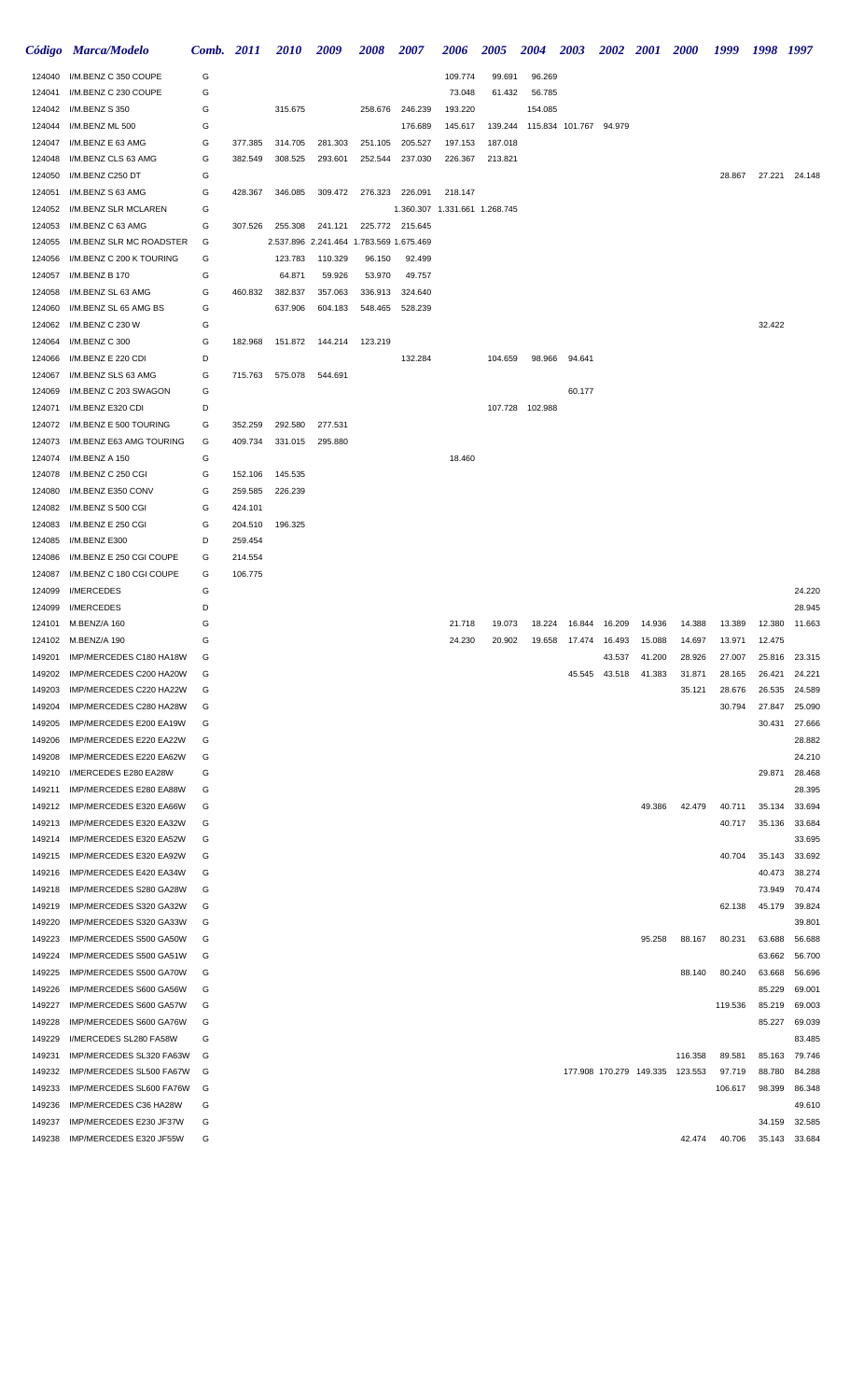|                  | Código Marca/Modelo                                 | Comb. 2011 |         | <i>2010</i> | 2009    | 2008    | 2007    | 2006    | 2005             | 2004                                    | 2003                            | <i><b>2002</b></i> | <b>2001</b>                     | <b>2000</b>      | 1999             | 1998             | 1997             |
|------------------|-----------------------------------------------------|------------|---------|-------------|---------|---------|---------|---------|------------------|-----------------------------------------|---------------------------------|--------------------|---------------------------------|------------------|------------------|------------------|------------------|
| 149239           | IMP/MERCEDES C230K HA24W                            | G          |         |             |         |         |         |         |                  |                                         |                                 |                    |                                 | 36.112           | 30.854           | 28.334           | 27.156           |
| 149240           | IMP/MERCEDES E420 JF72W                             | G          |         |             |         |         |         |         |                  |                                         |                                 |                    |                                 |                  | 49.626           | 40.476           | 38.286           |
| 149241           | IMP/MERCEDES SLK230KK47W G                          |            |         |             |         |         |         |         |                  |                                         |                                 |                    |                                 | 75.303           | 69.179           | 66.304           | 63.069           |
| 149242           | IMP/MERCEDES CL500 GA70W                            | G          |         |             |         |         |         |         |                  |                                         |                                 |                    |                                 |                  | 77.769           | 63.797           | 53.574           |
| 149243           | IMP/MERCEDES CL600 GA76W                            | G          |         |             |         |         |         |         |                  |                                         |                                 |                    |                                 |                  | 106.630          | 98.388           | 86.387           |
| 149244           | IMP/MERCEDES C230 HA23W                             | G          |         |             |         |         |         |         |                  |                                         |                                 |                    |                                 |                  |                  | 28.345           | 27.157           |
| 149245           | IMP/MERCEDES C230T HA83W                            | G          |         |             |         |         |         |         |                  |                                         |                                 |                    |                                 |                  |                  | 30.436           | 27.663           |
| 149246<br>149248 | IMP/MERCEDES G320 463230                            | G<br>G     |         |             |         |         |         |         |                  |                                         | 70.265                          |                    | 49.371                          | 47.129           | 43.710           |                  | 24.212<br>34.258 |
| 149249           | IMP/MERCEDES E320 JF65W<br>IMP/MERCEDES E320T JH65W | G          |         |             |         |         |         |         |                  |                                         |                                 | 60.993             | 56.532                          | 46.602           | 44.425           | 35.725<br>37.433 | 35.132           |
| 149250           | IMP/MERCEDES C280 HA29W                             | G          |         |             |         |         |         |         |                  |                                         |                                 |                    | 49.502                          | 33.446           | 31.136           | 28.136           | 25.308           |
| 149251           | IMP/MERCEDES C280T HA89W                            | G          |         |             |         |         |         |         |                  |                                         |                                 |                    | 52.131                          | 42.796           | 36.868           | 31.964           | 29.541           |
| 149252           | IMP/MERCEDES E420T JH72W                            | G          |         |             |         |         |         |         |                  |                                         |                                 |                    |                                 |                  | 48.841           | 44.366           | 41.563           |
| 149253           | IMP/MERCEDES C230TKHA85W G                          |            |         |             |         |         |         |         |                  |                                         |                                 |                    |                                 | 36.608           | 33.870           | 31.884           | 29.313           |
| 149254           | IMP/MERCED.CLK230K LJ47W                            | G          |         |             |         |         |         |         |                  |                                         |                                 |                    |                                 | 49.861           | 48.362           | 46.350           | 35.146           |
| 149255           | IMP/MERCEDES CLK320LJ65W                            | G          |         |             |         |         |         |         |                  |                                         |                                 | 65.957             | 54.189                          | 51.251           | 48.510           | 42.468           | 40.556           |
| 149256           | IMP/MERCEDES C240 HA26W                             | G          |         |             |         |         |         |         |                  |                                         |                                 |                    |                                 | 30.192           | 28.164           | 26.563           | 24.157           |
| 149257           | IMP/MERCEDES E430 JF70W                             | G          |         |             |         |         |         |         |                  |                                         |                                 | 65.041             | 61.482                          | 54.028           | 42.351           | 38.728           | 37.033           |
| 149258           | IMP/MERCEDES E430T JH70W                            | G          |         |             |         |         |         |         |                  |                                         |                                 | 82.996             | 70.300                          | 63.375           | 52.189           | 46.230           | 43.848           |
| 149259           | I/MERCEDES E240 JF61W                               | G          |         |             |         |         |         |         |                  |                                         |                                 |                    | 48.043                          | 39.841           | 36.638           | 35.070           | 33.000           |
| 149260           | IMP/MERCEDES ML320 AB54W                            | G          |         |             |         |         |         |         |                  |                                         |                                 |                    | 41.726                          | 37.742           | 36.213           | 33.647           | 30.266           |
| 149262           | IMP/MERCED.E55 AMG JM74W                            | G          |         |             |         |         |         |         |                  |                                         |                                 |                    |                                 |                  | 66.002           | 63.077           | 59.474           |
| 149263           | I/MERCEDES ML320 AB54                               | G          |         |             |         |         |         |         |                  |                                         |                                 | 49.416             | 41.730                          | 37.743           | 36.211           | 33.646           | 30.157           |
| 149264<br>149265 | IMP/MERCEDES ML230 AB36<br>IMP/MERCEDES E430 JF70G  | G<br>G     |         |             |         |         |         |         |                  |                                         |                                 |                    | 38.802                          | 36.083<br>54.036 | 33.838<br>42.337 | 30.667<br>38.721 | 29.547<br>37.024 |
| 149266           | IMP/MERCEDES E55 AMG                                | G          |         |             |         |         |         | 180.548 |                  | 165.824  151.429  138.002  123.699      |                                 |                    | 96.120                          | 81.887           | 66.546           | 63.293           | 49.046           |
| 149267           | IMP/MERCEDES C43 AMG                                | G          |         |             |         |         |         |         |                  |                                         |                                 |                    |                                 | 60.915           | 57.583           | 51.193           | 41.248           |
| 149268           | IMP/MERCEDES SL 320                                 | G          |         |             |         |         |         |         |                  |                                         |                                 |                    |                                 |                  |                  |                  | 79.709           |
| 149269           | I/MERCEDES SL 500                                   | G          | 439.652 | 355.235     | 327.499 | 279.926 | 244.880 | 226.072 |                  | 206.106 190.132 177.851 170.355 149.300 |                                 |                    |                                 | 123.578          | 97.750           | 88.794           | 84.325           |
| 149270           | IMP/MERCEDES CLK 430                                | G          |         |             |         |         |         |         |                  |                                         |                                 | 82.262             | 66.502                          | 63.072           | 59.021           | 55.627           | 42.707           |
| 149271           | I/M.BENZ SL 55 AMG                                  | G          |         |             |         |         |         | 263.842 | 248.041          |                                         | 215.432 202.083 190.699 185.087 |                    |                                 |                  |                  |                  |                  |
| 149272           | IMP/MERCEDES S 500L                                 | G          |         |             |         |         |         |         | 205.985          |                                         | 186.651 176.439 142.531 122.383 |                    |                                 | 113.326          | 97.096           | 72.807           | 64.621           |
| 149273           | IMP/MERCEDES S 500                                  | G          |         |             |         |         |         |         | 174.566          |                                         | 163.842 158.985 106.829         |                    | 96.494                          | 89.599           | 80.849           | 64.541           | 57.344           |
| 149274           | I/M.BENZ CLK230CAK                                  | G          |         |             |         |         |         |         |                  |                                         |                                 |                    |                                 | 70.190           | 60.972           | 52.416           | 48.727           |
| 149275           | I/M.BENZ CLK320CA                                   | G          |         |             |         |         |         |         | 99.928           | 88.645                                  | 81.228                          | 65.965             | 56.235                          | 54.318           | 49.482           | 42.446           | 40.547           |
| 149276           | I/MERCEDES-BENZ ML430                               | G          |         |             |         |         |         |         |                  |                                         |                                 | 58.043             | 46.666                          | 42.413           | 40.599           | 33.441           | 31.388           |
| 149277           | I/MERCEDES MRE CGPI                                 | G          |         |             |         |         |         |         |                  | 47.676                                  | 45.563                          | 43.535             | 41.380                          | 31.887           | 28.170           | 26.425           | 24.217           |
| 149278           | I/M.BENZ C240T                                      | G          |         |             |         |         |         |         |                  |                                         | 61.694                          | 54.330             | 47.703                          | 32.210           | 30.044           | 28.337           | 25.769           |
| 149279<br>149280 | I/M.BENZ E230<br>I/MERCEDES BENZ S 500              | G<br>G     |         |             |         |         |         |         |                  |                                         |                                 |                    | 96.493                          | 89.581           | 80.856           | 34.165           | 32.583           |
| 149282           | I/M.BENZ CL500                                      | G          |         |             |         |         |         |         |                  |                                         |                                 |                    | 138.964 133.248                 | 112.339          | 77.763           |                  |                  |
| 149283           | I/M.BENZ CLK430CA                                   | G          |         |             |         |         |         |         |                  |                                         |                                 |                    | 100.694                         | 94.004           | 84.938           | 72.551           | 69.336           |
| 149285           | I/MERCEDES BENZ C180                                | G          |         |             |         |         |         |         |                  |                                         | 45.131                          | 41.666             | 39.223                          | 27.594           | 26.009           | 24.935           | 22.814           |
| 149286           | I/M.BENZ SLK320                                     | G          |         |             |         |         |         |         |                  |                                         | 109.578 101.131                 | 84.011             | 79.281                          | 70.977           | 68.919           | 64.567           |                  |
| 149288           | I/M.BENZ E240                                       | G          |         |             |         |         |         |         |                  |                                         | 51.542 49.453                   | 48.361             | 46.656                          | 39.843           | 36.647           | 35.062           | 33.191           |
| 149289           | I/M.BENZ CL600                                      | G          |         |             |         | 380.688 | 317.460 | 275.578 | 259.768          |                                         |                                 |                    | 240.633 221.749 206.949 170.393 | 108.202          | 104.238          |                  |                  |
| 149290           | I/M.BENZ S600L                                      | G          |         |             |         |         |         |         |                  |                                         |                                 |                    | 202.944 192.135 159.317         | 148.547          | 124.304          |                  |                  |
| 149291           | I/M.BENZ SLK230K                                    | G          |         |             |         |         |         |         |                  | 102.096                                 | 93.083                          | 83.785             | 79.001                          | 75.320           | 69.183           | 66.280           | 63.067           |
| 149292           | I/M.BENZ CLK55AMG                                   | G          |         |             |         |         |         |         |                  |                                         |                                 |                    | 145.053 127.514                 | 124.131          |                  |                  |                  |
| 149293           | I/M.BENZ CLK230K                                    | G          |         |             |         |         |         |         |                  |                                         |                                 | 64.929             | 51.726                          | 49.858           | 48.374           | 46.353           |                  |
| 149294           | I/M.BENZ CLK200                                     | G          |         |             |         |         |         |         |                  |                                         |                                 |                    |                                 |                  |                  | 32.976           | 30.907           |
| 149295           | I/M.BENZ C200                                       | G          |         |             |         |         |         |         |                  |                                         |                                 |                    |                                 |                  |                  | 30.524           | 28.355           |
| 149296           | I/M.BENZ CL55 AMG                                   | G          |         |             |         |         |         |         |                  |                                         |                                 |                    | 206.955 170.355                 | 141.065 110.583  |                  |                  |                  |
| 149297<br>149298 | I/M.BENZ C230 K COUPE<br>I/M.BENZ C320 TOURING      | G<br>G     |         |             |         |         |         | 73.101  | 61.416<br>81.591 | 56.774<br>65.426                        | 54.638<br>61.033                | 52.679<br>59.200   | 44.395<br>52.818                | 36.125<br>45.603 |                  |                  |                  |
| 161901           | I/M.BENZ C 280                                      | G          |         | 135.887     | 127.706 | 111.242 | 105.922 | 102.529 | 97.616           | 94.063                                  | 90.582                          | 86.495             | 49.085                          | 32.980           | 30.796           | 27.842           | 25.101           |
| 161902           | I/MERCEDES E240 JF61G                               | G          |         |             |         |         |         |         |                  |                                         |                                 |                    |                                 | 39.850           | 36.646           | 35.078           | 33.514           |
| 161903           | I/M.BENZ E550                                       | G          |         |             | 270.505 | 201.020 | 193.711 | 187.738 |                  |                                         |                                 |                    |                                 |                  |                  |                  |                  |
| 161904           | I/M.BENZ CL 63 AMG                                  | G          |         | 411.808     | 374.660 | 322.015 | 307.826 | 296.437 |                  |                                         |                                 |                    |                                 |                  |                  |                  |                  |
| 161905           | I/MERCEDES C300                                     | G          |         |             | 148.772 | 138.248 | 100.630 | 83.126  |                  |                                         |                                 |                    |                                 |                  |                  |                  |                  |
| 161906           | I/M.BENZ C300 SPORTSEDAN                            | G          |         | 178.107     | 162.953 | 148.923 | 143.297 | 137.956 |                  |                                         |                                 |                    |                                 |                  |                  |                  |                  |
| 161907           | I/M.BENZ E240 SEDAN                                 | G          |         |             |         |         |         |         |                  |                                         | 48.890                          | 46.925             | 45.518                          | 38.896           | 35.771           | 34.228           |                  |
| 161908           | I/M.BENZ E550 COUPE                                 | G          |         | 288.052     | 265.058 | 196.939 |         |         |                  |                                         |                                 |                    |                                 |                  |                  |                  |                  |
| 161909           | I/M.BENZ E550 SPORTSEDAN                            | G          |         | 290.631     | 267.453 | 198.736 |         |         |                  |                                         |                                 |                    |                                 |                  |                  |                  |                  |
|                  | 161910 I/M.BENZ S 400 HYBRID                        | G          | 400.749 | 332.094     | 315.466 | 297.488 |         |         |                  |                                         |                                 |                    |                                 |                  |                  |                  |                  |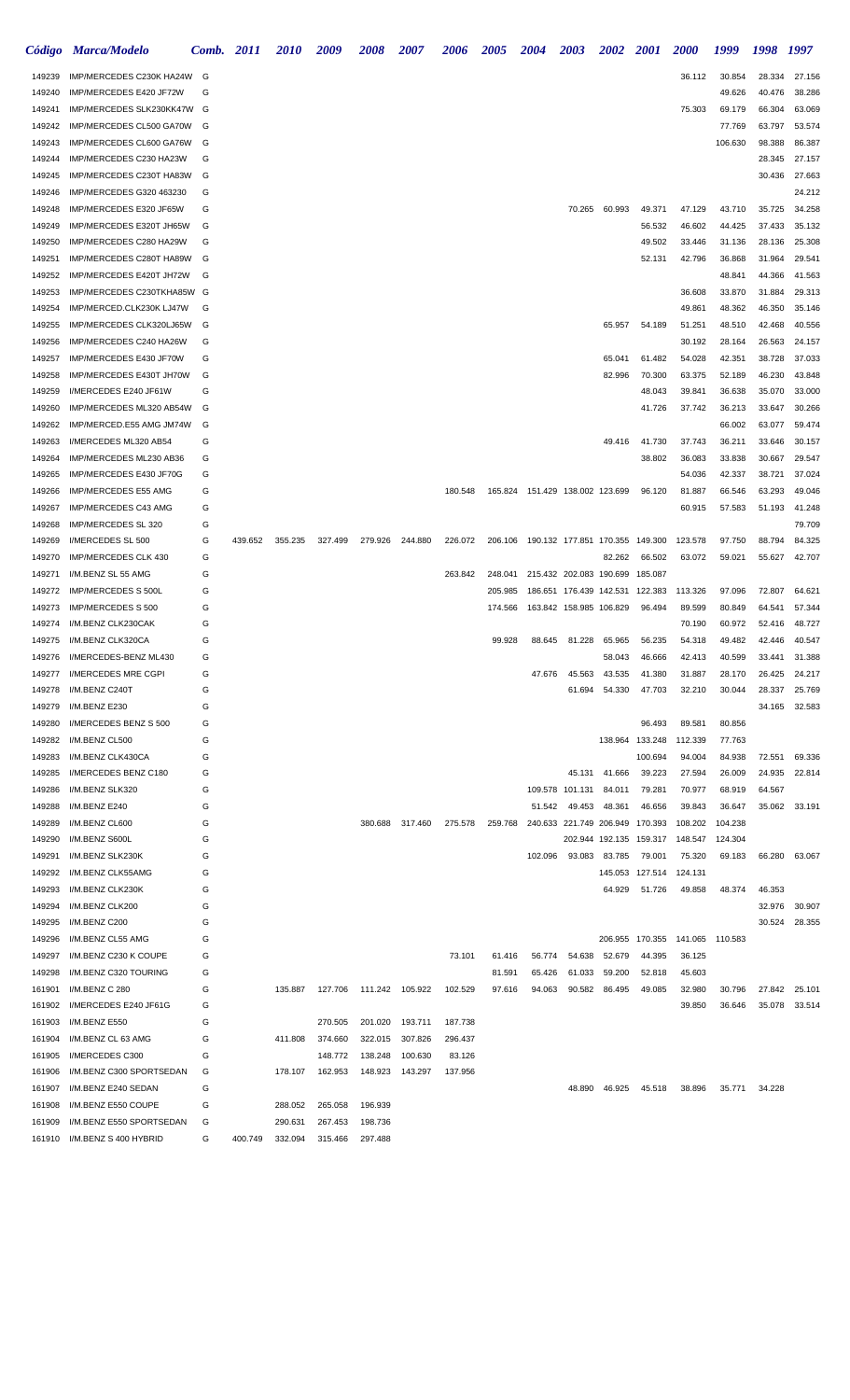|                  | Código Marca/Modelo                             | Comb. 2011 |         | 2010    | 2009    | 2008               | 2007               | 2006               | 2005    | <b>2004</b>                     | 2003                            | <b>2002</b>     | <b>2001</b> | <b>2000</b> | 1999             | 1998 1997        |                 |
|------------------|-------------------------------------------------|------------|---------|---------|---------|--------------------|--------------------|--------------------|---------|---------------------------------|---------------------------------|-----------------|-------------|-------------|------------------|------------------|-----------------|
|                  | 161911 I/M.BENZ SLK 230                         | G          |         |         |         |                    |                    |                    |         |                                 |                                 |                 |             |             |                  | 70.958           |                 |
|                  | 161912 I/M.BENZ SLK 350 CGI                     | G          | 216.977 |         |         |                    |                    |                    |         |                                 |                                 |                 |             |             |                  |                  |                 |
|                  | 161913 I/M.BENZ SLK 200 CGI                     | G          | 175.956 |         |         |                    |                    |                    |         |                                 |                                 |                 |             |             |                  |                  |                 |
|                  | <b>Fabricante: MAGNATA</b>                      |            |         |         |         |                    |                    |                    |         |                                 |                                 |                 |             |             |                  |                  |                 |
| 146601           | MAGNATA/SAINT_TROPEZ                            | G          |         |         |         |                    |                    |                    |         |                                 |                                 |                 |             |             |                  | 6.541            | 4.531           |
| 146603           | MAGNATA/LSE                                     | G          |         |         |         |                    |                    |                    |         |                                 |                                 |                 |             |             |                  | 6.543            | 4.530           |
|                  | <b>Fabricante: MARINAS</b>                      |            |         |         |         |                    |                    |                    |         |                                 |                                 |                 |             |             |                  |                  |                 |
|                  | 141101 MARINAS                                  | G          |         |         |         |                    |                    |                    |         |                                 | 9.409                           | 8.534           | 7.798       | 7.487       | 6.779            | 6.515            | 5.169           |
| 141103           | MARINA'S/BEACH STANDARD                         | G          |         |         |         |                    | 13.700             | 12.279             | 11.543  | 10.848                          | 9.408                           | 8.534           | 7.797       | 7.491       | 6.780            | 6.513            | 6.223           |
| 141104           | MARINA'S/SUPER STANDARD                         | G          |         |         |         |                    |                    | 13.001             | 12.218  | 11.488                          | 9.966                           | 9.032           | 8.256       | 7.929       | 7.178            | 6.897            |                 |
|                  | <b>Fabricante: MASERATI</b>                     |            |         |         |         |                    |                    |                    |         |                                 |                                 |                 |             |             |                  |                  |                 |
| 143701           | I/MASERATI QUATTRO EVOLU                        | G          |         |         |         |                    |                    |                    |         |                                 |                                 |                 |             |             | 92.217           |                  | 79.122 67.557   |
| 143702           | I/MASERATI 3200 GT                              | G          |         |         |         |                    |                    |                    |         |                                 |                                 |                 | 135.886     | 130.322     | 125.663          | 103.846          |                 |
| 143703           | I/MASERATI 3200 GTA                             | G          |         |         |         |                    |                    |                    |         |                                 |                                 | 148.966         | 135.882     | 130.385     | 125.677          | 94.315           |                 |
| 143705           | I/MASERATI COUPE CAMBIO                         | G          |         |         |         |                    |                    | 244.075            |         | 210.089 195.622 183.186 167.025 |                                 |                 | 158.465     |             |                  |                  |                 |
| 143706           | I/MASERATI SPIDER GT                            | G          |         |         |         |                    |                    |                    |         |                                 |                                 | 209.132 187.270 | 167.687     |             |                  |                  |                 |
| 143707           | I/MASERATI SPIDER CAMBIO                        | G          |         |         |         |                    | 285.859            | 275.094            | 244.710 |                                 | 223.584 209.067 187.295 170.633 |                 |             |             |                  |                  |                 |
| 143708           | I/MASERATI QUATTROPORTE                         | G          |         |         | 387.925 | 372.002            | 319.994            | 292.745            | 247.871 |                                 | 228.974 215.278                 |                 |             |             |                  |                  |                 |
| 143709<br>143710 | I/MASERATI GRANSPORT<br>I/MASERATI QUATTROPORTE | G<br>G     |         | 550.355 | 517.296 | 403.465            | 336.084<br>386.416 | 285.091<br>369.872 | 270.568 | 259.068                         |                                 |                 |             |             |                  |                  |                 |
| 143711           | I/MASERATI GRAN TURISMO                         | G          | 698.264 | 550.665 | 522.579 | 407.666            | 391.978            |                    |         |                                 |                                 |                 |             |             |                  |                  |                 |
| 143713           | I/MASERATI GRANTURISMO S                        | G          | 759.197 | 628.554 | 594.426 | 573.321            |                    |                    |         |                                 |                                 |                 |             |             |                  |                  |                 |
| 143714           | I/MASERATI QUATTROPORTES G                      |            | 714.780 | 589.404 | 548.359 | 528.856            |                    |                    |         |                                 |                                 |                 |             |             |                  |                  |                 |
| 143715           | I/MASERATI GRANCABRIO                           | G          |         | 645.381 |         |                    |                    |                    |         |                                 |                                 |                 |             |             |                  |                  |                 |
| 143716           | I/MASERATI GRANTURISMO C                        | G          |         | 606.267 |         |                    |                    |                    |         |                                 |                                 |                 |             |             |                  |                  |                 |
|                  | <b>Fabricante: MAYBACH</b>                      |            |         |         |         |                    |                    |                    |         |                                 |                                 |                 |             |             |                  |                  |                 |
|                  | 160400 I/MAYBACH MAYBACH                        | G          |         |         |         |                    |                    | 334.476            |         | 308.889 285.259                 |                                 |                 |             |             |                  |                  |                 |
|                  |                                                 |            |         |         |         |                    |                    |                    |         |                                 |                                 |                 |             |             |                  |                  |                 |
|                  | <b>Fabricante: MAZDA</b>                        |            |         |         |         |                    |                    |                    |         |                                 |                                 |                 |             |             |                  |                  |                 |
| 134700<br>134702 | I/MAZDA MRE CGPI<br>IMP/MAZDA MPV PB            | G<br>G     |         |         |         |                    |                    |                    |         |                                 |                                 |                 |             |             |                  | 18.299           | 9.629<br>17.068 |
| 134703           | <b>IMP/MAZDA PROTEGE</b>                        | G          |         |         |         | 21.900             | 20.808             | 19.902             | 18.822  | 18.007                          | 17.173                          | 16.354          | 15.589      | 14.985      | 12.876           | 9.775            | 9.309           |
| 134706           | IMP/MAZDA MX-3 PB                               | G          |         |         |         |                    |                    |                    |         |                                 |                                 |                 |             |             |                  | 14.858           | 14.248          |
| 134708           | IMP/MAZDA MX-3                                  | G          |         |         |         |                    |                    |                    |         |                                 |                                 |                 |             |             |                  | 14.858           | 14.251          |
| 134709           | IMP/MAZDA 626 GLX                               | G          |         |         |         |                    |                    |                    |         |                                 |                                 |                 |             |             | 13.195           | 12.113           | 11.451          |
| 134712           | IMP/MAZDA MPV                                   | G          |         |         |         |                    |                    |                    |         |                                 |                                 |                 |             | 20.727      | 19.123           | 18.297           | 17.072          |
| 134713           | IMP/MAZDA 626 GLX SW                            | G          |         |         |         |                    |                    |                    |         |                                 |                                 |                 |             |             | 13.087           | 12.515           | 9.923           |
| 134714           | I/MAZDA PROTEGE LX                              | G          |         |         |         |                    |                    |                    |         |                                 |                                 |                 |             |             | 12.876           | 9.777            | 9.313           |
| 134715<br>134716 | I/MAZDA XEDOS-9<br>I/MAZDA 323 GT               | G<br>G     |         |         |         |                    |                    |                    |         |                                 |                                 |                 |             |             | 13.903<br>13.906 | 10.334<br>10.329 | 9.631<br>9.632  |
| 134718           | I/MAZDA MX-5                                    | G          |         |         | 40.656  | 38.437             | 36.496             | 34.926             | 33.027  | 31.604                          | 30.123                          | 28.711          | 27.347      | 20.725      | 19.132           | 18.298           | 17.077          |
| 134720           | I/MAZDA RX8                                     | G          |         |         |         |                    | 76.528             | 67.287             | 53.461  | 50.024                          |                                 |                 |             |             |                  |                  |                 |
| 134721           | I/MAZDA TRIBUTE                                 | G          |         |         |         |                    |                    |                    |         |                                 |                                 | 25.501          | 23.726      | 22.060      |                  |                  |                 |
| 134724           | I/MAZDA MX-5 MIATA                              | G          |         |         | 103.657 | 87.879             | 83.987             | 76.008             | 72.008  |                                 |                                 |                 |             |             |                  |                  |                 |
| 134725           | I/MAZDA CX9 GRANDTOURING                        | G          |         |         | 96.130  | 84.758             | 80.346             | 78.066             |         |                                 |                                 |                 |             |             |                  |                  |                 |
| 134726           | I/MAZDA 626LX SEDAN                             | G          |         |         |         |                    |                    |                    |         |                                 |                                 |                 |             |             |                  |                  | 12.821 12.131   |
| 134727<br>134728 | I/MAZDA CX-9 TOURING FWD<br>I/MAZDA 6I          | G<br>G     |         |         | 144.414 | 134.551<br>103.051 | 129.364<br>92.984  | 85.560             |         |                                 |                                 |                 |             |             |                  |                  |                 |
| 134729           | I/MAZDA 3                                       | G          |         | 84.843  | 78.024  | 67.219             |                    |                    |         |                                 |                                 |                 |             |             |                  |                  |                 |
| 134732           | I/MAZDA MX-5 MIATA GTOUR                        | G          |         | 145.318 |         |                    |                    |                    |         |                                 |                                 |                 |             |             |                  |                  |                 |
| 134733           | I/MAZDA 3 SEDAN 2.0LR AT                        | G          | 98.746  | 91.291  |         |                    |                    |                    |         |                                 |                                 |                 |             |             |                  |                  |                 |
| 134799           | IMP/MAZDA                                       | G          |         |         |         |                    |                    |                    |         |                                 |                                 |                 |             |             | 13.906           | 10.332           | 9.631           |
|                  | <b>Fabricante: MEIJOR</b>                       |            |         |         |         |                    |                    |                    |         |                                 |                                 |                 |             |             |                  |                  |                 |
|                  | 134899 MEIJOR                                   | G          |         |         |         |                    |                    |                    |         |                                 |                                 |                 |             |             |                  | 6.570            | 4.340           |
|                  |                                                 |            |         |         |         |                    |                    |                    |         |                                 |                                 |                 |             |             |                  |                  |                 |
|                  | <b>Fabricante: MENDES</b>                       |            |         |         |         |                    |                    |                    |         |                                 |                                 |                 |             |             |                  |                  |                 |
|                  | 114376 PR/MENDES/F.PROPRIA AUTO G               |            |         |         |         |                    |                    | 9.875              |         |                                 |                                 |                 |             |             |                  |                  |                 |
|                  | <b>Fabricante: MERCURY</b>                      |            |         |         |         |                    |                    |                    |         |                                 |                                 |                 |             |             |                  |                  |                 |
|                  | 109700 I/MERCURY MRE CGPI                       | G          |         |         |         |                    |                    |                    |         |                                 |                                 | 34.722 33.084   | 28.212      | 23.934      | 20.620           | 17.599           | 15.847          |
| 109702           | IMP/MERCURY VILLAGER LS                         | G          |         |         |         |                    |                    |                    |         |                                 |                                 |                 |             |             |                  |                  | 15.605          |
| 109710           | I/MERCURY MILAN V6 PREMI                        | G          |         |         | 52.733  | 47.108             | 42.471             |                    |         |                                 |                                 |                 |             |             |                  |                  |                 |
|                  | 109712 I/MERCURY MONTEGO AWD                    | G          |         |         |         |                    |                    |                    | 44.867  |                                 |                                 |                 |             |             |                  |                  |                 |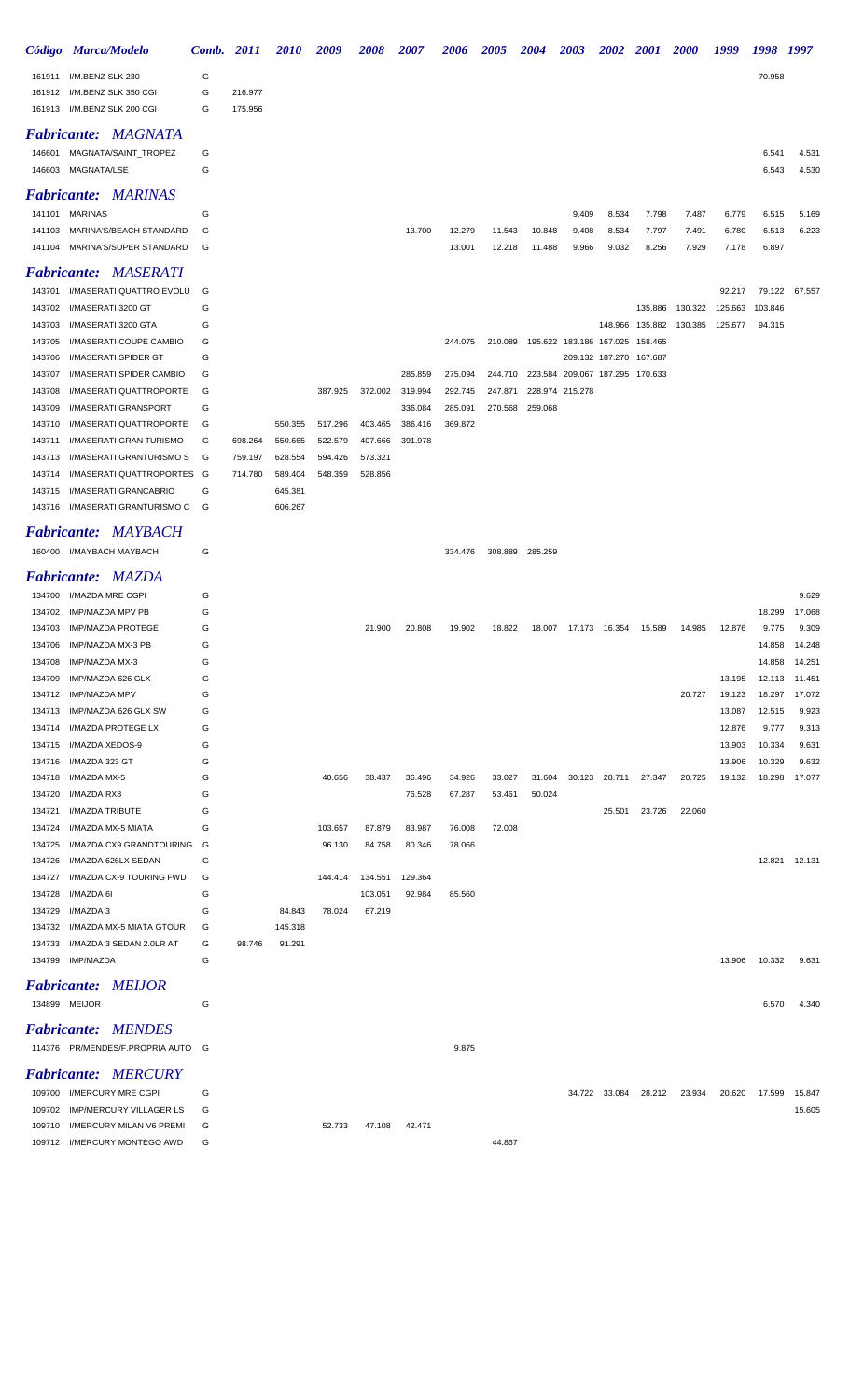|                  | Código Marca/Modelo                                       | Comb. 2011 |         | <b>2010</b> | 2009    | 2008    | <i><b>2007</b></i> | 2006   | 2005   | 2004   | 2003   | <b>2002</b>   | <b>2001</b>      | <b>2000</b>      | 1999             | 1998             | 1997             |
|------------------|-----------------------------------------------------------|------------|---------|-------------|---------|---------|--------------------|--------|--------|--------|--------|---------------|------------------|------------------|------------------|------------------|------------------|
|                  | 109799 IMP/MERCURY                                        | G          |         |             |         |         |                    |        |        |        |        |               |                  |                  |                  |                  | 14.954           |
|                  | <b>Fabricante: MG</b>                                     |            |         |             |         |         |                    |        |        |        |        |               |                  |                  |                  |                  |                  |
|                  | 154601 IMP/MG MGF 1.8I VVC                                | G          |         |             |         |         |                    |        |        |        |        |               |                  |                  | 5.434            | 4.942            | 4.264            |
|                  | 155100 I/MG 550 TURBO                                     | G          |         | 70.906      | 69.830  | 66.173  |                    |        |        |        |        |               |                  |                  |                  |                  |                  |
|                  | 155101 I/MG 6 TURBO                                       | G          | 86.814  |             |         |         |                    |        |        |        |        |               |                  |                  |                  |                  |                  |
|                  | <b>Fabricante: MINI</b>                                   |            |         |             |         |         |                    |        |        |        |        |               |                  |                  |                  |                  |                  |
|                  | 114110 I/MINI ONE CABRIO                                  | G          |         |             | 139.636 | 130.198 | 127.179            |        |        |        |        |               |                  |                  |                  |                  |                  |
|                  | 114116 I/MINI COOPER CA                                   | G          | 109.150 | 85.739      | 81.209  | 69.377  |                    |        |        |        |        |               |                  |                  |                  |                  |                  |
| 114117           | I/MINI COOPER SCA                                         | G          | 123.630 | 100.722     | 92.938  | 81.240  |                    |        |        |        |        |               |                  |                  |                  |                  |                  |
| 114120           | I/MINI JOHN COOPER WORKS                                  | G          | 121.525 | 117.673     |         |         |                    |        |        |        |        |               |                  |                  |                  |                  |                  |
|                  | 114126 I/MINI ONE                                         | G          | 62.341  | 59.642      |         |         |                    |        |        |        |        |               |                  |                  |                  |                  |                  |
|                  | 114132 I/MINI JCW CA                                      | G          | 130.025 |             |         |         |                    |        |        |        |        |               |                  |                  |                  |                  |                  |
|                  | <b>Fabricante: MINI COOPER</b>                            |            |         |             |         |         |                    |        |        |        |        |               |                  |                  |                  |                  |                  |
|                  | 114108 I/MINI COOPER CLUBMAN                              | G          |         |             | 83.033  | 72.209  | 70.287             |        |        |        |        |               |                  |                  |                  |                  |                  |
| 114111           | I/MINI COOPER J.C WORKS                                   | G          |         | 66.493      | 61.539  | 57.132  | 56.607             |        |        |        |        |               |                  |                  |                  |                  |                  |
|                  | 114115 I/MINI COOPER S CLUBMAN                            | G          | 116.040 | 100.267     | 87.788  | 83.126  | 83.004             |        |        |        |        |               |                  |                  |                  |                  |                  |
|                  | <b>Fabricante: MITSUBISHI</b>                             |            |         |             |         |         |                    |        |        |        |        |               |                  |                  |                  |                  |                  |
| 139801           | <b>IMP/MMC LANCER LS</b>                                  | G          |         |             |         |         |                    |        |        |        |        |               |                  |                  |                  |                  | 12.864           |
| 139803           | <b>IMP/MMC ECLIPSE GS</b>                                 | G          |         |             | 49.779  | 47.570  | 45.184             | 42.956 | 40.730 | 38.835 | 37.180 | 35.418        | 33.787           | 32.198           | 30.846           | 26.359           | 24.683           |
| 139805           | IMP/MMC 3000GT VR4                                        | G          |         |             |         |         |                    |        |        |        |        |               |                  |                  | 110.528          | 77.204           | 73.843           |
| 139808           | <b>IMP/MMC PAJERO GLS</b>                                 | G          |         |             |         | 86.494  | 82.175             | 75.716 | 65.732 | 54.130 | 51.669 | 41.357        | 39.502           | 27.072           | 25.826           | 24.719           | 22.803           |
| 139808           | <b>IMP/MMC PAJERO GLS</b>                                 | D          |         |             |         | 111.946 | 92.177             | 78.114 | 72.617 | 61.344 | 58.821 | 47.091        | 44.033           | 37.417           | 35.853           | 32.699           | 31.122           |
| 139809           | <b>IMP/MMC PAJERO GLX</b>                                 | G          |         |             |         |         |                    |        |        |        |        |               |                  |                  |                  | 23.732           | 22.385           |
| 139809           | <b>IMP/MMC PAJERO GLX</b>                                 | D          |         |             |         |         |                    |        |        |        |        |               |                  |                  |                  | 29.838           | 28.581           |
| 139811           | <b>IMP/MMC GALANT ES</b>                                  | G<br>G     |         |             |         |         |                    |        |        |        |        |               | 18.981           | 18.088           | 15.302           | 13.390           | 12.668           |
| 139813<br>139815 | <b>IMP/MMC SPACE W GLXI</b><br><b>IMP/MMC LANCER GLXI</b> | G          |         |             |         |         |                    |        |        |        |        |               |                  | 20.546           | 19.587           | 15.112<br>11.242 | 14.485<br>10.745 |
| 139816           | <b>IMP/MMC LANCER GTI</b>                                 | G          |         |             |         |         |                    |        |        |        |        |               |                  |                  |                  |                  | 11.861           |
| 139817           | IMP/MMC PAJERO GLS-B                                      | G          |         |             |         |         |                    |        |        |        |        |               |                  | 27.067           | 25.825           | 24.717           | 22.803           |
| 139817           | <b>IMP/MMC PAJERO GLS-B</b>                               | D          |         |             |         |         |                    |        |        |        |        |               |                  | 37.411           | 35.853           | 32.696           | 31.123           |
| 139818           | *IMP/MMC PAJERO GLX-B                                     | D          |         |             |         |         |                    |        |        |        |        |               |                  | 37.422           | 35.869           | 29.843           | 28.581           |
| 139818           | *IMP/MMC PAJERO GLX-B                                     | G          |         |             |         |         |                    |        |        |        |        |               |                  | 27.075           | 25.837           | 24.712           | 22.805           |
|                  | 139820 IMP/MMC COLT GLXI                                  | G          |         |             |         |         |                    |        |        |        |        |               |                  | 16.694           | 14.776           |                  | 13.764 11.330    |
| 139822           | IMP/MMC ECLIPSE GSX                                       | G          |         |             |         |         |                    |        |        |        |        |               |                  |                  |                  | 39.653           | 27.816           |
| 139824           | <b>IMP/MMC ECLIPSE GS T</b>                               | G          |         |             |         |         |                    |        |        |        |        |               |                  |                  | 42.412           | 39.651           | 27.820           |
| 139825           | <b>IMP/MMC LANCER GLX</b>                                 | G          |         |             |         |         |                    |        |        |        |        |               |                  | 14.845           | 11.884           | 11.238           | 10.749           |
| 139826           | <b>IMP/MMC COLT GLX</b>                                   | G          |         |             |         |         |                    |        |        |        |        |               |                  |                  |                  |                  | 11.329           |
| 139827           | IMP/MMC MONTERO SPORT LS D                                |            |         |             |         |         |                    |        |        |        |        |               |                  |                  | 31.965           | 28.975           | 26.271           |
| 139828           | <b>IMP/MMC GALANT VR</b>                                  | G          |         |             |         |         |                    | 55.182 | 40.351 | 34.676 |        | 26.775 23.464 | 22.099           | 20.329           | 19.597           | 16.767           | 15.238           |
| 139829<br>139830 | IMP/MMC GALANT S.SALOON<br>IMP/MMC ECLIPSE S. GS-T        | G<br>G     |         |             |         | 75.967  | 72.192             | 68.591 | 65.036 | 62.041 | 59.378 | 56.543        | 26.480<br>53.952 | 18.088<br>51.534 | 15.298<br>42.408 | 13.394<br>39.646 | 12.668<br>27.821 |
| 139831           | <b>IMP/MMC MONTERO SPORT</b>                              | D          |         |             |         |         |                    |        |        |        |        |               |                  |                  | 31.968           | 28.979           | 26.280           |
| 139832           | IMP/MMC PAJERO EVOLUTION                                  | G          |         |             |         |         |                    |        |        |        |        |               |                  |                  | 31.672           | 29.309           | 27.017           |
| 139833           | <b>IMP/MMC PAJERO SPORT</b>                               | D          |         |             |         |         |                    |        |        |        |        |               |                  | 34.530           | 32.721           | 31.469           | 29.801           |
| 139833           | <b>IMP/MMC PAJERO SPORT</b>                               | G          |         |             |         |         |                    |        |        |        |        |               |                  | 26.516           | 23.924           | 22.119           | 21.078           |
| 139834           | IMP/MMC LANCER EVOLUT. V                                  | G          |         |             |         |         |                    |        |        |        |        |               |                  |                  | 36.397           | 32.979           | 26.521           |
| 139835           | IMP/MMC SPACE WAGON GLX                                   | G          |         |             |         |         |                    |        | 46.666 | 38.827 |        | 24.387 23.257 | 21.489           | 20.552           | 19.577           | 15.119           | 14.482           |
| 139836           | I/MMC PAJERO IO I 9999                                    | G          |         |             |         |         |                    |        |        |        |        |               | 23.494           | 22.497           | 21.284           | 19.246           | 18.038           |
| 139837           | I/MMC PAJERO SPORT 4X4 I 999 D                            |            |         |             |         |         |                    |        |        |        |        |               | 37.260           | 35.224           | 33.361           | 30.919           | 28.979           |
| 139837           | I/MMC PAJERO SPORT 4X4 I 999 G                            |            |         |             |         |         |                    |        |        |        |        |               | 30.512           | 28.357           | 26.772           | 22.811           | 21.381           |
| 139838           | I/MMC GALANT STATION W.                                   | G          |         |             |         |         |                    |        |        |        |        |               |                  |                  | 15.300           | 13.388           | 12.664           |
| 139839           | I/MITSUBISHI MRE CGPI                                     | G          |         |             |         |         |                    | 34.531 | 32.725 | 31.243 | 30.090 | 28.452        | 27.580           | 26.253           | 25.182           | 23.931           | 22.750           |
| 139840           | I/MMC LANCER EVOLUT. VI                                   | G          |         |             |         |         |                    |        |        |        |        |               | 41.183           | 39.474           | 36.400           | 32.987           |                  |
| 139841           | I/MMC MONTERO METAL GLS                                   | D          |         |             |         |         |                    |        |        |        |        |               |                  |                  | 37.465           | 35.631           | 33.784           |
| 139842           | I/MMC PAJERO SPORT GLS<br>I/MMC FREECA S. EXCEED          | G<br>G     |         |             |         |         |                    |        |        |        |        |               |                  |                  | 19.598           | 24.706           | 22.803<br>15.236 |
| 139843<br>139844 | I/MMC ECLIPSE GT                                          | G          |         |             | 92.938  | 88.801  | 78.781             | 74.613 | 70.255 | 67.203 |        | 64.507 61.592 | 53.637           | 51.332           | 44.888           | 16.762           |                  |
| 139845           | I/MMC MONTERO SR 4X4                                      | D          |         |             |         |         |                    |        |        |        |        |               |                  |                  |                  |                  | 29.801           |
| 139848           | I/MMC SPACE RUNNER GLX                                    | G          |         |             |         |         |                    |        |        |        |        |               |                  |                  | 19.586           |                  | 15.116 14.487    |
| 139849           | I/MMC LANCER EVOLUT VII                                   | G          |         |             |         |         |                    |        |        |        | 67.916 | 61.987        | 59.189           | 53.701           |                  |                  |                  |
| 139850           | I/MMC LANCER EVO VIII                                     | G          |         |             |         |         |                    |        | 78.292 | 71.887 | 67.933 |               |                  |                  |                  |                  |                  |
|                  | 139852 I/MMC MONTERO IO 108                               | G          |         |             |         |         |                    |        |        |        |        |               | 22.318           | 21.376           | 20.216           |                  |                  |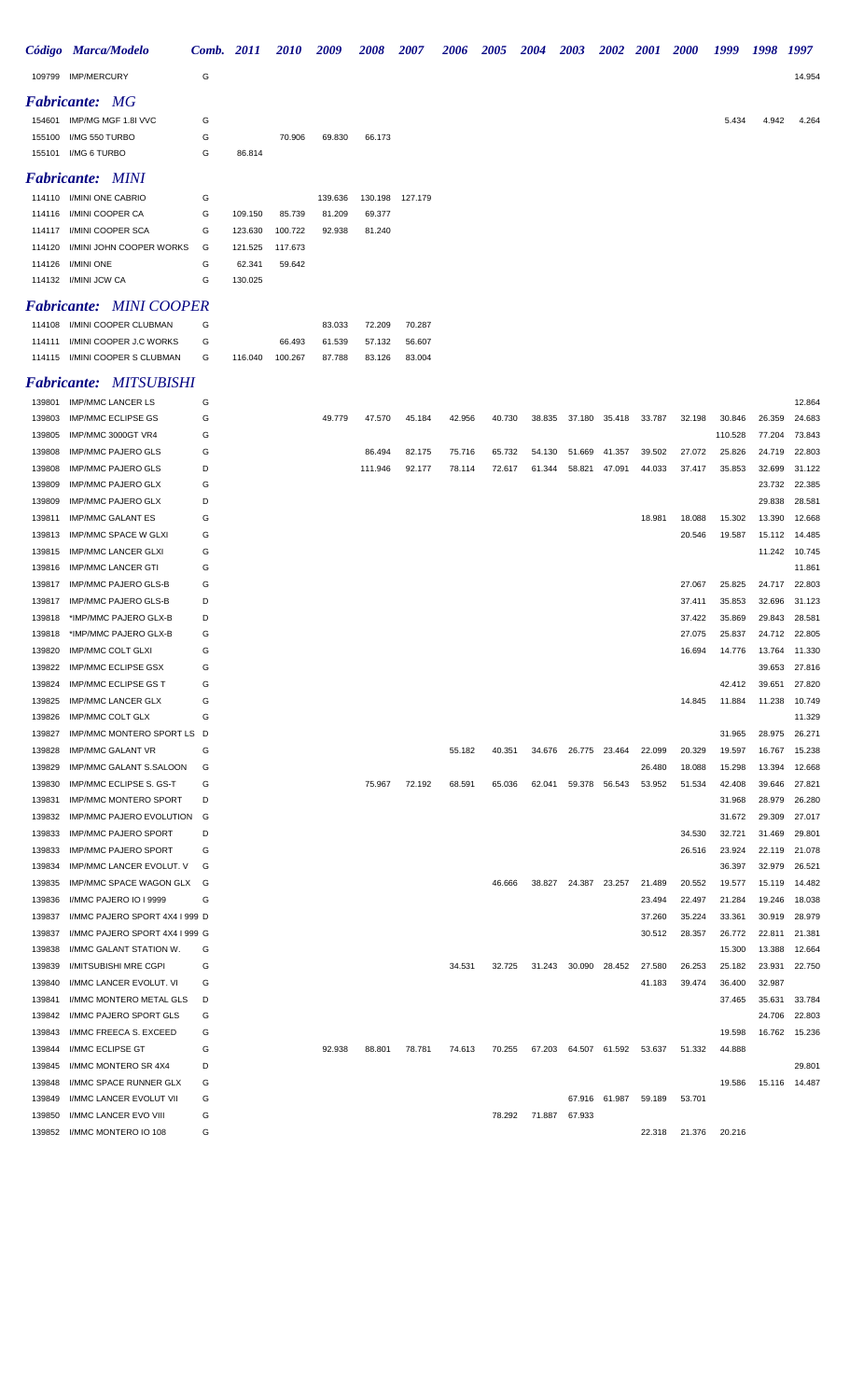|                           | Código Marca/Modelo                                          | Comb.  | <i>2011</i> | <b>2010</b> | 2009              | <b>2008</b>      | <b>2007</b>      | <b>2006</b>      | <b>2005</b>      | <b>2004</b>      | <b>2003</b>                 | <b>2002 2001</b> |                  | <b>2000</b>      | 1999                        | 1998 1997        |                  |
|---------------------------|--------------------------------------------------------------|--------|-------------|-------------|-------------------|------------------|------------------|------------------|------------------|------------------|-----------------------------|------------------|------------------|------------------|-----------------------------|------------------|------------------|
| 139853                    | I/MMC GRANDIS                                                | G      |             |             | 56.382            | 54.012           | 47.309           | 44.744           | 39.103           | 36.249           | 35.435                      |                  |                  |                  |                             |                  |                  |
| 139854                    | I/MMC LANCER EVO IX                                          | G      |             |             |                   |                  | 87.894           | 82.319           | 78.273           |                  |                             |                  |                  |                  |                             |                  |                  |
| 139855                    | I/MMC ECLIPSE GT 3.8 V6                                      | G      | 134.318     | 116.016     | 111.565           | 88.803           | 78.803           | 74.578           | 68.042           | 65.032           |                             |                  |                  |                  |                             |                  |                  |
| 139858                    | I/MMC LANCER EVOLUTION                                       | G      |             | 124.856     | 117.688           | 112.493          | 102.798          |                  |                  |                  |                             |                  |                  |                  |                             |                  |                  |
| 139859                    | I/MMC LANCER EVO X                                           | G      | 172.483     | 149.065     | 121.472           | 99.276           | 87.899           |                  |                  |                  |                             |                  |                  |                  |                             |                  |                  |
| 139861<br>139862          | I/MMC ECLIPSE SPYDER GT<br>I/MMC LANCER EVOLUT MR            | G<br>D |             |             | 119.002<br>86.865 | 94.794<br>82.322 | 84.118<br>79.586 | 80.143           |                  |                  |                             |                  |                  |                  |                             |                  |                  |
| 139863                    | I/MMC LANCER EVO GSR                                         | G      | 140.091     | 121.077     | 114.161           | 104.889          | 99.940           |                  |                  |                  |                             |                  |                  |                  |                             |                  |                  |
| 139867                    | I/MMC LANCER SB RALLIART                                     | G      | 126.722     |             |                   |                  |                  |                  |                  |                  |                             |                  |                  |                  |                             |                  |                  |
| 139869                    | I/MMC LANCER RALLIART                                        | G      |             | 146.173     | 128.668           | 123.230          |                  |                  |                  |                  |                             |                  |                  |                  |                             |                  |                  |
| 139870                    | I/MMC GALANT GTS                                             | G      |             |             |                   |                  |                  |                  | 46.701           |                  |                             |                  |                  |                  |                             |                  |                  |
| 139871                    | I/MITSUBISHI LANCER MR                                       | G      |             | 161.215     |                   |                  |                  |                  |                  |                  |                             |                  |                  |                  |                             |                  |                  |
| 139872                    | I/MMC I-MIEV                                                 | G      |             | 42.824      |                   |                  |                  |                  |                  |                  |                             |                  |                  |                  |                             |                  |                  |
| 139873                    | I/MMC LANCER EVO X GSR                                       | G      | 167.956     |             |                   |                  |                  |                  |                  |                  |                             |                  |                  |                  |                             |                  |                  |
| 139899                    | IMP/MMC                                                      | D      |             |             |                   |                  |                  |                  |                  |                  | 40.984                      | 38.265           | 36.538           | 34.544           | 32.715                      | 29.852           | 28.591           |
| 139899                    | IMP/MMC                                                      | G      |             |             |                   |                  |                  |                  |                  |                  | 28.321                      | 27.187           | 23.488           | 22.501           | 21.280                      | 20.313           | 19.382           |
| 155001                    | I/MCC SMART LIMITED                                          | G      |             |             |                   |                  |                  |                  |                  |                  |                             |                  |                  | 33.691           | 30.560                      | 27.693           |                  |
| 155002<br>155003          | I/MCC SMART CABRIO<br>I/MCC SMART COUPE                      | G<br>G |             |             | 62.598            | 60.392           | 79.644<br>56.725 | 75.774<br>54.070 | 70.350<br>51.622 | 63.725<br>49.199 | 57.590<br>47.158            | 49.720<br>44.858 | 46.422<br>42.829 | 41.915<br>38.834 | 36.632<br>33.913            |                  |                  |
| 155006                    | I/SMART CROSSBLADE CONV                                      | G      |             |             |                   |                  |                  |                  | 32.748           | 30.238           | 28.392                      |                  |                  |                  |                             |                  |                  |
| 155007                    | I/SMART FORFOUR PASSION                                      | G      |             |             |                   |                  |                  |                  | 26.657           | 25.653           | 24.084                      |                  |                  |                  |                             |                  |                  |
| 155008                    | I/SMART ROADSTER COUPE                                       | G      |             |             |                   |                  |                  |                  | 74.878           | 66.924           | 63.080                      |                  |                  |                  |                             |                  |                  |
| 155009                    | I/SMART ROADSTER                                             | G      |             |             |                   |                  |                  |                  | 37.638           | 36.214           | 34.001                      |                  |                  |                  |                             |                  |                  |
| 155010                    | I/SMART FORTWO                                               | G      |             |             | 46.806            | 42.102           | 38.321           | 34.069           | 31.359           | 30.177           | 28.326                      |                  |                  |                  |                             |                  |                  |
| 155011                    | I/SMART FORFOUR                                              | G      |             |             |                   |                  |                  | 37.482           | 34.483           | 33.189           |                             |                  |                  |                  |                             |                  |                  |
|                           | <b>Fabricante: MIURA</b>                                     |        |             |             |                   |                  |                  |                  |                  |                  |                             |                  |                  |                  |                             |                  |                  |
|                           | 124501 MIURA/TARGA                                           | G      |             |             |                   |                  |                  |                  |                  | 9.188            | 8.385                       | 8.034            | 7.562            | 7.265            | 6.975                       | 6.541            | 4.565            |
|                           | 124505 MIURA/X-8                                             | G      |             |             |                   |                  |                  |                  |                  |                  |                             |                  |                  | 7.264            | 6.973                       | 6.542            | 4.565            |
|                           |                                                              |        |             |             |                   |                  |                  |                  |                  |                  |                             |                  |                  |                  |                             |                  |                  |
|                           | <b>Fabricante: MMC</b>                                       |        |             |             |                   |                  |                  |                  |                  |                  |                             |                  |                  |                  |                             |                  |                  |
|                           | 139807 IMP/MMC EXPO SP                                       | G      |             |             |                   |                  |                  |                  |                  |                  |                             | 29.064 22.881    | 21.473           | 20.130           | 18.985                      | 15.804           | 14.853           |
| <i><b>Fabricante:</b></i> | <i>MOBBY</i>                                                 |        |             |             |                   |                  |                  |                  |                  |                  |                             |                  |                  |                  |                             |                  |                  |
| 134099 MOBBY              |                                                              | G      |             |             |                   |                  |                  |                  |                  |                  |                             |                  |                  |                  |                             |                  | 4.341            |
|                           | <b>Fabricante: MON</b>                                       |        |             |             |                   |                  |                  |                  |                  |                  |                             |                  |                  |                  |                             |                  |                  |
|                           | 112999 MON/CORBIT                                            | D      |             |             |                   |                  |                  |                  |                  |                  | 37.085 35.241 34.053 24.473 |                  |                  |                  | 23.508 22.509 16.509 15.538 |                  |                  |
| 112999                    | MON/CORBIT                                                   | G      |             |             |                   |                  |                  |                  |                  | 9.225            | 8.416                       | 8.063            | 7.594            | 7.290            | 6.999                       | 6.568            | 4.340            |
| 113399                    | MON/GIANT'S                                                  | G      |             |             |                   |                  |                  |                  |                  |                  |                             |                  | 7.562            | 7.264            | 6.974                       | 6.543            | 4.530            |
| 113799                    | MON/LEONETTE                                                 | G      | 22.504      | 19.053      | 17.889            | 13.510           | 12.671           | 11.346           | 10.412           | 9.803            | 8.943                       | 8.568            | 8.070            | 7.748            | 7.437                       | 6.979            | 4.833            |
| 114199                    | <b>MON/MINI PANTHER</b>                                      | G      |             |             |                   |                  |                  |                  |                  |                  |                             |                  | 7.591            | 7.290            | 6.999                       | 6.569            | 4.339            |
| 114399                    | MON/PROTOTIPO                                                | D      |             |             |                   |                  |                  |                  | 38.792           | 37.089           | 35.245                      | 34.044           | 24.473           | 23.506           | 22.508                      | 16.507           | 15.536           |
| 114399                    | MON/PROTOTIPO                                                | G      |             |             |                   |                  |                  |                  | 9.804            | 9.226            | 8.417                       | 8.061            | 7.594            | 7.289            | 6.998                       | 6.567            | 4.339            |
|                           | 114499 MON/SM 4.1                                            | G      |             |             |                   |                  |                  |                  |                  |                  |                             |                  | 7.565            | 7.262            | 6.972                       | 6.542            | 4.531            |
|                           | <b>Fabricante: MORGAN</b>                                    |        |             |             |                   |                  |                  |                  |                  |                  |                             |                  |                  |                  |                             |                  |                  |
|                           | 134400 I/MORGAN AERO 8                                       | G      |             |             | 352.534           |                  |                  |                  |                  |                  |                             |                  |                  |                  |                             |                  |                  |
|                           | <b>Fabricante: MVE</b>                                       |        |             |             |                   |                  |                  |                  |                  |                  |                             |                  |                  |                  |                             |                  |                  |
|                           | 141002 MVE/REGATA SPORT                                      | G      |             |             |                   |                  |                  |                  |                  |                  |                             |                  |                  |                  |                             |                  | 4.529            |
|                           |                                                              |        |             |             |                   |                  |                  |                  |                  |                  |                             |                  |                  |                  |                             |                  |                  |
| <i><b>Fabricante:</b></i> | MX                                                           |        |             |             |                   |                  |                  |                  |                  |                  |                             |                  |                  |                  |                             |                  |                  |
| 124499 MX                 |                                                              | G      |             |             |                   |                  |                  |                  |                  |                  |                             |                  |                  |                  |                             | 6.570            | 4.341            |
|                           | <b>Fabricante: NATALBUGGY</b>                                |        |             |             |                   |                  |                  |                  |                  |                  |                             |                  |                  |                  |                             |                  |                  |
|                           | 150202 NATALBUGGY/COBRA S                                    | G      |             |             |                   |                  |                  |                  |                  |                  |                             |                  |                  |                  |                             | 5.564            | 3.849            |
|                           | <b>Fabricante: NEWTRACK</b>                                  |        |             |             |                   |                  |                  |                  |                  |                  |                             |                  |                  |                  |                             |                  |                  |
|                           | 161400 NEWTRACK/SNAKE 302                                    | G      |             | 45.176      | 39.421            | 34.386           | 29.083           | 25.720           | 23.834           |                  |                             |                  |                  |                  |                             |                  |                  |
|                           |                                                              |        |             |             |                   |                  |                  |                  |                  |                  |                             |                  |                  |                  |                             |                  |                  |
|                           | <b>Fabricante: NISSAN</b>                                    |        |             |             |                   |                  |                  |                  |                  |                  |                             |                  |                  |                  |                             |                  |                  |
|                           | 141200 I/NISSAN MRE CGPI                                     | G      |             |             |                   |                  |                  |                  |                  |                  |                             |                  | 14.935           | 14.449           | 13.923                      | 13.112           | 9.279            |
| 141200                    | I/NISSAN MRE CGPI                                            | D      |             |             |                   |                  |                  |                  |                  |                  |                             |                  | 29.624           | 28.281           | 26.922                      | 25.672           | 24.638           |
| 141201                    | I/NISSAN MAXIMA 30GV 24V                                     | G      |             |             |                   |                  |                  |                  |                  |                  |                             |                  | 25.259           | 22.165           | 19.310                      | 15.116           | 14.312           |
| 141204<br>141204          | <b>IMP/NISSAN PATHFINDER</b><br><b>IMP/NISSAN PATHFINDER</b> | G<br>D |             |             |                   |                  |                  |                  |                  |                  |                             | 36.794<br>79.313 | 29.712<br>57.591 | 28.669<br>50.434 | 24.797<br>36.997            | 22.786<br>26.315 | 20.571<br>24.296 |
| 141205                    | IMP/NISSAN SENTRA GXE                                        | G      |             |             |                   |                  | 24.272           | 21.109           | 19.888           | 18.759           |                             | 18.212 17.393    | 16.645           | 16.109           | 15.512                      | 14.713           | 9.490            |
|                           | 141207 IMP/NISSAN QUEST GXE                                  | G      |             |             |                   |                  |                  |                  |                  |                  |                             |                  | 28.510           | 24.861           | 22.929                      |                  | 21.141 18.455    |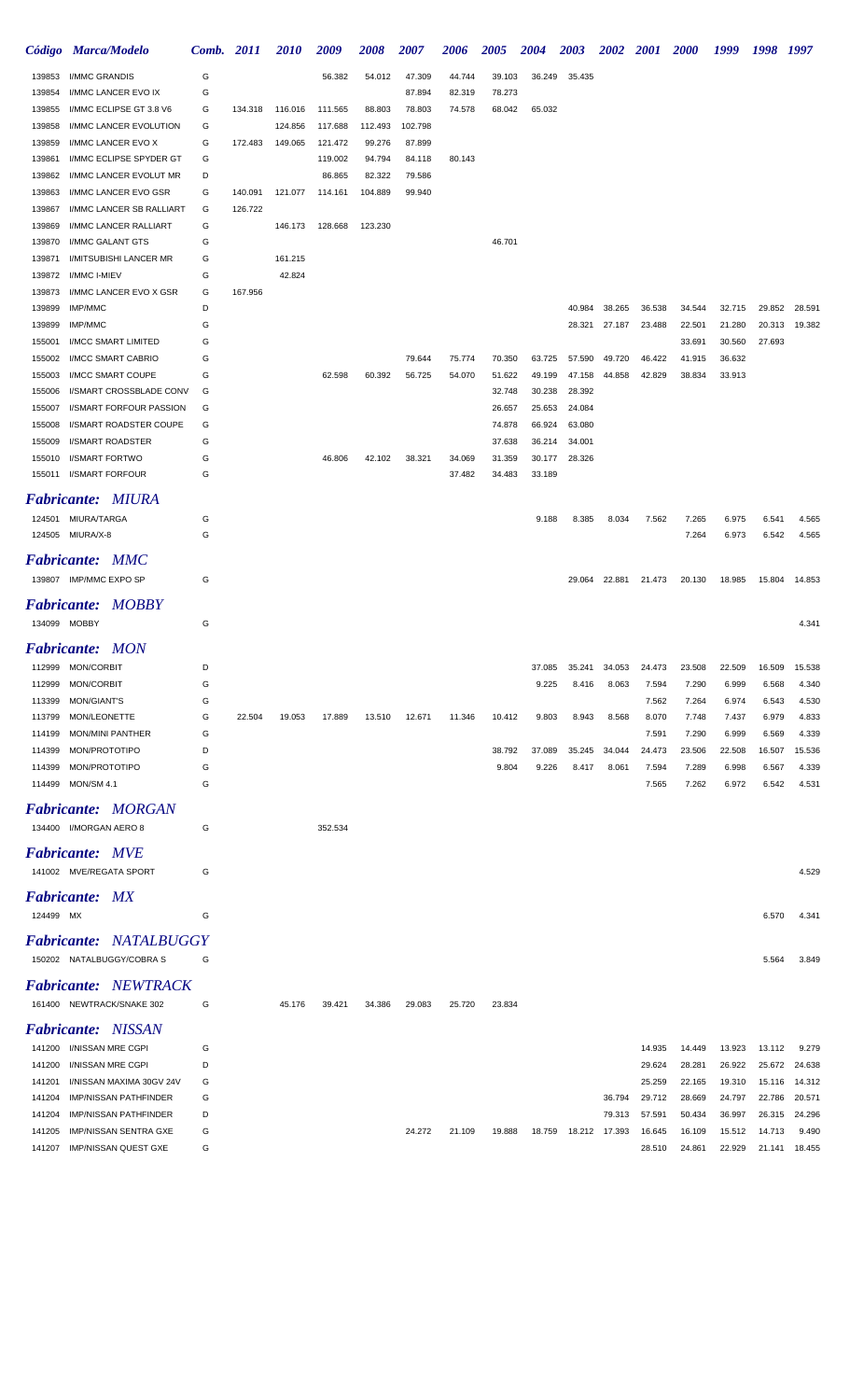|                  | Código Marca/Modelo                            | Comb. 2011 |         | <i>2010</i> | 2009              | <b>2008</b>       | 2007              | <b>2006</b>       | <b>2005</b>       | <b>2004</b>      | <b>2003</b>      | 2002 2001              |        | <b>2000</b> | 1999   | 1998 1997 |        |
|------------------|------------------------------------------------|------------|---------|-------------|-------------------|-------------------|-------------------|-------------------|-------------------|------------------|------------------|------------------------|--------|-------------|--------|-----------|--------|
| 141209           | IMP/NISSAN MAXIMA 30G                          | G          |         |             |                   |                   |                   |                   |                   |                  |                  |                        |        |             | 15.371 | 14.027    | 13.523 |
| 141210           | I/NISSAN MAXIMA 30GV                           | G          |         |             |                   |                   |                   |                   |                   |                  |                  | 27.373                 | 25.262 | 22.166      | 19.303 | 15.114    | 14.310 |
| 141211           | <b>IMP/NISSAN TERRANO SE</b>                   | D          |         |             |                   |                   |                   |                   |                   |                  |                  | 39.843                 | 36.980 | 34.358      | 31.802 | 29.504    | 28.365 |
| 141213           | I/NISSAN PATHFINDER SE                         | G          |         |             |                   |                   |                   |                   |                   |                  |                  |                        | 29.712 | 28.678      | 24.798 | 22.786    | 20.561 |
| 141215           | IMP/NISSAN PATHFINDER LE                       | D          |         |             |                   |                   |                   |                   | 109.298           | 92.384           | 84.796           | 77.893                 | 61.702 | 54.022      | 39.906 | 33.797    | 26.957 |
| 141215           | IMP/NISSAN PATHFINDER LE                       | G          |         |             |                   |                   |                   |                   | 50.279            | 45.756           | 40.785           | 36.800                 | 29.720 | 28.671      | 24.798 | 22.789    | 20.567 |
| 141216           | I/NISSAN PRIMERA GXE                           | G          |         |             |                   |                   |                   |                   |                   |                  |                  |                        |        | 18.927      | 14.163 | 13.384    | 10.842 |
| 141217           | I/NISSAN TERRANO II 5T C                       | D          |         |             |                   |                   |                   |                   |                   |                  |                  |                        |        |             |        |           | 30.468 |
| 141219<br>141220 | I/NISSAN INFINITI G35<br>I/NISSAN 350Z COUPE   | G<br>G     |         |             | 81.115<br>139.459 | 77.305<br>126.810 | 73.469<br>118.956 | 70.406<br>109.177 | 66.644<br>102.108 | 59.567<br>94.313 | 56.536<br>89.987 | 50.631                 |        |             |        |           |        |
| 141222           | I/NISSAN MURANO                                | G          |         |             | 98.863            | 88.704            | 78.142            | 72.963            | 50.990            | 46.720           | 41.455           | 37.195                 |        |             |        |           |        |
| 141224           | I/NISSAN SENTRA                                | G          |         |             | 36.216            | 31.986            | 30.468            | 29.427            | 27.749            | 26.424           | 25.485           | 24.347                 | 23.296 | 22.310      | 21.288 | 20.358    | 19.798 |
| 141225           | I/NISSAN MURANO SE                             | G          |         |             |                   | 94.490            | 82.985            | 81.280            |                   |                  |                  |                        |        |             |        |           |        |
| 141226           | I/NISSAN 350Z ROADSTER                         | G          |         |             | 139.466           | 126.813           | 118.925           | 109.198           | 102.116           |                  |                  |                        |        |             |        |           |        |
| 141227           | I/NISSAN SENTRA SL                             | G          |         |             | 46.686            | 39.321            | 36.926            | 35.490            | 33.436            |                  |                  |                        |        |             |        |           |        |
| 141228           | I/NISSAN SENTRA S                              | G          |         |             | 38.038            | 33.152            | 31.654            | 30.438            | 28.693            |                  |                  |                        |        |             |        |           |        |
| 141229           | I/NISSAN MURANO SL                             | G          |         |             | 113.939           | 99.905            | 85.438            |                   |                   |                  |                  |                        |        |             |        |           |        |
| 141230           | I/INFINITI FX 35 RWD                           | G          |         | 210.076     | 182.979           | 161.642           | 131.063           | 114.446           | 91.102            |                  |                  |                        |        |             |        |           |        |
| 141231           | I/NISSAN TIIDA 1.8 SL                          | G          |         |             | 38.615            | 33.422            | 32.025            | 30.755            |                   |                  |                  |                        |        |             |        |           |        |
| 141232           | I/NISSAN TIIDA 1.8 S                           | G          |         |             | 35.197            | 30.875            | 29.626            | 28.458            | 27.015            |                  |                  |                        |        |             |        |           |        |
| 141234           | I/NISSAN 350Z Z                                | G          |         |             | 146.046           | 132.766           | 124.591           |                   |                   |                  |                  |                        |        |             |        |           |        |
| 141236           | I/NISSAN INFINITI G37                          | G          |         |             | 130.778           | 119.968           | 113.059           | 103.703           |                   |                  |                  |                        |        |             |        |           |        |
| 141238<br>141239 | I/NISSAN SENTRA SE-R<br>I/INFINITI G37 JOURNEY | G<br>G     |         |             | 26.931            | 25.406<br>131.552 | 23.511<br>123.948 | 20.443<br>113.634 |                   |                  |                  |                        |        |             |        |           |        |
| 141240           | I/INFINITI EX35 AWD                            | G          |         |             | 168.058           | 147.858           | 121.877           | 106.495           |                   |                  |                  |                        |        |             |        |           |        |
| 141243           | I/NISSAN GT-R PREMIUM                          | G          | 184.488 | 157.179     | 144.694           | 132.751           | 125.028           |                   |                   |                  |                  |                        |        |             |        |           |        |
| 141244           | I/NISSAN ALTIMA 3.5 SE                         | G          |         |             | 122.093           | 110.970           | 104.140           |                   |                   |                  |                  |                        |        |             |        |           |        |
| 141245           | I/NISSAN TIIDA 18SL FLEX                       | G          | 46.389  | 41.163      | 38.619            | 33.416            | 32.006            |                   |                   |                  |                  |                        |        |             |        |           |        |
| 141246           | I/NISSAN TIIDA 18S FLEX                        | G          | 41.755  | 37.243      | 35.195            | 30.880            | 29.316            |                   |                   |                  |                  |                        |        |             |        |           |        |
| 141247           | I/NISSAN GT-R                                  | G          |         | 344.557     | 328.686           | 293.318           | 265.246           |                   |                   |                  |                  |                        |        |             |        |           |        |
| 141248           | I/NISSAN TIIDA PREMIUM                         | G          |         |             | 36.837            | 32.318            | 31.095            |                   |                   |                  |                  |                        |        |             |        |           |        |
| 141249           | I/NISSAN TIIDA EMOTION                         | G          |         | 43.424      | 40.729            | 35.231            |                   |                   |                   |                  |                  |                        |        |             |        |           |        |
| 141250           | I/NISSAN 370Z                                  | G          | 174.254 | 148.406     | 136.721           | 125.381           | 118.119           |                   |                   |                  |                  |                        |        |             |        |           |        |
| 141251           | I/NISSAN TIIDA 1.6 SL                          | G          |         |             |                   | 29.274            | 27.898            |                   |                   |                  |                  |                        |        |             |        |           |        |
| 141253           | I/NISSAN SENTRA 20SLFLEX                       | G          | 62.225  | 52.241      | 46.705            | 39.319            |                   |                   |                   |                  |                  |                        |        |             |        |           |        |
| 141254           | I/NISSAN SENTRA 20 FLEX                        | G          | 46.257  | 40.400      | 36.212            | 31.990            |                   |                   |                   |                  |                  |                        |        |             |        |           |        |
| 141255           | I/NISSAN SENTRA 20S FLEX                       | G          | 52.315  | 44.219      | 38.048            | 33.142            | 31.665            | 30.471            | 28.723            |                  |                  |                        |        |             |        |           |        |
| 141256           | I/NISSAN 370Z COUPE<br>I/NISSAN MAXIMA S/SV    | G<br>G     | 165.349 | 140.899     | 129.680           | 118.937           | 112.083           |                   |                   |                  |                  |                        |        |             |        |           |        |
| 141257<br>141258 | I/NISSAN 370Z TOURING                          | G          | 174.256 | 148.440     | 48.816<br>136.682 | 41.517<br>125.408 | 39.010            |                   |                   |                  |                  |                        |        |             |        |           |        |
| 141259           | I/NISSAN MICRA 1.4                             | G          |         |             |                   |                   |                   |                   |                   |                  |                  | 15.999  14.943  13.897 |        |             |        |           |        |
| 141261           | I/NISSAN TIIDA SEDAN 18F                       | G          | 39.232  | 33.845      | 31.928            |                   |                   |                   |                   |                  |                  |                        |        |             |        |           |        |
| 141263           | I/NISSAN 370Z SPORT                            | G          |         | 155.394     | 143.090           | 131.268           |                   |                   |                   |                  |                  |                        |        |             |        |           |        |
| 141264           | I/INFINITI G37 COUPE                           | G          |         | 157.976     | 145.387           | 133.364           |                   |                   |                   |                  |                  |                        |        |             |        |           |        |
| 141265           | I/NISSAN 370Z ROADSTER                         | G          | 184.480 | 157.213     | 144.739           | 132.711           |                   |                   |                   |                  |                  |                        |        |             |        |           |        |
| 141266           | I/NISSAN 370Z NISMO                            | G          | 165.651 | 141.107     | 134.868           | 128.895           |                   |                   |                   |                  |                  |                        |        |             |        |           |        |
| 141267           | I/NISSAN 370Z TOUR 40TH                        | G          |         | 172.730     |                   |                   |                   |                   |                   |                  |                  |                        |        |             |        |           |        |
| 141268           | I/NISSAN 370Z 40TH                             | G          |         | 158.462     | 144.989           | 137.130           |                   |                   |                   |                  |                  |                        |        |             |        |           |        |
| 141269           | I/INFINITI EX 35 RWD                           | G          | 192.821 | 164.222     | 156.149           |                   |                   |                   |                   |                  |                  |                        |        |             |        |           |        |
| 141270           | I/NISSAN SENTRA 1.8S                           | G          |         |             |                   |                   |                   |                   | 21.741            |                  |                  |                        |        |             |        |           |        |
| 141271           | I/NISSAN ALTIMA SR                             | G          |         | 176.001     | 168.257           |                   |                   |                   |                   |                  |                  |                        |        |             |        |           |        |
| 141272<br>141276 | I/NISSAN MAXIMA SE<br>I/NISSAN MARCH 16SV      | G<br>G     | 24.011  |             |                   |                   | 118.271           |                   |                   |                  |                  |                        |        |             |        |           |        |
| 141278           | I/NISSAN JUKE SV                               | G          | 111.319 |             |                   |                   |                   |                   |                   |                  |                  |                        |        |             |        |           |        |
| 141279           | I/NISSAN 370Z COUPE TOUR                       | G          | 159.328 | 150.565     |                   |                   |                   |                   |                   |                  |                  |                        |        |             |        |           |        |
| 141281           | I/NISSAN MARCH 10S FLEX                        | G          | 29.441  |             |                   |                   |                   |                   |                   |                  |                  |                        |        |             |        |           |        |
| 141282           | I/NISSAN MARCH 10 FLEX                         | G          | 24.365  |             |                   |                   |                   |                   |                   |                  |                  |                        |        |             |        |           |        |
| 141284           | I/NISSAN VERSA 16SL FLEX                       | G          | 36.591  |             |                   |                   |                   |                   |                   |                  |                  |                        |        |             |        |           |        |
| 141285           | I/NISSAN VERSA 16SV FLEX                       | G          | 33.919  |             |                   |                   |                   |                   |                   |                  |                  |                        |        |             |        |           |        |
| 141289           | I/NISSAN MARCH 16S FLEX                        | G          | 31.015  |             |                   |                   |                   |                   |                   |                  |                  |                        |        |             |        |           |        |
| 141291           | I/NISSAN MARCH 16SV FLEX                       | G          | 32.330  |             |                   |                   |                   |                   |                   |                  |                  |                        |        |             |        |           |        |
| 141299           | <b>IMP/NISSAN</b>                              | G          |         |             |                   |                   |                   |                   |                   |                  |                  |                        |        |             |        | 13.118    | 9.274  |
| 141299           | <b>IMP/NISSAN</b>                              | D          |         |             |                   |                   |                   |                   |                   |                  |                  |                        |        |             |        | 26.261    | 25.180 |
| 162400           | NISSAN/LIVINA 18                               | G          |         | 36.195      | 35.621            | 33.844            |                   |                   |                   |                  |                  |                        |        |             |        |           |        |
| 162401           | NISSAN/LIVINA 18S                              | G          | 43.890  | 36.749      | 35.484            | 34.106            | 32.494            |                   |                   |                  |                  |                        |        |             |        |           |        |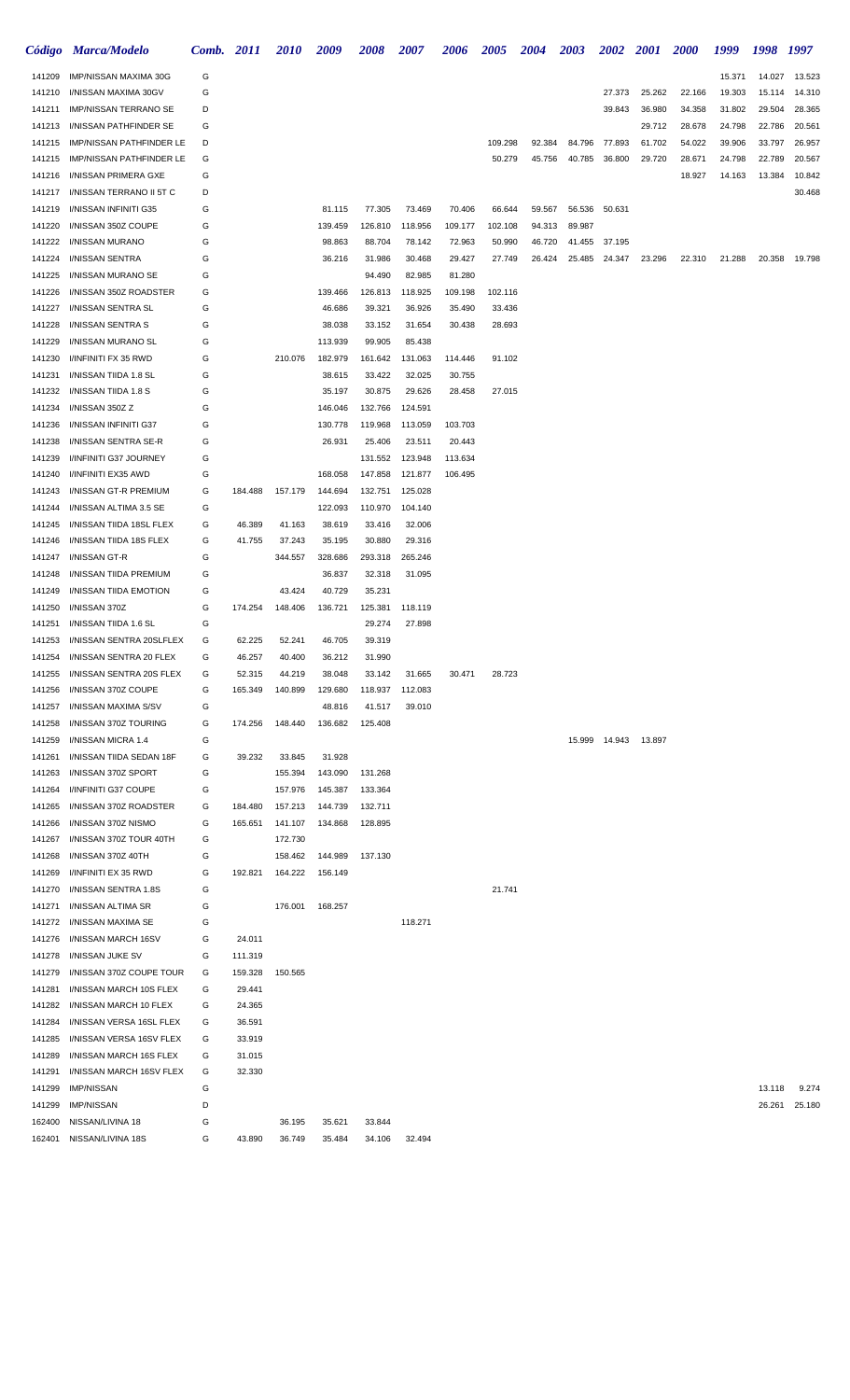|                  | Código Marca/Modelo                                 | Comb.  | 2011             | 2010             | 2009             | 2008   | 2007                          | 2006   | <i><b>2005</b></i> | 2004   | <b>2003</b> | 2002          | <i>2001</i>   | <i><b>2000</b></i> | 1999             | 1998             | 1997           |
|------------------|-----------------------------------------------------|--------|------------------|------------------|------------------|--------|-------------------------------|--------|--------------------|--------|-------------|---------------|---------------|--------------------|------------------|------------------|----------------|
| 162402           | NISSAN/LIVINA 18SL                                  | G      | 50.756           | 41.267           | 39.809           | 38.278 | 36.478                        |        |                    |        |             |               |               |                    |                  |                  |                |
| 162403           | NISSAN/GRAND LIVINA 18                              | G      | 49.422           | 40.157           | 38.920           | 37.267 |                               |        |                    |        |             |               |               |                    |                  |                  |                |
| 162404           | NISSAN/GRAND LIVINA 18S                             | G      | 52.057           | 43.661           | 42.321           |        |                               |        |                    |        |             |               |               |                    |                  |                  |                |
| 162405           | NISSAN/GRAND LIVINA 18SL                            | G      | 55.102           | 44.455           | 43.427           | 42.132 |                               |        |                    |        |             |               |               |                    |                  |                  |                |
| 162406           | NISSAN/LIVINA 16                                    | G      | 40.457           | 33.376           | 32.771           | 31.280 |                               |        |                    |        |             |               |               |                    |                  |                  |                |
| 162407           | NISSAN/LIVINA 16S                                   | G      | 42.727           | 35.906           | 34.814           |        |                               |        |                    |        |             |               |               |                    |                  |                  |                |
| 162408           | NISSAN/LIVINA 16SL                                  | G<br>G | 43.285           | 36.252           | 35.092           | 33.643 | 32.061                        |        |                    |        |             |               |               |                    |                  |                  |                |
| 162409<br>162410 | NISSAN/LIVINA XGEAR 16SL<br>NISSAN/LIVINA XGEAR 16S | G      | 48.894<br>43.063 | 40.981<br>36.945 | 39.725<br>36.422 | 38.080 |                               |        |                    |        |             |               |               |                    |                  |                  |                |
| 162411           | NISSAN/LIVINA XGEAR 16                              | G      |                  | 35.877           | 34.821           | 33.729 |                               |        |                    |        |             |               |               |                    |                  |                  |                |
| 162414           | NISSAN/LIVINA XGEAR 18SL                            | G      | 50.760           | 44.018           | 43.103           | 41.736 |                               |        |                    |        |             |               |               |                    |                  |                  |                |
|                  |                                                     |        |                  |                  |                  |        |                               |        |                    |        |             |               |               |                    |                  |                  |                |
|                  | <b>Fabricante: NISSIN</b>                           |        |                  |                  |                  |        |                               |        |                    |        |             |               |               |                    |                  |                  |                |
|                  | 151801 NISSIN/TT 4X4                                | D      |                  |                  |                  |        |                               |        |                    |        | 32.408      | 31.302        | 22.498        | 21.611             | 20.704           | 16.059           | 15.113         |
|                  | 151801 NISSIN/TT 4X4                                | G      |                  |                  |                  |        |                               |        |                    |        | 8.554       | 8.191         | 7.716         | 7.407              | 7.114            | 6.675            | 4.621          |
|                  | <b>Fabricante: OPEL</b>                             |        |                  |                  |                  |        |                               |        |                    |        |             |               |               |                    |                  |                  |                |
| 110302           | I/OPEL VECTRA 1.6 AT                                | G      |                  |                  |                  |        |                               |        |                    |        |             |               |               |                    |                  |                  | 13.949         |
| 110304           | I/OPEL OMEGA 3.0 V6                                 | G      |                  |                  |                  |        |                               |        |                    |        |             |               | 20.730        | 18.013             | 17.257           |                  |                |
| 110306           | I/OPEL TIGRA SPORT                                  | G      |                  |                  |                  |        |                               |        | 45.208             | 41.685 | 37.826      |               |               |                    |                  |                  |                |
| 110310           | I/OPEL ASTRA                                        | G      |                  |                  |                  |        |                               |        |                    |        |             |               |               |                    | 17.236           |                  |                |
| 110399           | IMP/OPEL                                            | G      |                  |                  |                  |        |                               |        |                    |        |             |               |               |                    |                  | 4.941            | 4.266          |
|                  | <b>Fabricante: PAGANI</b>                           |        |                  |                  |                  |        |                               |        |                    |        |             |               |               |                    |                  |                  |                |
|                  | 169000 I/PAGANI ZONDA F CLUB S                      | G      |                  |                  |                  |        | 1.521.972 1.413.140 1.355.668 |        |                    |        |             |               |               |                    |                  |                  |                |
|                  | <b>Fabricante: PEIXOTO</b>                          |        |                  |                  |                  |        |                               |        |                    |        |             |               |               |                    |                  |                  |                |
|                  | 123700 PEIXOTO/FYBER 2000W                          | G      | 20.160           | 17.080           | 16.260           | 14.493 | 13.744                        | 12.428 | 11.801             | 11.038 | 9.408       |               |               |                    |                  |                  |                |
|                  |                                                     |        |                  |                  |                  |        |                               |        |                    |        |             |               |               |                    |                  |                  |                |
|                  | <b>Fabricante: PEUGEOT</b>                          |        |                  |                  |                  |        |                               |        |                    |        |             |               |               |                    |                  |                  |                |
| 110505           | IMP/PEUGEOT 205 SX                                  | G      |                  |                  |                  |        |                               |        |                    |        |             |               |               |                    |                  | 7.327            | 6.299          |
| 110506           | IMP/PEUGEOT 405 GL<br>IMP/PEUGEOT 405 SR            | G<br>G |                  |                  |                  |        |                               |        |                    |        |             |               |               | 13.012             |                  |                  | 7.664<br>9.457 |
| 110507<br>110508 | IMP/PEUGEOT 405 SRI                                 | G      |                  |                  |                  |        |                               |        |                    |        |             |               |               |                    | 10.401<br>10.406 | 9.889<br>9.886   | 9.457          |
| 110509           | IMP/PEUGEOT 405 SRIBREAK                            | G      |                  |                  |                  |        |                               |        |                    |        |             |               |               |                    |                  | 11.523           | 10.676         |
| 110512           | IMP/PEUGEOT 605 SV 3.0                              | G      |                  |                  |                  |        |                               |        |                    |        |             |               |               | 18.909             | 17.712           | 17.022           | 14.923         |
| 110514           | IMP/PEUGEOT 205 XSI                                 | G      |                  |                  |                  |        |                               |        |                    |        |             |               |               |                    |                  | 7.328            | 6.297          |
| 110515           | IMP/PEUGEOT 605 SLI                                 | G      |                  |                  |                  |        |                               |        |                    |        |             |               |               |                    |                  | 13.883           | 12.895         |
| 110517           | IMP/PEUGEOT 106 XT                                  | G      |                  |                  |                  |        |                               |        |                    |        |             |               |               |                    |                  | 8.816            | 7.674          |
| 110518           | IMP/PEUGEOT 306 CABRIO                              | G      |                  |                  |                  |        |                               |        |                    |        |             |               | 32.104        | 20.959             | 20.303           | 19.475           | 18.135         |
| 110519           | IMP/PEUGEOT 306 S16                                 | G      |                  |                  |                  |        |                               |        |                    |        |             |               |               | 11.320             | 9.759            | 9.370            | 8.993          |
| 110521           | IMP/PEUGEOT 306 XT                                  | G      |                  |                  |                  |        |                               |        |                    |        |             |               |               |                    | 9.307            | 8.740            | 8.366          |
| 110522           | IMP/PEUGEOT 306 XS                                  | G      |                  |                  |                  |        |                               |        |                    |        |             |               |               |                    |                  | 10.953           | 8.505          |
| 110523           | IMP/PEUGEOT 106 KID                                 | G      |                  |                  |                  |        |                               |        |                    |        |             |               |               |                    |                  |                  | 6.656          |
| 110525           | IMP/PEUGEOT 806 SR                                  | G      |                  |                  |                  |        |                               |        |                    |        |             |               |               |                    | 20.320           | 19.585           | 18.644         |
| 110527           | I/PEUGEOT 806 ST                                    | G      |                  |                  |                  |        |                               |        |                    |        |             |               | 30.194        | 21.229             | 20.311           | 19.575           | 18.638         |
| 110531<br>110534 | IMP/PEUGEOT 405 GRI<br>IMP/PEUGEOT 306 XR           | G<br>G |                  |                  |                  |        |                               |        |                    |        |             |               |               | 10.522             | 9.915<br>9.940   | 9.232<br>9.649   | 8.613<br>9.257 |
| 110535           | IMP/PEUGEOT 306 XN                                  | G      |                  |                  |                  |        |                               |        |                    |        |             |               |               |                    |                  | 8.742            | 8.368          |
| 110536           | IMP/PEUGEOT 306 SL                                  | G      |                  |                  |                  |        |                               |        |                    |        |             |               |               |                    |                  | 9.688            | 9.265          |
| 110537           | IMP/PEUGEOT 306 SR                                  | G      |                  |                  |                  |        |                               |        |                    |        |             |               |               |                    |                  | 8.831            | 8.175          |
| 110538           | IMP/PEUGEOT 306 ST                                  | G      |                  |                  |                  |        |                               |        |                    |        |             |               |               |                    |                  | 9.099            | 8.504          |
| 110539           | IMP/PEUGEOT 406 SV                                  | G      |                  |                  |                  |        |                               |        |                    |        |             |               |               |                    | 15.972           | 15.234           | 14.296         |
| 110540           | IMP/PEUGEOT 406 SL                                  | G      |                  |                  |                  |        |                               |        |                    |        |             | 20.822 18.262 | 16.245        | 15.336             |                  |                  | 14.806         |
| 110541           | IMP/PEUGEOT 406 SR                                  | G      |                  |                  |                  |        |                               |        |                    |        | 20.817      | 18.260        | 16.246        | 15.340             |                  |                  | 14.804         |
| 110542           | IMP/PEUGEOT 406 ST                                  | G      |                  |                  |                  |        |                               |        |                    |        | 18.492      | 16.946        | 15.137        | 14.102             | 13.501           | 13.053           | 12.746         |
| 110543           | I/PEUGEOT 406 COUPE 3.0                             | G      |                  |                  |                  |        |                               |        |                    |        | 61.624      | 39.284        | 34.420        | 32.977             | 28.676           | 26.409           | 22.457         |
| 110545           | IMP/PEUGEOT 106                                     | G      |                  |                  |                  |        |                               |        |                    |        |             |               | 8.721         | 7.946              | 7.556            | 7.220            | 6.227          |
| 110547           | IMP/PEUGEOT 106 SOLEIL                              | G      |                  |                  |                  |        |                               |        |                    |        |             | 9.902         | 9.079         | 8.099              | 7.660            | 7.321            | 6.426          |
| 110548           | IMP/PEUGEOT 406 COUPE2.0                            | G      |                  |                  |                  |        |                               |        |                    |        | 19.724      | 18.079        | 16.144        | 15.045             | 14.400           | 13.552           | 12.439         |
| 110549           | IMP/PEUGEOT 306 BREAK XR                            | G      |                  |                  |                  |        |                               |        |                    |        |             |               |               | 11.303             | 10.245           | 9.648            | 9.258          |
| 110550<br>110551 | IMP/PEUGEOT 406 SL B 20<br>IMP/PEUGEOT 406 ST B 20  | G<br>G |                  |                  |                  |        |                               |        |                    |        |             |               | 21.172 17.080 | 16.223             | 13.630<br>15.048 | 13.058<br>13.845 | 12.745         |
| 110552           | IMP/PEUGEOT 406 SV 20                               | G      |                  |                  |                  |        |                               |        |                    |        |             |               |               |                    |                  | 15.233           | 14.298         |
| 110553           | IMP/PEUGEOT 406 SL C 20                             | G      |                  |                  |                  |        |                               |        |                    | 48.668 |             | 41.904        | 37.665        | 35.683             | 31.643           | 28.943           |                |
| 110554           | IMP/PEUGEOT 406 ST C 20                             | G      |                  |                  |                  |        |                               |        |                    |        |             |               | 18.087        | 17.203             | 15.391           | 13.554           | 12.435         |
|                  | 110555 IMP/PEUGEOT 406 SV C 20                      | G      |                  |                  |                  |        |                               |        |                    |        |             |               |               | 17.789             | 17.026           | 16.251           | 15.247         |
|                  |                                                     |        |                  |                  |                  |        |                               |        |                    |        |             |               |               |                    |                  |                  |                |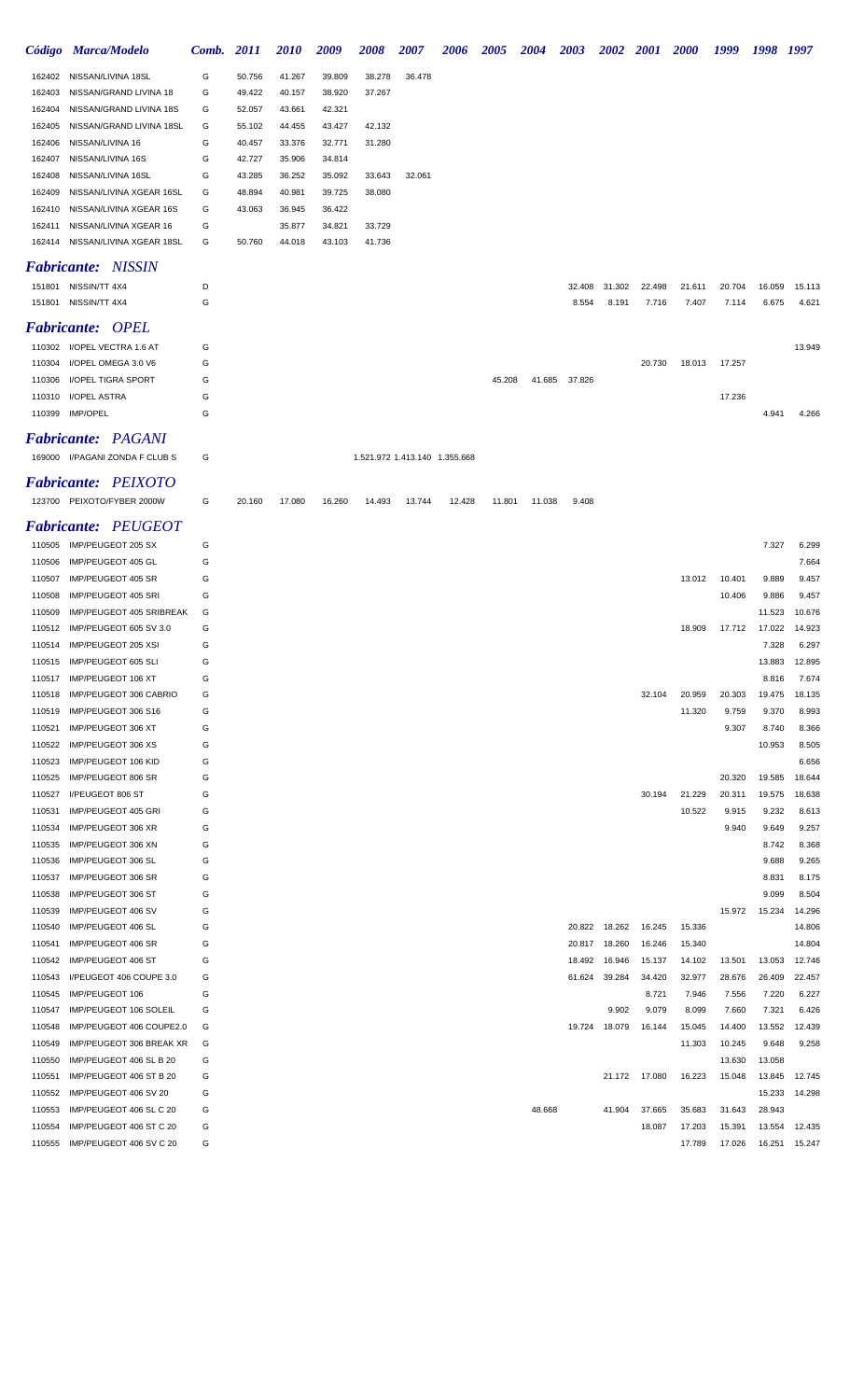|                  | Código Marca/Modelo                                | <b>Comb.</b> 2011 |        | <b>2010</b> | 2009   | <b>2008</b> | 2007   | <b>2006</b> | <b>2005</b> | <b>2004</b> | 2003                   | <b>2002</b>      | <b>2001</b>     | <b>2000</b>     | 1999            | 1998 1997       |                 |
|------------------|----------------------------------------------------|-------------------|--------|-------------|--------|-------------|--------|-------------|-------------|-------------|------------------------|------------------|-----------------|-----------------|-----------------|-----------------|-----------------|
| 110556           | IMP/PEUGEOT 406 SL S 20                            | G                 |        |             |        |             |        |             |             |             | 19.721                 | 18.082           | 16.149          | 15.047          | 14.396          | 13.549          | 12.435          |
| 110557           | IMP/PEUGEOT 406 ST S 20                            | G                 |        |             |        |             |        |             |             |             |                        |                  | 18.093          | 17.201          | 15.385          | 13.548          | 12.436          |
| 110558           | IMP/PEUGEOT 406 SV S 20                            | G                 |        |             |        |             |        |             |             |             |                        |                  |                 | 17.787          | 17.032          | 16.253          | 15.249          |
| 110559           | IMP/PEUGEOT 406 B 20                               | G                 |        |             |        |             |        |             |             |             |                        |                  |                 |                 | 13.631          | 13.059          |                 |
| 110560           | IMP/PEUGEOT 406 S 20                               | G                 |        |             |        |             |        |             |             |             |                        | 19.726 18.077    | 16.152          | 15.046          | 14.399          |                 |                 |
| 110561           | I/PEUGEOT 406 20                                   | G                 |        |             |        |             |        |             |             |             |                        |                  |                 |                 | 12.777          | 12.241          | 11.662          |
| 110562           | IMP/PEUGEOT 406 SV C 30                            | G                 |        |             |        |             |        |             |             |             |                        |                  |                 | 20.195          | 18.495          | 16.814          |                 |
| 110563           | IMP/PEUGEOT 406 SV S 30                            | G                 |        |             |        |             |        |             |             | 34.495      | 23.869                 | 22.774           | 22.110          | 18.925          | 17.343          | 15.757          | 9.608           |
| 110564           | IMP/PEUGEOT 306 XR H 18                            | G                 |        |             |        |             |        |             |             |             |                        |                  |                 |                 |                 | 10.288          | 9.878           |
| 110565           | IMP/PEUGEOT 306 XT H 18                            | G                 |        |             |        |             |        |             |             |             |                        |                  |                 |                 |                 | 9.326           | 8.928           |
| 110566           | IMP/PEUGEOT 306 XN H 18                            | G                 |        |             |        |             |        |             |             |             |                        |                  |                 |                 |                 | 9.323           | 8.924           |
| 110567           | IMP/PEUGEOT 306 XS H 18                            | G                 |        |             |        |             |        |             |             |             |                        |                  |                 |                 |                 |                 | 9.075           |
| 110568           | IMP/PEUGEOT 306 SL H 18                            | G                 |        |             |        |             |        |             |             |             |                        |                  |                 |                 | 10.489          | 9.687           | 9.261           |
| 110569<br>110570 | IMP/PEUGEOT 306 ST H 18<br>IMP/PEUGEOT 306 SR H 18 | G<br>G            |        |             |        |             |        |             |             |             |                        |                  |                 |                 |                 |                 | 9.076<br>8.722  |
| 110571           | IMP/PEUGEOT 306 SEL H 18                           | G                 |        |             |        |             |        |             |             |             |                        |                  |                 | 11.154          | 9.750           | 9.196           | 8.328           |
| 110572           | IMP/PEUGEOT 306 PAS H 18                           | G                 |        |             |        |             |        |             |             |             |                        | 16.315           | 12.865          | 11.307          | 10.202          | 8.703           | 7.653           |
| 110573           | IMP/PEUGEOT 306 RAL H 18                           | G                 |        |             |        |             |        |             |             |             |                        |                  | 12.650          | 11.093          | 10.338          |                 |                 |
| 110574           | IMP/PEUGEOT 306 XR S 18                            | G                 |        |             |        |             |        |             |             |             |                        |                  |                 |                 |                 | 10.288          | 9.874           |
| 110575           | IMP/PEUGEOT 306 XT S 18                            | G                 |        |             |        |             |        |             |             |             |                        |                  |                 |                 |                 | 9.322           | 8.924           |
| 110576           | IMP/PEUGEOT 306 XN S 18                            | G                 |        |             |        |             |        |             |             |             |                        |                  |                 |                 |                 | 9.321           | 8.926           |
| 110577           | IMP/PEUGEOT 306 XS S 18                            | G                 |        |             |        |             |        |             |             |             |                        |                  |                 |                 |                 |                 | 9.075           |
| 110578           | IMP/PEUGEOT 306 SL S 18                            | G                 |        |             |        |             |        |             |             |             |                        |                  | 12.469          | 10.590          | 9.457           |                 |                 |
| 110579           | IMP/PEUGEOT 306 ST S 18                            | G                 |        |             |        |             |        |             |             |             |                        |                  |                 |                 |                 |                 | 9.074           |
| 110580           | IMP/PEUGEOT 306 SR S 18                            | G                 |        |             |        |             |        |             |             |             |                        |                  |                 |                 |                 |                 | 8.720           |
| 110581           | IMP/PEUGEOT 306 SEL S 18                           | G                 |        |             |        |             |        |             |             |             |                        |                  |                 | 11.321          | 9.760           | 9.372           | 8.340           |
| 110582           | IMP/PEUGEOT 306 PAS S 18                           | G                 |        |             |        |             |        |             |             |             |                        | 16.983           | 13.095          | 11.726          | 10.775          | 10.358          | 8.533           |
| 110583           | IMP/PEUGEOT 306 RAL S 18                           | G                 |        |             |        |             |        |             |             |             |                        |                  | 13.492          | 11.833          | 11.029          | 9.856           |                 |
| 110584           | IMP/PEUGEOT 306 XR B 18                            | G                 |        |             |        |             |        |             |             |             |                        |                  |                 |                 |                 | 10.291          | 9.877           |
| 110585           | IMP/PEUGEOT 306 XT B 18                            | G                 |        |             |        |             |        |             |             |             |                        |                  |                 |                 |                 | 10.290          | 9.879           |
| 110586           | IMP/PEUGEOT 306 XN B 18                            | G                 |        |             |        |             |        |             |             |             |                        |                  |                 |                 |                 | 9.323           | 8.923           |
| 110587           | IMP/PEUGEOT 306 XS B 18                            | G                 |        |             |        |             |        |             |             |             |                        |                  |                 |                 |                 |                 | 9.073           |
| 110588           | IMP/PEUGEOT 306 SR B 18                            | G                 |        |             |        |             |        |             |             |             |                        |                  |                 |                 |                 |                 | 8.720           |
| 110589           | IMP/PEUGEOT 306 SL B 18                            | G                 |        |             |        |             |        |             |             |             |                        |                  |                 |                 |                 | 10.330          | 9.882           |
| 110590           | IMP/PEUGEOT 306 ST B 18                            | G                 |        |             |        |             |        |             |             |             |                        |                  |                 |                 |                 |                 | 9.072           |
| 110591           | IMP/PEUGEOT 306 SEL B 1.8                          | G                 |        |             |        |             |        |             |             |             |                        |                  |                 | 11.159          | 10.292          | 9.178           |                 |
| 110592           | IMP/PEUGEOT 306 PAS B 18                           | G                 |        |             |        |             |        |             |             |             |                        |                  | 13.187          | 11.913          | 10.921          | 10.453          | 8.958           |
| 110593           | IMP/PEUGEOT 306 RAL B 18                           | G                 |        |             |        |             |        |             |             |             |                        |                  | 13.571          | 11.845          | 11.643          | 9.831           |                 |
| 110594           | IMP/PEUGEOT 306 XR H3 18                           | G                 |        |             |        |             |        |             |             |             |                        |                  |                 |                 |                 | 10.294          | 9.878           |
| 110595           | IMP/PEUGEOT 306 XT H3 18                           | G                 |        |             |        |             |        |             |             |             |                        |                  |                 |                 |                 | 9.305           | 8.915           |
| 110596           | IMP/PEUGEOT 306 XN H3 18                           | G                 |        |             |        |             |        |             |             |             |                        |                  |                 |                 |                 | 9.306           | 8.917           |
| 110597           | IMP/PEUGEOT 306 XS H3 18                           | G                 |        |             |        |             |        |             |             |             |                        |                  |                 |                 |                 |                 | 9.063           |
| 110598           | IMP/PEUGEOT 306 SL H3 18                           | G<br>G            |        |             |        |             |        |             |             |             |                        |                  |                 |                 |                 | 10.331          | 9.882           |
| 110599<br>110599 | <b>IMP/PEUGEOT</b><br><b>IMP/PEUGEOT</b>           | D                 |        |             |        |             |        |             |             |             |                        | 13.874<br>16.671 | 8.565<br>15.202 | 8.305<br>14.405 | 8.073<br>13.659 | 6.786<br>12.255 | 6.487<br>11.425 |
| 154401           | IMP/PEUGEOT 306 ST H3 18                           | G                 |        |             |        |             |        |             |             |             |                        |                  |                 |                 |                 |                 | 9.071           |
| 154402           | IMP/PEUGEOT 306 SR H3 18                           | G                 |        |             |        |             |        |             |             |             |                        |                  |                 |                 | 9.993           | 9.264           | 8.178           |
| 154403           | IMP/PEUGEOT 306 SE H3 18                           | G                 |        |             |        |             |        |             |             |             |                        |                  |                 | 11.895          | 10.398          | 9.809           |                 |
| 154404           | IMP/PEUGEOT 306 PA H3 18                           | G                 |        |             |        |             |        |             |             |             |                        |                  | 12.931          | 11.316          | 10.767          | 8.687           | 8.404           |
| 154405           | IMP/PEUGEOT 306 RA H3 18                           | G                 |        |             |        |             |        |             |             |             | 17.072  16.001  14.807 |                  | 12.715          | 11.105          | 10.913          | 9.218           | 8.490           |
| 154406           | IMP/PEUGEOT 306 CONV 18                            | G                 |        |             |        |             |        |             |             |             |                        |                  |                 |                 | 23.222          | 20.001          | 18.367          |
| 154407           | IMP/PEUGEOT 306 CABR 18                            | G                 |        |             |        |             |        |             |             |             |                        |                  |                 |                 |                 | 20.011          |                 |
| 154408           | IMP/PEUGEOT 306 GTI                                | G                 |        |             |        |             |        |             |             |             |                        |                  |                 | 19.745          | 18.845          | 14.953          |                 |
| 154409           | IMP/PEUGEOT 106 PASSION                            | G                 |        |             |        |             |        |             |             |             |                        |                  | 9.511           | 8.805           | 8.059           | 7.667           | 6.478           |
| 154410           | IMP/PEUGEOT 106 PASSI 14                           | G                 |        |             |        |             |        |             |             |             |                        |                  |                 |                 |                 | 6.728           | 6.091           |
| 154411           | IMP/PEUGEOT 106 SELECTIO                           | G                 |        |             |        |             |        |             |             | 11.029      | 10.335                 | 9.563            | 8.723           | 7.946           | 7.559           | 7.220           | 5.640           |
| 154412           | I/PEUGEOT 206 PASSION                              | G                 |        |             |        |             |        |             |             | 16.537      | 15.527                 | 14.746           | 14.094          | 13.501          | 12.593          | 10.984          | 10.218          |
| 154413           | I/PEUGEOT 206 RALLYE                               | G                 |        |             |        |             |        |             |             | 17.302      | 15.815                 | 14.806           | 14.126          | 13.542          | 12.628          | 10.834          | 10.168          |
| 154414           | I/PEUGEOT 206 SOLEIL                               | G                 |        |             |        |             |        |             |             | 15.308      | 14.341                 | 13.451           | 12.872          | 12.203          | 11.663          | 10.497          | 9.852           |
| 154415           | I/PEUGEOT 206 SOLEIL                               | G                 |        |             |        |             |        |             |             |             |                        | 13.794           | 13.327          | 11.971          |                 |                 |                 |
| 154416           | I/PEUGEOT MRE CGPI                                 | G                 | 46.523 | 41.463      | 39.814 | 33.820      | 31.869 | 20.926      | 19.430      | 17.246      | 15.525                 | 14.799           | 8.958           | 8.685           | 8.502           | 7.240           | 6.922           |
| 154417           | I/PEUGEOT 306 SOLEIL 4P                            | G                 |        |             |        |             |        |             |             |             |                        |                  | 10.270          | 9.274           | 8.528           | 7.064           | 6.620           |
| 154418           | I/PEUGEOT 306 SOLEIL BRE                           | G                 |        |             |        |             |        |             |             |             |                        | 13.761           | 12.186          | 11.454          | 10.466          | 9.392           | 8.802           |
| 154419           | I/PEUGEOT 406 ST 20                                | G                 |        |             |        |             |        |             |             |             |                        |                  | 18.096          | 17.198          | 15.385          | 13.555          | 12.437          |
| 154420           | I/PEUGEOT 306 BREAK SOLE                           | G                 |        |             |        |             |        |             |             |             |                        |                  | 12.184          | 11.451          | 10.357          | 9.538           |                 |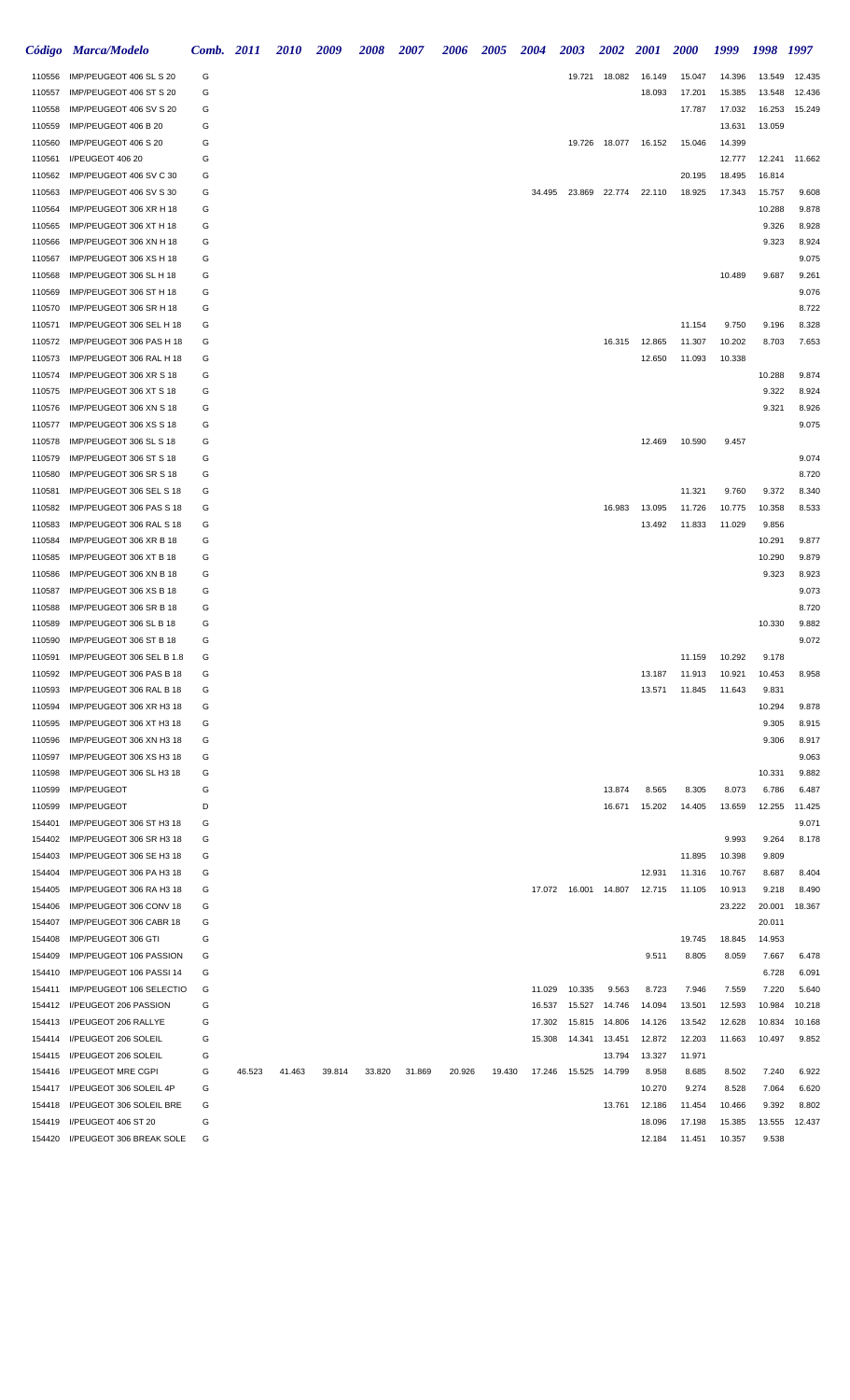|                  | Código Marca/Modelo                                 | Comb.  | <b>2011</b> | <i>2010</i> | 2009   | <b>2008</b> | 2007   | <b>2006</b>      | <b>2005</b>      | <b>2004</b>      | <b>2003</b>      | <b>2002</b>             | <b>2001</b>      | <b>2000</b> | 1999             | 1998   | 1997          |
|------------------|-----------------------------------------------------|--------|-------------|-------------|--------|-------------|--------|------------------|------------------|------------------|------------------|-------------------------|------------------|-------------|------------------|--------|---------------|
| 154421           | I/PEUGEOT 406 FAMILIALE                             | G      |             |             |        |             |        |                  |                  |                  |                  | 19.514 17.117           | 15.224           | 14.376      | 13.556           | 10.331 |               |
| 154422           | I/PEUGEOT 306 SOLEIL 5P                             | G      |             |             |        |             |        |                  |                  |                  |                  |                         | 11.690           | 9.929       | 8.866            | 7.898  | 7.406         |
| 154423           | I/PEUGEOT 406 V6                                    | G      |             |             |        |             |        |                  |                  | 36.788           | 25.472           | 24.299                  | 23.580           | 22.580      |                  |        |               |
| 154424           | I/PEUGEOT 607                                       | G      |             |             |        |             | 56.993 | 54.250           | 50.949           | 43.734           | 37.263           | 34.852                  | 28.945           | 27.043      | 21.804           |        |               |
| 154425           | I/PEUGEOT 607 V6                                    | G      |             |             |        |             |        |                  | 54.697           | 47.364           |                  | 41.555                  | 31.392           | 29.221      |                  |        |               |
| 154426           | I/PEUGEOT 106 QUIKSILVER                            | G      |             |             |        |             |        |                  |                  |                  |                  |                         | 8.152            | 7.848       | 7.506            | 7.157  |               |
| 154427           | I/PEUGEOT 206 SELECTION                             | G      |             |             |        |             |        |                  |                  | 14.626           | 13.207           | 12.734                  | 12.207           | 11.390      | 10.155           |        |               |
| 154429           | I/PEUGEOT 206 XS                                    | G      |             |             |        |             |        |                  |                  |                  |                  |                         |                  |             | 7.901            | 7.299  | 6.227         |
| 154430<br>154431 | I/PEUGEOT 206 COUPE CABR<br>I/PEUGEOT 406 BREAK     | G<br>G |             |             |        | 51.370      | 45.895 | 44.003           | 41.812           | 38.547           | 34.509           | 33.126                  | 31.700           | 29.249      | 28.346<br>12.779 |        | 12.242 11.651 |
| 154432           | I/PEUGEOT 406 20 16V                                | G      |             |             |        |             |        |                  |                  |                  |                  | 17.120                  | 15.225           | 14.378      |                  |        |               |
| 154437           | I/PEUGEOT 206 SOLEIL 10                             | G      |             |             |        |             |        |                  |                  |                  |                  | 13.450                  | 12.866           | 12.206      |                  |        |               |
| 154443           | I/PEUGEOT 307 RALLYE 16M                            | G      |             |             |        |             |        |                  |                  | 22.269           | 21.271           | 20.336                  | 15.967           | 15.049      |                  |        |               |
| 154444           | I/PEUGEOT 307 PASSIO 16M                            | G      |             |             |        |             |        |                  | 23.381           | 22.628           | 21.267           | 20.483                  | 16.845           | 15.996      | 15.269           |        |               |
| 154445           | I/PEUGEOT 307 BK CLASS16                            | G      |             |             |        |             |        |                  |                  |                  | 24.358           | 21.938                  | 21.220           |             |                  |        |               |
| 154446           | I/PEUGEOT 307 SOLEIL 16M                            | G      |             |             |        |             |        |                  | 23.178           | 22.273           | 20.220           | 19.584                  | 16.020           | 15.104      | 14.185           |        |               |
| 154454           | I/PEUGEOT 307 PASSIO 20M                            | G      |             |             |        |             |        |                  |                  | 22.552           | 21.345           | 19.729                  | 17.155           |             |                  |        |               |
| 154455           | I/PEUGEOT 307 RALLYE 20M                            | G      |             |             |        |             |        | 26.602           | 23.794           | 22.949           | 22.226           | 20.084                  | 18.834           |             |                  |        |               |
| 154458           | I/PEUGEOT 206 SW XLINE11                            | G      |             |             |        |             |        |                  | 20.227           | 18.194           | 17.525           |                         |                  |             |                  |        |               |
| 154459           | I/PEUGEOT 206 SW XSPRM16                            | G      |             |             |        |             |        |                  | 19.246           | 18.105           | 17.316           |                         |                  |             |                  |        |               |
| 154461           | I/PEUGEOT 307 SW 20 M                               | G      |             |             |        |             |        | 29.659           | 26.615           | 25.308           |                  | 24.355 21.566           | 20.733           |             |                  |        |               |
| 154466           | I/PEUGEOT 807 ST PUL 20E                            | G      |             |             |        |             |        |                  |                  |                  | 66.621           | 63.249                  | 59.025           |             |                  |        |               |
| 154467<br>154470 | I/PEUGEOT 307 BK XT 16E<br>I/PEUGEOT 406 ST 30 V6 A | G<br>G |             |             |        |             |        |                  |                  | 34.155           | 24.698<br>23.888 | 22.231<br>22.797        | 21.168           |             |                  |        |               |
| 154475           | I/PEUGEOT 607 IVOIREPK29                            | G      |             |             |        |             |        |                  |                  |                  | 47.329           | 38.956                  | 29.430           |             |                  |        |               |
| 154485           | I/PEUGEOT 206 TECNO 16                              | G      |             |             |        |             |        |                  | 19.853           | 18.574           | 16.306           | 15.511                  |                  |             |                  |        |               |
| 154489           | <b>I/PEUGEOT PART USHUAIA</b>                       | G      |             |             |        |             |        |                  |                  |                  | 13.627           | 12.327                  | 11.776           |             |                  |        |               |
| 154491           | I/PEUGEOT 807 ST 20A                                | G      |             |             |        |             |        |                  | 45.789           | 44.086           | 40.000           | 38.404                  |                  |             |                  |        |               |
| 154492           | I/PEUGEOT 206 TECNO 10                              | G      |             |             |        |             |        |                  | 18.209           | 16.571           |                  | 15.506 14.806           |                  |             |                  |        |               |
| 154496           | I/PEUGEOT 307XSPREMIUMHD                            | G      |             |             |        |             |        | 25.981           |                  |                  |                  |                         |                  |             |                  |        |               |
| 160000           | PEUGEOT/206 SOLEIL                                  | G      |             |             |        |             |        |                  |                  | 15.314           | 14.342           | 13.448                  | 12.871           | 12.201      | 11.662           |        |               |
| 160001           | PEUGEOT/206 SELECTION                               | G      |             |             |        |             |        |                  | 15.267           | 14.625           | 13.203           | 12.729                  | 12.207           | 11.303      | 10.632           |        |               |
| 160002           | PEUGEOT/206 QUIKSILVER                              | G      |             |             |        |             |        |                  |                  | 15.313           | 14.343           | 13.449                  | 12.872           | 11.931      |                  |        |               |
| 160003           | PEUGEOT/206 PASSION 16                              | G      |             |             |        |             |        |                  |                  | 16.539           | 15.528           | 14.743                  | 14.102           | 13.506      |                  |        |               |
| 160004           | PEUGEOT/206 RALLYE 16                               | G      |             |             |        |             |        | 20.554           | 19.060           | 17.303           | 15.816           | 14.808                  | 14.127           | 13.537      |                  |        |               |
| 160005           | PEUGEOT/206 SOLEIL 16                               | G      |             |             |        |             |        |                  |                  | 15.312           | 14.342           | 13.446                  | 12.872           | 11.947      |                  |        |               |
| 160006<br>160007 | PEUGEOT/206 QUIKSILVER16<br>PEUGEOT/206 SELECT 16   | G<br>G |             |             |        |             |        |                  | 18.467           | 15.308<br>15.089 | 14.341           | 13.451<br>14.002 13.016 | 12.873<br>12.350 | 11.958      |                  |        |               |
| 160010           | PEUGEOT/206 R CUP 16                                | G      |             |             |        |             |        |                  |                  |                  | 34.516           | 33.115                  | 31.715           |             |                  |        |               |
| 160011           | PEUGEOT/206 TECNO 16                                | G      |             |             |        |             |        |                  |                  | 18.578           |                  | 16.305 15.861           |                  |             |                  |        |               |
| 160013           | PEUGEOT/206 SW QUIK 16                              | G      |             |             |        |             |        | 20.790           | 19.114           | 17.941           |                  |                         |                  |             |                  |        |               |
| 160014           | PEUGEOT/206 SW PASSI 16                             | G      |             |             |        |             |        |                  |                  |                  |                  |                         |                  |             | 12.597           |        | 11.713 11.189 |
| 160020           | PEUGEOT/206 TECNO 10                                | G      |             |             |        |             |        |                  |                  | 16.573           |                  | 15.504 14.767           | 14.081           |             |                  |        |               |
| 160023           | PEUGEOT/206 TECNO 14                                | G      |             |             |        |             |        |                  |                  | 18.579           |                  | 16.309 15.498           |                  |             |                  |        |               |
| 160026           | PEUGEOT/206 SELECT 14                               | G      |             |             |        |             |        |                  | 17.192           | 15.658           | 14.257           |                         |                  |             |                  |        |               |
| 160038           | PEUGEOT/206 14 FELINE                               | G      |             |             |        |             | 22.184 | 19.934           | 18.883           | 17.943           | 16.772           |                         |                  |             |                  |        |               |
| 160039           | PEUGEOT/206 16 FELINE                               | G      |             |             |        |             |        | 21.095           | 19.858           | 18.575           | 16.308           |                         |                  |             |                  |        |               |
| 160042           | PEUGEOT/206 16 GRIFFE                               | G      |             |             |        |             |        |                  | 18.061           | 16.538           | 15.524           |                         |                  |             |                  |        |               |
| 160046           | PEUGEOT/206 10 PRESENC                              | G      |             |             |        |             |        |                  | 17.183           | 15.655           | 14.256           |                         |                  |             |                  |        |               |
| 160047<br>160048 | PEUGEOT/206 14 PRESENC<br>PEUGEOT/206 16 PRESENC    | G<br>G |             |             | 22.543 | 21.089      | 19.781 | 17.314<br>20.141 | 16.055<br>18.463 | 15.352<br>16.956 | 14.340<br>15.324 |                         |                  |             |                  |        |               |
| 160049           | PEUGEOT/206 10 SENSAT                               | G      |             |             |        |             |        | 16.074           | 15.273           | 14.622           | 13.209           |                         |                  |             |                  |        |               |
| 160055           | PEUGEOT/206 SW 16FELINE                             | G      |             |             |        |             |        | 22.051           | 20.220           | 18.510           | 17.764           |                         |                  |             |                  |        |               |
| 160060           | PEUGEOT/206 SW 14PRESENC G                          |        |             |             |        |             |        | 20.793           | 19.113           | 17.549           | 16.861           |                         |                  |             |                  |        |               |
| 160061           | PEUGEOT/206 SW 16PRESENC G                          |        |             |             |        |             |        | 20.833           | 19.245           | 18.096           | 17.289           |                         |                  |             |                  |        |               |
| 160062           | PEUGEOT/206 SW 14SENSAT                             | G      |             |             |        |             |        | 20.789           | 19.112           | 17.900           |                  |                         |                  |             |                  |        |               |
| 160079           | PEUGEOT/206 16 PRESEN FX                            | G      |             |             |        | 22.620      | 21.261 | 20.138           | 18.466           | 16.952           | 15.330           |                         |                  |             |                  |        |               |
| 160081           | PEUGEOT/206 SW16 ESCA FX                            | G      |             |             | 27.887 | 26.160      | 24.073 | 22.173           | 20.341           |                  |                  |                         |                  |             |                  |        |               |
| 160083           | PEUGEOT/206 SW16 FELI FX                            | G      |             |             | 26.614 | 25.327      | 23.387 | 21.754           | 19.948           | 18.974           |                  |                         |                  |             |                  |        |               |
| 160085           | PEUGEOT/206 SW16 PRES FX                            | G      |             |             |        |             | 22.600 | 20.547           | 18.992           | 18.468           |                  |                         |                  |             |                  |        |               |
| 160086           | PEUGEOT/206 16 RALLYE FX                            | G      |             |             |        |             |        | 20.553           | 19.067           | 17.300           |                  |                         |                  |             |                  |        |               |
| 160087           | PEUGEOT/206 16 FELINE FX                            | G      |             |             |        | 24.461      | 23.043 | 21.096           | 19.852           | 18.576           |                  |                         |                  |             |                  |        |               |
| 160088           | PEUGEOT/206 14 HOLIDAY                              | G      |             |             |        |             |        | 16.821           | 15.244           | 14.765           |                  |                         |                  |             |                  |        |               |
| 160089           | PEUGEOT/206 16 HOLID FX                             | G<br>G |             |             |        |             |        | 20.048           | 19.232           | 18.611           |                  |                         |                  |             |                  |        |               |
| 160091           | PEUGEOT/206 14 FELINE FX                            |        |             |             |        | 23.399      | 22.176 | 19.925           | 18.881           | 17.949           |                  |                         |                  |             |                  |        |               |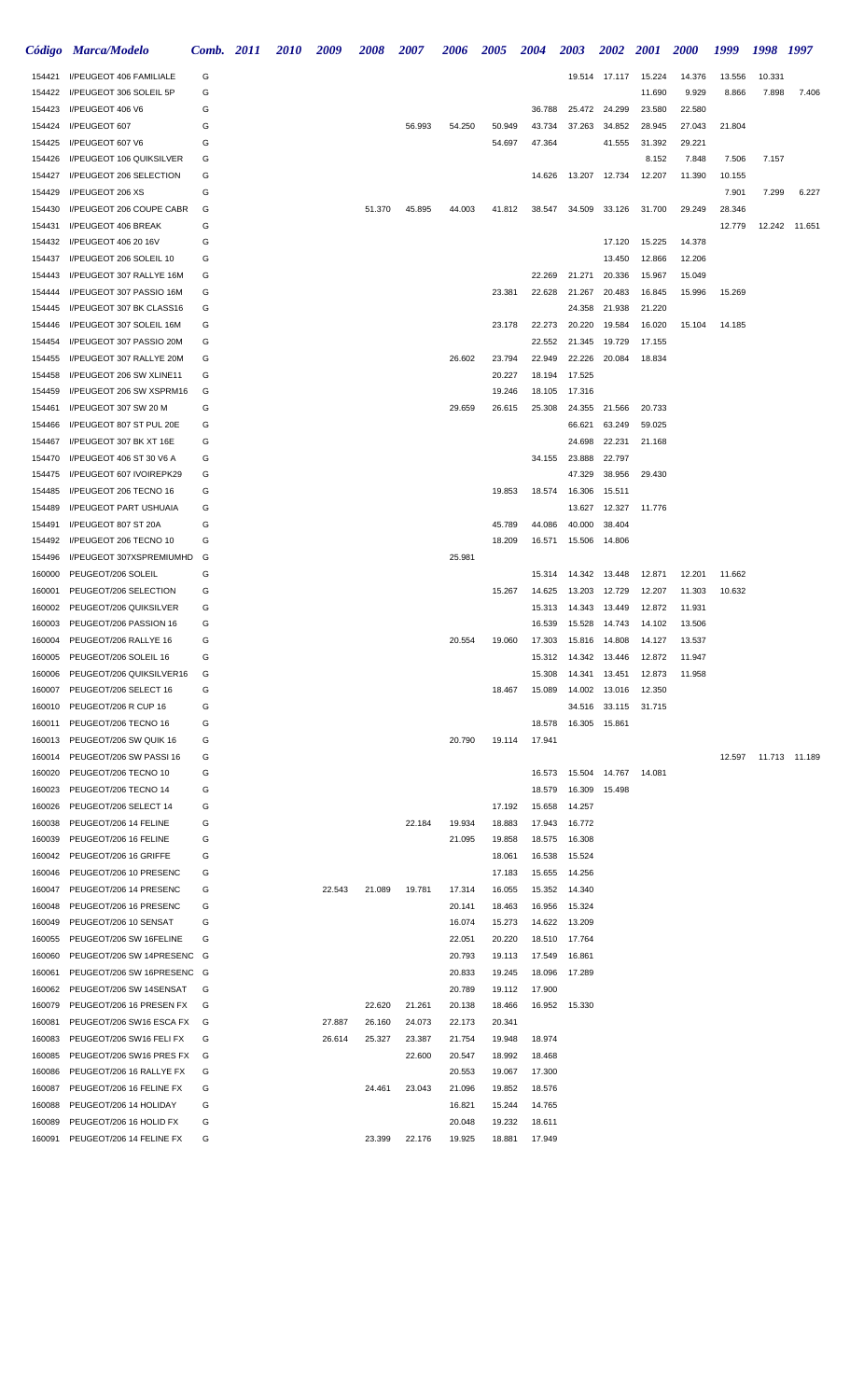|                  | Código Marca/Modelo                                | Comb. 2011 |        | <i>2010</i> | 2009             | 2008             | <b>2007</b> | <b>2006</b> | <b>2005</b>      | <b>2004</b>      | <b>2003</b>      | <b>2002</b> | <b>2001</b> | <b>2000</b> | 1999   | 1998 1997 |               |
|------------------|----------------------------------------------------|------------|--------|-------------|------------------|------------------|-------------|-------------|------------------|------------------|------------------|-------------|-------------|-------------|--------|-----------|---------------|
| 160092           | PEUGEOT/206 14 PRESEN FX                           | G          |        |             | 22.666           | 20.928           | 19.550      | 17.079      | 15.835           | 15.266           |                  |             |             |             |        |           |               |
| 160093           | PEUGEOT/206 14 SENSAT FX                           | G          |        | 21.055      | 19.844           | 18.647           | 17.660      | 16.957      | 14.942           | 14.545           |                  |             |             |             |        |           |               |
| 160095           | PEUGEOT/206 SW14 PRES FX                           | G          |        |             | 25.337           | 23.802           | 21.633      | 20.504      | 18.854           | 17.789           |                  |             |             |             |        |           |               |
| 160519           | I/PEUGEOT 206 16 FELINE                            | G          |        |             |                  |                  | 23.055      | 21.096      | 19.852           |                  |                  |             |             |             |        |           |               |
| 160527           | I/PEUGEOT 206 14 PRESENC                           | G          |        |             |                  |                  | 19.778      | 17.312      | 16.053           | 15.350           |                  |             |             |             |        |           |               |
| 160528           | PEUGEOT 206 16 PRESENC                             | G          |        |             |                  |                  |             | 20.144      | 18.467           | 16.951           | 15.326           |             |             |             |        |           |               |
| 160529           | I/PEUGEOT 206 10 SENSAT                            | G          |        |             |                  |                  |             |             | 15.272           | 14.624           | 13.206           |             |             |             |        |           |               |
| 160535           | I/PEUGEOT 307 20 FELINE                            | G          |        |             |                  |                  | 28.771      | 24.972      | 23.827           | 23.014           | 20.868           |             |             |             |        |           |               |
| 160540           | I/PEUGEOT 307 16 PRESENC                           | G          |        |             |                  |                  |             | 24.286      | 23.183           | 22.270           | 20.219           |             |             |             |        |           |               |
| 160545           | I/PEUGEOT 307 CC 20M                               | G          |        |             |                  |                  |             |             | 57.827           | 53.250           | 51.791           |             |             |             |        |           |               |
| 160550           | I/PEUGEOT 307 RALLYE 20A                           | G<br>G     |        |             |                  |                  |             | 24.966      | 25.109<br>23.825 | 24.103<br>23.010 | 21.990<br>20.874 |             |             |             |        |           |               |
| 160553<br>160554 | I/PEUGEOT 307 20A FELINE<br>I/PEUGEOT 307 SW 20A   | G          |        |             |                  |                  |             | 29.421      | 27.979           | 26.270           | 24.501           |             |             |             |        |           |               |
| 160555           | I/PEUGEOT 307 CC 20A                               | G          |        |             |                  |                  |             | 61.813      | 58.786           | 51.926           | 46.090           |             |             |             |        |           |               |
| 160562           | I/PEUGEOT 307 16 PRES PK                           | G          |        |             |                  |                  |             |             | 23.182           | 22.271           | 20.215           |             |             |             |        |           |               |
| 160566           | I/PEUGEOT 407 BK 30A                               | G          |        |             |                  |                  |             |             | 42.827           | 37.722           | 37.113           |             |             |             |        |           |               |
| 160567           | I/PEUGEOT 407 30A                                  | G          |        |             |                  |                  | 52.512      | 46.564      | 41.568           | 38.782           | 37.983           |             |             |             |        |           |               |
| 160568           | I/PEUGEOT 407 SW 30A                               | G          |        |             |                  |                  | 61.674      | 49.414      | 44.404           | 42.706           | 41.609           |             |             |             |        |           |               |
| 160570           | I/PEUGEOT 407 20A                                  | G          |        |             |                  | 38.470           | 36.695      | 34.622      | 33.320           | 31.650           |                  |             |             |             |        |           |               |
| 160571           | I/PEUGEOT 407 SW 20A                               | G          |        |             |                  |                  | 41.432      | 39.779      | 36.216           | 34.700           |                  |             |             |             |        |           |               |
| 160572           | I/PEUGEOT 306 BREAK XR18                           | G          |        |             |                  |                  |             |             |                  |                  |                  |             |             |             | 12.987 |           | 12.355 11.827 |
| 160575           | I/PEUGEOT 206 14FELINEFX                           | G          |        |             |                  | 23.402           | 22.185      | 19.929      | 18.877           |                  |                  |             |             |             |        |           |               |
| 160576           | I/PEUGEOT 206 14PRESENFX                           | G          |        |             |                  | 21.084           | 19.777      | 17.313      | 16.050           |                  |                  |             |             |             |        |           |               |
| 160578           | I/PEUGEOT 307 XR 16 5P                             | G          |        |             |                  |                  |             | 25.544      | 23.220           | 22.392           |                  |             |             |             |        |           |               |
| 160584           | I/PEUGEOT 407 COUPE V6 A                           | G          |        |             |                  |                  | 68.059      | 54.520      | 48.989           | 47.131           |                  |             |             |             |        |           |               |
| 160596           | I/PEUGEOT 407SW 30A FELI                           | G          |        |             | 81.898           | 70.580           | 66.002      | 59.869      | 57.509           |                  |                  |             |             |             |        |           |               |
| 160597           | I/PEUGEOT 407SD 30A GRIF                           | G          |        |             | 95.381           | 79.414           | 70.902      | 67.190      | 64.866           |                  |                  |             |             |             |        |           |               |
| 160598           | I/PEUGEOT 407SD 30A FELI                           | G          |        |             | 72.977           | 66.169           | 62.496      | 57.064      | 53.785           |                  |                  |             |             |             |        |           |               |
| 160806           | I/PEUGEOT 307 20A FELINE                           | G          |        |             |                  |                  | 29.921      | 26.362      | 25.155           | 23.064           | 21.671           |             |             |             |        |           |               |
| 160808           | I/PEUGEOT 307 RALLYE 20A                           | G          |        |             |                  |                  |             | 26.783      | 25.105           | 24.095           | 21.199           | 20.309      |             |             |        |           |               |
| 160812           | I/PEUGEOT 307 16 PRES PK                           | G          |        |             |                  |                  |             | 24.291      | 23.178           | 22.272           | 20.216           |             |             |             |        |           |               |
| 160817<br>160823 | I/PEUGEOT 307 20S A GRIF<br>I/PEUGEOT 307 20S CC   | G<br>G     |        |             | 39.338           | 33.137           | 29.931      | 26.351      | 25.170<br>64.683 | 23.052           |                  |             |             |             |        |           |               |
| 160825           | I/PEUGEOT 307 20S GRIFFE                           | G          |        |             |                  | 33.547           | 30.377      | 29.592      |                  |                  |                  |             |             |             |        |           |               |
| 160826           | I/PEUGEOT 307 20S FELINE                           | G          |        |             | 38.698           | 31.812           | 28.773      | 24.967      | 23.832           |                  |                  |             |             |             |        |           |               |
|                  | 160832 I/PEUGEOT 307 20A FEL PK                    | G          |        |             |                  |                  | 30.561      | 26.753      | 25.439           | 23.405           |                  |             |             |             |        |           |               |
| 160833           | I/PEUGEOT 307 20 FELI PK                           | G          |        |             |                  |                  |             | 25.354      | 24.086           | 23.345           |                  |             |             |             |        |           |               |
| 160834           | I/PEUGEOT 307 20S A SW                             | G          |        |             |                  |                  | 33.414      | 29.427      | 27.972           | 26.260           |                  |             |             |             |        |           |               |
| 160835           | I/PEUGEOT 307 20S A CC                             | G          |        |             | 82.850           | 71.720           | 68.221      | 61.841      | 58.805           | 51.910           |                  |             |             |             |        |           |               |
| 160836           | I/PEUGEOT 307 XR                                   | G          |        |             |                  |                  |             |             |                  |                  |                  | 20.764      |             |             |        |           |               |
| 160837           | I/PEUGEOT 307 20S A FELI                           | G          |        |             | 39.348           | 33.145           | 29.928      | 26.350      | 25.167           |                  |                  |             |             |             |        |           |               |
| 160844           | I/PEUGEOT 307SD 20S M                              | G          |        |             | 40.689           | 33.190           | 30.932      | 28.530      | 27.239           |                  |                  |             |             |             |        |           |               |
| 160846           | I/PEUGEOT 307SD 20S A GR                           | G          |        |             | 40.924           | 34.396           | 31.033      | 29.941      | 28.831           |                  |                  |             |             |             |        |           |               |
| 160848           | I/PEUGEOT 307SD 20S A FL                           | G          |        |             | 40.923           | 34.405           | 31.034      | 29.915      | 28.451           |                  |                  |             |             |             |        |           |               |
| 160850           | I/PEUGEOT 307SD16 FXPR                             | G          |        |             | 33.970           | 30.091           | 27.914      | 26.544      | 25.101           |                  |                  |             |             |             |        |           |               |
| 160855           | I/PEUGEOT 307 16 FX PR                             | G          | 43.696 | 37.190      | 34.782           | 30.382           | 28.055      | 24.294      | 23.177           |                  |                  |             |             |             |        |           |               |
| 160863           | I/PEUGEOT 307 SW 16M                               | G          |        |             |                  |                  | 58.310      | 56.158      |                  |                  |                  |             |             |             |        |           |               |
| 160865           | I/PEUGEOT 307SW 20SA XSI                           | G          |        |             |                  | 36.507           | 34.119      | 29.872      |                  |                  |                  |             |             |             |        |           |               |
| 160866           | I/PEUGEOT 307SW 20SA FEL                           | G          |        |             | 42.406           | 39.913           | 36.534      | 34.663      |                  |                  |                  |             |             |             |        |           |               |
| 160867           | I/PEUGEOT 307SW 20SA ALL                           | G          |        |             | 39.501           | 37.167           | 34.026      | 32.478      | 30.770           |                  |                  |             |             |             |        |           |               |
| 160868           | I/PEUGEOT 307SW 20S ALLU                           | G          |        |             | 39.103           | 36.801           | 33.006      | 31.358      | 29.708           |                  |                  |             |             |             |        |           |               |
| 160878           | I/PEUGEOT 307 16 PR PK<br>I/PEUGEOT 307 SD16 PR PK | G<br>G     | 44.438 | 37.814      | 35.379<br>34.469 | 30.890           | 28.545      | 24.699      |                  |                  |                  |             |             |             |        |           |               |
| 160879<br>160885 | I/PEUGEOT 207 3P                                   | G          | 31.686 | 27.746      | 26.629           | 30.548<br>25.156 | 28.323      | 27.158      |                  |                  |                  |             |             |             |        |           |               |
| 160886           | I/PEUGEOT 207 5P                                   | G          | 34.793 | 29.976      | 28.351           | 26.280           |             |             |                  |                  |                  |             |             |             |        |           |               |
| 160889           | I/PEUGEOT 307 HBFELINE A                           | G          | 54.173 | 44.019      | 39.361           | 33.145           | 29.926      | 26.354      |                  |                  |                  |             |             |             |        |           |               |
| 160890           | I/PEUGEOT 307 HB FELINE                            | G          |        | 43.403      | 38.699           | 31.800           | 28.773      | 24.971      |                  |                  |                  |             |             |             |        |           |               |
| 160892           | I/PEUGEOT 307 SDFELINE A                           | G          | 51.596 | 43.269      | 37.766           | 31.882           | 28.859      | 27.831      |                  |                  |                  |             |             |             |        |           |               |
| 160894           | I/PEUGEOT 307 SD FELINE                            | G          |        | 42.653      | 39.513           | 32.365           | 30.274      | 27.833      |                  |                  |                  |             |             |             |        |           |               |
| 160895           | I/PEUGEOT 306 BERLINE XT                           | G          |        |             |                  |                  |             |             |                  |                  |                  | 10.124      | 9.652       | 8.978       |        |           |               |
| 160897           | I/PEUGEOT 207HB XR                                 | G          | 29.355 | 26.084      | 24.981           | 23.420           | 22.116      |             |                  |                  |                  |             |             |             |        |           |               |
| 160898           | I/PEUGEOT 207HB XR S                               | G          | 32.267 | 27.543      | 26.095           | 23.621           |             |             |                  |                  |                  |             |             |             |        |           |               |
| 161305           | PEUGEOT/206 SW14 MOON FX                           | G          |        |             | 27.043           | 25.462           | 23.331      | 22.272      |                  |                  |                  |             |             |             |        |           |               |
| 161306           | PEUGEOT/206 14 MOONLI FX                           | G          |        |             | 24.143           | 22.544           | 20.741      | 19.640      |                  |                  |                  |             |             |             |        |           |               |
| 161309           | PEUGEOT/206 16 ALLURE FX                           | G          |        |             | 23.462           | 22.091           | 20.107      | 19.190      |                  |                  |                  |             |             |             |        |           |               |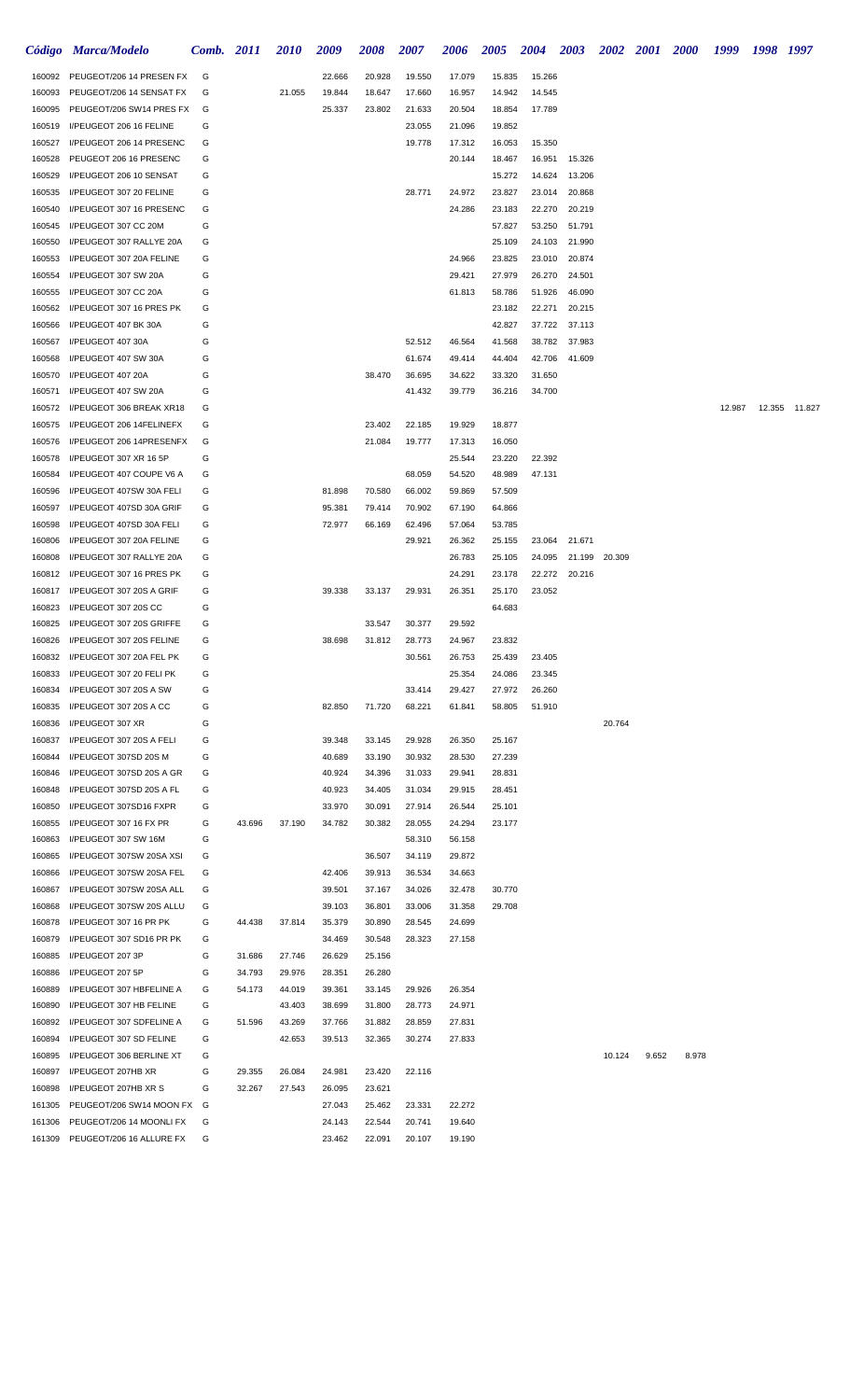|                  | Código Marca/Modelo                                | Comb. 2011 |                   | 2010             | 2009             | 2008             | 2007             | 2006    | 2005   | 2004            | <b>2003</b> |        | 2002 2001 | <b>2000</b> | 1999   | 1998 1997 |  |
|------------------|----------------------------------------------------|------------|-------------------|------------------|------------------|------------------|------------------|---------|--------|-----------------|-------------|--------|-----------|-------------|--------|-----------|--|
| 161310           | PEUGEOT/206SW 16FE FXA                             | G          |                   |                  | 28.616           | 26.927           | 24.581           | 23.455  |        |                 |             |        |           |             |        |           |  |
| 161311           | PEUGEOT/206 16FELI FXA                             | G          |                   |                  | 27.630           | 26.113           | 23.860           | 22.815  |        |                 |             |        |           |             |        |           |  |
| 161316           | PEUGEOT/207 SD                                     | G          |                   |                  | 37.286           | 35.002           | 33.074           |         |        |                 |             |        |           |             |        |           |  |
| 161317           | PEUGEOT/207 SW                                     | G          |                   |                  | 27.390           | 25.456           | 24.041           |         |        |                 |             |        |           |             |        |           |  |
| 161318           | PEUGEOT/207 5P                                     | G          | 26.956            |                  | 25.642           | 24.008           | 22.667           |         |        |                 |             |        |           |             |        |           |  |
| 161319           | PEUGEOT/207 3P                                     | G          |                   |                  | 24.642           | 22.898           | 21.616           |         |        |                 |             |        |           |             |        |           |  |
| 161321           | PEUGEOT/207PASSION XS                              | G          | 36.801            | 31.745           | 29.731           | 28.090           | 26.760           |         |        |                 |             |        |           |             |        |           |  |
| 161322<br>161323 | PEUGEOT/207PASSION XR S<br>PEUGEOT/207PASSION XS A | G<br>G     | 36.002<br>40.760  | 31.253<br>36.053 | 29.669<br>33.116 | 27.893<br>31.640 | 26.339<br>30.298 |         |        |                 |             |        |           |             |        |           |  |
| 161324           | PEUGEOT/207SW XR                                   | G          | 34.131            | 30.163           | 28.852           | 26.942           | 25.443           |         |        |                 |             |        |           |             |        |           |  |
| 161325           | PEUGEOT/207SW XS A                                 | G          | 42.180            | 37.236           | 33.222           | 31.848           | 30.093           |         |        |                 |             |        |           |             |        |           |  |
| 161326           | PEUGEOT/207SW XR S                                 | G          | 35.075            | 31.001           | 29.507           | 28.137           | 26.583           |         |        |                 |             |        |           |             |        |           |  |
| 161327           | PEUGEOT/207HB XLINE                                | G          | 24.625            | 21.534           | 20.311           | 19.239           | 18.168           |         |        |                 |             |        |           |             |        |           |  |
| 161328           | PEUGEOT/207HB XR                                   | G          | 29.355            | 26.068           | 24.978           | 23.374           | 22.081           |         |        |                 |             |        |           |             |        |           |  |
| 161329           | PEUGEOT/207HB XR S                                 | G          | 32.266            | 27.553           | 26.095           | 24.373           | 23.018           |         |        |                 |             |        |           |             |        |           |  |
| 161330           | PEUGEOT/207PASSION XLINE                           | G          | 37.292            | 32.494           | 30.725           | 28.670           |                  |         |        |                 |             |        |           |             |        |           |  |
| 161331           | PEUGEOT/207 ESCAPADE                               | G          | 38.998            | 34.497           | 33.000           | 30.016           | 28.349           |         |        |                 |             |        |           |             |        |           |  |
| 161332           | PEUGEOT/207HB XS                                   | G          | 35.858            | 30.646           | 28.072           | 26.861           | 25.369           |         |        |                 |             |        |           |             |        |           |  |
| 161333           | PEUGEOT/207HB XS A                                 | G          | 39.460            | 34.814           | 32.158           | 30.410           | 28.726           |         |        |                 |             |        |           |             |        |           |  |
| 161334<br>161335 | PEUGEOT/207PASSION XR<br>PEUGEOT/206               | G<br>G     | 33.936            | 29.863           | 27.987<br>19.913 | 26.376<br>18.785 | 24.902           |         |        |                 |             |        |           |             |        |           |  |
| 161600           | I/PEUGEOT 206 SEDAN XT                             | G          |                   | 21.091           |                  |                  |                  | 32.040  | 30.271 |                 |             |        |           |             |        |           |  |
| 161601           | I/PEUGEOT 206SWVERSATILE                           | G          |                   |                  |                  | 27.323           | 25.397           | 23.994  |        |                 |             |        |           |             |        |           |  |
| 161604           | I/PEUGEOT 407SW 20SA ALL                           | G          |                   |                  | 57.075           | 53.853           | 49.363           | 46.053  | 43.200 |                 |             |        |           |             |        |           |  |
| 161605           | I/PEUGEOT 407SD 20SA ALL                           | G          |                   |                  | 52.407           | 46.755           | 39.457           | 38.359  | 36.928 |                 |             |        |           |             |        |           |  |
| 161606           | I/PEUGEOT 207 3P RAC 1.6E                          | D          |                   |                  |                  |                  | 20.545           |         |        |                 |             |        |           |             |        |           |  |
| 161606           | I/PEUGEOT 207 3P RC 1.6E                           | G          |                   |                  |                  | 20.577           | 19.357           | 18.120  |        |                 |             |        |           |             |        |           |  |
| 161607           | I/PEUGEOT 207 3PFELI1.6E                           | G          |                   |                  |                  | 26.102           | 24.927           | 22.767  |        |                 |             |        |           |             |        |           |  |
| 161610           | I/PEUGEOT 407 2.0                                  | G          |                   |                  |                  | 39.707           | 36.690           | 34.634  |        |                 |             |        |           |             |        |           |  |
| 161618           | I/PEUGEOT 205 BERLINE                              | G          |                   |                  |                  |                  |                  |         |        |                 |             |        |           |             | 8.237  |           |  |
| 161619           | I/PEUGEOT PARTNER ORIGIN                           | G          | 34.247            | 27.739           | 24.617           |                  |                  |         |        |                 |             |        |           |             |        |           |  |
| 161620           | <b>I/PEUGEOT PARTNER ESCAP</b>                     | G          | 40.111            | 33.684           | 31.754           |                  |                  |         |        |                 |             |        |           |             |        |           |  |
| 161626<br>161627 | I/PEUGEOT PARTNER<br>I/PEUGEOT 408 SED4P20NAF      | G<br>G     | 33.952<br>49.428  | 27.629           | 26.049           |                  |                  |         |        |                 |             |        |           |             |        |           |  |
| 161628           | I/PEUGEOT 408 FELINE                               | G          | 63.268            | 46.724<br>62.382 |                  |                  |                  |         |        |                 |             |        |           |             |        |           |  |
|                  | 161630 I/PEUGEOT 408 PREMIUM                       | G          | 63.181            | 60.059           |                  |                  |                  |         |        |                 |             |        |           |             |        |           |  |
| 161633           | I/PEUGEOT 3008 GRIFFE                              | G          | 73.956            | 70.761           |                  |                  |                  |         |        |                 |             |        |           |             |        |           |  |
| 161634           | I/PEUGEOT 3008 ALLURE                              | G          | 67.282            | 64.375           |                  |                  |                  |         |        |                 |             |        |           |             |        |           |  |
| 161637           | I/PEUGEOT 408 ALLURE                               | G          | 49.428            |                  |                  |                  |                  |         |        |                 |             |        |           |             |        |           |  |
| 161638           | I/PEUGEOT 408 GRIFFE                               | G          | 64.470            | 61.685           |                  |                  |                  |         |        |                 |             |        |           |             |        |           |  |
| 161640           | I/PEUGEOT 3008 SPORT                               | G          | 66.374            | 63.453           |                  |                  |                  |         |        |                 |             |        |           |             |        |           |  |
| 161650           | I/PEUGEOT 207 PASSION XR                           | G          |                   | 31.248           |                  |                  |                  |         |        |                 |             |        |           |             |        |           |  |
| 161654           | I/PEUGEOT 3008 TECNO                               | G          | 66.690            | 63.756           |                  |                  |                  |         |        |                 |             |        |           |             |        |           |  |
| 161666           | I/PEUGEOT 307 PREMIUM AT                           | G          | 54.034            |                  |                  |                  |                  |         |        |                 |             |        |           |             |        |           |  |
| 161667<br>162100 | I/PEUGEOT RCZ THP<br>I/PEUGEOT 307SD PRESENCE      | G<br>G     | 127.699<br>42.015 |                  |                  |                  | 27.906           |         |        |                 |             |        |           |             |        |           |  |
| 162102           | I/PEUGEOT 307SD PRES PK                            | G          | 42.447            | 38.300<br>38.690 | 33.964<br>34.311 | 30.083<br>30.408 | 28.198           |         |        |                 |             |        |           |             |        |           |  |
| 162105           | I/PEUGEOT 307SD PRESENCE                           | G          |                   |                  |                  | 30.093           | 27.908           | 26.409  |        |                 |             |        |           |             |        |           |  |
| 162107           | I/PEUGEOT 307HB PRESEN A                           | G          |                   |                  | 40.378           | 32.813           | 30.989           |         |        |                 |             |        |           |             |        |           |  |
| 162108           | I/PEUGEOT 307HB PRESENCE                           | G          |                   |                  | 38.657           | 31.414           | 29.669           |         |        |                 |             |        |           |             |        |           |  |
| 162109           | I/PEUGEOT 307SD PRE PK A                           | G          | 49.287            | 45.278           | 42.032           | 40.126           |                  |         |        |                 |             |        |           |             |        |           |  |
| 162110           | I/PEUGEOT 307SD PRESEN A                           | G          |                   | 42.996           | 39.892           | 38.108           | 35.984           |         |        |                 |             |        |           |             |        |           |  |
| 162111           | I/PEUGEOT 307HB PRE PK A                           | G          | 51.342            | 46.018           | 42.694           | 34.690           | 32.765           |         |        |                 |             |        |           |             |        |           |  |
|                  | 162112 I/PEUGEOT 206                               | G          |                   |                  |                  |                  |                  |         |        |                 |             | 14.028 |           |             |        |           |  |
|                  | <b>Fabricante: PLYMOUTH</b>                        |            |                   |                  |                  |                  |                  |         |        |                 |             |        |           |             |        |           |  |
|                  | 110606 I/PLYMOUTH PROWLER                          | G          |                   |                  |                  |                  |                  |         |        |                 |             |        |           | 304.849     |        |           |  |
|                  | <b>Fabricante: PONTIAC</b>                         |            |                   |                  |                  |                  |                  |         |        |                 |             |        |           |             |        |           |  |
|                  | 110704 I/PONTIAC GTO                               | G          |                   |                  |                  |                  |                  | 155.312 |        | 145.589 136.392 |             |        |           |             |        |           |  |
| 110705           | I/PONTIAC SOLSTICE                                 | G          |                   |                  | 123.766          | 104.650          | 99.366           | 76.434  | 72.002 |                 |             |        |           |             |        |           |  |
| 110706           | I/PONTIAC SOLSTICE GXP                             | G          |                   | 153.718          | 132.383          | 123.119          | 112.676          | 102.732 | 91.221 |                 |             |        |           |             |        |           |  |
| 110707           | I/PONTIAC MONTANA SE                               | G          |                   |                  |                  |                  |                  |         |        |                 |             |        |           | 26.102      |        |           |  |
| 110708           | I/PONTIAC G6 GT                                    | G          |                   |                  | 93.146           | 84.797           | 79.564           |         |        |                 |             |        |           |             |        |           |  |
| 110709           | I/PONTIAC G8 GT                                    | G          |                   |                  | 119.260          | 112.485          | 99.739           |         |        |                 |             |        |           |             |        |           |  |
|                  | 110710 I/PONTIAC GRAND AM SE1                      | G          |                   |                  |                  |                  |                  |         |        |                 |             |        |           | 19.405      | 18.274 | 17.265    |  |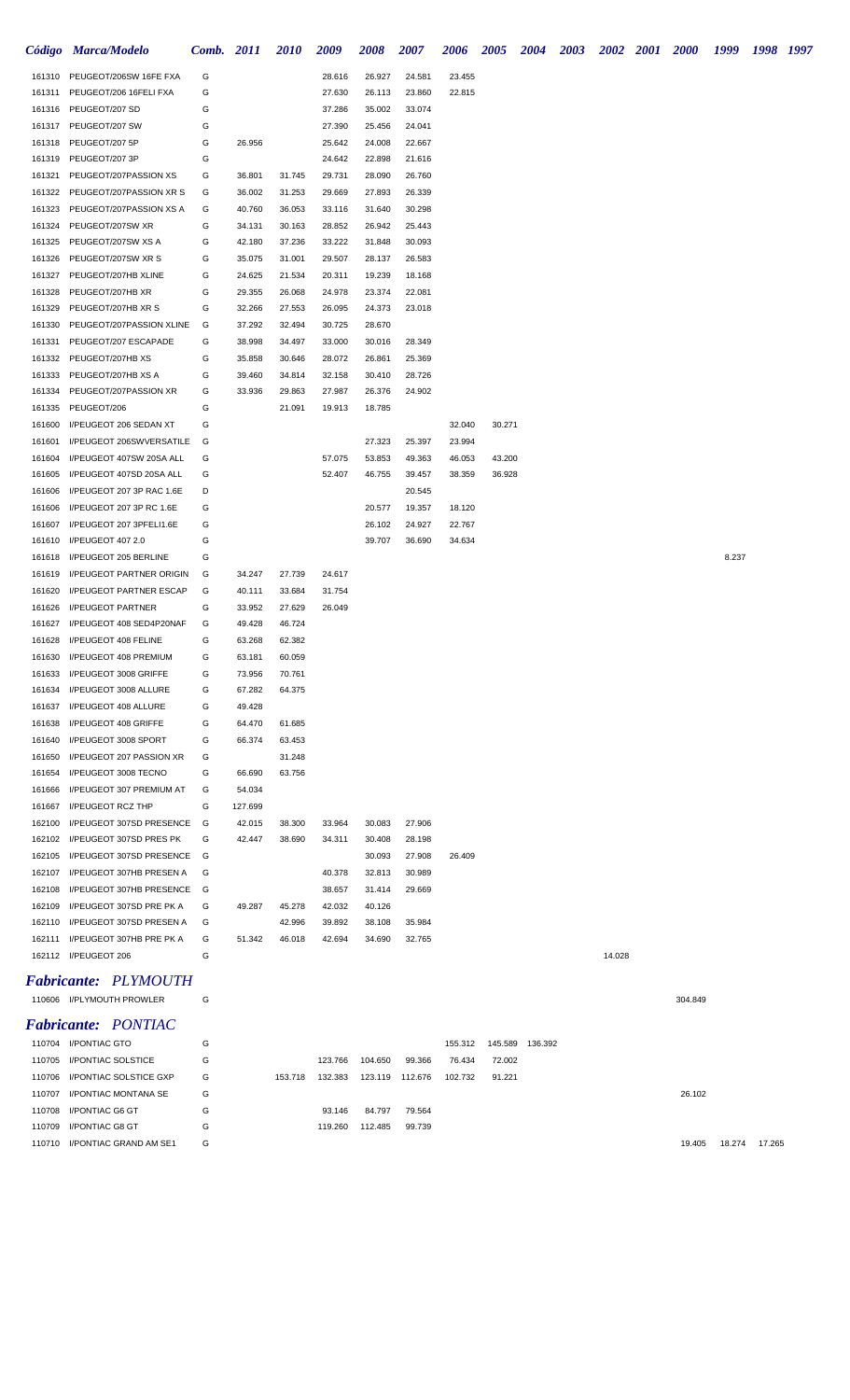|                  | Código Marca/Modelo                                    |        | Comb. 2011          | <i>2010</i>        | 2009               | 2008               | 2007               | 2006               | 2005               | 2004                            | 2003                                                               | <i><b>2002</b></i>                                 | <i>2001</i> | <b>2000</b>                                     | 1999               | 1998            | 1997                      |
|------------------|--------------------------------------------------------|--------|---------------------|--------------------|--------------------|--------------------|--------------------|--------------------|--------------------|---------------------------------|--------------------------------------------------------------------|----------------------------------------------------|-------------|-------------------------------------------------|--------------------|-----------------|---------------------------|
| 110711           | I/PONTIAC BONNEVILLE SE                                | G      |                     |                    |                    |                    |                    |                    |                    |                                 |                                                                    |                                                    | 51.351      | 46.832                                          |                    |                 |                           |
| 110799           | <b>IMP/PONTIAC</b>                                     | G      |                     |                    |                    |                    |                    |                    |                    |                                 |                                                                    |                                                    |             |                                                 |                    |                 | 37.189 34.673             |
|                  | <b>Fabricante: PORSCHE</b>                             |        |                     |                    |                    |                    |                    |                    |                    |                                 |                                                                    |                                                    |             |                                                 |                    |                 |                           |
| 110802           | I/PORSCHE 911 CARRERA                                  | G      | 293.529             | 278.941            | 264.294            | 249.604            | 230.639            | 222.178            | 203.287            | 193.211 184.340 174.678 167.497 |                                                                    |                                                    |             | 160.631                                         | 153.557            | 139.897 127.360 |                           |
| 110803<br>110804 | I/PORSCHE 911 TURBO<br>I/PORSCHE CAYENNE S             | G<br>G | 646.543             | 556.975            | 508.114            | 450.126<br>209.529 | 423.116<br>184.862 | 380.335<br>148.178 | 342.773<br>132.996 | 309.905<br>127.366              |                                                                    | 290.794 271.336 255.983<br>123.985 120.366 115.336 |             | 211.742<br>110.985                              | 203.517<br>105.855 | 96.564          | 198.092 189.874<br>88.492 |
| 110805           | I/PORSCHE CAYENNE TURBO                                | G      |                     | 354.896            | 337.258            | 285.192            | 265.780            | 197.806            | 171.233            |                                 | 155.440 148.245 145.746 141.755                                    |                                                    |             | 139.063                                         | 128.603            | 119.242 107.569 |                           |
| 110806           | I/PORSCHE 911 TARGA                                    | G      |                     |                    |                    |                    |                    |                    |                    |                                 |                                                                    | 215.326 207.234 197.667                            |             | 189.946                                         | 181.643            | 170.386 155.008 |                           |
| 110807           | I/PORSCHE 911 CARRERA 4                                | G      |                     | 361.367            | 342.501            | 282.651            | 264.464            | 242.809            | 230.136            |                                 | 223.340 208.530 195.178 182.693                                    |                                                    |             | 175.704                                         | 168.483            |                 | 156.942 138.723           |
| 110808           | I/PORSCHE 911 CARRERA 4S                               | G      | 456.624             | 352.444            | 334.103            | 289.917            | 274.617            | 252.679            | 243.552            |                                 | 230.078 208.574 195.206 182.652                                    |                                                    |             | 175.728                                         | 168.486            |                 | 156.985 148.661           |
| 110809<br>110810 | <b>IMP/PORSCHE BOXSTER</b><br>I/PORSCHE 911 GT3        | G<br>G | 258.364<br>654.581  | 225.169<br>553.694 | 208.070<br>504.897 | 197.108<br>446.688 | 180.789<br>418.573 | 174.132<br>380.040 | 160.000<br>340.868 |                                 | 149.695 134.725 129.828 118.581<br>305.185 286.268 268.379 253.092 |                                                    |             | 113.671<br>209.967                              | 109.177<br>204.079 | 195.963         | 105.338 102.121           |
| 110811           | <b>I/PORSCHE BOXSTER S</b>                             | G      | 267.523             | 233.188            | 215.324            | 204.037            | 182.248            | 175.349            | 162.842            |                                 |                                                                    |                                                    |             | 155.989 136.803 130.504 120.432 115.492 111.367 |                    | 108.576         |                           |
| 110812           | I/PORSCHE 911 GT2                                      | G      |                     | 447.608            | 424.130            | 408.742            | 335.986            | 327.496            | 309.966            |                                 | 297.554 288.253                                                    |                                                    |             |                                                 |                    |                 |                           |
| 110813           | I/PORSCHE CAYENNE V6                                   | G      |                     |                    | 186.753            | 175.007            | 150.239            | 137.393            | 123.997            |                                 | 118.670 116.745 113.602                                            |                                                    |             |                                                 |                    |                 |                           |
| 110814           | I/PORSCHE CARRERA GT                                   | G      |                     |                    |                    |                    | 883.152            | 834.249            | 763.205            | 722.961                         |                                                                    |                                                    |             |                                                 |                    |                 |                           |
| 110816           | I/PORSCHE 911 CARRERA S                                | G      | 436.916             | 384.360            | 362.822            | 324.686<br>360.127 | 292.117            | 277.426            | 252.728            |                                 | 243.309 230.268<br>283.360 274.284                                 |                                                    |             |                                                 |                    |                 |                           |
| 110817<br>110818 | I/PORSCHE 911 TURBO S<br>I/PORSCHE CARRERA 2S          | G<br>G | 458.557             | 401.655            | 380.820            |                    | 340.220            | 323.567<br>276.396 | 308.893<br>251.285 |                                 | 231.331 220.216                                                    |                                                    |             |                                                 |                    |                 |                           |
| 110822           | I/PORSCHE CAYENNE                                      | G      |                     | 197.755            | 186.727            | 174.968            | 150.208            | 137.435            | 123.961            | 114.689                         |                                                                    |                                                    |             |                                                 |                    |                 |                           |
| 110824           | I/PORSCHE 993 CARRERA                                  | G      |                     |                    |                    |                    |                    |                    |                    |                                 |                                                                    |                                                    |             |                                                 |                    |                 | 127.303                   |
| 110825           | I/PORSCHE CAYENNE TURBOS                               | G      |                     | 361.358            | 337.195            | 285.312            | 265.814            | 197.795            | 171.209            |                                 |                                                                    |                                                    |             |                                                 |                    |                 |                           |
| 110826           | I/PORSCHE CARRERA S                                    | G      |                     |                    |                    |                    | 288.913            | 276.537            | 251.350            |                                 |                                                                    |                                                    |             |                                                 |                    |                 |                           |
| 110827           | I/PORSCHE 911 TARGA 4S                                 | G      | 491.977             | 418.075            | 383.160            | 363.760            | 333.542            | 303.709            | 285.636            |                                 |                                                                    |                                                    |             |                                                 |                    |                 |                           |
| 110828<br>110832 | I/PORSCHE 911 CAR 4S X51<br>I/PORSCHE BOXSTER SRS60M   | G<br>G |                     |                    |                    | 240.853            | 436.292<br>214.657 | 408.020<br>202.321 |                    |                                 |                                                                    |                                                    |             |                                                 |                    |                 |                           |
| 110833           | I/PORSCHE BOXSTER SRS60T                               | G      |                     |                    | 253.710            | 233.685            | 203.990            |                    |                    |                                 |                                                                    |                                                    |             |                                                 |                    |                 |                           |
| 110834           | I/PORSCHE BOSXTER RS60                                 | G      |                     |                    | 271.381            | 250.167            | 218.333            |                    |                    |                                 |                                                                    |                                                    |             |                                                 |                    |                 |                           |
| 110836           | I/PORSCHE 911 CARRERA SC                               | G      |                     | 398.661            | 362.811            | 343.171            | 326.176            |                    |                    |                                 |                                                                    |                                                    |             |                                                 |                    |                 |                           |
| 110837           | I/PORSCHE 911 CARRERA 4SC                              | G      | 507.404             | 430.267            | 396.674            | 364.163            |                    |                    |                    |                                 |                                                                    |                                                    |             |                                                 |                    |                 |                           |
| 110838<br>110841 | I/PORSCHE BOXSTER S PD                                 | G      |                     | 247.818            | 230.023            | 215.626            | 203.975            |                    |                    |                                 |                                                                    |                                                    |             |                                                 |                    |                 |                           |
| 110842           | I/PORSCHE PANAMERA TURBO<br>I/PORSCHE PANAMERA 4S      | G<br>G | 660.671<br>533.211  | 580.564<br>471.203 | 515.037<br>419.516 | 493.309<br>394.564 |                    |                    |                    |                                 |                                                                    |                                                    |             |                                                 |                    |                 |                           |
| 110843           | I/PORSCHE PANAMERA S                                   | G      | 488.607             | 429.907            | 380.384            | 360.028            |                    |                    |                    |                                 |                                                                    |                                                    |             |                                                 |                    |                 |                           |
| 110844           | I/PORSCHE 911 TURBO CAB                                | G      | 691.693             | 596.147            | 537.236            | 473.755            |                    |                    |                    |                                 |                                                                    |                                                    |             |                                                 |                    |                 |                           |
| 110845           | I/PORSCHE 911 GT3 RS                                   | G      | 539.003             | 469.364            | 444.496            | 427.967            |                    |                    |                    |                                 |                                                                    |                                                    |             |                                                 |                    |                 |                           |
| 110847           | I/PORSCHE 911 TURBO CA S                               | G      |                     | 787.187            | 775.379            |                    |                    |                    |                    |                                 |                                                                    |                                                    |             |                                                 |                    |                 |                           |
| 110848<br>110849 | I/PORSCHE 911 SPORT CLAS<br>I/PORSCHE BOXSTER SPYDER G | G      | 843.164<br>282.728  | 713.607<br>237.577 | 642.839<br>220.479 |                    |                    |                    |                    |                                 |                                                                    |                                                    |             |                                                 |                    |                 |                           |
| 110850           | I/PORSCHE PANAMERA                                     | G      | 335.944             | 321.263            |                    |                    |                    |                    |                    |                                 |                                                                    |                                                    |             |                                                 |                    |                 |                           |
| 110851           | I/PORSCHE 911 GT2 RS                                   | G      | 1.305.022 1.252.454 |                    |                    |                    |                    |                    |                    |                                 |                                                                    |                                                    |             |                                                 |                    |                 |                           |
| 110852           | I/PORSCHE PANAMERA 4                                   | G      | 512.936             | 474.222            |                    |                    |                    |                    |                    |                                 |                                                                    |                                                    |             |                                                 |                    |                 |                           |
| 110853           | I/PORSCHE 911CARRERA GTS                               | G      | 479.533             | 458.769            |                    |                    |                    |                    |                    |                                 |                                                                    |                                                    |             |                                                 |                    |                 |                           |
| 110854           | I/PORSCHE 911 SPEEDSTER                                | G      | 527.223             |                    |                    |                    |                    |                    |                    |                                 |                                                                    |                                                    |             |                                                 |                    |                 |                           |
| 110855<br>110856 | I/PORSCHE 911 BLACK EDIT<br>I/PORSCHE PANAMERA T. S    | G<br>G | 329.451<br>705.110  |                    |                    |                    |                    |                    |                    |                                 |                                                                    |                                                    |             |                                                 |                    |                 |                           |
| 110899           | <b>IMP/PORSCHE</b>                                     | G      |                     |                    |                    |                    |                    |                    |                    |                                 |                                                                    |                                                    |             |                                                 |                    |                 | 90.725                    |
| 142702           | I/PORSCHE CAYMAN S                                     | G      | 327.326             | 272.054            | 258.554            | 225.319            | 210.874            | 198.281            |                    | 154.938  149.815  143.153       |                                                                    |                                                    |             |                                                 |                    |                 |                           |
| 142703           | I/PORSCHE CAYMAN                                       | G      | 254.951             | 211.551            | 200.106            |                    | 188.694 176.999    | 159.661            | 157.265            |                                 |                                                                    |                                                    |             |                                                 |                    |                 |                           |
| 142704           | I/PORSCHE CAYMAN R                                     | G      | 349.936             |                    |                    |                    |                    |                    |                    |                                 |                                                                    |                                                    |             |                                                 |                    |                 |                           |
| 166032           | I/PORSCHE 911 CARRERA 2S                               | G      |                     |                    | 362.976            | 343.179            | 326.184            | 311.223            |                    |                                 |                                                                    |                                                    |             |                                                 |                    |                 |                           |
|                  | <b>Fabricante: PUMA-ALFA</b>                           |        |                     |                    |                    |                    |                    |                    |                    |                                 |                                                                    |                                                    |             |                                                 |                    |                 |                           |
|                  | 138103 PUMA/AM 4                                       | G      |                     |                    |                    |                    |                    |                    |                    |                                 |                                                                    |                                                    |             |                                                 |                    |                 | 11.930                    |
|                  | <b>Fabricante: PY</b>                                  |        |                     |                    |                    |                    |                    |                    |                    |                                 |                                                                    |                                                    |             |                                                 |                    |                 |                           |
|                  | 130403 PY/EQUUS VSX                                    | G      |                     |                    |                    |                    |                    |                    |                    |                                 |                                                                    |                                                    |             |                                                 |                    | 6.568           | 4.341                     |
|                  | <b>Fabricante: RDK</b>                                 |        |                     |                    |                    |                    |                    |                    |                    |                                 |                                                                    |                                                    |             |                                                 |                    |                 |                           |
|                  | 149802 RDK/SULTAN                                      | G      |                     |                    |                    |                    |                    |                    |                    |                                 |                                                                    |                                                    |             |                                                 |                    |                 | 4.531                     |
|                  | 149803 RDK/TIGER                                       | G      |                     |                    |                    |                    |                    |                    |                    |                                 |                                                                    |                                                    |             | 7.290                                           | 7.001              | 6.567           | 4.340                     |
|                  |                                                        |        |                     |                    |                    |                    |                    |                    |                    |                                 |                                                                    |                                                    |             |                                                 |                    |                 |                           |
|                  | <b>Fabricante: REBELDE</b>                             |        |                     |                    |                    |                    |                    |                    |                    |                                 |                                                                    |                                                    |             |                                                 |                    |                 |                           |
|                  | 153501 REBELDE/LIGHT S                                 | G      |                     |                    |                    |                    |                    |                    |                    |                                 |                                                                    |                                                    |             |                                                 |                    |                 | 4.256                     |
|                  | <b>Fabricante: RENAULT</b>                             |        |                     |                    |                    |                    |                    |                    |                    |                                 |                                                                    |                                                    |             |                                                 |                    |                 |                           |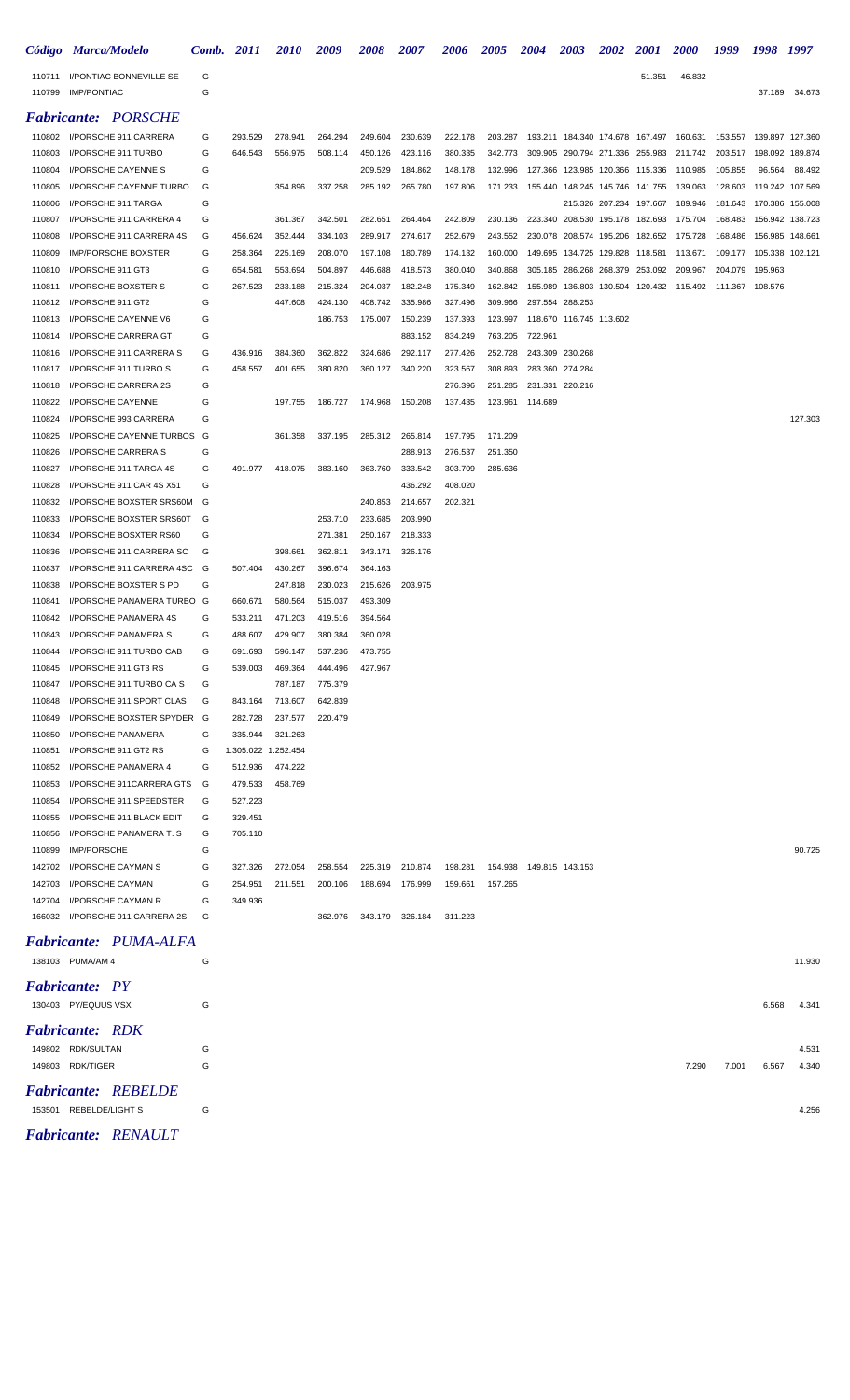| Código           | <b>Marca/Modelo</b>                                      | Comb. 2011 | <b>2010</b> | 2009   | 2008   | <i><b>2007</b></i> | 2006             | <i><b>2005</b></i> | <b>2004</b> | <b>2003</b> | <b>2002</b>      | <b>2001</b>      | <b>2000</b>      | 1999             | 1998             | 1997            |
|------------------|----------------------------------------------------------|------------|-------------|--------|--------|--------------------|------------------|--------------------|-------------|-------------|------------------|------------------|------------------|------------------|------------------|-----------------|
| 111005           | IMP/RENAULT 21 TXI                                       | G          |             |        |        |                    |                  |                    |             |             |                  |                  |                  |                  |                  | 8.172           |
| 111006           | IMP/RENAULT 19 RN                                        | G          |             |        |        |                    |                  |                    |             |             |                  |                  |                  | 8.336            | 7.648            | 7.304           |
| 111007           | IMP/RENAULT 19 RT                                        | G          |             |        |        |                    |                  |                    |             |             |                  |                  |                  |                  | 9.543            | 8.386           |
| 111008           | IMP/RENAULT 19 16S                                       | G          |             |        |        |                    |                  |                    |             |             |                  |                  |                  |                  | 7.592            | 7.255           |
| 111009           | <b>IMP/RENAULT TWINGO</b>                                | G          |             |        |        |                    |                  |                    |             |             |                  | 11.083           | 9.654            | 8.751            | 8.281            | 7.883           |
| 111011           | <b>IMP/RENAULT LAGUNA V6</b>                             | G          |             |        | 37.887 | 35.664             | 34.202           | 32.551             | 31.189      | 26.850      | 21.200           | 17.037           | 16.374           | 15.069           | 14.632           | 13.833          |
| 111012           | IMP/RENAULT LAGUNA 2.0                                   | G          |             |        |        |                    |                  |                    |             |             |                  |                  |                  | 14.001           | 12.036           | 11.561          |
| 111015           | IMP/RENAULT 19 RTI                                       | G          |             |        |        |                    |                  |                    |             |             |                  |                  | 10.069           | 8.073            | 6.957            | 6.548           |
| 111016<br>111017 | <b>IMP/RENAULT CLIO RL</b><br><b>IMP/RENAULT CLIO RT</b> | G<br>G     |             |        |        |                    |                  |                    |             |             | 12.673           | 11.112<br>13.840 | 8.970<br>12.777  | 7.955<br>9.326   | 6.856<br>7.907   | 6.339<br>7.482  |
| 111018           | IMP/RENAULT LAGUNA 2.0S                                  | G          |             |        |        |                    |                  |                    |             |             |                  |                  | 14.565           | 13.998           | 12.749           | 12.136          |
| 111019           | <b>IMP/RENAULT CLIO RN</b>                               | G          |             |        |        |                    |                  |                    |             |             |                  |                  | 11.658           | 9.223            | 6.635            | 6.463           |
| 111020           | <b>IMP/RENAULT TWINGO EASY</b>                           | G          |             |        |        |                    |                  |                    |             |             |                  |                  |                  | 9.009            | 8.369            | 7.697           |
| 111021           | IMP/RENAULT LAGUNANEVADA G                               |            |             |        |        |                    |                  |                    |             |             |                  |                  |                  | 14.237           | 12.879           | 12.209          |
| 111022           | IMP/RENAULT MEGANE 1.6 B                                 | G          |             |        |        |                    |                  |                    |             |             | 13.945           | 13.102           | 10.989           | 9.936            | 9.492            | 8.873           |
| 111023           | IMP/RENAULT MEGANE 1.6 L                                 | G          |             |        |        |                    |                  |                    |             |             |                  | 13.105           | 10.993           | 9.936            | 9.491            | 8.896           |
| 111024           | IMP/RENAULT MEGANE 2.0 B                                 | G          |             |        |        |                    |                  |                    |             |             |                  | 14.535           | 12.078           | 10.952           | 10.076           | 9.669           |
| 111025           | IMP/RENAULT MEGANE 2.0 L                                 | G          |             |        |        |                    |                  |                    |             |             | 19.793           | 14.535           | 12.079           | 10.949           | 10.073           | 9.665           |
| 111026           | I/RENAULT G.ESPACE V6                                    | G          |             |        |        |                    |                  |                    |             |             |                  |                  |                  | 7.952            | 6.907            | 6.505           |
| 111028           | I/RENAULT TWINGO 1.0                                     | G          |             |        |        |                    |                  |                    |             |             | 12.877 11.736    | 11.086           | 9.651            | 8.754            | 7.142            | 6.571           |
| 111029           | I/RENAULT MEGANE RN 1.6                                  | G          |             |        |        |                    |                  |                    |             |             |                  |                  | 11.720           | 10.596           | 10.127           |                 |
| 111030           | I/RENAULT MEGANE RXE 1.6                                 | G          |             |        |        |                    |                  |                    |             |             | 16.059           | 14.490           | 12.888           | 11.758           | 10.559           |                 |
| 111031           | I/RENAULT MEGANE RT 1.6                                  | G          |             |        |        |                    |                  |                    | 18.173      | 14.632      | 13.940           | 13.106           | 12.487           | 11.075           | 10.316           | 8.743           |
| 111032           | I/RENAULT MEGANE RT 2.0                                  | G          |             |        |        |                    |                  |                    |             |             |                  |                  |                  |                  | 10.076           | 9.368           |
| 111033<br>111034 | I/RENAULT MEGANE RXE 2.0                                 | G<br>G     |             |        |        |                    |                  | 19.684             | 18.807      | 17.576      | 16.174<br>22.028 | 14.537<br>15.377 | 13.040<br>14.802 | 11.524<br>14.079 | 10.442<br>13.273 | 9.664<br>12.448 |
| 111035           | I/RENAULT LAGUNA RXE 2.0<br>I/RENAULT CLIO RN 1.6        | G          |             |        |        |                    |                  | 20.175             | 18.010      | 16.722      | 14.811           | 13.897           | 13.276           | 9.838            | 7.078            | 6.895           |
| 111036           | I/RENAULT CLIO RT 1.6                                    | G          |             |        |        |                    |                  |                    |             | 16.407      | 14.627           | 13.843           | 12.775           | 9.327            | 7.909            | 7.483           |
| 111037           | I/RENAULT CLIO RL 1.0                                    | G          |             |        |        |                    |                  |                    |             |             | 12.676           | 12.043           | 11.528           | 8.173            |                  |                 |
| 111038           | I/RENAULT TWINGO 1.0 16V                                 | G          |             |        |        |                    |                  |                    |             | 13.566      | 12.364           | 11.628           | 11.294           | 10.780           |                  |                 |
| 111039           | I/RENAULT MEGANE COUPE                                   | G          |             |        |        |                    |                  |                    |             |             | 14.204           | 13.418           | 12.516           |                  |                  |                 |
| 111041           | I/RENAULT LAGUNA GRAN V6                                 | G          |             |        |        |                    |                  |                    |             | 36.621      | 35.310           | 31.676           | 30.174           |                  |                  |                 |
| 111042           | I/RENAULT VEL SATIS P V6                                 | G          |             |        |        |                    |                  |                    |             | 40.258      | 35.421           | 21.746           |                  |                  |                  |                 |
| 111047           | I/RENAULT MEGANE EXP 16H                                 | G          |             |        |        |                    |                  | 20.739             | 18.175      | 14.639      | 13.941           |                  |                  |                  |                  |                 |
| 111052           | I/RENAULT MEGANE PRI 20S                                 | G          |             |        |        |                    | 25.038           | 21.669             | 20.218      | 17.449      | 16.544           |                  |                  |                  |                  |                 |
| 111059           | I/RENAULT LAGUNA PRT 2.0                                 | G          |             |        |        |                    |                  |                    | 39.008      | 35.768      | 30.309           |                  |                  |                  |                  |                 |
| 111061           | I/RENAULT LAGUNA GT PRI                                  | G          |             |        |        |                    |                  |                    | 38.695      | 35.778      | 30.304           |                  |                  |                  |                  |                 |
| 111063           | I/RENAULT G ESPACE I35V6                                 | G          |             |        |        |                    |                  |                    | 42.735      | 38.598      | 36.894           |                  |                  |                  |                  |                 |
| 111064           | I/RENAULT ESPACE P 3.5V6                                 | G          |             |        |        |                    |                  |                    | 36.262      | 32.041      | 26.932           |                  |                  |                  |                  |                 |
| 111065           | I/RENAULT CLIO AUT GNV S                                 | G          |             |        |        |                    |                  |                    | 13.766      | 12.968      | 12.367           |                  |                  |                  |                  |                 |
| 111070<br>111071 | I/RENAULT MEGANE2 DYN20A<br>I/RENAULT LAGUNA RT 2.0      | G<br>G     |             |        |        |                    |                  | 24.414             | 22.888      | 20.046      |                  |                  |                  |                  |                  | 11.558          |
| 111073           | I/RENAULT MEGANE2SDAUP16 G                               |            |             |        |        |                    | 23.440           | 20.543             | 19.250      |             |                  |                  |                  |                  |                  |                 |
| 111074           | I/RENAULT MEGANE2SDDY16                                  | G          |             |        |        | 28.815             | 26.844           | 24.942             | 22.286      |             |                  |                  |                  |                  |                  |                 |
| 111075           | I/RENAULT MEGANE2SDDY20                                  | G          |             |        |        | 30.932             | 28.245           | 26.106             | 25.189      |             |                  |                  |                  |                  |                  |                 |
| 111076           | I/RENAULT MEGANE2SDAUC16 G                               |            |             |        |        |                    | 23.954           | 20.993             | 19.687      |             |                  |                  |                  |                  |                  |                 |
| 111078           | I/RENAULT MEGANE2SDDY20A G                               |            |             |        |        | 31.088             | 28.451           | 26.297             | 24.523      |             |                  |                  |                  |                  |                  |                 |
| 111080           | I/RENAULT MEGANE2SDDY20                                  | G          |             |        |        |                    | 27.432           | 24.910             | 23.683      |             |                  |                  |                  |                  |                  |                 |
| 111081           | I/RENAULT MEGANE2SDDY20                                  | G          |             |        |        |                    | 27.436           | 25.126             | 23.999      |             |                  |                  |                  |                  |                  |                 |
| 111082           | I/RENAULT MEGANE GTDYN20                                 | G          |             |        |        |                    | 27.426           | 25.420             | 24.004      |             |                  |                  |                  |                  |                  |                 |
| 111083           | I/RENAULT MEGANEGTDYN20A G                               |            |             |        |        |                    | 28.449           | 26.287             | 25.400      |             |                  |                  |                  |                  |                  |                 |
| 111085           | I/RENAULT CLIO AUT1616VS                                 | G          |             | 24.126 | 22.881 | 20.977             | 20.284           |                    |             |             |                  |                  |                  |                  |                  |                 |
| 111087           | I/RENAULT CLIO AUT1616VH                                 | G          |             | 23.394 | 21.676 | 20.497             | 18.847           |                    |             |             |                  |                  |                  |                  |                  |                 |
| 111088           | I/RENAULT CLIO PRI1616VS                                 | G          |             | 25.970 | 24.312 | 22.427             | 21.024           |                    |             |             |                  |                  |                  |                  |                  |                 |
| 111089           | I/RENAULT CLIO EXP1616VS                                 | G          |             | 24.278 | 21.950 | 20.722             | 19.699           | 18.827             |             |             |                  |                  |                  |                  |                  |                 |
| 111094<br>111096 | I/RENAULT CLIO AUT 16H3P<br><b>I/RENAULT LOGAN</b>       | G<br>G     |             |        | 20.848 | 19.776<br>20.601   | 18.552<br>19.838 | 16.782<br>19.009   |             |             |                  |                  |                  |                  |                  |                 |
| 111097           | I/RENAULT MEGANE CC 20 A                                 | G          |             | 79.542 | 71.126 | 67.198             | 40.881           | 38.914             |             |             |                  |                  |                  |                  |                  |                 |
| 111098           | I/RENAULT MEGANE HT 20 A                                 | G          |             |        | 36.239 | 34.170             | 32.137           | 30.397             |             |             |                  |                  |                  |                  |                  |                 |
| 111099           | <b>IMP/RENAULT</b>                                       | G          |             |        |        |                    |                  |                    |             |             | 25.730           | 11.096           | 8.920            | 7.952            | 6.907            | 6.507           |
| 111100           | RENAULT/SCENIC RT 2.0                                    | G          |             |        |        |                    |                  |                    | 21.080      | 19.940      | 18.466           | 17.009           | 14.661           | 13.410           | 12.510           | 11.721          |
| 111101           | RENAULT/SCENIC RXE 2.0                                   | G          |             |        |        |                    |                  |                    | 21.877      | 20.501      | 19.028           | 16.347           | 14.484           | 13.370           | 12.949           | 11.541          |
| 111102           | RENAULT/SCENIC RXE1.6 16                                 | G          |             |        |        |                    |                  |                    | 21.181      | 19.314      | 18.309           | 17.514           | 16.075           | 14.302           |                  |                 |
| 111103           | RENAULT/SCENIC RT 1.6 16                                 | G          |             |        |        |                    |                  |                    | 20.124      | 19.165      | 17.922           | 15.543           | 14.775           | 13.520           | 12.636           | 11.828          |
| 111104           | RENAULT/CLIO RN 1.6                                      | G          |             |        |        |                    |                  |                    |             |             | 13.888           | 13.029           | 12.449           | 9.220            | 6.637            | 6.464           |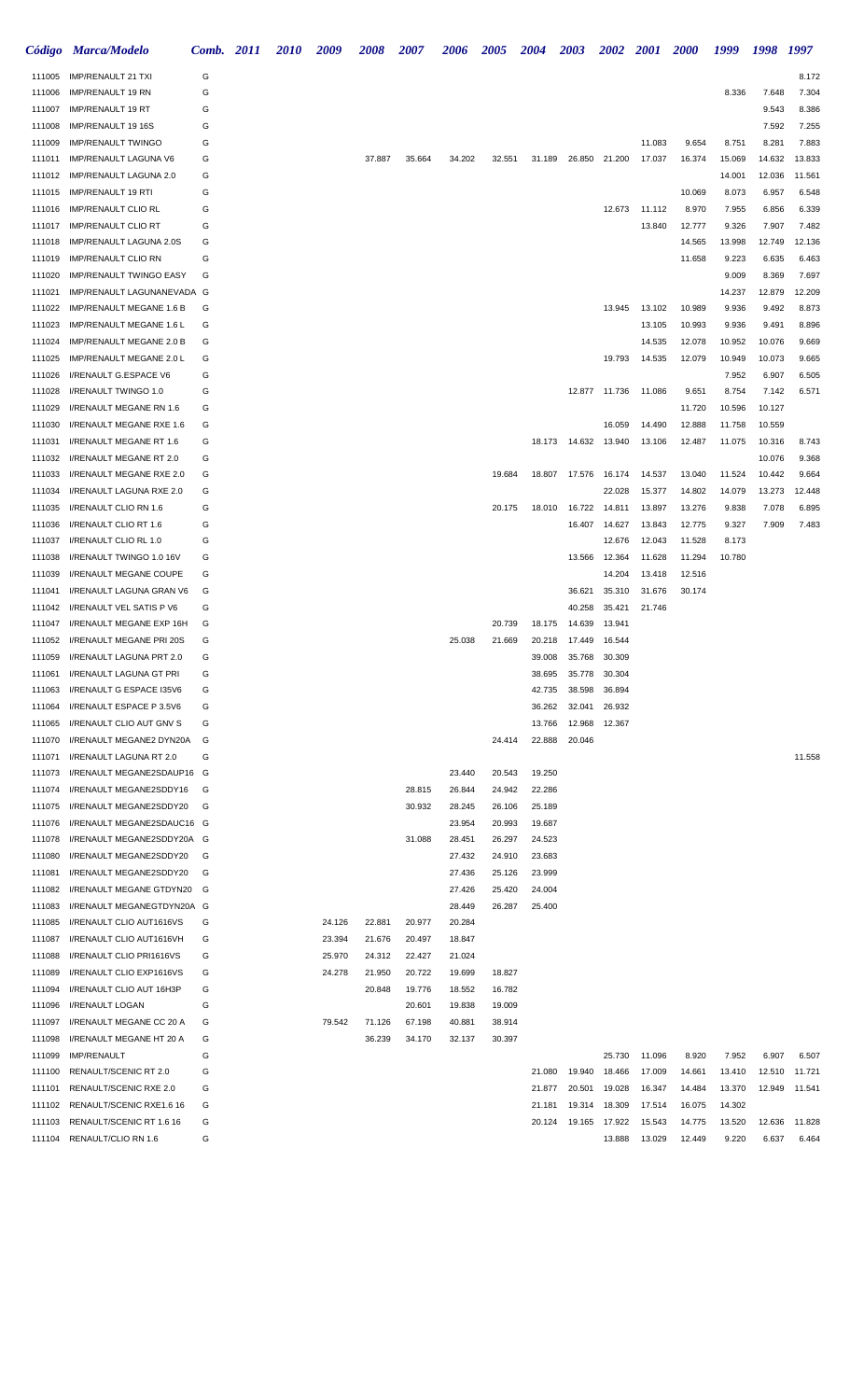| <b>Código</b>    | <b>Marca/Modelo</b>                                      | Comb.  | 2011   | <i><b>2010</b></i> | 2009             | 2008             | 2007             | 2006             | 2005             | 2004             | 2003             | <i><b>2002</b></i> | <b>2001</b>      | <i><b>2000</b></i> | 1999            | 1998   | 1997  |
|------------------|----------------------------------------------------------|--------|--------|--------------------|------------------|------------------|------------------|------------------|------------------|------------------|------------------|--------------------|------------------|--------------------|-----------------|--------|-------|
| 111105           | RENAULT/CLIO RL 1.0                                      | G      |        |                    |                  |                  |                  |                  |                  | 14.488           | 13.746           | 12.679             | 12.044           | 11.528             | 8.172           | 7.408  | 6.895 |
| 111106           | RENAULT/CLIO RT 1.6                                      | G      |        |                    |                  |                  |                  |                  |                  | 18.130           | 16.609           | 14.630             | 13.844           | 12.778             | 9.324           | 7.907  | 7.480 |
| 111107           | RENAULT/CLIO RN 1.0                                      | G      |        |                    |                  |                  |                  |                  |                  | 15.103           | 14.182           | 13.201             | 12.681           | 11.661             | 10.678          | 9.905  | 9.438 |
| 111108           | RENAULT/SCENIC RN1.6 16V                                 | G      | 43.461 | 36.859             | 35.479           | 31.293           | 27.887           | 25.925           | 23.258           | 21.474           | 20.454           | 19.108             | 16.574           | 15.762             | 14.414          |        |       |
| 111109           | RENAULT/SCENIC RT1.6 16V                                 | G      |        |                    |                  |                  |                  |                  |                  | 20.126           | 19.168           | 17.918             | 15.541           | 14.770             | 13.513          | 12.366 |       |
| 111110           | RENAULT/CLIO RN 1.6 16V                                  | G      |        |                    |                  |                  |                  |                  |                  | 16.342           | 15.024           | 14.257             | 13.331           | 12.438             | 11.257          | 9.719  |       |
| 111111           | RENAULT/CLIO RT 1.6 16V                                  | G      |        |                    | 25.670           | 24.351           | 22.920           | 22.105           | 18.815           | 17.472           | 16.410           | 14.809             | 14.183           | 13.625             | 12.124          | 10.375 | 9.196 |
| 111112<br>111113 | RENAULT/CLIO RL 1.0 16V<br>RENAULT/CLIO RT 1.0 16V       | G<br>G |        |                    |                  |                  |                  |                  |                  | 15.362<br>16.967 | 14.616<br>16.176 | 13.236<br>14.571   | 12.643<br>13.732 | 11.513<br>12.776   | 10.570<br>9.327 | 7.907  | 7.480 |
| 111114           | RENAULT/CLIO RN 1.0 16V                                  | G      |        |                    |                  |                  |                  |                  |                  | 15.413           | 14.634           | 13.288             | 12.751           | 12.327             | 10.307          |        |       |
| 111115           | RENAULT/CLIO SI 1.6 16V                                  | G      |        |                    |                  |                  |                  |                  |                  | 20.127           | 16.965           | 15.824             | 14.412           | 13.286             | 12.179          | 11.488 |       |
| 111116           | RENAULT/CLIO RL 1.6 16V                                  | G      |        |                    |                  |                  |                  |                  |                  | 16.699           | 14.991           | 13.851             | 13.151           | 12.684             |                 |        |       |
| 111121           | RENAULT/CLIO EXP 1.0 H                                   | G      |        |                    |                  |                  |                  | 17.488           | 16.784           | 15.183           | 14.279           | 13.279             | 12.695           |                    |                 |        |       |
| 111122           | RENAULT/CLIO EXP 10 16VS                                 | G      |        |                    |                  | 21.318           | 20.280           | 18.871           | 17.109           | 16.401           | 15.398           | 14.061             | 13.434           |                    |                 |        |       |
| 111123           | RENAULT/CLIO EXP 10 16VH                                 | G      |        |                    |                  | 20.717           | 19.536           | 17.991           | 16.821           | 15.492           | 14.734           | 13.362             | 12.772           |                    |                 |        |       |
| 111124           | RENAULT/CLIO EXP 16 16VS                                 | G      |        |                    |                  | 22.848           | 21.318           | 20.400           | 18.891           | 16.976           | 15.786           | 14.624             | 13.899           |                    |                 |        |       |
| 111125           | RENAULT/CLIO EXP 16 16VH                                 | G      |        |                    |                  | 21.962           | 20.726           | 19.707           | 17.965           | 16.422           | 15.133           | 14.333             | 13.358           |                    |                 |        |       |
| 111126           | RENAULT/CLIO PRI 10 16VS                                 | G      |        |                    |                  | 23.196           | 21.751           | 20.684           | 17.929           | 17.082           | 16.044           | 14.775             | 14.117           |                    |                 |        |       |
| 111127           | RENAULT/CLIO PRI 10 16VH                                 | G      |        |                    |                  | 23.529           | 21.697           | 19.620           | 18.463           | 16.798           | 15.963           | 14.362             | 13.432           | 12.437             |                 |        |       |
| 111128           | RENAULT/CLIO PRI 16 16VS                                 | G      |        |                    |                  | 24.304           | 22.423           | 21.024           | 19.427           | 17.941           | 16.383           | 14.822             | 14.062           |                    |                 |        |       |
| 111129           | RENAULT/CLIO PRI 16 16VH                                 | G      |        |                    |                  | 23.652           | 21.759           | 20.283           | 18.694           | 17.289           | 16.187           | 14.597             | 13.883           |                    |                 |        |       |
| 111130           | RENAULT/CLIO DYN 10 16VS                                 | G      |        |                    |                  |                  |                  |                  |                  |                  |                  | 14.837             | 13.292           | 12.096             |                 |        |       |
| 111131           | RENAULT/CLIO DYN 10 16VH                                 | G      |        |                    |                  |                  |                  | 19.091           | 17.381           | 15.819           | 14.889           | 12.771             |                  |                    |                 |        |       |
| 111133           | RENAULT/CLIO DYN 16 16VH                                 | G      |        |                    |                  |                  |                  | 19.121           | 17.366           | 15.971           | 14.605           | 14.013             |                  |                    |                 |        |       |
| 111135<br>111136 | RENAULT/CLIO AUT 1.0 H<br>RENAULT/CLIO AUT 10 16VS       | G<br>G |        |                    |                  | 16.704<br>20.530 | 15.819<br>19.157 | 15.028<br>18.556 | 14.355<br>16.555 | 13.770<br>15.915 | 12.965<br>15.184 | 12.332<br>13.466   | 11.675<br>13.004 |                    |                 |        |       |
| 111137           | RENAULT/CLIO AUT 10 16VH                                 | G      |        |                    |                  | 18.642           | 17.297           | 15.727           | 15.061           | 14.558           | 13.911           | 13.272             | 12.630           |                    |                 |        |       |
| 111138           | RENAULT/CLIO AUT 16 16VS                                 | G      |        |                    |                  | 21.330           | 19.772           | 18.553           | 16.778           | 16.134           | 15.516           |                    |                  |                    |                 |        |       |
| 111139           | RENAULT/CLIO AUT 16 16VH                                 | G      |        |                    |                  | 21.682           | 20.504           | 18.844           | 17.081           | 16.219           | 15.076           | 14.007             | 13.440           |                    |                 |        |       |
| 111140           | RENAULT/CLIO EXP 12 16VS                                 | G      |        |                    |                  |                  |                  |                  |                  |                  |                  | 12.703             | 12.023           | 11.468             |                 |        |       |
| 111141           | RENAULT/CLIO AUT 12 16DV                                 | G      |        |                    |                  |                  |                  |                  | 16.781           | 15.880           | 15.269           |                    |                  |                    |                 |        |       |
| 111145           | RENAULT/CLIO AUT 12 16VH                                 | G      |        |                    |                  |                  |                  |                  | 18.317           | 16.705           | 15.074           | 14.133             | 13.223           |                    |                 |        |       |
| 111148           | RENAULT/SCENIC EXP 1616V                                 | G      |        | 39.727             | 36.797           | 31.265           | 28.120           | 25.942           | 22.054           | 20.409           | 19.304           | 18.617             |                  |                    |                 |        |       |
| 111149           | RENAULT/SCENIC EXP 2016V                                 | G      |        |                    |                  |                  |                  | 26.442           | 23.056           | 21.851           | 20.664           | 17.528             |                  |                    |                 |        |       |
| 111150           | RENAULT/SCENIC PRI 1616V                                 | G      | 48.262 | 41.763             | 38.121           | 35.282           | 27.294           | 26.280           | 22.302           | 21.187           | 19.312           | 18.303             |                  |                    |                 |        |       |
| 111151           | RENAULT/SCENIC PRI 2016V                                 | G      |        |                    | 38.483           | 31.115           | 28.416           | 25.916           | 23.680           | 21.883           | 20.503           | 19.028             |                  |                    |                 |        |       |
| 111152           | RENAULT/SCENIC AUT 1616V                                 | G      | 42.890 | 36.008             | 34.316           | 29.940           | 26.422           | 24.561           | 21.805           | 20.135           |                  | 19.165 17.922      |                  |                    |                 |        |       |
| 111154           | RENAULT/CLIO AUT10 16H3P                                 | G      |        |                    |                  | 17.189           | 16.484           | 15.722           | 15.060           | 14.554           |                  |                    |                  |                    |                 |        |       |
| 111156           | RENAULT/CLIO EXP10 16H3P                                 | G<br>G |        |                    |                  |                  | 18.533           | 16.722           | 15.214           | 14.577           |                  |                    |                  |                    |                 |        |       |
| 111157<br>111159 | RENAULT/CLIO DYN10 16H3P<br>RENAULT/CLIO DYN16 16H3P     | G      |        |                    |                  |                  |                  | 19.096<br>18.385 | 17.387<br>17.366 | 15.819<br>15.965 |                  |                    |                  |                    |                 |        |       |
| 111160           | RENAULT/CLIO AUT16 16H3P                                 | G      |        |                    |                  | 20.812           | 19.768           | 18.561           | 16.783           | 15.918           |                  |                    |                  |                    |                 |        |       |
| 111161           | RENAULT/CLIO AUT 10 H 3P                                 | G      |        |                    |                  | 16.703           | 15.811           | 15.031           | 14.353           | 13.772           |                  |                    |                  |                    |                 |        |       |
| 111165           | RENAULT/MEGANESD AUTH 16 G                               |        |        |                    |                  |                  |                  | 31.521           | 29.965           |                  |                  |                    |                  |                    |                 |        |       |
| 111166           | RENAULT/MEGANESD DYN 16                                  | G      | 47.737 | 40.728             | 36.616           | 31.823           | 29.415           | 27.386           | 25.710           | 25.031           |                  |                    |                  |                    |                 |        |       |
| 111167           | RENAULT/MEGANESD EXPR 16 G                               |        | 43.619 | 39.100             | 34.782           | 30.910           | 28.149           | 26.197           | 24.736           | 24.016           |                  |                    |                  |                    |                 |        |       |
| 111169           | RENAULT/MEGANEGT DYN 20                                  | G      |        |                    | 40.828           | 35.326           | 31.830           | 30.816           | 29.402           |                  |                  |                    |                  |                    |                 |        |       |
| 111171           | RENAULT/MEGANEGT EXP 20A G                               |        |        | 48.633             | 45.201           | 42.576           | 40.205           |                  |                  |                  |                  |                    |                  |                    |                 |        |       |
| 111172           | RENAULT/MEGANESD DYN 20A G                               |        | 54.066 | 44.971             | 42.333           | 33.181           | 31.079           | 28.447           | 26.290           |                  |                  |                    |                  |                    |                 |        |       |
| 111173           | RENAULT/MEGANEGT EXPR 20 G                               |        |        | 47.572             | 42.874           | 40.946           | 38.641           |                  |                  |                  |                  |                    |                  |                    |                 |        |       |
| 111174           | RENAULT/MEGANESD DYN 20                                  | G      |        | 43.223             | 38.194           | 31.757           | 30.026           | 27.422           | 24.913           |                  |                  |                    |                  |                    |                 |        |       |
| 111175           | RENAULT/MEGANESD EXP 20A G                               |        |        | 44.194             | 40.682           | 33.091           | 31.597           | 30.384           |                  |                  |                  |                    |                  |                    |                 |        |       |
| 111176           | RENAULT/MEGANEGT PRI 20A G                               |        |        | 58.411             | 46.242           | 38.714           | 36.548           |                  |                  |                  |                  |                    |                  |                    |                 |        |       |
| 111177<br>111178 | RENAULT/MEGANESD PRI 20A G<br>RENAULT/MEGANESD EXPR 20 G |        |        | 46.066<br>40.655   | 42.693<br>37.657 | 35.231<br>31.957 | 33.263<br>30.748 | 29.580           |                  |                  |                  |                    |                  |                    |                 |        |       |
| 111180           | RENAULT/MEGANEGT DYN 2                                   | G      | 56.045 | 48.448             | 42.756           | 36.218           | 33.264           | 32.550           | 27.995           |                  |                  |                    |                  |                    |                 |        |       |
| 111181           | RENAULT/MEGANEGT DYN 16                                  | G      | 49.814 | 44.939             | 40.070           | 34.926           | 31.728           | 29.941           | 28.466           |                  |                  |                    |                  |                    |                 |        |       |
| 111184           | RENAULT/MEGANEGT EXPR 16 G                               |        | 49.066 | 43.358             | 41.341           | 35.188           | 32.657           | 31.970           | 30.440           |                  |                  |                    |                  |                    |                 |        |       |
| 111186           | RENAULT/LOGAN PRI 1616V                                  | G      |        | 31.007             | 27.559           | 24.315           | 22.430           | 21.571           |                  |                  |                  |                    |                  |                    |                 |        |       |
| 111188           | RENAULT/LOGAN AUT 1016V                                  | G      | 25.721 | 22.001             | 20.688           | 19.131           | 16.887           | 16.238           |                  |                  |                  |                    |                  |                    |                 |        |       |
| 111189           | RENAULT/LOGAN EXP 1016V                                  | G      | 28.906 | 25.933             | 23.427           | 21.692           | 19.820           | 19.060           |                  |                  |                  |                    |                  |                    |                 |        |       |
| 111191           | RENAULT/SANDERO PRI1616V                                 | G      | 38.601 | 32.827             | 29.493           | 27.936           | 25.615           | 24.635           |                  |                  |                  |                    |                  |                    |                 |        |       |
| 111195           | RENAULT/SANDERO AUT1016V G                               |        | 25.818 | 23.483             | 22.200           | 20.105           | 18.408           | 17.696           |                  |                  |                  |                    |                  |                    |                 |        |       |
| 111196           | RENAULT/SANDERO EXP1016V G                               |        | 29.041 | 25.569             | 24.344           | 23.230           | 20.989           | 20.176           |                  |                  |                  |                    |                  |                    |                 |        |       |
|                  | 111197 RENAULT/LOGAN EXP 16                              | G      | 31.859 | 27.042             | 24.619           | 23.000           | 20.701           | 19.906           |                  |                  |                  |                    |                  |                    |                 |        |       |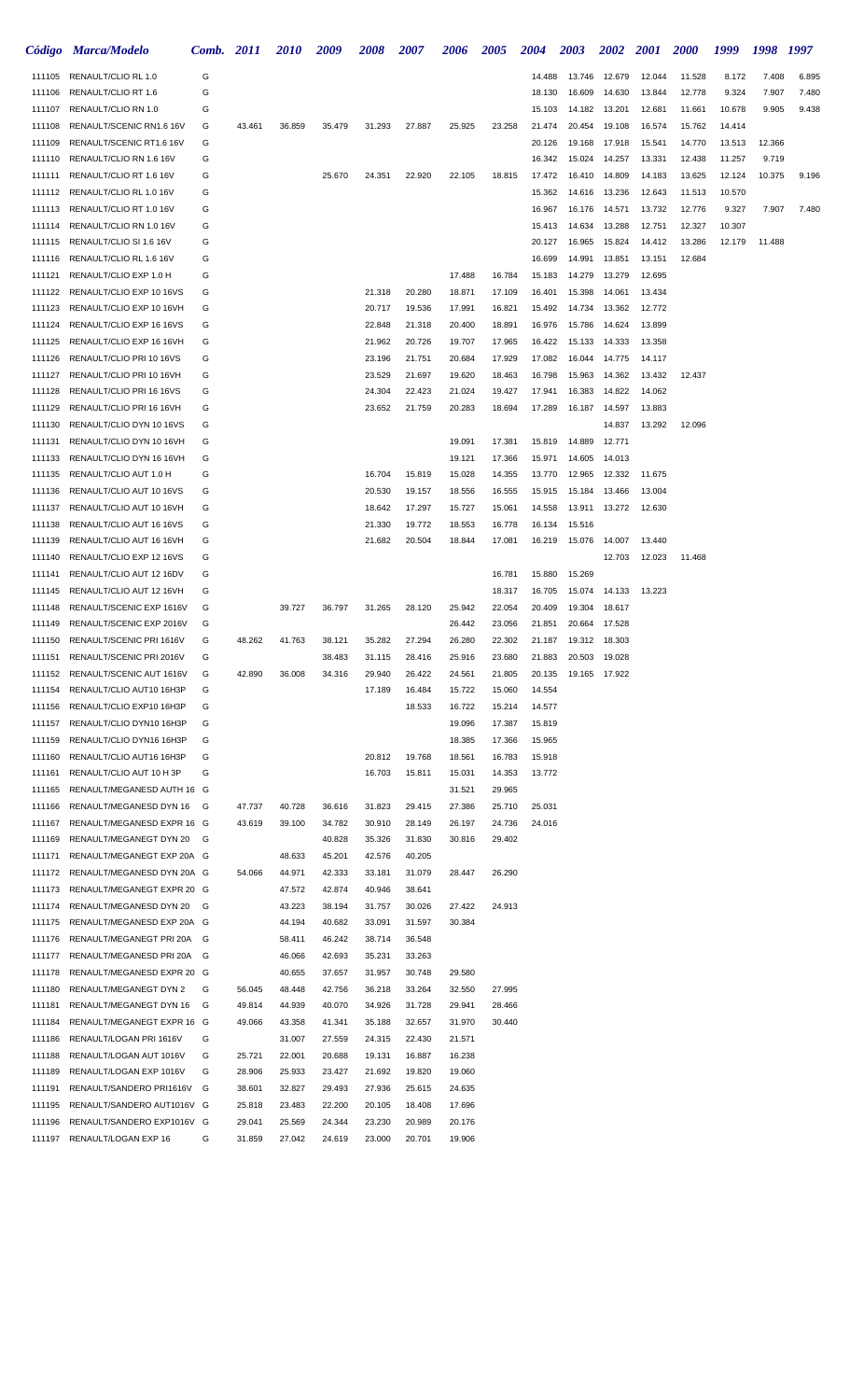|                           | Código Marca/Modelo                                      | Comb. 2011 |                  | <i>2010</i>      | 2009                                              | <b>2008</b>      | <b>2007</b>      | 2006   | <b>2005</b> | <b>2004</b> | 2003   |        | 2002 2001 2000         |        | 1999   | 1998 1997 |                |
|---------------------------|----------------------------------------------------------|------------|------------------|------------------|---------------------------------------------------|------------------|------------------|--------|-------------|-------------|--------|--------|------------------------|--------|--------|-----------|----------------|
| 111198                    | RENAULT/LOGAN AUT 16                                     | G          |                  | 25.069           | 23.104                                            | 21.057           | 18.839           | 18.118 |             |             |        |        |                        |        |        |           |                |
| 164001                    | I/RENAULT CLIO AUT 10H3P                                 | G          |                  |                  | 18.978                                            | 17.187           | 16.479           | 15.971 |             |             |        |        |                        |        |        |           |                |
| 164004                    | I/RENAULT CLIO AUT1016VS                                 | G          |                  |                  | 21.036                                            | 19.806           | 18.754           | 17.699 |             |             |        |        |                        |        |        |           |                |
| 164006                    | I/RENAULT CLIO PRI1016VS                                 | G          |                  |                  | 24.359                                            | 22.058           | 20.869           | 20.123 |             |             |        |        |                        |        |        |           |                |
| 164007                    | I/RENAULT CLIO AUT1016VH                                 | G          |                  |                  | 19.488                                            | 18.772           | 17.228           | 15.653 |             |             |        |        |                        |        |        |           |                |
| 164011                    | I/RENAULT CLIO EXP1016VS                                 | G          |                  |                  | 23.629                                            | 21.592           | 19.565           | 18.865 |             |             |        |        |                        |        |        |           |                |
| 164012                    | I/RENAULT GRAND SCENIC                                   | G          |                  |                  | 51.017                                            | 43.961           | 42.454           | 41.048 |             |             |        |        |                        |        |        |           |                |
| 164013                    | I/RENAULT MEGANE SCENIC                                  | G          |                  |                  |                                                   |                  |                  |        |             |             |        |        |                        | 15.814 | 14.469 | 14.241    |                |
| 164014                    | I/RENAULT TWINGO 1.1 PRI                                 | G          |                  |                  |                                                   |                  |                  |        |             |             |        |        |                        | 9.234  | 8.736  | 8.374     |                |
| 164015<br>164017          | I/RENAULT CLIO CAM1016VH<br>I/RENAULT CLIO CAM 10H3P     | G<br>G     | 25.830<br>24.322 | 21.822<br>20.535 | 20.775<br>18.907                                  | 19.835<br>18.193 | 18.714<br>17.169 |        |             |             |        |        |                        |        |        |           |                |
| 164018                    | I/RENAULT SYMBOL EX1616V                                 | G          | 35.396           | 31.545           | 30.371                                            | 28.910           | 27.289           |        |             |             |        |        |                        |        |        |           |                |
| 164019                    | I/RENAULT SYMBOL PR1616V                                 | G          | 39.208           | 33.522           | 30.186                                            | 28.806           | 27.178           |        |             |             |        |        |                        |        |        |           |                |
| 164021                    | I/RENAULT SYMBOL EXPR 16                                 | G          | 35.068           | 29.220           | 26.821                                            | 25.041           | 23.626           |        |             |             |        |        |                        |        |        |           |                |
| 164023                    | I/RENAULT MEGANE BERLINA                                 | G          |                  |                  |                                                   |                  |                  |        |             |             |        |        |                        |        |        |           | 11.406         |
| 164024                    | I/RENAULT ESPACE 7PL                                     | G          | 74.404           | 62.578           | 49.569                                            |                  |                  |        |             |             |        |        |                        |        |        |           |                |
| 164025                    | I/RENAULT KOLEOS                                         | G          | 39.807           | 33.460           | 29.471                                            |                  |                  |        |             |             |        |        |                        |        |        |           |                |
| 164026                    | I/RENAULT SAFRANE LE                                     | G          | 51.289           | 48.468           |                                                   |                  |                  |        |             |             |        |        |                        |        |        |           |                |
| 164027                    | I/RENAULT SCENIC RT 1.9I                                 | D          |                  |                  |                                                   |                  |                  |        |             |             |        |        | 20.736                 |        |        |           |                |
| 164028                    | I/RENAULT FLUENCE DYN20M                                 | G          | 55.748           |                  |                                                   |                  |                  |        |             |             |        |        |                        |        |        |           |                |
| 164030                    | I/RENAULT FLUENCE DYN20A                                 | G          | 57.450           |                  |                                                   |                  |                  |        |             |             |        |        |                        |        |        |           |                |
| 164031                    | I/RENAULT FLUENCE PRI20A                                 | G          | 67.083           | 64.024           |                                                   |                  |                  |        |             |             |        |        |                        |        |        |           |                |
| 164033                    | I/RENAULT FLUENCE EXP20A                                 | G          | 56.703           | 53.624           |                                                   |                  |                  |        |             |             |        |        |                        |        |        |           |                |
| 167000                    | RENAULT/SANDERO AUT 16                                   | G          | 29.338           | 24.981           | 23.655                                            | 22.111           | 20.181           | 19.413 |             |             |        |        |                        |        |        |           |                |
| 167001                    | RENAULT/SANDERO EXP 16                                   | G          | 32.327           | 27.811           | 26.484                                            | 25.470           | 22.898           | 22.019 |             |             |        |        |                        |        |        |           |                |
| 167002                    | RENAULT/SANDERO PRI 16                                   | G          | 36.624           | 31.131           | 28.257                                            | 26.868           | 24.479           | 23.544 |             |             |        |        |                        |        |        |           |                |
| 167003                    | RENAULT/LOGAN PRI 16                                     | G          | 34.704           | 29.881           | 26.367                                            | 24.078           | 21.707           | 20.868 |             |             |        |        |                        |        |        |           |                |
| 167004<br>167005          | RENAULT/SCENIC CAM 1616V<br>RENAULT/SANDERO STEPWAY G    | G          | 39.247           | 35.399           | 32.758<br>33.509                                  | 28.584<br>32.066 | 25.230<br>30.404 | 23.444 |             |             |        |        |                        |        |        |           |                |
| 167006                    | RENAULT/SANDERO GTLINE                                   | G          | 37.523           | 36.315           |                                                   |                  |                  |        |             |             |        |        |                        |        |        |           |                |
| 167008                    | RENAULT/LOGAN EX 1616V A                                 | G          | 36.776           |                  |                                                   |                  |                  |        |             |             |        |        |                        |        |        |           |                |
| 167011                    | RENAULT/SANDERO PR1616VA G                               |            | 38.279           |                  |                                                   |                  |                  |        |             |             |        |        |                        |        |        |           |                |
|                           |                                                          |            |                  |                  |                                                   |                  |                  |        |             |             |        |        |                        |        |        |           |                |
|                           | <b>Fabricante: REVA</b>                                  |            |                  |                  |                                                   |                  |                  |        |             |             |        |        |                        |        |        |           |                |
|                           | 162200 I/REVA ELECTRIC CHI                               | G          |                  |                  |                                                   | 31.345           | 29.765           | 28.567 |             |             |        |        |                        |        |        |           |                |
|                           | 162201 I/REVA LHD DLX                                    | G          |                  |                  | 37.139                                            | 35.115           | 33.426           |        |             |             |        |        |                        |        |        |           |                |
|                           | 162202 I/REVA LHD STD                                    | G          |                  |                  | 33.432                                            | 31.596           | 30.093           |        |             |             |        |        |                        |        |        |           |                |
|                           | <b>Fabricante: ROLLS</b>                                 |            |                  |                  |                                                   |                  |                  |        |             |             |        |        |                        |        |        |           |                |
|                           | 136600 I/ROLLS ROYCE GHOST                               | G          | 773.996          | 648.833          | 614.689                                           |                  |                  |        |             |             |        |        |                        |        |        |           |                |
|                           | <b>Fabricante: ROLLS ROYCE</b>                           |            |                  |                  |                                                   |                  |                  |        |             |             |        |        |                        |        |        |           |                |
|                           | 101164 I/ROLLS ROYCE PHANTOM DC G                        |            |                  |                  | 1.771.558 1.449.455 1.314.575                     |                  |                  |        |             |             |        |        |                        |        |        |           |                |
|                           | 111164 I/ROLLS ROICE PHANTOM                             | G          |                  |                  | 1.023.682 869.192 827.514 773.177 731.046 686.003 |                  |                  |        |             |             |        |        |                        |        |        |           |                |
|                           |                                                          |            |                  |                  |                                                   |                  |                  |        |             |             |        |        |                        |        |        |           |                |
| <i><b>Fabricante:</b></i> | <b>SABRE</b>                                             |            |                  |                  |                                                   |                  |                  |        |             |             |        |        |                        |        |        |           |                |
| 135499 SABRE              |                                                          | G          |                  |                  |                                                   |                  |                  |        |             |             |        |        |                        |        |        |           | 4.341          |
|                           | <b>Fabricante:</b> SATURN                                |            |                  |                  |                                                   |                  |                  |        |             |             |        |        |                        |        |        |           |                |
|                           | 146900 I/SATURN MRE CGPI                                 | G          |                  |                  |                                                   |                  |                  |        |             |             |        |        | 17.874  17.034  16.226 |        |        |           |                |
|                           | 146901 I/SATURN SKY                                      | G          |                  |                  | 40.114                                            | 37.911           | 36.037           | 31.371 | 29.613      |             |        |        |                        |        |        |           |                |
|                           | 146902 I/SATURN SKY RED LINE                             | G          |                  | 180.855          | 156.853                                           | 146.089          | 139.953          |        |             |             |        |        |                        |        |        |           |                |
| 146903                    | I/SATURN SLI                                             | G          |                  |                  |                                                   |                  |                  |        |             |             |        |        |                        | 19.310 |        |           |                |
|                           | 146999 IMP/SATURN                                        | G          |                  |                  |                                                   |                  |                  |        |             |             |        | 21.691 | 20.105                 | 18.695 | 17.353 |           | 16.058 14.878  |
|                           | <b>Fabricante: SEAT</b>                                  |            |                  |                  |                                                   |                  |                  |        |             |             |        |        |                        |        |        |           |                |
|                           |                                                          |            |                  |                  |                                                   |                  |                  |        |             |             |        |        |                        |        |        |           |                |
|                           | 151101 IMP/SEAT CORDOBA GLX                              | G<br>G     |                  |                  |                                                   |                  |                  |        |             |             |        |        | 14.012                 | 11.618 | 10.193 | 9.765     | 8.964          |
|                           | 151102 IMP/SEAT IBIZA GLX<br>151103 IMP/SEAT CORDOBA SXE | G          |                  |                  |                                                   |                  |                  |        |             |             |        |        | 13.500                 | 11.822 | 10.193 | 9.770     | 8.291<br>8.968 |
|                           | 151104 IMP/SEAT IBIZA SXE                                | G          |                  |                  |                                                   |                  |                  |        |             |             |        |        |                        | 11.384 | 10.143 | 9.304     | 8.287          |
|                           | 151107 I/SEAT CORDOBA                                    | G          |                  |                  |                                                   |                  |                  |        |             |             |        | 14.294 | 13.657                 | 12.471 | 10.188 | 9.770     | 8.968          |
|                           | 151108 I/SEAT CORDOBA VARIO                              | G          |                  |                  |                                                   |                  |                  |        |             |             |        | 14.389 | 13.714                 | 12.589 | 11.626 | 9.886     | 9.265          |
|                           | 151109 I/SEAT IBIZA                                      | G          |                  |                  |                                                   |                  |                  |        |             |             |        | 13.285 | 11.252                 | 10.747 | 10.146 | 9.304     | 8.291          |
|                           | 151110 I/SEAT IBIZA 16V                                  | G          |                  |                  |                                                   |                  |                  |        |             |             | 13.999 | 13.285 | 11.250                 | 10.931 | 9.871  | 9.236     | 8.810          |
|                           | 151111 I/SEAT CORDOBA 16V                                | G          |                  |                  |                                                   |                  |                  |        |             |             |        | 15.246 | 14.567                 | 13.303 | 10.873 | 10.419    | 9.564          |
|                           | 151199 IMP/SEAT                                          | G          |                  |                  |                                                   |                  |                  |        |             |             |        |        | 11.250                 | 10.742 | 10.145 | 9.307     | 8.289          |

*Fabricante: SELVAGEM*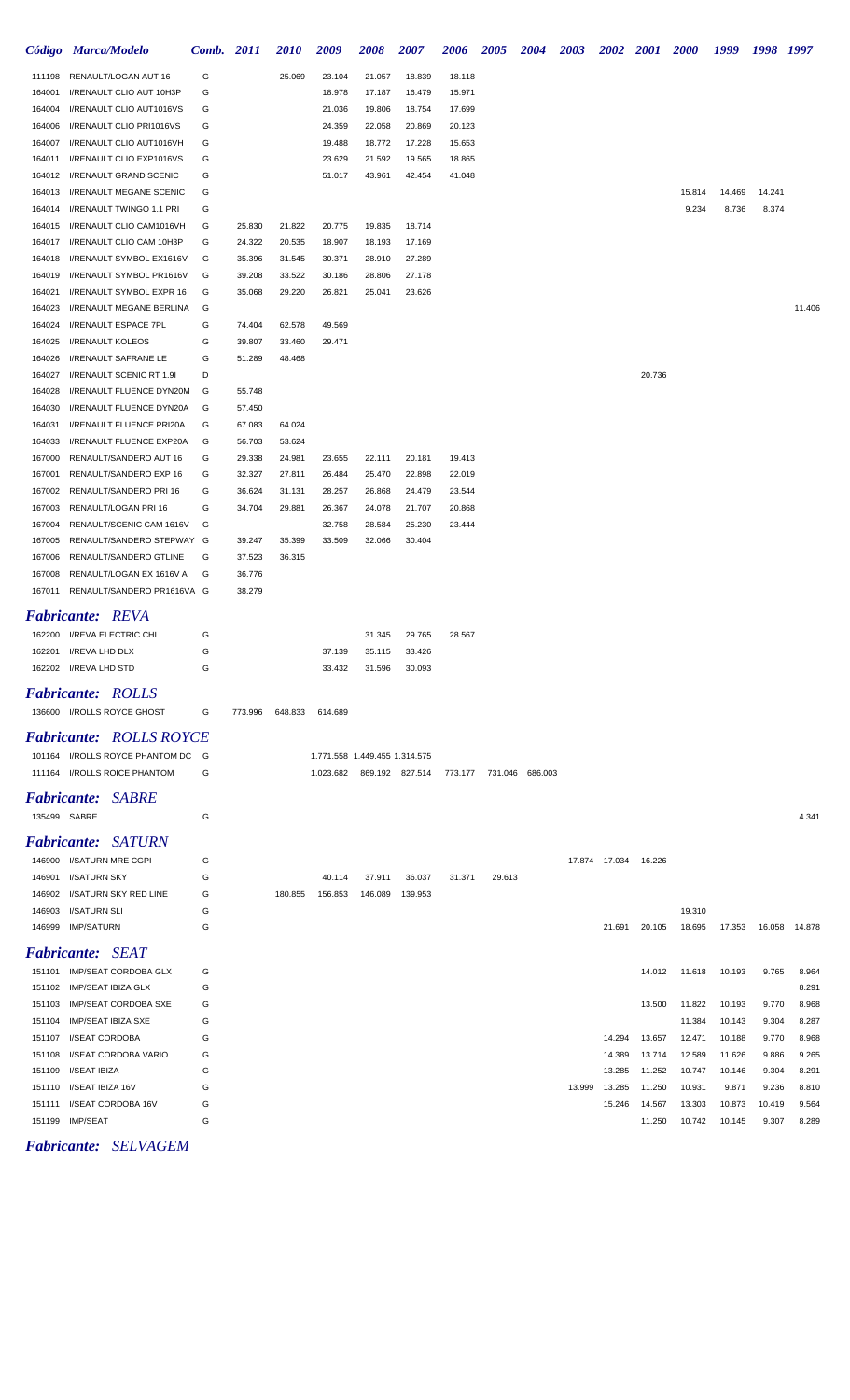|                    | Código Marca/Modelo                                    | Comb. 2011 |        | 2010    | 2009             | 2008             | 2007             | 2006    | <b>2005</b> | 2004   | <b>2003</b> | <b>2002</b>   | <b>2001</b>      | <b>2000</b>      | 1999             | 1998             | 1997             |
|--------------------|--------------------------------------------------------|------------|--------|---------|------------------|------------------|------------------|---------|-------------|--------|-------------|---------------|------------------|------------------|------------------|------------------|------------------|
| 141801             | SELVAGEM/L                                             | G          |        |         |                  |                  |                  |         | 9.761       | 9.187  | 8.384       | 8.034         | 7.565            | 7.262            | 6.974            | 6.541            | 4.529            |
| 141802             | SELVAGEM/S                                             | G          | 22.208 | 18.607  | 17.305           | 12.927           | 11.999           | 10.747  | 9.764       | 9.191  | 8.384       | 8.034         | 7.562            | 7.265            | 6.974            | 6.545            | 4.532            |
| 141803             | SELVAGEM/SELVAGEM SOL                                  | G          |        | 14.339  | 13.568           | 12.103           | 11.162           | 10.454  |             |        |             |               |                  |                  |                  |                  |                  |
|                    | <b>Fabricante: SHELBY</b>                              |            |        |         |                  |                  |                  |         |             |        |             |               |                  |                  |                  |                  |                  |
|                    | 108395 I/SHELBY GT 500 COUPE                           | G          |        | 181.499 | 171.265          | 161.593 152.879  |                  | 144.665 | 135.087     |        |             |               |                  |                  |                  |                  |                  |
|                    |                                                        |            |        |         |                  |                  |                  |         |             |        |             |               |                  |                  |                  |                  |                  |
|                    | <b>Fabricante: SKODA</b>                               |            |        |         |                  |                  |                  |         |             |        |             |               |                  |                  |                  |                  |                  |
| 111400<br>111401   | I/SKODA FABIA ELEGANCE<br>I/SKODA FABIA COMFORT        | G<br>G     |        |         |                  |                  |                  |         |             |        |             | 10.764        | 12.745<br>7.182  | 11.946<br>6.983  | 6.568<br>5.459   |                  |                  |
|                    | 111402 I/SKODA FABIA CLASSIC                           | G          |        |         |                  |                  |                  |         |             |        |             |               | 12.745           | 11.950           | 10.572           |                  |                  |
|                    |                                                        |            |        |         |                  |                  |                  |         |             |        |             |               |                  |                  |                  |                  |                  |
| <i>Fabricante:</i> | <b>SM</b>                                              |            |        |         |                  |                  |                  |         |             |        |             |               |                  |                  |                  |                  |                  |
| 125801 SM/4.1      |                                                        | G          |        |         |                  |                  |                  |         |             |        |             |               |                  |                  |                  |                  | 4.531            |
|                    | <i><b>Fabricante:</b></i><br><i><b>SMART</b></i>       |            |        |         |                  |                  |                  |         |             |        |             |               |                  |                  |                  |                  |                  |
|                    | 155012 I/SMART FORTWO PASSION                          | G          |        |         | 57.940           | 51.813           | 46.047           |         |             |        |             |               |                  |                  |                  |                  |                  |
| 155013             | I/SMART FORTWO PULSE C                                 | G          |        |         | 68.128           | 60.934           | 54.139           |         |             |        |             |               |                  |                  |                  |                  |                  |
| 155014             | I/SMART FORTWO PULSE                                   | G          |        |         | 47.139           | 44.670           | 42.549           |         |             |        |             |               |                  |                  |                  |                  |                  |
| 155015             | I/SMART FORTWO CABRIOLET<br>I/SMART FORTWO PASSION C   | G          |        | 75.944  | 70.235           | 62.788           | 55.817           | 51.121  |             |        |             |               |                  |                  |                  |                  |                  |
| 155016<br>155017   | I/SMART FORTWO COUPE 62                                | G<br>G     | 56.307 | 48.847  | 48.815<br>45.531 | 46.019<br>43.147 | 42.506<br>41.086 |         |             |        |             |               |                  |                  |                  |                  |                  |
| 155018             | I/SMART FORTWO CA 62                                   | G          | 61.780 | 53.567  | 50.663           | 45.086           | 43.079           |         |             |        |             |               |                  |                  |                  |                  |                  |
| 155019             | I/SMART FORTWO 72                                      | G          |        | 52.246  | 49.415           | 43.996           | 41.879           |         |             |        |             |               |                  |                  |                  |                  |                  |
| 155020             | I/SMART FORTWO CABRIO BR                               | G          |        |         | 51.908           | 46.223           | 44.011           |         |             |        |             |               |                  |                  |                  |                  |                  |
| 155021             | I/SMART FORTWO MHD                                     | G          | 45.088 | 39.066  | 37.087           |                  |                  |         |             |        |             |               |                  |                  |                  |                  |                  |
| 155022             | I/SMART FORTWO CA 72                                   | G          | 63.752 | 53.580  | 50.649           |                  |                  |         |             |        |             |               |                  |                  |                  |                  |                  |
| 155023             | I/SMART FORTWO COUPE 72                                | G          |        | 71.231  | 67.040           | 60.107           |                  |         |             |        |             |               |                  |                  |                  |                  |                  |
| 155024             | I/SMART FORTWO CO 52 MHD                               | G          | 58.106 | 48.861  | 45.537           |                  |                  |         |             |        |             |               |                  |                  |                  |                  |                  |
| 155025<br>155027   | I/SMART FORTWO CA 52 MHD<br>I/SMART FORTWO 75 CA       | G<br>G     | 90.274 | 55.851  |                  |                  |                  |         |             |        |             |               |                  |                  |                  |                  |                  |
|                    |                                                        |            |        |         |                  |                  |                  |         |             |        |             |               |                  |                  |                  |                  |                  |
|                    | <b>Fabricante:</b><br><b>SPYKER</b>                    |            |        |         |                  |                  |                  |         |             |        |             |               |                  |                  |                  |                  |                  |
|                    | 123200 I/SPYKER C8 LAVIOLETTE                          | G          |        | 884.411 | 808.617          | 686.356          |                  |         |             |        |             |               |                  |                  |                  |                  |                  |
|                    | <b>Fabricante: SSANGYONG</b>                           |            |        |         |                  |                  |                  |         |             |        |             |               |                  |                  |                  |                  |                  |
| 150701             | IMP/SSANGYONG MUSSO EL                                 | G          |        |         |                  |                  |                  |         |             |        |             |               |                  |                  | 45.535           | 42.615           | 39.473           |
|                    | 150701 IMP/SSANGYONG MUSSO EL                          | D          |        |         |                  |                  |                  |         |             |        |             |               |                  |                  | 27.759           | 25.008           | 23.412           |
| 150702             | IMP/SSANGYONG MUSSO SDX G                              |            |        |         |                  |                  |                  |         |             |        |             |               |                  |                  |                  |                  | 48.126           |
| 150702             | IMP/SSANGYONG MUSSO SDX D                              |            |        |         |                  |                  |                  |         |             |        |             |               |                  |                  |                  |                  | 23.409           |
| 150703             | I/SSANGY CHAIRMAN CM600S                               | D          |        |         |                  |                  |                  |         |             |        |             | 25.914        | 23.084           | 20.606           |                  |                  |                  |
| 150703<br>150799   | I/SSANGY CHAIRMAN CM600S<br>IMP/SSANGYONG              | G<br>G     |        |         |                  |                  |                  |         |             |        |             | 50.198        | 49.269           | 44.355           |                  |                  | 60.309           |
| 150799             | <b>IMP/SSANGYONG</b>                                   | D          |        |         |                  |                  |                  |         |             |        |             |               |                  |                  |                  |                  | 30.988           |
|                    |                                                        |            |        |         |                  |                  |                  |         |             |        |             |               |                  |                  |                  |                  |                  |
|                    | Fabricante: SSFIBERGLASS                               |            |        |         |                  |                  |                  |         |             |        |             |               |                  |                  |                  |                  |                  |
|                    | 160200 SSFIBERGLASS/SS34                               | G          |        | 20.149  | 19.071           | 18.021           | 17.077           | 15.326  | 14.539      | 13.587 |             | 13.008 12.337 |                  |                  |                  |                  |                  |
|                    | 160201 SSFIBERGLASS/SS41                               | G          | 25.038 | 21.697  | 20.534           | 19.414           | 18.410           | 17.026  | 16.158      | 15.095 |             |               |                  |                  |                  |                  |                  |
|                    | <b>Fabricante: SUBARU</b>                              |            |        |         |                  |                  |                  |         |             |        |             |               |                  |                  |                  |                  |                  |
| 139300             | I/SUBARU MRE CGPI                                      | G          |        |         |                  |                  |                  |         |             |        |             |               |                  | 18.469           | 15.068           | 13.211           |                  |
| 139302             | IMP/SUBARU LEGACY 2.2 GX                               | G          |        |         |                  |                  |                  |         |             |        |             |               |                  |                  |                  | 13.456           | 12.530           |
| 139303             | IMP/SUBARU LEGACY TW 2.2                               | G          |        |         |                  |                  |                  |         |             |        |             |               |                  |                  |                  | 17.758           | 12.954           |
| 139305             | IMP/SUBARU IMPREZA 1.6 GL                              | G          |        |         |                  |                  |                  |         |             |        |             |               |                  |                  |                  |                  | 10.565           |
| 139306<br>139307   | IMP/SUBARU IMPREZA 1.8 GL<br>IMP/SUBARU IMPREZA SW     | G<br>G     |        |         |                  |                  |                  |         |             |        |             |               |                  |                  |                  | 12.159<br>13.391 | 10.569<br>12.673 |
| 139308             | IMP/SUBARU LEGACY TW 2.0                               | G          |        |         |                  |                  |                  |         |             |        |             |               | 23.427           | 19.541           | 17.347           | 12.309           | 11.053           |
| 139309             | IMP/SUBARU LEGACY 2.0 GL                               | G          |        |         |                  |                  |                  |         |             |        |             |               | 23.430           | 19.539           | 17.349           | 12.307           | 11.052           |
| 139311             | IMP/SUBARU IMPREZA GT4WD                               | G          |        |         |                  |                  |                  |         |             |        |             |               | 33.127           | 32.076           | 31.046           | 29.670           | 26.037           |
| 139313             | IMP/SUBARU IMPREZA GL184                               | G          |        |         |                  |                  |                  |         |             |        |             |               |                  |                  |                  |                  | 11.816           |
| 139314             | IMP/SUBARU IMPREZA GL16                                | G          |        |         |                  |                  |                  |         |             |        |             |               |                  |                  |                  |                  | 11.273           |
| 139316             | IMP/SUBARU IMPREZA GL204                               | G          |        |         |                  |                  |                  |         |             |        |             |               | 20.370           | 18.161           | 14.974           |                  | 12.777 11.170    |
| 139317             | IMP/SUBARU IMPREZA GL20F                               | G          |        |         |                  |                  |                  |         |             |        |             |               |                  |                  | 14.976           | 12.777           | 11.173           |
| 139318             | IMP/SUBARU IMPREZA SWGL4                               | G          |        |         |                  |                  |                  |         |             |        |             |               | 18.557           | 17.911           | 15.277           | 13.395           | 12.673           |
| 139319<br>139320   | IMP/SUBARU IMPREZA SWGLF G<br>IMP/SUBARU LEGACY SW0B25 | G          |        |         |                  |                  |                  |         |             |        |             |               | 19.790<br>24.774 | 19.113<br>21.821 | 16.293<br>18.402 | 14.289<br>14.758 | 13.520<br>13.488 |
| 139321             | IMP/SUBARU LEGACY GX25                                 | G          |        |         |                  |                  |                  |         |             |        |             |               | 23.974           | 20.928           | 18.891           | 13.510           | 12.750           |
| 139322             | IMP/SUBARU LEGACY SWGX25 G                             |            |        |         |                  |                  |                  |         |             |        |             |               | 24.770           | 21.831           | 18.395           |                  | 14.759 13.489    |
|                    |                                                        |            |        |         |                  |                  |                  |         |             |        |             |               |                  |                  |                  |                  |                  |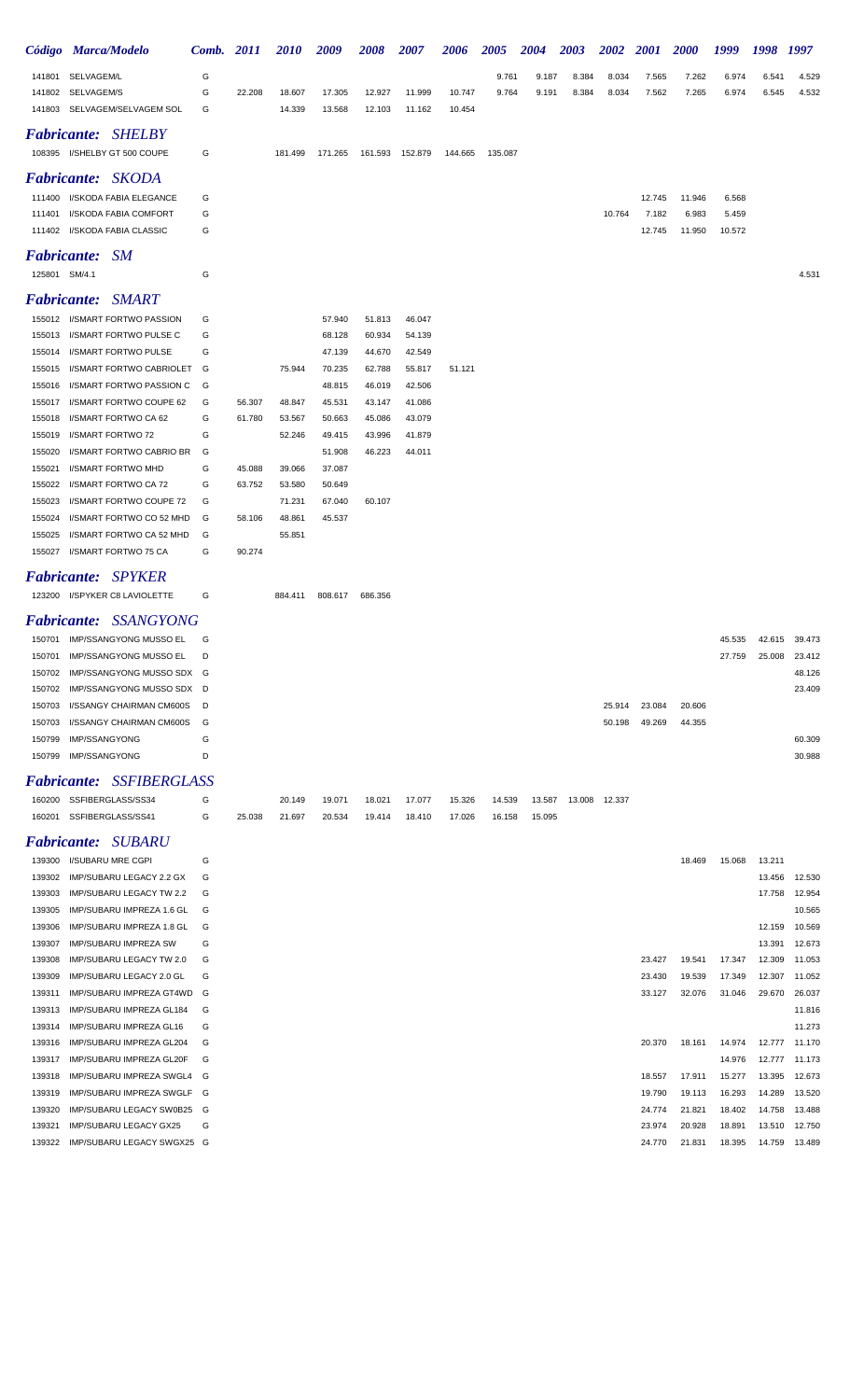|                  | Código Marca/Modelo                                |        | Comb. 2011 | 2010             | 2009             | 2008             | 2007             | 2006    | <i><b>2005</b></i> | 2004   | 2003             | <b>2002</b>      | <b>2001</b>      | <b>2000</b>      | 1999             | 1998            | 1997            |
|------------------|----------------------------------------------------|--------|------------|------------------|------------------|------------------|------------------|---------|--------------------|--------|------------------|------------------|------------------|------------------|------------------|-----------------|-----------------|
| 139323           | IMP/SUBARU FORESTER 4WD                            | G      |            |                  |                  |                  |                  |         |                    |        |                  |                  | 26.006           | 24.674           | 23.342           | 18.391          | 16.434          |
| 139325           | IMP/SUBARU LEGACY TWGL4D G                         |        |            |                  |                  |                  |                  |         |                    |        |                  |                  |                  |                  | 18.693           | 12.856          | 12.154          |
| 139326           | IMP/SUBARU LEGACY SWOB25 G                         |        |            |                  |                  |                  |                  | 56.129  | 49.794             | 46.457 | 31.557           | 29.596           | 26.843           | 24.719           | 23.861           | 18.256          | 15.976          |
| 139327           | <b>IMP/SUBARU FORESTER GT</b>                      | G      |            |                  |                  |                  |                  |         |                    |        |                  |                  | 26.003           | 24.681           | 23.345           | 18.397          | 16.430          |
| 139332           | IMP/SUBARU LEGACY SWOB25 G                         |        |            |                  |                  |                  |                  |         |                    |        |                  |                  |                  |                  | 22.367           | 17.118          | 14.978          |
| 139333           | <b>IMP/SUBARU IMPREZA GT</b>                       | G      |            |                  |                  |                  |                  |         |                    |        |                  | 37.924           | 35.352           | 34.225           | 33.123           | 31.645          | 27.768          |
| 139335           | IMP/SUBARU LEGACY TWGX4                            | G      |            |                  |                  |                  |                  |         |                    |        |                  | 31.289           | 26.413           | 23.288           | 19.622           | 15.742          | 13.819          |
| 139337           | IMP/SUBARU LEGACY SDGL4                            | G      |            |                  |                  |                  |                  |         |                    |        |                  |                  | 23.422           | 19.534           | 17.350           |                 |                 |
| 139338           | I/SUBARU LEGACY SW                                 | G      |            |                  |                  |                  |                  |         |                    |        |                  | 28.204           | 23.882           | 20.300           | 18.396           |                 |                 |
| 139339<br>139340 | I/SUBARU LEGACY OUT BACK<br>I/SUBARU LEGACY GX     | G<br>G |            |                  |                  |                  |                  | 52.954  | 46.433             | 42.544 | 29.152<br>31.466 | 27.057<br>28.182 | 24.330<br>23.968 | 22.151<br>20.920 | 21.270<br>18.892 |                 | 13.453 12.524   |
| 139341           | I/SUBARU LEGACY SWGX                               | G      |            |                  |                  |                  |                  |         |                    |        |                  | 29.339           | 24.764           | 21.830           | 18.404           |                 |                 |
| 139342           | I/SUBARU LEGACY GL                                 | G      |            |                  |                  |                  |                  |         |                    |        |                  | 24.674           | 23.425           | 19.534           | 17.347           |                 | 12.311 11.051   |
| 139343           | I/SUBARU IMPREZA SW20GX                            | G      |            |                  |                  |                  |                  |         |                    |        | 32.748           | 30.308           | 26.477           | 24.523           | 22.908           |                 |                 |
| 139344           | I/SUBARU IMPREZA 20GX                              | G      |            |                  |                  |                  |                  |         |                    |        | 29.901           | 25.874           | 22.637           | 21.122           | 20.356           |                 |                 |
| 139345           | I/SUBARU IMPREZA WRX                               | G      |            | 91.755           | 81.849           | 64.980           | 61.527           | 55.307  | 48.339             | 45.792 | 40.991           | 37.873           | 35.424           | 34.295           | 30.061           |                 |                 |
| 139346           | I/SUBARU IMPREZA SWWRX                             | G      |            | 74.246           | 69.833           | 66.026           | 55.459           | 53.060  | 51.084             | 45.548 | 41.411           | 39.523           | 34.992           | 31.974           | 28.272           |                 |                 |
| 139347           | I/SUBARU FORESTER AWD                              | G      |            |                  |                  |                  |                  |         |                    |        | 32.982           | 28.220           | 26.006           | 24.676           | 23.344           |                 |                 |
| 139348           | I/SUBARU FORESTER STURBO                           | G      |            |                  |                  |                  |                  | 47.888  | 44.493             | 35.787 | 33.307           | 29.402           | 27.413           | 25.818           | 24.237           |                 |                 |
| 139351           | I/SUBARU LEGACY GX H6                              | G      | 99.875     | 86.260           | 79.806           | 71.073           | 63.486           | 60.846  | 58.198             | 34.214 | 31.462           |                  |                  |                  |                  |                 |                 |
| 139353           | I/SUBARU LEGACY OUTBACK6                           | G      | 113.413    | 97.919           | 90.712           | 77.886           | 66.722           | 64.165  | 59.750             | 53.046 |                  |                  |                  |                  |                  |                 |                 |
| 139354           | I/SUBARU B9 TRIBECA                                | G      |            |                  |                  | 100.802          | 93.740           | 89.269  |                    |        |                  |                  |                  |                  |                  |                 |                 |
| 139355           | I/SUBARU OUTBACK 2.5 L                             | G      |            |                  |                  |                  |                  |         |                    | 39.360 | 26.959           | 25.035           |                  |                  |                  |                 |                 |
| 139356           | I/SUBARU IMPREZA 2.0L                              | G      | 63.703     | 52.726           | 48.933           | 45.583           | 42.464           | 40.762  |                    |        |                  |                  |                  |                  |                  |                 |                 |
| 139357           | I/SUBARU IMPREZA 1.5L                              | G      |            |                  | 38.946           | 37.004           | 33.578           | 32.225  |                    |        |                  |                  |                  |                  |                  |                 |                 |
| 139358           | I/SUBARU IMPREZA WRX 25T                           | G      |            |                  | 82.489           | 72.735           | 69.705           |         |                    |        |                  |                  |                  |                  |                  |                 |                 |
| 139359           | I/SUBARU IMPREZA STI                               | G      | 196.334    | 170.079          | 146.806          | 136.740          | 131.221          |         |                    |        |                  |                  |                  |                  |                  |                 |                 |
| 139360           | I/SUBARU IMPREZA WRX 265                           | G<br>G | 99.398     | 90.282           | 82.471           | 72.721<br>45.560 | 69.697<br>43.409 |         |                    |        |                  |                  |                  |                  |                  |                 |                 |
| 139361<br>139362 | I/SUBARU IMPREZA 2.0 4P<br>I/SUBARU IMPREZA WRX 4P | G      | 63.703     | 52.723<br>91.752 | 48.915<br>81.855 | 78.781           | 61.522           | 41.668  | 39.420             | 38.042 | 32.568           | 30.978           |                  |                  |                  |                 |                 |
| 139363           | I/SUBARU IMPREZA OTBCK                             | G      |            |                  |                  |                  |                  | 50.967  | 44.855             | 41.894 |                  |                  |                  |                  |                  |                 |                 |
| 139364           | I/SUBARU LEGACY L                                  | G      |            |                  |                  |                  |                  |         |                    |        |                  |                  | 23.611           |                  |                  |                 |                 |
| 139365           | I/SUBARU LEGACY BRIGHTON                           | G      |            |                  |                  |                  |                  |         |                    |        |                  |                  |                  |                  |                  | 12.179          |                 |
| 139366           | I/SUBARU IMPREZA SW 2.5I                           | G      |            |                  |                  |                  |                  | 57.830  |                    |        |                  |                  |                  |                  |                  |                 |                 |
| 139367           | I/SUBARU OUTBACK 3.6                               | G      | 140.072    | 118.652          | 112.165          |                  |                  |         |                    |        |                  |                  |                  |                  |                  |                 |                 |
| 139368           | I/SUBARU LEGACY 2.5 GT                             | G      | 140.858    | 117.789          | 112.547          |                  |                  |         |                    |        |                  |                  |                  |                  |                  |                 |                 |
| 139369           | I/SUBARU LEGACY 2.0                                | G      | 90.906     | 74.870           | 72.089           |                  |                  |         |                    |        |                  |                  |                  |                  |                  |                 |                 |
| 139370           | I/SUBARU IMPREZA WRX STI                           | G      |            | 170.073          | 146.750          |                  | 136.782 130.260  | 125.007 |                    |        |                  |                  |                  |                  |                  |                 |                 |
| 139371           | I/SUBARU OUTBACK                                   | G      |            |                  |                  |                  |                  |         | 55.872             | 50.608 | 45.865           |                  |                  |                  |                  |                 |                 |
| 139399           | <b>IMP/SUBARU</b>                                  | G      |            |                  |                  |                  |                  |         |                    |        |                  |                  |                  |                  |                  |                 | 5.453           |
| 139961           | I/SUBARU IMPREZA                                   | G      | 62.857     | 60.240           |                  |                  |                  |         |                    |        |                  |                  |                  |                  |                  |                 |                 |
|                  | <b>Fabricante: SUZUKI</b>                          |        |            |                  |                  |                  |                  |         |                    |        |                  |                  |                  |                  |                  |                 |                 |
|                  | 125500 I/SUZUKI MRE CGPI                           | G      |            |                  |                  |                  |                  |         | 21.090             |        | 20.139 16.728    |                  |                  |                  |                  |                 |                 |
| 125502           | <b>IMP/SUZUKI SWIFT SD</b>                         | G      |            |                  |                  |                  |                  |         |                    |        |                  |                  |                  |                  | 8.266            | 7.753           | 7.261           |
| 125503           | <b>IMP/SUZUKI SWIFT HT</b>                         | G      |            |                  |                  |                  |                  |         |                    |        |                  |                  |                  |                  |                  | 7.754           | 7.263           |
| 125504           | <b>IMP/SUZUKI SIDEKICK</b>                         | G      |            |                  |                  |                  |                  |         |                    |        |                  |                  |                  |                  |                  | 21.127          | 19.846          |
| 125505           | <b>IMP/SUZUKI VITARA</b>                           | G      |            |                  |                  |                  |                  |         |                    |        |                  |                  | 38.390           | 30.653           | 22.482           | 19.015          | 18.188          |
| 125506           | <b>IMP/SUZUKI SAMURAI</b>                          | G      |            |                  |                  |                  |                  |         |                    |        |                  |                  |                  |                  | 21.154           | 20.070          | 18.376          |
| 125507           | IMP/SUZUKI SWIFT CV                                | G      |            |                  |                  |                  |                  |         |                    |        |                  |                  |                  |                  | 7.352            | 6.854           | 6.529           |
| 125508           | <b>IMP/SUZUKI CARRY VTA</b>                        | G      |            |                  |                  |                  |                  |         |                    |        |                  |                  |                  |                  |                  | 6.882           | 6.571           |
| 125509           | IMP/SUZUKI BALENO GLX                              | G      |            |                  |                  |                  |                  |         |                    |        |                  |                  |                  |                  | 9.488            | 8.578           | 8.118           |
| 125511           | <b>IMP/SUZUKI VITARA V6</b>                        | G      |            |                  |                  |                  |                  |         |                    |        |                  | 27.436           | 25.208           | 23.745           | 22.488           | 20.763          | 19.617          |
| 125512           | IMP/SUZUKI VITARA JLX                              | G      |            |                  |                  |                  |                  |         |                    |        |                  |                  |                  | 33.298           | 22.490           | 20.767          | 19.612          |
| 125515<br>125516 | IMP/SUZUKI SWIFT 1.0 L<br>IMP/SUZUKI VITARA JLX16V | G<br>G |            |                  |                  |                  |                  |         |                    |        |                  |                  |                  |                  | 8.269<br>22.482  | 7.755<br>20.758 | 7.259<br>19.604 |
| 125517           | IMP/SUZUKI SIDEKICK JLXS                           | G      |            |                  |                  |                  |                  |         |                    |        |                  |                  |                  |                  |                  | 24.345          | 19.933          |
| 125518           | IMP/SUZUKI X.90                                    | G      |            |                  |                  |                  |                  |         |                    |        |                  |                  |                  |                  |                  |                 | 6.569           |
| 125519           | IMP/SUZUKI BALENO W GLX                            | G      |            |                  |                  |                  |                  |         |                    |        |                  |                  |                  |                  | 11.197           | 9.451           | 8.966           |
| 125520           | IMP/SUZUKI VITARA 1.6 JX                           | G      |            |                  |                  |                  |                  |         |                    |        |                  |                  |                  |                  |                  | 19.007          | 18.190          |
| 125521           | <b>IMP/SUZUKI GVITARA 1.6 V</b>                    | G      |            |                  |                  |                  |                  |         |                    |        |                  | 24.459           | 22.683           | 21.755           | 20.874           | 19.965          | 19.119          |
| 125522           | IMP/SUZUKI GVITARA 2.0 V                           | G      |            |                  |                  |                  |                  |         |                    |        |                  | 25.970           | 24.810           | 22.964           | 22.104           | 20.894          | 17.455          |
| 125522           | IMP/SUZUKI GVITARA 2.0 V                           | D      |            |                  |                  |                  |                  |         |                    |        |                  | 44.604           | 43.034           | 40.282           | 37.946           | 34.738          | 32.022          |

 IMP/SUZUKI GVITARA 2.0 W G 28.717 25.361 24.120 22.964 21.995 20.896 18.517 IMP/SUZUKI GVITARA 2.0 W D 35.144 33.606 31.032 28.551 26.706 24.928 22.983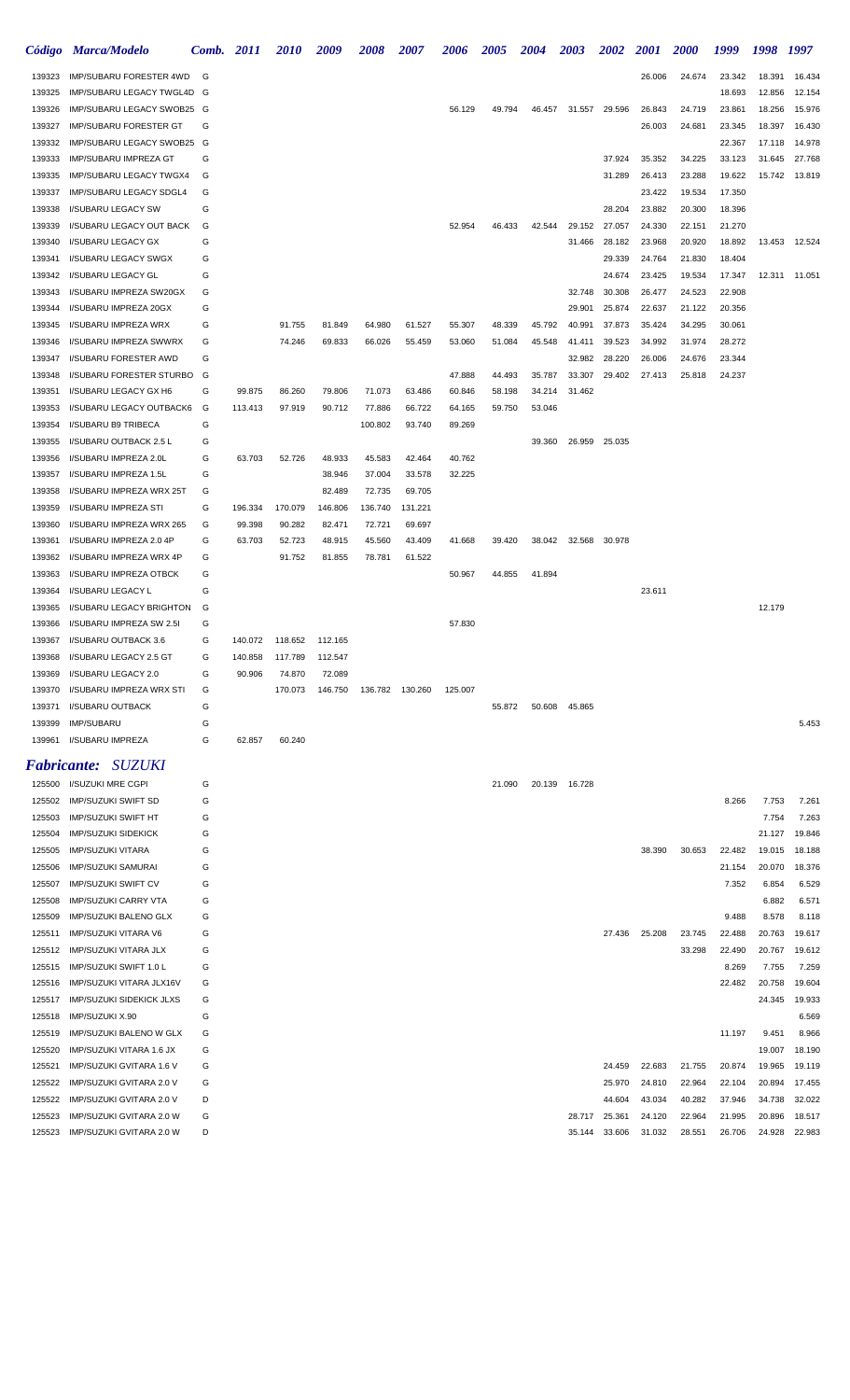|                    | Código Marca/Modelo                                            | Comb.  | 2011    | <i>2010</i> | 2009   | 2008   | <i><b>2007</b></i> | 2006   | <i><b>2005</b></i> | 2004   | 2003   | 2002          | <b>2001</b> | <i><b>2000</b></i> | 1999             | 1998             | 1997             |
|--------------------|----------------------------------------------------------------|--------|---------|-------------|--------|--------|--------------------|--------|--------------------|--------|--------|---------------|-------------|--------------------|------------------|------------------|------------------|
| 125524             | IMP/SUZUKI GVITARA 2.5 W                                       | G      |         |             |        |        |                    |        |                    |        | 31.036 | 26.848        | 24.721      | 23.378             | 22.600           | 21.146           | 17.656           |
| 125525             | IMP/SUZUKI JIMNY 1.3V                                          | G      |         |             |        |        |                    |        |                    |        | 26.872 | 25.485        | 24.366      | 23.315             | 22.568           | 19.667           | 14.208           |
| 125526             | IMP/SUZUKI WAGON R+ 1.0V                                       | G      |         |             |        |        |                    |        |                    |        |        |               |             |                    | 9.426            | 8.622            | 8.180            |
| 125527             | I/SUZUKI GVITARA 2.0 WA                                        | G      |         |             |        |        |                    |        |                    |        |        |               | 24.126      | 22.962             | 21.997           | 20.898           |                  |
| 125527             | I/SUZUKI GVITARA 2.0 WA                                        | D      |         |             |        |        |                    |        |                    |        |        |               | 31.040      | 29.613             | 28.755           | 27.437           |                  |
| 125528             | I/SUZUKI IGNIS GL 1.3                                          | G      |         |             |        |        |                    |        |                    |        | 16.306 | 15.446        | 14.022      | 12.422             |                  |                  |                  |
| 125529             | I/SUZUKI IGNIS 4X4 1.3                                         | G      |         |             |        |        |                    |        |                    | 17.465 | 16.628 | 15.626        | 14.625      | 10.515             |                  |                  |                  |
| 125531             | I/SUZUKI BALENO WAGON                                          | G      |         |             |        |        |                    |        |                    |        |        |               |             |                    |                  |                  | 8.969            |
| 125599             | <b>IMP/SUZUKI</b>                                              | G      |         |             |        |        |                    |        |                    |        |        |               |             | 11.437             | 7.358            | 6.883            | 6.572            |
|                    | <b>Fabricante: TAMBABA</b>                                     |        |         |             |        |        |                    |        |                    |        |        |               |             |                    |                  |                  |                  |
|                    | 151301 TAMBABA/JAWS S                                          | G      |         |             |        |        |                    |        |                    |        |        |               |             |                    |                  |                  | 3.850            |
|                    | 151301 TAMBABA/JAWS S                                          | D      |         |             |        |        |                    |        |                    |        |        |               |             |                    |                  |                  | 12.593           |
|                    | <b>Fabricante: TANGER</b>                                      |        |         |             |        |        |                    |        |                    |        |        |               |             |                    |                  |                  |                  |
|                    | 133202 TANGER/TR                                               | G      |         |             |        |        |                    |        |                    |        |        |               |             |                    |                  | 6.541            | 4.531            |
|                    | 133203 TANGER/CABRIOLE                                         | G      |         |             |        |        |                    |        |                    |        |        |               |             |                    | 6.974            | 6.544            | 4.530            |
| 133205             | TANGER/LUCENA                                                  | D      |         |             |        |        |                    |        |                    |        | 31.764 | 30.685        | 22.061      | 21.197             | 20.290           | 15.744           | 14.812           |
| 133205             | TANGER/LUCENA                                                  | G      |         |             |        |        |                    |        |                    |        | 8.384  | 8.031         | 7.566       | 7.265              | 6.973            | 6.544            | 4.530            |
| 133207             | TANGER/REDAJ                                                   | G      |         |             |        |        |                    |        |                    |        |        |               |             | 7.263              | 6.973            | 6.541            | 4.530            |
| 133208             | TANGER/VICLA                                                   | G      |         |             |        |        |                    |        |                    |        |        |               |             |                    |                  |                  | 4.530            |
|                    | 133209 TANGER/LAVIC                                            | G      | 21.764  | 19.051      | 17.959 | 13.563 | 12.714             | 11.386 | 10.454             | 9.837  | 8.977  | 8.599         | 8.101       | 7.776              | 7.467            | 7.008            | 4.629            |
|                    | <b>Fabricante: TATUI MAGNATA</b>                               |        |         |             |        |        |                    |        |                    |        |        |               |             |                    |                  |                  |                  |
|                    | 154901 TATUI MAGNATA/ST                                        | G      |         |             |        |        |                    |        |                    |        |        | 8.030         | 7.562       | 7.261              | 6.974            | 6.544            |                  |
|                    |                                                                |        |         |             |        |        |                    |        |                    |        |        |               |             |                    |                  |                  |                  |
|                    | THINK<br><i><b>Fabricante:</b></i>                             |        |         |             |        |        |                    |        |                    |        |        |               |             |                    |                  |                  |                  |
|                    | 155400 I/THINK CITY                                            | G      | 43.224  | 37.461      | 35.538 |        |                    |        |                    |        |        |               |             |                    |                  |                  |                  |
|                    | 155401 I/THINK CITY BASIC                                      | G      |         | 42.412      |        |        |                    |        |                    |        |        |               |             |                    |                  |                  |                  |
| <b>Fabricante:</b> | <b>TITAN</b>                                                   |        |         |             |        |        |                    |        |                    |        |        |               |             |                    |                  |                  |                  |
| 143101 TITAN       |                                                                | G      |         |             |        |        | 12.002             | 10.745 | 9.762              | 9.188  | 8.385  | 8.034         | 7.565       | 7.263              | 6.974            | 6.542            | 4.531            |
|                    |                                                                |        |         |             |        |        |                    |        |                    |        |        |               |             |                    |                  |                  |                  |
| <i>Fabricante:</i> | TOYOTA                                                         |        |         |             |        |        |                    |        |                    |        |        |               |             |                    |                  |                  |                  |
| 111801             | <b>IMP/TOYOTA CAMRY XLE</b>                                    | G      | 112.333 | 93.643      | 81.701 | 71.433 | 63.065             | 50.104 | 47.390             | 34.321 | 33.132 | 26.141        | 22.901      | 21.344             | 18.991           | 16.719           | 15.337           |
| 111802             | <b>IMP/TOYOTA COROLLA LE</b>                                   | G      |         |             |        | 20.333 | 19.160             | 18.225 | 17.231             | 16.602 | 15.886 | 15.116        | 14.452      | 13.759             | 13.141           | 12.431           | 11.847           |
| 111803             | IMP/TOYOTA HILUX SW4 DLX                                       | D      |         |             |        |        |                    |        |                    |        |        |               | 44.864      | 41.838             | 38.932           | 33.871           | 31.939           |
| 111806             | 111803 IMP/TOYOTA HILUX SW4 DLX<br><b>IMP/TOYOTA HILUX SW4</b> | G<br>G |         |             |        |        |                    |        |                    |        |        |               | 33.569      | 32.270             | 28.429<br>28.517 | 26.409<br>26.868 | 25.481<br>25.852 |
| 111806             | <b>IMP/TOYOTA HILUX SW4</b>                                    | D      |         |             |        |        |                    |        |                    |        |        |               |             |                    | 39.064           | 37.464           | 33.572           |
| 111807             | <b>IMP/TOYOTA HILUX SW4 V6</b>                                 | G      |         |             |        |        |                    | 43.853 | 40.939             | 39.451 | 37.751 | 34.403        | 33.571      | 32.146             | 28.515           | 26.869           | 25.848           |
| 111808             | <b>IMP/TOYOTA COROLLA DX</b>                                   | G      |         |             |        |        |                    |        |                    |        |        |               |             |                    |                  | 11.606           | 10.155           |
| 111808             | <b>IMP/TOYOTA COROLLA DX</b>                                   | D      |         |             |        |        |                    |        |                    |        |        |               |             |                    |                  | 52.353           | 47.138           |
| 111809             | <b>IMP/TOYOTA COROLLA WG</b>                                   | G      |         |             |        |        |                    |        |                    |        |        |               |             |                    |                  | 13.460           | 11.687           |
| 111810             | <b>IMP/TOYOTA CAMRY LE</b>                                     | G      |         |             |        |        |                    | 50.123 | 47.413             | 34.314 | 33.132 | 26.145        | 22.907      | 20.575             | 18.984           | 16.501           | 14.313           |
| 111811             | <b>IMP/TOYOTA 4RUNNER</b>                                      | G      |         |             |        |        |                    |        |                    |        |        |               |             |                    |                  |                  | 28.978           |
| 111812             | IMP/TOYOTAHILUXSW4DIMP                                         | D      |         |             |        |        |                    |        |                    |        | 70.607 | 53.635        | 45.885      | 42.575             | 39.354           | 33.966           | 31.804           |
| 111813             | <b>IMP/TOYOTA CORONA GLI</b>                                   | G      |         |             |        |        |                    |        |                    |        |        |               |             |                    |                  | 15.298           | 11.512           |
| 111814             | IMP/TOYOTAHILUXSW4IMP                                          | G      |         |             |        |        |                    |        |                    |        |        |               |             | 34.716             | 28.831           | 26.942           | 25.750           |
| 111815             | <b>IMP/TOYOTA CAMRY LE SW</b>                                  | G      |         |             |        |        |                    |        |                    |        |        |               |             |                    |                  |                  | 15.338           |
| 111816             | <b>IMP/TOYOTA AVALON XLS</b>                                   | G      |         |             |        |        |                    |        |                    |        |        |               |             |                    |                  |                  | 18.346           |
| 111818             | <b>IMP/TOYOTA RAV4 4WD</b>                                     | G      |         |             |        |        |                    |        |                    |        |        |               |             |                    | 23.411           | 19.806           | 19.072           |
| 111819             | <b>IMP/TOYOTA COROLLA XLI</b>                                  | G      |         |             |        |        |                    |        |                    |        |        |               |             |                    | 13.782           | 12.614           | 11.714           |
| 111820             | <b>IMP/TOYOTA COROLLA GLI</b>                                  | G      |         |             | 22.527 | 21.181 | 19.967             | 18.985 | 17.961             | 17.306 | 16.555 | 15.753        | 15.059      | 14.343             | 13.652           | 12.761           | 11.805           |
| 111821             | IMP/TOYOTA COROLLA WGXLI                                       | G      |         |             |        |        |                    |        |                    |        |        |               |             |                    | 14.081           | 13.459           | 11.689           |
| 111825             | <b>IMP/TOYOTA CORONA</b>                                       | G      |         |             |        |        |                    |        |                    |        |        |               |             |                    | 14.427           | 13.463           | 10.657           |
| 111829             | IMP/TOYOTA COROLLA XLI18                                       | G      |         |             |        |        |                    | 31.507 | 29.997             | 28.624 |        |               |             |                    |                  |                  |                  |
| 111830             | <b>IMP/TOYOTA COROLLA GLI18</b>                                | G      | 54.686  | 49.840      | 46.212 | 36.417 |                    |        |                    |        |        | 18.496        | 17.701      | 16.292             | 15.412           |                  |                  |
| 111831<br>111834   | I/TOYOTA COROLLA DLX<br><b>I/TOYOTA MRE CGPI</b>               | G<br>D |         |             |        |        |                    |        |                    |        |        | 17.345        | 16.589      | 15.265<br>58.022   | 14.289<br>55.267 | 13.667<br>52.722 | 11.890<br>47.886 |
| 111834             | I/TOYOTA MRE CGPI                                              | G      |         |             |        |        |                    |        |                    |        |        |               |             | 19.547             | 12.528           | 11.608           | 10.157           |
| 111835             | I/TOYOTA YARIS 1.0                                             | G      |         |             |        |        |                    | 22.111 |                    |        |        |               |             |                    |                  |                  |                  |
| 111837             | <b>I/TOYOTA PRIUS</b>                                          | G      |         |             | 52.099 | 48.965 | 46.185             | 43.893 | 40.970             | 37.351 |        | 33.500 31.721 | 29.211      | 25.782             | 24.051           |                  |                  |
| 111838             | I/TOYOTA COROLLA LUXEL                                         | G      |         |             |        |        |                    |        |                    |        |        |               |             |                    | 14.495           | 13.526           | 12.902           |
| 111840             | <b>I/TOYOTA FIELDER</b>                                        | G      |         |             |        | 34.451 | 32.630             | 29.056 | 26.812             |        |        |               |             |                    |                  |                  |                  |
| 111841             | I/TOYOTA CAMRY 3.0                                             | G      |         |             |        |        |                    |        |                    |        |        |               |             |                    |                  |                  | 14.460           |
|                    | 111843 I/TOYOTA PRIUS 2                                        | G      |         |             |        |        |                    |        | 54.644             | 39.609 | 38.093 |               |             |                    |                  |                  |                  |
|                    |                                                                |        |         |             |        |        |                    |        |                    |        |        |               |             |                    |                  |                  |                  |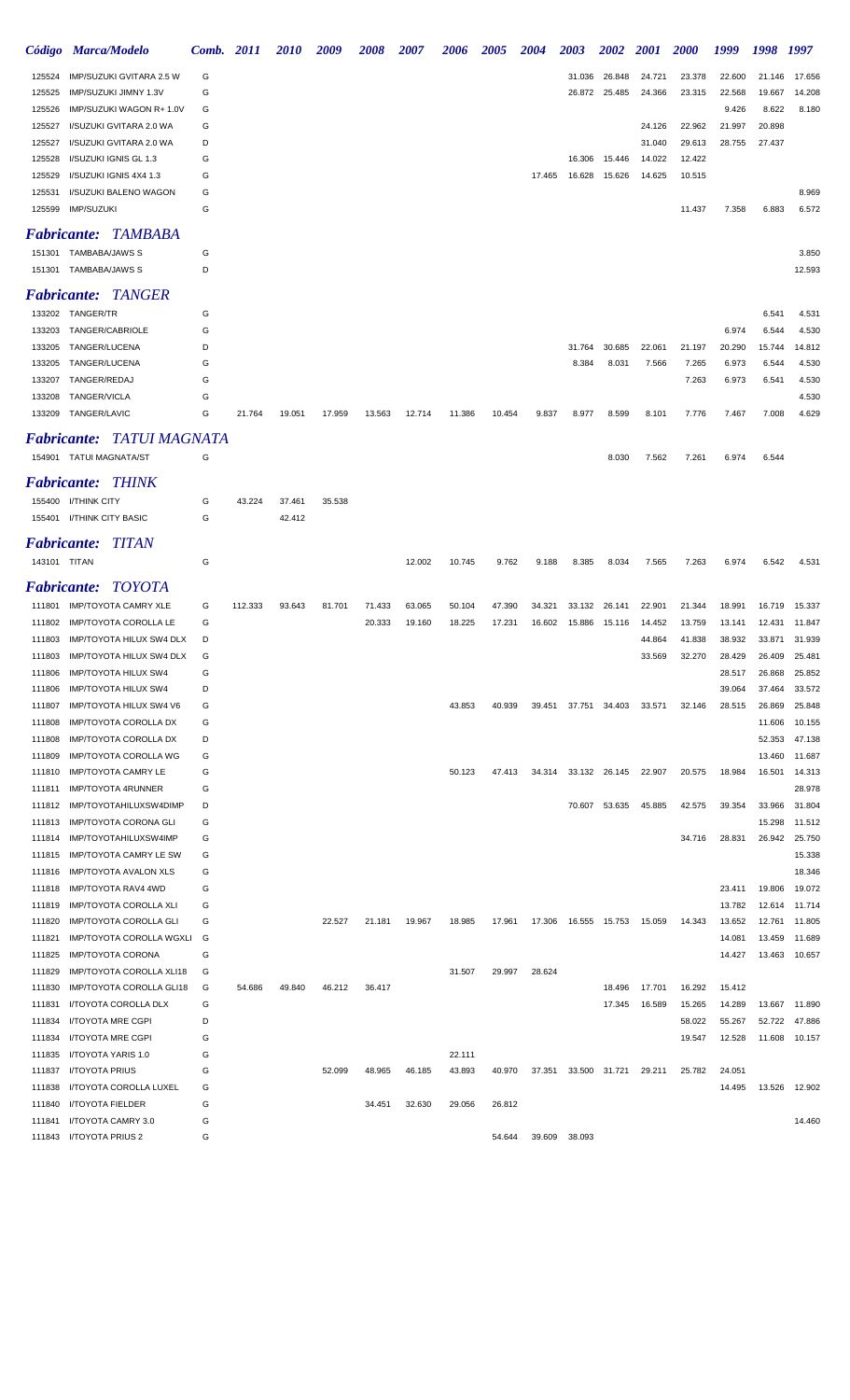|                  | Código Marca/Modelo                                    | Comb. 2011 |        | <i>2010</i> | 2009             | <b>2008</b>      | <b>2007</b>      | <b>2006</b>      | <b>2005</b> | <b>2004</b> | <b>2003</b>          | <b>2002</b> | <b>2001</b> | <b>2000</b> | 1999   | 1998 1997 |               |
|------------------|--------------------------------------------------------|------------|--------|-------------|------------------|------------------|------------------|------------------|-------------|-------------|----------------------|-------------|-------------|-------------|--------|-----------|---------------|
|                  | 111844 I/TOYOTA CELICA                                 | G          |        |             |                  |                  |                  |                  |             |             |                      | 25.092      | 23.984      | 22.837      | 21.810 | 20.752    | 19.749        |
| 111847           | I/TOYOTA CAMRY XLE V6                                  | G          |        |             | 78.178           | 68.412           | 60.366           | 57.362           | 54.768      | 52.824      | 50.884               | 48.801      | 46.632      | 44.783      | 42.963 | 41.011    | 39.166        |
| 111848           | I/TOYOTA YARIS SEDAN                                   | G          |        |             |                  | 28.655           | 27.397           | 24.680           |             |             |                      |             |             |             |        |           |               |
| 111849           | I/TOYOTA MATRIX XR                                     | G          |        |             |                  | 57.191           | 51.492           | 46.322           |             |             |                      |             |             |             |        |           |               |
| 111851           | <b>I/TOYOTA LEXUS IS F</b>                             | G          |        |             | 142.677          | 123.886          | 101.293          |                  |             |             |                      |             |             |             |        |           |               |
| 111854           | I/TOYOTA CAMRY 4DR SDNSE                               | G          |        |             | 48.474           | 35.559           | 32.218           | 29.492           | 28.244      | 26.254      |                      |             |             |             |        |           |               |
| 111858           | I/TOYOTA CAMRY HYBRID                                  | G          |        | 105.759     | 92.203           | 80.674           |                  |                  |             |             |                      |             |             |             |        |           |               |
| 111859           | I/TOYOTA COROLLA TV7181G                               | G          |        |             |                  | 34.449           |                  |                  |             |             |                      |             |             |             |        |           |               |
| 111860           | I/TOYOTA COROLLA CE                                    | G          |        |             |                  | 37.874           | 34.143           | 30.973           | 29.459      |             |                      |             |             |             |        |           |               |
| 111861           | I/TOYOTA CAMRY SOLARA SE                               | G          |        |             |                  |                  |                  |                  |             |             |                      |             | 20.478      | 19.615      | 18.189 |           |               |
| 111863           | I/TOYOTA VENZA FWD V6                                  | G          |        | 97.010      | 84.453           | 73.446           |                  |                  |             |             |                      |             |             |             |        |           |               |
| 111864           | I/TOYOTA PRIUS III HIBRI                               | G          |        | 106.278     |                  |                  |                  |                  |             |             |                      |             |             |             |        |           |               |
| 111865           | I/TOYOTA CAMRY SE V6                                   | G          |        |             |                  |                  |                  |                  |             |             |                      | 29.963      |             |             |        |           |               |
| 111899           | <b>IMP/TOYOTA</b>                                      | G          |        |             |                  |                  |                  |                  |             |             |                      |             |             | 19.548      | 12.529 | 11.606    | 10.155        |
| 111899           | <b>IMP/TOYOTA</b>                                      | D          |        |             |                  |                  |                  |                  |             |             |                      |             |             | 41.528      | 40.343 | 39.076    | 37.805        |
| 114801           | TOYOTA/BAND. BJ50 L                                    | D          |        |             |                  |                  |                  |                  |             |             |                      | 52.785      | 43.359      | 41.536      | 40.349 | 39.066    | 37.818        |
| 114802           | TOYOTA/BAND. BJ50 LV                                   | D          |        |             |                  |                  |                  |                  |             |             |                      | 61.180      | 48.123      | 46.229      | 44.256 | 42.266    | 40.399        |
| 114803           | TOYOTA/BAND. BJ50 LVB                                  | D          |        |             |                  |                  |                  |                  |             |             |                      | 58.439      | 48.521      | 46.481      | 44.387 | 42.804    | 40.901        |
| 114804           | TOYOTA/COROLLA XLI                                     | G          |        |             |                  |                  |                  |                  |             | 20.798      | 18.474               | 17.235      | 16.450      | 15.357      | 14.586 | 13.019    | 12.167        |
| 114805           | TOYOTA/COROLLA XEI                                     | G          |        |             |                  |                  |                  |                  | 27.526      | 25.707      | 24.740               | 17.899      | 16.718      | 15.471      | 14.508 | 12.861    | 12.043        |
| 114806           | TOYOTA/COROLLA SE-G                                    | G          |        |             |                  |                  |                  |                  |             |             | 27.086               | 19.788      | 17.867      | 16.469      | 15.212 | 14.356    | 13.222        |
| 114808           | TOYOTA/COROLLA XEI18VVT                                | G          |        |             |                  | 35.041           | 31.616           | 28.819           | 27.530      | 25.707      | 24.738               | 17.903      | 16.723      | 15.467      |        |           |               |
| 114809           | TOYOTA/COROLLA XLI16VVT                                | G          |        |             | 44.960           | 35.089           | 30.853           | 27.769           | 26.446      | 24.419      | 23.462               | 17.237      | 16.444      | 15.359      |        |           |               |
| 114810           | TOYOTA/COROLLA SEG18VVT                                | G          |        |             |                  | 40.613           | 36.933           | 34.841           | 31.943      | 28.927      | 27.082               | 19.780      | 17.872      | 16.463      |        |           |               |
| 114811           | TOYOTA/FIELDER                                         | G          |        |             |                  | 37.834           | 34.043           | 30.317           | 27.999      |             | 25.722 24.851        |             |             |             |        |           |               |
|                  | 114812 TOYOTA/FIELDER S18VVT                           | G<br>G     |        |             |                  |                  | 35.428           | 32.394           | 30.539      |             |                      |             |             |             |        |           |               |
| 114813           | TOYOTA/COROLLA S18VVT                                  |            |        |             |                  | 34.834           | 32.841           | 30.719           | 29.342      |             |                      |             |             |             |        |           |               |
| 114814<br>114815 | TOYOTA/FIELDER SEG18FLEX G<br>TOYOTA/FIELDER XEI18FLEX | G          |        |             | 43.755<br>39.810 | 41.142<br>37.826 | 37.171<br>34.055 | 35.434<br>30.334 | 33.604      |             |                      |             |             |             |        |           |               |
| 114816           | TOYOTA/COROLLA SEG18FLEX G                             |            |        | 60.633      | 55.339           | 40.621           | 36.911           | 34.847           |             |             |                      |             |             |             |        |           |               |
| 114817           | TOYOTA/COROLLA XEI18FLEX G                             |            |        | 52.010      | 47.674           | 35.051           | 31.612           | 28.817           |             |             |                      |             |             |             |        |           |               |
| 114818           | TOYOTA/COROLLA XLI18FLEX G                             |            |        |             | 44.954           | 35.099           | 33.020           | 31.431           |             |             |                      |             |             |             |        |           |               |
| 114819           | TOYOTA/COROLLA SEG18FLEX G                             |            | 74.099 | 60.620      | 55.333           | 40.607           | 36.920           |                  |             |             |                      |             |             |             |        |           |               |
| 114820           | TOYOTA/COROLLA XLI18FLEX G                             |            | 52.858 | 47.383      | 44.951           | 35.083           | 33.225           |                  |             |             |                      |             |             |             |        |           |               |
| 114821           | TOYOTA/COROLLA XEI18FLEX G                             |            | 62.969 | 51.988      | 47.679           | 35.044           | 31.604           | 28.820           |             |             |                      |             |             |             |        |           |               |
|                  | 114822 TOYOTA/COROLLA XLI16VVT                         | G          |        | 49.586      | 47.286           | 37.890           | 35.383           | 33.703           | 32.095      |             | 30.163 28.816        |             |             |             |        |           |               |
| 114823           | TOYOTA/COROLLA GLI18FLEX G                             |            | 55.749 | 50.145      | 45.970           | 43.543           |                  |                  |             |             |                      |             |             |             |        |           |               |
| 114825           | TOYOTA/COROLLA ALTIS20FX G                             |            | 75.198 | 66.680      | 62.868           | 59.260           |                  |                  |             |             |                      |             |             |             |        |           |               |
| 114826           | TOYOTA/COROLLA XEI20FLEX G                             |            | 63.152 | 54.645      | 51.517           |                  |                  |                  |             |             |                      |             |             |             |        |           |               |
| 114829           | TOYOTA/COROLLA XLI FLEX                                | G          | 52.721 | 50.035      |                  |                  |                  |                  |             |             |                      |             |             |             |        |           |               |
| 114830           | TOYOTA/COROLLA GLI FLEX                                | G          | 55.434 | 52.587      |                  |                  |                  |                  |             |             |                      |             |             |             |        |           |               |
|                  | 114899 TOYOTA/BANDEIRANTE                              | D          |        |             |                  | 65.655           | 61.866           | 58.825           | 55.630      |             | 53.621 51.298 48.831 |             | 37.848      | 36.245      | 35.092 |           | 33.901 32.904 |
|                  |                                                        |            |        |             |                  |                  |                  |                  |             |             |                      |             |             |             |        |           |               |
|                  | <b>Fabricante: TRAZO</b>                               |            |        |             |                  |                  |                  |                  |             |             |                      |             |             |             |        |           |               |
|                  | 107901 I/TRAZO C18 SXT BY DODGE                        | G          |        |             | 37.412           | 33.610           | 32.134           |                  |             |             |                      |             |             |             |        |           |               |
|                  | 107902 I/TRAZO C18 SLT BY DODGE                        | G          |        |             | 38.008           | 33.685           | 32.090           |                  |             |             |                      |             |             |             |        |           |               |
|                  | <b>Fabricante: TROLLER</b>                             |            |        |             |                  |                  |                  |                  |             |             |                      |             |             |             |        |           |               |
| 151601           | <b>TROLER/RF SPORT</b>                                 | G          |        |             |                  |                  |                  |                  |             |             |                      | 37.766      | 32.163      | 27.545      | 25.109 | 22.931    | 19.928        |
| 151601           | <b>TROLLER/RF SPORT</b>                                | D          |        |             |                  |                  |                  |                  |             |             |                      |             |             | 29.253      |        | 26.451    |               |
|                  | 151602 TROLLER/T5 SPORT                                | G          |        |             |                  |                  |                  |                  |             |             |                      |             | 32.317      | 27.670      | 25.120 | 22.928    | 19.934        |
|                  | 151602 TROLLER/T5 SPORT                                | D          |        |             |                  |                  |                  |                  |             |             |                      |             | 34.721      | 31.991      | 30.430 | 28.339    | 26.910        |
|                  |                                                        |            |        |             |                  |                  |                  |                  |             |             |                      |             |             |             |        |           |               |
|                  | <b>Fabricante: TROPICAL</b>                            |            |        |             |                  |                  |                  |                  |             |             |                      |             |             |             |        |           |               |
|                  | 151001 TROPICAL/TR L                                   | D          |        |             |                  |                  |                  |                  |             |             |                      |             |             |             | 20.295 | 15.741    | 14.813        |
| 151001           | <b>TROPICAL/TR L</b>                                   | G          |        |             |                  |                  |                  |                  |             |             |                      |             |             |             | 6.975  | 6.542     | 4.530         |
|                  | 151002 TROPICAL/TR S                                   | G          |        |             |                  |                  |                  |                  |             |             |                      |             |             |             | 7.002  | 6.568     | 4.339         |
|                  | 151002 TROPICAL/TR S                                   | D          |        |             |                  |                  |                  |                  |             |             |                      |             |             |             | 22.519 | 16.508    | 15.534        |
|                  | 151004 TROPICAL/TOP S                                  | G          |        |             |                  |                  |                  |                  |             |             |                      |             |             |             | 6.974  | 6.541     | 4.531         |
|                  | 151004 TROPICAL/TOP S                                  | D          |        |             |                  |                  |                  |                  |             |             |                      |             |             |             | 20.294 | 15.739    | 14.817        |
|                  | <b>Fabricante: TUKANO</b>                              |            |        |             |                  |                  |                  |                  |             |             |                      |             |             |             |        |           |               |
|                  | 150401 TUKANO/CONVERT MCR                              | G          |        |             |                  |                  |                  |                  |             |             |                      | 8.063       | 7.594       | 7.292       | 7.000  | 6.568     | 4.340         |
|                  |                                                        |            |        |             |                  |                  |                  |                  |             |             |                      |             |             |             |        |           |               |
|                  | <b>Fabricante: VENDETTA</b>                            |            |        |             |                  |                  |                  |                  |             |             |                      |             |             |             |        |           |               |
|                  | 142501 VENDETTA/EQUUS                                  | G          |        |             |                  |                  |                  |                  |             |             |                      |             |             | 7.262       | 6.972  | 6.542     | 4.532         |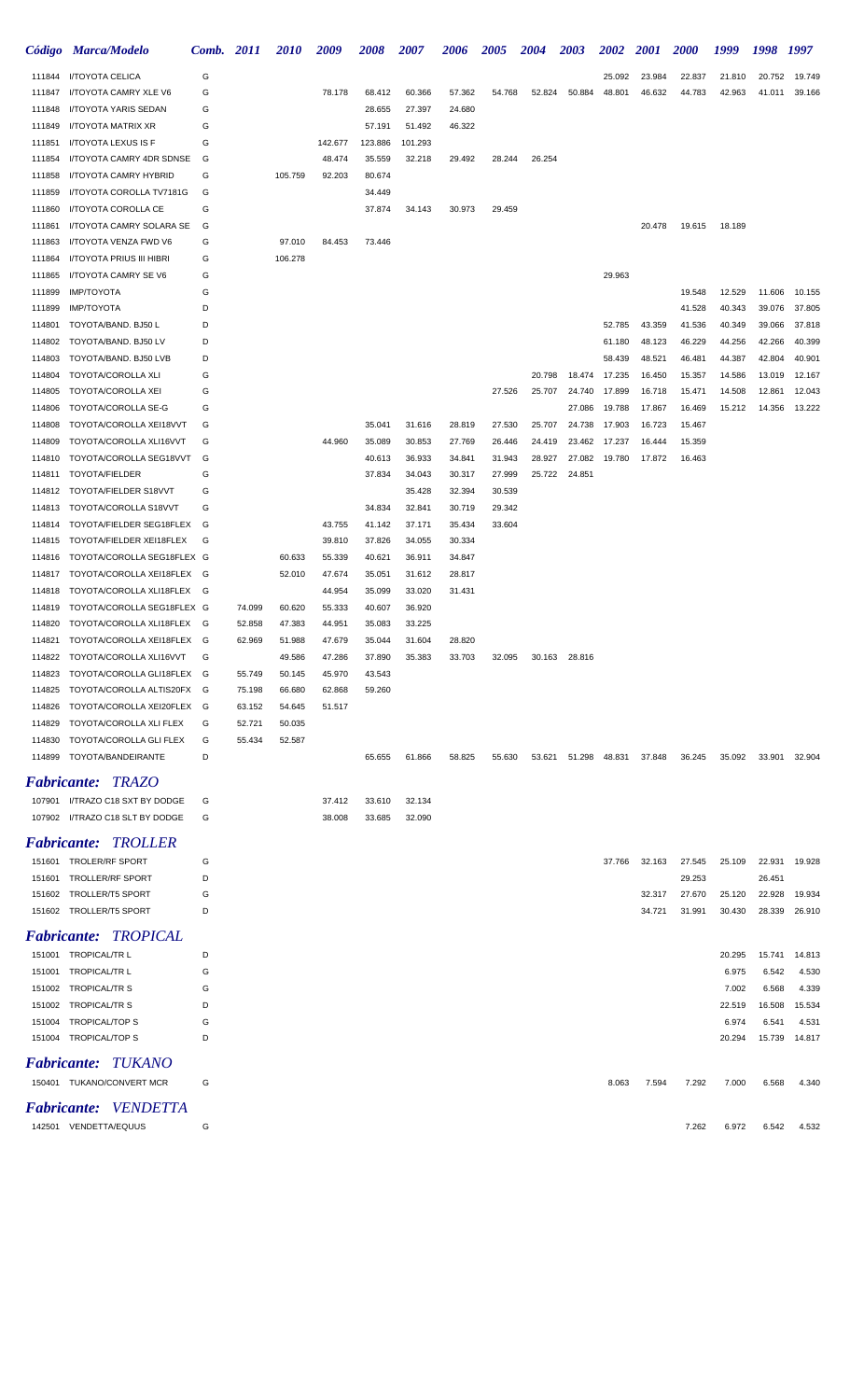|                  | Código Marca/Modelo                                      | <b>Comb.</b> 2011 |         | <i><b>2010</b></i> | 2009    | 2008    | <i><b>2007</b></i> | 2006    | <i><b>2005</b></i> | 2004   | 2003                 | <b>2002</b>      | <i>2001</i>             | <b>2000</b>      | 1999             | 1998             | 1997             |
|------------------|----------------------------------------------------------|-------------------|---------|--------------------|---------|---------|--------------------|---------|--------------------|--------|----------------------|------------------|-------------------------|------------------|------------------|------------------|------------------|
|                  | <b>Fabricante:</b> VOLKSWAGEN                            |                   |         |                    |         |         |                    |         |                    |        |                      |                  |                         |                  |                  |                  |                  |
| 112200           | I/VW MRE CGPI                                            | G                 |         |                    |         |         |                    |         |                    |        |                      | 20.662           | 20.025                  | 17.930           | 12.779           | 11.833           |                  |
| 112205           | IMP/VW GOL CL 1.8                                        | G                 |         |                    |         |         |                    |         |                    |        |                      |                  |                         |                  |                  | 11.203           | 10.135           |
| 112207           | IMP/VW GOLF GTI                                          | G                 |         |                    | 42.254  | 39.718  | 37.507             | 35.662  | 33.684             | 32.120 | 30.771               | 29.280           | 23.426                  | 21.787           | 20.652           | 12.436           | 12.008           |
| 112209           | <b>IMP/VW GOLF GLX</b>                                   | G                 |         |                    |         |         |                    |         |                    |        |                      |                  |                         |                  | 14.152           | 12.694           | 12.052           |
| 112210           | IMP/VW GOLF GL                                           | G                 |         |                    |         |         |                    |         |                    |        |                      |                  |                         | 14.621           | 13.472           | 12.310           | 11.259           |
| 112211           | <b>IMP/VW PASSAT</b>                                     | G                 |         |                    |         |         |                    |         |                    |        |                      |                  |                         |                  | 16.258           | 14.904           | 14.244           |
| 112212           | IMP/VW PASSAT VR6                                        | G                 |         |                    |         |         |                    |         |                    |        |                      |                  |                         |                  |                  |                  | 13.753           |
| 112213           | <b>IMP/VW GOLF VR6</b>                                   | G                 |         |                    |         |         |                    |         |                    |        |                      |                  |                         |                  |                  |                  | 19.874           |
| 112214           | <b>IMP/VW POINTER GLI 1.8</b>                            | G                 |         |                    |         |         |                    |         |                    |        |                      |                  |                         |                  |                  | 8.767            | 8.126            |
| 112215           | <b>IMP/VW GOL CLI</b>                                    | G                 |         |                    |         |         |                    |         |                    |        |                      |                  |                         |                  |                  | 11.299           | 10.256           |
| 112217           | IMP/VW POINTER GTI 2000                                  | G                 |         |                    |         |         |                    |         |                    |        |                      |                  |                         |                  |                  |                  | 12.127           |
| 112218           | <b>IMP/VW POINTER 1.8I</b>                               | G                 |         |                    |         |         |                    |         |                    |        |                      |                  |                         |                  |                  |                  | 7.959            |
| 112219<br>112220 | <b>IMP/VW GOLF CABRIOLET</b><br>IMP/VW POLO CLAS. 1.8 MI | G<br>G            |         |                    |         |         |                    |         |                    |        | 18.278               | 15.004           | 14.075                  | 12.501           | 11.643           | 11.839<br>11.187 | 11.330<br>10.173 |
| 112221           | IMP/VW GOL 1.6 MI                                        | G                 |         |                    |         |         |                    |         |                    |        |                      |                  | 13.927                  | 13.409           | 11.780           | 10.950           | 10.532           |
| 112222           | IMP/VW GOL CL 1.6 MI                                     | G                 |         |                    |         |         |                    |         |                    |        |                      | 14.700           | 13.993                  | 13.434           | 11.684           | 10.861           | 10.252           |
| 112223           | IMP/VW GOL GL 1.6 MI                                     | G                 |         |                    |         |         |                    |         |                    |        |                      |                  |                         |                  | 12.464           | 11.445           | 10.358           |
| 112224           | IMP/VW GOLF GLX 2.0 MI                                   | G                 |         |                    |         |         |                    |         |                    |        |                      |                  |                         | 15.881           | 14.153           | 12.439           | 12.007           |
| 112225           | IMP/VW GOLF GL 1.8 MI                                    | G                 |         |                    |         |         |                    |         |                    |        |                      |                  |                         | 13.699           | 13.066           | 12.320           | 11.255           |
| 112226           | IMP/VW POLO CLAS. 1.6 MI                                 | G                 |         |                    |         |         |                    |         | 23.830             | 22.471 | 21.208               | 19.869           |                         |                  |                  |                  |                  |
| 112227           | IMP/VW POLO 75                                           | G                 |         |                    |         |         |                    |         |                    |        |                      |                  |                         |                  | 11.646           | 11.188           | 10.172           |
| 112228           | I/VW PASSAT V6                                           | G                 |         |                    |         | 90.587  | 78.235             | 74.276  | 35.051             | 32.577 | 30.741               | 28.780           | 23.793                  | 20.258           | 19.125           | 16.691           | 10.931           |
| 112229           | <b>IMP/VW GOL STAR</b>                                   | G                 |         |                    |         |         |                    |         |                    |        |                      | 17.464           | 16.162                  | 14.969           | 13.764           | 11.434           | 10.359           |
| 112230           | <b>IMP/VW PASSAT VARIANT</b>                             | G                 |         |                    |         |         |                    |         |                    |        |                      |                  |                         |                  | 16.374           | 14.994           | 12.807           |
| 112231           | I/VW PASSAT VARIANT V6                                   | G                 |         |                    |         |         |                    |         | 35.906             | 33.070 | 31.838               | 29.230           | 25.885                  | 19.997           | 18.075           | 17.068           | 11.173           |
| 112232           | <b>IMP/VW PASSAT VARIANT T</b>                           | G                 |         |                    |         |         |                    |         |                    |        |                      |                  | 23.179                  | 19.625           | 17.289           | 15.956           | 13.578           |
| 112233           | <b>I/VW PASSAT TURBO</b>                                 | G                 |         |                    |         |         |                    | 39.187  | 31.269             | 29.003 | 27.553               | 24.019           | 21.982                  | 19.051           | 17.085           | 15.609           | 13.257           |
| 112234           | <b>IMP/VW PASSAT V6 SYNCRO</b>                           | G                 |         |                    |         |         |                    |         |                    |        |                      |                  | 23.801                  | 20.251           | 19.123           | 16.689           | 14.228           |
| 112235           | <b>IMP/VW GOL SPECIAL</b>                                | G                 |         |                    |         |         |                    |         |                    | 12.892 | 12.384               | 11.678           | 10.855                  | 10.377           | 9.770            | 8.974            | 8.544            |
| 112236           | IMP/VW POLO CLAS SPECIAL                                 | G                 |         |                    |         |         |                    |         |                    |        |                      |                  |                         | 12.497           | 11.645           | 11.189           | 10.175           |
| 112237           | IMP/VW NEW BEETLE                                        | G                 | 62.118  | 50.714             | 45.019  | 40.853  | 38.819             | 37.311  | 35.122             | 34.362 | 32.494               | 31.069           | 29.974                  | 28.705           | 27.346           | 26.695           | 23.257           |
| 112238           | <b>IMP/VW GOLF</b>                                       | G                 |         |                    |         |         |                    |         |                    |        |                      | 21.114           | 20.161                  | 19.293           | 13.472           | 12.304           | 11.259           |
| 112239           | IMP/VW GOLF 2.0                                          | G                 |         |                    |         |         |                    |         |                    |        |                      |                  | 20.558                  | 19.365           | 18.346           | 17.083           | 16.312           |
| 112240           | I/VW BEETLE                                              | G                 | 62.119  | 51.222             | 46.470  | 42.087  | 39.756             | 38.047  | 35.949             | 34.126 | 32.647               | 31.246           | 30.138                  | 28.870           | 27.747           | 26.650           | 25.790           |
|                  | 112241 I/VW BORA                                         | G                 | 48.301  | 43.198             | 38.950  | 34.560  | 30.148             | 28.011  | 22.690             | 20.975 | 20.498               | 19.883           | 19.254                  | 17.095           | 12.777           | 11.837           |                  |
|                  | 112242 I/VW BOREA                                        | G                 | 48.947  | 44.224             | 40.278  | 37.697  | 31.837             | 30.287  | 24.197             | 22.371 | 21.862               | 21.199           | 20.546                  | 19.128           | 13.628           |                  | 12.624 12.082    |
|                  | 112243 I/VW JETTA                                        | G                 | 72.000  | 64.408             | 60.427  | 53.050  | 47.120             | 45.044  | 42.674             | 41.038 |                      | 39.424 37.596    | 35.882                  | 34.230           | 32.476           | 31.052           | 29.661           |
|                  | 112244 I/VW POLO                                         | G                 |         |                    |         |         |                    |         |                    |        |                      |                  |                         | 12.497           | 11.645           | 11.188           | 10.175           |
|                  | 112245 I/VW POLO GTI                                     | G                 |         |                    |         |         |                    |         |                    |        |                      |                  |                         |                  | 11.646           |                  | 11.187 10.176    |
| 112246           | I/VW POLO CLASSIC 16V                                    | G                 |         |                    |         |         |                    |         |                    |        |                      | 15.002           | 14.072                  | 12.497           |                  |                  |                  |
|                  | 112247 I/VW POLO CLASSIC 1.8                             | G                 |         |                    |         |         |                    |         |                    |        |                      | 17.811 15.000    | 14.078                  | 12.502           | 11.639           | 11.188           | 10.174           |
| 112248           | I/VW PASSAT 2.0                                          | G                 |         |                    |         |         |                    |         |                    |        |                      | 39.008           | 23.027                  | 21.979           | 20.850           | 19.939           | 19.043           |
| 112249<br>112250 | I/VW GOL 1.0 PLUS<br>I/VW POLO 1.4                       | G<br>G            |         |                    |         |         |                    |         |                    |        | 14.266               | 12.771<br>15.003 | 12.200<br>14.077        | 11.638<br>12.496 | 10.737<br>11.643 | 10.259<br>11.189 | 9.503<br>10.172  |
| 112251           | I/VW GOLF 4 MOTION                                       | G                 |         |                    |         |         |                    |         |                    |        |                      | 21.118           | 20.165                  | 19.291           | 13.471           | 12.303           | 11.259           |
| 112252           | I/VW POLO 1.9TDI                                         | G                 |         |                    |         |         |                    |         |                    |        |                      |                  | 14.078                  | 12.502           | 11.645           |                  |                  |
| 112252           | I/VW POLO 1.9TDI                                         | D                 |         |                    |         |         |                    |         |                    |        |                      |                  |                         | 12.150           |                  |                  |                  |
| 112253           | I/VW PASSAT V6 PROTECT                                   | G                 |         |                    |         |         |                    |         | 56.085             |        | 51.771 46.991 42.682 |                  | 39.295                  |                  |                  |                  |                  |
| 112254           | <b>I/VW PHAETON</b>                                      | G                 |         |                    |         |         |                    |         |                    |        |                      |                  | 123.320 109.777 100.901 |                  |                  |                  |                  |
| 112257           | I/VW PASSAT 2.0 FSI                                      | G                 |         |                    |         | 56.536  | 54.054             | 46.471  | 43.207             | 40.969 |                      |                  |                         |                  |                  |                  |                  |
| 112258           | I/VW EOS                                                 | G                 |         |                    |         |         | 126.105            | 120.871 |                    |        |                      |                  |                         |                  |                  |                  |                  |
| 112259           | I/VW PASSAT VAR 2.0T F                                   | G                 | 104.205 | 91.414             | 78.622  | 68.428  | 62.323             | 58.662  | 56.334             |        |                      |                  |                         |                  |                  |                  |                  |
| 112260           | I/VW PASSAT 2.0T FSI                                     | G                 | 94.669  | 83.665             | 71.678  | 61.801  | 54.560             | 51.935  | 49.962             |        |                      |                  |                         |                  |                  |                  |                  |
| 112261           | I/VW PASSAT VAR 3.2 FSI                                  | G                 |         | 124.709            | 103.760 | 95.848  | 84.966             | 79.386  |                    |        |                      |                  |                         |                  |                  |                  |                  |
| 112262           | I/VW POLO GTI                                            | G                 |         |                    |         |         | 49.292             | 45.112  | 42.753             |        |                      |                  |                         |                  |                  |                  |                  |
| 112264           | I/VW EOS 2.0T FSI                                        | G                 | 148.555 | 129.407            | 122.164 | 115.128 | 108.960            |         |                    |        |                      |                  |                         |                  |                  |                  |                  |
| 112265           | I/VW PASSAT GLX                                          | G                 |         |                    |         |         |                    |         |                    |        |                      |                  |                         |                  |                  |                  | 14.207 13.575    |
| 112266           | I/VW JETTA VARIANT                                       | G                 | 77.282  | 66.989             | 63.019  | 59.243  | 54.747             |         |                    |        |                      |                  |                         |                  |                  |                  |                  |
| 112267           | I/VW GOLF R32                                            | G                 |         |                    | 63.922  | 56.638  | 53.718             | 37.738  |                    |        |                      |                  |                         |                  |                  |                  |                  |
| 112268           | I/VW EOS LUX                                             | G                 |         |                    | 116.313 | 103.251 | 89.162             | 86.153  |                    |        |                      |                  |                         |                  |                  |                  |                  |
| 112269           | I/VW NEW BEETLE CONV                                     | G                 |         | 62.923             | 57.059  | 51.688  | 48.844             | 46.739  |                    |        |                      |                  |                         |                  |                  |                  |                  |
| 112270           | I/VW NEW BEETLE 2.5 CONV                                 | G                 | 68.645  | 61.226             | 57.614  | 52.180  | 49.285             | 47.165  |                    |        |                      |                  |                         |                  |                  |                  |                  |
|                  | 112271 I/VW PASSAT KOMFORT                               | G                 |         |                    | 74.121  | 63.917  | 56.408             |         |                    |        |                      |                  |                         |                  |                  |                  |                  |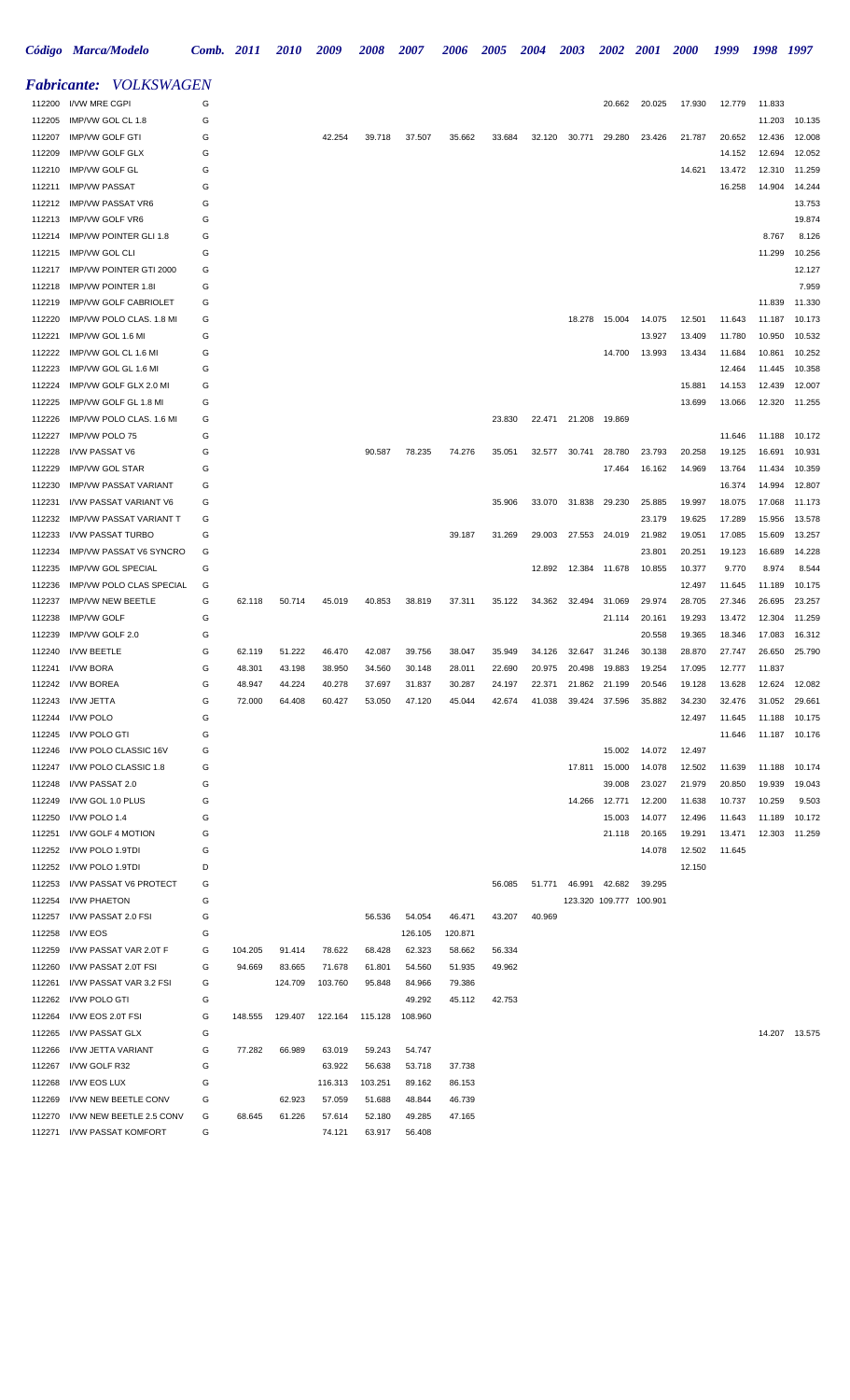|                  | Código Marca/Modelo                                | Comb. 2011 |         | <i>2010</i> | 2009              | <b>2008</b> | <b>2007</b> | <b>2006</b> | <b>2005</b> | <b>2004</b>      | <b>2003</b>          |                  | 2002 2001 2000   |                  | 1999             | 1998 1997        |                  |
|------------------|----------------------------------------------------|------------|---------|-------------|-------------------|-------------|-------------|-------------|-------------|------------------|----------------------|------------------|------------------|------------------|------------------|------------------|------------------|
|                  | 112272 I/VW FOX 1.6 PLUS                           | G          |         | 28.194      | 25.878            | 24.241      | 23.018      |             |             |                  |                      |                  |                  |                  |                  |                  |                  |
| 112273           | I/VW FOX 1.6 ROUTE                                 | G          |         | 30.906      | 28.407            | 26.432      |             |             |             |                  |                      |                  |                  |                  |                  |                  |                  |
| 112275           | I/VW TIGUAN SE SUV                                 | G          |         |             | 94.432            | 89.021      | 83.734      |             |             |                  |                      |                  |                  |                  |                  |                  |                  |
| 112276           | I/VW PASSAT CC 3.6 FSI                             | G          | 171.537 | 144.304     | 134.076           | 127.015     | 120.220     |             |             |                  |                      |                  |                  |                  |                  |                  |                  |
| 112277           | I/VW POLO TRENDLINE                                | G          |         |             |                   |             |             | 27.794      |             |                  |                      |                  |                  |                  |                  |                  |                  |
| 112278           | I/PASSAT GL 1.8T SEDAN                             | G          |         |             |                   |             |             |             | 30.703      | 28.470           | 27.065               |                  |                  |                  |                  |                  |                  |
| 112279           | I/VW JETTA GLS                                     | G          |         |             |                   | 39.448      | 37.238      | 35.398      | 33.449      | 31.893           |                      | 30.213 27.129    |                  |                  |                  |                  |                  |
| 112280           | I/VW CC SPORT                                      | G          |         |             | 139.131           |             |             |             |             |                  |                      |                  |                  |                  |                  |                  |                  |
| 112281<br>112282 | I/VW CC VR6 4MOTION<br>I/VW ROUTAN SEL             | G          |         | 141.756     | 131.700           | 124.188     |             |             |             |                  |                      |                  |                  |                  |                  |                  |                  |
| 112285           | I/VW TOURAN 1.4                                    | G<br>G     |         |             | 91.896<br>102.005 | 97.548      |             |             |             |                  |                      |                  |                  |                  |                  |                  |                  |
| 112286           | I/VW TOURAN TRENDLINE1.6                           | G          |         |             | 103.860           |             |             |             |             |                  |                      |                  |                  |                  |                  |                  |                  |
| 112289           | I/VW GOLF IV 1.4                                   | G          |         |             |                   |             |             |             |             |                  |                      |                  |                  | 19.096           |                  |                  |                  |
| 112290           | I/VW GTI                                           | G          |         |             |                   |             | 47.665      |             |             |                  |                      |                  |                  |                  |                  |                  |                  |
| 112292           | I/VW JETTA 2.0                                     | G          | 59.080  | 56.575      |                   |             |             |             |             |                  |                      |                  |                  |                  |                  |                  |                  |
| 112293           | I/VW JETTA 2.0T                                    | G          | 79.051  | 75.098      |                   |             |             |             |             |                  |                      |                  |                  |                  |                  |                  |                  |
| 112294           | I/VW CC LUXURY                                     | G          | 164.674 |             |                   |             |             |             |             |                  |                      |                  |                  |                  |                  |                  |                  |
| 112295           | I/VW PASSAT CC SP 2.0T                             | G          |         | 116.329     |                   |             |             |             |             |                  |                      |                  |                  |                  |                  |                  |                  |
| 112299           | IMP/VOLKSWAGEN                                     | G          |         |             |                   |             |             |             |             |                  | 12.793               |                  | 12.161 11.412    | 11.031           | 10.233           | 7.532            | 7.273            |
| 115099           | <b>VW/BRASILIA</b>                                 | G          |         |             |                   |             |             |             |             |                  |                      |                  |                  | 7.478            | 6.709            | 6.462            | 6.174            |
| 115101           | <b>VW/BRM BUGGY</b>                                | G          |         |             |                   |             |             |             |             |                  |                      |                  |                  |                  |                  |                  | 7.298            |
|                  | 115704 VW/GOL L                                    | G          |         |             |                   |             |             |             |             |                  |                      |                  |                  |                  |                  |                  | 11.160           |
|                  | 115705 VW/GOL LS                                   | G          |         |             |                   |             |             |             |             |                  |                      | 16.109           | 14.909           | 13.804           | 12.696           | 11.779           | 10.915           |
|                  | 115706 VW/GOL PLUS                                 | G          |         |             |                   |             |             |             |             |                  |                      | 12.769           | 12.197           | 11.550           | 10.736           | 10.258           | 9.499            |
|                  | 115707 VW/GOL S                                    | G          |         |             |                   |             |             |             |             |                  |                      | 14.183           | 13.500           | 12.849           | 12.152           | 11.591           | 11.049           |
|                  | 115709 VW/GOL CL                                   | G          |         |             |                   |             | 21.273      | 20.231      | 19.109      | 18.221           | 17.457               | 16.609           | 15.797           | 15.039           | 12.264           | 11.293           | 10.250           |
|                  | 115710 VW/GOL GL<br>115713 VW/GOL GTI 2000         | G<br>G     |         |             |                   |             |             |             |             |                  |                      |                  |                  | 17.512           | 13.159           | 11.430<br>15.849 | 10.357<br>14.274 |
|                  | 115714 VW/GOL CL STAR                              | G          |         |             |                   |             |             |             |             |                  |                      |                  |                  |                  |                  | 11.428           | 10.361           |
|                  | 115716 VW/GOL GL 1.8                               | G          |         |             |                   |             |             |             | 22.363      | 19.553           |                      | 18.155 16.335    | 15.399           | 14.762           | 13.155           | 11.431           | 10.358           |
|                  | 115717 VW/GOL CL 1.8                               | G          |         |             |                   |             |             |             |             |                  |                      |                  | 16.898           | 14.906           | 12.581           | 11.202           | 10.134           |
|                  | 115718 VW/GOL 1000                                 | G          |         |             |                   |             | 18.169      | 17.283      | 16.326      | 15.814           | 12.963               | 12.423           | 11.856           | 10.769           | 10.047           | 9.473            | 9.082            |
|                  | 115719 VW/GOL GLI 1.8                              | G          |         |             |                   |             |             |             |             |                  |                      |                  |                  | 14.474           | 13.696           | 13.059           | 12.442           |
|                  | 115720 VW/GOL CLI                                  | G          |         |             |                   | 22.513      | 21.124      | 20.125      | 18.956      |                  | 18.016 17.115 16.051 |                  | 15.816           | 15.053           | 12.182           | 11.167           | 10.110           |
|                  | 115721 VW/GOL CLI 1.8                              | G          |         |             |                   |             |             |             |             |                  |                      |                  |                  |                  |                  | 12.152           | 10.794           |
|                  | 115722 VW/GOL 1000I                                | G          |         |             |                   |             |             |             |             |                  |                      |                  | 12.421 11.851    | 10.775           | 10.047           | 9.475            | 9.081            |
|                  | 115723 VW/GOL ROLLING STONES                       | G          |         |             |                   |             |             |             |             |                  |                      |                  |                  |                  |                  |                  | 10.809           |
|                  | 115724 VW/GOL GTI 16V 2000                         | G          |         |             |                   |             |             |             |             |                  |                      |                  |                  | 18.626           | 17.233           | 15.856           | 15.167           |
|                  | 115725 VW/GOL TSI 1.8                              | G          |         |             |                   |             |             |             |             |                  |                      |                  |                  | 13.930           | 12.816           | 11.889           | 11.547           |
|                  | 115726 VW/GOL I 1.6                                | G          |         |             |                   |             |             |             |             |                  |                      |                  | 13.997           | 13.437           | 11.680           | 10.860           | 10.449           |
|                  | 115727 VW/GOL I                                    | G          |         |             |                   |             |             |             |             |                  | 14.282 12.958        | 12.424           | 11.852           | 10.775           | 10.042           | 9.476            | 9.080            |
|                  | 115728 VW/GOL I PLUS                               | G          |         |             |                   |             |             |             |             |                  |                      |                  |                  |                  |                  | 9.975            | 9.501            |
| 115729           | <b>VW/GOL ATLANTA</b><br><b>VW/GOL ATLANTA 1.8</b> | G          |         |             |                   |             |             |             |             |                  |                      |                  |                  |                  |                  | 11.431           | 10.356           |
| 115730<br>115731 | VW/GOL CL 1.8 MI                                   | G<br>G     |         |             |                   |             |             |             | 18.600      | 17.729           |                      | 16.984 16.161    | 15.378           | 14.633           | 12.654           | 11.340           | 11.663<br>10.274 |
| 115732           | VW/GOL GL 1.8 MI                                   | G          |         |             |                   |             |             |             |             |                  |                      |                  |                  | 14.336           | 13.148           | 11.592           | 10.621           |
| 115733           | VW/GOL 1.6 MI                                      | G          |         |             |                   |             |             | 26.492      | 24.470      | 19.391           | 15.427               | 14.765           | 13.925           | 13.415           | 11.777           | 10.948           | 10.365           |
| 115734           | VW/GOL CL 1.6 MI                                   | G          |         | 22.418      | 21.300            | 20.063      | 18.968      | 18.017      | 17.000      | 16.232           | 15.428               | 14.764           | 13.919           | 13.412           | 11.671           | 10.872           | 10.254           |
| 115735           | VW/GOL GL 1.6 MI                                   | G          |         |             |                   |             |             |             |             |                  |                      |                  | 15.527           | 14.423           | 13.284           | 11.441           | 10.355           |
| 115736           | VW/GOL TSI 2000                                    | G          |         |             |                   |             |             |             |             |                  |                      |                  |                  |                  | 13.574           | 13.054           | 11.818           |
| 115737           | <b>VW/GOL MI</b>                                   | G          |         |             |                   |             |             | 16.346      | 13.494      | 12.892           | 12.390               | 11.677           | 10.856           | 10.380           | 9.771            | 7.582            | 7.244            |
| 115738           | <b>VW/GOL PLUS MI</b>                              | G          |         |             |                   |             |             |             |             |                  |                      |                  |                  | 12.024           | 10.738           | 10.254           | 9.504            |
| 115739           | VW/GOL 16V PLUS                                    | G          |         |             |                   |             |             | 17.753      | 15.653      | 14.974           | 14.380               | 13.353           | 12.779           | 12.258           | 10.987           | 10.356           | 9.499            |
| 115740           | VW/GOL 16V                                         | G          |         |             |                   | 19.017      | 17.945      | 17.069      | 15.651      | 14.969           | 14.381               | 12.877           | 12.251           | 11.507           | 10.126           | 9.711            | 9.272            |
|                  | 115741 VW/GOL GLS 2.0 MI                           | G          |         |             |                   |             |             | 21.733      | 20.618      | 19.740           | 18.775               | 17.201           | 16.383           | 15.719           | 13.999           | 13.252           | 11.984           |
|                  | 115742 VW/GOL SPORT                                | G          |         |             |                   |             |             |             |             |                  | 15.612               | 14.956           | 14.234           | 13.171           |                  |                  |                  |
|                  | 115743 VW/GOL SPECIAL                              | G          |         |             |                   | 16.872      | 15.931      | 15.147      | 13.916      | 13.221           | 12.625               | 11.851           | 11.018           | 10.515           | 9.820            | 9.079            | 8.358            |
|                  | 115744 VW/GOL 1.0                                  | G          | 27.441  | 24.776      | 23.574            | 21.152      | 17.281      | 15.578      | 13.489      | 12.893           | 12.387               | 11.673           | 10.850           | 10.376           | 9.769            | 8.973            | 8.560            |
|                  | 115745 VW/GOL 1.6                                  | G          | 30.498  | 26.686      | 23.581            | 20.694      | 18.804      | 17.882      | 16.150      | 15.405           | 14.785               | 14.265           | 13.582           | 13.046           | 11.679           | 10.865           | 10.254           |
|                  | 115746 VW/GOL 1.8<br>115747 VW/GOL 2.0             | G<br>G     |         |             |                   |             |             | 18.186      | 17.185      | 16.387<br>19.638 | 15.841<br>18.559     | 15.314<br>16.653 | 14.613<br>15.902 | 13.714<br>15.142 | 12.665<br>13.523 | 11.332<br>12.804 | 10.279<br>11.813 |
| 115748           | <b>VW/GOL GTI</b>                                  | G          |         |             |                   |             |             |             |             |                  |                      | 23.084           | 21.963           | 19.080           | 17.629           | 16.195           | 14.524           |
| 115749           | <b>VW/GOL PATRULHEIRO 1.6</b>                      | G          |         |             | 25.051            | 23.492      | 21.410      | 20.422      | 19.426      | 18.077           | 15.362               |                  |                  |                  |                  |                  |                  |
| 115750           | <b>VW/GOL PATRULHEIRO 1.8</b>                      | G          |         |             |                   |             |             |             | 19.167      | 16.388           | 15.843               | 15.317           | 14.613           | 13.720           | 12.663           |                  |                  |
|                  | 115751 VW/GOL SERIE OURO 2000                      | G          |         |             |                   |             |             |             |             |                  |                      | 12.880           | 12.252           | 11.510           | 10.128           | 9.712            |                  |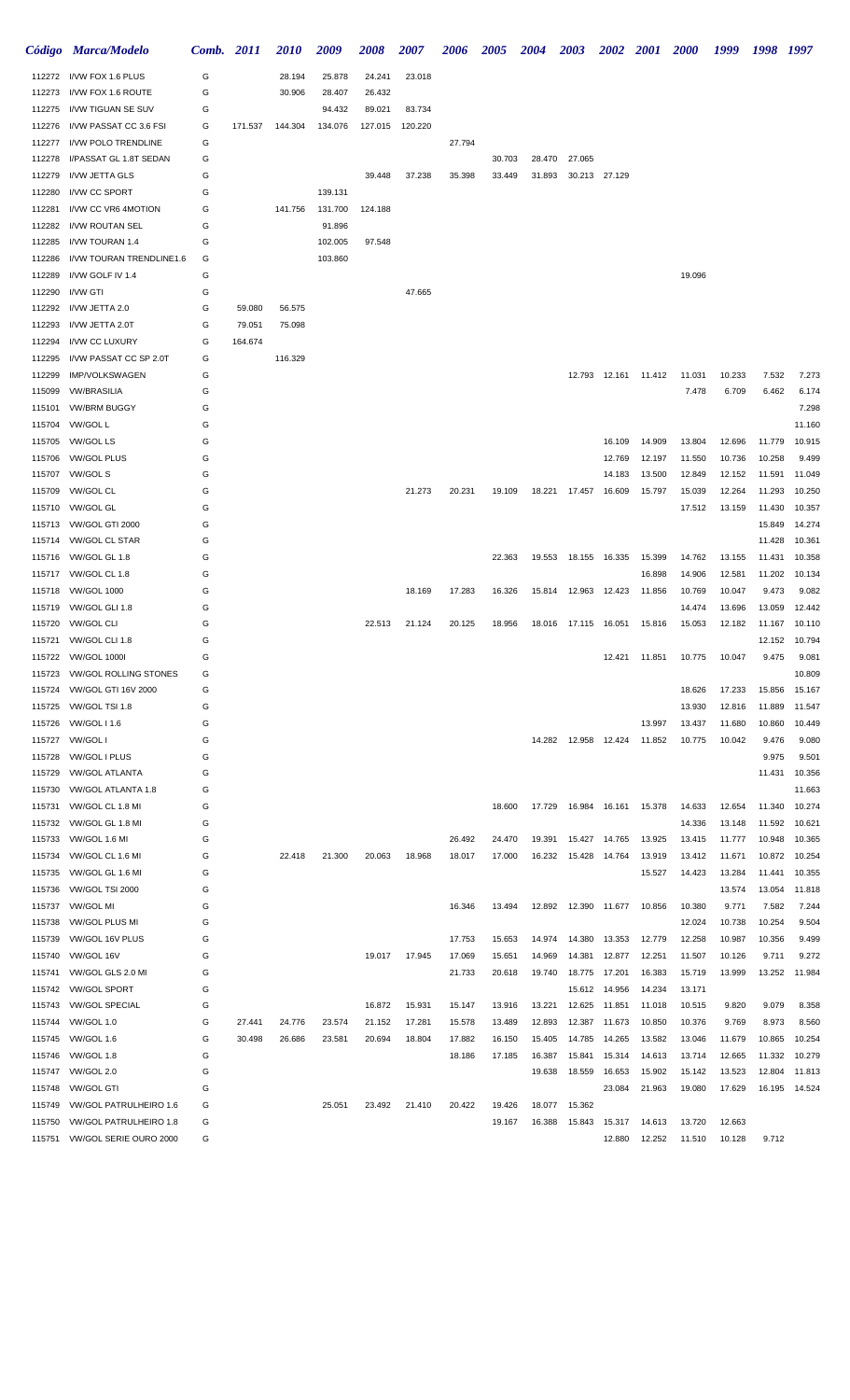|                  | Código Marca/Modelo                                 | Comb. 2011 |        | <i>2010</i> | 2009   | 2008   | 2007             | <b>2006</b>      | <b>2005</b>      | <b>2004</b>      | <b>2003</b>                 | <b>2002</b>      | <b>2001</b>            | <b>2000</b>      | 1999             | 1998             | 1997             |
|------------------|-----------------------------------------------------|------------|--------|-------------|--------|--------|------------------|------------------|------------------|------------------|-----------------------------|------------------|------------------------|------------------|------------------|------------------|------------------|
|                  | 115752 VW/GOL 16V TURBO                             | G          |        |             |        |        |                  |                  |                  | 18.339           | 16.424                      | 15.000           | 14.129                 | 13.335           | 12.650           | 12.203           | 11.782           |
| 115753           | VW/GOL 1.0 PLUS                                     | G          |        |             | 22.469 | 19.302 | 17.651           | 16.745           | 15.651           | 14.974           | 14.271                      | 12.773           | 12.199                 | 11.552           | 10.740           | 10.257           | 9.503            |
| 115754           | <b>VW/GOL SERIE OURO</b>                            | G          |        |             |        |        |                  |                  |                  | 15.149           | 14.202                      | 12.879           | 12.252                 | 11.506           | 10.127           |                  |                  |
| 115755           | <b>VW/GOL FUN</b>                                   | G          |        |             |        |        |                  |                  |                  |                  |                             | 14.957           | 14.234                 | 13.272           | 12.366           |                  |                  |
| 115756           | <b>VW/GOL TREND</b>                                 | G          |        |             |        |        |                  |                  |                  | 15.487           | 14.709                      | 13.764           | 12.936                 | 11.997           | 11.291           |                  |                  |
| 115757           | <b>VW/GOL HIGHWAY</b>                               | G          |        |             |        |        |                  |                  | 19.459           | 17.559           | 15.359                      | 14.693           | 13.992                 | 13.435           | 11.684           | 10.863           | 10.446           |
| 115758<br>115759 | VW/GOL 16V POWER<br>VW/GOL FUN 1.6                  | G<br>G     |        | 27.964      | 25.903 | 24.539 | 22.588           | 17.938<br>21.550 | 16.959<br>20.723 | 16.166<br>19.289 | 15.438<br>16.386            | 14.533<br>15.678 | 13.411<br>14.928       | 12.128<br>14.332 | 11.115<br>12.460 | 10.271<br>11.588 | 11.143           |
| 115760           | VW/GOL PLUS 1.6                                     | G          |        |             | 25.071 | 23.572 | 22.246           | 21.156           | 20.000           | 18.815           | 15.350                      | 14.906           | 14.218                 | 13.566           | 12.866           | 12.307           | 11.757           |
| 115761           | VW/GOL SPECIAL 1.6                                  | G          |        |             |        |        |                  | 15.780           | 14.905           | 14.211           | 13.482                      | 12.432           | 11.698                 | 10.959           | 10.396           | 9.941            | 9.496            |
| 115762           | VW/GOL 1.0 POWER                                    | G          |        |             |        |        | 18.855           | 17.930           | 17.258           | 16.267           | 15.152                      | 13.765           | 12.674                 | 11.495           | 10.645           | 9.830            | 9.074            |
| 115763           | VW/GOL 16V SPORT                                    | G          |        |             |        |        |                  |                  |                  | 16.640           | 15.607                      | 14.958           | 14.239                 | 13.057           | 12.384           | 11.843           | 11.314           |
| 115765           | VW/GOL 1.6 POWER                                    | G          | 36.391 | 29.698      | 24.215 | 22.643 | 21.522           | 20.386           | 19.333           | 18.600           | 17.903                      | 16.228           | 15.294                 | 14.578           |                  |                  |                  |
| 115766           | VW/GOL 1.8 POWER                                    | G          |        |             | 25.994 | 24.128 | 22.823           | 21.910           | 20.707           | 18.755           | 18.156                      | 17.331           | 16.530                 | 15.774           | 14.963           |                  |                  |
| 115769           | VW/GOL 1.6 CITY                                     | G          |        |             |        | 20.667 | 18.655           | 17.783           | 16.007           | 15.216           | 14.483                      | 13.601           | 12.784                 | 11.976           | 11.283           |                  | 10.742 10.239    |
| 115770           | VW/GOL 1.0 CITY                                     | G          |        |             | 20.265 | 18.387 | 17.125           | 16.299           | 15.023           | 14.553           | 13.830                      | 12.102           | 11.427                 | 10.716           |                  |                  |                  |
| 115772           | VW/GOL 1.6 RALLYE                                   | G          | 36.379 | 32.502      | 26.540 | 24.751 | 22.255           | 21.521           | 20.270           | 18.950           | 18.298                      |                  |                        |                  |                  |                  |                  |
| 115773           | VW/GOL 1.8 RALLYE                                   | G          |        |             |        |        |                  | 22.541           | 20.850           | 20.285           |                             |                  |                        |                  |                  |                  |                  |
| 115774           | VW/GOL 1.8 COPA                                     | G          |        |             |        |        | 22.823           | 21.909           | 20.709           | 19.199           |                             |                  |                        |                  |                  |                  |                  |
| 115775           | VW/GOL 1.0 COPA                                     | G          |        |             | 22.292 | 20.959 | 19.791           | 18.426           | 17.295           |                  |                             |                  |                        |                  |                  |                  |                  |
| 115776           | VW/GOL 1.6 COPA<br>115777 VW/GOL 1.6 RALLYE GIV     | G<br>G     |        |             | 26.541 | 24.761 | 23.432<br>23.525 | 21.801           | 20.961           |                  |                             |                  |                        |                  |                  |                  |                  |
| 115778           | VW/GOL 1.0 GIV                                      | G          | 23.228 | 20.724      | 19.652 | 18.008 | 16.885           |                  |                  |                  |                             |                  |                        |                  |                  |                  |                  |
| 115779           | VW/GOL 1.6 GIV                                      | G          |        |             | 25.820 | 24.693 | 23.379           |                  |                  |                  |                             |                  |                        |                  |                  |                  |                  |
| 115780           | VW/GOL 1.6 POWER GIV                                | G          |        |             | 29.399 | 28.053 | 26.552           |                  |                  |                  |                             |                  |                        |                  |                  |                  |                  |
| 115781           | VW/GOL 1.8 POWER GIV                                | G          |        |             | 25.992 | 24.115 | 22.831           |                  |                  |                  |                             |                  |                        |                  |                  |                  |                  |
| 115782           | VW/GOL 1.0 FLASH GIV                                | G          |        |             | 21.258 | 20.270 | 18.362           |                  |                  |                  |                             |                  |                        |                  |                  |                  |                  |
| 115783           | VW/GOL 1.0 TITAN GIV                                | G          | 24.302 | 21.630      | 20.510 | 18.786 |                  |                  |                  |                  |                             |                  |                        |                  |                  |                  |                  |
| 115784           | VW/GOL COUNTRY 1.6                                  | G          |        |             |        |        |                  |                  |                  | 20.117           |                             |                  |                        |                  |                  |                  |                  |
| 115785           | VW/GOL 1.0 SELECAO                                  | G          | 31.066 | 27.758      | 26.172 |        |                  |                  |                  |                  |                             |                  |                        |                  |                  |                  |                  |
| 115786           | VW/GOL 1.0 ECOMOTION GIV                            | G          | 24.998 | 22.378      | 21.107 |        |                  |                  |                  |                  |                             |                  |                        |                  |                  |                  |                  |
| 115787           | <b>VW/GOL VINTAGE</b>                               | G          |        | 43.179      |        |        |                  |                  |                  |                  |                             |                  |                        |                  |                  |                  |                  |
| 115789           | <b>VW/GOL ROCK IN RIO</b>                           | G          | 32.282 |             |        |        |                  |                  |                  |                  |                             |                  |                        |                  |                  |                  |                  |
| 115799           | <b>VW/GOL</b>                                       | G          |        |             | 19.422 | 18.254 | 17.230           | 16.386           | 13.491           | 12.895           |                             | 12.391  11.677   | 10.853                 | 10.381           | 9.766            | 7.583            | 7.243            |
| 115899<br>116199 | <b>VW/KADRON</b><br>VW/KARMANN-GHIA                 | G<br>G     |        |             |        |        |                  |                  |                  |                  |                             |                  |                        | 7.833            | 6.925            | 6.672            | 5.652<br>8.050   |
| 116201           | <b>VW/KOMBIL</b>                                    | G          |        |             |        |        |                  |                  |                  |                  |                             |                  |                        | 14.776           | 13.973           | 12.368           | 10.479           |
| 116202           | <b>VW/KOMBI STANDARD</b>                            | G          |        |             |        |        |                  |                  |                  |                  |                             | 17.848  16.750   | 16.173                 | 14.782           | 13.977           | 12.365           | 10.479           |
| 116299           | <b>VW/KOMBI</b>                                     | G          |        |             |        |        |                  |                  |                  |                  |                             | 15.534           | 14.746                 | 13.592           | 12.604           | 11.864           | 9.363            |
| 116601           | <b>VW/PARATI GLS</b>                                | G          |        |             |        |        |                  |                  |                  |                  |                             |                  | 17.794                 | 16.934           | 15.846           | 11.709           | 11.071           |
| 116605           | <b>VW/PARATI CL</b>                                 | G          |        |             |        |        |                  |                  |                  |                  |                             |                  | 18.013 17.200          | 16.226           | 13.701           | 12.226           | 10.902           |
| 116606           | <b>VW/PARATI GL</b>                                 | G          |        |             |        |        |                  |                  |                  |                  |                             |                  |                        |                  |                  | 11.710           | 11.071           |
| 116609           | <b>VW/PARATI CLUB</b>                               | G          |        |             |        |        |                  |                  |                  |                  |                             |                  |                        |                  |                  | 11.710           | 11.070           |
| 116611           | <b>VW/PARATI PLUS "SE"</b>                          | G          |        |             |        |        |                  |                  |                  |                  |                             |                  |                        |                  | 14.518           | 11.708           | 11.072           |
|                  | 116612 VW/PARATI GL 1.8                             | G          |        |             |        |        |                  |                  |                  |                  |                             | 23.673           | 22.525                 | 20.756           | 14.290           | 11.707           | 11.070           |
| 116613           | VW/PARATI CL 1.8                                    | G          |        |             |        |        |                  |                  |                  |                  | 19.608                      | 18.450           | 17.566                 | 16.826           | 13.856           | 11.707           | 11.048           |
| 116615<br>116616 | <b>VW/PARATI CLI</b><br>VW/PARATI CLI 1.8           | G<br>G     |        |             |        |        |                  |                  |                  |                  |                             |                  |                        |                  | 14.243           | 12.725<br>13.190 | 11.878<br>11.967 |
|                  | 116617 VW/PARATI GLI 1.8                            | G          |        |             |        |        |                  |                  |                  |                  |                             |                  |                        |                  |                  | 16.179           | 15.097           |
| 116618           | VW/PARATI GLSI 2000                                 | G          |        |             |        |        |                  |                  |                  |                  |                             |                  |                        |                  |                  | 16.032           | 13.110           |
| 116619           | VW/PARATI GTI 16V 2000                              | G          |        |             |        |        |                  |                  |                  |                  |                             |                  |                        | 19.536           | 18.511           | 15.860           | 14.675           |
| 116620           | <b>VW/PARATI ATLANTA</b>                            | G          |        |             |        |        | 24.552           | 23.545           | 22.386           |                  | 20.094 17.711 16.702 14.511 |                  |                        | 13.863           | 12.057           | 11.479           | 10.230           |
| 116621           | <b>VW/PARATI ATLANTA 1.8</b>                        | G          |        |             |        |        |                  |                  |                  |                  |                             |                  |                        |                  |                  |                  | 12.089           |
| 116622           | VW/PARATI CL 1.6 MI                                 | G          |        |             |        |        |                  |                  |                  |                  |                             |                  | 19.221  18.271  17.358 | 16.398           | 13.424           | 11.992           | 10.791           |
| 116623           | VW/PARATI GL 1.6 MI                                 | G          |        |             |        |        |                  |                  |                  |                  |                             |                  |                        | 16.741           | 14.723           | 11.477           | 10.958           |
| 116624           | VW/PARATI CL 1.8 MI                                 | G          |        |             |        |        |                  |                  |                  |                  |                             |                  | 18.421                 | 16.065           | 13.854           | 12.233           | 11.052           |
| 116625           | VW/PARATI GL 1.8 MI                                 | G          |        |             |        |        | 26.597           | 25.290           | 23.890           | 22.784           | 21.816                      | 20.765           | 19.759                 | 18.807           | 14.288           | 12.863           | 12.047           |
| 116626           | VW/PARATI GLS 2.0 MI                                | G          |        |             |        |        |                  |                  |                  |                  |                             |                  |                        | 16.883           | 15.841           | 13.446           | 12.453           |
| 116627           | <b>VW/PARATI16V</b>                                 | G          |        |             |        |        |                  |                  |                  |                  | 17.509                      | 15.344           | 14.514                 | 13.862           | 12.056           | 11.479           | 10.228           |
| 116628<br>116629 | <b>VW/PARATI 16V PLUS</b>                           | G<br>G     |        |             |        |        |                  |                  |                  |                  | 17.513                      | 16.067           | 15.256                 | 14.022           | 12.564           | 11.799           | 11.272           |
| 116630           | <b>VW/PARATI TSI 2000</b><br><b>VW/PARATI SPORT</b> | G          |        |             |        |        |                  |                  | 24.108           | 22.078           | 18.998                      | 16.367           | 15.592                 |                  | 15.847<br>14.778 | 13.444<br>12.490 | 12.451<br>11.789 |
| 116631           | <b>VW/PARATI CELA 1.8</b>                           | G          |        |             | 28.306 | 25.818 | 24.561           | 23.545           | 22.393           | 21.278           | 19.610                      | 15.569           | 14.858                 | 14.174           | 13.449           | 12.227           | 11.052           |
| 116632           | <b>VW/PARATI AMBULANCIA 1.8</b>                     | G          |        |             |        |        |                  |                  | 22.600           | 21.276           | 19.612                      | 18.445           | 17.571                 | 16.828           | 13.857           | 12.226           |                  |
|                  | 116633 VW/PARATI CELA 1.6                           | G          |        | 31.321      | 29.471 | 27.675 | 26.196           | 24.530           | 21.984           | 20.695           | 19.284                      | 18.013           | 17.197                 | 16.222           | 13.697           |                  | 11.710 10.904    |
|                  |                                                     |            |        |             |        |        |                  |                  |                  |                  |                             |                  |                        |                  |                  |                  |                  |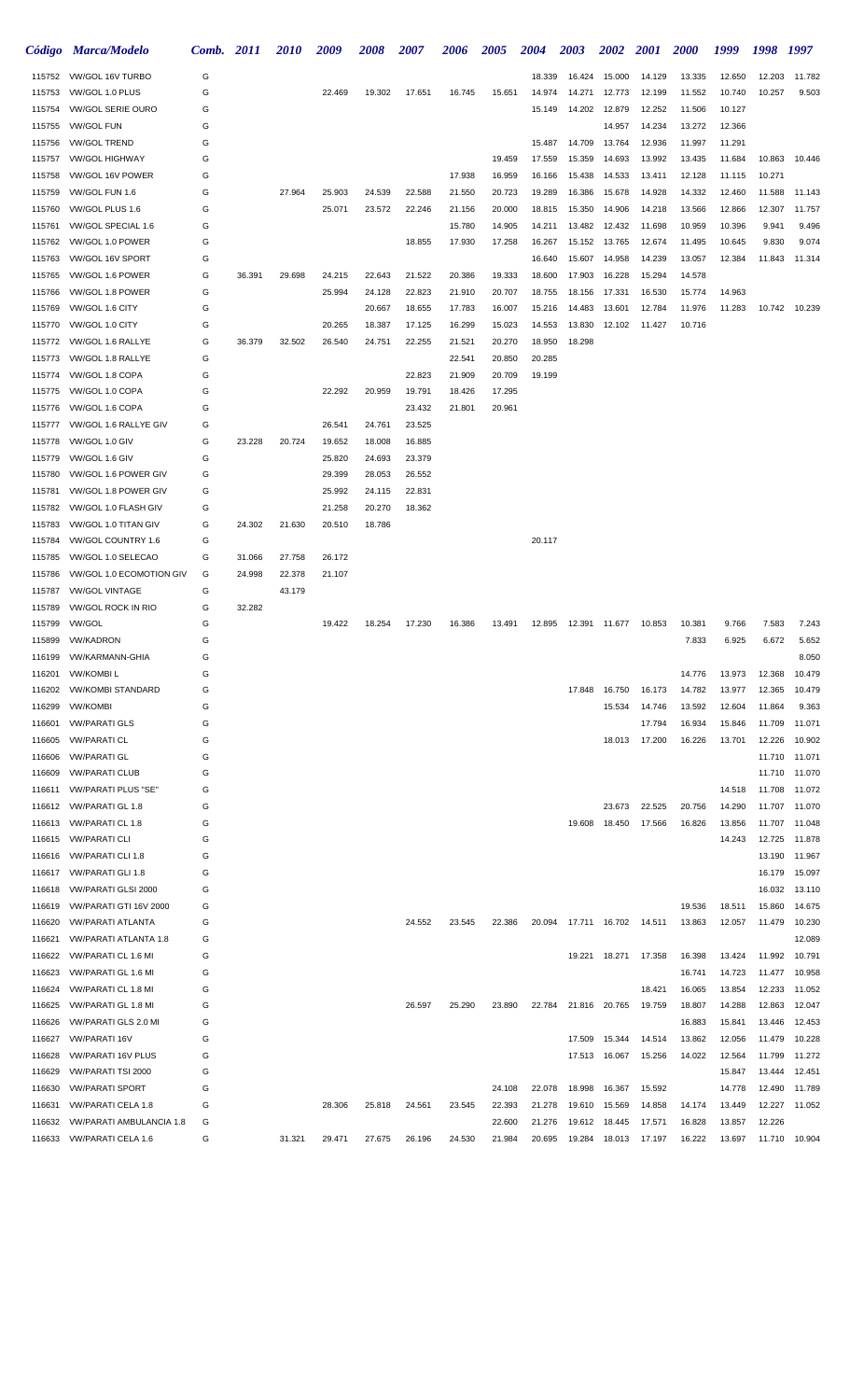|                  | Código Marca/Modelo                            | Comb.  | <i>2011</i> | <i>2010</i> | 2009   | 2008   | 2007   | 2006   | <b>2005</b> | <b>2004</b> | 2003                 | <b>2002</b>      | <b>2001</b>      | <b>2000</b>      | 1999             | 1998             | 1997             |
|------------------|------------------------------------------------|--------|-------------|-------------|--------|--------|--------|--------|-------------|-------------|----------------------|------------------|------------------|------------------|------------------|------------------|------------------|
| 116634           | VW/PARATI 1.6                                  | G      | 35.426      | 29.919      | 27.412 | 25.006 | 24.017 | 23.124 | 21.980      | 20.701      | 19.294               | 18.009           | 17.195           | 16.227           | 13.701           |                  | 11.711 10.903    |
| 116635           | <b>VW/PARATI PATRULH.1.6</b>                   | G      |             | 31.311      | 29.476 | 27.667 | 26.191 | 24.537 | 21.977      | 20.699      | 19.290               | 18.018           | 17.197           | 16.219           |                  |                  |                  |
| 116636           | <b>VW/PARATI PATRULH.1.8</b>                   | G      |             |             | 28.318 | 25.819 | 24.550 | 23.550 | 22.386      | 21.277      | 19.608               | 15.575           | 14.854           | 14.176           | 13.450           | 12.229           |                  |
| 116637           | <b>VW/PARATI AMBULANCIA 1.6</b>                | G      |             |             |        |        |        | 28.023 | 22.749      | 20.692      | 19.286               | 18.018           | 17.197           | 16.223           | 13.699           | 11.704           | 10.906           |
| 116638           | VW/PARATI 1.8                                  | G      |             | 30.852      | 28.308 | 25.816 | 24.550 | 23.546 | 22.388      | 21.273      | 19.614               | 15.569           | 14.852           | 14.175           | 13.449           | 12.229           | 11.051           |
| 116639           | <b>VW/PARATI GTI</b>                           | G      |             |             |        |        |        |        |             | 27.291      | 25.590               | 23.675           | 21.630           | 19.658           | 18.607           | 15.857           |                  |
| 116640           | VW/PARATI 2.0                                  | G      |             |             |        |        |        |        |             | 21.543      | 20.569               | 18.956           | 17.689           | 16.894           | 15.845           | 13.442           | 12.450           |
| 116641           | <b>VW/PARATI 16V TURBO</b>                     | G      |             |             |        |        |        |        | 27.101      | 20.075      | 19.356               | 15.569           | 14.857           | 14.362           | 13.701           | 13.105           | 12.520           |
| 116642           | <b>VW/PARATI SUMMER 16V</b>                    | G      |             |             |        |        |        |        |             |             | 17.417               | 15.345           | 14.620           | 13.527           | 12.251           | 11.511           |                  |
| 116643           | <b>VW/PARATI FUN</b>                           | G      |             |             |        |        |        |        |             | 18.923      |                      | 16.384           | 15.326           | 14.691           | 14.094           |                  |                  |
| 116644<br>116645 | <b>VW/PARATI 16V TOUR</b><br>VW/PARATI FUN 1.6 | G<br>G |             |             |        |        |        |        |             | 22.079      | 17.818<br>20.577     | 16.939<br>19.214 | 15.620<br>18.345 | 14.583<br>17.304 | 13.585<br>14.613 |                  | 12.486 11.632    |
| 116647           | <b>VW/PARATI 1.8 TOUR</b>                      | G      |             |             |        |        |        |        |             | 22.381      | 20.531               | 18.589           | 17.396           | 16.158           | 15.055           |                  |                  |
| 116648           | VW/PARATI 2.0 TOUR                             | G      |             |             |        |        |        |        |             | 22.587      | 20.570               | 18.960           | 17.563           | 16.961           |                  |                  |                  |
| 116649           | <b>VW/PARATI 16V SUNSET</b>                    | G      |             |             |        |        |        |        |             | 18.857      | 17.678               | 16.381           | 15.322           | 14.740           |                  |                  |                  |
| 116650           | VW/PARATI 16VT CROSSOVER G                     |        |             |             |        |        |        |        |             | 21.384      | 19.794               | 17.884           | 16.640           | 15.593           |                  |                  |                  |
| 116651           | <b>VW/PARATI 16VT EVIDENCE</b>                 | G      |             |             |        |        |        |        |             | 20.136      | 19.586               | 17.652           | 16.537           | 15.508           |                  |                  |                  |
| 116652           | VW/PARATI 1.8 CROSSOVER                        | G      |             |             |        |        |        | 25.503 | 23.586      | 22.531      |                      |                  |                  |                  |                  |                  |                  |
| 116653           | VW/PARATI 2.0 CROSSOVER                        | G      |             |             |        |        |        | 25.836 | 22.635      | 21.383      | 19.796               | 17.993           | 15.665           |                  |                  |                  |                  |
| 116654           | <b>VW/PARATI 1.8 EVIDENCE</b>                  | G      |             |             |        |        |        |        |             | 20.215      | 19.585               | 17.772           | 16.562           | 15.524           |                  |                  |                  |
| 116657           | <b>VW/PARATI 2.0 TRACKFIELD</b>                | G      |             |             |        |        |        | 24.714 | 22.707      | 21.547      | 20.733               | 19.144           |                  |                  |                  |                  |                  |
| 116658           | <b>VW/PARATI 1.8 TRACKFIELD</b>                | G      |             |             |        | 28.566 | 26.451 | 24.745 | 23.193      | 22.270      |                      |                  |                  |                  |                  |                  |                  |
| 116659           | <b>VW/PARATI 1.8 PLUS</b>                      | G      |             |             |        |        |        | 24.763 | 22.593      | 21.282      | 19.609               | 18.450           | 17.562           | 16.835           | 14.627           |                  | 13.992 13.367    |
| 116660           | <b>VW/PARATI 2.0 PLUS</b>                      | G      |             |             |        |        |        |        | 22.717      | 21.537      | 20.737               | 19.152           |                  |                  |                  |                  |                  |
| 116661           | <b>VW/PARATI 1.6 CITY</b>                      | G      |             |             |        |        |        | 24.612 | 22.525      | 20.693      | 19.292               | 18.015           |                  |                  |                  |                  |                  |
| 116662           | <b>VW/PARATI 1.6 TRACKFIELD</b>                | G      |             |             | 29.474 | 27.672 | 26.198 | 24.543 | 21.978      | 20.986      | 19.843               | 18.443           |                  |                  |                  |                  |                  |
| 116664           | <b>VW/PARATI 1.8 COMFORTL</b>                  | G      |             |             |        |        | 27.841 | 25.916 | 22.788      | 21.959      |                      |                  |                  |                  |                  |                  |                  |
| 116665           | <b>VW/PARATI 1.6 COMFORTL.</b>                 | G      |             |             |        |        | 27.021 | 24.418 | 23.342      |             | 22.317 21.423 20.435 |                  | 19.497           | 18.613           | 17.650           |                  | 16.880 16.122    |
| 116666           | <b>VW/PARATI 1.6 SURF</b>                      | G      | 43.079      | 34.560      | 30.446 | 28.704 | 25.952 | 24.752 |             |             |                      |                  |                  |                  |                  |                  |                  |
| 116667           | <b>VW/PARATI 1.8 SURF</b>                      | G<br>G |             | 34.959      | 31.967 | 30.309 | 27.131 | 25.876 |             |             |                      |                  |                  |                  |                  |                  |                  |
| 116668<br>116699 | VW/PARATI 1.6 TITAN<br><b>VW/PARATI</b>        | G      | 36.256      | 31.538      | 29.830 | 27.551 |        |        | 22.595      |             | 20.083 17.516 15.347 |                  | 14.509           | 13.857           | 12.051           | 11.480           | 10.228           |
| 116799           | <b>VW/PASSAT</b>                               | G      |             |             |        |        |        |        |             |             |                      |                  |                  |                  | 13.841           | 12.844           | 11.736           |
| 116803           | <b>VW/PUMA GTE</b>                             | G      |             |             |        |        |        |        |             |             |                      |                  |                  |                  |                  |                  | 11.095           |
| 116900           | <b>VW/QUANTUM</b>                              | G      |             |             |        |        |        |        |             |             |                      | 16.405           | 15.420           | 13.977           | 12.307           | 11.820           | 10.474           |
| 116901           | <b>VW/QUANTUM CG</b>                           | G      |             |             |        |        |        |        |             |             |                      | 18.071           | 16.726           | 15.485           | 14.244           |                  | 13.212 12.240    |
| 116904           | <b>VW/QUANTUM C</b>                            | G      |             |             |        |        |        |        |             |             |                      |                  |                  |                  |                  | 12.130           | 11.575           |
| 116905           | <b>VW/QUANTUM CL</b>                           | G      |             |             |        |        |        |        |             |             |                      |                  |                  |                  |                  | 12.135           | 11.578           |
| 116908           | VW/QUANTUM CL 2000                             | G      |             |             |        |        |        |        |             |             |                      |                  |                  |                  |                  |                  | 12.066           |
| 116909           | VW/QUANTUM GL 2000                             | G      |             |             |        |        |        |        |             |             |                      |                  |                  |                  |                  | 13.295           | 11.968           |
| 116910           | VW/QUANTUM GLS 2000                            | G      |             |             |        |        |        |        |             |             |                      |                  |                  |                  |                  |                  | 11.458           |
| 116912           | VW/QUANTUM GL 1800                             | G      |             |             |        |        |        |        |             |             |                      |                  |                  |                  |                  |                  | 12.563           |
| 116913           | VW/QUANTUM GLS 2000I                           | G      |             |             |        |        |        |        |             |             |                      |                  |                  |                  |                  |                  | 11.457           |
| 116914           | VW/QUANTUM GL 2000 I                           | G      |             |             |        |        |        |        |             |             |                      |                  |                  |                  |                  |                  | 11.570           |
| 116915           | VW/QUANTUM CL 1800 I                           | G      |             |             |        |        |        |        |             |             |                      |                  |                  |                  | 13.172           | 12.129           | 11.578           |
| 116916           | <b>VW/QUANTUM EVIDENCE</b>                     | G      |             |             |        |        |        |        |             |             |                      |                  |                  |                  |                  |                  | 11.943           |
| 116917           | <b>VW/QUANTUM EVIDENCE 2.0</b>                 | G      |             |             |        |        |        |        |             |             |                      |                  |                  |                  |                  |                  | 11.943           |
| 116918           | VW/QUANTUM 2000 MI                             | G      |             |             |        |        |        |        |             |             |                      |                  |                  | 14.222           | 13.167           | 12.133           | 11.575           |
| 116919           | VW/QUANTUM 2000 MI EVID.                       | G      |             |             |        |        |        |        |             |             |                      |                  |                  | 16.481           | 13.589           | 12.460           | 11.944           |
| 116920           | VW/QUANTUM 2000 MI EXCL.                       | G      |             |             |        |        |        |        |             |             |                      |                  |                  | 16.879           | 14.507           | 13.391           | 11.457           |
| 116921<br>116922 | <b>VW/QUANTUM FAMILY</b><br>VW/QUANTUM 2.0     | G<br>G |             |             |        |        |        |        |             |             |                      | 16.604           | 15.868           | 14.217           | 13.339<br>13.165 | 12.371<br>12.130 | 11.460<br>11.459 |
| 116923           | VW/QUANTUM AMBULANCIA                          | G      |             |             |        |        |        |        |             |             |                      | 16.397           | 15.419           | 13.975           | 12.307           |                  |                  |
| 116924           | <b>VW/QUANTUM FUNERARIA</b>                    | G      |             |             |        |        |        |        |             |             |                      |                  | 15.428           | 13.971           | 12.306           |                  | 11.819 10.478    |
| 116925           | VW/QUANTUM RONTANFUNER G                       |        |             |             |        |        |        |        |             |             |                      |                  | 15.426           | 13.975           | 12.308           |                  |                  |
| 116926           | VW/QUANTUM PATRULH. 2.0                        | G      |             |             |        |        |        |        |             |             |                      | 17.711           | 16.929           | 15.172           | 14.046           |                  | 12.942 12.227    |
| 116927           | <b>VW/QUANTUM PATRULHEIRO</b>                  | G      |             |             |        |        |        |        |             |             |                      |                  | 15.422           | 13.979           | 12.312           |                  |                  |
| 116928           | VW/QUANTUM FUNERARIA 2.0                       | G      |             |             |        |        |        |        |             |             |                      | 16.608           | 15.867           | 14.225           | 13.170           | 12.131           | 11.457           |
| 116929           | VW/QUANTUM AMBULANC. 2.0                       | G      |             |             |        |        |        |        |             |             |                      | 17.711           | 16.929           | 15.164           | 14.049           | 12.940           | 12.224           |
| 116999           | <b>VW/QUANTUM</b>                              | G      |             |             |        |        |        |        |             |             |                      | 16.404           | 15.425           | 13.974           | 12.308           | 11.817           | 10.474           |
| 117000           | <b>VW/SANTANA</b>                              | G      |             |             |        |        | 31.040 | 22.655 | 19.349      | 18.246      | 17.242               | 16.107           | 15.395           | 14.728           | 13.170           | 11.260           | 10.646           |
| 117001           | <b>VW/SANTANA CD</b>                           | G      |             |             |        |        |        |        |             | 18.247      | 17.247               | 16.110           | 15.394           | 14.728           | 13.174           | 11.257           | 10.641           |
| 117002           | <b>VW/SANTANA CG</b>                           | G      |             |             |        |        |        |        |             |             | 18.980               | 17.562           | 16.255           | 15.046           | 13.845           | 12.846           | 11.095           |
| 117004           | <b>VW/SANTANA C</b>                            | G      |             |             |        |        |        |        |             | 20.189      | 18.926               | 17.516           | 16.211           | 15.004           | 13.715           | 12.532           | 11.099           |
| 117005           | <b>VW/SANTANA CL</b>                           | G      |             |             |        |        | 29.081 | 22.653 | 19.353      | 18.245      | 17.246               | 16.106           | 15.395           | 14.733           | 13.174           | 11.262           | 10.643           |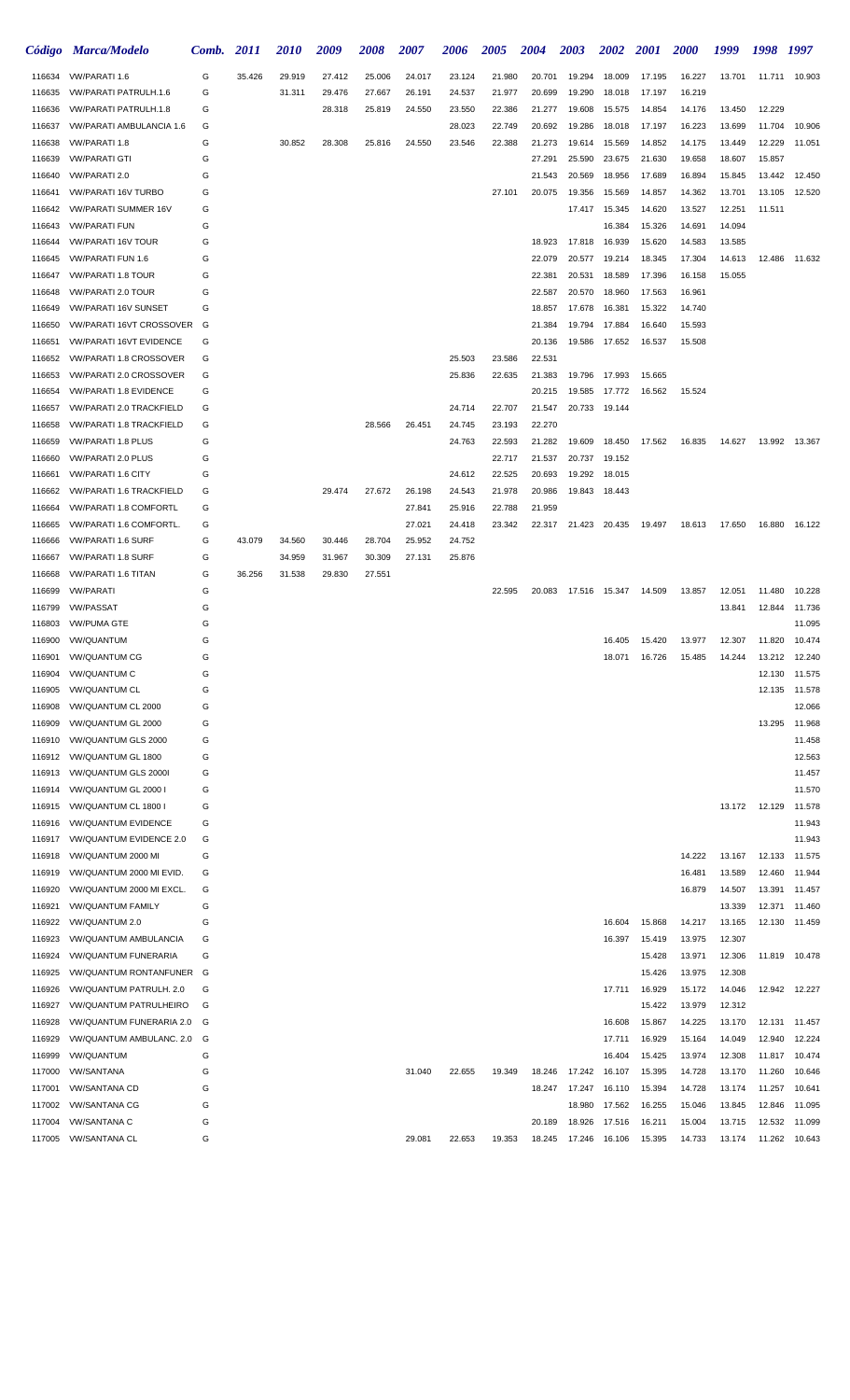|                  | Código Marca/Modelo                                | Comb. 2011 |        | <i>2010</i> | 2009   | <b>2008</b> | 2007   | 2006   | 2005           | <b>2004</b>    | <b>2003</b>                    | <b>2002</b>    | <b>2001</b> | <b>2000</b>    | 1999           | 1998           | 1997             |
|------------------|----------------------------------------------------|------------|--------|-------------|--------|-------------|--------|--------|----------------|----------------|--------------------------------|----------------|-------------|----------------|----------------|----------------|------------------|
| 117006           | VW/SANTANA GL                                      | G          |        |             |        |             |        |        |                |                |                                |                |             |                | 14.313         | 13.127         | 12.299           |
| 117007           | <b>VW/SANTANA GLS</b>                              | G          |        |             |        |             |        |        |                |                | 19.656                         | 18.696         | 17.792      | 16.939         | 16.019         | 15.280         | 12.820           |
| 117008           | <b>VW/SANTANA S</b>                                | G          |        |             |        |             |        |        |                |                |                                | 16.107         | 15.397      | 14.733         | 13.170         | 11.260         | 10.641           |
| 117009           | VW/SANTANA CL 2000                                 | G          |        |             |        |             |        |        |                |                |                                |                |             |                | 11.894         | 11.533         | 11.100           |
| 117010           | VW/SANTANA GL 2000                                 | G          |        |             |        |             |        |        |                | 20.846         | 19.549                         | 18.095         | 16.741      | 15.500         | 14.263         | 13.231         | 12.298           |
| 117013           | <b>VW/SANTANA GLS EVIDENCE</b>                     | G          |        |             |        |             |        |        |                |                |                                |                |             |                |                |                | 11.095           |
| 117015           | <b>VW/SANTANA EXECUTIVO</b>                        | G          |        |             |        |             |        |        |                |                |                                |                |             |                |                | 12.884         | 11.097           |
| 117020           | VW/SANTANA CL 1800                                 | G          |        |             |        |             |        |        |                | 18.249         | 17.239                         | 16.108         | 15.397      | 14.735         | 13.174         | 11.260         | 10.643           |
| 117021           | VW/SANTANA GLS 2000 I<br>VW/SANTANA GL 2000 I      | G          |        |             |        |             |        |        |                |                |                                |                |             |                |                | 14.612         | 12.651           |
| 117022<br>117023 | VW/SANTANA CL 1800 I                               | G<br>G     |        |             |        |             |        |        |                |                | 17.243                         | 16.114         | 15.395      | 14.729         | 13.173         | 11.257         | 12.301<br>10.646 |
| 117024           | VW/SANTANA SPORT 2000I                             | G          |        |             |        |             |        |        |                |                |                                |                |             |                |                | 13.052         | 12.299           |
| 117025           | VW/SANTANA 2000I                                   | G          |        |             |        |             |        |        |                |                |                                |                |             | 14.533         | 13.457         | 12.629         | 11.100           |
| 117026           | <b>VW/SANTANA EVIDENCE</b>                         | G          |        |             |        |             |        |        |                |                |                                |                |             |                |                | 12.644         | 11.918           |
| 117027           | <b>VW/SANTANA EVIDENCE 2.0</b>                     | G          |        |             |        |             |        |        |                |                |                                |                |             |                |                | 12.649         | 11.923           |
| 117028           | VW/SANTANA 2000 MI                                 | G          |        |             |        |             |        |        | 20.368         | 19.550         |                                | 18.092 17.309  | 15.950      | 15.026         | 13.300         | 12.516         | 11.316           |
| 117029           | VW/SANTANA 2000 MI EVID.                           | G          |        |             |        |             |        |        |                |                |                                |                |             | 15.709         | 14.230         | 12.646         | 11.923           |
| 117030           | VW/SANTANA 2000 MI EXCL.                           | G          |        |             |        |             |        |        |                |                |                                |                |             | 16.589         | 15.568         | 12.890         | 12.301           |
| 117031           | VW/SANTANA 2.0                                     | G          |        |             |        |             |        | 22.989 | 20.367         | 19.552         | 18.089                         | 17.304         | 15.956      | 15.031         | 13.299         | 12.512         | 11.099           |
| 117032           | <b>VW/SANTANA PATRULHEIRO</b>                      | G          |        |             |        |             | 26.897 | 22.651 | 19.349         | 18.249         | 17.248                         | 16.113         | 15.394      | 14.734         | 13.173         |                |                  |
| 117033           | VW/SANTANA PATRUL. 2.0                             | G          |        |             |        |             |        | 22.989 | 20.369         | 19.547         |                                |                |             |                |                |                |                  |
| 117034           | VW/SANTANA CELA 2.0                                | G          |        |             |        |             |        |        |                | 19.550         | 18.090                         | 17.302         |             |                |                |                |                  |
| 117035           | <b>VW/SANTANA CELA</b>                             | G          |        |             |        |             |        | 23.913 | 20.643         | 19.466         | 18.390                         | 17.186         | 16.425      | 15.711         | 14.051         |                | 12.013 11.351    |
| 117036           | VW/SANTANA 2.0 COMFORT                             | G          |        |             |        |             |        | 22.985 | 20.372         | 19.549         |                                |                |             |                |                |                |                  |
| 117037<br>117099 | <b>VW/SANTANA COMFORTLINE</b><br><b>VW/SANTANA</b> | G<br>G     |        |             |        |             | 23.878 | 22.473 | 19.353         | 18.247         |                                |                | 15.392      | 14.730         | 13.177         | 11.263         | 10.644           |
| 117201           | <b>VW/TERRAL 4</b>                                 | G          |        |             |        |             |        |        |                | 9.081          | 8.797                          | 8.462          | 8.139       | 7.832          | 6.927          | 6.673          | 5.650            |
| 117600           | <b>VW/MALZONI</b>                                  | G          | 30.479 | 25.308      | 23.750 | 22.037      | 20.654 | 19.611 | 18.675         | 17.919         | 14.983                         | 13.433         | 12.891      | 12.415         | 11.980         | 9.370          | 8.583            |
| 117699           | <b>VW/VOLKSWAGEN</b>                               | G          |        |             |        |             |        |        |                |                |                                | 12.020         | 11.326      | 11.283         | 10.469         | 7.675          | 7.354            |
| 117710           | <b>VW/VOYAGE C</b>                                 | G          |        | 19.078      | 17.955 | 16.876      | 15.929 | 15.151 | 14.318         | 13.643         | 13.076                         | 12.439         | 11.837      | 11.269         | 10.662         | 10.164         | 9.687            |
| 117718           | VW/VOYAGE 1.0                                      | G          | 29.149 | 26.111      | 24.841 | 23.693      | 22.416 |        |                |                |                                |                |             |                |                |                |                  |
| 117719           | VW/VOYAGE 1.6 COMFORTL                             | G          | 36.796 | 32.310      | 30.464 | 28.807      | 27.266 |        |                |                |                                |                |             |                |                |                |                  |
| 117720           | VW/VOYAGE 1.6                                      | G          | 32.384 | 29.029      | 27.256 | 25.359      | 24.008 |        |                |                |                                |                |             |                |                |                |                  |
| 117728           | <b>VW/GOL I PLUS</b>                               | G          |        |             |        |             |        |        |                |                |                                |                |             |                |                |                | 10.133           |
| 117732           | <b>VW/VOYAGE 1.6 TREND</b>                         | G          | 34.719 | 31.990      | 30.187 | 28.352      | 26.831 |        |                |                |                                |                |             |                |                |                |                  |
|                  | 117799 VW/VOYAGE                                   | G          |        | 19.063      | 17.937 | 16.864      | 15.918 | 15.140 | 14.306         |                | 13.635  13.064  12.431  11.824 |                |             | 11.259         | 10.647         | 10.157         | 9.675            |
| 117902           | VW/FUSCA 1300                                      | G          |        |             |        | 21.098      | 19.564 | 18.577 | 17.508         | 16.798         | 14.045                         | 12.593         | 12.085      | 11.634         | 11.237         | 8.782          | 8.047            |
| 117903           | VW/FUSCA 1300 L                                    | G          |        |             |        |             |        |        |                |                |                                | 12.594         | 12.086      | 11.639         | 11.234         | 8.783          | 8.050            |
| 117904           | VW/FUSCA 1500                                      | G          |        |             |        |             |        |        |                |                |                                | 12.595         | 12.090      | 11.638         | 11.232         | 8.781          | 8.047            |
| 117905           | VW/FUSCA 1600                                      | G          |        |             |        |             |        |        |                |                |                                |                |             |                |                | 8.786          | 8.047            |
| 117906<br>117911 | VW/FUSCA 1600 S<br><b>VW/FUSCA OURO</b>            | G<br>G     |        |             |        |             |        |        |                |                |                                |                |             |                |                |                | 8.049<br>10.980  |
| 117912           | I/VW FUSCA ULTIMAEDICION                           | G          |        |             |        |             |        |        |                |                | 19.164 17.895 16.230           |                |             |                |                |                |                  |
| 117999           | <b>VW/FUSCA</b>                                    | G          |        |             |        |             |        |        |                |                |                                |                |             |                |                |                | 8.049            |
| 118199           | <b>VW/TL</b>                                       | G          |        |             |        |             |        |        |                |                |                                |                |             |                | 11.236         | 8.783          | 8.050            |
| 118299           | <b>VW/BUGRE</b>                                    | G          |        |             |        |             |        |        |                | 10.947         | 9.477                          | 8.575          | 7.837       | 7.528          | 6.640          | 6.162          | 5.203            |
| 118501           | <b>VW/BABY BUGGY</b>                               | G          |        |             |        |             |        |        |                |                |                                |                |             |                |                | 6.448          | 5.430            |
| 118899           | <b>VW/SELVAGEM</b>                                 | G          |        |             |        |             |        |        |                | 9.085          | 8.797                          | 8.462          | 8.139       | 7.834          | 6.926          | 6.671          | 5.653            |
| 121599           | <b>VW/BUGGY GIANT'S</b>                            | G          |        |             |        |             |        |        |                |                |                                |                |             |                | 6.927          | 6.449          | 5.429            |
| 126099           | <b>VW/VILLA</b>                                    | G          | 30.479 | 25.308      | 23.740 | 22.043      | 20.656 | 19.607 | 18.667         | 17.924         | 14.982                         | 13.431         | 12.893      | 12.410         | 11.982         | 9.367          | 8.586            |
| 126699           | <b>VW/POLAUTO</b>                                  | G          |        |             |        |             |        |        |                |                | 8.795                          | 8.460          | 8.138       | 7.834          | 6.926          | 6.671          | 5.653            |
| 127199           | <b>VW/ORION</b>                                    | G          |        |             |        |             |        |        |                |                |                                |                |             |                |                |                | 5.653            |
| 128799           | <b>VW/UGGY</b>                                     | G          |        |             |        |             |        |        |                |                |                                |                |             |                |                | 6.672          | 5.651            |
| 129399           | <b>VW/PANDA</b>                                    | G          |        |             |        |             |        |        | 17.507         | 16.802         | 14.050                         | 12.592         | 12.090      | 11.635         | 11.232         | 8.786          | 8.051            |
| 129799<br>131699 | <b>VW/SCORPIO</b><br><b>VW/SANTINA</b>             | G<br>G     |        |             |        |             |        |        | 9.421<br>9.423 | 9.084<br>9.081 | 8.798<br>8.794                 | 8.462<br>8.461 | 8.139       | 7.833<br>7.834 | 6.925<br>6.925 | 6.674          | 5.651<br>5.652   |
| 135099           | <b>VW/TROPICAL</b>                                 | G          |        |             |        |             |        |        |                |                |                                |                | 8.141       |                | 6.926          | 6.671<br>6.672 | 5.652            |
| 137605           | <b>VW/ENSEADA P I</b>                              | G          |        |             |        |             |        |        |                |                |                                | 8.459          | 8.137       | 7.831          |                |                |                  |
| 137899           | <b>VW/COBRA</b>                                    | G          |        |             |        |             |        |        |                |                |                                |                |             |                |                | 6.674          | 5.653            |
| 139002           | <b>VW/QUASAR RUNNER</b>                            | G          | 30.480 | 25.298      | 23.739 | 22.035      | 20.647 | 19.613 | 18.670         | 17.921         | 14.983                         | 13.431         | 12.893      | 12.408         | 11.984         | 9.366          | 8.585            |
| 140401           | <b>VW/SAO FRANCISCO</b>                            | G          | 30.480 | 25.300      | 23.748 | 22.039      | 20.654 | 19.608 | 18.671         | 17.926         | 14.981                         | 13.433         | 12.892      | 12.409         | 11.981         | 9.367          | 8.588            |
| 141301           | <b>VW/FIBRAVAN KAUIPE</b>                          | G          |        |             |        |             |        |        |                | 11.679         | 10.092                         | 9.125          | 8.314       | 7.931          | 7.146          | 6.855          | 5.423            |
| 141599           | <b>VW/MASTER</b>                                   | G          |        |             |        |             |        |        |                |                |                                |                |             |                | 6.926          | 6.672          | 5.654            |
| 142601           | <b>VW/VENDETTA EQUUS</b>                           | G          |        |             |        |             |        |        |                |                |                                |                |             |                |                |                | 5.653            |
| 143501           | <b>VW/MARINAS</b>                                  | G          |        |             |        |             |        |        |                |                |                                |                | 7.686       | 7.399          | 6.542          | 6.301          | 5.338            |
|                  |                                                    |            |        |             |        |             |        |        |                |                |                                |                |             |                |                |                |                  |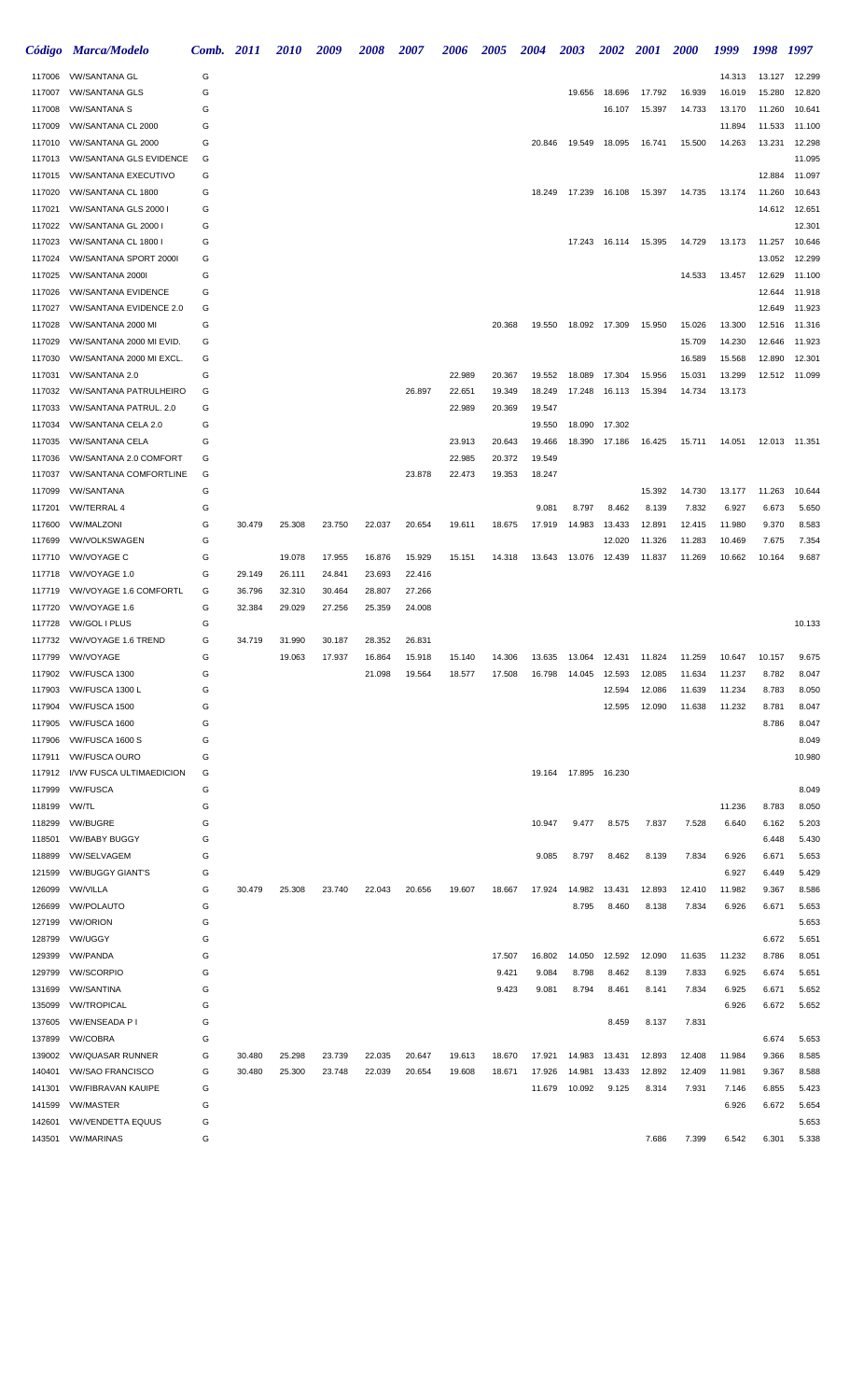|                  | Código Marca/Modelo                                      | Comb. 2011 |        | <b>2010</b> | 2009             | <b>2008</b>      | 2007             | <b>2006</b>      | <b>2005</b>      | <b>2004</b>      | <b>2003</b>            | <b>2002</b>             | <b>2001</b>                 | <b>2000</b>      | 1999             | 1998             | 1997             |
|------------------|----------------------------------------------------------|------------|--------|-------------|------------------|------------------|------------------|------------------|------------------|------------------|------------------------|-------------------------|-----------------------------|------------------|------------------|------------------|------------------|
| 143899           | VOLKSWAGEN                                               | G          |        |             |                  |                  | 18.074           | 16.742           | 14.310           |                  | 13.547 12.968          | 12.335                  | 11.645                      | 11.285           | 10.467           | 7.677            | 7.356            |
| 148201           | <b>VW/LOGUS CL</b>                                       | G          |        |             |                  |                  |                  |                  |                  |                  |                        |                         |                             |                  |                  |                  | 8.065            |
| 148202           | <b>VW/LOGUS GL</b>                                       | G          |        |             |                  |                  |                  |                  |                  |                  |                        |                         |                             |                  |                  |                  | 8.333            |
| 148203           | <b>VW/LOGUS GLS</b>                                      | G          |        |             |                  |                  |                  |                  |                  |                  |                        |                         |                             |                  |                  |                  | 8.086            |
| 148205           | VW/LOGUS CLI 1.8                                         | G          |        |             |                  |                  |                  |                  |                  |                  |                        |                         |                             |                  |                  |                  | 8.086            |
| 148206           | VW/LOGUS GLI 1.8                                         | G          |        |             |                  |                  |                  |                  |                  |                  |                        |                         |                             |                  |                  |                  | 8.331            |
| 148207<br>148208 | VW/LOGUS GLSI 2000<br><b>VW/LOGUS CLI</b>                | G<br>G     |        |             |                  |                  |                  |                  |                  |                  |                        |                         |                             |                  |                  |                  | 8.086<br>8.067   |
| 148209           | <b>VW/LOGUS WOB EDITION</b>                              | G          |        |             |                  |                  |                  |                  |                  |                  |                        |                         |                             |                  |                  |                  | 9.925            |
| 148210           | <b>VW/LOGUS</b>                                          | G          |        |             |                  |                  |                  |                  |                  |                  |                        |                         |                             |                  |                  |                  | 8.065            |
| 148211           | VW/LOGUS 1.8I                                            | G          |        |             |                  |                  |                  |                  |                  |                  |                        |                         |                             |                  |                  |                  | 8.084            |
| 149901           | VW/POINTER CL 1.8                                        | G          |        |             |                  |                  |                  |                  |                  |                  |                        |                         | 13.129  12.150  11.243      | 10.410           | 9.575            | 8.881            | 8.230            |
| 149902           | <b>VW/POINTER GL 1.8</b>                                 | G          |        |             |                  |                  |                  |                  |                  |                  |                        |                         |                             |                  |                  |                  | 8.073            |
| 149903           | VW/POINTER GTI 2000                                      | G          |        |             |                  |                  |                  |                  |                  |                  |                        |                         |                             |                  |                  |                  | 12.681           |
| 149904           | <b>VW/POINTER GL 2.0</b>                                 | G          |        |             |                  |                  |                  |                  |                  |                  |                        |                         |                             |                  |                  |                  | 9.225            |
| 149905           | <b>VW/POINTER GLI 2000</b>                               | G          |        |             |                  |                  |                  |                  |                  |                  |                        |                         |                             |                  |                  |                  | 9.192            |
| 149906           | VW/POINTER CLI 1.8                                       | G          |        |             |                  |                  |                  |                  |                  |                  |                        |                         |                             | 9.290            | 8.789            | 8.384            | 7.989            |
| 149907           | <b>VW/POINTER GLI 1.8</b>                                | G          |        |             |                  |                  |                  |                  |                  |                  | 13.814  12.958  11.989 |                         | 11.093                      | 10.270           | 9.452            | 8.769            | 8.126            |
| 151106           | IMP/VW GOL MI                                            | G          |        |             |                  |                  |                  |                  |                  |                  |                        |                         | 10.854                      | 10.382           | 9.770            | 7.580            | 7.241            |
| 151201           | <b>IMP/VW PASSAT</b>                                     | G          |        |             |                  |                  |                  |                  |                  |                  |                        |                         | 19.379                      | 17.340           | 16.255           | 14.901           | 14.247           |
| 151202           | <b>IMP/VW PASSAT VR6</b>                                 | G          |        |             |                  |                  |                  |                  |                  |                  |                        |                         |                             |                  | 15.506           | 14.931           | 14.223           |
| 151203<br>151204 | <b>IMP/VW PASSAT VARIANT</b><br>IMP/VW PASSAT VARIANTVR6 | G<br>G     |        |             |                  |                  |                  |                  |                  |                  |                        |                         | 21.049                      | 17.774           | 16.373<br>15.755 | 14.992<br>14.614 | 13.522<br>13.543 |
| 151205           | I/VW PASSAT VARIANT 2.0                                  | G          |        |             |                  |                  |                  |                  |                  |                  |                        |                         |                             | 17.779           | 16.370           | 14.991           | 14.216           |
| 151206           | I/VW PASSAT VARIANT TURB                                 | G          |        |             |                  |                  |                  |                  | 32.462           |                  |                        |                         | 29.122 27.590 24.755 23.179 | 19.627           |                  |                  |                  |
| 151207           | I/VW PASSAT VAR 2.0 FSI                                  | G          |        |             |                  | 57.865           | 54.556           | 48.371           | 45.354           | 42.641           |                        |                         |                             |                  |                  |                  |                  |
| 151208           | I/VW PASSAT 3.2 FSI                                      | G          |        |             | 102.017          | 90.553           | 78.223           | 75.753           | 73.001           |                  |                        |                         |                             |                  |                  |                  |                  |
| 151209           | I/VW PASSAT SEDAN 2.0T                                   | G          |        |             |                  | 60.917           |                  |                  |                  |                  |                        | 26.689                  |                             |                  |                  |                  |                  |
| 151210           | I/VW PASSAT 2.0T                                         | G          | 91.070 |             |                  |                  |                  |                  |                  |                  |                        |                         |                             |                  |                  |                  |                  |
| 151211           | I/VW PASSAT VAR. 2.0T                                    | G          | 98.581 |             |                  |                  |                  |                  |                  |                  |                        |                         |                             |                  |                  |                  |                  |
| 151212           | I/VW JETTA SEL                                           | G          |        |             |                  | 57.144           |                  |                  |                  |                  |                        |                         |                             |                  |                  |                  |                  |
| 154801           | VW/GOLF 2.0                                              | G          | 51.291 | 43.614      | 39.114           | 36.289           | 30.545           | 27.889           | 25.679           | 24.253           | 22.714                 | 21.662                  | 20.566                      | 19.369           | 18.345           | 15.367           | 14.418           |
| 154802           | <b>VW/GOLF GTI</b>                                       | G          |        |             | 55.990           | 50.109           | 47.509           | 34.670           | 32.120           | 28.665           | 26.595                 | 25.142                  | 23.433                      | 21.795           | 14.779           | 12.436           | 12.006           |
| 154803           | <b>VW/GOLF</b>                                           | G          | 46.398 | 40.118      | 36.332           | 34.321           | 29.806           | 27.877           | 25.033           | 24.000           | 22.200                 | 21.109                  | 20.172                      | 19.285           | 13.473           | 12.307           | 11.258           |
| 154804           | <b>VW/GOLF GENERATION</b>                                | G          |        |             |                  |                  |                  | 27.920           | 25.028           | 24.010           | 22.196                 | 21.115                  | 20.170                      | 19.293           |                  |                  |                  |
| 154805           | <b>VW/GOLF TRIP</b>                                      | G          |        |             |                  |                  |                  |                  |                  | 24.350           | 23.196                 | 21.264                  | 20.016                      | 18.761           |                  |                  |                  |
| 154806           | VW/GOLF 2.0 SPORT<br>154807 VW/GOLF SPORT                | G<br>G     |        |             |                  |                  |                  | 29.308           | 26.187           | 24.692<br>24.694 | 23.294<br>23.289       | 21.953<br>21.954        | 20.939                      |                  |                  |                  |                  |
| 154808           | VW/GTI VR6                                               | G          |        |             |                  |                  |                  |                  | 47.973           | 45.726           | 42.800                 | 39.894                  | 37.327                      |                  |                  |                  |                  |
| 154809           | VW/GOLF 1.6 PLUS                                         | G          |        |             |                  |                  | 30.045           | 27.920           | 25.025           | 23.996           | 22.198                 | 21.112                  |                             |                  |                  |                  |                  |
| 154810           | VW/GOLF 2.0 PLUS                                         | G          |        |             |                  |                  |                  | 27.874           | 25.666           | 24.254           |                        | 22.714 21.667           |                             |                  |                  |                  |                  |
| 154812           | <b>VW/GOLF 2.0 COMFORTLINE</b>                           | G          |        |             | 41.754           | 36.973           | 33.707           | 29.304           | 26.188           | 24.693           |                        |                         |                             |                  |                  |                  |                  |
|                  | 154813 VW/GOLF FLASH                                     | G          |        |             |                  | 31.855           | 30.504           | 27.859           | 25.961           | 25.040           |                        |                         |                             |                  |                  |                  |                  |
| 154814           | <b>VW/GOLF 1.6 SPORTLINE</b>                             | G          | 49.639 | 43.209      | 38.759           | 35.991           | 33.154           | 31.619           |                  |                  |                        |                         |                             |                  |                  |                  |                  |
|                  | 154815 VW/GOLF 1.6 TECH                                  | G          |        | 43.854      | 40.100           | 37.502           | 35.515           |                  |                  |                  |                        |                         |                             |                  |                  |                  |                  |
|                  | 154816 VW/GOLF 2.0 GT                                    | G          | 57.325 | 46.360      | 43.304           | 40.444           | 38.294           |                  |                  |                  |                        |                         |                             |                  |                  |                  |                  |
|                  | 154817 VW/GOLF GLS                                       | G          |        |             |                  |                  |                  |                  |                  |                  |                        | 22.531                  | 21.527                      | 20.584           |                  |                  |                  |
| 154818           | VW/GOLF 2.0 SILVER EDIT.                                 | G          |        | 50.674      | 47.758           | 43.081           |                  |                  |                  |                  |                        |                         |                             |                  |                  |                  |                  |
| 154819           | VW/GOLF 2.0 BLACK EDIT.                                  | G          | 57.003 | 51.924      | 49.087           | 46.272           |                  |                  |                  |                  |                        |                         |                             |                  |                  |                  |                  |
| 154820           | VW/GOLF 2.0 SPORTLINE                                    | G          | 55.107 | 49.144      | 46.350           |                  |                  |                  |                  |                  |                        |                         |                             |                  |                  |                  |                  |
| 160100           | VW/POLO 1.6<br>160101 VW/POLO 2.0                        | G<br>G     | 38.016 | 34.873      | 32.297<br>30.291 | 29.483<br>28.489 | 27.386<br>26.890 | 24.531<br>25.573 | 22.350<br>24.168 | 21.061<br>23.037 | 19.886                 | 18.108<br>20.517 19.000 | 16.110<br>17.223            | 15.109<br>16.141 |                  |                  |                  |
|                  | 160102 VW/POLO 16V                                       | G          |        |             |                  |                  |                  |                  |                  | 19.183           | 18.296                 | 16.698                  | 15.369                      | 14.411           |                  |                  |                  |
|                  | 160104 VW/POLO SEDAN 2.0                                 | G          |        |             |                  |                  |                  | 25.376           | 23.055           | 22.255           | 21.455                 | 18.633                  | 15.412                      | 14.448           |                  |                  |                  |
| 160105           | VW/POLO SEDAN 1.6                                        | G          | 41.301 | 36.450      | 32.971           | 30.517           | 28.197           | 24.218           | 22.936           | 21.806           |                        | 20.747 19.585           | 16.302                      | 15.274           |                  |                  |                  |
|                  | 160106 VW/POLO 1.6 NEXT                                  | G          |        |             |                  |                  |                  |                  |                  | 21.453           | 20.116                 | 19.073                  |                             |                  |                  |                  |                  |
|                  | 160107 VW/ZILK 10                                        | G          |        |             | 19.589           | 18.241           | 17.293           | 16.218           | 13.896           | 13.240           |                        | 12.797 12.164           |                             |                  |                  |                  |                  |
|                  | 160108 VW/ZILK 1.6                                       | G          |        |             | 24.219           | 22.634           | 21.512           | 20.393           | 19.329           | 18.604           |                        | 17.897 16.227           |                             |                  |                  |                  |                  |
| 160109           | VW/POLO SEDAN 1.6 EVID                                   | G          |        |             |                  |                  |                  | 25.822           | 23.880           | 23.239           |                        |                         |                             |                  |                  |                  |                  |
| 160110           | VW/POLO SEDAN 2.0 COMFOR G                               |            | 49.061 | 41.515      | 37.778           | 32.764           | 29.122           | 25.384           | 23.054           | 22.250           |                        |                         |                             |                  |                  |                  |                  |
|                  | 160111 VW/POLO 1.6 SPORTLINE                             | G          | 45.995 | 39.017      | 34.198           | 30.765           | 28.242           | 24.743           | 22.995           | 21.837           |                        |                         |                             |                  |                  |                  |                  |
|                  | 160112 WW/POLO SEDAN 1.6 COMFOR G                        |            | 47.270 | 39.090      | 34.505           | 30.625           | 28.740           | 25.527           | 23.160           | 22.333           |                        |                         |                             |                  |                  |                  |                  |
|                  | 160113 I/VW ZILK                                         | G          |        |             |                  |                  |                  | 20.591           | 19.578           | 18.627           |                        |                         |                             |                  |                  |                  |                  |
|                  | 160114 VW/POLO 2.0 GT                                    | G          | 48.857 | 40.725      | 36.252           | 34.640           | 33.142           |                  |                  |                  |                        |                         |                             |                  |                  |                  |                  |
|                  | 160115 VW/ZILK 1.6                                       | G          | 41.931 | 36.549      | 33.054           | 31.150           | 29.531           |                  |                  |                  |                        |                         |                             |                  |                  |                  |                  |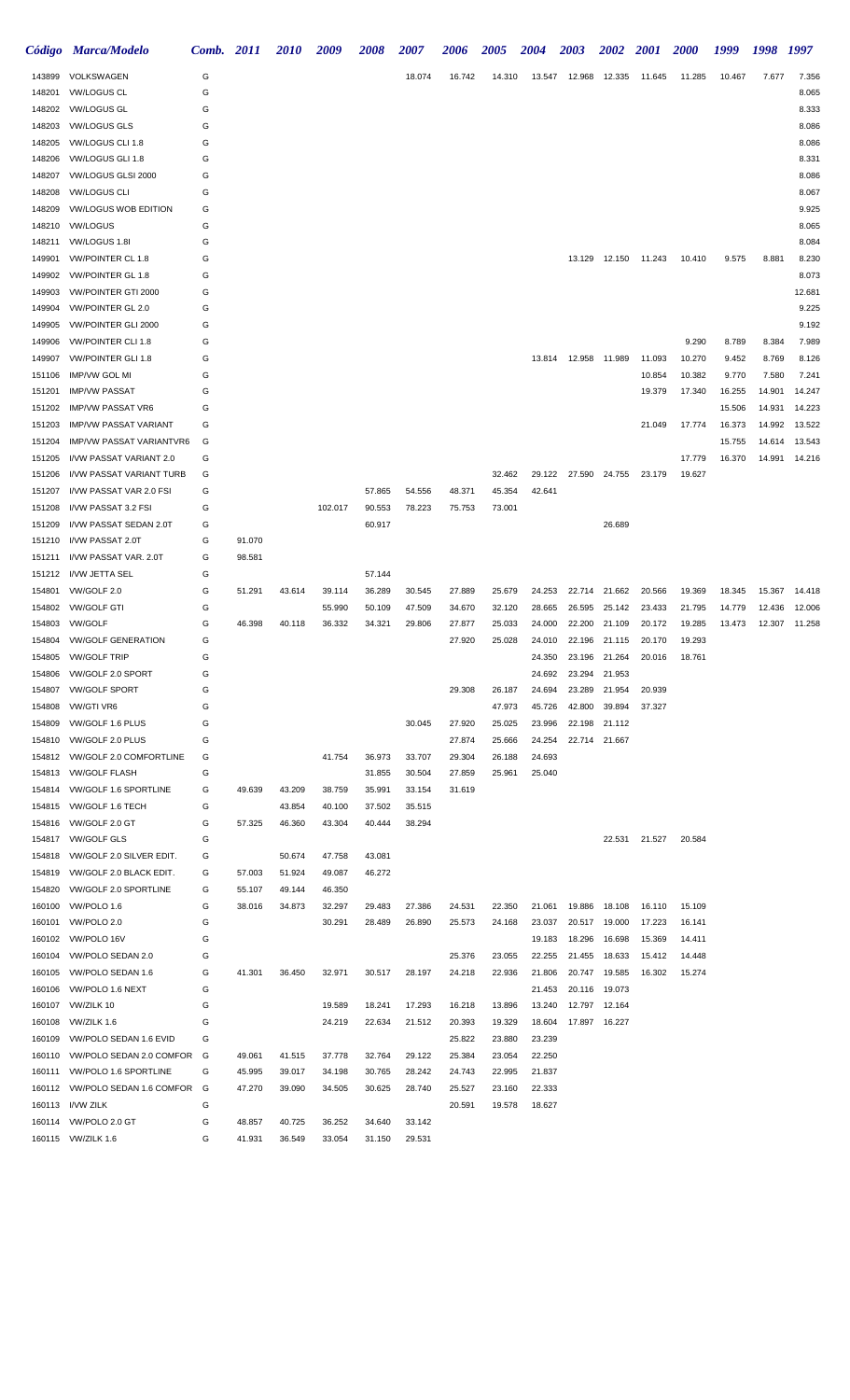|                  | Código Marca/Modelo                        | Comb. 2011 |                  | <b>2010</b>      | 2009             | <b>2008</b> | <b>2007</b>      | <b>2006</b>      | <b>2005</b>      | <b>2004</b>      | <b>2003</b>          |                                | 2002 2001 2000 |                  | 1999             | 1998 1997        |                  |
|------------------|--------------------------------------------|------------|------------------|------------------|------------------|-------------|------------------|------------------|------------------|------------------|----------------------|--------------------------------|----------------|------------------|------------------|------------------|------------------|
|                  | 160116 VW/POLO 1.6 E-FLEX                  | G          | 39.485           | 36.279           | 34.136           | 32.362      |                  |                  |                  |                  |                      |                                |                |                  |                  |                  |                  |
|                  | 160117 VW/POLO 2.0 SPORTLINE               | G          | 46.519           |                  |                  |             |                  |                  |                  |                  |                      |                                |                |                  |                  |                  |                  |
| 160600           | FOX 1.0                                    | G          |                  | 27.243           | 26.443           | 22.914      | 22.287           | 20.935           | 20.058           | 19.344           |                      | 17.777 17.264                  |                |                  |                  |                  |                  |
| 160601           | VW/FOX 1.0 CITY                            | G          |                  |                  |                  |             |                  |                  | 18.359           | 17.756           | 17.306               | 16.222                         |                |                  |                  |                  |                  |
| 160602           | VW/FOX 1.0 PLUS                            | G          |                  | 27.682           | 24.754           | 22.312      | 21.162           | 20.288           | 19.276           | 18.108           | 17.124               | 16.043                         |                |                  |                  |                  |                  |
| 160603           | FOX 1.6                                    | G          |                  |                  |                  |             | 23.490           | 21.720           | 20.676           | 19.573           | 18.364               | 17.501                         |                |                  |                  |                  |                  |
| 160604           | VW/FOX 1.6 CITY                            | G          |                  |                  |                  |             |                  |                  | 19.652           | 18.592           | 17.597               |                                |                |                  |                  |                  |                  |
| 160605           | VW/FOX 1.6 PLUS                            | G          |                  | 28.189           | 25.868           | 24.232      | 23.016           | 21.728           | 20.679           | 19.578           |                      | 18.252 17.611                  |                |                  |                  |                  |                  |
| 160606<br>160607 | <b>VW/CROSSFOX</b><br><b>VW/FOX EU</b>     | G<br>G     |                  | 38.736           | 35.724           | 32.546      | 29.495<br>20.452 | 28.006<br>19.097 | 26.531<br>18.352 | 25.289<br>17.763 | 24.361               |                                |                |                  |                  |                  |                  |
| 160608           | <b>I/VW SPACEFOX COMFORT</b>               | G          |                  |                  | 34.760           | 30.696      | 28.413           | 26.547           | 25.448           |                  |                      |                                |                |                  |                  |                  |                  |
| 160609           | I/VW SPACEFOX                              | G          | 42.603           | 35.449           | 32.875           | 30.062      | 28.104           | 26.312           | 24.729           |                  |                      |                                |                |                  |                  |                  |                  |
| 160610           | VW/FOX 1.0 SPORTLINE                       | G          |                  |                  |                  | 23.351      | 21.486           | 20.593           | 19.578           |                  |                      |                                |                |                  |                  |                  |                  |
| 160611           | <b>VW/FOX 1.6 SPORTLINE</b>                | G          |                  |                  |                  | 26.530      | 25.466           | 23.249           | 22.098           | 20.162           |                      |                                |                |                  |                  |                  |                  |
|                  | 160612 VW FOX 1.6 PRIME GII                | G          | 36.473           | 32.525           | 31.051           |             |                  |                  |                  |                  |                      |                                |                |                  |                  |                  |                  |
|                  | 160613 VW/FOX 1.0 ROUTE                    | G          |                  | 27.178           | 24.493           | 22.963      | 20.956           | 19.982           |                  |                  |                      |                                |                |                  |                  |                  |                  |
| 160614           | VW/FOX 1.6 ROUTE                           | G          |                  | 30.915           | 28.418           | 26.423      | 24.514           | 23.376           |                  |                  |                      |                                |                |                  |                  |                  |                  |
| 160615           | <b>VW/FOX EXTREME</b>                      | G          |                  | 32.154           | 31.976           | 28.218      | 27.846           |                  |                  |                  |                      |                                |                |                  |                  |                  |                  |
| 160617           | I/VW SPACEFOX SPORTLINE                    | G          |                  | 37.472           | 34.317           | 32.344      | 30.608           |                  |                  |                  |                      |                                |                |                  |                  |                  |                  |
| 160618           | I/VW SPACEFOX ROUTE                        | G          | 43.210           | 37.369           | 34.003           | 31.483      | 29.792           |                  |                  |                  |                      |                                |                |                  |                  |                  |                  |
| 160619           | <b>VW/FOX 1.0 SUNRISE</b>                  | G          |                  | 29.208           | 27.591           | 26.112      |                  |                  |                  |                  |                      |                                |                |                  |                  |                  |                  |
| 160620           | I/VW FOX 1.2                               | G          |                  |                  |                  |             | 24.343           |                  |                  |                  |                      |                                |                |                  |                  |                  |                  |
| 160621           | VW/FOX 1.6 PRIME GII                       | G          | 35.994           | 31.769           | 30.035           | 28.803      |                  |                  |                  |                  |                      |                                |                |                  |                  |                  |                  |
| 160623           | VW/FOX 1.0 GII<br>I/VW FOX 1.6 GII         | G<br>G     | 28.914<br>32.314 | 25.441           | 24.007           | 22.049      |                  |                  |                  |                  |                      |                                |                |                  |                  |                  |                  |
| 160624<br>160625 | VW/FOX 1.6 GII                             | G          | 32.314           | 28.824<br>28.821 | 27.218<br>27.223 | 24.683      |                  |                  |                  |                  |                      |                                |                |                  |                  |                  |                  |
| 160626           | <b>VW/CROSSFOX GII</b>                     | G          | 46.234           | 40.410           | 37.284           | 33.942      |                  |                  |                  |                  |                      |                                |                |                  |                  |                  |                  |
| 160628           | I/VW SPACEFOX GII                          | G          | 42.604           | 35.448           | 32.870           |             |                  |                  |                  |                  |                      |                                |                |                  |                  |                  |                  |
| 160629           | I/VW SPACEFOX SPORT.GII                    | G          | 46.129           | 37.466           | 34.323           |             |                  |                  |                  |                  |                      |                                |                |                  |                  |                  |                  |
| 160630           | I/VW SURAN 1.6 TRENDLINE                   | G          |                  |                  |                  | 31.759      |                  |                  |                  |                  |                      |                                |                |                  |                  |                  |                  |
| 160631           | I/VW SURAN 1.6 HIGHLINE                    | G          |                  | 38.975           |                  |             |                  |                  |                  |                  |                      |                                |                |                  |                  |                  |                  |
| 160632           | I/VW SPACEFOX 1.6 GII                      | G          | 42.789           |                  |                  |             |                  |                  |                  |                  |                      |                                |                |                  |                  |                  |                  |
| 160633           | I/VW SPACEFOX TREND GII                    | G          | 42.789           |                  |                  |             |                  |                  |                  |                  |                      |                                |                |                  |                  |                  |                  |
| 160635           | <b>I/VW SPACECROSS GII</b>                 | G          | 46.255           |                  |                  |             |                  |                  |                  |                  |                      |                                |                |                  |                  |                  |                  |
| 160636           | <b>VW/FOX ROCK IN RIO</b>                  | G          | 35.858           |                  |                  |             |                  |                  |                  |                  |                      |                                |                |                  |                  |                  |                  |
|                  | 160637 VW/SPACEFOX TREND GII               | G          | 40.956           |                  |                  |             |                  |                  |                  |                  |                      |                                |                |                  |                  |                  |                  |
|                  | 160638 VW/SPACEFOX 1.6 GII                 | G          | 40.854           |                  |                  |             |                  |                  |                  |                  |                      |                                |                |                  |                  |                  |                  |
|                  | <b>Fabricante:</b> VOLVO                   |            |                  |                  |                  |             |                  |                  |                  |                  |                      |                                |                |                  |                  |                  |                  |
|                  | 112300 I/VOLVO MRE CGPI                    | G          |                  |                  |                  |             |                  |                  | 43.407           |                  | 32.302 26.957 22.924 |                                | 19.958         | 17.799           | 16.226           | 15.202           | 13.507           |
|                  | 112303 IMP/VOLVO 850 GLT VCB               | G          |                  |                  |                  |             |                  |                  |                  |                  |                      |                                |                |                  |                  |                  | 16.642           |
| 112305           | I/VOLVO 960                                | G          |                  |                  |                  |             |                  |                  |                  |                  |                      |                                |                |                  |                  |                  | 19.946           |
| 112306           | IMP/VOLVO 460 GLT VCB                      | G          |                  |                  |                  |             |                  |                  |                  |                  |                      |                                |                |                  |                  |                  | 12.863           |
| 112307           | IMP/VOLVO 850 SW VCB                       | G          |                  |                  |                  |             |                  |                  |                  |                  |                      |                                |                |                  |                  | 16.168           | 15.281           |
| 112310           | IMP/VOLVO 850 GLT W                        | G          |                  |                  |                  |             |                  |                  |                  |                  |                      |                                |                |                  |                  |                  | 16.849           |
| 112311           | IMP/VOLVO 850 T-5 S                        | G          |                  |                  |                  |             |                  |                  |                  |                  |                      |                                |                |                  |                  |                  | 17.448           |
| 112312<br>112313 | IMP/VOLVO 850 T-5 W<br>IMP/VOLVO 850 GLT S | G<br>G     |                  |                  |                  |             |                  |                  |                  |                  |                      |                                |                |                  |                  | 17.084           | 17.445<br>16.635 |
| 112314           | IMP/VOLVO 850 GLE S                        | G          |                  |                  |                  |             |                  |                  |                  |                  |                      |                                |                |                  | 17.870           | 17.013           | 13.977           |
| 112315           | IMP/VOLVO 850 GLE W                        | G          |                  |                  |                  |             |                  |                  |                  |                  |                      |                                |                |                  |                  |                  | 15.279           |
| 112316           | IMP/VOLVO 850 R S                          | G          |                  |                  |                  |             |                  |                  |                  |                  |                      |                                |                |                  |                  |                  | 18.166           |
| 112317           | IMP/VOLVO 850 R W                          | G          |                  |                  |                  |             |                  |                  |                  |                  |                      |                                |                |                  |                  |                  | 19.259           |
| 112318           | IMP/VOLVO S40 1.8                          | G          |                  |                  |                  |             |                  |                  | 22.493           | 21.890           |                      | 21.016 20.031                  | 19.065         | 18.213           | 16.377           | 14.957           | 13.877           |
| 112319           | I/VOLVO S40 2.0                            | G          |                  |                  |                  |             |                  |                  |                  |                  |                      | 25.613 21.873                  | 19.600         | 18.282           | 17.088           | 16.183           | 15.404           |
| 112320           | IMP/VOLVO V40 1.8                          | G          |                  |                  |                  |             |                  |                  |                  |                  |                      |                                | 20.080         | 18.066           | 17.406           | 16.709           | 13.505           |
| 112321           | IMP/VOLVO V40 2.0                          | G          |                  |                  |                  |             |                  |                  |                  |                  |                      | 25.727 21.528                  | 20.125         | 18.788           | 18.125           | 16.935           | 15.756           |
| 112322           | IMP/VOLVO S70 T5                           | G          |                  |                  |                  |             |                  |                  |                  |                  |                      |                                |                | 27.792           | 25.443           | 22.002           | 18.482           |
| 112323           | IMP/VOLVO S70 2.5 20V                      | G          |                  |                  |                  |             |                  |                  |                  |                  |                      |                                |                | 24.850           | 21.120           | 19.206           | 16.892           |
| 112324           | IMP/VOLVO V70 T5                           | G          |                  |                  |                  |             |                  |                  |                  |                  |                      |                                |                | 28.390           | 22.704           | 21.052           | 18.950           |
| 112325           | IMP/VOLVO V70 2.5 20V                      | G          |                  |                  |                  |             |                  |                  |                  |                  |                      |                                |                | 27.396           | 21.070           | 18.448           | 17.776           |
| 112326           | IMP/VOLVO V40 T4                           | G          |                  |                  |                  |             |                  |                  |                  |                  | 35.078 28.466 25.244 |                                | 23.035         | 22.116           | 21.330           | 20.504           | 17.621           |
| 112327<br>112328 | IMP/VOLVO V70 XC AWD<br>IMP/VOLVO S40 T4   | G<br>G     |                  |                  |                  |             |                  |                  |                  | 32.301           |                      | 43.790<br>29.564 23.310 21.229 | 37.718         | 36.087<br>20.303 | 34.243<br>19.607 | 27.143<br>18.892 | 24.219<br>18.032 |
| 112329           | IMP/VOLVO V70 R AWD                        | G          |                  |                  |                  |             |                  |                  |                  |                  |                      |                                |                |                  | 22.804           | 21.104           | 18.433           |
|                  | 112330 IMP/VOLVO S70 R                     | G          |                  |                  |                  |             |                  |                  |                  |                  |                      |                                |                |                  | 27.293           |                  | 24.301 23.589    |
|                  |                                            |            |                  |                  |                  |             |                  |                  |                  |                  |                      |                                |                |                  |                  |                  |                  |